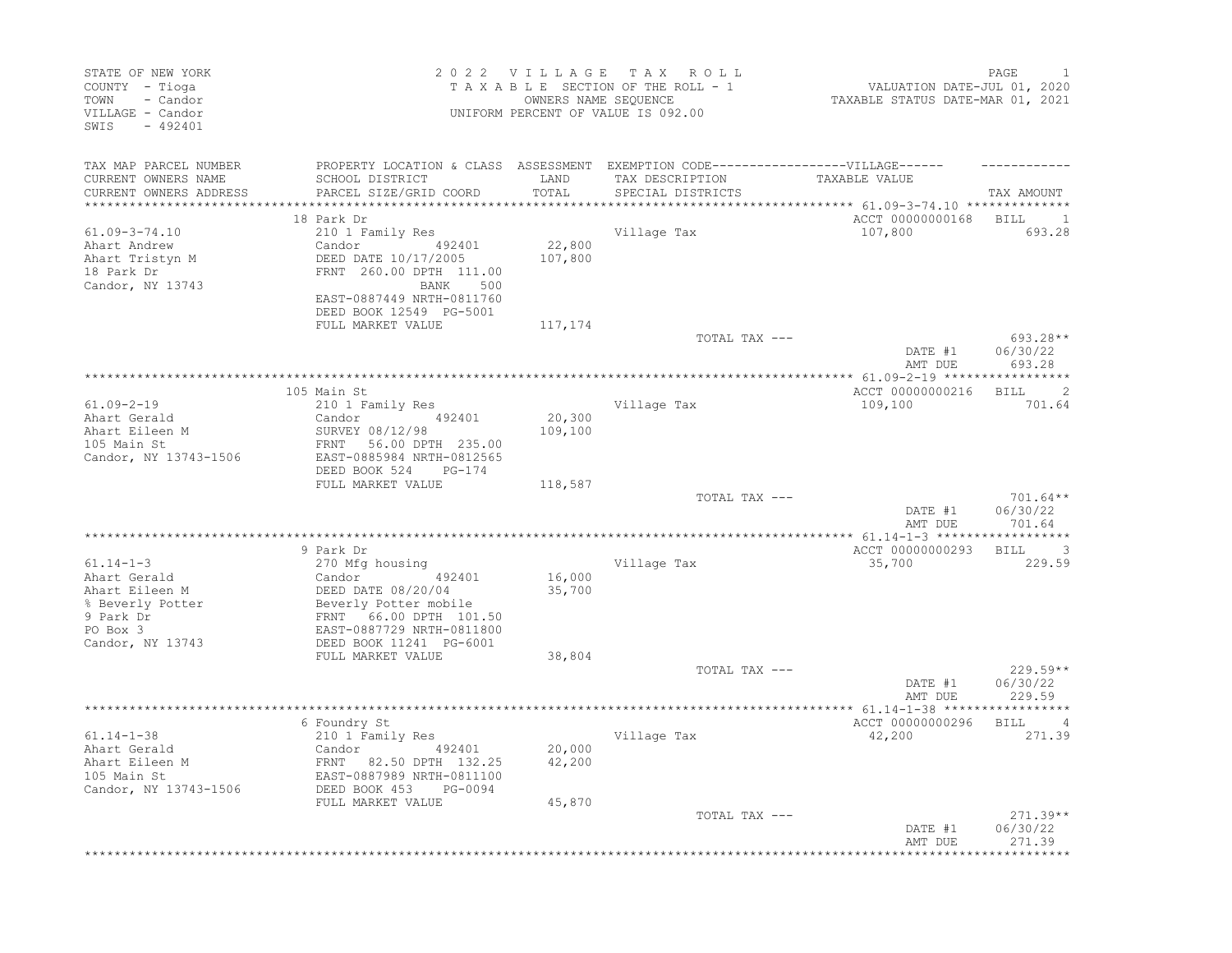| STATE OF NEW YORK<br>COUNTY - Tioga<br>TOWN<br>- Candor<br>VILLAGE - Candor<br>SWIS<br>$-492401$ |                                                                                                                                                                                       |                              | 2022 VILLAGE TAX ROLL<br>TAXABLE SECTION OF THE ROLL - 1<br>OWNERS NAME SEQUENCE<br>UNIFORM PERCENT OF VALUE IS 092.00 | VALUATION DATE-JUL 01, 2020<br>TAXABLE STATUS DATE-MAR 01, 2021 | PAGE                             |
|--------------------------------------------------------------------------------------------------|---------------------------------------------------------------------------------------------------------------------------------------------------------------------------------------|------------------------------|------------------------------------------------------------------------------------------------------------------------|-----------------------------------------------------------------|----------------------------------|
| TAX MAP PARCEL NUMBER<br>CURRENT OWNERS NAME<br>CURRENT OWNERS ADDRESS                           | PROPERTY LOCATION & CLASS ASSESSMENT EXEMPTION CODE----------------VILLAGE------<br>SCHOOL DISTRICT<br>PARCEL SIZE/GRID COORD                                                         | LAND<br>TOTAL                | TAX DESCRIPTION<br>SPECIAL DISTRICTS                                                                                   | TAXABLE VALUE                                                   | TAX AMOUNT                       |
|                                                                                                  |                                                                                                                                                                                       |                              |                                                                                                                        |                                                                 |                                  |
| $61.18 - 1 - 10$<br>Ahart Gerald<br>105 Main St<br>Candor, NY 13743-1506                         | Humiston St<br>311 Res vac land<br>492401<br>Candor<br>FRNT 73.00 DPTH 200.00<br>EAST-0887649 NRTH-0810140<br>DEED BOOK 403<br>PG-0925                                                | 5,000<br>5,000               | Village Tax                                                                                                            | ACCT 00000000079<br>5,000                                       | BILL<br>- 5<br>32.16             |
|                                                                                                  | FULL MARKET VALUE                                                                                                                                                                     | 5,435                        |                                                                                                                        |                                                                 |                                  |
|                                                                                                  |                                                                                                                                                                                       |                              | TOTAL TAX ---                                                                                                          | DATE #1<br>AMT DUE                                              | $32.16**$<br>06/30/22<br>32.16   |
|                                                                                                  |                                                                                                                                                                                       |                              |                                                                                                                        |                                                                 |                                  |
|                                                                                                  | 101 Main St                                                                                                                                                                           |                              |                                                                                                                        | ACCT 00000000311                                                | $6\overline{6}$<br>BILL          |
| $61.09 - 2 - 20$<br>Ahart Gerald R<br>Ahart Eileen M<br>105 Main St<br>Candor, NY 13743          | 220 2 Family Res<br>492401<br>Candor<br>DEED DATE 09/06/2017<br>FRNT 56.98 DPTH 206.01<br>EAST-0886019 NRTH-0812520<br>DEED BOOK 20170 PG-3820                                        | 20,100<br>62,700             | Village Tax                                                                                                            | 62,700                                                          | 403.23                           |
|                                                                                                  | FULL MARKET VALUE                                                                                                                                                                     | 68,152                       |                                                                                                                        |                                                                 |                                  |
|                                                                                                  |                                                                                                                                                                                       |                              | TOTAL TAX ---                                                                                                          | DATE #1<br>AMT DUE                                              | $403.23**$<br>06/30/22<br>403.23 |
|                                                                                                  |                                                                                                                                                                                       |                              |                                                                                                                        |                                                                 | ***********                      |
|                                                                                                  | 8 Water St                                                                                                                                                                            |                              |                                                                                                                        | ACCT 00000000126                                                | $\overline{7}$<br>BILL           |
| $61.13 - 1 - 8$<br>Ahart Peter G<br>Ahart Brittany R<br>12 Main St<br>Candor, NY 13743           | 210 1 Family Res<br>Candor 492401<br>DEED DATE 10/07/2010<br>FRNT 86.00 DPTH 198.00<br>EAST-0886549 NRTH-0811550<br>DEED BOOK 18294 PG-3001                                           | 20,900<br>77,800             | Village Tax                                                                                                            | 77,800                                                          | 500.34                           |
|                                                                                                  | FULL MARKET VALUE                                                                                                                                                                     | 84,565                       | TOTAL TAX ---                                                                                                          |                                                                 | $500.34**$                       |
|                                                                                                  |                                                                                                                                                                                       |                              |                                                                                                                        | DATE #1<br>AMT DUE                                              | 06/30/22<br>500.34               |
|                                                                                                  |                                                                                                                                                                                       |                              |                                                                                                                        |                                                                 |                                  |
| $61.14 - 1 - 14.1$<br>Ahart Peter G<br>Ahart Brittany R<br>12 Main St<br>Candor, NY 13743        | 12 Main St<br>283 Res w/Comuse<br>492401<br>Candor<br>Deed Date 02/05/2016<br>ACRES<br>$0.49$ BANK<br>500<br>EAST-0887773 NRTH-0811508<br>DEED BOOK 20160 PG-463<br>FULL MARKET VALUE | 21,600<br>120,000<br>130,435 | Village Tax                                                                                                            | ACCT 00000000215<br>120,000                                     | BILL 8<br>771.74                 |
|                                                                                                  |                                                                                                                                                                                       |                              | TOTAL TAX ---                                                                                                          | DATE #1<br>AMT DUE                                              | 771.74**<br>06/30/22<br>771.74   |
|                                                                                                  |                                                                                                                                                                                       |                              |                                                                                                                        |                                                                 |                                  |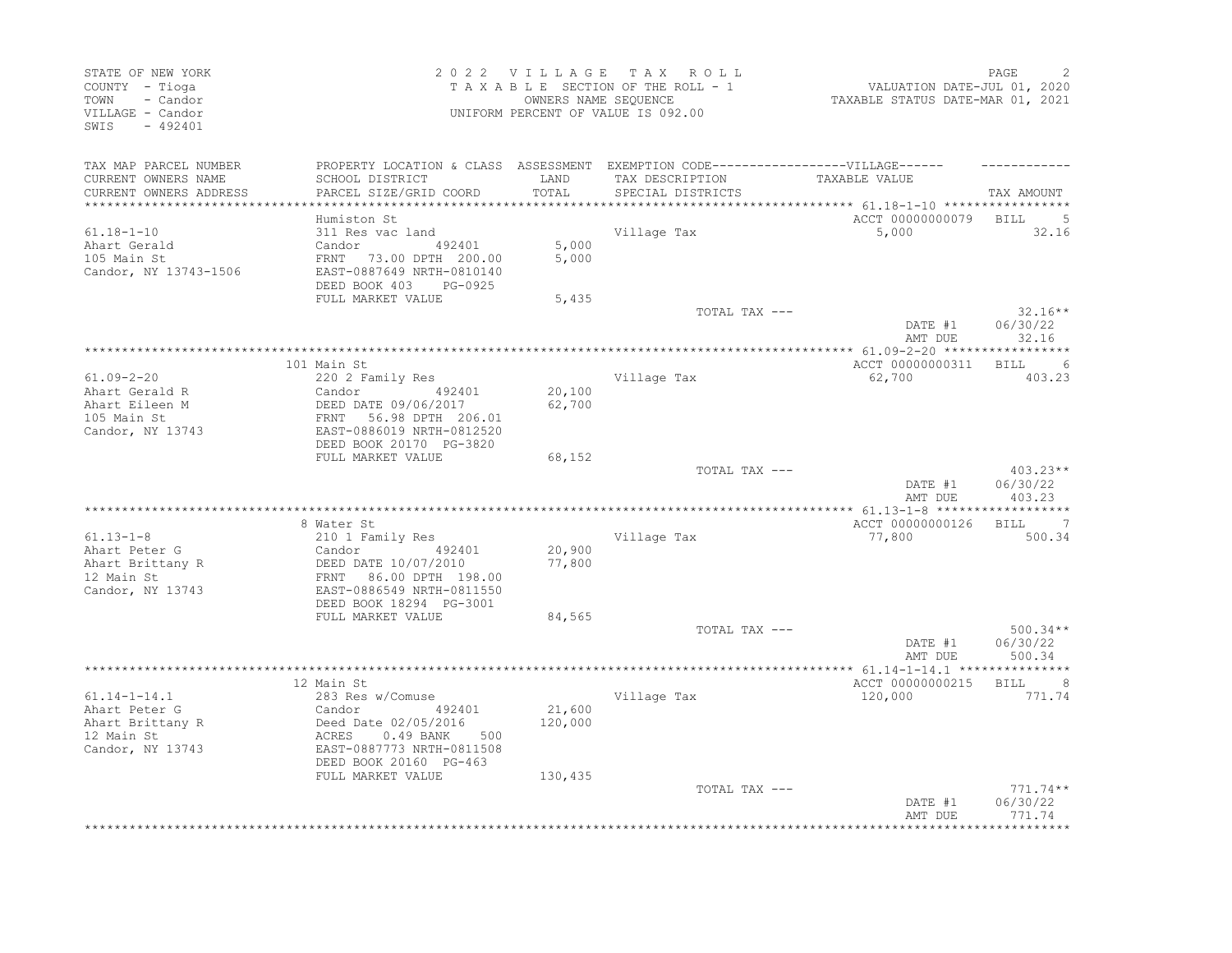| STATE OF NEW YORK<br>COUNTY - Tioga<br>- Candor<br>TOWN<br>VILLAGE - Candor<br>SWIS<br>$-492401$                   |                                                                                                                                                                                     |                                            | 2022 VILLAGE TAX ROLL<br>TAXABLE SECTION OF THE ROLL - 1<br>OWNERS NAME SEQUENCE<br>UNIFORM PERCENT OF VALUE IS 092.00 | VALUATION DATE-JUL 01, 2020<br>TAXABLE STATUS DATE-MAR 01, 2021 | PAGE<br>3                             |
|--------------------------------------------------------------------------------------------------------------------|-------------------------------------------------------------------------------------------------------------------------------------------------------------------------------------|--------------------------------------------|------------------------------------------------------------------------------------------------------------------------|-----------------------------------------------------------------|---------------------------------------|
| TAX MAP PARCEL NUMBER<br>CURRENT OWNERS NAME<br>CURRENT OWNERS ADDRESS                                             | PROPERTY LOCATION & CLASS ASSESSMENT EXEMPTION CODE-----------------VILLAGE------<br>SCHOOL DISTRICT<br>PARCEL SIZE/GRID COORD                                                      | LAND<br>TOTAL                              | TAX DESCRIPTION<br>SPECIAL DISTRICTS                                                                                   | TAXABLE VALUE                                                   | TAX AMOUNT                            |
| *******************<br>$61.10 - 1 - 12$<br>Allen Kirby J Jr<br>11 Mountain Ave<br>Candor, NY 13743                 | 11 Mountain Ave<br>280 Res Multiple<br>Candor 492401<br>DEED DATE 02/01/2016<br>FRNT 231.00 DPTH 175.00<br>EAST-0888399 NRTH-0812100<br>DEED BOOK 20160 PG-401<br>FULL MARKET VALUE | ************<br>24,400<br>86,200<br>93,696 | Village Tax                                                                                                            | ACCT 00000000136 BILL<br>86,200                                 | $\overline{9}$<br>554.37              |
|                                                                                                                    |                                                                                                                                                                                     |                                            | TOTAL TAX ---                                                                                                          | DATE #1                                                         | $554.37**$<br>06/30/22                |
| 61.09-3-37<br>Allen Raymond M<br>2 Griffin St<br>Candor, NY 13743                                                  | 2 Griffin St<br>210 1 Family Res<br>Candor<br>492401<br>DEED DATE 02/18/2005<br>FRNT 89.75 DPTH 206.00<br>BANK 191                                                                  | 21,100<br>46,500                           | Village Tax                                                                                                            | AMT DUE<br>ACCT 00000000072<br>46,500                           | 554.37<br><b>BILL</b><br>10<br>299.05 |
|                                                                                                                    | EAST-0886694 NRTH-0813360<br>DEED BOOK 11782 PG-7001<br>FULL MARKET VALUE                                                                                                           | 50,543                                     | TOTAL TAX ---                                                                                                          | DATE #1<br>AMT DUE                                              | 299.05**<br>06/30/22<br>299.05        |
|                                                                                                                    |                                                                                                                                                                                     |                                            |                                                                                                                        |                                                                 |                                       |
| $61.14 - 1 - 42$<br>Allen Winifred A<br>Woodlands Senior Housing<br>10 Stonebrook Dr Apt 101<br>Fairport, NY 14450 | 3 Foundry St<br>210 1 Family Res<br>492401<br>Candor<br>FRNT 49.50 DPTH 115.50<br>EAST-0888079 NRTH-0810920<br>DEED BOOK 521<br>$PG-96$                                             | 15,100<br>70,100                           | Village Tax                                                                                                            | ACCT 00000000151<br>70,100                                      | 11<br><b>BILL</b><br>450.82           |
|                                                                                                                    | FULL MARKET VALUE                                                                                                                                                                   | 76,196                                     | TOTAL TAX ---                                                                                                          | DATE #1<br>AMT DUE                                              | 450.82**<br>06/30/22<br>450.82        |
|                                                                                                                    |                                                                                                                                                                                     |                                            |                                                                                                                        |                                                                 |                                       |
| $61.09 - 1 - 13$<br>Alpert Bruce Joseph A<br>20 Spencer Ave<br>Candor, NY 13743                                    | 20 Spencer Ave<br>210 1 Family Res<br>Candor<br>492401<br>DEED DATE 02/17/2010<br>FRNT 112.00 DPTH 123.00<br>BANK 157                                                               | 20,400<br>98,700                           | Village Tax                                                                                                            | ACCT 00000000057<br>98,700                                      | 12<br>BILL<br>634.76                  |
|                                                                                                                    | EAST-0885084 NRTH-0813710<br>DEED BOOK 17619 PG-8001<br>FULL MARKET VALUE                                                                                                           | 107,283                                    | TOTAL TAX ---                                                                                                          | DATE #1<br>AMT DUE                                              | 634.76**<br>06/30/22<br>634.76        |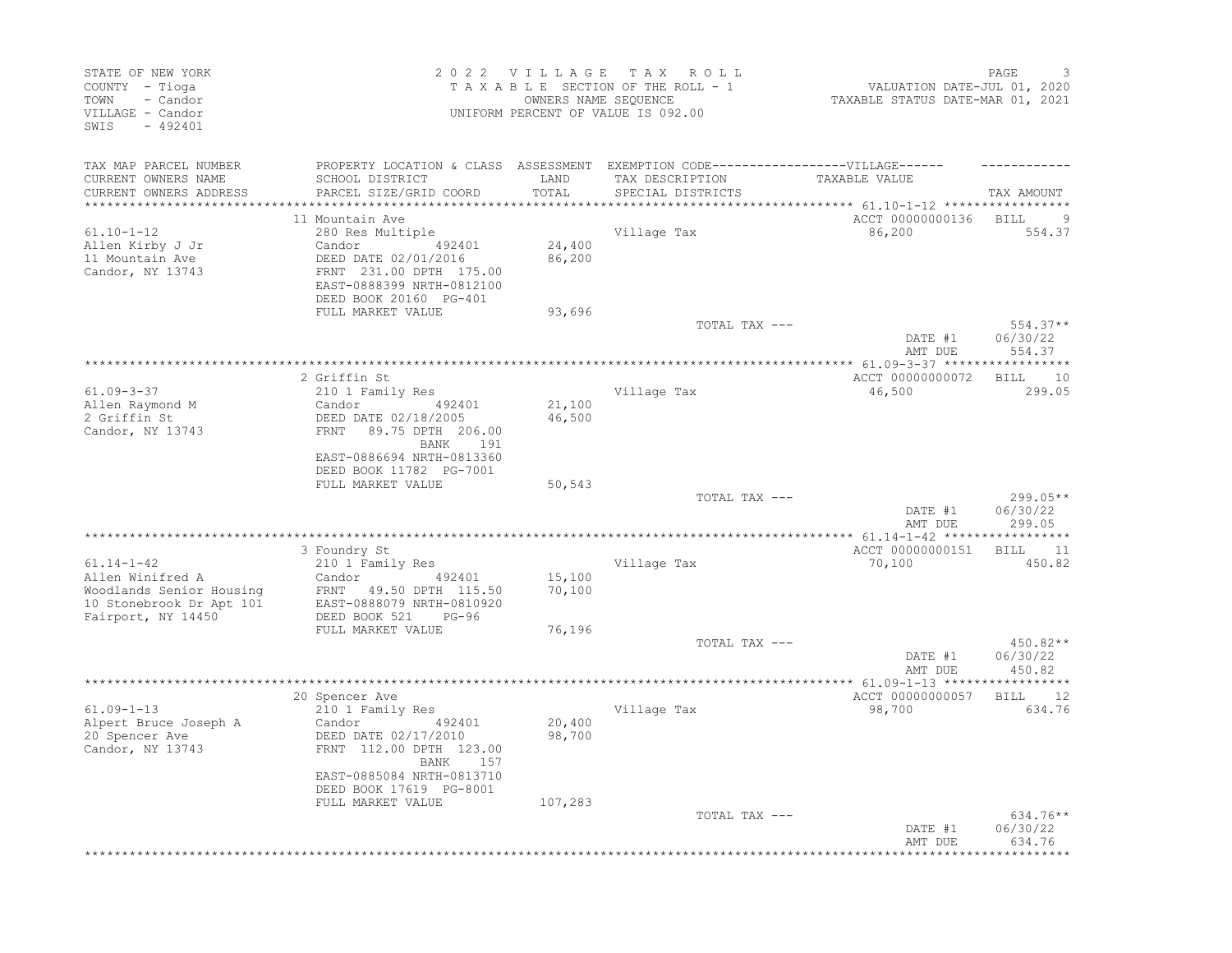| STATE OF NEW YORK<br>COUNTY - Tioga<br>TOWN<br>- Candor<br>VILLAGE - Candor<br>SWIS<br>$-492401$ |                                                                                   | 2022 VILLAGE<br>OWNERS NAME SEQUENCE | T A X<br>R O L L<br>TAXABLE SECTION OF THE ROLL - 1<br>UNIFORM PERCENT OF VALUE IS 092.00 | VALUATION DATE-JUL 01, 2020<br>TAXABLE STATUS DATE-MAR 01, 2021    | PAGE              |
|--------------------------------------------------------------------------------------------------|-----------------------------------------------------------------------------------|--------------------------------------|-------------------------------------------------------------------------------------------|--------------------------------------------------------------------|-------------------|
| TAX MAP PARCEL NUMBER                                                                            | PROPERTY LOCATION & CLASS ASSESSMENT EXEMPTION CODE-----------------VILLAGE------ |                                      |                                                                                           |                                                                    |                   |
| CURRENT OWNERS NAME<br>CURRENT OWNERS ADDRESS<br>**********************                          | SCHOOL DISTRICT<br>PARCEL SIZE/GRID COORD                                         | LAND<br>TOTAL<br>******************  | TAX DESCRIPTION<br>SPECIAL DISTRICTS                                                      | TAXABLE VALUE<br>*************************** 61.14-1-46 ********** | TAX AMOUNT        |
|                                                                                                  | 13 Foundry St                                                                     |                                      |                                                                                           | ACCT 00000000173                                                   | 13<br><b>BILL</b> |
| $61.14 - 1 - 46$                                                                                 | 210 1 Family Res                                                                  |                                      | Village Tax                                                                               | 72,100                                                             | 463.69            |
| Alpert Florence                                                                                  | Candor<br>492401                                                                  | 20,200                               |                                                                                           |                                                                    |                   |
| 13 Foundry St                                                                                    | DEED DATE 07/30/99                                                                | 72,100                               |                                                                                           |                                                                    |                   |
| Candor, NY 13743                                                                                 | POA 661/139                                                                       |                                      |                                                                                           |                                                                    |                   |
|                                                                                                  | 75.00 DPTH 158.98<br>FRNT                                                         |                                      |                                                                                           |                                                                    |                   |
|                                                                                                  | BANK<br>500                                                                       |                                      |                                                                                           |                                                                    |                   |
|                                                                                                  | EAST-0887839 NRTH-0810880<br>DEED BOOK 628<br>PG-127                              |                                      |                                                                                           |                                                                    |                   |
|                                                                                                  | FULL MARKET VALUE                                                                 | 78,370                               |                                                                                           |                                                                    |                   |
|                                                                                                  |                                                                                   |                                      | TOTAL TAX ---                                                                             |                                                                    | $463.69**$        |
|                                                                                                  |                                                                                   |                                      |                                                                                           | DATE #1                                                            | 06/30/22          |
|                                                                                                  |                                                                                   |                                      |                                                                                           | AMT DUE                                                            | 463.69            |
|                                                                                                  |                                                                                   |                                      |                                                                                           |                                                                    |                   |
|                                                                                                  | 253 Owego St                                                                      |                                      |                                                                                           | ACCT 00000000228                                                   | 14<br>BILL        |
| $61.18 - 1 - 25$                                                                                 | 210 1 Family Res                                                                  |                                      | Village Tax                                                                               | 76,900                                                             | 494.56            |
| Alzitoon Holly                                                                                   | Candor<br>492401                                                                  | 20,100                               |                                                                                           |                                                                    |                   |
| 253 Owego St                                                                                     | DEED DATE 05/29/01                                                                | 76,900                               |                                                                                           |                                                                    |                   |
| Candor, NY 13743                                                                                 | 76.00 DPTH 150.00<br><b>FRNT</b><br>BANK<br>500                                   |                                      |                                                                                           |                                                                    |                   |
|                                                                                                  | EAST-0888619 NRTH-0809670                                                         |                                      |                                                                                           |                                                                    |                   |
|                                                                                                  | DEED BOOK 669<br>PG-119                                                           |                                      |                                                                                           |                                                                    |                   |
|                                                                                                  | FULL MARKET VALUE                                                                 | 83,587                               |                                                                                           |                                                                    |                   |
|                                                                                                  |                                                                                   |                                      | TOTAL TAX ---                                                                             |                                                                    | $494.56**$        |
|                                                                                                  |                                                                                   |                                      |                                                                                           | DATE #1                                                            | 06/30/22          |
|                                                                                                  |                                                                                   |                                      |                                                                                           | AMT DUE                                                            | 494.56            |
|                                                                                                  |                                                                                   |                                      |                                                                                           |                                                                    |                   |
|                                                                                                  | 5 Main St                                                                         |                                      |                                                                                           | ACCT 00000000044                                                   | <b>BILL</b><br>15 |
| $61.14 - 1 - 19$                                                                                 | 210 1 Family Res                                                                  |                                      | Village Tax                                                                               | 70,700                                                             | 454.68            |
| Alzitoon Maan                                                                                    | Candor<br>492401                                                                  | 19,200                               |                                                                                           |                                                                    |                   |
| 253 Owego St<br>Candor, NY 13743                                                                 | DEED DATE 08/13/2019<br>59.83 DPTH 159.00<br>FRNT                                 | 70,700                               |                                                                                           |                                                                    |                   |
|                                                                                                  | 0.23<br>ACRES                                                                     |                                      |                                                                                           |                                                                    |                   |
|                                                                                                  | EAST-0887989 NRTH-0811240                                                         |                                      |                                                                                           |                                                                    |                   |
|                                                                                                  | DEED BOOK 20190 PG-3157                                                           |                                      |                                                                                           |                                                                    |                   |
|                                                                                                  | FULL MARKET VALUE                                                                 | 76,848                               |                                                                                           |                                                                    |                   |
|                                                                                                  |                                                                                   |                                      | TOTAL TAX ---                                                                             |                                                                    | 454.68**          |
|                                                                                                  |                                                                                   |                                      |                                                                                           | DATE #1                                                            | 06/30/22          |
|                                                                                                  |                                                                                   |                                      |                                                                                           | AMT DUE                                                            | 454.68            |
|                                                                                                  |                                                                                   |                                      |                                                                                           |                                                                    |                   |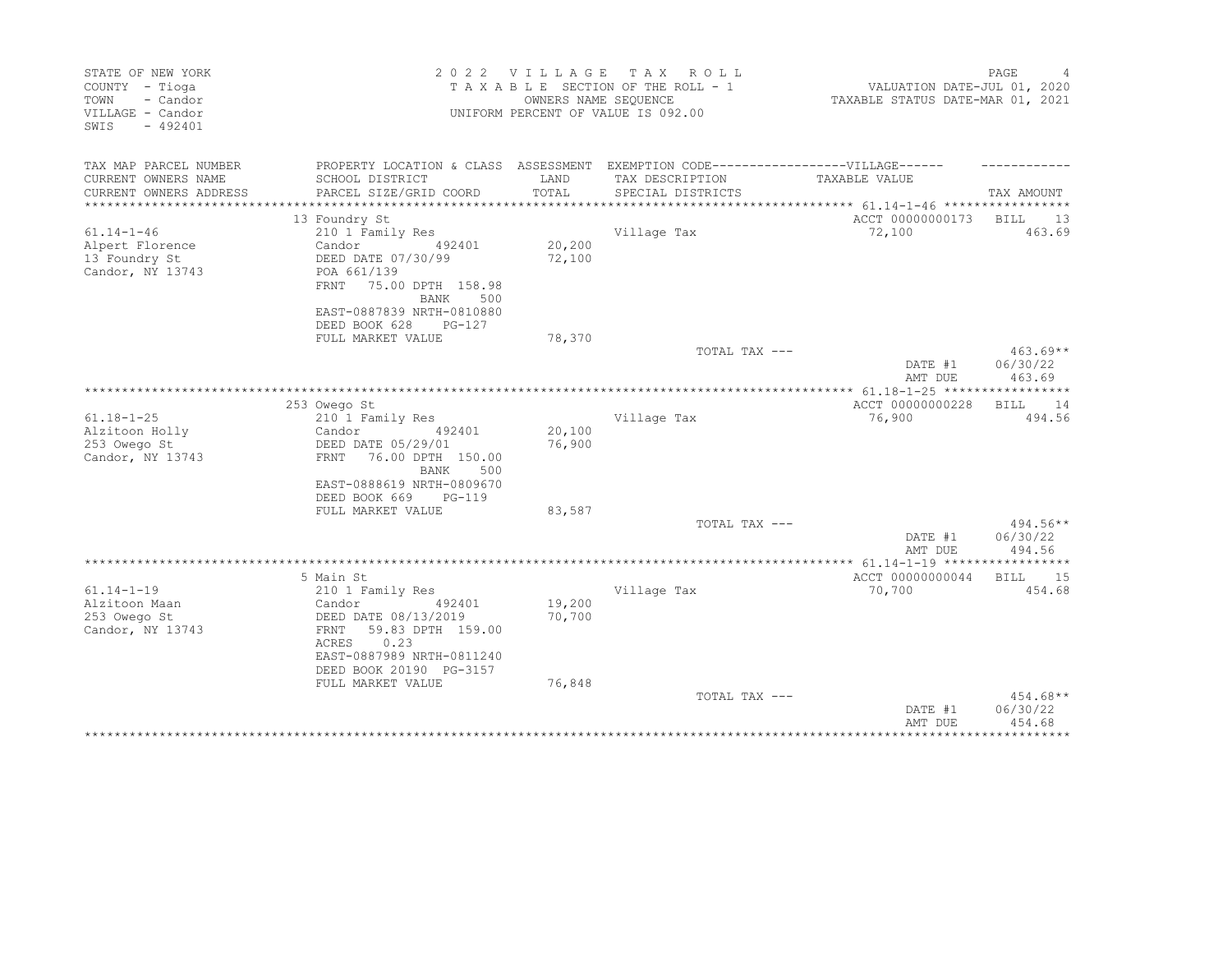| STATE OF NEW YORK<br>COUNTY - Tioga<br>- Candor<br>TOWN<br>VILLAGE - Candor<br>$-492401$<br>SWIS |                                                                                   | 2022 VILLAGE<br>OWNERS NAME SEQUENCE | TAX ROLL<br>TAXABLE SECTION OF THE ROLL - 1<br>UNIFORM PERCENT OF VALUE IS 092.00 | VALUATION DATE-JUL 01, 2020<br>TAXABLE STATUS DATE-MAR 01, 2021 | PAGE<br>5                        |
|--------------------------------------------------------------------------------------------------|-----------------------------------------------------------------------------------|--------------------------------------|-----------------------------------------------------------------------------------|-----------------------------------------------------------------|----------------------------------|
| TAX MAP PARCEL NUMBER                                                                            | PROPERTY LOCATION & CLASS ASSESSMENT EXEMPTION CODE-----------------VILLAGE------ |                                      |                                                                                   |                                                                 |                                  |
| CURRENT OWNERS NAME                                                                              | SCHOOL DISTRICT                                                                   | LAND                                 | TAX DESCRIPTION                                                                   | TAXABLE VALUE                                                   |                                  |
| CURRENT OWNERS ADDRESS<br>******************************                                         | PARCEL SIZE/GRID COORD                                                            | TOTAL                                | SPECIAL DISTRICTS                                                                 |                                                                 | TAX AMOUNT                       |
|                                                                                                  | Delray Ave                                                                        |                                      |                                                                                   | ACCT 00000000294                                                | BILL<br>16                       |
| $61.18 - 1 - 12$                                                                                 | 105 Vac farmland                                                                  |                                      | AG CEIL CO 41720                                                                  | 1,387                                                           |                                  |
| Aman Robert                                                                                      | Candor<br>492401                                                                  |                                      | 6,900 Village Tax                                                                 | 5,513                                                           | 35.45                            |
| Aman Joyce K                                                                                     | ACRES<br>6.94                                                                     | 6,900                                |                                                                                   |                                                                 |                                  |
| 56 Foote Crossing Rd                                                                             | EAST-0887659 NRTH-0809560                                                         |                                      |                                                                                   |                                                                 |                                  |
| Candor, NY 13743                                                                                 | DEED BOOK 331<br>PG-1195                                                          |                                      |                                                                                   |                                                                 |                                  |
|                                                                                                  | FULL MARKET VALUE                                                                 | 7,500                                |                                                                                   |                                                                 |                                  |
| MAY BE SUBJECT TO PAYMENT                                                                        |                                                                                   |                                      |                                                                                   |                                                                 |                                  |
| UNDER AGDIST LAW TIL 2025                                                                        |                                                                                   |                                      |                                                                                   |                                                                 |                                  |
|                                                                                                  |                                                                                   |                                      | TOTAL TAX ---                                                                     | DATE #1<br>AMT DUE                                              | $35.45**$<br>06/30/22<br>35.45   |
|                                                                                                  |                                                                                   |                                      |                                                                                   |                                                                 |                                  |
|                                                                                                  | 16 Kinney St                                                                      |                                      |                                                                                   | ACCT 00000000067                                                | BILL 17                          |
| $61.09 - 3 - 40$                                                                                 | 210 1 Family Res                                                                  |                                      | Village Tax                                                                       | 89,400                                                          | 574.95                           |
| Anderson Jeffrey                                                                                 | Candor<br>492401                                                                  | 20,600                               |                                                                                   |                                                                 |                                  |
| Anderson Barbara                                                                                 | FRNT<br>79.92 DPTH 191.36                                                         | 89,400                               |                                                                                   |                                                                 |                                  |
| 16 Kinney St                                                                                     | EAST-0886349 NRTH-0813230                                                         |                                      |                                                                                   |                                                                 |                                  |
| Candor, NY 13743                                                                                 | DEED BOOK 381<br>PG-0516                                                          |                                      |                                                                                   |                                                                 |                                  |
|                                                                                                  | FULL MARKET VALUE                                                                 | 97,174                               |                                                                                   |                                                                 |                                  |
|                                                                                                  |                                                                                   |                                      | TOTAL TAX ---                                                                     | DATE #1<br>AMT DUE                                              | $574.95**$<br>06/30/22<br>574.95 |
|                                                                                                  |                                                                                   |                                      |                                                                                   |                                                                 | **********                       |
|                                                                                                  | 24 Church St                                                                      |                                      |                                                                                   | ACCT 00000000028                                                | BILL<br>18                       |
| $61.14 - 1 - 52$                                                                                 | 210 1 Family Res                                                                  |                                      | Village Tax                                                                       | 91,600                                                          | 589.09                           |
| Anderson Marion E                                                                                | Candor<br>492401                                                                  | 21,500                               |                                                                                   |                                                                 |                                  |
| Anderson Rickey Allen                                                                            | DEED DATE 12/22/2017                                                              | 91,600                               |                                                                                   |                                                                 |                                  |
| 24 Church St                                                                                     | FRNT 123.75 DPTH 167.21                                                           |                                      |                                                                                   |                                                                 |                                  |
| Candor, NY 13743                                                                                 | EAST-0887649 NRTH-0810720<br>DEED BOOK 20170 PG-5622                              |                                      |                                                                                   |                                                                 |                                  |
| PRIOR OWNER ON 3/01/2021                                                                         | FULL MARKET VALUE                                                                 | 99,565                               |                                                                                   |                                                                 |                                  |
| Anderson Rickey Allen                                                                            |                                                                                   |                                      |                                                                                   |                                                                 |                                  |
|                                                                                                  |                                                                                   |                                      | TOTAL TAX ---                                                                     |                                                                 | 589.09**                         |
|                                                                                                  |                                                                                   |                                      |                                                                                   | DATE #1                                                         | 06/30/22                         |
|                                                                                                  |                                                                                   |                                      |                                                                                   | AMT DUE                                                         | 589.09                           |
|                                                                                                  |                                                                                   |                                      |                                                                                   |                                                                 |                                  |
|                                                                                                  | 113 Main St                                                                       |                                      |                                                                                   | ACCT 00000000132                                                | 19<br>BILL                       |
| $61.09 - 2 - 13$                                                                                 | 210 1 Family Res                                                                  |                                      | Village Tax                                                                       | 83,600                                                          | 537.64                           |
| Applegarth Jack L                                                                                | Candor<br>492401<br>DEED DATE 06/09/98                                            | 17,400<br>83,600                     |                                                                                   |                                                                 |                                  |
| Applegarth Robin<br>113 Main St                                                                  | AGREEMENT 665/99                                                                  |                                      |                                                                                   |                                                                 |                                  |
| Candor, NY 13743                                                                                 | 56.00 DPTH 146.00<br>FRNT                                                         |                                      |                                                                                   |                                                                 |                                  |
|                                                                                                  | BANK<br>8                                                                         |                                      |                                                                                   |                                                                 |                                  |
|                                                                                                  | EAST-0885879 NRTH-0812810                                                         |                                      |                                                                                   |                                                                 |                                  |
|                                                                                                  | DEED BOOK 611<br>PG-202                                                           |                                      |                                                                                   |                                                                 |                                  |
|                                                                                                  | FULL MARKET VALUE                                                                 | 90,870                               |                                                                                   |                                                                 |                                  |
|                                                                                                  |                                                                                   |                                      | TOTAL TAX ---                                                                     |                                                                 | $537.64**$                       |
|                                                                                                  |                                                                                   |                                      |                                                                                   |                                                                 |                                  |
|                                                                                                  |                                                                                   |                                      |                                                                                   | DATE #1<br>AMT DUE                                              | 06/30/22<br>537.64               |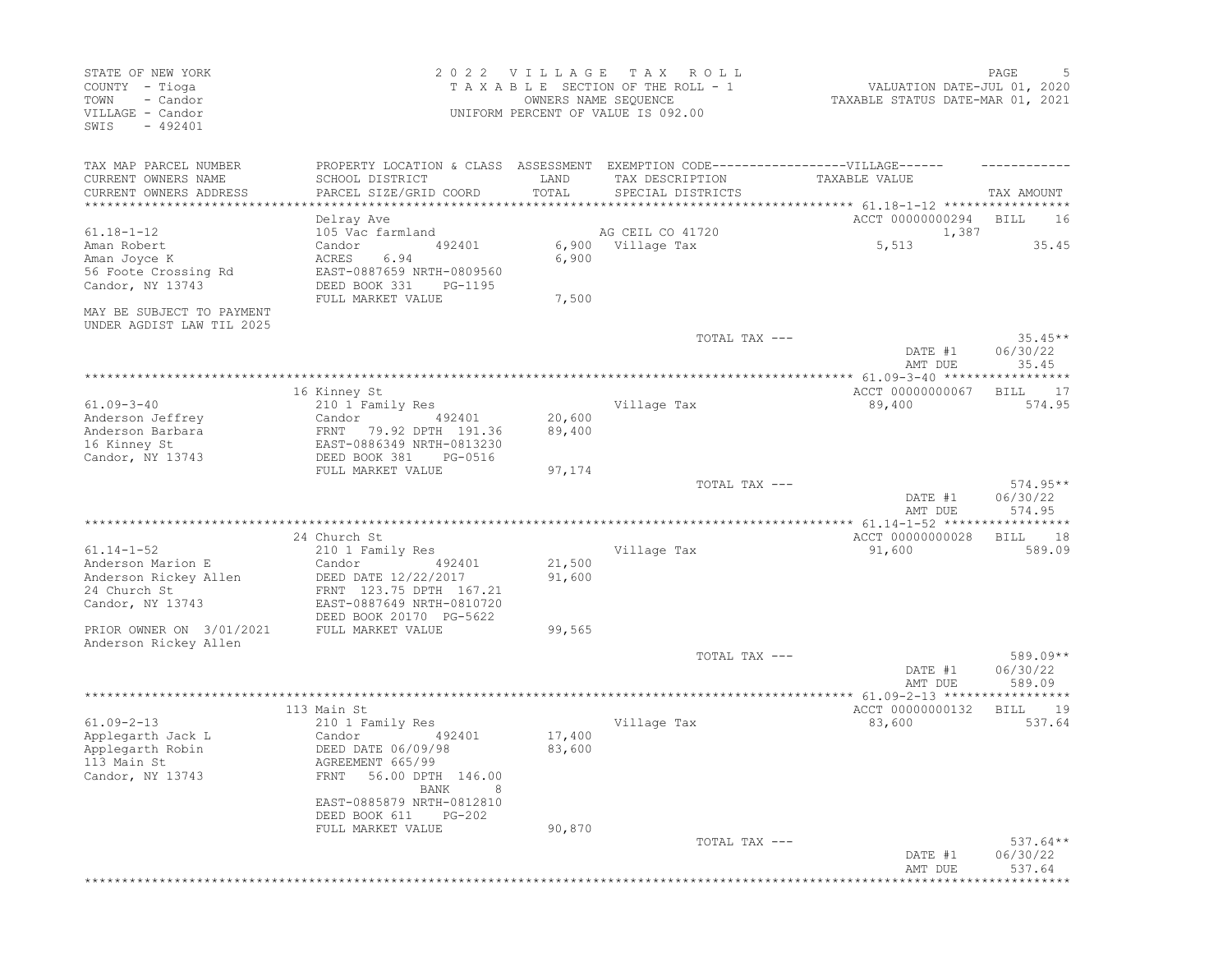| STATE OF NEW YORK<br>COUNTY - Tioga<br>- Candor<br>TOWN<br>VILLAGE - Candor<br>SWIS<br>$-492401$ |                                                                                   |               | 2022 VILLAGE TAX ROLL<br>TAXABLE SECTION OF THE ROLL - 1<br>OWNERS NAME SEOUENCE<br>UNIFORM PERCENT OF VALUE IS 092.00 | VALUATION DATE-JUL 01, 2020<br>TAXABLE STATUS DATE-MAR 01, 2021       | PAGE               |
|--------------------------------------------------------------------------------------------------|-----------------------------------------------------------------------------------|---------------|------------------------------------------------------------------------------------------------------------------------|-----------------------------------------------------------------------|--------------------|
| TAX MAP PARCEL NUMBER                                                                            | PROPERTY LOCATION & CLASS ASSESSMENT EXEMPTION CODE-----------------VILLAGE------ |               |                                                                                                                        |                                                                       |                    |
| CURRENT OWNERS NAME<br>CURRENT OWNERS ADDRESS                                                    | SCHOOL DISTRICT<br>PARCEL SIZE/GRID COORD                                         | LAND<br>TOTAL | TAX DESCRIPTION<br>SPECIAL DISTRICTS                                                                                   | TAXABLE VALUE<br>*********************** 61.09-2-7 ****************** | TAX AMOUNT         |
|                                                                                                  | 25 Smith St                                                                       |               |                                                                                                                        | ACCT 00000000241 BILL 20                                              |                    |
| $61.09 - 2 - 7$                                                                                  | 270 Mfg housing                                                                   |               | Village Tax                                                                                                            | 21,900                                                                | 140.84             |
| Babcock Douglas L                                                                                | Candor 492401                                                                     | 18,400        |                                                                                                                        |                                                                       |                    |
| Babcock Tammy M                                                                                  | Ded Date 10/18/2019                                                               | 21,900        |                                                                                                                        |                                                                       |                    |
| 182 W Candor Rd                                                                                  | FRNT 144.00 DPTH 120.00<br>0.20                                                   |               |                                                                                                                        |                                                                       |                    |
| Candor, NY 13743                                                                                 | ACRES<br>EAST-0885479 NRTH-0812900                                                |               |                                                                                                                        |                                                                       |                    |
|                                                                                                  | DEED BOOK 20190 PG-4173                                                           |               |                                                                                                                        |                                                                       |                    |
|                                                                                                  | FULL MARKET VALUE                                                                 | 23,804        | TOTAL TAX ---                                                                                                          |                                                                       | $140.84**$         |
|                                                                                                  |                                                                                   |               |                                                                                                                        | DATE #1<br>AMT DUE                                                    | 06/30/22<br>140.84 |
|                                                                                                  |                                                                                   |               | **********************                                                                                                 | *************** 61.09-3-20 *****                                      | ***********        |
|                                                                                                  | 8 Bank St                                                                         |               |                                                                                                                        | ACCT 00000000297                                                      | BILL 21            |
| $61.09 - 3 - 20$                                                                                 | 210 1 Family Res                                                                  |               | Village Tax                                                                                                            | 39,500                                                                | 254.03             |
| Babcock Scott L                                                                                  | Candor<br>492401                                                                  | 20,600        |                                                                                                                        |                                                                       |                    |
| 8 Bank St<br>Candor, NY 13743                                                                    | Deed Date 06/05/2014<br>FRNT 92.00 DPTH 160.00                                    | 39,500        |                                                                                                                        |                                                                       |                    |
|                                                                                                  | 8<br>BANK                                                                         |               |                                                                                                                        |                                                                       |                    |
|                                                                                                  | EAST-0885939 NRTH-0813440                                                         |               |                                                                                                                        |                                                                       |                    |
|                                                                                                  | DEED BOOK 14000 PG-2329                                                           |               |                                                                                                                        |                                                                       |                    |
|                                                                                                  | FULL MARKET VALUE                                                                 | 42,935        |                                                                                                                        |                                                                       |                    |
|                                                                                                  |                                                                                   |               | TOTAL TAX ---                                                                                                          |                                                                       | 254.03**           |
|                                                                                                  |                                                                                   |               |                                                                                                                        | DATE #1<br>AMT DUE                                                    | 06/30/22<br>254.03 |
|                                                                                                  |                                                                                   |               |                                                                                                                        |                                                                       |                    |
|                                                                                                  | 41 Delray Ave                                                                     |               |                                                                                                                        | ACCT 00000000049 BILL 22                                              |                    |
| $61.14 - 2 - 3$                                                                                  | 210 1 Family Res                                                                  |               | Village Tax                                                                                                            | 70,800                                                                | 455.33             |
| Baker Stephen L                                                                                  | 492401<br>Candor                                                                  | 22,700        |                                                                                                                        |                                                                       |                    |
| 41 Delray Ave                                                                                    | Date Deed 02/16/2017                                                              | 70,800        |                                                                                                                        |                                                                       |                    |
| Candor, NY 13743                                                                                 | FRNT 150.36 DPTH 244.00<br>0.63 BANK 500<br>ACRES                                 |               |                                                                                                                        |                                                                       |                    |
|                                                                                                  | EAST-0887789 NRTH-0810350                                                         |               |                                                                                                                        |                                                                       |                    |
|                                                                                                  | DEED BOOK 20170 PG-703                                                            |               |                                                                                                                        |                                                                       |                    |
|                                                                                                  | FULL MARKET VALUE                                                                 | 76,957        |                                                                                                                        |                                                                       |                    |
|                                                                                                  |                                                                                   |               | TOTAL TAX ---                                                                                                          |                                                                       | $455.33**$         |
|                                                                                                  |                                                                                   |               |                                                                                                                        | DATE #1                                                               | 06/30/22           |
|                                                                                                  |                                                                                   |               |                                                                                                                        | AMT DUE                                                               | 455.33             |
|                                                                                                  | 7 Mill St                                                                         |               |                                                                                                                        | ACCT 00000002004                                                      | BILL 23            |
| $61.09 - 1 - 7$                                                                                  | 483 Converted Re                                                                  |               | Village Tax                                                                                                            | 49,600                                                                | 318.99             |
| Barden Rex                                                                                       | Candor<br>492401                                                                  | 15,600        |                                                                                                                        |                                                                       |                    |
| 275 Spencer Rd                                                                                   | FRNT 54.50 DPTH 115.83                                                            | 49,600        |                                                                                                                        |                                                                       |                    |
| Candor, NY 13743                                                                                 | EAST-0885469 NRTH-0813690                                                         |               |                                                                                                                        |                                                                       |                    |
|                                                                                                  | DEED BOOK 552<br>$PG-20$<br>FULL MARKET VALUE                                     | 53,913        |                                                                                                                        |                                                                       |                    |
|                                                                                                  |                                                                                   |               | TOTAL TAX ---                                                                                                          |                                                                       | 318.99**           |
|                                                                                                  |                                                                                   |               |                                                                                                                        | DATE #1                                                               | 06/30/22           |
|                                                                                                  |                                                                                   |               |                                                                                                                        | AMT DUE                                                               | 318.99             |
|                                                                                                  |                                                                                   |               |                                                                                                                        |                                                                       |                    |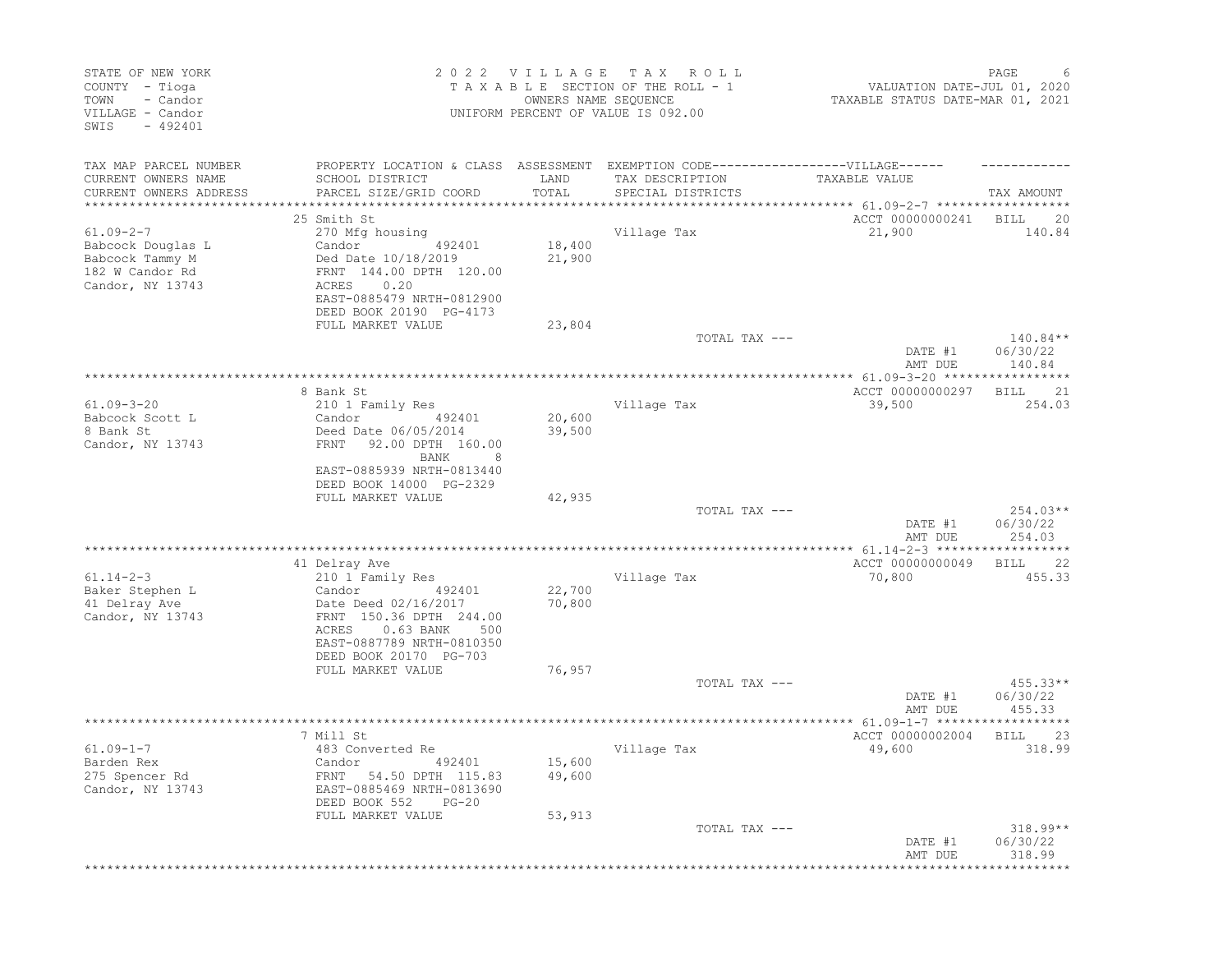| STATE OF NEW YORK<br>COUNTY - Tioga<br>- Candor<br>TOWN<br>VILLAGE - Candor<br>$-492401$<br>SWIS |                                                                                                                                                                  | 2022 VILLAGE<br>OWNERS NAME SEQUENCE | T A X<br>R O L L<br>TAXABLE SECTION OF THE ROLL - 1<br>UNIFORM PERCENT OF VALUE IS 092.00 | VALUATION DATE-JUL 01, 2020<br>TAXABLE STATUS DATE-MAR 01, 2021 | PAGE<br>7                        |
|--------------------------------------------------------------------------------------------------|------------------------------------------------------------------------------------------------------------------------------------------------------------------|--------------------------------------|-------------------------------------------------------------------------------------------|-----------------------------------------------------------------|----------------------------------|
| TAX MAP PARCEL NUMBER                                                                            | PROPERTY LOCATION & CLASS ASSESSMENT EXEMPTION CODE-----------------VILLAGE------                                                                                |                                      |                                                                                           |                                                                 |                                  |
| CURRENT OWNERS NAME<br>CURRENT OWNERS ADDRESS                                                    | SCHOOL DISTRICT<br>PARCEL SIZE/GRID COORD                                                                                                                        | LAND<br>TOTAL                        | TAX DESCRIPTION<br>SPECIAL DISTRICTS                                                      | TAXABLE VALUE                                                   |                                  |
| ****************                                                                                 |                                                                                                                                                                  | **************                       |                                                                                           | ******************** 61.18-1-6 *************                    | TAX AMOUNT                       |
|                                                                                                  | 15 Humiston St                                                                                                                                                   |                                      |                                                                                           | ACCT 00000000161                                                | BILL<br>24                       |
| $61.18 - 1 - 6$<br>Barnes Nancy P<br>Barnes Daniel D<br>191 Briggs Hill Rd<br>VanEtten, NY 14889 | 210 1 Family Res<br>Candor<br>492401<br>DEED DATE 11/04/2019<br>FRNT 128.00 DPTH 196.00<br>0.58<br>ACRES<br>EAST-0887289 NRTH-0810140<br>DEED BOOK 20190 PG-4459 | 22,300<br>69,200                     | Village Tax                                                                               | 69,200                                                          | 445.04                           |
|                                                                                                  | FULL MARKET VALUE                                                                                                                                                | 75,217                               | TOTAL TAX ---                                                                             |                                                                 | $445.04**$                       |
|                                                                                                  |                                                                                                                                                                  |                                      |                                                                                           | DATE #1<br>AMT DUE                                              | 06/30/22<br>445.04               |
|                                                                                                  |                                                                                                                                                                  |                                      |                                                                                           | *************** 61.14-1-21 ***********                          |                                  |
| $61.14 - 1 - 21$                                                                                 | 9 Main St<br>210 1 Family Res                                                                                                                                    |                                      | Village Tax                                                                               | ACCT 00000000037<br>51,700                                      | 25<br>BILL<br>332.49             |
| Bartolis Gary F<br>Bartolis Noelle A<br>9 Main St<br>Candor, NY 13743                            | Candor<br>492401<br>DEED DATE 11/05/01<br>66.00 DPTH 200.00<br>FRNT<br>500<br>BANK                                                                               | 20,400<br>51,700                     |                                                                                           |                                                                 |                                  |
|                                                                                                  | EAST-0887869 NRTH-0811225<br>DEED BOOK 681<br>PG-327<br>FULL MARKET VALUE                                                                                        | 56,196                               |                                                                                           |                                                                 |                                  |
|                                                                                                  |                                                                                                                                                                  |                                      | TOTAL TAX ---                                                                             | DATE #1<br>AMT DUE                                              | $332.49**$<br>06/30/22<br>332.49 |
|                                                                                                  |                                                                                                                                                                  |                                      |                                                                                           |                                                                 |                                  |
| $61.13 - 1 - 12.20$                                                                              | 20 Water St                                                                                                                                                      |                                      |                                                                                           | ACCT 00000002304<br>86,500                                      | 26<br>BILL<br>556.30             |
| Baur Susan R                                                                                     | 210 1 Family Res<br>Candor<br>492401                                                                                                                             | 24,700                               | Village Tax                                                                               |                                                                 |                                  |
| 20 Water St<br>PO Box 889<br>Candor, NY 13743                                                    | DEED 10/02/86<br>FRNT 179.90 DPTH 330.00<br>ACRES<br>1.44                                                                                                        | 86,500                               |                                                                                           |                                                                 |                                  |
|                                                                                                  | EAST-0886375 NRTH-0811123<br>DEED BOOK 428<br>PG-210                                                                                                             |                                      |                                                                                           |                                                                 |                                  |
|                                                                                                  | FULL MARKET VALUE                                                                                                                                                | 94,022                               |                                                                                           |                                                                 | $556.30**$                       |
|                                                                                                  |                                                                                                                                                                  |                                      | TOTAL TAX ---                                                                             | DATE #1<br>AMT DUE                                              | 06/30/22<br>556.30               |
|                                                                                                  |                                                                                                                                                                  |                                      |                                                                                           |                                                                 |                                  |
| $61.09 - 2 - 24.22$                                                                              | Stowell Ave                                                                                                                                                      |                                      |                                                                                           | ACCT 00000002952                                                | 27<br>BILL                       |
| Belair Living Trust                                                                              | 311 Res vac land<br>Candor 492401                                                                                                                                | 1,600                                | Village Tax                                                                               | 1,600                                                           | 10.29                            |
| Belair David A                                                                                   | DEED DATE 08/17/2010                                                                                                                                             | 1,600                                |                                                                                           |                                                                 |                                  |
| 1675 Wildflower Dr<br>Sierra Vista, AZ 85635                                                     | FRNT 201.73 DPTH 23.52<br>EAST-0886153 NRTH-0812221<br>DEED BOOK 20210 PG-5060                                                                                   |                                      |                                                                                           |                                                                 |                                  |
| PRIOR OWNER ON 3/01/2021<br>Belair David A                                                       | FULL MARKET VALUE                                                                                                                                                | 1,739                                |                                                                                           |                                                                 |                                  |
|                                                                                                  |                                                                                                                                                                  |                                      | TOTAL TAX ---                                                                             | DATE #1<br>AMT DUE                                              | $10.29**$<br>06/30/22<br>10.29   |
|                                                                                                  |                                                                                                                                                                  |                                      |                                                                                           |                                                                 |                                  |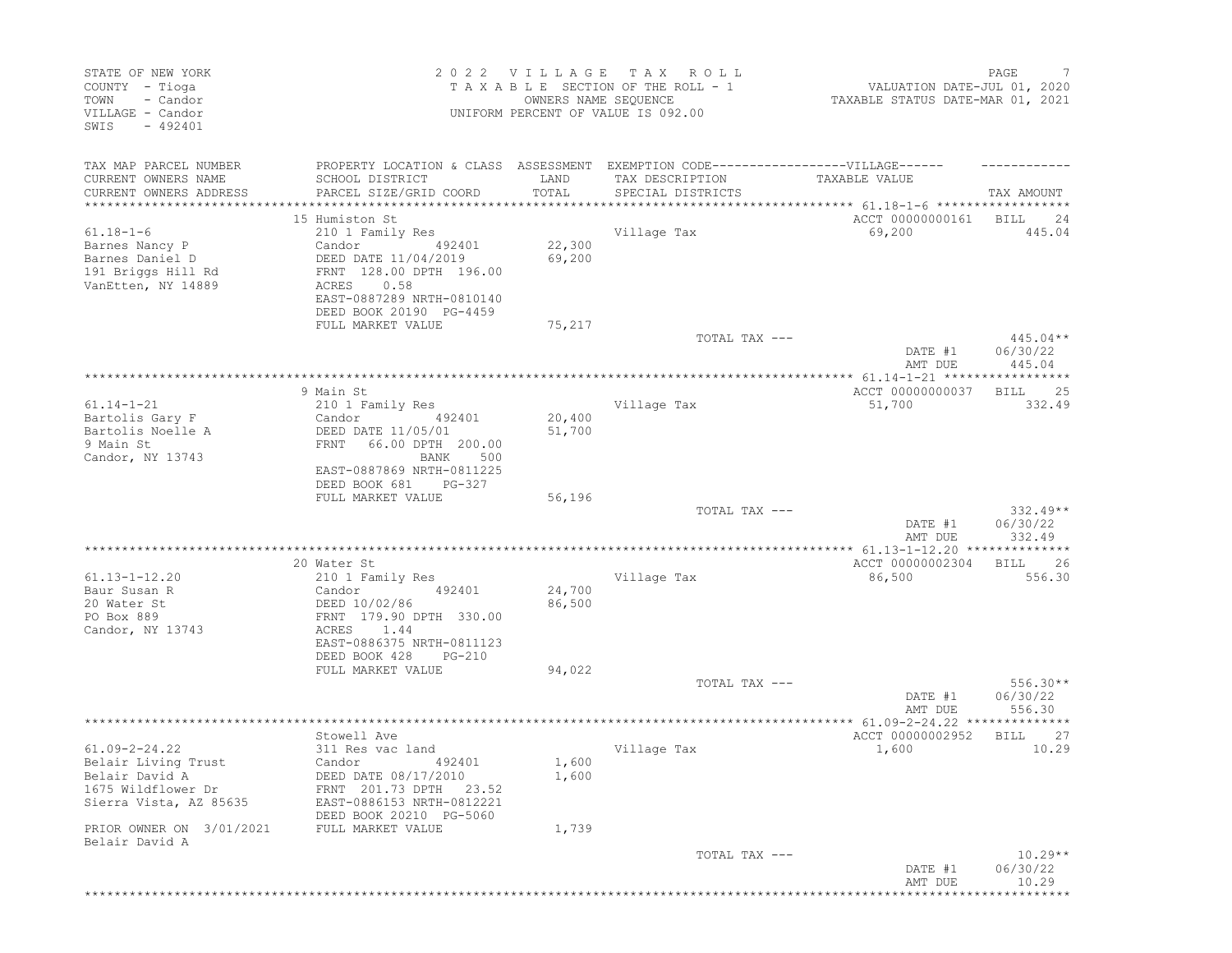| STATE OF NEW YORK<br>COUNTY - Tioga<br>TOWN<br>- Candor<br>VILLAGE - Candor<br>SWIS<br>$-492401$ |                                                                                                                                                          | 2022 VILLAGE                           | T A X<br>R O L L<br>TAXABLE SECTION OF THE ROLL - 1<br>OWNERS NAME SEQUENCE<br>UNIFORM PERCENT OF VALUE IS 092.00 | VALUATION DATE-JUL 01, 2020<br>TAXABLE STATUS DATE-MAR 01, 2021 | PAGE<br>8                      |
|--------------------------------------------------------------------------------------------------|----------------------------------------------------------------------------------------------------------------------------------------------------------|----------------------------------------|-------------------------------------------------------------------------------------------------------------------|-----------------------------------------------------------------|--------------------------------|
| TAX MAP PARCEL NUMBER<br>CURRENT OWNERS NAME                                                     | PROPERTY LOCATION & CLASS ASSESSMENT EXEMPTION CODE-----------------VILLAGE------<br>SCHOOL DISTRICT                                                     | LAND                                   | TAX DESCRIPTION                                                                                                   | TAXABLE VALUE                                                   |                                |
| CURRENT OWNERS ADDRESS<br>*****************                                                      | PARCEL SIZE/GRID COORD<br>************************                                                                                                       | TOTAL<br>* * * * * * * * * * * * * * * | SPECIAL DISTRICTS                                                                                                 |                                                                 | TAX AMOUNT                     |
|                                                                                                  | 11 Kinney St                                                                                                                                             |                                        |                                                                                                                   | ACCT 00000000290                                                | <b>BILL</b><br>28              |
| $61.09 - 3 - 26$                                                                                 | 210 1 Family Res                                                                                                                                         |                                        | Village Tax                                                                                                       | 84,700                                                          | 544.72                         |
| Belokur Gail K<br>11 Kinney St<br>Candor, NY 13743                                               | Candor<br>492401<br>Deed Date 06/29/2020<br>74.25 DPTH 165.00<br>FRNT<br>0.30 BANK<br>ACRES<br>8<br>EAST-0886109 NRTH-0813340<br>DEED BOOK 20200 PG-2351 | 20,200<br>84,700                       |                                                                                                                   |                                                                 |                                |
|                                                                                                  | FULL MARKET VALUE                                                                                                                                        | 92,065                                 | TOTAL TAX ---                                                                                                     |                                                                 | $544.72**$                     |
|                                                                                                  |                                                                                                                                                          |                                        |                                                                                                                   | DATE #1<br>AMT DUE                                              | 06/30/22<br>544.72             |
|                                                                                                  |                                                                                                                                                          |                                        |                                                                                                                   | *************** 61.09-1-21 *********                            | *****                          |
| $61.09 - 1 - 21$                                                                                 | 6 Smith St<br>220 2 Family Res                                                                                                                           |                                        | Village Tax                                                                                                       | ACCT 00000000166<br>66,000                                      | 29<br>BILL<br>424.46           |
| Benedict Joseph F<br>6 Smith St<br>Candor, NY 13743                                              | Candor<br>492401<br>DEED DATE 10/15/2014<br>50.00 DPTH 173.75<br>FRNT<br>BANK<br>500                                                                     | 17,900<br>66,000                       |                                                                                                                   |                                                                 |                                |
|                                                                                                  | EAST-0885429 NRTH-0813360<br>DEED BOOK 14000 PG-4503                                                                                                     |                                        |                                                                                                                   |                                                                 |                                |
|                                                                                                  | FULL MARKET VALUE                                                                                                                                        | 71,739                                 | TOTAL TAX ---                                                                                                     |                                                                 | $424.46**$                     |
|                                                                                                  |                                                                                                                                                          |                                        |                                                                                                                   | DATE #1<br>AMT DUE                                              | 06/30/22<br>424.46             |
|                                                                                                  |                                                                                                                                                          |                                        |                                                                                                                   |                                                                 |                                |
| $61.18 - 1 - 15.20$                                                                              | 67 Delray Ave<br>210 1 Family Res                                                                                                                        |                                        | Village Tax                                                                                                       | ACCT 00000001929<br>90,000                                      | 30<br>BILL<br>578.80           |
| Bennett Bryon A<br>Bennett Amy M                                                                 | 492401<br>Candor<br>DEED DATE 11/02/2004<br>FRNT 174.93 DPTH                                                                                             | 25,300<br>90,000                       |                                                                                                                   |                                                                 |                                |
| 67 Delray Ave<br>Candor, NY 13743                                                                | 1.11<br>ACRES<br>EAST-0888129 NRTH-0809788<br>DEED BOOK 11469 PG-9001                                                                                    |                                        |                                                                                                                   |                                                                 |                                |
|                                                                                                  | FULL MARKET VALUE                                                                                                                                        | 97,826                                 |                                                                                                                   |                                                                 |                                |
|                                                                                                  |                                                                                                                                                          |                                        | TOTAL TAX ---                                                                                                     | DATE #1<br>AMT DUE                                              | 578.80**<br>06/30/22<br>578.80 |
|                                                                                                  | 57 Delray Ave                                                                                                                                            |                                        |                                                                                                                   | ACCT 00000000237                                                | 31<br><b>BILL</b>              |
| $61.18 - 1 - 15.10$<br>Bennett Craig<br>Bennett Lynn                                             | 210 1 Family Res<br>Candor 492401<br>DEED DATE 11/21/2016                                                                                                | 25,300<br>110,400                      | Village Tax                                                                                                       | 110,400                                                         | 710.00                         |
| 57 Delray Ave<br>Candor, NY 13743                                                                | 1.12 BANK<br>77<br>ACRES<br>EAST-0888031 NRTH-0809963<br>DEED BOOK 20160 PG-4995                                                                         |                                        |                                                                                                                   |                                                                 |                                |
|                                                                                                  | FULL MARKET VALUE                                                                                                                                        | 120,000                                |                                                                                                                   |                                                                 |                                |
|                                                                                                  |                                                                                                                                                          |                                        | TOTAL TAX ---                                                                                                     | DATE #1<br>AMT DUE<br>*********************************         | 710.00**<br>06/30/22<br>710.00 |
|                                                                                                  |                                                                                                                                                          |                                        |                                                                                                                   |                                                                 |                                |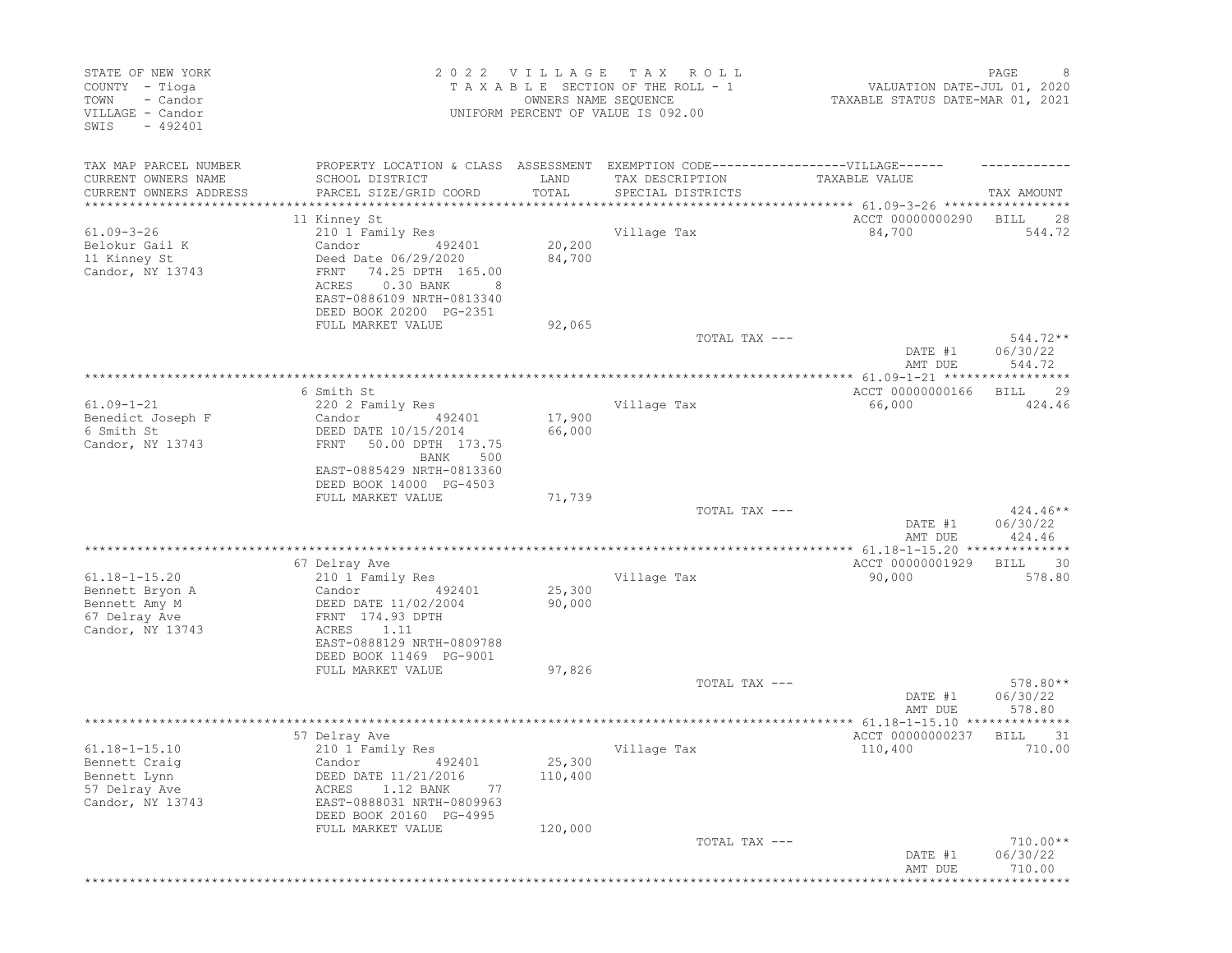| TAX MAP PARCEL NUMBER<br>PROPERTY LOCATION & CLASS ASSESSMENT EXEMPTION CODE-----------------VILLAGE------<br>LAND<br>CURRENT OWNERS NAME<br>SCHOOL DISTRICT<br>TAX DESCRIPTION<br>TAXABLE VALUE<br>CURRENT OWNERS ADDRESS<br>PARCEL SIZE/GRID COORD<br>TOTAL<br>SPECIAL DISTRICTS<br>ACCT 00000000213 BILL 32<br>8 Humbolt St<br>$61.14 - 1 - 7$<br>220 2 Family Res<br>Village Tax<br>31,600 |                                |
|------------------------------------------------------------------------------------------------------------------------------------------------------------------------------------------------------------------------------------------------------------------------------------------------------------------------------------------------------------------------------------------------|--------------------------------|
|                                                                                                                                                                                                                                                                                                                                                                                                |                                |
|                                                                                                                                                                                                                                                                                                                                                                                                |                                |
|                                                                                                                                                                                                                                                                                                                                                                                                | TAX AMOUNT                     |
|                                                                                                                                                                                                                                                                                                                                                                                                |                                |
|                                                                                                                                                                                                                                                                                                                                                                                                |                                |
|                                                                                                                                                                                                                                                                                                                                                                                                | 203.22                         |
| Candor 492401<br>20,100<br>Berg Elwyn M                                                                                                                                                                                                                                                                                                                                                        |                                |
| 31,600<br>Berg Marilyn M<br>11295 Rt 38<br>FRNT 132.00 DPTH 86.50                                                                                                                                                                                                                                                                                                                              |                                |
| EAST-0887809 NRTH-0811700                                                                                                                                                                                                                                                                                                                                                                      |                                |
| DEED BOOK 420<br>Newark Valley, NY 13811<br>PG-0325                                                                                                                                                                                                                                                                                                                                            |                                |
| FULL MARKET VALUE<br>34,348                                                                                                                                                                                                                                                                                                                                                                    |                                |
| TOTAL TAX ---<br>DATE #1<br>AMT DUE                                                                                                                                                                                                                                                                                                                                                            | 203.22**<br>06/30/22<br>203.22 |
|                                                                                                                                                                                                                                                                                                                                                                                                |                                |
| ACCT 00000000205<br>10 Humbolt St                                                                                                                                                                                                                                                                                                                                                              | BILL 33                        |
| $61.14 - 1 - 8$<br>Village Tax<br>220 2 Family Res<br>32,700                                                                                                                                                                                                                                                                                                                                   | 210.30                         |
| Berg Elwyn M<br>492401<br>14,600<br>Candor                                                                                                                                                                                                                                                                                                                                                     |                                |
| Berg Marilyn M<br>11295 Rt 38<br>FRNT 66.00 DPTH 80.00<br>32,700                                                                                                                                                                                                                                                                                                                               |                                |
| EAST-0887749 NRTH-0811700                                                                                                                                                                                                                                                                                                                                                                      |                                |
| Newark Valley, NY 13811 DEED BOOK 420<br>PG-0325                                                                                                                                                                                                                                                                                                                                               |                                |
| FULL MARKET VALUE<br>35,543                                                                                                                                                                                                                                                                                                                                                                    |                                |
| TOTAL TAX ---                                                                                                                                                                                                                                                                                                                                                                                  | $210.30**$                     |
| DATE #1                                                                                                                                                                                                                                                                                                                                                                                        | 06/30/22                       |
| AMT DUE                                                                                                                                                                                                                                                                                                                                                                                        | 210.30                         |
| ACCT 00000000004 BILL 34                                                                                                                                                                                                                                                                                                                                                                       |                                |
| 88 Main St<br>$61.09 - 3 - 55.10$<br>280 Res Multiple<br>Village Tax<br>97,700                                                                                                                                                                                                                                                                                                                 | 628.32                         |
| Berg Robert<br>Candor<br>492401<br>25,300                                                                                                                                                                                                                                                                                                                                                      |                                |
| Berg Cheryll<br>DEED DATE 09/09/98<br>97,700                                                                                                                                                                                                                                                                                                                                                   |                                |
| 88 Main St<br>2002 BAR                                                                                                                                                                                                                                                                                                                                                                         |                                |
| PO Box 764<br>FRNT 156.89 DPTH 310.13                                                                                                                                                                                                                                                                                                                                                          |                                |
| Candor, NY 13743<br>BANK 132                                                                                                                                                                                                                                                                                                                                                                   |                                |
| EAST-0886439 NRTH-0812340                                                                                                                                                                                                                                                                                                                                                                      |                                |
| DEED BOOK 614 PG-351                                                                                                                                                                                                                                                                                                                                                                           |                                |
| FULL MARKET VALUE<br>106,196                                                                                                                                                                                                                                                                                                                                                                   |                                |
| TOTAL TAX ---                                                                                                                                                                                                                                                                                                                                                                                  | 628.32**                       |
| DATE #1                                                                                                                                                                                                                                                                                                                                                                                        | 06/30/22                       |
| AMT DUE                                                                                                                                                                                                                                                                                                                                                                                        | 628.32                         |
|                                                                                                                                                                                                                                                                                                                                                                                                |                                |
| 10 Griffin St<br>ACCT 00000000331                                                                                                                                                                                                                                                                                                                                                              | BILL 35                        |
| 210 1 Family Res<br>$61.09 - 3 - 35$<br>Village Tax<br>85,400                                                                                                                                                                                                                                                                                                                                  | 549.22                         |
| 20,400<br>Blinn Michael T<br>Candor 492401                                                                                                                                                                                                                                                                                                                                                     |                                |
| Blinn Heather M<br>FRNT 75.00 DPTH 180.00<br>85,400<br>M                                                                                                                                                                                                                                                                                                                                       |                                |
| 15 Kelsey Rd<br>EAST-0886564 NRTH-0813550                                                                                                                                                                                                                                                                                                                                                      |                                |
| DEED BOOK 20210 PG-4099<br>Candor, NY 13743                                                                                                                                                                                                                                                                                                                                                    |                                |
| 92,826<br>FULL MARKET VALUE                                                                                                                                                                                                                                                                                                                                                                    |                                |
| PRIOR OWNER ON 3/01/2021                                                                                                                                                                                                                                                                                                                                                                       |                                |
| Johnson Virginia F<br>TOTAL TAX ---                                                                                                                                                                                                                                                                                                                                                            | 549.22**                       |
| DATE #1                                                                                                                                                                                                                                                                                                                                                                                        | 06/30/22                       |
| AMT DUE                                                                                                                                                                                                                                                                                                                                                                                        | 549.22                         |
|                                                                                                                                                                                                                                                                                                                                                                                                |                                |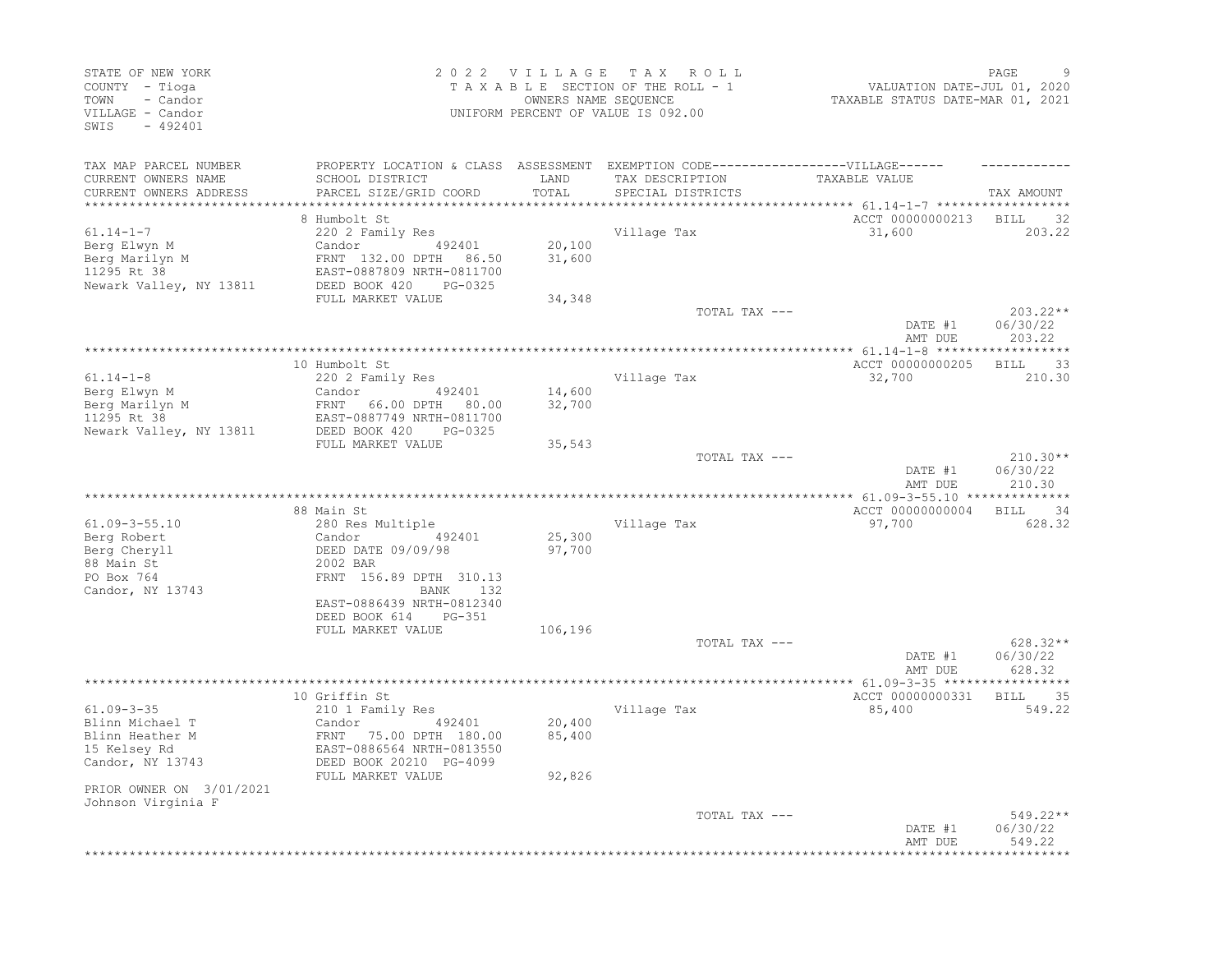| STATE OF NEW YORK<br>COUNTY - Tioga<br>- Candor<br>TOWN<br>VILLAGE - Candor<br>$-492401$<br>SWIS |                                                        | 2022 VILLAGE TAX<br>OWNERS NAME SEQUENCE | R O L L<br>TAXABLE SECTION OF THE ROLL - 1<br>UNIFORM PERCENT OF VALUE IS 092.00  | VALUATION DATE-JUL 01, 2020<br>TAXABLE STATUS DATE-MAR 01, 2021 | PAGE<br>10                 |
|--------------------------------------------------------------------------------------------------|--------------------------------------------------------|------------------------------------------|-----------------------------------------------------------------------------------|-----------------------------------------------------------------|----------------------------|
| TAX MAP PARCEL NUMBER                                                                            |                                                        |                                          | PROPERTY LOCATION & CLASS ASSESSMENT EXEMPTION CODE-----------------VILLAGE------ |                                                                 |                            |
| CURRENT OWNERS NAME                                                                              | SCHOOL DISTRICT                                        | LAND                                     | TAX DESCRIPTION                                                                   | TAXABLE VALUE                                                   |                            |
| CURRENT OWNERS ADDRESS                                                                           | PARCEL SIZE/GRID COORD                                 | TOTAL                                    | SPECIAL DISTRICTS                                                                 |                                                                 | TAX AMOUNT                 |
|                                                                                                  | 6 Griffin St                                           |                                          |                                                                                   | ACCT 00000000189                                                | BILL<br>36                 |
| $61.09 - 3 - 36$                                                                                 | 210 1 Family Res                                       |                                          | Village Tax                                                                       | 62,300                                                          | 400.66                     |
| Blinn Sally G                                                                                    | Candor<br>492401                                       | 21,300                                   |                                                                                   |                                                                 |                            |
| Whitmore Wyatt                                                                                   | Deed Date 08/20/2020                                   | 62,300                                   |                                                                                   |                                                                 |                            |
| 6 Griffin St<br>Candor, NY 13743                                                                 | FRNT 109.86 DPTH 160.00<br>$0.43$ BANK<br>ACRES<br>500 |                                          |                                                                                   |                                                                 |                            |
|                                                                                                  | EAST-0886629 NRTH-0813450                              |                                          |                                                                                   |                                                                 |                            |
|                                                                                                  | DEED BOOK 20200 PG-3083                                |                                          |                                                                                   |                                                                 |                            |
|                                                                                                  | FULL MARKET VALUE                                      | 67,717                                   |                                                                                   |                                                                 |                            |
|                                                                                                  |                                                        |                                          | TOTAL TAX ---                                                                     |                                                                 | $400.66**$                 |
|                                                                                                  |                                                        |                                          |                                                                                   | DATE #1<br>AMT DUE                                              | 06/30/22<br>400.66         |
|                                                                                                  | 13 Smith St                                            |                                          |                                                                                   | ACCT 00000000076                                                | 37<br>BILL                 |
| $61.09 - 2 - 5$                                                                                  | 210 1 Family Res                                       |                                          | Village Tax                                                                       | 34,500                                                          | 221.87                     |
| Boney Irwin Adrian                                                                               | Candor<br>492401                                       | 16,200                                   |                                                                                   |                                                                 |                            |
| 13 Smith St                                                                                      | DEED DATE 06/09/03                                     | 34,500                                   |                                                                                   |                                                                 |                            |
| Candor, NY 13743                                                                                 | 65.00 DPTH 106.00<br>FRNT                              |                                          |                                                                                   |                                                                 |                            |
|                                                                                                  | BANK<br>77                                             |                                          |                                                                                   |                                                                 |                            |
|                                                                                                  | EAST-0885517 NRTH-0813100<br>DEED BOOK 721<br>$PG-34$  |                                          |                                                                                   |                                                                 |                            |
|                                                                                                  | FULL MARKET VALUE                                      | 37,500                                   |                                                                                   |                                                                 |                            |
|                                                                                                  |                                                        |                                          | TOTAL TAX ---                                                                     |                                                                 | $221.87**$                 |
|                                                                                                  |                                                        |                                          |                                                                                   | DATE #1                                                         | 06/30/22                   |
|                                                                                                  |                                                        |                                          |                                                                                   | AMT DUE                                                         | 221.87                     |
|                                                                                                  | 79 Main St                                             |                                          |                                                                                   | ACCT 00000000268                                                | 38<br>BILL                 |
| $61.09 - 2 - 31$                                                                                 | 484 1 use sm bld                                       |                                          | Village Tax                                                                       | 30,000                                                          | 192.93                     |
| Breitwieser Joseph A                                                                             | Candor<br>492401                                       | 11,500                                   |                                                                                   |                                                                 |                            |
| 91 Tulls Corners Rd                                                                              | Deed Date 11/30/2016                                   | 30,000                                   |                                                                                   |                                                                 |                            |
| Candor, NY 13743                                                                                 | 46.00 DPTH 89.00<br>FRNT                               |                                          |                                                                                   |                                                                 |                            |
|                                                                                                  | EAST-0886329 NRTH-0812080<br>DEED BOOK 20160 PG-5148   |                                          |                                                                                   |                                                                 |                            |
|                                                                                                  | FULL MARKET VALUE                                      | 32,609                                   |                                                                                   |                                                                 |                            |
|                                                                                                  |                                                        |                                          | TOTAL TAX ---                                                                     |                                                                 | $192.93**$                 |
|                                                                                                  |                                                        |                                          |                                                                                   | DATE #1                                                         | 06/30/22                   |
|                                                                                                  |                                                        |                                          |                                                                                   | AMT DUE                                                         | 192.93                     |
|                                                                                                  |                                                        |                                          |                                                                                   | ACCT 00000000301                                                |                            |
| $61.09 - 3 - 69$                                                                                 | 38 Main St<br>311 Res vac land                         |                                          | Village Tax                                                                       | 2,000                                                           | 39<br><b>BILL</b><br>12.86 |
| Breitwieser Joseph A                                                                             | Candor<br>492401                                       | 2,000                                    |                                                                                   |                                                                 |                            |
| 91 Tulls Corners Rd                                                                              | DEED DATE 04/22/2011                                   | 2,000                                    |                                                                                   |                                                                 |                            |
| Candor, NY 13743                                                                                 | ACRES 1.06                                             |                                          |                                                                                   |                                                                 |                            |
|                                                                                                  | EAST-0887129 NRTH-0811490                              |                                          |                                                                                   |                                                                 |                            |
|                                                                                                  | DEED BOOK 18825 PG-4001<br>FULL MARKET VALUE           |                                          |                                                                                   |                                                                 |                            |
|                                                                                                  |                                                        | 2,174                                    | TOTAL TAX ---                                                                     |                                                                 | $12.86**$                  |
|                                                                                                  |                                                        |                                          |                                                                                   | DATE #1                                                         | 06/30/22                   |
|                                                                                                  |                                                        |                                          |                                                                                   | AMT DUE                                                         | 12.86                      |
|                                                                                                  |                                                        |                                          |                                                                                   |                                                                 |                            |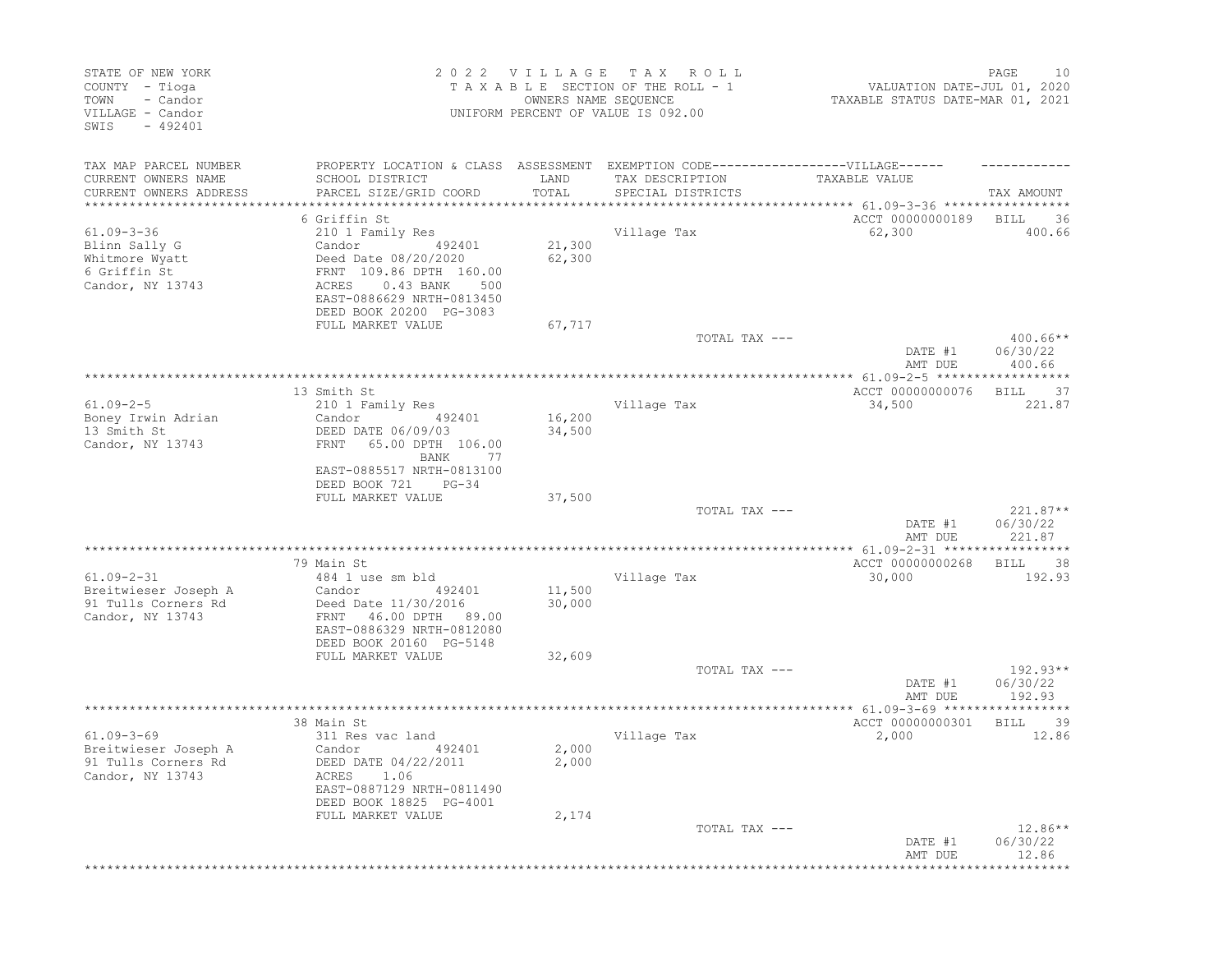| STATE OF NEW YORK<br>COUNTY - Tioga<br>- Candor<br>TOWN<br>VILLAGE - Candor<br>$-492401$<br>SWIS |                                                                                                                                                                       | 2022 VILLAGE<br>OWNERS NAME SEQUENCE | TAX ROLL<br>TAXABLE SECTION OF THE ROLL - 1<br>UNIFORM PERCENT OF VALUE IS 092.00 | VALUATION DATE-JUL 01, 2020<br>TAXABLE STATUS DATE-MAR 01, 2021 | PAGE<br>11                       |
|--------------------------------------------------------------------------------------------------|-----------------------------------------------------------------------------------------------------------------------------------------------------------------------|--------------------------------------|-----------------------------------------------------------------------------------|-----------------------------------------------------------------|----------------------------------|
| TAX MAP PARCEL NUMBER<br>CURRENT OWNERS NAME                                                     | PROPERTY LOCATION & CLASS ASSESSMENT EXEMPTION CODE----------------VILLAGE------<br>SCHOOL DISTRICT                                                                   | LAND                                 | TAX DESCRIPTION                                                                   | TAXABLE VALUE                                                   |                                  |
| CURRENT OWNERS ADDRESS<br>**********************                                                 | PARCEL SIZE/GRID COORD                                                                                                                                                | TOTAL                                | SPECIAL DISTRICTS                                                                 | **************************** 61.14-2-26 *****************       | TAX AMOUNT                       |
|                                                                                                  | 191 Owego St                                                                                                                                                          |                                      |                                                                                   | ACCT 00000000001                                                | BILL<br>40                       |
| $61.14 - 2 - 26$<br>Brixey Christopher<br>140 E Enfield Center Rd<br>Ithaca, NY 14850            | 220 2 Family Res<br>Candor 492401<br>DEED DATE 06/04/2018<br>FRNT 56.78 DPTH 442.00<br>ACRES<br>0.53 BANK 191<br>EAST-0888489 NRTH-0811160<br>DEED BOOK 20180 PG-2351 | 22,200<br>74,900                     | Village Tax                                                                       | 74,900                                                          | 481.69                           |
|                                                                                                  | FULL MARKET VALUE                                                                                                                                                     | 81,413                               |                                                                                   |                                                                 |                                  |
|                                                                                                  |                                                                                                                                                                       |                                      | TOTAL TAX ---                                                                     | DATE #1<br>AMT DUE                                              | $481.69**$<br>06/30/22<br>481.69 |
|                                                                                                  |                                                                                                                                                                       |                                      |                                                                                   |                                                                 |                                  |
| $61.09 - 1 - 23$                                                                                 | 16 Smith St<br>220 2 Family Res                                                                                                                                       |                                      | Village Tax                                                                       | ACCT 00000000032<br>63,000                                      | <b>BILL</b><br>41<br>405.16      |
| Brown Christine A<br>16 Smith St<br>Candor, NY 13743                                             | 492401<br>Candor<br>FRNT 126.00 DPTH 229.00<br>EAST-0885349 NRTH-0813110<br>DEED BOOK 448<br>PG-0149                                                                  | 22,700<br>63,000                     |                                                                                   |                                                                 |                                  |
|                                                                                                  | FULL MARKET VALUE                                                                                                                                                     | 68,478                               | TOTAL TAX ---                                                                     | DATE #1<br>AMT DUE                                              | $405.16**$<br>06/30/22<br>405.16 |
|                                                                                                  |                                                                                                                                                                       |                                      |                                                                                   |                                                                 |                                  |
| $61.18 - 1 - 28$                                                                                 | 241 Owego St<br>210 1 Family Res                                                                                                                                      |                                      |                                                                                   | ACCT 00000000082                                                | BILL 42<br>358.86                |
| Brown Mark H<br>241 Owego St<br>Candor, NY 13743                                                 | Candor<br>492401<br>Deed Date 05/13/2011<br>FRNT<br>78.00 DPTH 234.00                                                                                                 | 21,100<br>55,800                     | Village Tax                                                                       | 55,800                                                          |                                  |
|                                                                                                  | EAST-0888619 NRTH-0809905<br>DEED BOOK 18881 PG-4001<br>FULL MARKET VALUE                                                                                             | 60,652                               |                                                                                   |                                                                 |                                  |
|                                                                                                  |                                                                                                                                                                       |                                      | TOTAL TAX ---                                                                     | DATE #1<br>AMT DUE                                              | 358.86**<br>06/30/22<br>358.86   |
|                                                                                                  |                                                                                                                                                                       |                                      |                                                                                   |                                                                 |                                  |
|                                                                                                  | 127 Main St                                                                                                                                                           |                                      |                                                                                   | ACCT 00000000017                                                | <b>BILL</b><br>43                |
| $61.09 - 2 - 4$<br>Burdick Jason A<br>127 Main St<br>Candor, NY 13743                            | 210 1 Family Res<br>492401<br>Candor<br>DEED DATE 07/05/2012<br>FRNT<br>99.00 DPTH 216.00<br>500<br>BANK                                                              | 21,600<br>104,200                    | Village Tax                                                                       | 104,200                                                         | 670.13                           |
|                                                                                                  | EAST-0885689 NRTH-0813070<br>DEED BOOK 20027 PG-6002<br>FULL MARKET VALUE                                                                                             | 113,261                              |                                                                                   |                                                                 |                                  |
|                                                                                                  |                                                                                                                                                                       |                                      | TOTAL TAX ---                                                                     | DATE #1<br>AMT DUE                                              | $670.13**$<br>06/30/22<br>670.13 |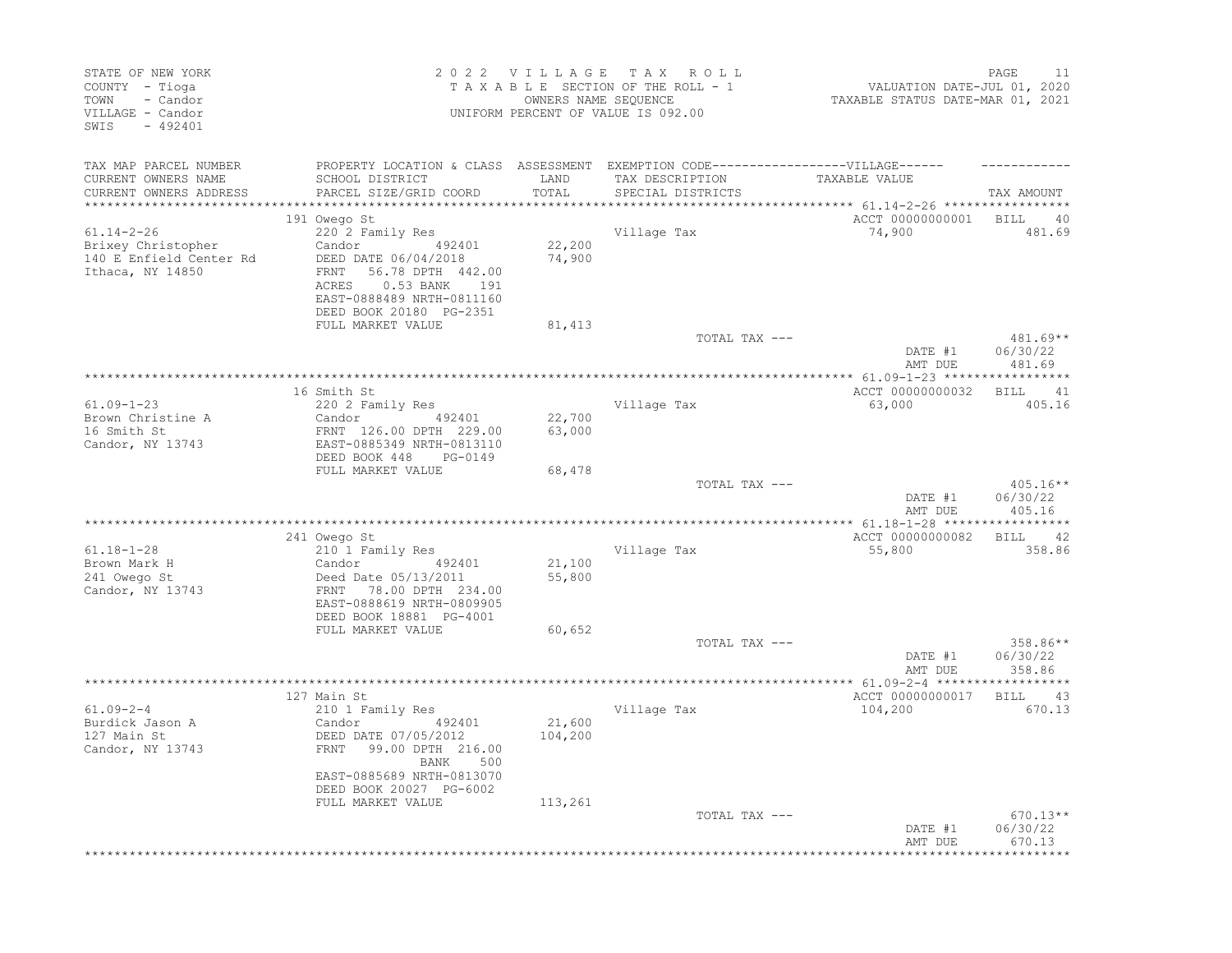| PROPERTY LOCATION & CLASS ASSESSMENT EXEMPTION CODE-----------------VILLAGE------<br>TAX MAP PARCEL NUMBER<br>LAND<br>TAXABLE VALUE<br>CURRENT OWNERS NAME<br>SCHOOL DISTRICT<br>TAX DESCRIPTION<br>PARCEL SIZE/GRID COORD<br>TOTAL<br>CURRENT OWNERS ADDRESS<br>SPECIAL DISTRICTS<br>********************** 61.14-2-28 ******************<br>*******************<br>ACCT 00000000195<br>185 Owego St<br><b>BILL</b><br>210 1 Family Res<br>Village Tax<br>90,700<br>$61.14 - 2 - 28$<br>Burlew Shane J<br>Candor 492401<br>20,200<br>Candor $422401$<br>DEED DATE 01/27/04<br>90,700<br>185 Owego St<br>Candor, NY 13743<br>FRNT 75.59 DPTH 162.96<br>BANK 191<br>EAST-0888279 NRTH-0811320<br>DEED BOOK 20243 PG-2001<br>FULL MARKET VALUE<br>98,587<br>TOTAL TAX ---<br>DATE #1<br>583.31<br>AMT DUE<br>159 Owego St<br>ACCT 00000000147<br><b>BILL</b><br>$61.14 - 2 - 36$<br>Village Tax<br>210 1 Family Res<br>74,700<br>21,400<br>Burlingame Tina S<br>Candor 492401<br>159 Owego St<br>DEED DATE 01/22/2013<br>74,700<br>FRNT 77.37 DPTH 256.87<br>Candor, NY 13743<br>EAST-0888214 NRTH-0811950<br>DEED BOOK 20597 PG-5001<br>FULL MARKET VALUE<br>81,196<br>TOTAL TAX ---<br>06/30/22<br>DATE #1<br>AMT DUE<br>ACCT 00000000078<br><b>BILL</b><br>34 Main St<br>$61.09 - 3 - 70$<br>330 Vacant comm<br>Village Tax<br>200<br>Byrne Patrick<br>200<br>Candor<br>492401<br>PO Box 144<br>DEED DATE 09/25/2014<br>200<br>Spencer, NY 14883<br>FRNT 22.00 DPTH 142.00<br>EAST-0887289 NRTH-0811450<br>DEED BOOK 14000 PG-4225<br>FULL MARKET VALUE<br>217<br>TOTAL TAX ---<br>DATE #1<br>AMT DUE<br>1.29<br><b>BILL</b><br>32 Main St<br>ACCT 00000000233<br>61.09-3-71<br>Village Tax<br>1,100<br>330 Vacant comm<br>Byrne Patrick<br>1,100<br>Candor<br>492401<br>PO Box 144<br>1,100<br>DEED DATE 09/25/2014<br>FRNT 20.25 DPTH 127.68<br>Spencer, NY 14883<br>EAST-0887309 NRTH-0811455<br>DEED BOOK 14000 PG-4225<br>FULL MARKET VALUE<br>1,196<br>TOTAL TAX ---<br>DATE #1 | STATE OF NEW YORK<br>COUNTY - Tioga<br>- Candor<br>TOWN<br>VILLAGE - Candor<br>SWIS<br>$-492401$ |  | 2022 VILLAGE TAX ROLL<br>TAXABLE SECTION OF THE ROLL - 1<br>OWNERS NAME SEQUENCE<br>UNIFORM PERCENT OF VALUE IS 092.00 | VALUATION DATE-JUL 01, 2020<br>TAXABLE STATUS DATE-MAR 01, 2021 | PAGE<br>12                   |
|----------------------------------------------------------------------------------------------------------------------------------------------------------------------------------------------------------------------------------------------------------------------------------------------------------------------------------------------------------------------------------------------------------------------------------------------------------------------------------------------------------------------------------------------------------------------------------------------------------------------------------------------------------------------------------------------------------------------------------------------------------------------------------------------------------------------------------------------------------------------------------------------------------------------------------------------------------------------------------------------------------------------------------------------------------------------------------------------------------------------------------------------------------------------------------------------------------------------------------------------------------------------------------------------------------------------------------------------------------------------------------------------------------------------------------------------------------------------------------------------------------------------------------------------------------------------------------------------------------------------------------------------------------------------------------------------------------------------------------------------------------------------------------------------------------------------------------------------------------------------------------------------------------------------------------------------------------------------------------------|--------------------------------------------------------------------------------------------------|--|------------------------------------------------------------------------------------------------------------------------|-----------------------------------------------------------------|------------------------------|
|                                                                                                                                                                                                                                                                                                                                                                                                                                                                                                                                                                                                                                                                                                                                                                                                                                                                                                                                                                                                                                                                                                                                                                                                                                                                                                                                                                                                                                                                                                                                                                                                                                                                                                                                                                                                                                                                                                                                                                                        |                                                                                                  |  |                                                                                                                        |                                                                 | TAX AMOUNT                   |
|                                                                                                                                                                                                                                                                                                                                                                                                                                                                                                                                                                                                                                                                                                                                                                                                                                                                                                                                                                                                                                                                                                                                                                                                                                                                                                                                                                                                                                                                                                                                                                                                                                                                                                                                                                                                                                                                                                                                                                                        |                                                                                                  |  |                                                                                                                        |                                                                 | 44<br>583.31                 |
|                                                                                                                                                                                                                                                                                                                                                                                                                                                                                                                                                                                                                                                                                                                                                                                                                                                                                                                                                                                                                                                                                                                                                                                                                                                                                                                                                                                                                                                                                                                                                                                                                                                                                                                                                                                                                                                                                                                                                                                        |                                                                                                  |  |                                                                                                                        |                                                                 | 583.31**<br>06/30/22         |
|                                                                                                                                                                                                                                                                                                                                                                                                                                                                                                                                                                                                                                                                                                                                                                                                                                                                                                                                                                                                                                                                                                                                                                                                                                                                                                                                                                                                                                                                                                                                                                                                                                                                                                                                                                                                                                                                                                                                                                                        |                                                                                                  |  |                                                                                                                        |                                                                 |                              |
|                                                                                                                                                                                                                                                                                                                                                                                                                                                                                                                                                                                                                                                                                                                                                                                                                                                                                                                                                                                                                                                                                                                                                                                                                                                                                                                                                                                                                                                                                                                                                                                                                                                                                                                                                                                                                                                                                                                                                                                        |                                                                                                  |  |                                                                                                                        |                                                                 | 45<br>480.41                 |
|                                                                                                                                                                                                                                                                                                                                                                                                                                                                                                                                                                                                                                                                                                                                                                                                                                                                                                                                                                                                                                                                                                                                                                                                                                                                                                                                                                                                                                                                                                                                                                                                                                                                                                                                                                                                                                                                                                                                                                                        |                                                                                                  |  |                                                                                                                        |                                                                 | $480.41**$                   |
|                                                                                                                                                                                                                                                                                                                                                                                                                                                                                                                                                                                                                                                                                                                                                                                                                                                                                                                                                                                                                                                                                                                                                                                                                                                                                                                                                                                                                                                                                                                                                                                                                                                                                                                                                                                                                                                                                                                                                                                        |                                                                                                  |  |                                                                                                                        |                                                                 | 480.41                       |
|                                                                                                                                                                                                                                                                                                                                                                                                                                                                                                                                                                                                                                                                                                                                                                                                                                                                                                                                                                                                                                                                                                                                                                                                                                                                                                                                                                                                                                                                                                                                                                                                                                                                                                                                                                                                                                                                                                                                                                                        |                                                                                                  |  |                                                                                                                        |                                                                 | 46<br>1.29                   |
|                                                                                                                                                                                                                                                                                                                                                                                                                                                                                                                                                                                                                                                                                                                                                                                                                                                                                                                                                                                                                                                                                                                                                                                                                                                                                                                                                                                                                                                                                                                                                                                                                                                                                                                                                                                                                                                                                                                                                                                        |                                                                                                  |  |                                                                                                                        |                                                                 |                              |
|                                                                                                                                                                                                                                                                                                                                                                                                                                                                                                                                                                                                                                                                                                                                                                                                                                                                                                                                                                                                                                                                                                                                                                                                                                                                                                                                                                                                                                                                                                                                                                                                                                                                                                                                                                                                                                                                                                                                                                                        |                                                                                                  |  |                                                                                                                        |                                                                 | $1.29**$<br>06/30/22         |
|                                                                                                                                                                                                                                                                                                                                                                                                                                                                                                                                                                                                                                                                                                                                                                                                                                                                                                                                                                                                                                                                                                                                                                                                                                                                                                                                                                                                                                                                                                                                                                                                                                                                                                                                                                                                                                                                                                                                                                                        |                                                                                                  |  |                                                                                                                        |                                                                 | ********                     |
|                                                                                                                                                                                                                                                                                                                                                                                                                                                                                                                                                                                                                                                                                                                                                                                                                                                                                                                                                                                                                                                                                                                                                                                                                                                                                                                                                                                                                                                                                                                                                                                                                                                                                                                                                                                                                                                                                                                                                                                        |                                                                                                  |  |                                                                                                                        |                                                                 | 47<br>7.07                   |
|                                                                                                                                                                                                                                                                                                                                                                                                                                                                                                                                                                                                                                                                                                                                                                                                                                                                                                                                                                                                                                                                                                                                                                                                                                                                                                                                                                                                                                                                                                                                                                                                                                                                                                                                                                                                                                                                                                                                                                                        |                                                                                                  |  |                                                                                                                        | AMT DUE                                                         | $7.07**$<br>06/30/22<br>7.07 |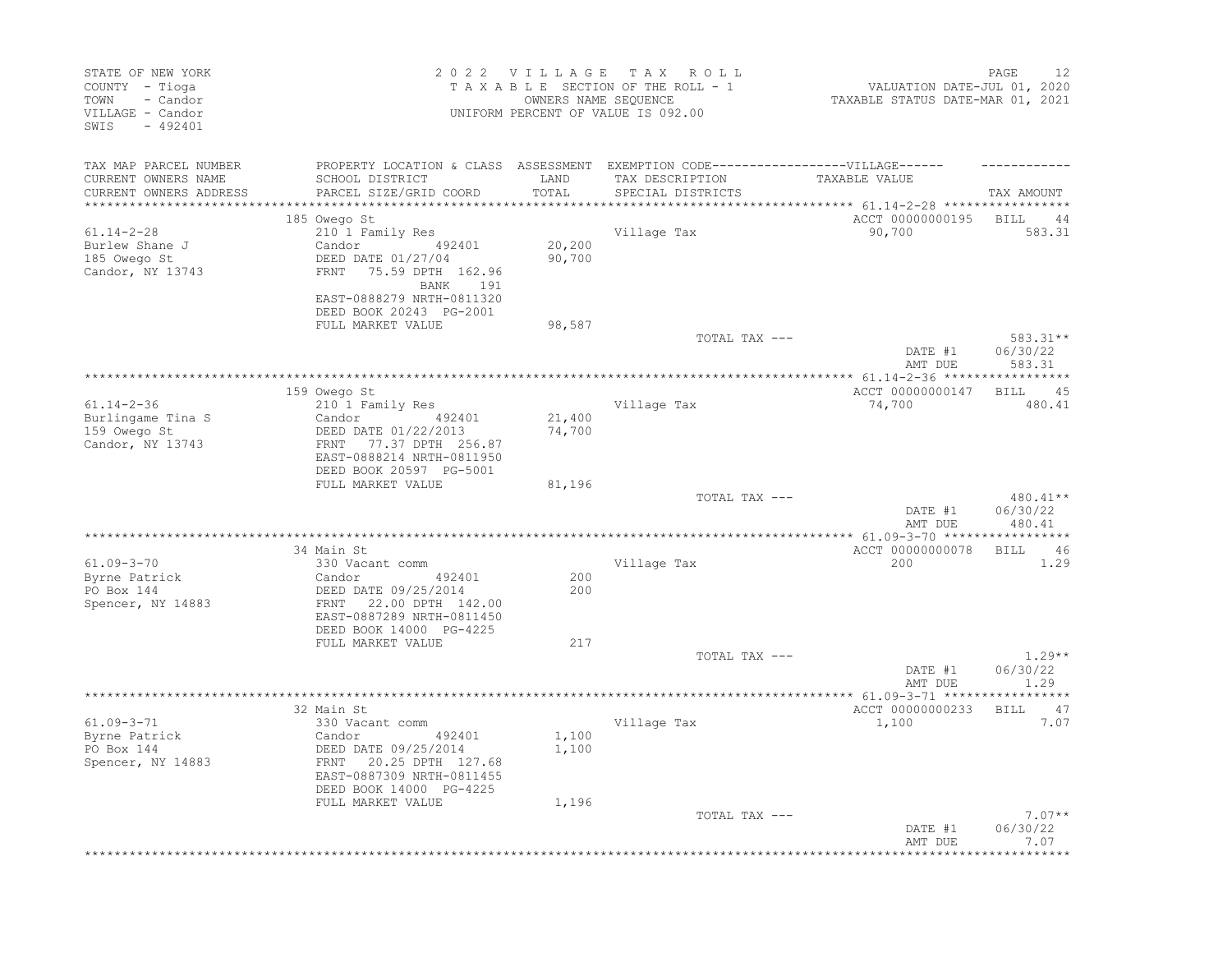| STATE OF NEW YORK<br>COUNTY - Tioga<br>TOWN<br>- Candor |                                                        | 2022 VILLAGE     | TAX ROLL<br>TAXABLE SECTION OF THE ROLL - 1<br>OWNERS NAME SEQUENCE                                  | VALUATION DATE-JUL 01, 2020<br>TAXABLE STATUS DATE-MAR 01, 2021 | 13<br>PAGE             |
|---------------------------------------------------------|--------------------------------------------------------|------------------|------------------------------------------------------------------------------------------------------|-----------------------------------------------------------------|------------------------|
| VILLAGE - Candor<br>SWIS<br>$-492401$                   |                                                        |                  | UNIFORM PERCENT OF VALUE IS 092.00                                                                   |                                                                 |                        |
| TAX MAP PARCEL NUMBER<br>CURRENT OWNERS NAME            | SCHOOL DISTRICT                                        | LAND             | PROPERTY LOCATION & CLASS ASSESSMENT EXEMPTION CODE-----------------VILLAGE------<br>TAX DESCRIPTION | TAXABLE VALUE                                                   |                        |
| CURRENT OWNERS ADDRESS                                  | PARCEL SIZE/GRID COORD                                 | TOTAL            | SPECIAL DISTRICTS                                                                                    |                                                                 | TAX AMOUNT             |
|                                                         |                                                        |                  |                                                                                                      |                                                                 |                        |
| $61.09 - 3 - 72$                                        | 30 Main St<br>481 Att row bldg                         |                  | Village Tax                                                                                          | ACCT 00000000232<br>30,000                                      | BILL<br>48<br>192.93   |
| Byrne Patrick                                           | 492401<br>Candor                                       | 11,000           |                                                                                                      |                                                                 |                        |
| PO Box 144                                              | DEED DATE 09/25/2014                                   | 30,000           |                                                                                                      |                                                                 |                        |
| Spencer, NY 14883                                       | FRNT<br>23.00 DPTH 127.68                              |                  |                                                                                                      |                                                                 |                        |
|                                                         | EAST-0887334 NRTH-0811455                              |                  |                                                                                                      |                                                                 |                        |
|                                                         | DEED BOOK 14000 PG-4225                                |                  |                                                                                                      |                                                                 |                        |
|                                                         | FULL MARKET VALUE                                      | 32,609           | TOTAL TAX ---                                                                                        |                                                                 | $192.93**$             |
|                                                         |                                                        |                  |                                                                                                      | DATE #1                                                         | 06/30/22               |
|                                                         |                                                        |                  |                                                                                                      | AMT DUE                                                         | 192.93                 |
|                                                         |                                                        |                  |                                                                                                      |                                                                 |                        |
|                                                         | 10 Foundry St                                          |                  |                                                                                                      | ACCT 00000000107                                                | BILL<br>49             |
| $61.14 - 1 - 37$                                        | 210 1 Family Res                                       |                  | Village Tax                                                                                          | 62,800                                                          | 403.88                 |
| Callahan Chester<br>Callahan Lori                       | Candor<br>492401<br>DEED DATE 08/08/2016               | 16,600<br>62,800 |                                                                                                      |                                                                 |                        |
| 10 Foundry St                                           |                                                        |                  |                                                                                                      |                                                                 |                        |
| PO Box 615                                              | FRNT 50.00 DPTH 147.00<br>EAST-0887929 NRTH-0811100    |                  |                                                                                                      |                                                                 |                        |
| Candor, NY 13743                                        | DEED BOOK 20160 PG-3168                                |                  |                                                                                                      |                                                                 |                        |
|                                                         | FULL MARKET VALUE                                      | 68,261           |                                                                                                      |                                                                 |                        |
|                                                         |                                                        |                  | TOTAL TAX ---                                                                                        |                                                                 | $403.88**$             |
|                                                         |                                                        |                  |                                                                                                      | DATE #1<br>AMT DUE                                              | 06/30/22<br>403.88     |
|                                                         |                                                        |                  |                                                                                                      |                                                                 |                        |
|                                                         | 27 Humiston St                                         |                  |                                                                                                      | ACCT 00000000093                                                | <b>BILL</b><br>50      |
| $61.18 - 1 - 2$                                         | 210 1 Family Res                                       |                  | Village Tax                                                                                          | 41,200                                                          | 264.96                 |
| Caswell Letitia J                                       | Candor<br>492401                                       | 21,400           |                                                                                                      |                                                                 |                        |
| 27 Humiston St                                          | FRNT 101.00 DPTH 200.00                                | 41,200           |                                                                                                      |                                                                 |                        |
| Candor, NY 13743                                        | EAST-0887019 NRTH-0810130<br>DEED BOOK 589<br>$PG-193$ |                  |                                                                                                      |                                                                 |                        |
|                                                         | FULL MARKET VALUE                                      | 44,783           |                                                                                                      |                                                                 |                        |
|                                                         |                                                        |                  | TOTAL TAX ---                                                                                        |                                                                 | $264.96**$             |
|                                                         |                                                        |                  |                                                                                                      | DATE #1                                                         | 06/30/22               |
|                                                         |                                                        |                  |                                                                                                      | AMT DUE                                                         | 264.96                 |
|                                                         |                                                        |                  |                                                                                                      |                                                                 |                        |
| $61.09 - 3 - 18$                                        | 14 Bank St<br>210 1 Family Res                         |                  | Village Tax                                                                                          | ACCT 00000000117<br>69,300                                      | 51<br>BILL<br>445.68   |
| Clark Dennis                                            | Candor<br>492401                                       | 19,000           |                                                                                                      |                                                                 |                        |
| Clark Kimberly                                          | FRNT 63.22 DPTH 157.07                                 | 69,300           |                                                                                                      |                                                                 |                        |
| 14 Bank St                                              | EAST-0886079 NRTH-0813510                              |                  |                                                                                                      |                                                                 |                        |
| Candor, NY 13743                                        | DEED BOOK 535<br>PG-331                                |                  |                                                                                                      |                                                                 |                        |
|                                                         | FULL MARKET VALUE                                      | 75,326           |                                                                                                      |                                                                 |                        |
|                                                         |                                                        |                  | TOTAL TAX ---                                                                                        | DATE #1                                                         | $445.68**$<br>06/30/22 |
|                                                         |                                                        |                  |                                                                                                      | AMT DUE                                                         | 445.68                 |
|                                                         |                                                        |                  |                                                                                                      |                                                                 |                        |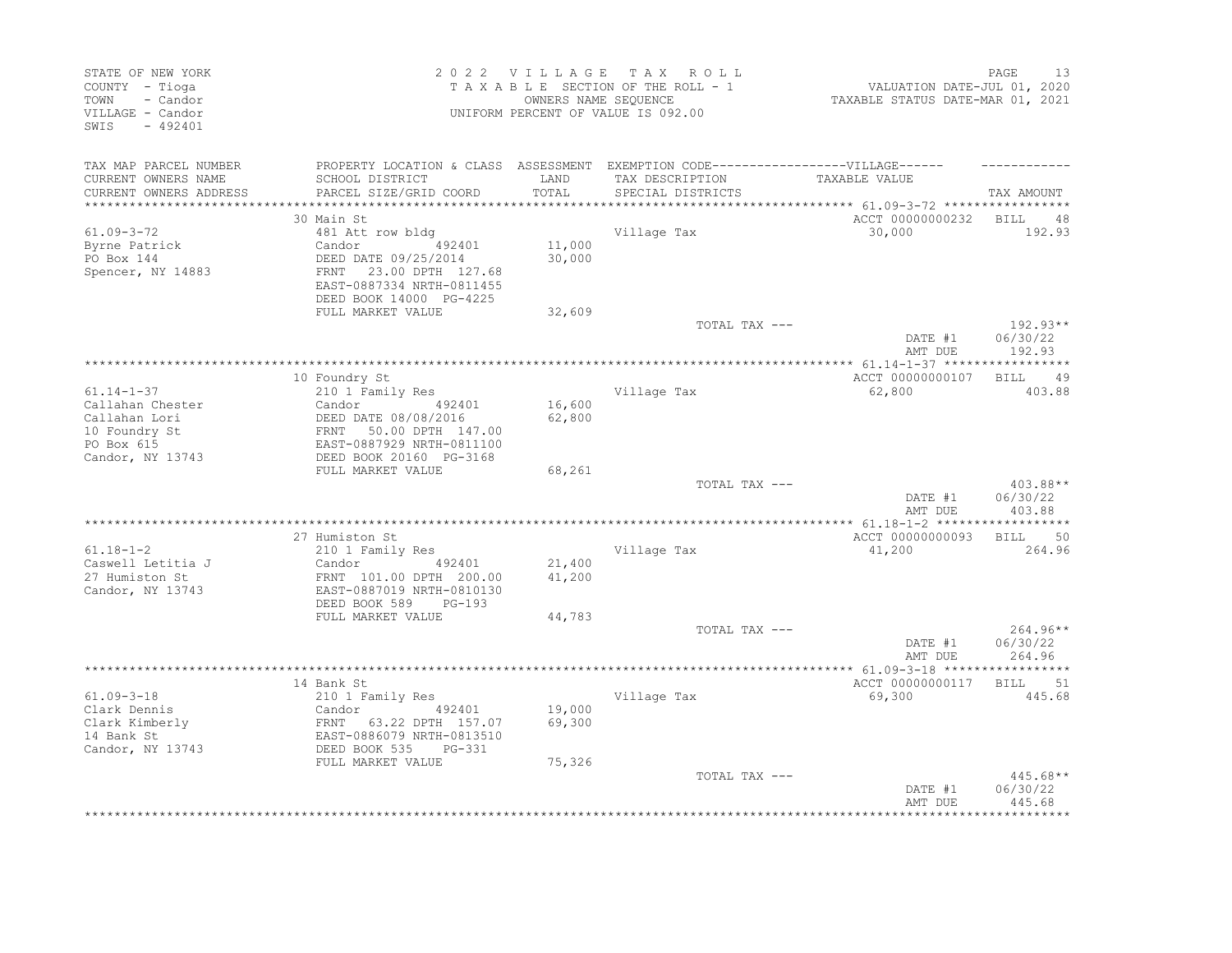| PAGE<br>14<br>VALUATION DATE-JUL 01, 2020<br>TAXABLE STATUS DATE-MAR 01, 2021 |                             | R O L L<br>TAXABLE SECTION OF THE ROLL - 1<br>UNIFORM PERCENT OF VALUE IS 092.00                                          | 2022 VILLAGE TAX<br>OWNERS NAME SEQUENCE |                                                                                                                                                                        | STATE OF NEW YORK<br>COUNTY - Tioga<br>- Candor<br>TOWN<br>VILLAGE - Candor<br>SWIS<br>$-492401$      |
|-------------------------------------------------------------------------------|-----------------------------|---------------------------------------------------------------------------------------------------------------------------|------------------------------------------|------------------------------------------------------------------------------------------------------------------------------------------------------------------------|-------------------------------------------------------------------------------------------------------|
| TAX AMOUNT                                                                    | TAXABLE VALUE               | PROPERTY LOCATION & CLASS ASSESSMENT EXEMPTION CODE-----------------VILLAGE------<br>TAX DESCRIPTION<br>SPECIAL DISTRICTS | LAND<br>TOTAL                            | SCHOOL DISTRICT<br>PARCEL SIZE/GRID COORD<br>***************************                                                                                               | TAX MAP PARCEL NUMBER<br>CURRENT OWNERS NAME<br>CURRENT OWNERS ADDRESS<br>************************    |
| BILL<br>-52                                                                   | ACCT 00000000012            |                                                                                                                           |                                          | 8 Mc Carty St                                                                                                                                                          |                                                                                                       |
| 244.38                                                                        | 38,000                      | Village Tax                                                                                                               | 21,800<br>38,000                         | 270 Mfg housing<br>Candor<br>492401<br>DEED DATE 05/16/2007<br>FRNT 101.00 DPTH 223.00<br>EAST-0885259 NRTH-0814110<br>DEED BOOK 20210 PG-6377                         | $61.05 - 2 - 7$<br>Clark Richard A<br>Clark Betty T<br>21535 Baccarat Ln Unit 203<br>Estero, FL 33928 |
|                                                                               |                             |                                                                                                                           | 41,304                                   | FULL MARKET VALUE                                                                                                                                                      | PRIOR OWNER ON 3/01/2021                                                                              |
| $244.38**$<br>06/30/22<br>DATE #1<br>244.38<br>AMT DUE                        |                             | TOTAL TAX ---                                                                                                             |                                          |                                                                                                                                                                        | Henry Brian R                                                                                         |
| ******                                                                        |                             |                                                                                                                           |                                          |                                                                                                                                                                        |                                                                                                       |
| 53<br>BILL<br>761.45                                                          | ACCT 00000000138<br>118,400 | Village Tax                                                                                                               | 20,700<br>118,400                        | 14 Main St<br>210 1 Family Res<br>Candor<br>492401<br>DEED DATE 06/07/2016<br>0.35<br>ACRES<br>EAST-0887691 NRTH-0811507<br>DEED BOOK 20160 PG-2237                    | $61.14 - 1 - 13$<br>Clark Thomas A<br>14 Main St<br>Candor, NY 13743                                  |
| $761.45**$<br>06/30/22<br>DATE #1<br>761.45<br>AMT DUE                        |                             | TOTAL TAX ---                                                                                                             | 128,696                                  | FULL MARKET VALUE                                                                                                                                                      |                                                                                                       |
| ************ 61.13-1-12.11 ***************                                    |                             | *******************************                                                                                           |                                          |                                                                                                                                                                        |                                                                                                       |
| 54<br>BILL<br>23.80                                                           | ACCT 00000000180<br>3,700   | Village Tax                                                                                                               | 3,700<br>3,700                           | Water St<br>311 Res vac land<br>Candor<br>492401<br>Deed Date 11/16/2017<br>$0.46$ BANK<br>ACRES<br>8<br>EAST-0886354 NRTH-0811002<br>DEED BOOK 20170 PG-5018          | $61.13 - 1 - 12.11$<br>Clements Kayla N<br>30 Water St<br>Candor, NY 13743                            |
|                                                                               |                             |                                                                                                                           | 4,022                                    | FULL MARKET VALUE                                                                                                                                                      |                                                                                                       |
| $23.80**$<br>DATE #1<br>06/30/22<br>23.80<br>AMT DUE                          |                             | TOTAL TAX ---                                                                                                             |                                          |                                                                                                                                                                        |                                                                                                       |
|                                                                               |                             |                                                                                                                           |                                          |                                                                                                                                                                        |                                                                                                       |
| 55<br>BILL<br>538.29                                                          | ACCT 00000000140<br>83,700  | Village Tax                                                                                                               | 21,500<br>83,700                         | 30 Water St<br>210 1 Family Res<br>Candor<br>492401<br>Deed Date 11/16/2017<br>FRNT 141.21 DPTH 144.94<br>BANK<br>EAST-0886419 NRTH-0810905<br>DEED BOOK 20170 PG-5018 | $61.13 - 1 - 13$<br>Clements Kayla N<br>30 Water St<br>Candor, NY 13743                               |
| $538.29**$<br>DATE #1<br>06/30/22<br>538.29<br>AMT DUE                        |                             | TOTAL TAX ---                                                                                                             | 90,978                                   | FULL MARKET VALUE                                                                                                                                                      |                                                                                                       |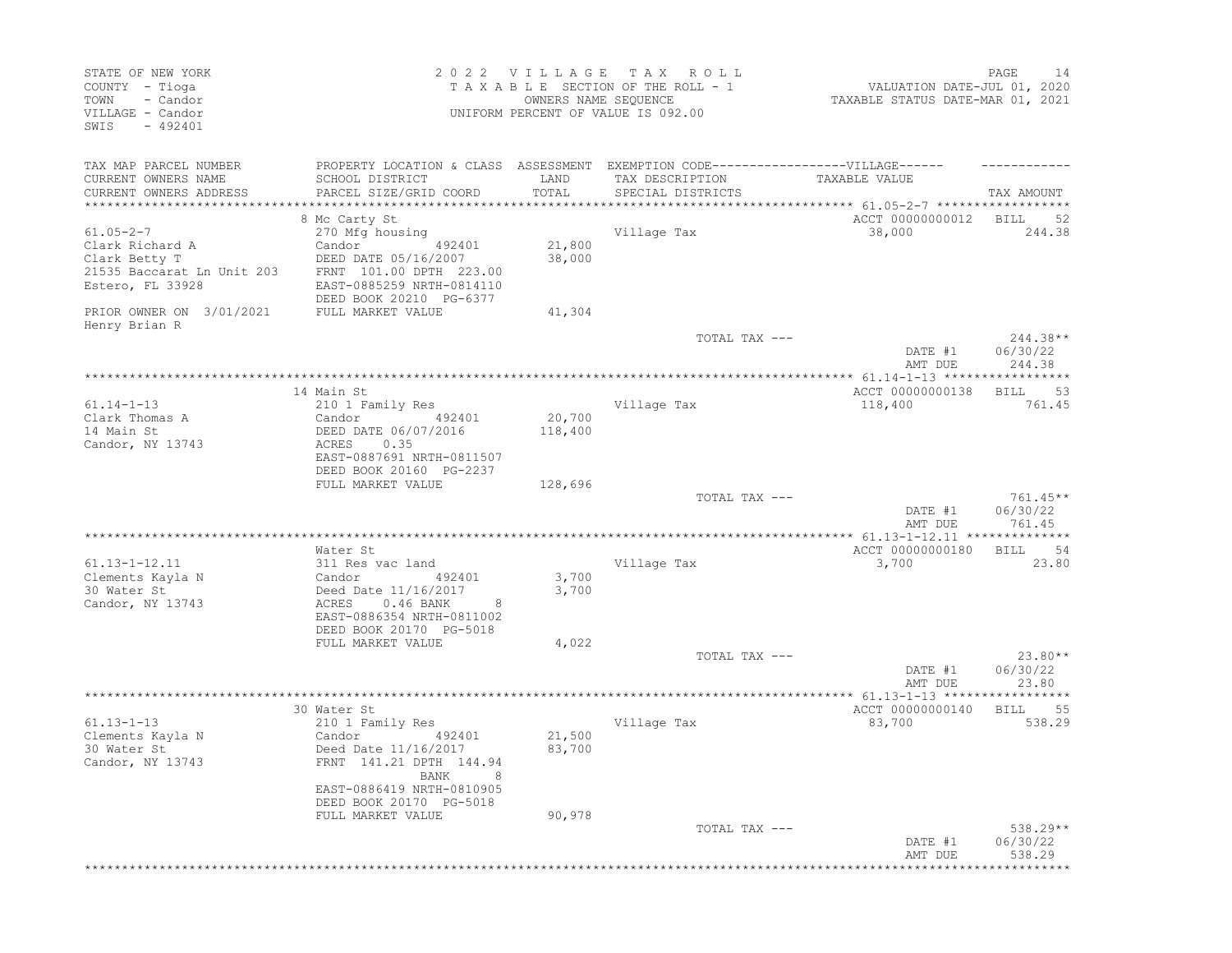| STATE OF NEW YORK<br>COUNTY - Tioga<br>TOWN<br>- Candor<br>VILLAGE - Candor<br>$-492401$<br>SWIS   |                                                                                                                                                     |                  | 2022 VILLAGE TAX ROLL<br>TAXABLE SECTION OF THE ROLL - 1<br>OWNERS NAME SEOUENCE<br>UNIFORM PERCENT OF VALUE IS 092.00    | VALUATION DATE-JUL 01, 2020<br>TAXABLE STATUS DATE-MAR 01, 2021 | 15<br>PAGE                     |
|----------------------------------------------------------------------------------------------------|-----------------------------------------------------------------------------------------------------------------------------------------------------|------------------|---------------------------------------------------------------------------------------------------------------------------|-----------------------------------------------------------------|--------------------------------|
| TAX MAP PARCEL NUMBER<br>CURRENT OWNERS NAME<br>CURRENT OWNERS ADDRESS<br>************************ | SCHOOL DISTRICT<br>PARCEL SIZE/GRID COORD                                                                                                           | LAND<br>TOTAL    | PROPERTY LOCATION & CLASS ASSESSMENT EXEMPTION CODE-----------------VILLAGE------<br>TAX DESCRIPTION<br>SPECIAL DISTRICTS | TAXABLE VALUE                                                   | TAX AMOUNT                     |
|                                                                                                    | 215 Owego St                                                                                                                                        |                  |                                                                                                                           | ACCT 00000000310                                                | <b>BILL</b><br>56              |
| $61.14 - 2 - 20$<br>Coates Terry L<br>215 Owego St<br>Candor, NY 13743                             | 210 1 Family Res<br>Candor 492401<br>Deed Date 07/23/2010<br>ACRES<br>1.02 BANK<br>500<br>EAST-0888529 NRTH-0810710<br>DEED BOOK 18075 PG-4001      | 63,700           | 41804<br>AGED S<br>25,100 Village Tax                                                                                     | 19,110<br>44,590                                                | 286.77                         |
|                                                                                                    | FULL MARKET VALUE                                                                                                                                   | 69,239           | TOTAL TAX ---                                                                                                             |                                                                 | 286.77**                       |
|                                                                                                    |                                                                                                                                                     |                  |                                                                                                                           | DATE #1<br>AMT DUE                                              | 06/30/22<br>286.77             |
|                                                                                                    | 20 Church St                                                                                                                                        |                  |                                                                                                                           | ACCT 00000000273                                                | BILL 57                        |
| $61.14 - 1 - 53$<br>Cole Stewart A II<br>Hall Kelly<br>20 Church St<br>Candor, NY 13743            | 210 1 Family Res<br>Candor<br>492401<br>Deed Date 10/02/2009<br>FRNT 115.50 DPTH 165.00<br>BANK<br>500<br>EAST-0887759 NRTH-0810740                 | 21,200<br>75,400 | Village Tax                                                                                                               | 75,400                                                          | 484.91                         |
|                                                                                                    | DEED BOOK 17254 PG-9001<br>FULL MARKET VALUE                                                                                                        | 81,957           |                                                                                                                           |                                                                 |                                |
|                                                                                                    |                                                                                                                                                     |                  | TOTAL TAX ---                                                                                                             | DATE #1<br>AMT DUE                                              | 484.91**<br>06/30/22<br>484.91 |
|                                                                                                    | 27 Foundry St                                                                                                                                       |                  |                                                                                                                           | ACCT 00000000115                                                | <b>BILL</b><br>58              |
| $61.14 - 1 - 49$<br>Conden Martin<br>Conden Suzanne<br>342 Whitmarsh Hollow Rd<br>Candor, NY 13743 | 210 1 Family Res<br>Candor 492401<br>FRNT 78.00 DPTH 173.00<br>EAST-0887509 NRTH-0810840<br>DEED BOOK 228<br>PG-0535                                | 20,400<br>58,800 | Village Tax                                                                                                               | 58,800                                                          | 378.15                         |
|                                                                                                    | FULL MARKET VALUE                                                                                                                                   | 63,913           | TOTAL TAX ---                                                                                                             | DATE #1                                                         | $378.15**$<br>06/30/22         |
|                                                                                                    |                                                                                                                                                     |                  |                                                                                                                           | AMT DUE                                                         | 378.15                         |
| $61.18 - 1 - 13.10$<br>Conklin Harry L III<br>Conklin Lori A<br>262 Owego St<br>Candor, NY 13743   | 262 Owego St<br>270 Mfg housing<br>492401<br>Candor<br>DEED DATE 03/06/02<br>1.00<br>ACRES<br>EAST-0888309 NRTH-0809480<br>DEED BOOK 690<br>$PG-51$ | 25,000<br>48,700 | Village Tax                                                                                                               | ACCT 00000000013<br>48,700                                      | <b>BILL</b><br>59<br>313.20    |
|                                                                                                    | FULL MARKET VALUE                                                                                                                                   | 52,935           | TOTAL TAX ---                                                                                                             | DATE #1<br>AMT DUE                                              | 313.20**<br>06/30/22<br>313.20 |
|                                                                                                    |                                                                                                                                                     |                  |                                                                                                                           |                                                                 |                                |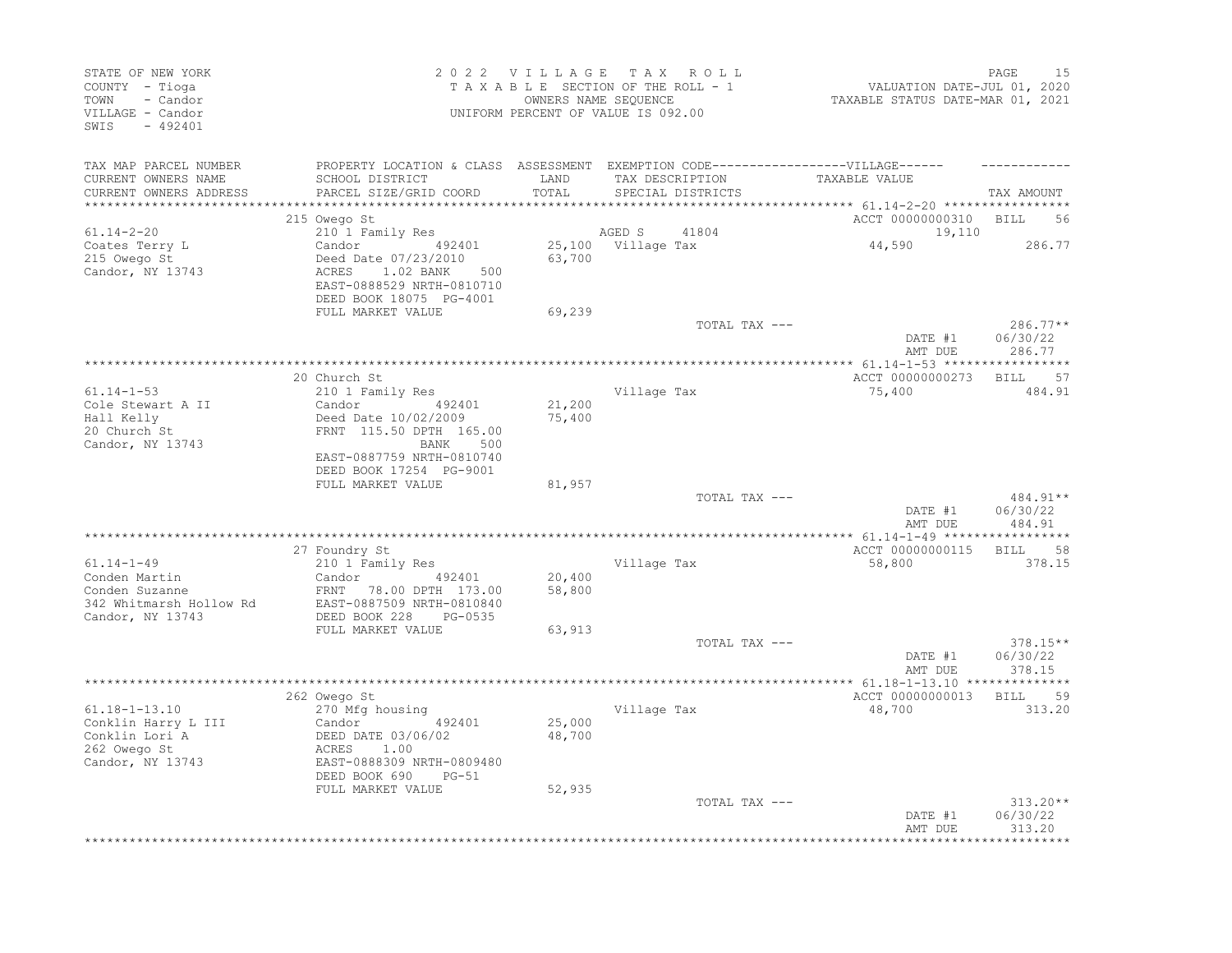| STATE OF NEW YORK<br>COUNTY - Tioga<br>- Candor<br>TOWN<br>VILLAGE - Candor<br>SWIS<br>$-492401$ |                                                                                   | 2022 VILLAGE<br>OWNERS NAME SEQUENCE | T A X<br>R O L L<br>TAXABLE SECTION OF THE ROLL - 1<br>UNIFORM PERCENT OF VALUE IS 092.00 | VALUATION DATE-JUL 01, 2020<br>TAXABLE STATUS DATE-MAR 01, 2021 | 16<br>PAGE                       |
|--------------------------------------------------------------------------------------------------|-----------------------------------------------------------------------------------|--------------------------------------|-------------------------------------------------------------------------------------------|-----------------------------------------------------------------|----------------------------------|
| TAX MAP PARCEL NUMBER                                                                            | PROPERTY LOCATION & CLASS ASSESSMENT EXEMPTION CODE-----------------VILLAGE------ |                                      |                                                                                           |                                                                 |                                  |
| CURRENT OWNERS NAME<br>CURRENT OWNERS ADDRESS<br>**********************                          | SCHOOL DISTRICT<br>PARCEL SIZE/GRID COORD<br>***************************          | LAND<br>TOTAL                        | TAX DESCRIPTION<br>SPECIAL DISTRICTS                                                      | TAXABLE VALUE                                                   | TAX AMOUNT                       |
|                                                                                                  | 47 Delray Ave                                                                     |                                      |                                                                                           | ACCT 00000000221                                                | BILL<br>60                       |
| $61.14 - 2 - 4$                                                                                  | 210 1 Family Res                                                                  |                                      | Village Tax                                                                               | 89,700                                                          | 576.87                           |
| Consalvi Gary                                                                                    | Candor<br>492401                                                                  | 21,100                               |                                                                                           |                                                                 |                                  |
| Consalvi Terri                                                                                   | FRNT 112.12 DPTH 161.90                                                           | 89,700                               |                                                                                           |                                                                 |                                  |
| 47 Delray Ave                                                                                    | EAST-0887829 NRTH-0810200                                                         |                                      |                                                                                           |                                                                 |                                  |
| PO Box 113                                                                                       | DEED BOOK 419<br>PG-0043                                                          |                                      |                                                                                           |                                                                 |                                  |
| Candor, NY 13743                                                                                 | FULL MARKET VALUE                                                                 | 97,500                               |                                                                                           |                                                                 |                                  |
|                                                                                                  |                                                                                   |                                      | TOTAL TAX ---                                                                             | DATE #1<br>AMT DUE                                              | $576.87**$<br>06/30/22<br>576.87 |
|                                                                                                  |                                                                                   |                                      |                                                                                           | ****************** 61.09-1-39 ******************                |                                  |
|                                                                                                  | 15 Stowell Ave                                                                    |                                      |                                                                                           | ACCT 00000000139                                                | 61<br>BILL                       |
| $61.09 - 1 - 39$                                                                                 | 280 Res Multiple                                                                  |                                      | Village Tax                                                                               | 68,200                                                          | 438.60                           |
| Cook Frank J                                                                                     | Candor<br>492401                                                                  | 20,900                               |                                                                                           |                                                                 |                                  |
| Cook Connie A                                                                                    | DEED DATE 06/15/98                                                                | 68,200                               |                                                                                           |                                                                 |                                  |
| 15 Stowell Ave                                                                                   | MOBILE OUTBACK<br><b>FRNT</b><br>55.58 DPTH 302.00                                |                                      |                                                                                           |                                                                 |                                  |
| Candor, NY 13743                                                                                 | BANK<br>8                                                                         |                                      |                                                                                           |                                                                 |                                  |
|                                                                                                  | EAST-0886109 NRTH-0811930                                                         |                                      |                                                                                           |                                                                 |                                  |
|                                                                                                  | DEED BOOK 611<br>$PG-272$                                                         |                                      |                                                                                           |                                                                 |                                  |
|                                                                                                  | FULL MARKET VALUE                                                                 | 74,130                               |                                                                                           |                                                                 |                                  |
|                                                                                                  |                                                                                   |                                      | TOTAL TAX ---                                                                             |                                                                 | 438.60**                         |
|                                                                                                  |                                                                                   |                                      |                                                                                           | DATE #1                                                         | 06/30/22                         |
|                                                                                                  |                                                                                   |                                      |                                                                                           | AMT DUE                                                         | 438.60                           |
|                                                                                                  | *********************                                                             |                                      | ***********************                                                                   | ************* 61.13-1-24 ******************                     |                                  |
|                                                                                                  | 14 Delray Ave                                                                     |                                      |                                                                                           | ACCT 00000000258                                                | 62<br>BILL                       |
| $61.13 - 1 - 24$<br>Coppage Kevin                                                                | 312 Vac w/imprv<br>Candor<br>492401                                               | 25,300                               | Village Tax                                                                               | 27,500                                                          | 176.86                           |
| Coppage Janette                                                                                  | DEED DATE 04/08/2008                                                              | 27,500                               |                                                                                           |                                                                 |                                  |
| 62 Catatonk Hill Rd                                                                              | 26.00 DPTH 459.00<br>FRNT                                                         |                                      |                                                                                           |                                                                 |                                  |
| Candor, NY 13743                                                                                 | 1.10<br>ACRES                                                                     |                                      |                                                                                           |                                                                 |                                  |
|                                                                                                  | EAST-0887099 NRTH-0810840                                                         |                                      |                                                                                           |                                                                 |                                  |
|                                                                                                  | DEED BOOK 15560 PG-8001                                                           |                                      |                                                                                           |                                                                 |                                  |
|                                                                                                  | FULL MARKET VALUE                                                                 | 29,891                               |                                                                                           |                                                                 |                                  |
|                                                                                                  |                                                                                   |                                      | TOTAL TAX ---                                                                             |                                                                 | $176.86**$                       |
|                                                                                                  |                                                                                   |                                      |                                                                                           | DATE #1                                                         | 06/30/22                         |
|                                                                                                  |                                                                                   |                                      |                                                                                           | AMT DUE                                                         | 176.86                           |
|                                                                                                  | 14 Foundry St                                                                     |                                      |                                                                                           | ACCT 00000000153                                                |                                  |
| $61.14 - 1 - 36$                                                                                 | 210 1 Family Res                                                                  |                                      | Village Tax                                                                               | 32,500                                                          | <b>BILL</b><br>63<br>209.01      |
| Cornelius Edward J                                                                               | Candor<br>492401                                                                  | 20,300                               |                                                                                           |                                                                 |                                  |
| 14 Foundry St                                                                                    | DEED DATE 09/23/2013                                                              | 32,500                               |                                                                                           |                                                                 |                                  |
| Candor, NY 13743                                                                                 | FRNT 123.00 DPTH 106.00                                                           |                                      |                                                                                           |                                                                 |                                  |
|                                                                                                  | EAST-0887859 NRTH-0811070                                                         |                                      |                                                                                           |                                                                 |                                  |
|                                                                                                  | DEED BOOK 21305 PG-2001                                                           |                                      |                                                                                           |                                                                 |                                  |
|                                                                                                  | FULL MARKET VALUE                                                                 | 35,326                               |                                                                                           |                                                                 |                                  |
|                                                                                                  |                                                                                   |                                      | TOTAL TAX ---                                                                             |                                                                 | $209.01**$                       |
|                                                                                                  |                                                                                   |                                      |                                                                                           | DATE #1                                                         | 06/30/22                         |
|                                                                                                  |                                                                                   |                                      |                                                                                           | AMT DUE                                                         | 209.01                           |
|                                                                                                  |                                                                                   |                                      |                                                                                           |                                                                 |                                  |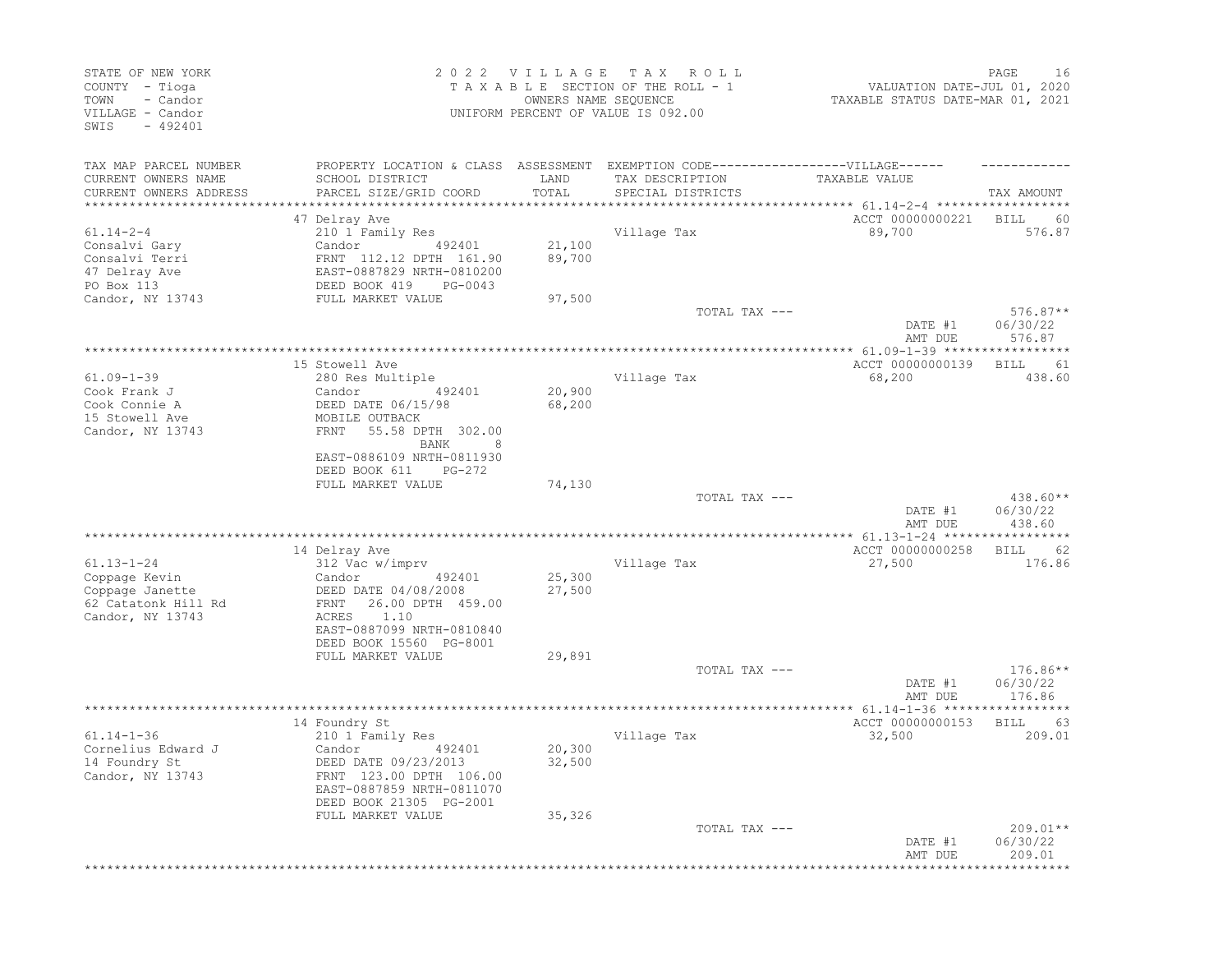| STATE OF NEW YORK<br>COUNTY - Tioga<br>TOWN<br>- Candor<br>VILLAGE - Candor<br>$-492401$<br>SWIS        |                                                                                                                                                                                                 | 2022 VILLAGE<br>OWNERS NAME SEQUENCE | T A X<br>R O L L<br>TAXABLE SECTION OF THE ROLL - 1<br>UNIFORM PERCENT OF VALUE IS 092.00 | VALUATION DATE-JUL 01, 2020<br>TAXABLE STATUS DATE-MAR 01, 2021 | PAGE<br>17                       |
|---------------------------------------------------------------------------------------------------------|-------------------------------------------------------------------------------------------------------------------------------------------------------------------------------------------------|--------------------------------------|-------------------------------------------------------------------------------------------|-----------------------------------------------------------------|----------------------------------|
| TAX MAP PARCEL NUMBER<br>CURRENT OWNERS NAME<br>CURRENT OWNERS ADDRESS<br>**********************        | PROPERTY LOCATION & CLASS ASSESSMENT EXEMPTION CODE-----------------VILLAGE------<br>SCHOOL DISTRICT<br>PARCEL SIZE/GRID COORD                                                                  | LAND<br>TOTAL                        | TAX DESCRIPTION<br>SPECIAL DISTRICTS                                                      | TAXABLE VALUE                                                   | TAX AMOUNT                       |
| $61.13 - 1 - 15.10$<br>Corwell Margarite<br>Decker Terry<br>110 W Marshall St Apt 1<br>Ithaca, NY 14850 | 42 Water St<br>210 1 Family Res<br>Candor<br>492401<br>DEED DATE 09/29/2008<br>FRNT 140.00 DPTH 315.00<br>EAST-0886279 NRTH-0810630<br>DEED BOOK 16132 PG-5001<br>FULL MARKET VALUE             | 25,000<br>41,500<br>45,109           | Village Tax                                                                               | ACCT 00000000239<br>41,500                                      | <b>BILL</b><br>64<br>266.89      |
|                                                                                                         |                                                                                                                                                                                                 |                                      | TOTAL TAX ---                                                                             | DATE #1<br>AMT DUE                                              | $266.89**$<br>06/30/22<br>266.89 |
| $61.14 - 2 - 35$<br>Cosgrave James R<br>163 Owego St<br>Candor, NY 13743                                | 163 Owego St<br>210 1 Family Res<br>Candor<br>492401<br>DEED DATE 03/08/2016<br>76.98 DPTH 253.29<br>FRNT<br>$0.44$ BANK<br>ACRES<br>500<br>EAST-0888229 NRTH-0811870<br>DEED BOOK 20160 PG-906 | 21,300<br>95,200                     | ************************<br>Village Tax                                                   | ******** 61.14-2-35 ******<br>ACCT 00000000007<br>95,200        | 65<br>BILL<br>612.25             |
|                                                                                                         | FULL MARKET VALUE                                                                                                                                                                               | 103,478                              | TOTAL TAX ---                                                                             | DATE #1<br>AMT DUE                                              | $612.25**$<br>06/30/22<br>612.25 |
| $61.09 - 1 - 34$<br>Covert Daniel<br>Covert Shelly<br>1815 Trumansburg Rd<br>Trumansburg, NY 14886      | 27 Stowell Ave<br>280 Res Multiple<br>Candor<br>492401<br>Deed Date 05/31/2012<br>FRNT 45.42 DPTH 301.28<br>EAST-0885869 NRTH-0812160<br>DEED BOOK 19918 PG-1001                                | 20,200<br>96,800                     | Village Tax                                                                               | ACCT 00000000219<br>96,800                                      | 66<br>BILL<br>622.54             |
|                                                                                                         | FULL MARKET VALUE                                                                                                                                                                               | 105,217                              | TOTAL TAX ---                                                                             | DATE #1<br>AMT DUE                                              | $622.54**$<br>06/30/22<br>622.54 |
| $61.10 - 1 - 2$<br>CPK Real Estate, LLC<br>PO Box 291<br>Spencer, NY 14883                              | 126 Owego St<br>416 Mfg hsing pk<br>492401<br>Candor<br>DEED DATE 05/11/20108<br>FRNT 511.17 DPTH<br>ACRES 4.33<br>EAST-0887599 NRTH-0812910<br>DEED BOOK 20180 PG-2029                         | 6,100<br>36,100                      | Village Tax                                                                               | ** 61.10-1-2 *******<br>ACCT 00000000015<br>36,100              | BILL<br>67<br>232.16             |
|                                                                                                         | FULL MARKET VALUE                                                                                                                                                                               | 39,239                               | TOTAL TAX ---                                                                             | DATE #1<br>AMT DUE                                              | $232.16**$<br>06/30/22<br>232.16 |
|                                                                                                         |                                                                                                                                                                                                 |                                      |                                                                                           |                                                                 |                                  |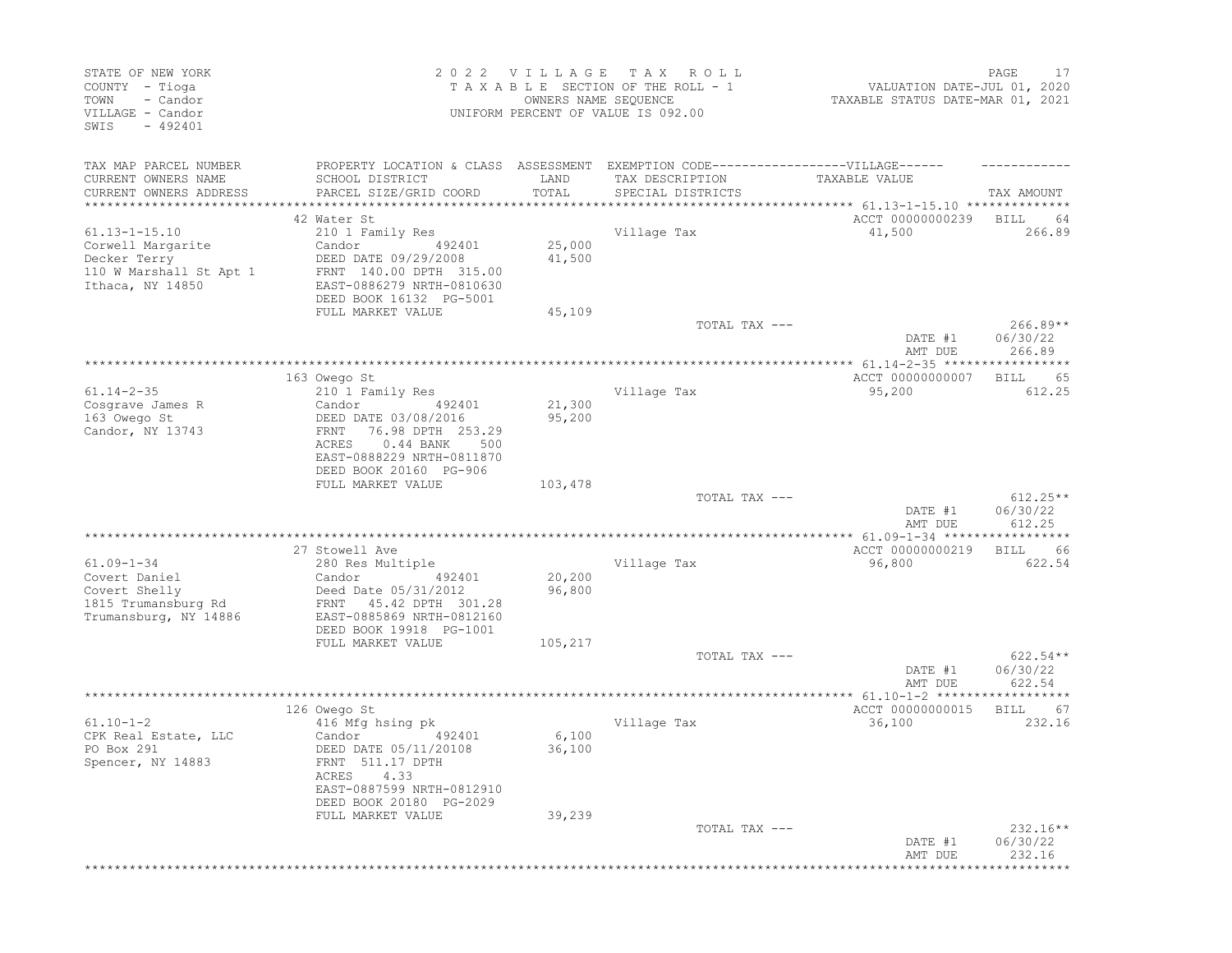| STATE OF NEW YORK<br>COUNTY - Tioga<br>- Candor<br>TOWN<br>VILLAGE - Candor<br>$-492401$<br>SWIS           |                                                                                                                                                                                                             | 2022 VILLAGE<br>OWNERS NAME SEQUENCE | T A X<br>R O L L<br>TAXABLE SECTION OF THE ROLL - 1<br>UNIFORM PERCENT OF VALUE IS 092.00 | VALUATION DATE-JUL 01, 2020<br>TAXABLE STATUS DATE-MAR 01, 2021              | 18<br>PAGE                       |
|------------------------------------------------------------------------------------------------------------|-------------------------------------------------------------------------------------------------------------------------------------------------------------------------------------------------------------|--------------------------------------|-------------------------------------------------------------------------------------------|------------------------------------------------------------------------------|----------------------------------|
| TAX MAP PARCEL NUMBER<br>CURRENT OWNERS NAME<br>CURRENT OWNERS ADDRESS<br>**********************           | PROPERTY LOCATION & CLASS ASSESSMENT EXEMPTION CODE-----------------VILLAGE------<br>SCHOOL DISTRICT<br>PARCEL SIZE/GRID COORD                                                                              | LAND<br>TOTAL                        | TAX DESCRIPTION<br>SPECIAL DISTRICTS                                                      | TAXABLE VALUE                                                                | TAX AMOUNT                       |
| $61.18 - 1 - 30$<br>Crofut Kenneth L<br>235 Owego St<br>Candor, NY 13743                                   | 235 Owego St<br>280 Res Multiple<br>Candor<br>492401<br>237 Owego St mobile home<br>FRNT 131.52 DPTH 250.06<br>EAST-0888594 NRTH-0810075<br>DEED BOOK 541<br>$PG-320$                                       | 23,400<br>93,500                     | Village Tax                                                                               | ACCT 00000000023<br>93,500                                                   | BILL<br>68<br>601.31             |
|                                                                                                            | FULL MARKET VALUE                                                                                                                                                                                           | 101,630                              | TOTAL TAX ---                                                                             | DATE #1<br>AMT DUE                                                           | $601.31**$<br>06/30/22<br>601.31 |
| $61.13 - 1 - 29.10$<br>Cruz Brandon<br>Cruz Katherine<br>30 Delray Ave<br>Candor, NY 13743                 | 30 Delray Ave<br>210 1 Family Res<br>Candor<br>492401<br>Deed Date 04/14/2014<br>FRNT 133.99 DPTH<br>1.34<br>ACRES<br>EAST-0887193 NRTH-0810500<br>DEED BOOK 14000 PG-1478                                  | 25,700<br>100,400                    | Village Tax                                                                               | ACCT 00000002344<br>100,400                                                  | 69<br>BILL<br>645.69             |
|                                                                                                            | FULL MARKET VALUE                                                                                                                                                                                           | 109,130                              | TOTAL TAX ---                                                                             | DATE #1<br>AMT DUE                                                           | $645.69**$<br>06/30/22<br>645.69 |
| $61.09 - 3 - 52.10$<br>Currie Patrick<br>Currie Regina<br>94 Main St<br>PO Box 553<br>Candor, NY 13743     | 94 Main St<br>280 Res Multiple<br>Candor<br>492401<br>FENCE AGREEMENT 1011222-0<br>FRNT<br>61.00 DPTH 285.00<br>0.50<br>ACRES<br>EAST-0886407 NRTH-0812494<br>DEED BOOK 483<br>PG-0189<br>FULL MARKET VALUE | 20,400<br>91,800<br>99,783           | **********************************<br>Village Tax                                         | **************** 61.09-3-52.10 ***************<br>ACCT 00000000042<br>91,800 | 70<br>BILL<br>590.38             |
|                                                                                                            |                                                                                                                                                                                                             |                                      | TOTAL TAX ---                                                                             | DATE #1<br>AMT DUE                                                           | 590.38**<br>06/30/22<br>590.38   |
| $61.09 - 3 - 54.20$<br>Currie Patrick H<br>Currie Regina K<br>94 Main St<br>PO Box 553<br>Candor, NY 13743 | 94 Main St<br>311 Res vac land<br>492401<br>Candor<br>DEED DATE 10/25/2017<br>FRNT 14.18 DPTH 64.00<br>0.02<br>ACRES<br>EAST-0886469 NRTH-0812485<br>DEED BOOK 20170 PG-4605<br>FULL MARKET VALUE           | 300<br>300<br>326                    | Village Tax                                                                               | ACCT 00000003134<br>300                                                      | <b>BILL</b><br>-71<br>1.93       |
|                                                                                                            |                                                                                                                                                                                                             |                                      | TOTAL TAX ---                                                                             | DATE #1<br>AMT DUE                                                           | $1.93**$<br>06/30/22<br>1.93     |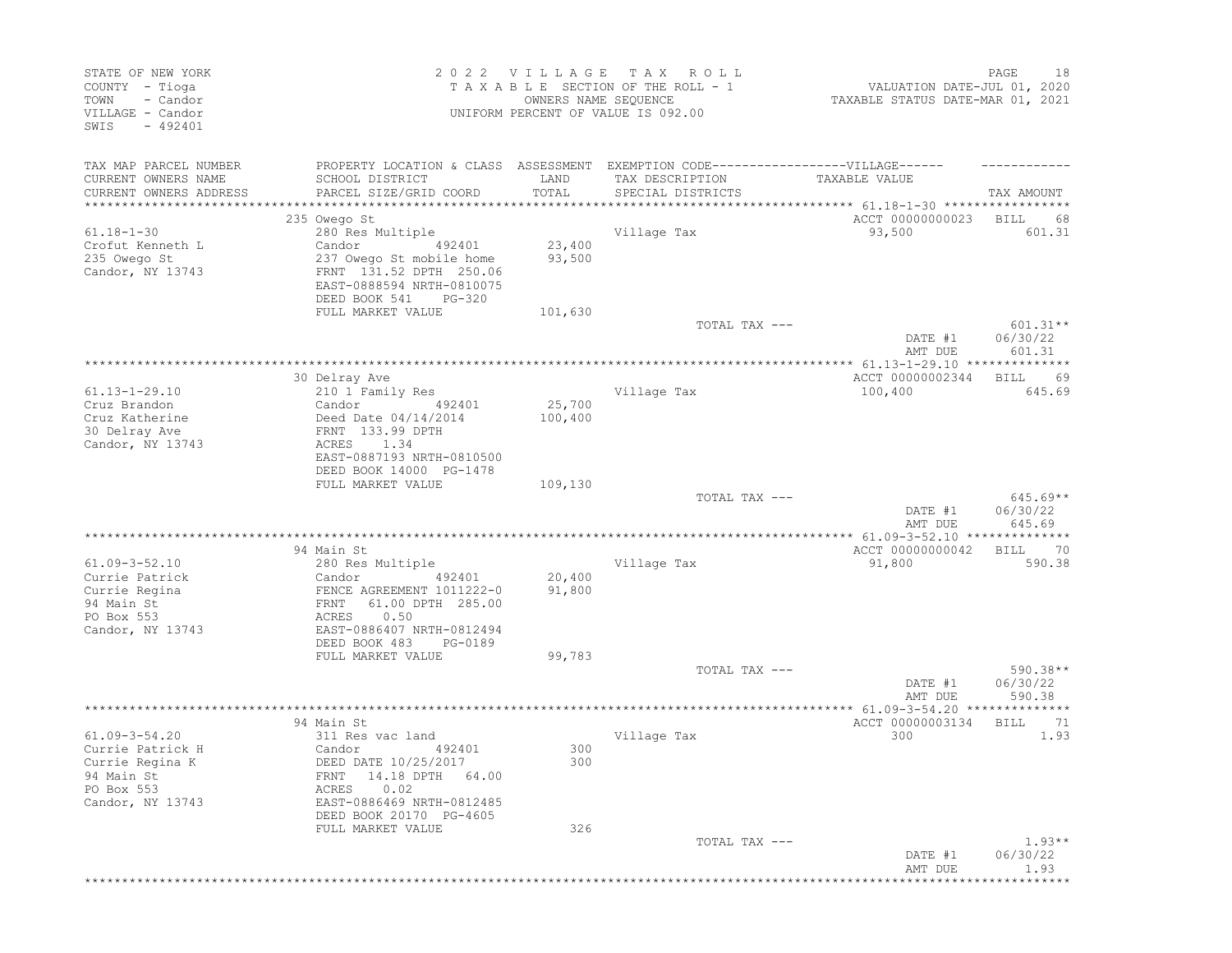| STATE OF NEW YORK<br>COUNTY - Tioga<br>TOWN<br>- Candor<br>VILLAGE - Candor<br>SWIS<br>$-492401$ |                                                                                                                                                  | 2022 VILLAGE TAX | ROLL<br>TAXABLE SECTION OF THE ROLL - 1<br>OWNERS NAME SEQUENCE<br>UNIFORM PERCENT OF VALUE IS 092.00 | VALUATION DATE-JUL 01, 2020<br>TAXABLE STATUS DATE-MAR 01, 2021 | 19<br>PAGE                     |
|--------------------------------------------------------------------------------------------------|--------------------------------------------------------------------------------------------------------------------------------------------------|------------------|-------------------------------------------------------------------------------------------------------|-----------------------------------------------------------------|--------------------------------|
| TAX MAP PARCEL NUMBER                                                                            |                                                                                                                                                  |                  | PROPERTY LOCATION & CLASS ASSESSMENT EXEMPTION CODE----------------VILLAGE------                      |                                                                 |                                |
| CURRENT OWNERS NAME<br>CURRENT OWNERS ADDRESS                                                    | SCHOOL DISTRICT<br>PARCEL SIZE/GRID COORD                                                                                                        | LAND<br>TOTAL    | TAX DESCRIPTION<br>SPECIAL DISTRICTS                                                                  | TAXABLE VALUE                                                   | TAX AMOUNT                     |
| **********************                                                                           | 18 Mountain Ave                                                                                                                                  |                  |                                                                                                       | ACCT 00000000094                                                | BILL<br>- 72                   |
| $61.14 - 2 - 38$                                                                                 | 210 1 Family Res                                                                                                                                 |                  | Village Tax                                                                                           | 61,100                                                          | 392.94                         |
| Decaneas Karen M<br>18 Mountain Ave<br>Candor, NY 13743                                          | 492401<br>Candor<br>DEED DATE 01/03/02<br>66.00 DPTH 179.00<br>FRNT<br>EAST-0888479 NRTH-0811890<br>DEED BOOK 685<br>PG-289                      | 20,100<br>61,100 |                                                                                                       |                                                                 |                                |
|                                                                                                  | FULL MARKET VALUE                                                                                                                                | 66,413           |                                                                                                       |                                                                 |                                |
|                                                                                                  |                                                                                                                                                  |                  | TOTAL TAX ---                                                                                         | DATE #1<br>AMT DUE                                              | 392.94**<br>06/30/22<br>392.94 |
|                                                                                                  |                                                                                                                                                  |                  |                                                                                                       |                                                                 |                                |
|                                                                                                  | 167 Owego St                                                                                                                                     |                  |                                                                                                       | ACCT 00000000105                                                | <b>BILL</b><br>73              |
| $61.14 - 2 - 34$<br>Decker Sheri L<br>Estelle Jeremy M<br>167 Owego St<br>Candor, NY 13743       | 210 1 Family Res<br>Candor<br>492401<br>DEED DATE 02/15/2018<br>75.79 DPTH 251.97<br>FRNT<br>EAST-0888239 NRTH-0811800<br>DEED BOOK 20180 PG-625 | 21,300<br>51,400 | Village Tax                                                                                           | 51,400                                                          | 330.56                         |
|                                                                                                  | FULL MARKET VALUE                                                                                                                                | 55,870           |                                                                                                       |                                                                 |                                |
|                                                                                                  |                                                                                                                                                  |                  | TOTAL TAX ---                                                                                         | DATE #1<br>AMT DUE                                              | 330.56**<br>06/30/22<br>330.56 |
|                                                                                                  | 179 Owego St                                                                                                                                     |                  |                                                                                                       | ACCT 00000000325                                                | 74<br>BILL                     |
| $61.14 - 2 - 30$                                                                                 | 280 Res Multiple                                                                                                                                 |                  | Village Tax                                                                                           | 66,900                                                          | 430.24                         |
| Dember Christopher<br>Dember Barbara<br>181 Owego St<br>Candor, NY 13743                         | Candor<br>492401<br>ACRES<br>1.00<br>EAST-0888429 NRTH-0811490<br>DEED BOOK 592<br>$PG-285$                                                      | 25,000<br>66,900 |                                                                                                       |                                                                 |                                |
|                                                                                                  | FULL MARKET VALUE                                                                                                                                | 72,717           |                                                                                                       |                                                                 |                                |
|                                                                                                  |                                                                                                                                                  |                  | TOTAL TAX ---                                                                                         | DATE #1<br>AMT DUE                                              | 430.24**<br>06/30/22<br>430.24 |
|                                                                                                  | **********************                                                                                                                           |                  | **********************************                                                                    | ******* 61.14-2-29 ******                                       | ***********                    |
| $61.14 - 2 - 29$                                                                                 | 181 Owego St<br>210 1 Family Res                                                                                                                 |                  | Village Tax                                                                                           | ACCT 00000000060<br>92,600                                      | BILL 75<br>595.53              |
| Dember Christopher P<br>Dember Barbara<br>181 Owego St                                           | Candor<br>492401<br>FRNT 100.50 DPTH 176.00<br>BANK<br>77                                                                                        | 21,000<br>92,600 |                                                                                                       |                                                                 |                                |
| Candor, NY 13743                                                                                 | EAST-0888269 NRTH-0811400<br>DEED BOOK 504<br>PG-0224<br>FULL MARKET VALUE                                                                       | 100,652          |                                                                                                       |                                                                 |                                |
|                                                                                                  |                                                                                                                                                  |                  | TOTAL TAX ---                                                                                         | DATE #1<br>AMT DUE                                              | 595.53**<br>06/30/22<br>595.53 |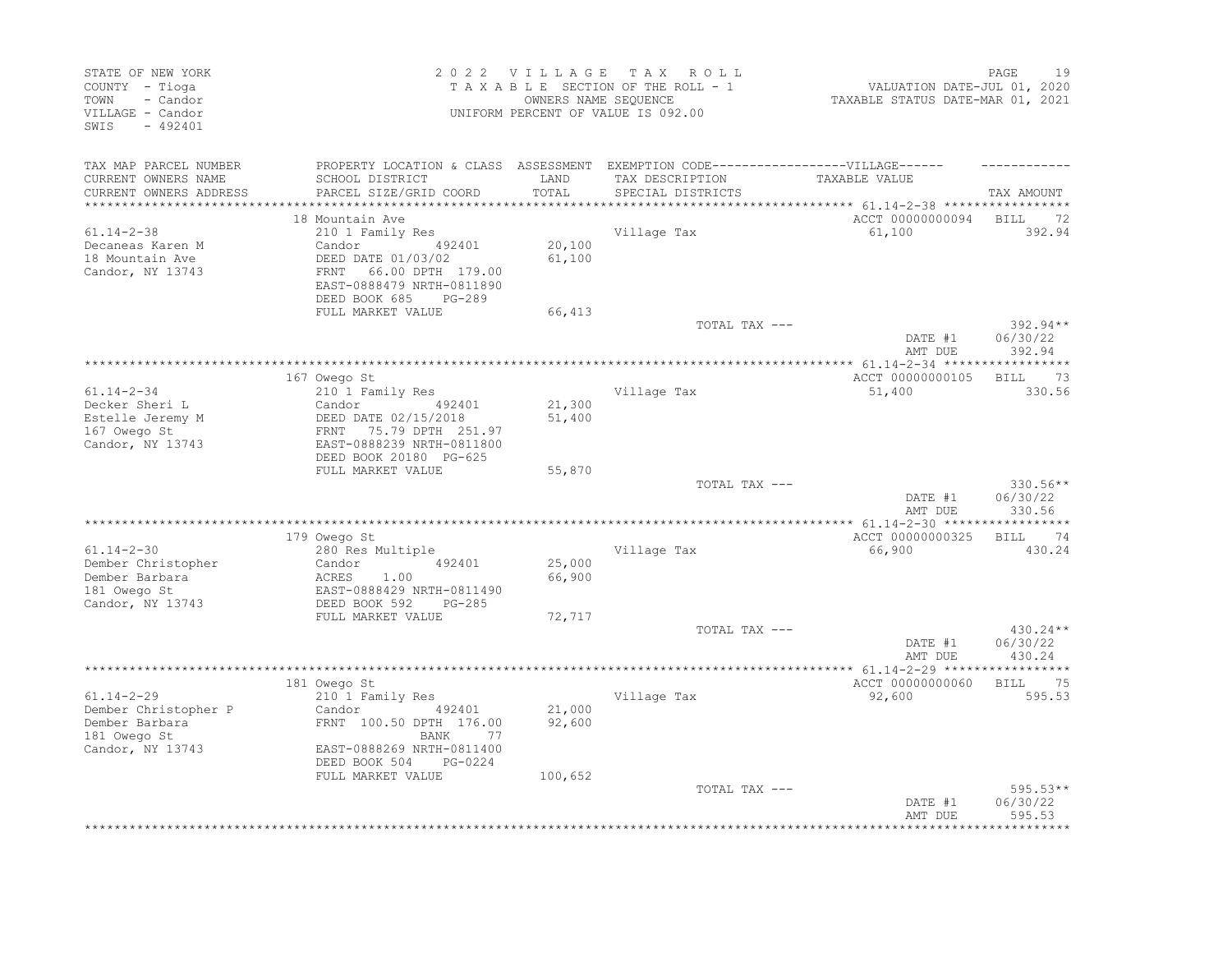| STATE OF NEW YORK<br>COUNTY - Tioga<br>TOWN<br>- Candor<br>VILLAGE - Candor<br>$-492401$<br>SWIS |                                                                                                                                                                     | 2022 VILLAGE<br>OWNERS NAME SEQUENCE | T A X<br>ROLL<br>TAXABLE SECTION OF THE ROLL - 1<br>UNIFORM PERCENT OF VALUE IS 092.00 | VALUATION DATE-JUL 01, 2020<br>TAXABLE STATUS DATE-MAR 01, 2021 | PAGE<br>20                       |
|--------------------------------------------------------------------------------------------------|---------------------------------------------------------------------------------------------------------------------------------------------------------------------|--------------------------------------|----------------------------------------------------------------------------------------|-----------------------------------------------------------------|----------------------------------|
| TAX MAP PARCEL NUMBER                                                                            | PROPERTY LOCATION & CLASS ASSESSMENT EXEMPTION CODE-----------------VILLAGE------                                                                                   |                                      |                                                                                        |                                                                 |                                  |
| CURRENT OWNERS NAME                                                                              | SCHOOL DISTRICT                                                                                                                                                     | LAND                                 | TAX DESCRIPTION                                                                        | TAXABLE VALUE                                                   |                                  |
| CURRENT OWNERS ADDRESS<br>**************                                                         | PARCEL SIZE/GRID COORD<br>************************                                                                                                                  | TOTAL<br>**************              | SPECIAL DISTRICTS                                                                      |                                                                 | TAX AMOUNT                       |
|                                                                                                  | 217 Owego St                                                                                                                                                        |                                      |                                                                                        | ACCT 00000000120                                                | <b>BILL</b><br>76                |
| $61.14 - 2 - 19$<br>Dence Connie<br>217 Owego St<br>Candor, NY 13743                             | 210 1 Family Res<br>Candor<br>492401<br>Deed Date 07/12/20109<br>80.00 DPTH 320.00<br>FRNT<br>0.70<br>ACRES<br>EAST-0888549 NRTH-0810580<br>DEED BOOK 20190 PG-2653 | 23,100<br>76,000                     | Village Tax                                                                            | 76,000                                                          | 488.77                           |
|                                                                                                  | FULL MARKET VALUE                                                                                                                                                   | 82,609                               | TOTAL TAX ---                                                                          |                                                                 | 488.77**                         |
|                                                                                                  |                                                                                                                                                                     |                                      |                                                                                        | DATE #1<br>AMT DUE                                              | 06/30/22<br>488.77               |
|                                                                                                  |                                                                                                                                                                     |                                      |                                                                                        | ****************** 61.14-2-39 ***********                       | ******                           |
| $61.14 - 2 - 39$<br>Deubler Robin                                                                | 20 Mountain Ave<br>210 1 Family Res<br>Candor<br>492401                                                                                                             | 21,200                               | Village Tax                                                                            | ACCT 00000000193<br>66,400                                      | 77<br>BILL<br>427.03             |
| 20 Mountain Ave<br>Candor, NY 13743                                                              | Deed Date 02/19/2021<br>99.00 DPTH 170.00<br>FRNT<br>0.40<br>ACRES<br>EAST-0888574 NRTH-0811885<br>DEED BOOK 20210 PG-868                                           | 66,400                               |                                                                                        |                                                                 |                                  |
|                                                                                                  | FULL MARKET VALUE                                                                                                                                                   | 72,174                               | TOTAL TAX ---                                                                          | DATE #1<br>AMT DUE                                              | $427.03**$<br>06/30/22<br>427.03 |
|                                                                                                  |                                                                                                                                                                     |                                      |                                                                                        |                                                                 |                                  |
|                                                                                                  | 23 Church St                                                                                                                                                        |                                      |                                                                                        | ACCT 00000000172                                                | - 78<br>BILL                     |
| $61.14 - 2 - 1$<br>Doane Brent S<br>Doane Cathleen<br>23 Church St<br>Candor, NY 13743-1628      | 210 1 Family Res<br>Candor<br>492401<br>Deed Date 09/08/2006<br>FRNT 196.00 DPTH 218.00<br>BANK<br>77                                                               | 24,900<br>82,100                     | Village Tax                                                                            | 82,100                                                          | 528.00                           |
|                                                                                                  | EAST-0887689 NRTH-0810500<br>DEED BOOK 13619 PG-8001                                                                                                                |                                      |                                                                                        |                                                                 |                                  |
|                                                                                                  | FULL MARKET VALUE                                                                                                                                                   | 89,239                               |                                                                                        |                                                                 |                                  |
|                                                                                                  |                                                                                                                                                                     |                                      | TOTAL TAX ---                                                                          | DATE #1<br>AMT DUE                                              | 528.00**<br>06/30/22<br>528.00   |
|                                                                                                  |                                                                                                                                                                     |                                      |                                                                                        |                                                                 |                                  |
| $61.13 - 1 - 7.20$<br>Dodge Julia M<br>4 Water St<br>Candor, NY 13743                            | 4 Water St<br>210 1 Family Res<br>Candor 492401<br>Deed Date 04/09/2010<br>49.00 DPTH 123.00<br>FRNT<br>BANK<br>500                                                 | 15,400<br>81,700                     | Village Tax                                                                            | ACCT 00000002137<br>81,700                                      | 79<br>BILL<br>525.43             |
|                                                                                                  | EAST-0886584 NRTH-0811630<br>DEED BOOK 17765 PG-7001<br>FULL MARKET VALUE                                                                                           | 88,804                               |                                                                                        |                                                                 |                                  |
|                                                                                                  |                                                                                                                                                                     |                                      | TOTAL TAX ---                                                                          | DATE #1<br>AMT DUE                                              | $525.43**$<br>06/30/22<br>525.43 |
|                                                                                                  |                                                                                                                                                                     |                                      |                                                                                        | **************************                                      |                                  |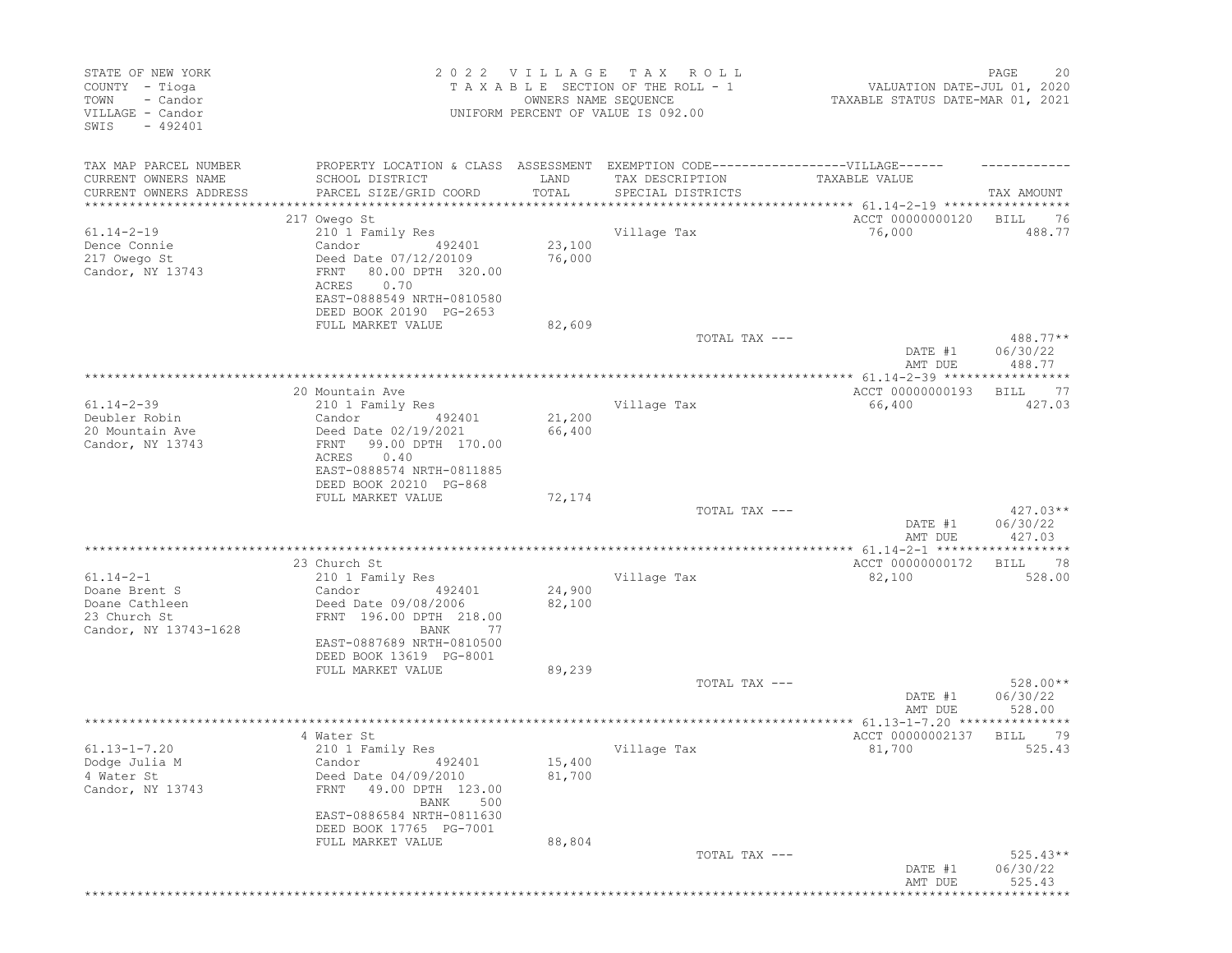| STATE OF NEW YORK<br>COUNTY - Tioga<br>TOWN<br>- Candor<br>VILLAGE - Candor<br>$-492401$<br>SWIS                |                                                                                                                                                                                                                      | 2022 VILLAGE<br>OWNERS NAME SEQUENCE | T A X<br>R O L L<br>TAXABLE SECTION OF THE ROLL - 1<br>UNIFORM PERCENT OF VALUE IS 092.00 | VALUATION DATE-JUL 01, 2020<br>TAXABLE STATUS DATE-MAR 01, 2021 | PAGE<br>21                            |
|-----------------------------------------------------------------------------------------------------------------|----------------------------------------------------------------------------------------------------------------------------------------------------------------------------------------------------------------------|--------------------------------------|-------------------------------------------------------------------------------------------|-----------------------------------------------------------------|---------------------------------------|
| TAX MAP PARCEL NUMBER<br>CURRENT OWNERS NAME<br>CURRENT OWNERS ADDRESS<br>***************                       | PROPERTY LOCATION & CLASS ASSESSMENT EXEMPTION CODE-----------------VILLAGE------<br>SCHOOL DISTRICT<br>PARCEL SIZE/GRID COORD<br>**************************                                                         | LAND<br>TOTAL                        | TAX DESCRIPTION<br>SPECIAL DISTRICTS                                                      | TAXABLE VALUE                                                   | TAX AMOUNT                            |
| $61.09 - 1 - 17$<br>Dominion Homesteads LLC<br>138 Fred Catlin Rd<br>Owego, NY 13827                            | 15 Spencer Ave<br>411 Apartment<br>Candor<br>492401<br>DEED DATE 12/15/2009<br>FRNT 101.96 DPTH<br>2.00<br>ACRES<br>EAST-0885139 NRTH-0813340<br>DEED BOOK 17458 PG-8001<br>FULL MARKET VALUE                        | 29,500<br>132,600<br>144,130         | Village Tax                                                                               | ACCT 00000000250<br>132,600                                     | <b>BILL</b><br>80<br>852.77           |
|                                                                                                                 |                                                                                                                                                                                                                      |                                      | TOTAL TAX ---                                                                             | DATE #1<br>AMT DUE                                              | $852.77**$<br>06/30/22<br>852.77      |
| $61.14 - 2 - 2$<br>Dort Jody W<br>17 Church St<br>Candor, NY 13743                                              | 17 Church St<br>210 1 Family Res<br>Candor<br>492401<br>Deed Date 05/01/2018<br>99.00 DPTH 198.00<br>FRNT<br>BANK<br>500<br>EAST-0887809 NRTH-0810510<br>DEED BOOK 20180 PG-1801                                     | 21,300<br>46,200                     | Village Tax                                                                               | ACCT 00000000071<br>46,200                                      | ******<br><b>BILL</b><br>81<br>297.12 |
|                                                                                                                 | FULL MARKET VALUE                                                                                                                                                                                                    | 50,217                               | TOTAL TAX ---                                                                             | DATE #1<br>AMT DUE                                              | $297.12**$<br>06/30/22<br>297.12      |
|                                                                                                                 |                                                                                                                                                                                                                      |                                      |                                                                                           |                                                                 |                                       |
| $61.09 - 3 - 24$<br>Dray Davie J<br>126 Main St<br>Candor, NY 13743                                             | 126 Main St<br>210 1 Family Res<br>492401<br>Candor<br>DEED DATE 05/11/2016<br>93.00 DPTH 197.00<br>FRNT<br>ACRES<br>$0.42$ BANK<br>500<br>EAST-0885939 NRTH-0813200<br>DEED BOOK 20210 PG-2460<br>FULL MARKET VALUE | 21,100<br>108,300<br>117,717         | Village Tax                                                                               | ACCT 00000000204<br>108,300                                     | 82<br>BILL<br>696.49                  |
|                                                                                                                 |                                                                                                                                                                                                                      |                                      | TOTAL TAX ---                                                                             | DATE #1                                                         | $696.49**$<br>06/30/22                |
|                                                                                                                 |                                                                                                                                                                                                                      |                                      |                                                                                           | AMT DUE                                                         | 696.49                                |
| $61.09 - 3 - 9$<br>Dutcher Tova<br>Dutcher George<br>23 Bank St<br>Candor, NY 13743<br>PRIOR OWNER ON 3/01/2021 | 23 Bank St<br>210 1 Family Res<br>Candor 492401<br>Ded Date 09/28/2018<br>53.05 DPTH 235.00<br>FRNT<br>0.36<br>ACRES<br>EAST-0886179 NRTH-0813890<br>DEED BOOK 20210 PG-3157                                         | 20,400<br>38,000                     | Village Tax                                                                               | ACCT 00000000252<br>38,000                                      | 83<br>BILL<br>244.38                  |
| Lavore Nicholas G                                                                                               | FULL MARKET VALUE                                                                                                                                                                                                    | 41,304                               | TOTAL TAX ---                                                                             | DATE #1<br>AMT DUE                                              | $244.38**$<br>06/30/22<br>244.38      |
|                                                                                                                 |                                                                                                                                                                                                                      |                                      |                                                                                           |                                                                 |                                       |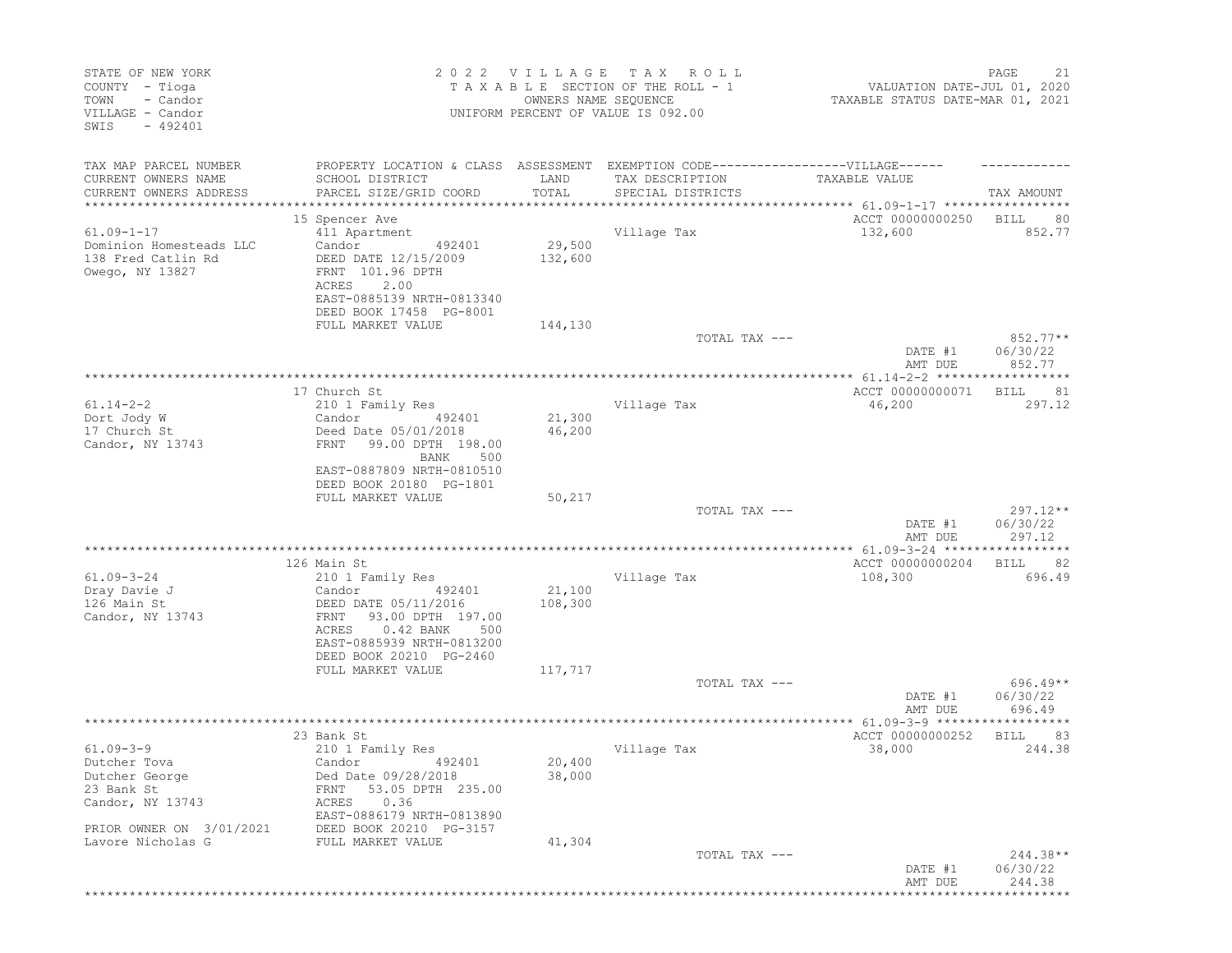| STATE OF NEW YORK<br>COUNTY - Tioga<br>- Candor<br>TOWN<br>VILLAGE - Candor<br>$-492401$<br>SWIS |                                                                                                                                                              | 2022 VILLAGE<br>OWNERS NAME SEQUENCE | T A X<br>R O L L<br>TAXABLE SECTION OF THE ROLL - 1<br>UNIFORM PERCENT OF VALUE IS 092.00 | VALUATION DATE-JUL 01, 2020<br>TAXABLE STATUS DATE-MAR 01, 2021 | PAGE<br>22                       |
|--------------------------------------------------------------------------------------------------|--------------------------------------------------------------------------------------------------------------------------------------------------------------|--------------------------------------|-------------------------------------------------------------------------------------------|-----------------------------------------------------------------|----------------------------------|
| TAX MAP PARCEL NUMBER<br>CURRENT OWNERS NAME                                                     | PROPERTY LOCATION & CLASS ASSESSMENT<br>SCHOOL DISTRICT                                                                                                      | LAND                                 | EXEMPTION CODE-------------------VILLAGE------<br>TAX DESCRIPTION                         | TAXABLE VALUE                                                   |                                  |
| CURRENT OWNERS ADDRESS<br>*********************                                                  | PARCEL SIZE/GRID COORD                                                                                                                                       | TOTAL                                | SPECIAL DISTRICTS                                                                         |                                                                 | TAX AMOUNT                       |
|                                                                                                  | 18 Delray Ave                                                                                                                                                |                                      |                                                                                           | ACCT 00000000010                                                | <b>BILL</b><br>84                |
| $61.13 - 1 - 25$<br>Edwards Chad M                                                               | 210 1 Family Res<br>Candor<br>492401                                                                                                                         | 25,700                               | Village Tax                                                                               | 63,000                                                          | 405.16                           |
| 18 Delray Ave<br>Candor, NY 13743                                                                | DEED DATE 10/11/2019<br>ACRES<br>1.30 BANK<br>500<br>EAST-0887139 NRTH-0810720<br>DEED BOOK 20190 PG-4046                                                    | 63,000                               |                                                                                           |                                                                 |                                  |
|                                                                                                  | FULL MARKET VALUE                                                                                                                                            | 68,478                               |                                                                                           |                                                                 |                                  |
|                                                                                                  |                                                                                                                                                              |                                      | TOTAL TAX ---                                                                             | DATE #1<br>AMT DUE                                              | $405.16**$<br>06/30/22<br>405.16 |
|                                                                                                  |                                                                                                                                                              |                                      |                                                                                           |                                                                 |                                  |
| $61.09 - 1 - 11$                                                                                 | 14 Spencer Ave                                                                                                                                               |                                      |                                                                                           | ACCT 00000000263<br>72,200                                      | 85<br>BILL<br>464.33             |
| Edwards Jonathon E                                                                               | 220 2 Family Res<br>Candor<br>492401                                                                                                                         | 20,200                               | Village Tax                                                                               |                                                                 |                                  |
| Edwards Tiffany                                                                                  | DEED DATE 01/30/2019                                                                                                                                         | 72,200                               |                                                                                           |                                                                 |                                  |
| 38 Candor Hill Rd<br>Candor, NY 13743                                                            | 82.69 DPTH 148.00<br>FRNT<br>$0.28$ BANK<br>ACRES<br>500<br>EAST-0885259 NRTH-0813710<br>DEED BOOK 20190 PG-387                                              |                                      |                                                                                           |                                                                 |                                  |
|                                                                                                  | FULL MARKET VALUE                                                                                                                                            | 78,478                               |                                                                                           |                                                                 |                                  |
|                                                                                                  |                                                                                                                                                              |                                      | TOTAL TAX ---                                                                             | DATE #1<br>AMT DUE                                              | $464.33**$<br>06/30/22<br>464.33 |
|                                                                                                  |                                                                                                                                                              |                                      |                                                                                           | **************** 61.09-1-2 *******************                  |                                  |
|                                                                                                  | 10 Ann St                                                                                                                                                    |                                      |                                                                                           | ACCT 00000000137                                                | 86<br>BILL                       |
| $61.09 - 1 - 2$                                                                                  | 220 2 Family Res                                                                                                                                             |                                      | Village Tax                                                                               | 49,300                                                          | 317.06                           |
| Edwards Karen<br>262 Avocet Ln<br>Clayton, NC 27520                                              | Candor<br>492401<br>Deed Date 08/24/2006<br>FRNT 103.62 DPTH<br>67.20<br>$0.16$ BANK<br>500<br>ACRES<br>EAST-0885064 NRTH-0813830<br>DEED BOOK 13569 PG-8002 | 16,300<br>49,300                     |                                                                                           |                                                                 |                                  |
|                                                                                                  | FULL MARKET VALUE                                                                                                                                            | 53,587                               |                                                                                           |                                                                 |                                  |
|                                                                                                  |                                                                                                                                                              |                                      | TOTAL TAX ---                                                                             | DATE #1<br>AMT DUE                                              | $317.06**$<br>06/30/22<br>317.06 |
|                                                                                                  |                                                                                                                                                              |                                      |                                                                                           |                                                                 |                                  |
|                                                                                                  | 26 Mill St                                                                                                                                                   |                                      |                                                                                           | ACCT 00000000322                                                | <b>BILL</b><br>87                |
| $61.05 - 2 - 12$<br>Enright Seamus<br>26 Mill St<br>Candor, NY 13743                             | 210 1 Family Res<br>Candor<br>492401<br>Deed Date 12/14/2015<br>ACRES 3.85 BANK<br>-77<br>EAST-0886009 NRTH-0814060                                          | 29,000<br>62,000                     | Village Tax                                                                               | 62,000                                                          | 398.73                           |
|                                                                                                  | DEED BOOK 15000 PG-5087<br>FULL MARKET VALUE                                                                                                                 | 67,391                               |                                                                                           |                                                                 |                                  |
|                                                                                                  |                                                                                                                                                              |                                      | TOTAL TAX ---                                                                             | DATE #1                                                         | $398.73**$<br>06/30/22           |
|                                                                                                  |                                                                                                                                                              |                                      |                                                                                           | AMT DUE                                                         | 398.73                           |
|                                                                                                  |                                                                                                                                                              |                                      |                                                                                           |                                                                 |                                  |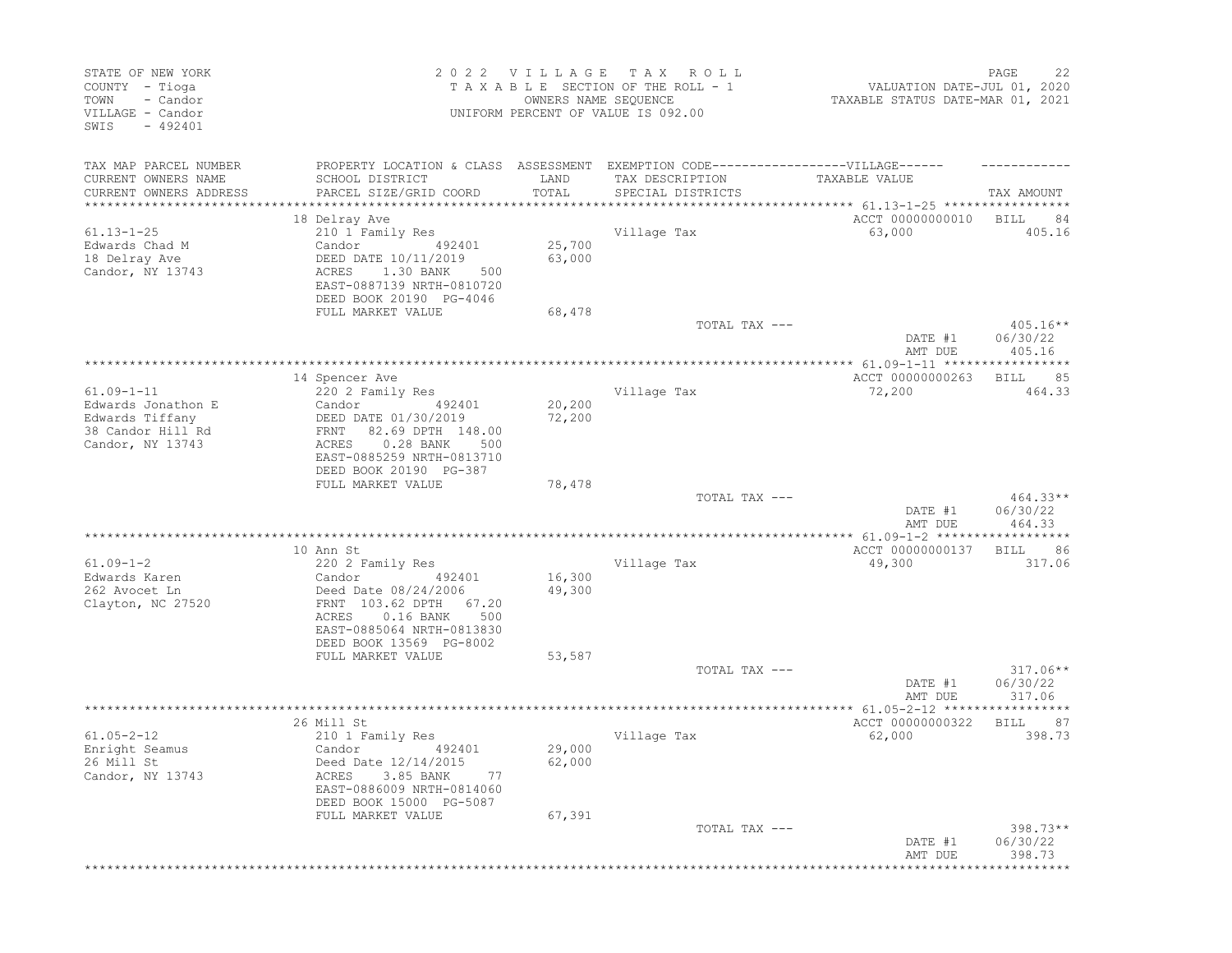| STATE OF NEW YORK<br>COUNTY - Tioga<br>- Candor<br>TOWN<br>VILLAGE - Candor<br>$-492401$<br>SWIS |                                                                  | 2022 VILLAGE<br>OWNERS NAME SEQUENCE | T A X<br>R O L L<br>TAXABLE SECTION OF THE ROLL - 1<br>UNIFORM PERCENT OF VALUE IS 092.00 | VALUATION DATE-JUL 01, 2020<br>TAXABLE STATUS DATE-MAR 01, 2021 | 23<br>PAGE                       |
|--------------------------------------------------------------------------------------------------|------------------------------------------------------------------|--------------------------------------|-------------------------------------------------------------------------------------------|-----------------------------------------------------------------|----------------------------------|
| TAX MAP PARCEL NUMBER                                                                            | PROPERTY LOCATION & CLASS ASSESSMENT                             |                                      | EXEMPTION CODE-------------------VILLAGE------                                            |                                                                 |                                  |
| CURRENT OWNERS NAME                                                                              | SCHOOL DISTRICT                                                  | LAND                                 | TAX DESCRIPTION                                                                           | TAXABLE VALUE                                                   |                                  |
| CURRENT OWNERS ADDRESS<br>***********************                                                | PARCEL SIZE/GRID COORD                                           | TOTAL                                | SPECIAL DISTRICTS                                                                         |                                                                 | TAX AMOUNT                       |
|                                                                                                  | 137 Main St                                                      |                                      |                                                                                           | ACCT 00000000292                                                | BILL<br>88                       |
| $61.09 - 2 - 1$                                                                                  | 471 Funeral home                                                 |                                      | Village Tax                                                                               | 143,000                                                         | 919.66                           |
| Fahey, Shawn Llc                                                                                 | Candor<br>492401<br>DEED DATE 12/06/2005                         | 30,400<br>143,000                    |                                                                                           |                                                                 |                                  |
| Fahey, Suzette Llc<br>15 Park St                                                                 | FRNT 201.97 DPTH 297.97                                          |                                      |                                                                                           |                                                                 |                                  |
| Owego, NY 13827                                                                                  | EAST-0885576 NRTH-0813267<br>DEED BOOK 12711 PG-4001             |                                      |                                                                                           |                                                                 |                                  |
|                                                                                                  | FULL MARKET VALUE                                                | 155,435                              |                                                                                           |                                                                 |                                  |
|                                                                                                  |                                                                  |                                      | TOTAL TAX ---                                                                             | DATE #1<br>AMT DUE                                              | $919.66**$<br>06/30/22<br>919.66 |
|                                                                                                  |                                                                  |                                      |                                                                                           |                                                                 |                                  |
|                                                                                                  | 194 Owego St                                                     |                                      |                                                                                           | ACCT 00000000285                                                | 89<br>BILL                       |
| $61.14 - 1 - 40$<br>Fay Dale P                                                                   | 210 1 Family Res<br>Candor<br>492401                             | 12,600                               | Village Tax                                                                               | 49,100                                                          | 315.77                           |
| 194 Owego St                                                                                     | DEED DATE 09/16/2010                                             | 49,100                               |                                                                                           |                                                                 |                                  |
| Candor, NY 13743                                                                                 | 45.00 DPTH 70.00<br>FRNT<br>EAST-0888149 NRTH-0811070            |                                      |                                                                                           |                                                                 |                                  |
|                                                                                                  | DEED BOOK 18233 PG-1001<br>FULL MARKET VALUE                     | 53,370                               |                                                                                           |                                                                 |                                  |
|                                                                                                  |                                                                  |                                      | TOTAL TAX ---                                                                             | DATE #1                                                         | $315.77**$<br>06/30/22           |
|                                                                                                  |                                                                  |                                      |                                                                                           | AMT DUE                                                         | 315.77                           |
|                                                                                                  | 236 Owego St                                                     |                                      |                                                                                           | ACCT 00000000046                                                | 90<br><b>BILL</b>                |
| $61.18 - 1 - 18$                                                                                 | 220 2 Family Res                                                 |                                      | Village Tax                                                                               | 67,300                                                          | 432.82                           |
| Fay Ronald                                                                                       | Candor<br>492401                                                 | 21,300                               |                                                                                           |                                                                 |                                  |
| Fay Barbara<br>41 Owego Rd                                                                       | DEED DATE 09/18/2018<br>82.23 DPTH 237.00<br>FRNT                | 67,300                               |                                                                                           |                                                                 |                                  |
| Candor, NY 13743                                                                                 | $0.44$ BANK<br>ACRES<br>411                                      |                                      |                                                                                           |                                                                 |                                  |
|                                                                                                  | EAST-0888309 NRTH-0810010                                        |                                      |                                                                                           |                                                                 |                                  |
|                                                                                                  | DEED BOOK 20180 PG-4038<br>FULL MARKET VALUE                     | 73,152                               |                                                                                           |                                                                 |                                  |
|                                                                                                  |                                                                  |                                      | TOTAL TAX ---                                                                             |                                                                 | $432.82**$                       |
|                                                                                                  |                                                                  |                                      |                                                                                           | DATE #1<br>AMT DUE                                              | 06/30/22<br>432.82               |
|                                                                                                  |                                                                  |                                      |                                                                                           |                                                                 |                                  |
| $61.09 - 1 - 3.10$                                                                               | 7 Mc Carty St<br>312 Vac w/imprv                                 |                                      | Village Tax                                                                               | ACCT 00000000222<br>2,900                                       | 91<br>BILL<br>18.65              |
| Ferris John A                                                                                    | Candor<br>492401                                                 | 300                                  |                                                                                           |                                                                 |                                  |
| 44 McCarthy St                                                                                   | Deed Date 12/17/2018                                             | 2,900                                |                                                                                           |                                                                 |                                  |
| Candor, NY 13743                                                                                 | FRNT 55.41 DPTH 95.01<br>ACRES 0.12<br>EAST-0885279 NRTH-0813870 |                                      |                                                                                           |                                                                 |                                  |
|                                                                                                  | DEED BOOK 20180 PG-5372<br>FULL MARKET VALUE                     | 3,152                                |                                                                                           |                                                                 |                                  |
|                                                                                                  |                                                                  |                                      | TOTAL TAX ---                                                                             |                                                                 | $18.65**$                        |
|                                                                                                  |                                                                  |                                      |                                                                                           | DATE #1<br>AMT DUE                                              | 06/30/22<br>18.65                |
|                                                                                                  |                                                                  |                                      |                                                                                           |                                                                 |                                  |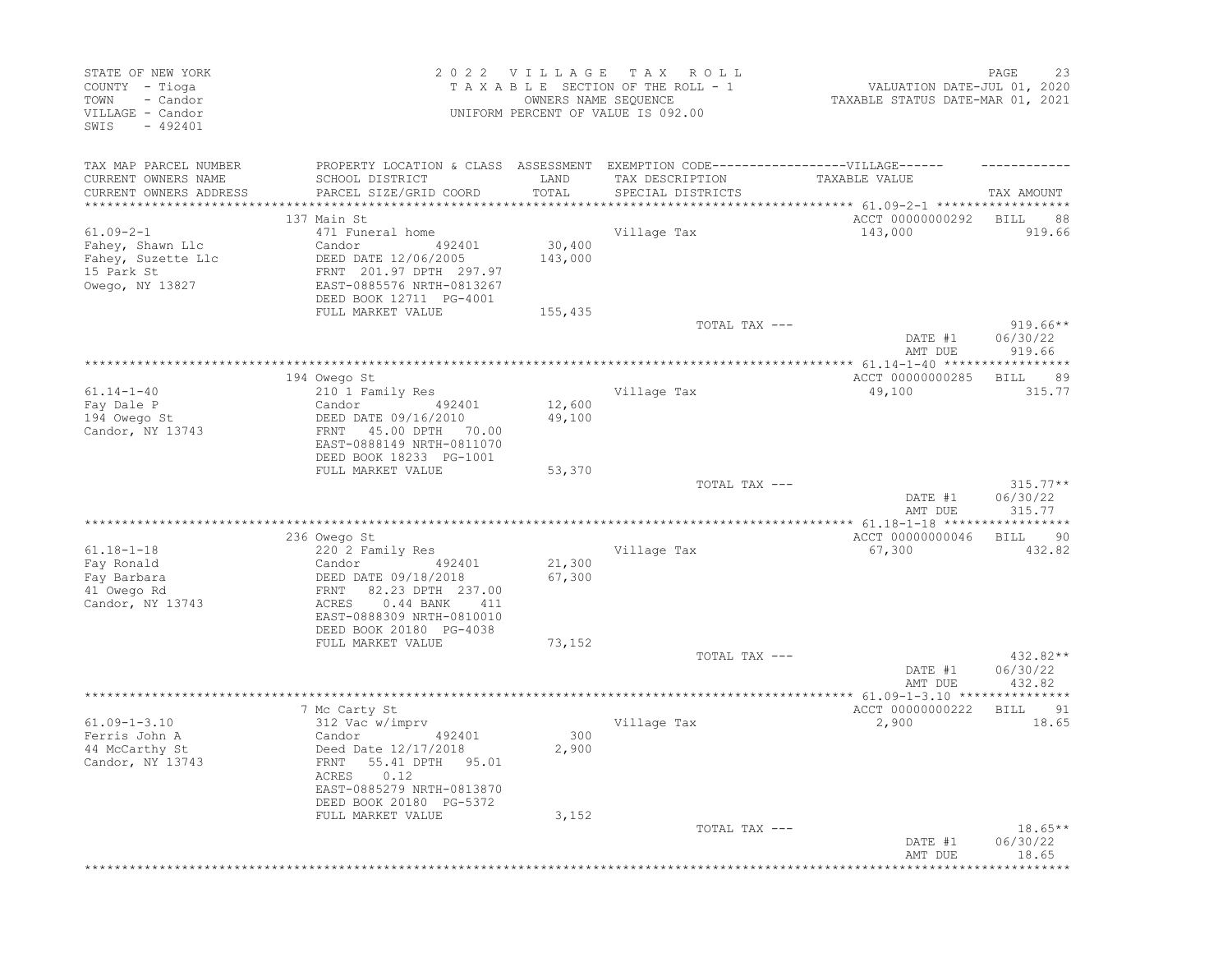| STATE OF NEW YORK<br>COUNTY - Tioga<br>- Candor<br>TOWN<br>VILLAGE - Candor<br>$-492401$<br>SWIS |                                                                                                           | 2022 VILLAGE<br>OWNERS NAME SEQUENCE | T A X<br>R O L L<br>TAXABLE SECTION OF THE ROLL - 1<br>UNIFORM PERCENT OF VALUE IS 092.00 | VALUATION DATE-JUL 01, 2020<br>TAXABLE STATUS DATE-MAR 01, 2021 | PAGE<br>24                       |
|--------------------------------------------------------------------------------------------------|-----------------------------------------------------------------------------------------------------------|--------------------------------------|-------------------------------------------------------------------------------------------|-----------------------------------------------------------------|----------------------------------|
| TAX MAP PARCEL NUMBER<br>CURRENT OWNERS NAME                                                     | PROPERTY LOCATION & CLASS ASSESSMENT EXEMPTION CODE-----------------VILLAGE------<br>SCHOOL DISTRICT      | LAND                                 | TAX DESCRIPTION                                                                           | TAXABLE VALUE                                                   |                                  |
| CURRENT OWNERS ADDRESS                                                                           | PARCEL SIZE/GRID COORD                                                                                    | TOTAL                                | SPECIAL DISTRICTS                                                                         |                                                                 | TAX AMOUNT                       |
|                                                                                                  | 19 Foundry St                                                                                             |                                      |                                                                                           | ACCT 00000000108                                                | <b>BILL</b><br>92                |
| $61.14 - 1 - 47$                                                                                 | 210 1 Family Res                                                                                          |                                      | Village Tax                                                                               | 120,300                                                         | 773.67                           |
| Ficorelli Anna M<br>231 Main St Apt 16<br>Owego, NY 13827                                        | Candor<br>492401<br>DEED DATE 07/25/2011<br>FRNT 116.00 DPTH 132.00                                       | 20,700<br>120,300                    |                                                                                           |                                                                 |                                  |
|                                                                                                  | BANK<br>500<br>EAST-0887739 NRTH-0810880<br>DEED BOOK 19062 PG-9005                                       |                                      |                                                                                           |                                                                 |                                  |
|                                                                                                  | FULL MARKET VALUE                                                                                         | 130,761                              | TOTAL TAX ---                                                                             |                                                                 | $773.67**$                       |
|                                                                                                  |                                                                                                           |                                      |                                                                                           | DATE #1<br>AMT DUE                                              | 06/30/22<br>773.67               |
|                                                                                                  | 17 Mill St                                                                                                |                                      |                                                                                           |                                                                 |                                  |
| $61.09 - 1 - 4.20$                                                                               | 482 Det row bldg                                                                                          |                                      | Village Tax                                                                               | ACCT 00000002288<br>43,400                                      | - 93<br>BILL<br>279.11           |
| Fields Keith                                                                                     | Candor<br>492401                                                                                          | 11,700                               |                                                                                           |                                                                 |                                  |
| 1482 Fairfield Rd<br>Candor, NY 13743                                                            | DEED DATE 10/06/98<br>FRNT 135.00 DPTH<br>35.00<br>EAST-0885459 NRTH-0813890<br>DEED BOOK 615<br>$PG-350$ | 43,400                               |                                                                                           |                                                                 |                                  |
|                                                                                                  | FULL MARKET VALUE                                                                                         | 47,174                               |                                                                                           |                                                                 |                                  |
|                                                                                                  |                                                                                                           |                                      | TOTAL TAX ---                                                                             | DATE #1<br>AMT DUE                                              | 279.11**<br>06/30/22<br>279.11   |
|                                                                                                  |                                                                                                           |                                      |                                                                                           |                                                                 |                                  |
| $61.14 - 1 - 2$                                                                                  | 11 Park Dr<br>210 1 Family Res                                                                            |                                      | Village Tax                                                                               | ACCT 00000000174<br>79,000                                      | 94<br>BILL<br>508.06             |
| Foster Francis J<br>11 Park Dr<br>PO Box 561<br>Candor, NY 13743-0561                            | Candor<br>492401<br>DEED DATE 08/25/2005<br>66.00 DPTH 101.50<br>FRNT<br>EAST-0887659 NRTH-0811800        | 16,000<br>79,000                     |                                                                                           |                                                                 |                                  |
|                                                                                                  | DEED BOOK 12374 PG-4001                                                                                   |                                      |                                                                                           |                                                                 |                                  |
|                                                                                                  | FULL MARKET VALUE                                                                                         | 85,870                               | TOTAL TAX ---                                                                             |                                                                 | $508.06**$                       |
|                                                                                                  |                                                                                                           |                                      |                                                                                           | DATE #1<br>AMT DUE                                              | 06/30/22<br>508.06               |
|                                                                                                  | 34 Delray Ave                                                                                             |                                      |                                                                                           | ACCT 00000000061                                                | 95                               |
| $61.13 - 1 - 30$                                                                                 | 210 1 Family Res                                                                                          |                                      | Village Tax                                                                               | 56,600                                                          | BILL<br>364.00                   |
| Garcia Carrinne M<br>34 Delray Ave<br>Candor, NY 13743                                           | Candor<br>492401<br>DEED DATE 08/11/08<br>FRNT 123.88 DPTH 231.91<br>BANK 500                             | 22,700<br>56,600                     |                                                                                           |                                                                 |                                  |
|                                                                                                  | EAST-0887439 NRTH-0810410<br>DEED BOOK 15982 PG-3001<br>FULL MARKET VALUE                                 | 61,522                               |                                                                                           |                                                                 |                                  |
|                                                                                                  |                                                                                                           |                                      | TOTAL TAX ---                                                                             | DATE #1<br>AMT DUE                                              | $364.00**$<br>06/30/22<br>364.00 |
|                                                                                                  |                                                                                                           |                                      |                                                                                           |                                                                 |                                  |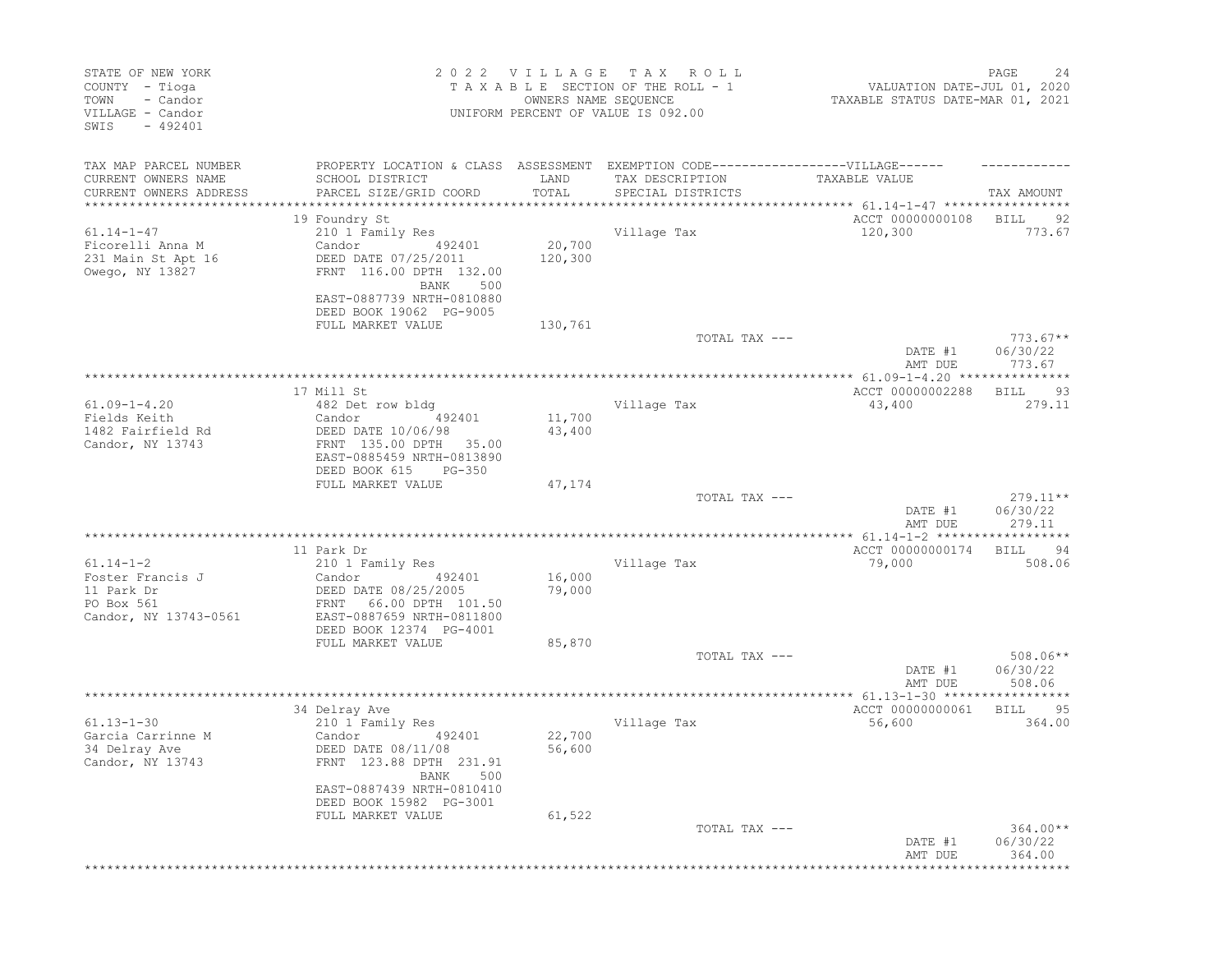| STATE OF NEW YORK<br>COUNTY - Tioga<br>- Candor<br>TOWN<br>VILLAGE - Candor<br>$-492401$<br>SWIS   |                                                                                                                                                  | 2022 VILLAGE TAX<br>OWNERS NAME SEQUENCE | R O L L<br>TAXABLE SECTION OF THE ROLL - 1<br>UNIFORM PERCENT OF VALUE IS 092.00                                         | VALUATION DATE-JUL 01, 2020<br>TAXABLE STATUS DATE-MAR 01, 2021 | PAGE<br>25                     |
|----------------------------------------------------------------------------------------------------|--------------------------------------------------------------------------------------------------------------------------------------------------|------------------------------------------|--------------------------------------------------------------------------------------------------------------------------|-----------------------------------------------------------------|--------------------------------|
| TAX MAP PARCEL NUMBER<br>CURRENT OWNERS NAME<br>CURRENT OWNERS ADDRESS<br>************************ | SCHOOL DISTRICT<br>PARCEL SIZE/GRID COORD                                                                                                        | LAND<br>TOTAL                            | PROPERTY LOCATION & CLASS ASSESSMENT EXEMPTION CODE----------------VILLAGE------<br>TAX DESCRIPTION<br>SPECIAL DISTRICTS | TAXABLE VALUE                                                   | TAX AMOUNT                     |
|                                                                                                    | 19 Bank St                                                                                                                                       |                                          |                                                                                                                          | ACCT 00000000095                                                | BILL<br>96                     |
| $61.09 - 3 - 7$<br>Gillette Arlene S<br>19 Bank St<br>Candor, NY 13743                             | 210 1 Family Res<br>Candor<br>492401<br>Deed Date 10/03/1960<br>FRNT 100.00 DPTH 323.00<br>EAST-0886089 NRTH-0813825<br>DEED BOOK 299<br>PG-0270 | 23,300<br>83,700                         | Village Tax                                                                                                              | 83,700                                                          | 538.29                         |
|                                                                                                    | FULL MARKET VALUE                                                                                                                                | 90,978                                   | TOTAL TAX ---                                                                                                            |                                                                 | 538.29**                       |
|                                                                                                    |                                                                                                                                                  |                                          |                                                                                                                          | DATE #1<br>AMT DUE                                              | 06/30/22<br>538.29             |
|                                                                                                    | 171 Owego St                                                                                                                                     |                                          |                                                                                                                          | ACCT 00000000176                                                | BILL 97                        |
| $61.14 - 2 - 32$                                                                                   | 210 1 Family Res                                                                                                                                 |                                          | Village Tax                                                                                                              | 123,000                                                         | 791.03                         |
| Gregoire Gaige                                                                                     | Candor<br>492401                                                                                                                                 | 21,700                                   |                                                                                                                          |                                                                 |                                |
| Rhoades Miranda                                                                                    | DEED DATE 07/12/2018                                                                                                                             | 123,000                                  |                                                                                                                          |                                                                 |                                |
| 171 Owego St                                                                                       | FRNT<br>83.17 DPTH 264.00                                                                                                                        |                                          |                                                                                                                          |                                                                 |                                |
| Candor, NY 13743                                                                                   | $0.51$ BANK<br>ACRES<br>500                                                                                                                      |                                          |                                                                                                                          |                                                                 |                                |
| PRIOR OWNER ON 3/01/2021<br>Hodges Josh A                                                          | EAST-0888259 NRTH-0811640<br>DEED BOOK 20210 PG-4254<br>FULL MARKET VALUE                                                                        | 133,696                                  |                                                                                                                          |                                                                 |                                |
|                                                                                                    |                                                                                                                                                  |                                          | TOTAL TAX ---                                                                                                            |                                                                 | 791.03**                       |
|                                                                                                    |                                                                                                                                                  |                                          |                                                                                                                          | DATE #1<br>AMT DUE                                              | 06/30/22<br>791.03             |
|                                                                                                    |                                                                                                                                                  |                                          |                                                                                                                          | ACCT 00000000266                                                |                                |
| $61.05 - 2 - 6$                                                                                    | 16 Mc Carty St<br>210 1 Family Res                                                                                                               |                                          | Village Tax                                                                                                              | 57,800                                                          | BILL<br>98<br>371.72           |
| Gregrow Kyle                                                                                       | 492401<br>Candor                                                                                                                                 | 21,100                                   |                                                                                                                          |                                                                 |                                |
| 16 Mc Carty St<br>Candor, NY 13743                                                                 | DEED DATE 02/08/2008<br>82.00 DPTH 221.00<br>FRNT<br>EAST-0885179 NRTH-0814080<br>DEED BOOK 15358 PG-7001                                        | 57,800                                   |                                                                                                                          |                                                                 |                                |
|                                                                                                    | FULL MARKET VALUE                                                                                                                                | 62,826                                   |                                                                                                                          |                                                                 |                                |
|                                                                                                    |                                                                                                                                                  |                                          | TOTAL TAX ---                                                                                                            | DATE #1<br>AMT DUE                                              | 371.72**<br>06/30/22<br>371.72 |
|                                                                                                    |                                                                                                                                                  |                                          |                                                                                                                          |                                                                 |                                |
|                                                                                                    | 4 Park Dr                                                                                                                                        |                                          |                                                                                                                          | ACCT 00000000014                                                | <b>BILL</b><br>99              |
| $61.10 - 1 - 9$                                                                                    | 210 1 Family Res                                                                                                                                 |                                          | Village Tax                                                                                                              | 100,700                                                         | 647.62                         |
| Hall Patricia J<br>4 Park Dr                                                                       | Candor<br>492401<br>FRNT 130.83 DPTH 117.77                                                                                                      | 20,700<br>100,700                        |                                                                                                                          |                                                                 |                                |
| Candor, NY 13743                                                                                   | EAST-0887799 NRTH-0811950<br>DEED BOOK 603<br>PG-274                                                                                             |                                          |                                                                                                                          |                                                                 |                                |
|                                                                                                    | FULL MARKET VALUE                                                                                                                                | 109,457                                  |                                                                                                                          |                                                                 |                                |
|                                                                                                    |                                                                                                                                                  |                                          | TOTAL TAX ---                                                                                                            | DATE #1                                                         | 647.62**<br>06/30/22           |
|                                                                                                    |                                                                                                                                                  |                                          |                                                                                                                          | AMT DUE                                                         | 647.62                         |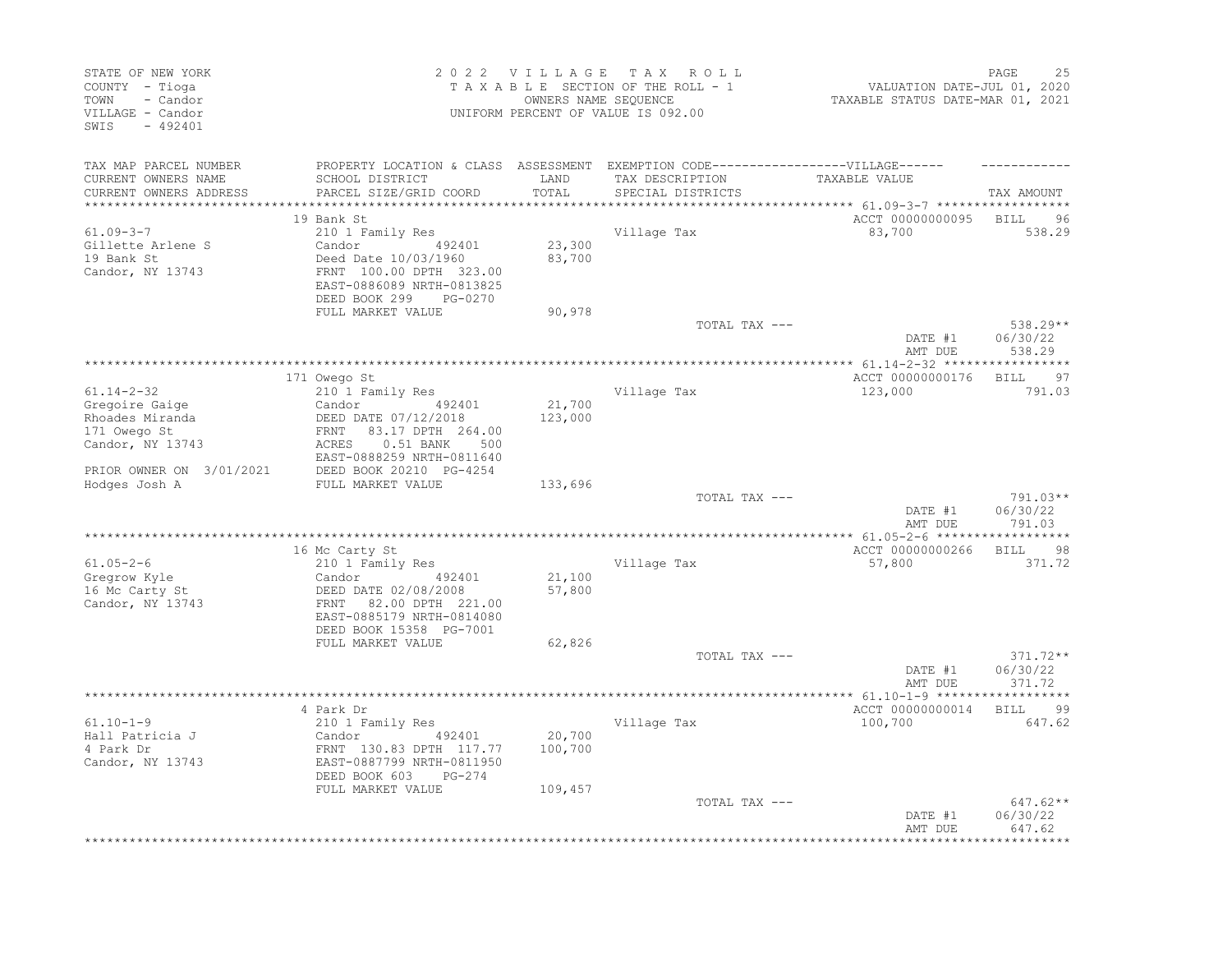| STATE OF NEW YORK<br>COUNTY - Tioga<br>TOWN<br>- Candor<br>VILLAGE - Candor<br>SWIS<br>$-492401$ |                           | 2022 VILLAGE | T A X<br>R O L L<br>TAXABLE SECTION OF THE ROLL - 1<br>OWNERS NAME SEQUENCE<br>UNIFORM PERCENT OF VALUE IS 092.00 | VALUATION DATE-JUL 01, 2020<br>TAXABLE STATUS DATE-MAR 01, 2021 | PAGE<br>26         |
|--------------------------------------------------------------------------------------------------|---------------------------|--------------|-------------------------------------------------------------------------------------------------------------------|-----------------------------------------------------------------|--------------------|
| TAX MAP PARCEL NUMBER                                                                            |                           |              | PROPERTY LOCATION & CLASS ASSESSMENT EXEMPTION CODE-----------------VILLAGE------                                 |                                                                 |                    |
| CURRENT OWNERS NAME                                                                              | SCHOOL DISTRICT           | LAND         | TAX DESCRIPTION                                                                                                   | TAXABLE VALUE                                                   |                    |
| CURRENT OWNERS ADDRESS                                                                           | PARCEL SIZE/GRID COORD    | TOTAL        | SPECIAL DISTRICTS                                                                                                 |                                                                 | TAX AMOUNT         |
| **********************                                                                           |                           |              |                                                                                                                   |                                                                 |                    |
|                                                                                                  | 9 Kinney St               |              |                                                                                                                   | ACCT 00000000267                                                | 100<br>BILL        |
| $61.09 - 3 - 25$                                                                                 | 280 Res Multiple          |              | Village Tax                                                                                                       | 45,700                                                          | 293.90             |
| Halstead Eric                                                                                    | Candor<br>492401          | 20,800       |                                                                                                                   |                                                                 |                    |
| Halstead Teresa                                                                                  | DEED DATE 06/02/98        | 45,700       |                                                                                                                   |                                                                 |                    |
| 9 Kinney St                                                                                      | 91.00 DPTH 175.00<br>FRNT |              |                                                                                                                   |                                                                 |                    |
| Candor, NY 13743                                                                                 | BANK<br>77                |              |                                                                                                                   |                                                                 |                    |
|                                                                                                  | EAST-0886029 NRTH-0813300 |              |                                                                                                                   |                                                                 |                    |
|                                                                                                  | DEED BOOK 611<br>PG-136   |              |                                                                                                                   |                                                                 |                    |
|                                                                                                  | FULL MARKET VALUE         | 49,674       |                                                                                                                   |                                                                 |                    |
|                                                                                                  |                           |              | TOTAL TAX ---                                                                                                     |                                                                 | $293.90**$         |
|                                                                                                  |                           |              |                                                                                                                   | DATE #1<br>AMT DUE                                              | 06/30/22<br>293.90 |
|                                                                                                  |                           |              |                                                                                                                   |                                                                 |                    |
|                                                                                                  | 25 Foundry St             |              |                                                                                                                   | ACCT 00000000332                                                | 101<br>BILL        |
| $61.14 - 1 - 48$                                                                                 | 210 1 Family Res          |              | Village Tax                                                                                                       | 71,600                                                          | 460.47             |
| Haner R Scott                                                                                    | Candor<br>492401          | 21,600       |                                                                                                                   |                                                                 |                    |
| Haner Sherell A                                                                                  | DEED DATE 07/06/2020      | 71,600       |                                                                                                                   |                                                                 |                    |
| 25 Foundry St                                                                                    | FRNT 130.75 DPTH 165.00   |              |                                                                                                                   |                                                                 |                    |
| Candor, NY 13743                                                                                 | ACRES<br>0.48             |              |                                                                                                                   |                                                                 |                    |
|                                                                                                  | EAST-0887619 NRTH-0810860 |              |                                                                                                                   |                                                                 |                    |
|                                                                                                  | DEED BOOK 20200 PG-2414   |              |                                                                                                                   |                                                                 |                    |
|                                                                                                  | FULL MARKET VALUE         | 77,826       |                                                                                                                   |                                                                 |                    |
|                                                                                                  |                           |              | TOTAL TAX ---                                                                                                     |                                                                 | $460.47**$         |
|                                                                                                  |                           |              |                                                                                                                   | DATE #1                                                         | 06/30/22           |
|                                                                                                  |                           |              |                                                                                                                   | AMT DUE                                                         | 460.47             |
|                                                                                                  | Spencer Ave               |              |                                                                                                                   | ACCT 00000000099                                                | 102<br>BILL        |
| $61.09 - 1 - 14$                                                                                 | 311 Res vac land          |              | Village Tax                                                                                                       | 600                                                             | 3.86               |
| Hanno Robert                                                                                     | 492401<br>Candor          | 600          |                                                                                                                   |                                                                 |                    |
| Hanno Mary C                                                                                     | FRNT 27.00 DPTH 400.00    | 600          |                                                                                                                   |                                                                 |                    |
| 23 Spencer Ave                                                                                   | EAST-0884964 NRTH-0813385 |              |                                                                                                                   |                                                                 |                    |
| Candor, NY 13743                                                                                 | DEED BOOK 494<br>PG-0276  |              |                                                                                                                   |                                                                 |                    |
|                                                                                                  | FULL MARKET VALUE         | 652          |                                                                                                                   |                                                                 |                    |
|                                                                                                  |                           |              | TOTAL TAX ---                                                                                                     |                                                                 | $3.86**$           |
|                                                                                                  |                           |              |                                                                                                                   | DATE #1                                                         | 06/30/22           |
|                                                                                                  |                           |              |                                                                                                                   | AMT DUE                                                         | 3.86               |
|                                                                                                  |                           |              |                                                                                                                   | * 61.09-3-3 ******                                              |                    |
|                                                                                                  | 12 Mill St                |              |                                                                                                                   | ACCT 00000000175                                                | 103<br>BILL        |
| $61.09 - 3 - 3$                                                                                  | 210 1 Family Res          |              | Village Tax                                                                                                       | 111,000                                                         | 713.86             |
| Harding Joseph                                                                                   | Candor<br>492401          | 20,300       |                                                                                                                   |                                                                 |                    |
| Walton Harding Michelle                                                                          | DEED DATE 01/16/2007      | 111,000      |                                                                                                                   |                                                                 |                    |
| 12 Mill St                                                                                       | FRNT 60.00 DPTH 210.30    |              |                                                                                                                   |                                                                 |                    |
| Candor, NY 13743                                                                                 | ACRES 0.29 BANK 500       |              |                                                                                                                   |                                                                 |                    |
|                                                                                                  | EAST-0885709 NRTH-0813740 |              |                                                                                                                   |                                                                 |                    |
|                                                                                                  | DEED BOOK 14044 PG-7001   |              |                                                                                                                   |                                                                 |                    |
|                                                                                                  | FULL MARKET VALUE         | 120,652      |                                                                                                                   |                                                                 |                    |
|                                                                                                  |                           |              | TOTAL TAX ---                                                                                                     | DATE #1                                                         | $713.86**$         |
|                                                                                                  |                           |              |                                                                                                                   | AMT DUE                                                         | 06/30/22<br>713.86 |
|                                                                                                  |                           |              |                                                                                                                   |                                                                 |                    |
|                                                                                                  |                           |              |                                                                                                                   |                                                                 |                    |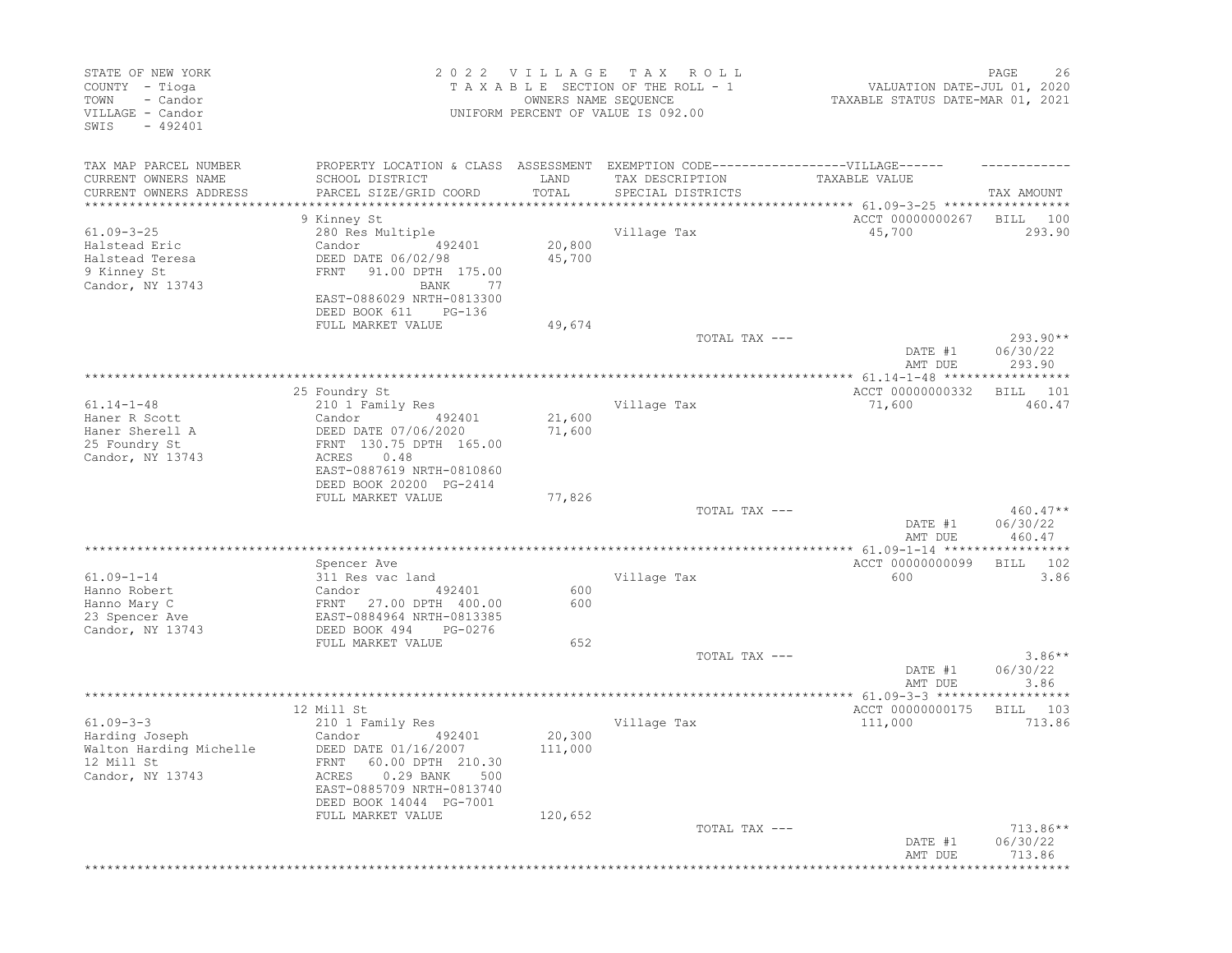| STATE OF NEW YORK<br>COUNTY - Tioga<br>- Candor<br>TOWN<br>VILLAGE - Candor<br>$-492401$<br>SWIS |                                                                                   | 2022 VILLAGE<br>OWNERS NAME SEQUENCE | T A X<br>R O L L<br>TAXABLE SECTION OF THE ROLL - 1<br>UNIFORM PERCENT OF VALUE IS 092.00 | VALUATION DATE-JUL 01, 2020<br>TAXABLE STATUS DATE-MAR 01, 2021 | PAGE<br>27             |
|--------------------------------------------------------------------------------------------------|-----------------------------------------------------------------------------------|--------------------------------------|-------------------------------------------------------------------------------------------|-----------------------------------------------------------------|------------------------|
| TAX MAP PARCEL NUMBER                                                                            | PROPERTY LOCATION & CLASS ASSESSMENT EXEMPTION CODE-----------------VILLAGE------ |                                      |                                                                                           |                                                                 |                        |
| CURRENT OWNERS NAME<br>CURRENT OWNERS ADDRESS                                                    | SCHOOL DISTRICT<br>PARCEL SIZE/GRID COORD                                         | LAND<br>TOTAL                        | TAX DESCRIPTION<br>SPECIAL DISTRICTS                                                      | TAXABLE VALUE                                                   | TAX AMOUNT             |
|                                                                                                  | 169 Owego St                                                                      |                                      |                                                                                           | ACCT 00000000109                                                | BILL<br>104            |
| $61.14 - 2 - 33$                                                                                 | 210 1 Family Res                                                                  |                                      | Village Tax                                                                               | 46,900                                                          | 301.62                 |
| Hartman Earl R                                                                                   | Candor<br>492401                                                                  | 21,600                               |                                                                                           |                                                                 |                        |
| Hartman Judith                                                                                   | FRNT 82.50 DPTH 264.00                                                            | 46,900                               |                                                                                           |                                                                 |                        |
| 440 North Ave                                                                                    | EAST-0888249 NRTH-0811730                                                         |                                      |                                                                                           |                                                                 |                        |
| Owego, NY 13827                                                                                  | DEED BOOK 347<br>PG-0382                                                          |                                      |                                                                                           |                                                                 |                        |
|                                                                                                  | FULL MARKET VALUE                                                                 | 50,978                               | TOTAL TAX ---                                                                             |                                                                 | $301.62**$             |
|                                                                                                  |                                                                                   |                                      |                                                                                           | DATE #1<br>AMT DUE                                              | 06/30/22<br>301.62     |
|                                                                                                  |                                                                                   |                                      |                                                                                           | ********** 61.09-1-37.10 ***************                        |                        |
|                                                                                                  | 19 Stowell Ave                                                                    |                                      |                                                                                           | ACCT 00000000084                                                | 105<br>BILL            |
| $61.09 - 1 - 37.10$                                                                              | 210 1 Family Res                                                                  |                                      | Village Tax                                                                               | 107,400                                                         | 690.71                 |
| Harvey Miranda                                                                                   | Candor<br>492401                                                                  | 20,700                               |                                                                                           |                                                                 |                        |
| Howard Ryan                                                                                      | Deed Date 02/24/2020                                                              | 107,400                              |                                                                                           |                                                                 |                        |
| 19 Stowell Ave                                                                                   | 70.85 DPTH 217.00<br>FRNT                                                         |                                      |                                                                                           |                                                                 |                        |
| Candor, NY 13743                                                                                 | ACRES<br>0.35<br>EAST-0886039 NRTH-0812060<br>DEED BOOK 20200 PG-708              |                                      |                                                                                           |                                                                 |                        |
|                                                                                                  | FULL MARKET VALUE                                                                 | 116,739                              |                                                                                           |                                                                 |                        |
|                                                                                                  |                                                                                   |                                      | TOTAL TAX ---                                                                             |                                                                 | 690.71**               |
|                                                                                                  |                                                                                   |                                      |                                                                                           | DATE #1<br>AMT DUE                                              | 06/30/22<br>690.71     |
|                                                                                                  |                                                                                   |                                      |                                                                                           | **** 61.09-1-37.20 **************                               |                        |
|                                                                                                  | 19 Stowell Ave                                                                    |                                      |                                                                                           | ACCT 00000002609                                                | BILL<br>106            |
| $61.09 - 1 - 37.20$                                                                              | 270 Mfg housing<br>Candor<br>492401                                               | 15,400                               | Village Tax                                                                               | 24,800                                                          | 159.49                 |
| Harvey Miranda<br>Howard Ryan                                                                    | Deed Date 02/27/2020                                                              | 24,800                               |                                                                                           |                                                                 |                        |
| 19 Stowell Ave                                                                                   | 71.00 DPTH 85.00<br>FRNT                                                          |                                      |                                                                                           |                                                                 |                        |
| Candor, NY 13743                                                                                 | 0.14<br>ACRES                                                                     |                                      |                                                                                           |                                                                 |                        |
|                                                                                                  | EAST-0885929 NRTH-0811940                                                         |                                      |                                                                                           |                                                                 |                        |
|                                                                                                  | DEED BOOK 20200 PG-711                                                            |                                      |                                                                                           |                                                                 |                        |
|                                                                                                  | FULL MARKET VALUE                                                                 | 26,957                               |                                                                                           |                                                                 |                        |
|                                                                                                  |                                                                                   |                                      | TOTAL TAX ---                                                                             | DATE #1                                                         | $159.49**$<br>06/30/22 |
|                                                                                                  |                                                                                   |                                      |                                                                                           | AMT DUE                                                         | 159.49                 |
|                                                                                                  | 19 Park Dr                                                                        |                                      |                                                                                           | ACCT 00000000130                                                | 107<br>BILL            |
| $61.14 - 1 - 1$                                                                                  | 210 1 Family Res                                                                  |                                      | Village Tax                                                                               | 64,800                                                          | 416.74                 |
| Haskins Denise L                                                                                 | Candor<br>492401                                                                  | 24,200                               |                                                                                           |                                                                 |                        |
| 19 Park Dr                                                                                       | DEED DATE 12/28/2007                                                              | 64,800                               |                                                                                           |                                                                 |                        |
| PO Box 525                                                                                       | FRNT 235.00 DPTH 162.50                                                           |                                      |                                                                                           |                                                                 |                        |
| Candor, NY 13743                                                                                 | BANK 500                                                                          |                                      |                                                                                           |                                                                 |                        |
|                                                                                                  | EAST-0887589 NRTH-0811730                                                         |                                      |                                                                                           |                                                                 |                        |
|                                                                                                  | DEED BOOK 15220 PG-5001<br>FULL MARKET VALUE                                      | 70,435                               |                                                                                           |                                                                 |                        |
|                                                                                                  |                                                                                   |                                      | TOTAL TAX ---                                                                             |                                                                 | $416.74**$             |
|                                                                                                  |                                                                                   |                                      |                                                                                           | DATE #1                                                         | 06/30/22               |
|                                                                                                  |                                                                                   |                                      |                                                                                           | AMT DUE                                                         | 416.74                 |
|                                                                                                  |                                                                                   |                                      |                                                                                           |                                                                 |                        |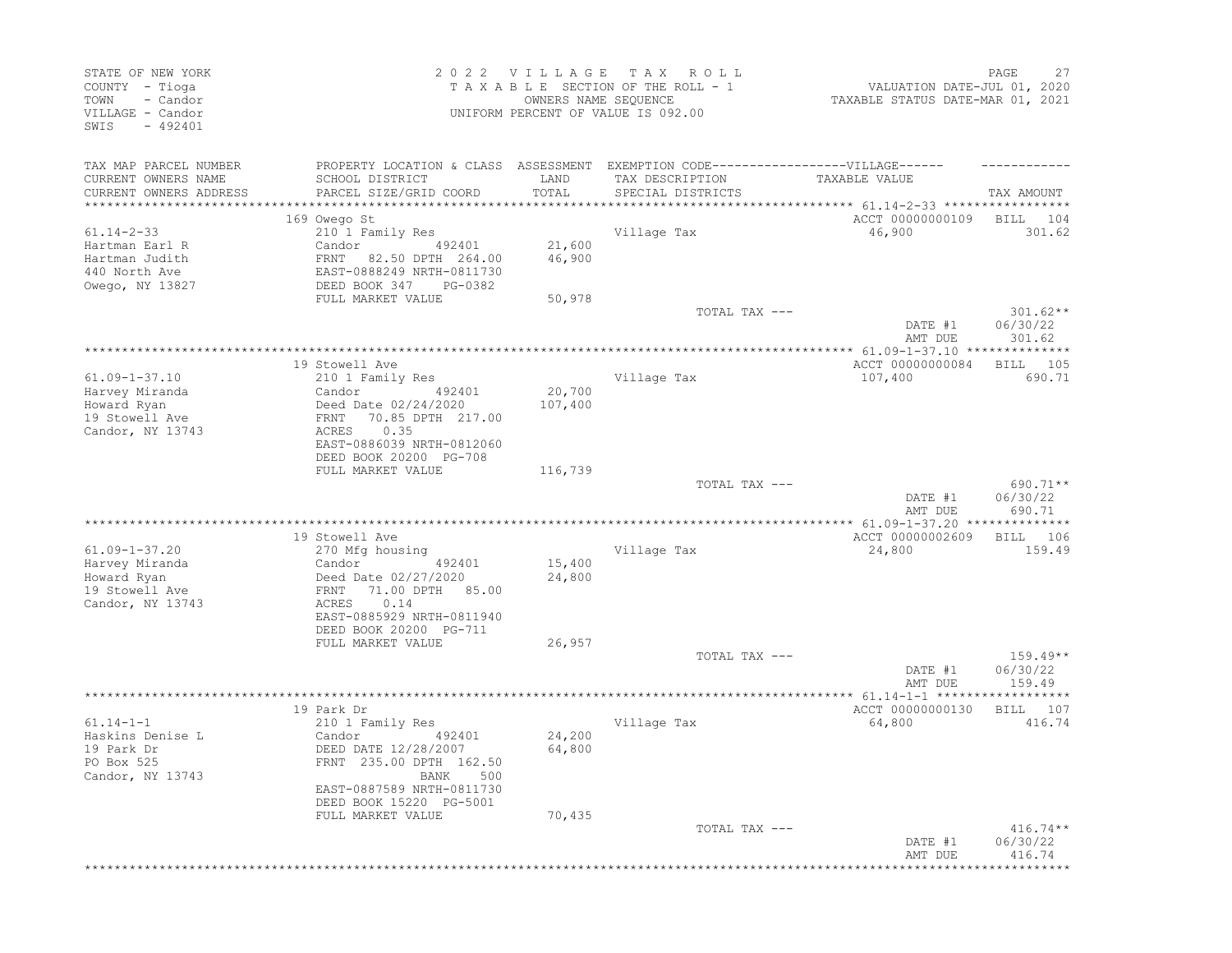| STATE OF NEW YORK<br>COUNTY - Tioga<br>TOWN<br>- Candor<br>VILLAGE - Candor<br>SWIS - 492401   |                                                                                                                                                                | OWNERS NAME SEQUENCE | 2022 VILLAGE TAX ROLL<br>TAXABLE SECTION OF THE ROLL - 1<br>UNIFORM PERCENT OF VALUE IS 092.00 | VALUATION DATE-JUL 01, 2020<br>TAXABLE STATUS DATE-MAR 01, 2021 | PAGE<br>28                            |
|------------------------------------------------------------------------------------------------|----------------------------------------------------------------------------------------------------------------------------------------------------------------|----------------------|------------------------------------------------------------------------------------------------|-----------------------------------------------------------------|---------------------------------------|
| TAX MAP PARCEL NUMBER                                                                          |                                                                                                                                                                |                      | PROPERTY LOCATION & CLASS ASSESSMENT EXEMPTION CODE-----------------VILLAGE------              |                                                                 |                                       |
| CURRENT OWNERS NAME<br>CURRENT OWNERS ADDRESS                                                  | SCHOOL DISTRICT<br>PARCEL SIZE/GRID COORD                                                                                                                      | LAND<br>TOTAL        | TAX DESCRIPTION<br>SPECIAL DISTRICTS                                                           | TAXABLE VALUE                                                   | TAX AMOUNT                            |
| ***********************                                                                        | 27 Smith St                                                                                                                                                    |                      |                                                                                                | ACCT 00000000066 BILL 108                                       |                                       |
| $61.09 - 2 - 8$<br>Hatch Robert L<br>27 Smith St<br>Candor, NY 13743                           | 210 1 Family Res<br>Candor 492401<br>FRNT 57.00 DPTH 156.00<br>EAST-0885559 NRTH-0812850<br>DEED BOOK 546<br>$PG-37$                                           | 18,100<br>50,500     | Village Tax                                                                                    | 50,500                                                          | 324.77                                |
|                                                                                                | FULL MARKET VALUE                                                                                                                                              | 54,891               |                                                                                                |                                                                 |                                       |
|                                                                                                |                                                                                                                                                                |                      | TOTAL TAX ---                                                                                  | DATE #1<br>AMT DUE                                              | $324.77**$<br>06/30/22<br>324.77      |
|                                                                                                |                                                                                                                                                                |                      |                                                                                                |                                                                 |                                       |
| $61.09 - 2 - 15$<br>Hatch Robert L<br>27 Smith St<br>Candor, NY 13743                          | 5 Rich St<br>210 1 Family Res<br>Candor 492401<br>DEED DATE 03/08/01<br>FRNT 41.29 DPTH 132.95<br>EAST-0885809 NRTH-0812730                                    | 14,800<br>44,200     | Village Tax                                                                                    | ACCT 00000000302<br>44,200                                      | BILL 109<br>284.26                    |
|                                                                                                | DEED BOOK 665<br>$PG-94$                                                                                                                                       |                      |                                                                                                |                                                                 |                                       |
|                                                                                                | FULL MARKET VALUE                                                                                                                                              | 48,043               | TOTAL TAX ---                                                                                  | DATE #1<br>AMT DUE                                              | 284.26**<br>06/30/22<br>284.26        |
|                                                                                                | 146 Owego St                                                                                                                                                   |                      |                                                                                                | ACCT 00000001757 BILL 110                                       |                                       |
| $61.10 - 1 - 5.20$<br>Heckathorn Robert<br>146 Owego St<br>Candor, NY 13743                    | 210 1 Family Res<br>492401<br>Candor<br>DEED DATE 05/27/2009<br>FRNT 149.37 DPTH 168.08<br>BANK<br>8                                                           | 22,200<br>71,000     | Village Tax                                                                                    | 71,000                                                          | 456.61                                |
|                                                                                                | EAST-0887849 NRTH-0812290<br>DEED BOOK 16838 PG-3001<br>FULL MARKET VALUE                                                                                      | 77,174               | TOTAL TAX ---                                                                                  | DATE #1                                                         | $456.61**$<br>06/30/22                |
|                                                                                                |                                                                                                                                                                |                      |                                                                                                | AMT DUE                                                         | 456.61                                |
|                                                                                                |                                                                                                                                                                |                      |                                                                                                |                                                                 |                                       |
| $61.13 - 1 - 17.20$<br>Herman Brandon M<br>Herman Amber<br>50 1/2 Water St<br>Candor, NY 13743 | 50 Water St<br>210 1 Family Res<br>492401<br>Candor<br>DEED DATE 11/05/2012<br>FRNT 130.23 DPTH 237.80<br>EAST-0886254 NRTH-0810425<br>DEED BOOK 20385 PG-3001 | 31,800               | Village Tax<br>20,700 CA001 Unpaid Water                                                       | ACCT 00000002389<br>31,800<br>1,844.10 MT                       | <b>BILL</b> 111<br>204.51<br>1,844.10 |
|                                                                                                | FULL MARKET VALUE                                                                                                                                              | 34,565               | TOTAL TAX ---                                                                                  | DATE #1<br>AMT DUE                                              | $2,048.61**$<br>06/30/22<br>2,048.61  |
|                                                                                                |                                                                                                                                                                |                      |                                                                                                |                                                                 |                                       |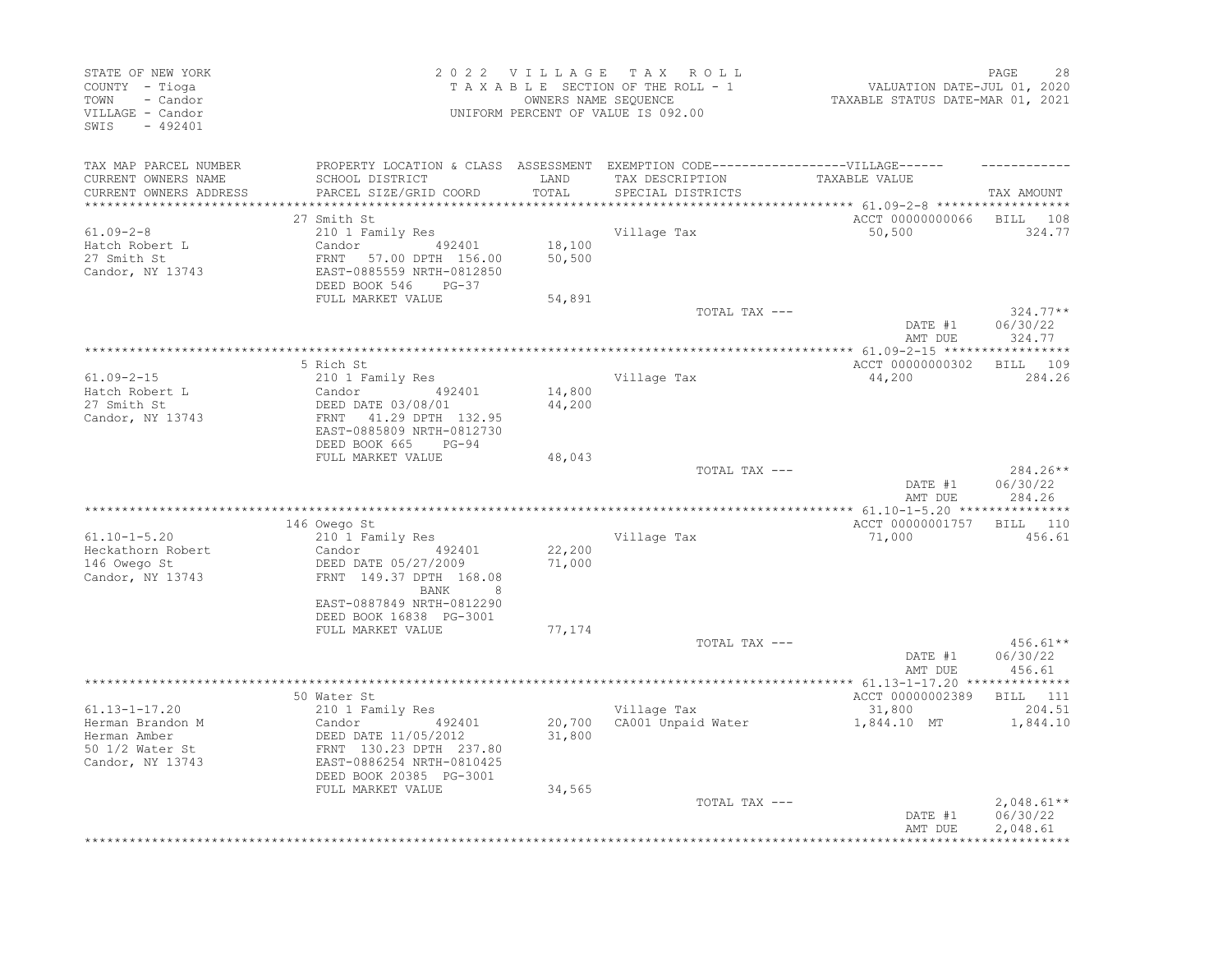| STATE OF NEW YORK<br>COUNTY - Tioga<br>- Candor<br>TOWN<br>VILLAGE - Candor<br>$-492401$<br>SWIS               |                                                                                                                                                                                     | 2022 VILLAGE<br>OWNERS NAME SEQUENCE | TAX ROLL<br>TAXABLE SECTION OF THE ROLL - 1<br>UNIFORM PERCENT OF VALUE IS 092.00                                         | VALUATION DATE-JUL 01, 2020<br>TAXABLE STATUS DATE-MAR 01, 2021     | PAGE<br>29                     |
|----------------------------------------------------------------------------------------------------------------|-------------------------------------------------------------------------------------------------------------------------------------------------------------------------------------|--------------------------------------|---------------------------------------------------------------------------------------------------------------------------|---------------------------------------------------------------------|--------------------------------|
| TAX MAP PARCEL NUMBER<br>CURRENT OWNERS NAME<br>CURRENT OWNERS ADDRESS                                         | SCHOOL DISTRICT<br>PARCEL SIZE/GRID COORD                                                                                                                                           | LAND<br>TOTAL                        | PROPERTY LOCATION & CLASS ASSESSMENT EXEMPTION CODE-----------------VILLAGE------<br>TAX DESCRIPTION<br>SPECIAL DISTRICTS | TAXABLE VALUE<br>******************** 61.13-1-15.20 *************** | TAX AMOUNT                     |
|                                                                                                                | Water St                                                                                                                                                                            |                                      |                                                                                                                           | ACCT 00000002343                                                    | <b>BILL</b><br>112             |
| $61.13 - 1 - 15.20$<br>Herman Frank H<br>163 Hickories Park Rd Apt A11 DEED DATE 08/05/2014<br>Owego, NY 13827 | 311 Res vac land<br>Candor 492401<br>FRNT 20.00 DPTH 290.00<br>EAST-0886199 NRTH-0810540<br>DEED BOOK 14000 PG-3308                                                                 | 300<br>300                           | Village Tax                                                                                                               | 300                                                                 | 1.93                           |
|                                                                                                                | FULL MARKET VALUE                                                                                                                                                                   | 326                                  | TOTAL TAX ---                                                                                                             |                                                                     | $1.93**$                       |
|                                                                                                                |                                                                                                                                                                                     |                                      |                                                                                                                           | DATE #1<br>AMT DUE                                                  | 06/30/22<br>1.93               |
|                                                                                                                |                                                                                                                                                                                     |                                      |                                                                                                                           | ******** 61.13-1-16 ******************                              |                                |
| $61.13 - 1 - 16$<br>Herman Frank H<br>163 Hickories Park Rd Apt A11 Deed Date 08/05/2014<br>Owego, NY 13827    | 48 Water St<br>312 Vac w/imprv<br>Candor<br>492401<br>FRNT 74.00 DPTH 160.00<br>EAST-0886319 NRTH-0810520<br>DEED BOOK 14000 PG-3308                                                | 20,100<br>22,300                     | Village Tax                                                                                                               | ACCT 00000000155<br>22,300                                          | BILL 113<br>143.41             |
|                                                                                                                | FULL MARKET VALUE                                                                                                                                                                   | 24,239                               | TOTAL TAX ---                                                                                                             | DATE #1<br>AMT DUE                                                  | 143.41**<br>06/30/22<br>143.41 |
|                                                                                                                |                                                                                                                                                                                     |                                      |                                                                                                                           |                                                                     |                                |
| $61.13 - 1 - 26$<br>Hill Jennifer L<br>22 Delray Ave<br>Candor, NY 13743                                       | 22 Delray Ave<br>210 1 Family Res<br>Candor<br>492401<br>DEED DATE 09/06/2019<br>FRNT<br>66.00 DPTH 142.00<br>ACRES<br>0.22<br>EAST-0887289 NRTH-0810703<br>DEED BOOK 20190 PG-3513 | 18,800<br>55,700                     | Village Tax                                                                                                               | ACCT 00000000077<br>55,700                                          | 114<br>BILL<br>358.22          |
|                                                                                                                | FULL MARKET VALUE                                                                                                                                                                   | 60,543                               | TOTAL TAX ---                                                                                                             | DATE #1<br>AMT DUE                                                  | 358.22**<br>06/30/22<br>358.22 |
|                                                                                                                |                                                                                                                                                                                     |                                      |                                                                                                                           |                                                                     |                                |
| $61.13 - 1 - 17.30$<br>Hills Keith<br>54 Water St<br>PO Box 836<br>Candor, NY 13743                            | Water St<br>311 Res vac land<br>Candor<br>492401<br>FRNT 225.00 DPTH 165.00<br>EAST-0886189 NRTH-0810150<br>DEED BOOK 419<br>$PG-320$<br>FULL MARKET VALUE                          | 1,700<br>1,700<br>1,848              | Village Tax                                                                                                               | ACCT 00000000644<br>1,700                                           | <b>BILL</b> 115<br>10.93       |
|                                                                                                                |                                                                                                                                                                                     |                                      | TOTAL TAX ---                                                                                                             | DATE #1<br>AMT DUE                                                  | $10.93**$<br>06/30/22<br>10.93 |
|                                                                                                                |                                                                                                                                                                                     |                                      |                                                                                                                           |                                                                     |                                |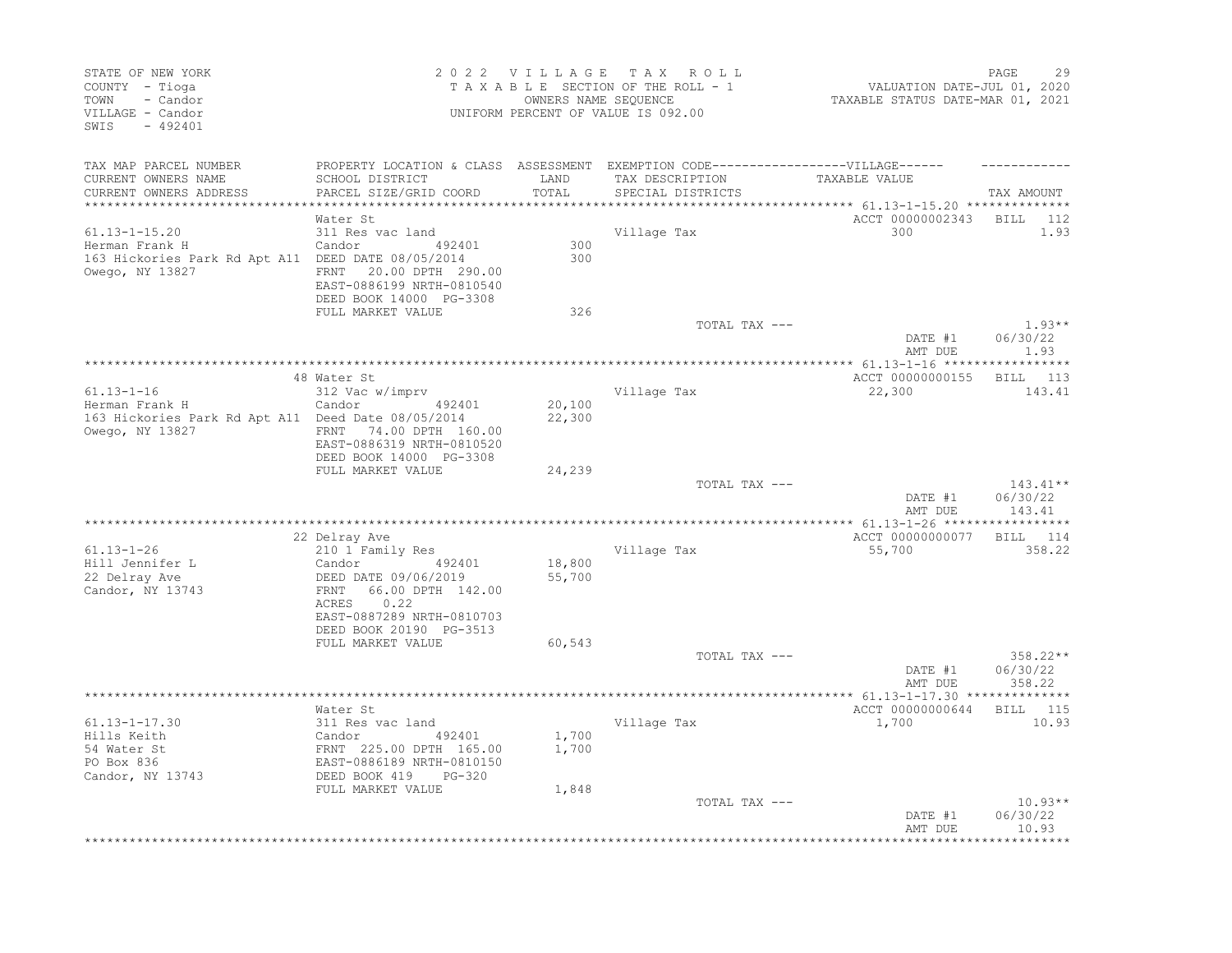| STATE OF NEW YORK<br>COUNTY - Tioga<br>- Candor<br>TOWN<br>VILLAGE - Candor<br>SWIS - 492401 |                                                                                   |                  | 2022 VILLAGE TAX ROLL<br>TAXABLE SECTION OF THE ROLL - 1<br>OWNERS NAME SEQUENCE<br>UNIFORM PERCENT OF VALUE IS 092.00 | VALUATION DATE-JUL 01, 2020<br>TAXABLE STATUS DATE-MAR 01, 2021 | 30<br>PAGE         |
|----------------------------------------------------------------------------------------------|-----------------------------------------------------------------------------------|------------------|------------------------------------------------------------------------------------------------------------------------|-----------------------------------------------------------------|--------------------|
| TAX MAP PARCEL NUMBER                                                                        | PROPERTY LOCATION & CLASS ASSESSMENT EXEMPTION CODE-----------------VILLAGE------ |                  |                                                                                                                        |                                                                 |                    |
| CURRENT OWNERS NAME                                                                          | SCHOOL DISTRICT                                                                   | LAND             | TAX DESCRIPTION                                                                                                        | TAXABLE VALUE                                                   |                    |
| CURRENT OWNERS ADDRESS                                                                       | PARCEL SIZE/GRID COORD                                                            | TOTAL            | SPECIAL DISTRICTS                                                                                                      |                                                                 | TAX AMOUNT         |
|                                                                                              | 160 Owego St                                                                      |                  |                                                                                                                        | ACCT 00000000051 BILL 116                                       |                    |
| $61.10 - 1 - 10$                                                                             | 210 1 Family Res                                                                  |                  | Village Tax                                                                                                            | 89,500                                                          | 575.59             |
| Hollenbeck Lynn W                                                                            | Candor 492401                                                                     | 20,800           |                                                                                                                        |                                                                 |                    |
| 160 Owego St<br>Candor, NY 13743                                                             | DEED DATE 07/13/2009<br>FRNT 121.33 DPTH 132.00                                   | 89,500           |                                                                                                                        |                                                                 |                    |
|                                                                                              | BANK 500                                                                          |                  |                                                                                                                        |                                                                 |                    |
|                                                                                              | EAST-0887939 NRTH-0811950                                                         |                  |                                                                                                                        |                                                                 |                    |
|                                                                                              | DEED BOOK 16997 PG-3001<br>FULL MARKET VALUE                                      | 97,283           |                                                                                                                        |                                                                 |                    |
|                                                                                              |                                                                                   |                  | TOTAL TAX ---                                                                                                          |                                                                 | $575.59**$         |
|                                                                                              |                                                                                   |                  |                                                                                                                        | DATE #1<br>AMT DUE                                              | 06/30/22<br>575.59 |
|                                                                                              |                                                                                   |                  |                                                                                                                        |                                                                 |                    |
|                                                                                              | 24 Delray Ave                                                                     |                  |                                                                                                                        | ACCT 00000000224                                                | BILL 117           |
| $61.13 - 1 - 27$                                                                             | 210 1 Family Res                                                                  |                  | Village Tax                                                                                                            | 55,300                                                          | 355.64             |
| Hollenbeck-Lehman Luanne<br>24 Delray Ave                                                    | Candor 492401<br>DEED DATE 04/04/2011                                             | 25,000<br>55,300 |                                                                                                                        |                                                                 |                    |
| Candor, NY 13743                                                                             | FRNT 66.00 DPTH                                                                   |                  |                                                                                                                        |                                                                 |                    |
|                                                                                              | 1.00<br>ACRES                                                                     |                  |                                                                                                                        |                                                                 |                    |
|                                                                                              | EAST-0887159 NRTH-0810590                                                         |                  |                                                                                                                        |                                                                 |                    |
|                                                                                              | DEED BOOK 18776 PG-7001<br>FULL MARKET VALUE                                      | 60,109           |                                                                                                                        |                                                                 |                    |
|                                                                                              |                                                                                   |                  | TOTAL TAX ---                                                                                                          |                                                                 | $355.64**$         |
|                                                                                              |                                                                                   |                  |                                                                                                                        | DATE #1                                                         | 06/30/22           |
|                                                                                              |                                                                                   |                  |                                                                                                                        | AMT DUE                                                         | 355.64             |
|                                                                                              | 11 Main St                                                                        |                  |                                                                                                                        | ACCT 00000000309                                                | BILL 118           |
| $61.14 - 1 - 22$                                                                             | 210 1 Family Res                                                                  |                  | Village Tax                                                                                                            | 128,600                                                         | 827.05             |
| Holochak Austen M                                                                            | 492401<br>Candor                                                                  | 19,400           |                                                                                                                        |                                                                 |                    |
| Gates Kylie M<br>11 Main St                                                                  | DEED DATE 02/12/2016<br>FRNT 64.00 DPTH 160.05                                    | 128,600          |                                                                                                                        |                                                                 |                    |
| Candor, NY 13743                                                                             | BANK 500                                                                          |                  |                                                                                                                        |                                                                 |                    |
|                                                                                              | EAST-0887799 NRTH-0811240                                                         |                  |                                                                                                                        |                                                                 |                    |
|                                                                                              | DEED BOOK 20160 PG-554<br>FULL MARKET VALUE                                       | 139,783          |                                                                                                                        |                                                                 |                    |
|                                                                                              |                                                                                   |                  | TOTAL TAX ---                                                                                                          |                                                                 | 827.05**           |
|                                                                                              |                                                                                   |                  |                                                                                                                        | DATE #1                                                         | 06/30/22           |
|                                                                                              |                                                                                   |                  |                                                                                                                        | AMT DUE                                                         | 827.05             |
|                                                                                              | 24 Kinney St                                                                      |                  |                                                                                                                        | ACCT 00000000187                                                | BILL 119           |
| $61.09 - 3 - 38$                                                                             | 210 1 Family Res                                                                  |                  | Village Tax                                                                                                            | 62,300                                                          | 400.66             |
| Horton Jeffrey                                                                               | Candor 492401                                                                     | 20,400           |                                                                                                                        |                                                                 |                    |
| Horton Jacquelyn                                                                             | FRNT 70.16 DPTH 191.22                                                            | 62,300           |                                                                                                                        |                                                                 |                    |
| 24 Kinney St<br>Candor, NY 13743                                                             | EAST-0886519 NRTH-0813350<br>DEED BOOK 415<br>PG-0308                             |                  |                                                                                                                        |                                                                 |                    |
|                                                                                              | FULL MARKET VALUE                                                                 | 67,717           |                                                                                                                        |                                                                 |                    |
|                                                                                              |                                                                                   |                  | TOTAL TAX ---                                                                                                          |                                                                 | $400.66**$         |
|                                                                                              |                                                                                   |                  |                                                                                                                        | DATE #1                                                         | 06/30/22           |
|                                                                                              |                                                                                   |                  | *************************************                                                                                  | AMT DUE                                                         | 400.66             |
|                                                                                              |                                                                                   |                  |                                                                                                                        |                                                                 |                    |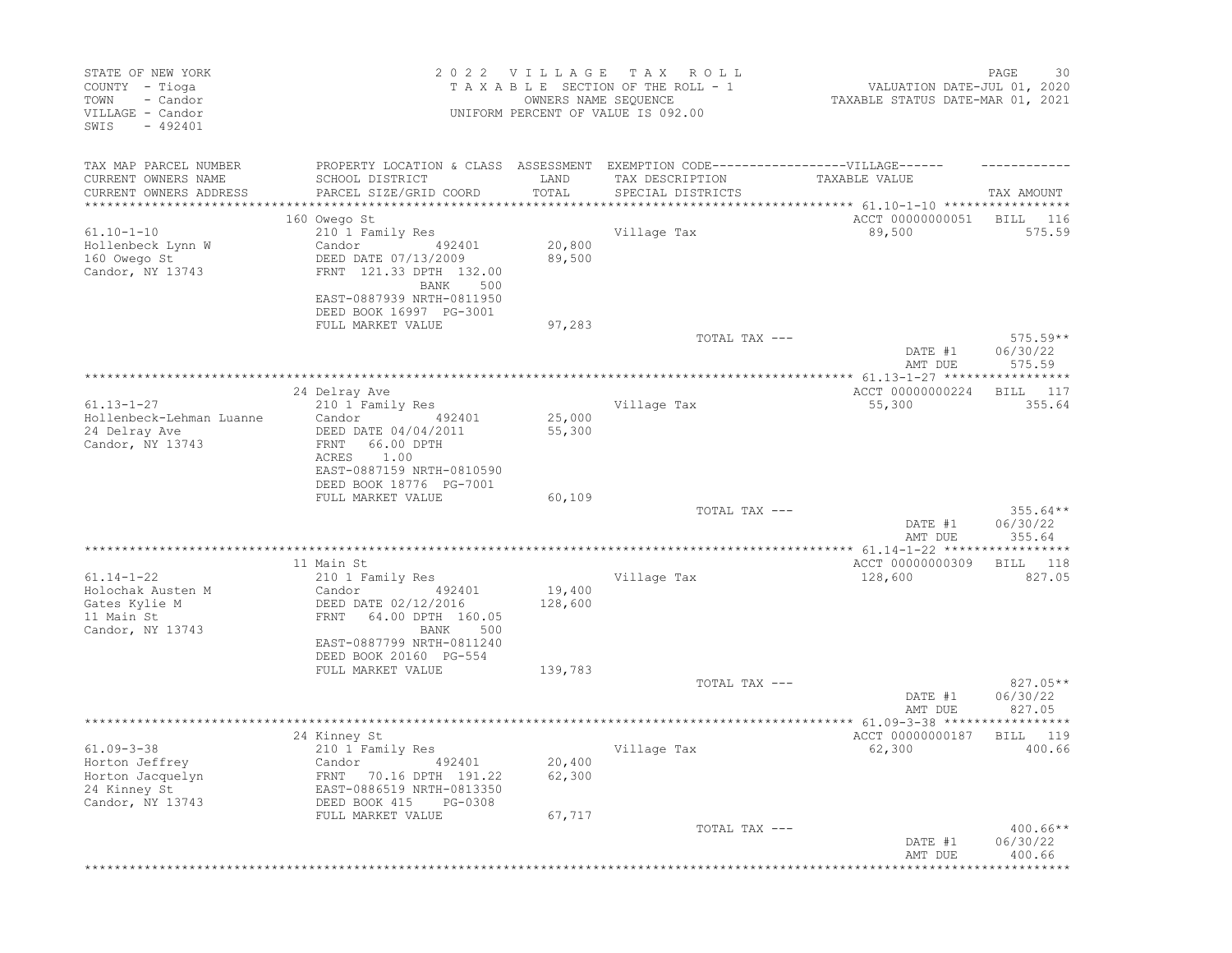| STATE OF NEW YORK<br>COUNTY - Tioga<br>- Candor<br>TOWN<br>VILLAGE - Candor<br>$-492401$<br>SWIS |                                                                                                         | 2022 VILLAGE<br>OWNERS NAME SEQUENCE | T A X<br>R O L L<br>TAXABLE SECTION OF THE ROLL - 1<br>UNIFORM PERCENT OF VALUE IS 092.00 | VALUATION DATE-JUL 01, 2020<br>TAXABLE STATUS DATE-MAR 01, 2021 | PAGE<br>31                       |
|--------------------------------------------------------------------------------------------------|---------------------------------------------------------------------------------------------------------|--------------------------------------|-------------------------------------------------------------------------------------------|-----------------------------------------------------------------|----------------------------------|
| TAX MAP PARCEL NUMBER                                                                            |                                                                                                         |                                      | PROPERTY LOCATION & CLASS ASSESSMENT EXEMPTION CODE-----------------VILLAGE------         |                                                                 |                                  |
| CURRENT OWNERS NAME<br>CURRENT OWNERS ADDRESS                                                    | SCHOOL DISTRICT<br>PARCEL SIZE/GRID COORD                                                               | LAND<br>TOTAL                        | TAX DESCRIPTION<br>SPECIAL DISTRICTS                                                      | TAXABLE VALUE                                                   | TAX AMOUNT                       |
|                                                                                                  | 111 Main St                                                                                             |                                      |                                                                                           | ACCT 00000000121                                                | BILL<br>120                      |
| $61.09 - 2 - 14$<br>Houck Robert W<br>Houck Valerie<br>PO Box 666                                | 210 1 Family Res<br>Candor<br>492401<br>AGREEMENT 665/99<br>66.50 DPTH 146.00<br>FRNT                   | 18,800<br>70,500                     | Village Tax                                                                               | 70,500                                                          | 453.40                           |
| Candor, NY 13743                                                                                 | EAST-0885919 NRTH-0812750<br>DEED BOOK 513<br>PG-0184                                                   |                                      |                                                                                           |                                                                 |                                  |
|                                                                                                  | FULL MARKET VALUE                                                                                       | 76,630                               | TOTAL TAX ---                                                                             | DATE #1<br>AMT DUE                                              | $453.40**$<br>06/30/22<br>453.40 |
|                                                                                                  |                                                                                                         |                                      |                                                                                           |                                                                 |                                  |
| $61.18 - 1 - 24$<br>Houle Kevin<br>257 Owego St<br>Candor, NY 13743                              | 257 Owego St<br>210 1 Family Res<br>Candor<br>492401<br>DEED DATE 02/12/2020<br>FRNT 161.35 DPTH 158.00 | 22,600<br>95,900                     | Village Tax                                                                               | ACCT 00000000091<br>95,900                                      | - 121<br>BILL<br>616.75          |
|                                                                                                  | ACRES<br>0.60<br>EAST-0888674 NRTH-0809565<br>DEED BOOK 20200 PG-564<br>FULL MARKET VALUE               | 104,239                              |                                                                                           |                                                                 |                                  |
|                                                                                                  |                                                                                                         |                                      | TOTAL TAX ---                                                                             | DATE #1<br>AMT DUE                                              | $616.75**$<br>06/30/22<br>616.75 |
|                                                                                                  | 15 Kinney St                                                                                            |                                      |                                                                                           | ACCT 00000000125                                                | 122<br>BILL                      |
| $61.09 - 3 - 28$<br>Hoyt James R<br>Hoyt Shirley                                                 | 210 1 Family Res<br>Candor<br>492401<br>DEED DATE 08/13/98                                              | 20,200<br>84,000                     | Village Tax                                                                               | 84,000                                                          | 540.22                           |
| 15 Kinney St<br>Candor, NY 13743                                                                 | 73.00 DPTH 165.00<br>FRNT<br>EAST-0886239 NRTH-0813410<br>DEED BOOK 614<br>$PG-33$                      |                                      |                                                                                           |                                                                 |                                  |
|                                                                                                  | FULL MARKET VALUE                                                                                       | 91,304                               |                                                                                           |                                                                 |                                  |
|                                                                                                  |                                                                                                         |                                      | TOTAL TAX ---                                                                             | DATE #1<br>AMT DUE                                              | $540.22**$<br>06/30/22<br>540.22 |
|                                                                                                  | 225 Owego St                                                                                            |                                      |                                                                                           | ACCT 00000000019                                                | 123<br>BILL                      |
| $61.14 - 2 - 16$<br>Huddle Kasey J<br>225 Owego St<br>Candor, NY 13743                           | 210 1 Family Res<br>Candor<br>492401<br>DEED DATE 04/26/2010<br>FRNT 101.00 DPTH 303.00<br>BANK 500     | 23,000<br>94,600                     | Village Tax                                                                               | 94,600                                                          | 608.39                           |
|                                                                                                  | EAST-0888554 NRTH-0810335<br>DEED BOOK 17808 PG-9006<br>FULL MARKET VALUE                               | 102,826                              |                                                                                           |                                                                 |                                  |
|                                                                                                  |                                                                                                         |                                      | TOTAL TAX ---                                                                             | DATE #1<br>AMT DUE                                              | $608.39**$<br>06/30/22<br>608.39 |
|                                                                                                  |                                                                                                         |                                      |                                                                                           |                                                                 |                                  |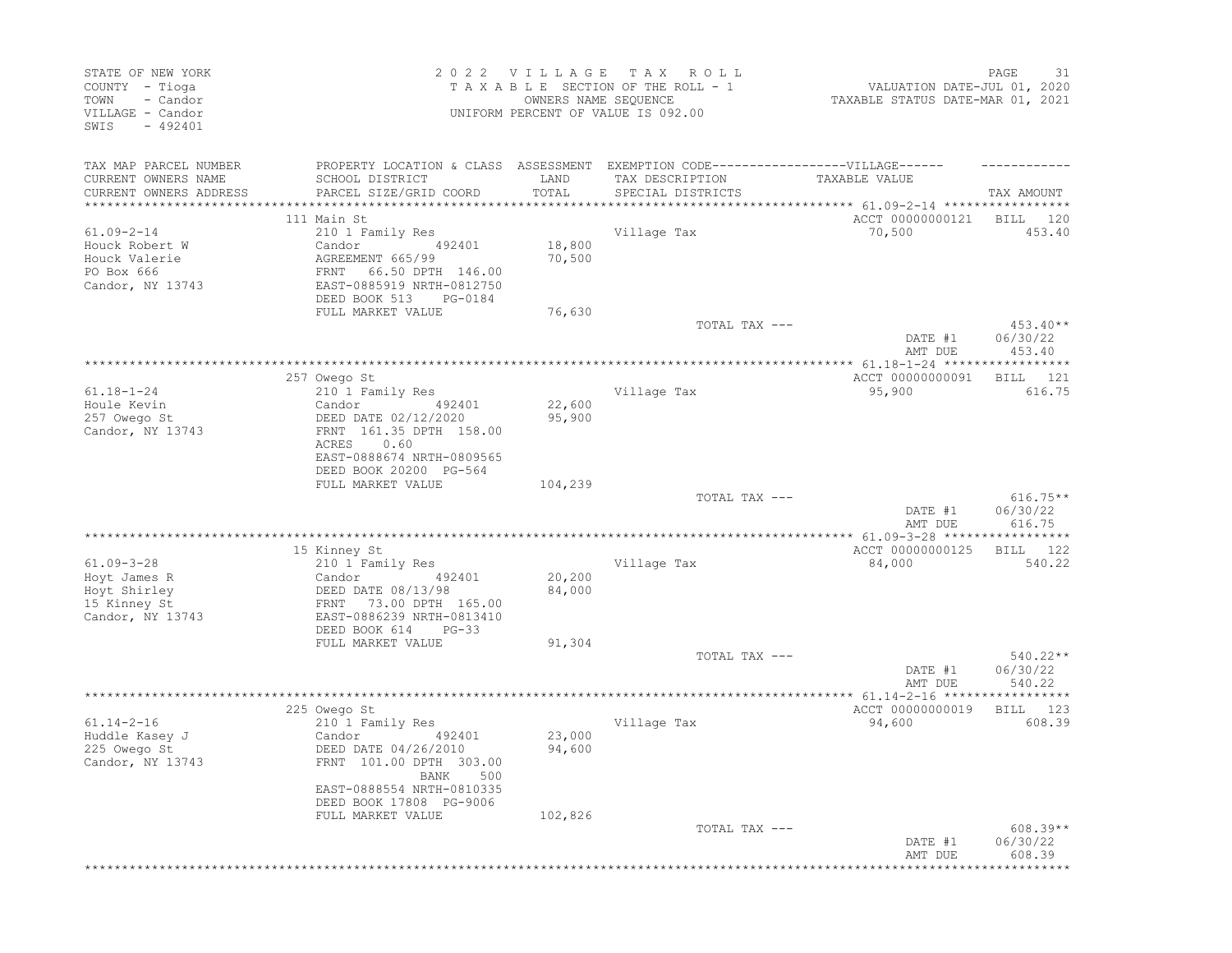| STATE OF NEW YORK<br>COUNTY - Tioga<br>- Candor<br>TOWN<br>VILLAGE - Candor<br>SWIS<br>$-492401$ |                                                                                                                                                                                 | 2022 VILLAGE<br>OWNERS NAME SEQUENCE | TAX ROLL<br>TAXABLE SECTION OF THE ROLL - 1<br>UNIFORM PERCENT OF VALUE IS 092.00                                         | VALUATION DATE-JUL 01, 2020<br>VALUATION DATE-JUL 01, 2020<br>TAXABLE STATUS DATE-MAR 01, 2021 | PAGE<br>32                       |
|--------------------------------------------------------------------------------------------------|---------------------------------------------------------------------------------------------------------------------------------------------------------------------------------|--------------------------------------|---------------------------------------------------------------------------------------------------------------------------|------------------------------------------------------------------------------------------------|----------------------------------|
| TAX MAP PARCEL NUMBER<br>CURRENT OWNERS NAME<br>CURRENT OWNERS ADDRESS<br>********************   | SCHOOL DISTRICT<br>PARCEL SIZE/GRID COORD                                                                                                                                       | LAND<br>TOTAL<br>************        | PROPERTY LOCATION & CLASS ASSESSMENT EXEMPTION CODE-----------------VILLAGE------<br>TAX DESCRIPTION<br>SPECIAL DISTRICTS | TAXABLE VALUE                                                                                  | TAX AMOUNT                       |
|                                                                                                  | 9 Mc Carty St                                                                                                                                                                   |                                      |                                                                                                                           | ACCT 00000002335                                                                               | BILL<br>124                      |
| $61.09 - 1 - 3.20$<br>Huddle Patricia<br>1028 State Route 224<br>Van Etten, NY 14889             | 270 Mfg housing<br>Candor 492401<br>Deed Date 11/22/2017<br>FRNT 148.88 DPTH 166.16<br>EAST-0885169 NRTH-0813840                                                                | 22,100<br>29,000                     | Village Tax                                                                                                               | 29,000                                                                                         | 186.50                           |
| PRIOR OWNER ON 3/01/2021<br>Robbins Jeffrey A                                                    | DEED BOOK 20210 PG-6473<br>FULL MARKET VALUE                                                                                                                                    | 31,522                               |                                                                                                                           |                                                                                                |                                  |
|                                                                                                  |                                                                                                                                                                                 |                                      | TOTAL TAX ---                                                                                                             | DATE #1<br>AMT DUE                                                                             | 186.50**<br>06/30/22<br>186.50   |
|                                                                                                  |                                                                                                                                                                                 |                                      | ***************************                                                                                               | *********** 61.13-1-17.10 ***************                                                      |                                  |
| $61.13 - 1 - 17.10$<br>Huff Laura<br>2468 Sulpher Springs Rd<br>Owego, NY 13827-2139             | 52 Water St<br>270 Mfg housing<br>Candor<br>492401<br>DEED DATE 11/16/01<br>FRNT 115.00 DPTH 208.00<br>EAST-0886219 NRTH-0810310<br>DEED BOOK 682<br>PG-277                     | 22,000<br>48,300                     | Village Tax                                                                                                               | ACCT 00000000259<br>48,300                                                                     | BILL 125<br>310.62               |
|                                                                                                  | FULL MARKET VALUE                                                                                                                                                               | 52,500                               |                                                                                                                           |                                                                                                |                                  |
|                                                                                                  |                                                                                                                                                                                 |                                      | TOTAL TAX ---                                                                                                             | DATE #1<br>AMT DUE                                                                             | $310.62**$<br>06/30/22<br>310.62 |
|                                                                                                  |                                                                                                                                                                                 |                                      |                                                                                                                           |                                                                                                |                                  |
| $61.14 - 1 - 6$<br>Hulslander Mark P<br>170 Owego St<br>Candor, NY 13743                         | 170 Owego St<br>210 1 Family Res<br>Candor<br>492401<br>DEED DATE 05/16/2018<br>FRNT 216.48 DPTH 82.00<br>ACRES<br>0.30<br>EAST-0887959 NRTH-0811690<br>DEED BOOK 20180 PG-2084 | 21,100<br>75,400                     | Village Tax                                                                                                               | ACCT 00000000243<br>75,400                                                                     | <b>BILL</b><br>126<br>484.91     |
|                                                                                                  | FULL MARKET VALUE                                                                                                                                                               | 81,957                               | TOTAL TAX ---                                                                                                             | DATE #1                                                                                        | $484.91**$<br>06/30/22           |
|                                                                                                  |                                                                                                                                                                                 |                                      |                                                                                                                           | AMT DUE                                                                                        | 484.91                           |
| $61.13 - 1 - 1$                                                                                  | 13 Stowell Ave<br>210 1 Family Res                                                                                                                                              |                                      | Village Tax                                                                                                               | ACCT 00000000206<br>71,100                                                                     | BILL 127<br>457.26               |
| Hynes Michael<br>Hynes Cynthia<br>PO Box 682<br>Candor, NY 13743                                 | Candor<br>492401<br>FRNT 38.00 DPTH 302.00<br>EAST-0886144 NRTH-0811905<br>DEED BOOK 420<br>PG-0090                                                                             | 20,100<br>71,100                     |                                                                                                                           |                                                                                                |                                  |
|                                                                                                  | FULL MARKET VALUE                                                                                                                                                               | 77,283                               | TOTAL TAX ---                                                                                                             | DATE #1                                                                                        | 457.26**<br>06/30/22             |
|                                                                                                  |                                                                                                                                                                                 |                                      |                                                                                                                           | AMT DUE                                                                                        | 457.26                           |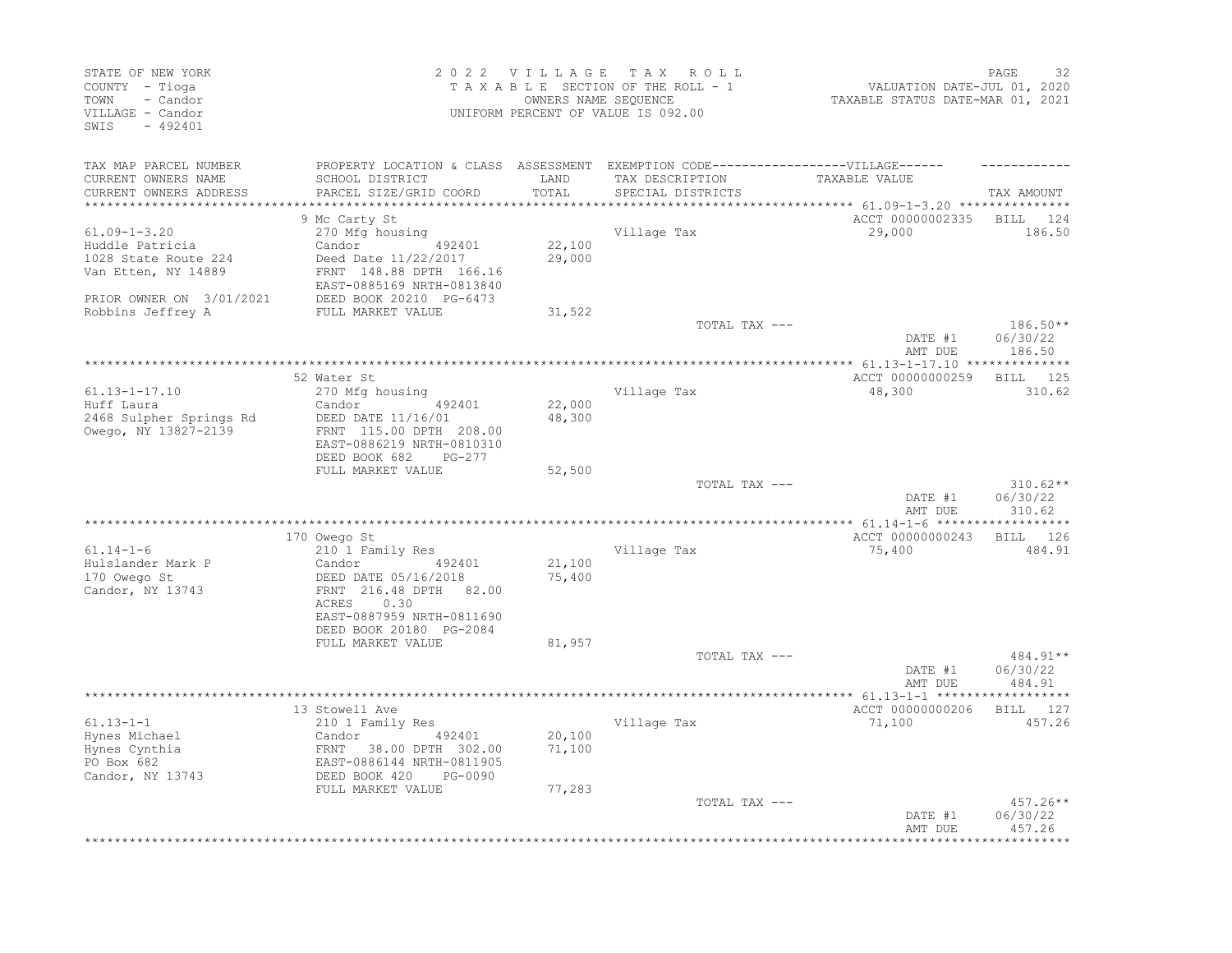| STATE OF NEW YORK<br>COUNTY - Tioga<br>- Candor<br>TOWN<br>VILLAGE - Candor<br>SWIS<br>$-492401$ |                                                                                                                                                                                 |                  | 2022 VILLAGE TAX ROLL<br>TAXABLE SECTION OF THE ROLL - 1<br>OWNERS NAME SEQUENCE<br>UNIFORM PERCENT OF VALUE IS 092.00 | VALUATION DATE-JUL 01, 2020<br>TAXABLE STATUS DATE-MAR 01, 2021                        | 33<br>PAGE                           |
|--------------------------------------------------------------------------------------------------|---------------------------------------------------------------------------------------------------------------------------------------------------------------------------------|------------------|------------------------------------------------------------------------------------------------------------------------|----------------------------------------------------------------------------------------|--------------------------------------|
| TAX MAP PARCEL NUMBER<br>CURRENT OWNERS NAME<br>CURRENT OWNERS ADDRESS                           | PROPERTY LOCATION & CLASS ASSESSMENT EXEMPTION CODE-----------------VILLAGE------<br>SCHOOL DISTRICT<br>PARCEL SIZE/GRID COORD                                                  | LAND<br>TOTAL    | TAX DESCRIPTION<br>SPECIAL DISTRICTS                                                                                   | TAXABLE VALUE                                                                          | TAX AMOUNT                           |
| *********************<br>$61.10 - 1 - 3$<br>Isham Darrell<br>231 Honeypot Rd                     | 128 Owego St<br>220 2 Family Res<br>Candor 492401<br>DEED DATE 10/01/2019                                                                                                       | 21,600<br>55,200 | Village Tax                                                                                                            | *************************** 61.10-1-3 ******************<br>ACCT 00000000330<br>55,200 | BILL 128<br>355.00                   |
| Candor, NY 13743                                                                                 | FRNT 110.00 DPTH 196.00<br>EAST-0887719 NRTH-0812720<br>DEED BOOK 20190 PG-3877<br>FULL MARKET VALUE                                                                            | 60,000           |                                                                                                                        |                                                                                        |                                      |
|                                                                                                  |                                                                                                                                                                                 |                  | TOTAL TAX ---                                                                                                          | DATE #1<br>AMT DUE                                                                     | $355.00**$<br>06/30/22<br>355.00     |
|                                                                                                  | 13 Main St                                                                                                                                                                      |                  |                                                                                                                        | ACCT 00000000270                                                                       | BILL 129                             |
| $61.14 - 1 - 23$<br>Isham Gwendolyn K<br>13 Main St<br>Candor, NY 13743                          | 210 1 Family Res<br>Candor 492401<br>FRNT 71.00 DPTH 215.00<br>BANK 77<br>EAST-0887729 NRTH-0811210<br>DEED BOOK 509 PG-0166                                                    | 20,700<br>99,200 | Village Tax                                                                                                            | 99,200                                                                                 | 637.97                               |
|                                                                                                  | FULL MARKET VALUE                                                                                                                                                               | 107,826          | TOTAL TAX ---                                                                                                          | DATE #1<br>AMT DUE                                                                     | $637.97**$<br>06/30/22<br>637.97     |
|                                                                                                  | 10 Spencer Ave                                                                                                                                                                  |                  |                                                                                                                        | ACCT 00000000110                                                                       | BILL 130                             |
| $61.09 - 1 - 10.10$<br>Jackson Daniel J<br>% Darren Jackson<br>17 Smith Rd<br>Newfield, NY 14867 | 210 1 Family Res<br>Candor 492401<br>DEED DATE 07/06/2006<br>FRNT 39.17 DPTH 144.00<br>EAST-0885324 NRTH-0813700<br>DEED BOOK 13402 PG-5001                                     | 45,700           | Village Tax<br>15,000 CA001 Unpaid Water                                                                               | 45,700<br>1,312.46 MT                                                                  | 293.90<br>1,312.46                   |
|                                                                                                  | FULL MARKET VALUE                                                                                                                                                               | 49,674           |                                                                                                                        |                                                                                        |                                      |
|                                                                                                  |                                                                                                                                                                                 |                  | TOTAL TAX ---                                                                                                          | DATE #1<br>AMT DUE                                                                     | $1,606.36**$<br>06/30/22<br>1,606.36 |
|                                                                                                  |                                                                                                                                                                                 |                  |                                                                                                                        |                                                                                        |                                      |
| $61.14 - 1 - 18$<br>Jackson Jessica<br>3 Main St<br>Candor, NY 13743                             | 3 Main St<br>210 1 Family Res<br>492401<br>Candor<br>Deed Date 03/17/2021<br>FRNT<br>50.00 DPTH 155.00<br>0.20<br>ACRES<br>EAST-0888039 NRTH-0811240<br>DEED BOOK 20210 PG-1433 | 13,800<br>53,500 | Village Tax                                                                                                            | ACCT 00000000165<br>53,500                                                             | BILL 131<br>344.07                   |
|                                                                                                  | FULL MARKET VALUE                                                                                                                                                               | 58,152           | TOTAL TAX ---                                                                                                          | DATE #1<br>AMT DUE                                                                     | $344.07**$<br>06/30/22<br>344.07     |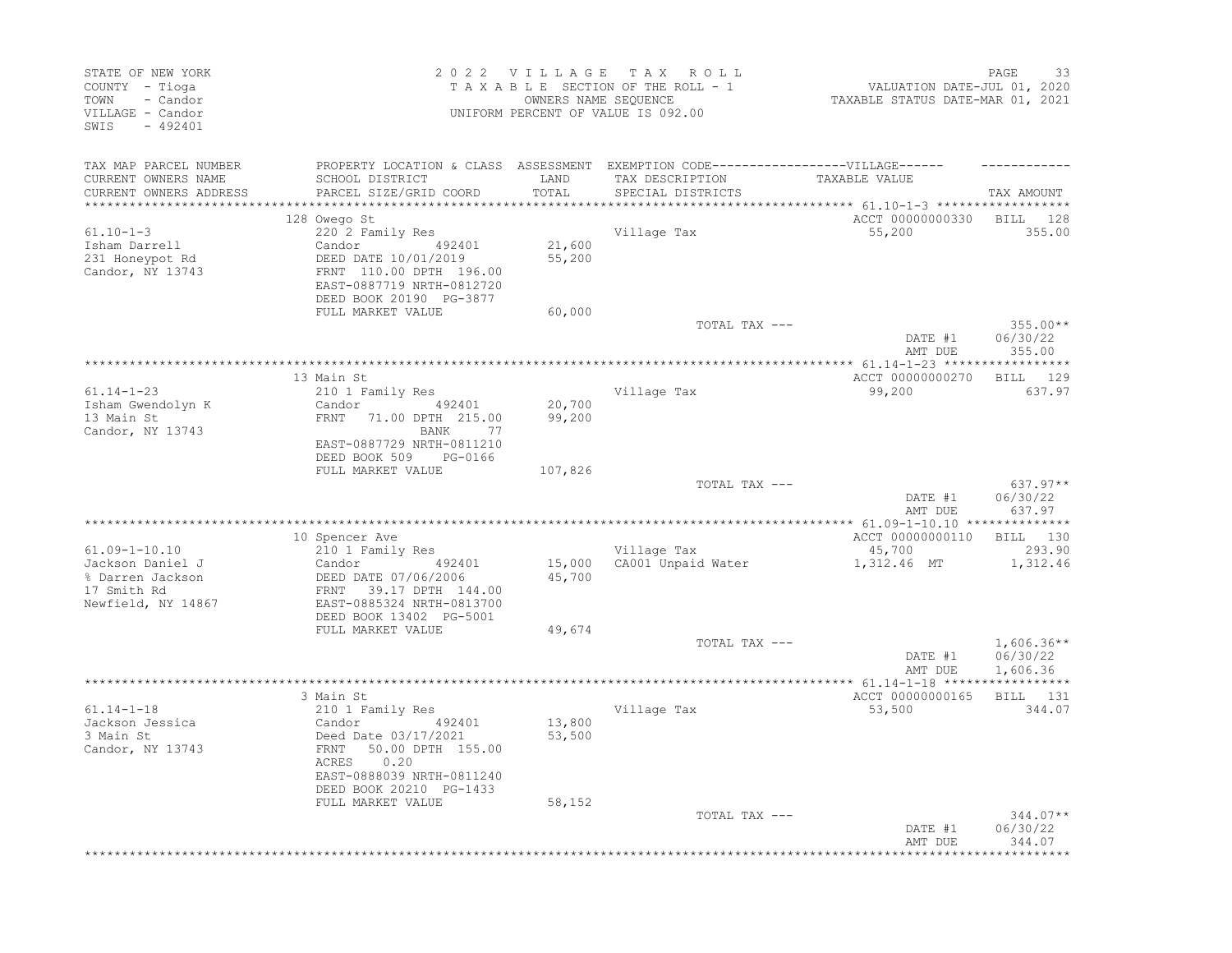| STATE OF NEW YORK<br>COUNTY - Tioga<br>TOWN<br>- Candor<br>VILLAGE - Candor<br>$-492401$<br>SWIS |                                                                                                                                | 2022 VILLAGE  | T A X<br>ROLL<br>TAXABLE SECTION OF THE ROLL - 1<br>OWNERS NAME SEQUENCE<br>UNIFORM PERCENT OF VALUE IS 092.00 | VALUATION DATE-JUL 01, 2020<br>TAXABLE STATUS DATE-MAR 01, 2021 | PAGE<br>34              |
|--------------------------------------------------------------------------------------------------|--------------------------------------------------------------------------------------------------------------------------------|---------------|----------------------------------------------------------------------------------------------------------------|-----------------------------------------------------------------|-------------------------|
| TAX MAP PARCEL NUMBER<br>CURRENT OWNERS NAME<br>CURRENT OWNERS ADDRESS                           | PROPERTY LOCATION & CLASS ASSESSMENT EXEMPTION CODE-----------------VILLAGE------<br>SCHOOL DISTRICT<br>PARCEL SIZE/GRID COORD | LAND<br>TOTAL | TAX DESCRIPTION<br>SPECIAL DISTRICTS                                                                           | TAXABLE VALUE                                                   | TAX AMOUNT              |
| *********************                                                                            | ***********************                                                                                                        |               |                                                                                                                |                                                                 |                         |
|                                                                                                  | 21 Spencer Ave                                                                                                                 |               |                                                                                                                | ACCT 00000000003                                                | BILL<br>132             |
| $61.09 - 1 - 15$                                                                                 | 220 2 Family Res                                                                                                               |               | Village Tax                                                                                                    | 86,500                                                          | 556.30                  |
| JADA Corning, LLC                                                                                | Candor<br>492401                                                                                                               | 21,900        |                                                                                                                |                                                                 |                         |
| 1940 Elmira Rd                                                                                   | DEED DATE 10/01/98                                                                                                             | 86,500        |                                                                                                                |                                                                 |                         |
| Newfield, NY 14867                                                                               | AKA Jacqueline Hastings<br>88.80 DPTH 259.70<br>FRNT                                                                           |               |                                                                                                                |                                                                 |                         |
| PRIOR OWNER ON 3/01/2021                                                                         | EAST-0885023 NRTH-0813450                                                                                                      |               |                                                                                                                |                                                                 |                         |
| Hubbard Jacqueline                                                                               | DEED BOOK 20210 PG-3764                                                                                                        |               |                                                                                                                |                                                                 |                         |
|                                                                                                  | FULL MARKET VALUE                                                                                                              | 94,022        |                                                                                                                |                                                                 |                         |
|                                                                                                  |                                                                                                                                |               | TOTAL TAX ---                                                                                                  |                                                                 | $556.30**$              |
|                                                                                                  |                                                                                                                                |               |                                                                                                                | DATE #1                                                         | 06/30/22                |
|                                                                                                  |                                                                                                                                |               |                                                                                                                | AMT DUE<br>************** 61.13-1-18.20 *******                 | 556.30<br>******        |
|                                                                                                  | 5 Water St                                                                                                                     |               |                                                                                                                | ACCT 00000002135                                                | 133<br>BILL             |
| $61.13 - 1 - 18.20$                                                                              | 411 Apartment                                                                                                                  |               | Village Tax                                                                                                    | 122,500                                                         | 787.82                  |
| Jada Corning, LLC                                                                                | Candor<br>492401                                                                                                               | 18,500        |                                                                                                                |                                                                 |                         |
| 1940 Elmira Rd                                                                                   | DEED DATE 08/24/2018                                                                                                           | 122,500       |                                                                                                                |                                                                 |                         |
| Newfield, NY 14867                                                                               | FRNT 178.53 DPTH<br>93.00                                                                                                      |               |                                                                                                                |                                                                 |                         |
|                                                                                                  | ACRES<br>0.38 BANK<br>8<br>EAST-0886699 NRTH-0811490                                                                           |               |                                                                                                                |                                                                 |                         |
|                                                                                                  | DEED BOOK 20180 PG-3664                                                                                                        |               |                                                                                                                |                                                                 |                         |
|                                                                                                  | FULL MARKET VALUE                                                                                                              | 133,152       |                                                                                                                |                                                                 |                         |
|                                                                                                  |                                                                                                                                |               | TOTAL TAX ---                                                                                                  |                                                                 | 787.82**                |
|                                                                                                  |                                                                                                                                |               |                                                                                                                | DATE #1                                                         | 06/30/22                |
|                                                                                                  |                                                                                                                                |               |                                                                                                                | AMT DUE                                                         | 787.82                  |
|                                                                                                  | 28 Delray Ave                                                                                                                  |               |                                                                                                                | ACCT 00000000152                                                | 134<br>BILL             |
| $61.13 - 1 - 28$                                                                                 | 411 Apartment                                                                                                                  |               | Village Tax                                                                                                    | 79,400                                                          | 510.63                  |
| JM Estates LLC                                                                                   | Candor<br>492401                                                                                                               | 14,800        |                                                                                                                |                                                                 |                         |
| 742 Owego Rd                                                                                     | Deed Date 05/12/2010                                                                                                           | 79,400        |                                                                                                                |                                                                 |                         |
| PO Box 796                                                                                       | 85.00 DPTH 143.00<br>FRNT                                                                                                      |               |                                                                                                                |                                                                 |                         |
| Candor, NY 13743                                                                                 | BANK<br>8<br>EAST-0887369 NRTH-0810600                                                                                         |               |                                                                                                                |                                                                 |                         |
|                                                                                                  | DEED BOOK 17865 PG-8001                                                                                                        |               |                                                                                                                |                                                                 |                         |
|                                                                                                  | FULL MARKET VALUE                                                                                                              | 86,304        |                                                                                                                |                                                                 |                         |
|                                                                                                  |                                                                                                                                |               | TOTAL TAX ---                                                                                                  |                                                                 | $510.63**$              |
|                                                                                                  |                                                                                                                                |               |                                                                                                                | DATE #1                                                         | 06/30/22                |
|                                                                                                  |                                                                                                                                |               |                                                                                                                | AMT DUE                                                         | 510.63                  |
|                                                                                                  |                                                                                                                                |               |                                                                                                                |                                                                 |                         |
| $61.18 - 1 - 17$                                                                                 | 232 Owego St<br>280 Res Multiple                                                                                               |               | Village Tax                                                                                                    | ACCT 00000000142<br>63,300                                      | BILL<br>- 135<br>407.09 |
| Jordan Jeffrey L                                                                                 | Candor 492401                                                                                                                  | 23,300        |                                                                                                                |                                                                 |                         |
| Jordan Carol                                                                                     | Deed Date 07/15/2008                                                                                                           | 63,300        |                                                                                                                |                                                                 |                         |
| 232 Owego St                                                                                     | FRNT 115.83 DPTH 283.70                                                                                                        |               |                                                                                                                |                                                                 |                         |
| Candor, NY 13743                                                                                 | EAST-0888259 NRTH-0810110                                                                                                      |               |                                                                                                                |                                                                 |                         |
|                                                                                                  | DEED BOOK 15893 PG-3001                                                                                                        |               |                                                                                                                |                                                                 |                         |
|                                                                                                  | FULL MARKET VALUE                                                                                                              | 68,804        | TOTAL TAX ---                                                                                                  |                                                                 | $407.09**$              |
|                                                                                                  |                                                                                                                                |               |                                                                                                                | DATE #1                                                         | 06/30/22                |
|                                                                                                  |                                                                                                                                |               |                                                                                                                | AMT DUE                                                         | 407.09                  |
|                                                                                                  |                                                                                                                                |               |                                                                                                                | ********************************                                |                         |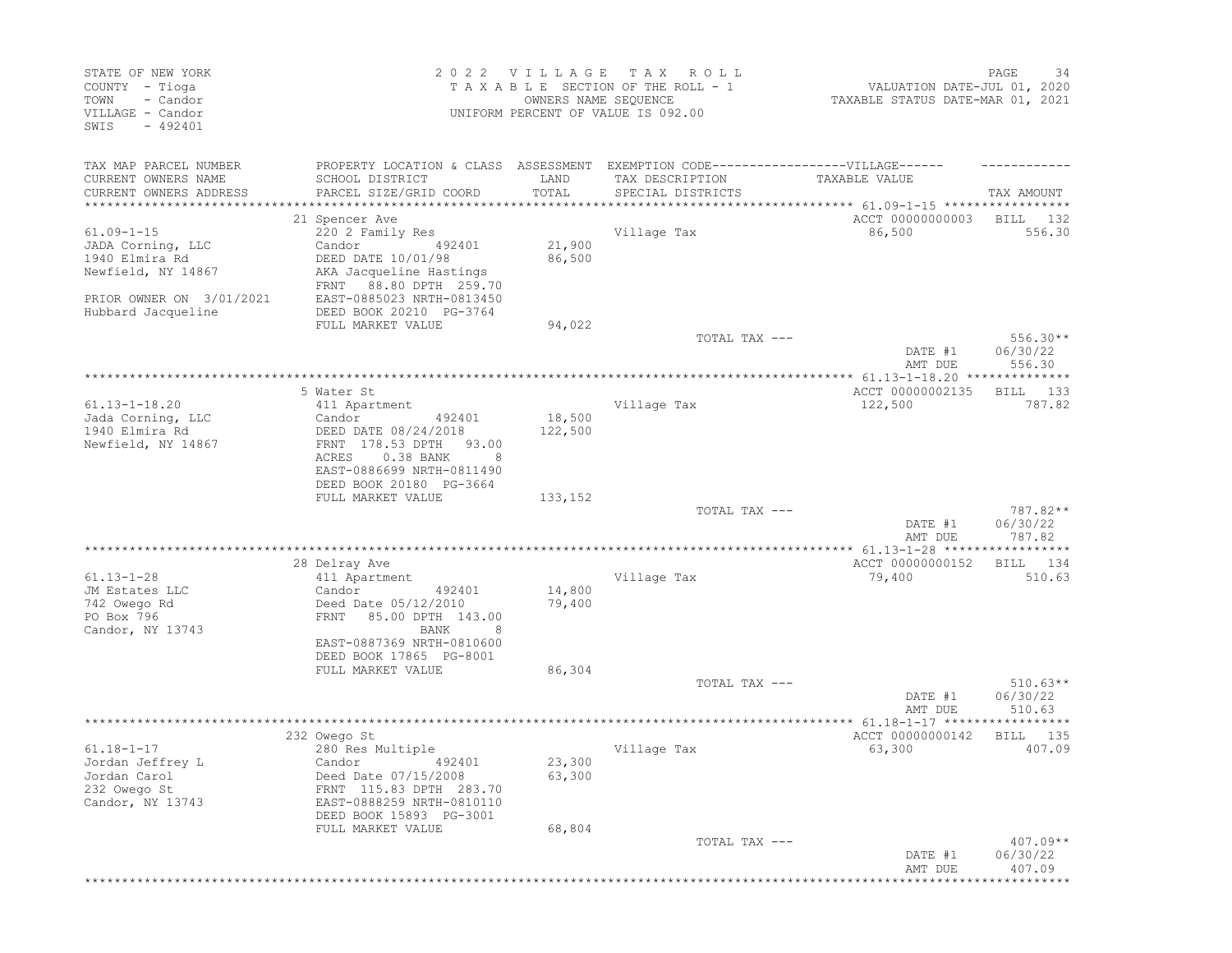| STATE OF NEW YORK<br>COUNTY - Tioga<br>TOWN<br>- Candor<br>VILLAGE - Candor<br>SWIS<br>$-492401$ |                                                                                                                                                                     |                   | 2022 VILLAGE TAX ROLL<br>TAXABLE SECTION OF THE ROLL - 1<br>OWNERS NAME SEQUENCE<br>UNIFORM PERCENT OF VALUE IS 092.00 | VALUATION DATE-JUL 01, 2020<br>TAXABLE STATUS DATE-MAR 01, 2021                   | PAGE<br>-35                      |
|--------------------------------------------------------------------------------------------------|---------------------------------------------------------------------------------------------------------------------------------------------------------------------|-------------------|------------------------------------------------------------------------------------------------------------------------|-----------------------------------------------------------------------------------|----------------------------------|
| TAX MAP PARCEL NUMBER                                                                            | PROPERTY LOCATION & CLASS ASSESSMENT EXEMPTION CODE-----------------VILLAGE------                                                                                   |                   |                                                                                                                        |                                                                                   |                                  |
| CURRENT OWNERS NAME<br>CURRENT OWNERS ADDRESS<br>***********************                         | SCHOOL DISTRICT<br>PARCEL SIZE/GRID COORD                                                                                                                           | LAND<br>TOTAL     | TAX DESCRIPTION<br>SPECIAL DISTRICTS                                                                                   | TAXABLE VALUE<br>************************************ 61.14-1-16 **************** | TAX AMOUNT                       |
|                                                                                                  | 6 Main St                                                                                                                                                           |                   |                                                                                                                        | ACCT 00000000104                                                                  | BILL<br>136                      |
| $61.14 - 1 - 16$<br>Jordan Phillip H<br>6 Main St<br>Candor, NY 13743                            | 210 1 Family Res<br>492401<br>Candor<br>Deed Date 01/29/2018<br>ACRES<br>1.15 BANK<br>8<br>EAST-0887971 NRTH-0811512<br>DEED BOOK 20180 PG-378<br>FULL MARKET VALUE | 25,300<br>171,500 | Village Tax                                                                                                            | 171,500                                                                           | 1,102.94                         |
|                                                                                                  |                                                                                                                                                                     | 186,413           | TOTAL TAX ---                                                                                                          |                                                                                   | $1,102.94**$                     |
|                                                                                                  |                                                                                                                                                                     |                   |                                                                                                                        | DATE #1<br>AMT DUE                                                                | 06/30/22<br>1,102.94             |
|                                                                                                  | 23 Stowell Ave                                                                                                                                                      |                   |                                                                                                                        | ACCT 00000000103                                                                  | BILL 137                         |
| $61.09 - 1 - 35$<br>Jordan Sandra Lee                                                            | 280 Res Multiple<br>Candor<br>492401                                                                                                                                | 20,500            | Village Tax                                                                                                            | 38,200                                                                            | 245.67                           |
| Jordan Gary P<br>PO Box 82<br>Candor, NY 13743                                                   | Deed Date 08/20/2019<br>FRNT<br>92.50 DPTH 302.00<br>ACRES<br>0.64<br>EAST-0885919 NRTH-0812110                                                                     | 38,200            |                                                                                                                        |                                                                                   |                                  |
|                                                                                                  | DEED BOOK 20190 PG-3261<br>FULL MARKET VALUE                                                                                                                        | 41,522            |                                                                                                                        |                                                                                   |                                  |
|                                                                                                  |                                                                                                                                                                     |                   | TOTAL TAX ---                                                                                                          | DATE #1<br>AMT DUE                                                                | $245.67**$<br>06/30/22<br>245.67 |
|                                                                                                  |                                                                                                                                                                     |                   |                                                                                                                        |                                                                                   |                                  |
| $61.14 - 2 - 6$                                                                                  | Church St<br>311 Res vac land                                                                                                                                       |                   | Village Tax                                                                                                            | ACCT 00000000038<br>2,900                                                         | BILL 138<br>18.65                |
| Jorgensen Stephen<br>11 Church St<br>Candor, NY 13743                                            | Candor<br>492401<br>Deed Date 07/24/2013<br>72.50 DPTH 120.30<br>FRNT<br>EAST-0887979 NRTH-0810360<br>DEED BOOK 21129 PG-5001                                       | 2,900<br>2,900    |                                                                                                                        |                                                                                   |                                  |
|                                                                                                  | FULL MARKET VALUE                                                                                                                                                   | 3,152             |                                                                                                                        |                                                                                   |                                  |
|                                                                                                  |                                                                                                                                                                     |                   | TOTAL TAX ---                                                                                                          | DATE #1<br>AMT DUE                                                                | $18.65**$<br>06/30/22<br>18.65   |
|                                                                                                  |                                                                                                                                                                     |                   |                                                                                                                        |                                                                                   |                                  |
| $61.14 - 2 - 8$<br>Jorgensen Stephen<br>Jorgensen Robin<br>11 Church St<br>Candor, NY 13743      | 11 Church St<br>210 1 Family Res<br>Candor<br>492401<br>FRNT 121.55 DPTH 211.00<br>EAST-0887977 NRTH-0810519<br>DEED BOOK 445<br>PG-0200                            | 22,300<br>179,400 | Village Tax                                                                                                            | ACCT 00000000247<br>179,400                                                       | BILL 139<br>1,153.75             |
|                                                                                                  | FULL MARKET VALUE                                                                                                                                                   | 195,000           | TOTAL TAX ---                                                                                                          | DATE #1                                                                           | $1,153.75**$<br>06/30/22         |
|                                                                                                  |                                                                                                                                                                     |                   |                                                                                                                        | AMT DUE                                                                           | 1,153.75                         |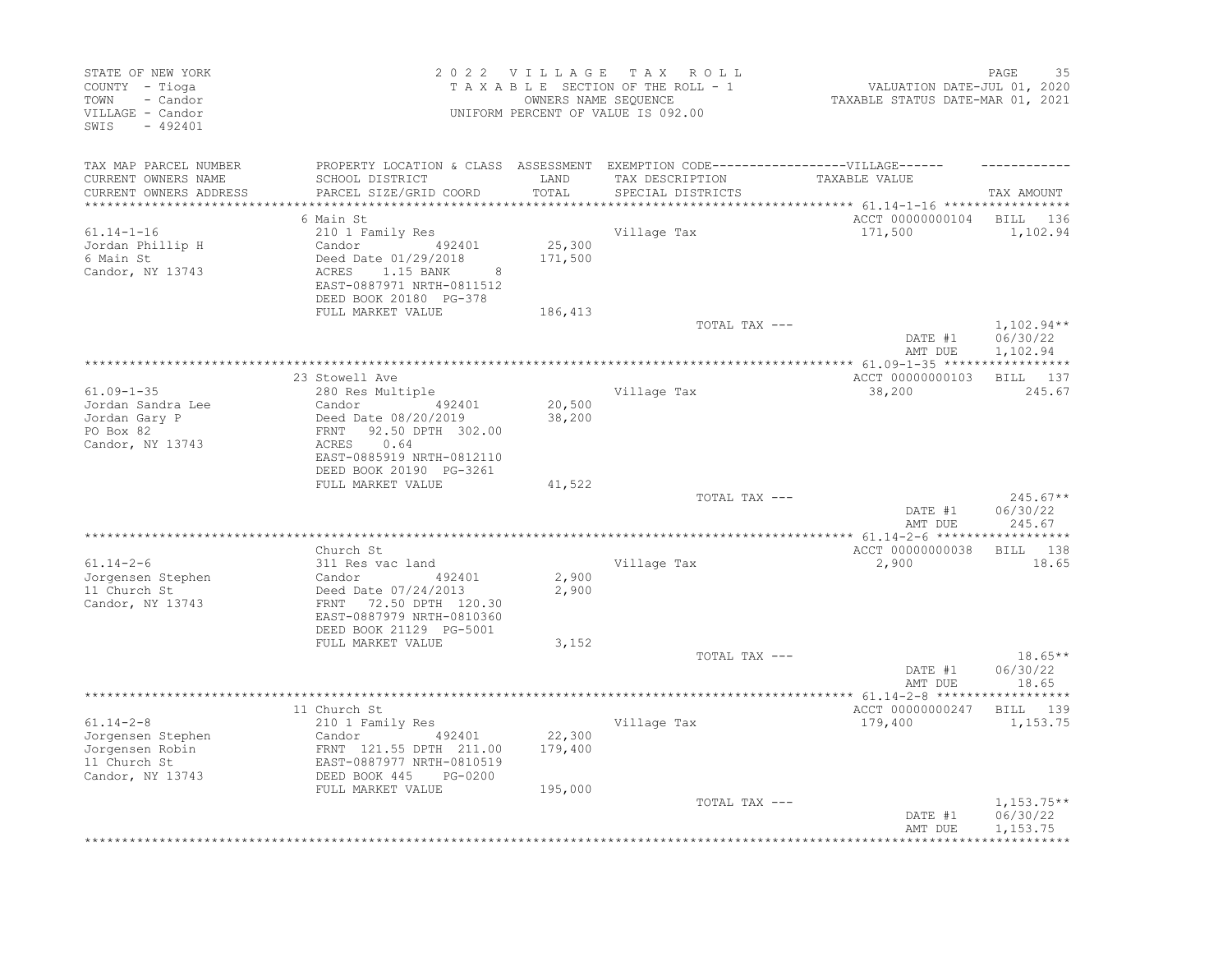| STATE OF NEW YORK<br>COUNTY - Tioga<br>TOWN<br>- Candor<br>VILLAGE - Candor<br>SWIS<br>$-492401$ |                                                                                                                                                                         |                            | 2022 VILLAGE TAX ROLL<br>TAXABLE SECTION OF THE ROLL - 1<br>OWNERS NAME SEOUENCE<br>UNIFORM PERCENT OF VALUE IS 092.00 | VALUATION DATE-JUL 01, 2020<br>TAXABLE STATUS DATE-MAR 01, 2021 | PAGE<br>36                       |
|--------------------------------------------------------------------------------------------------|-------------------------------------------------------------------------------------------------------------------------------------------------------------------------|----------------------------|------------------------------------------------------------------------------------------------------------------------|-----------------------------------------------------------------|----------------------------------|
| TAX MAP PARCEL NUMBER<br>CURRENT OWNERS NAME<br>CURRENT OWNERS ADDRESS                           | PROPERTY LOCATION & CLASS ASSESSMENT EXEMPTION CODE-----------------VILLAGE------<br>SCHOOL DISTRICT<br>PARCEL SIZE/GRID COORD                                          | LAND<br>TOTAL<br>********* | TAX DESCRIPTION<br>SPECIAL DISTRICTS                                                                                   | TAXABLE VALUE<br>********** 61.14-1-34.2 ****************       | TAX AMOUNT                       |
| $61.14 - 1 - 34.2$<br>Judge Richard D Jr.<br>Judge Arwa N<br>132 Owego St<br>Candor, NY 13743    | Foundry St<br>312 Vac w/imprv<br>Candor 492401<br>FRNT 175.04 DPTH 155.00<br>0.71<br>ACRES<br>EAST-0887428 NRTH-0811046<br>DEED BOOK 20180 PG-4379<br>FULL MARKET VALUE | 12,000<br>13,000<br>14,130 | Village Tax                                                                                                            | ACCT 00000003150<br>13,000                                      | BILL 140<br>83.61                |
|                                                                                                  |                                                                                                                                                                         |                            | TOTAL TAX ---                                                                                                          |                                                                 | $83.61**$                        |
|                                                                                                  |                                                                                                                                                                         |                            |                                                                                                                        | DATE #1<br>AMT DUE                                              | 06/30/22<br>83.61                |
|                                                                                                  |                                                                                                                                                                         |                            |                                                                                                                        |                                                                 |                                  |
| $61.10 - 1 - 4.20$                                                                               | 132 Owego St<br>210 1 Family Res                                                                                                                                        |                            | Village Tax                                                                                                            | ACCT 00000002475<br>50,600                                      | BILL 141<br>325.42               |
| Judge Richard David Jr<br>132 Owego St<br>Candor, NY 13743                                       | 492401<br>Candor<br>DEED DATE 11/21/01<br>FRNT 125.57 DPTH 267.90<br>ACRES<br>$0.93$ BANK<br>500<br>EAST-0887719 NRTH-0812600<br>DEED BOOK 683<br>$PG-88$               | 24,500<br>50,600           |                                                                                                                        |                                                                 |                                  |
|                                                                                                  | FULL MARKET VALUE                                                                                                                                                       | 55,000                     |                                                                                                                        |                                                                 |                                  |
|                                                                                                  |                                                                                                                                                                         |                            | TOTAL TAX ---                                                                                                          | DATE #1<br>AMT DUE                                              | $325.42**$<br>06/30/22<br>325.42 |
|                                                                                                  | Mill St                                                                                                                                                                 |                            |                                                                                                                        | ACCT 00000000275                                                | BILL 142                         |
| $61.05 - 2 - 13$<br>Just Dandy, LLC<br>6221 Mile Lane Rd<br>Sayre, PA 18840                      | 438 Parking lot<br>Candor 492401<br>DEED DATE 04/04/2006<br>FRNT 200.00 DPTH 220.00<br>EAST-0885739 NRTH-0814360<br>DEED BOOK 13093 PG-6001                             | 20,100<br>20,100           | Village Tax                                                                                                            | 20,100                                                          | 129.27                           |
|                                                                                                  | FULL MARKET VALUE                                                                                                                                                       | 21,848                     |                                                                                                                        |                                                                 |                                  |
|                                                                                                  |                                                                                                                                                                         |                            | TOTAL TAX ---                                                                                                          | DATE #1<br>AMT DUE                                              | $129.27**$<br>06/30/22<br>129.27 |
|                                                                                                  | 30 Park Dr                                                                                                                                                              |                            |                                                                                                                        | ACCT 00000002470                                                | BILL 143                         |
| $61.09 - 3 - 74.20$<br>Kasmarcik Jody A<br>30 Park Dr<br>PO Box 815<br>Candor, NY 13743          | 210 1 Family Res<br>Candor 492401<br>Deed Date 07/21/2009<br>FRNT 145.73 DPTH 104.42<br>EAST-0887349 NRTH-0811580<br>DEED BOOK 17028 PG-5002<br>FULL MARKET VALUE       | 20,700<br>64,200<br>69,783 | Village Tax                                                                                                            | 64,200                                                          | 412.88                           |
|                                                                                                  |                                                                                                                                                                         |                            | TOTAL TAX ---                                                                                                          | DATE #1<br>AMT DUE                                              | 412.88**<br>06/30/22<br>412.88   |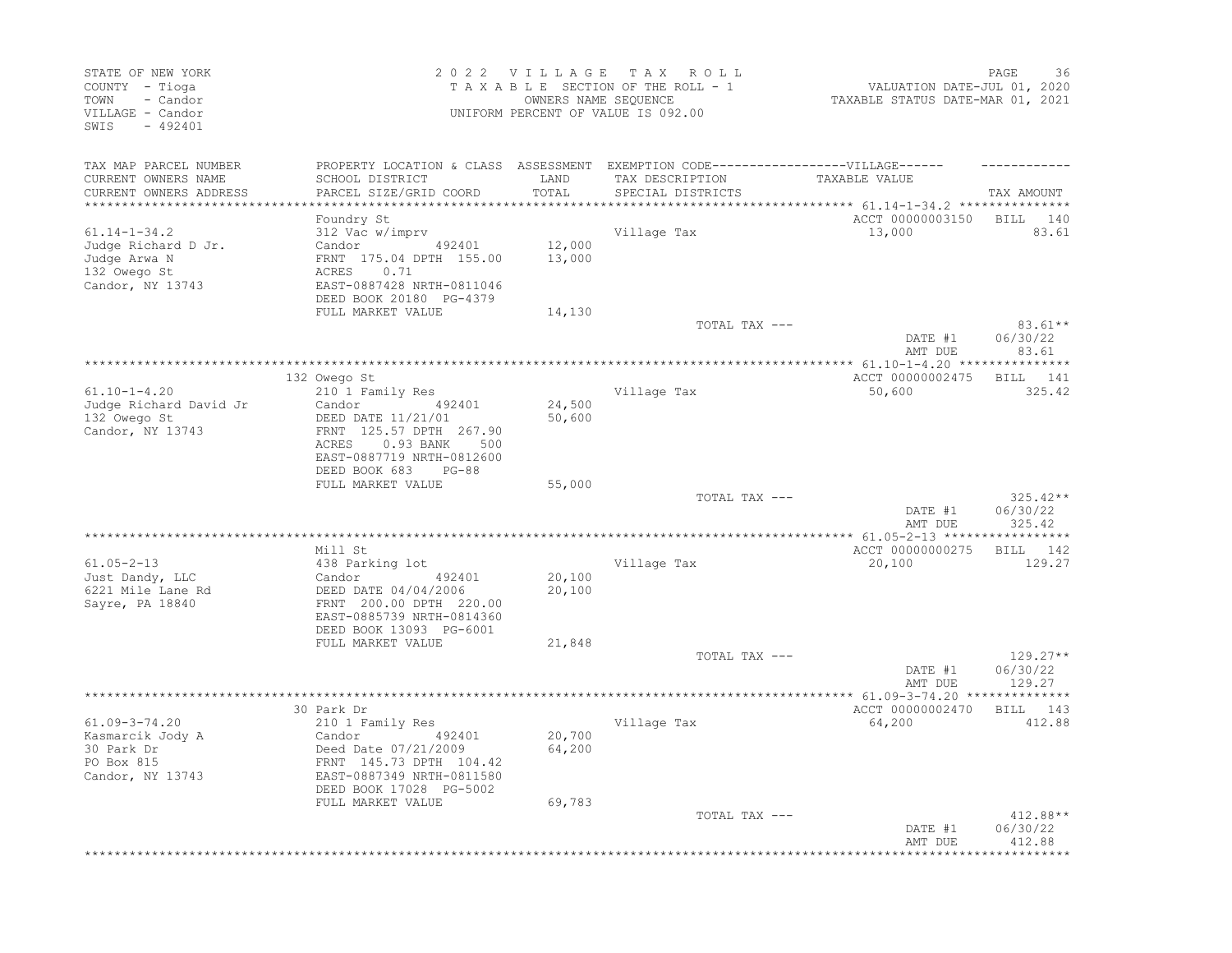| STATE OF NEW YORK<br>COUNTY - Tioga<br>TOWN<br>- Candor<br>VILLAGE - Candor<br>SWIS<br>$-492401$ |                                                      | 2022 VILLAGE<br>OWNERS NAME SEQUENCE | T A X<br>ROLL<br>TAXABLE SECTION OF THE ROLL - 1<br>UNIFORM PERCENT OF VALUE IS 092.00               | VALUATION DATE-JUL 01, 2020<br>TAXABLE STATUS DATE-MAR 01, 2021 | 37<br>PAGE                   |
|--------------------------------------------------------------------------------------------------|------------------------------------------------------|--------------------------------------|------------------------------------------------------------------------------------------------------|-----------------------------------------------------------------|------------------------------|
| TAX MAP PARCEL NUMBER<br>CURRENT OWNERS NAME                                                     | SCHOOL DISTRICT                                      | LAND                                 | PROPERTY LOCATION & CLASS ASSESSMENT EXEMPTION CODE-----------------VILLAGE------<br>TAX DESCRIPTION | TAXABLE VALUE                                                   |                              |
| CURRENT OWNERS ADDRESS<br>**********************                                                 | PARCEL SIZE/GRID COORD                               | TOTAL                                | SPECIAL DISTRICTS                                                                                    |                                                                 | TAX AMOUNT                   |
|                                                                                                  | Smith St                                             |                                      |                                                                                                      | ACCT 00000000131                                                | BILL<br>144                  |
| $61.09 - 1 - 26.10$                                                                              | 311 Res vac land                                     |                                      | AG CEIL IN 41730                                                                                     | 139                                                             |                              |
| Kellogg Russell                                                                                  | Candor<br>492401                                     | 1,100                                | Village Tax                                                                                          | 961                                                             | 6.18                         |
| Kellogg Rita                                                                                     | DEED DATE 08/14/2007<br>FRNT 383.00 DPTH 222.73      | 1,100                                |                                                                                                      |                                                                 |                              |
| 79 Spencer Rd<br>Candor, NY 13743                                                                | 1.76<br>ACRES                                        |                                      |                                                                                                      |                                                                 |                              |
|                                                                                                  | EAST-0885079 NRTH-0812870                            |                                      |                                                                                                      |                                                                 |                              |
| MAY BE SUBJECT TO PAYMENT                                                                        | DEED BOOK 1476   PG-28001                            |                                      |                                                                                                      |                                                                 |                              |
| UNDER AGDIST LAW TIL 2028                                                                        | FULL MARKET VALUE                                    | 1,196                                |                                                                                                      |                                                                 |                              |
|                                                                                                  |                                                      |                                      | TOTAL TAX ---                                                                                        | DATE #1<br>AMT DUE                                              | $6.18**$<br>06/30/22<br>6.18 |
|                                                                                                  |                                                      |                                      |                                                                                                      |                                                                 |                              |
|                                                                                                  | 223 Owego St                                         |                                      |                                                                                                      | ACCT 00000000145                                                | 145<br>BILL                  |
| $61.14 - 2 - 17$<br>Kelly Nancy                                                                  | 210 1 Family Res<br>Candor<br>492401                 | 20,400                               | Village Tax                                                                                          | 74,900                                                          | 481.69                       |
| 223 Owego St                                                                                     | DEED DATE 06/06/2007                                 | 74,900                               |                                                                                                      |                                                                 |                              |
| Candor, NY 13743                                                                                 | 67.08 DPTH 203.62<br>FRNT                            |                                      |                                                                                                      |                                                                 |                              |
|                                                                                                  | BANK<br>500                                          |                                      |                                                                                                      |                                                                 |                              |
|                                                                                                  | EAST-0888489 NRTH-0810400                            |                                      |                                                                                                      |                                                                 |                              |
|                                                                                                  | DEED BOOK 14521 PG-2001                              |                                      |                                                                                                      |                                                                 |                              |
|                                                                                                  | FULL MARKET VALUE                                    | 81,413                               | TOTAL TAX ---                                                                                        |                                                                 | 481.69**                     |
|                                                                                                  |                                                      |                                      |                                                                                                      | DATE #1<br>AMT DUE                                              | 06/30/22<br>481.69           |
|                                                                                                  | 228 Owego St                                         |                                      |                                                                                                      | ACCT 00000000184                                                | BILL 146                     |
| $61.14 - 2 - 15$                                                                                 | 210 1 Family Res                                     |                                      | Village Tax                                                                                          | 89,500                                                          | 575.59                       |
| Kelly Valerie A                                                                                  | Candor<br>492401                                     | 22,500                               |                                                                                                      |                                                                 |                              |
| 228 Owego St                                                                                     | DEED DATE 04/25/03                                   | 89,500                               |                                                                                                      |                                                                 |                              |
| Candor, NY 13743                                                                                 | FRNT 149.94 DPTH 182.89                              |                                      |                                                                                                      |                                                                 |                              |
|                                                                                                  | EAST-0888279 NRTH-0810230<br>DEED BOOK 718<br>PG-174 |                                      |                                                                                                      |                                                                 |                              |
|                                                                                                  | FULL MARKET VALUE                                    | 97,283                               |                                                                                                      |                                                                 |                              |
|                                                                                                  |                                                      |                                      | TOTAL TAX ---                                                                                        |                                                                 | $575.59**$                   |
|                                                                                                  |                                                      |                                      |                                                                                                      | DATE #1                                                         | 06/30/22                     |
|                                                                                                  |                                                      |                                      |                                                                                                      | AMT DUE                                                         | 575.59                       |
|                                                                                                  | 13 Water St                                          |                                      |                                                                                                      | ACCT 00000000127                                                | BILL<br>147                  |
| $61.13 - 1 - 18.11$                                                                              | 210 1 Family Res                                     |                                      | Village Tax                                                                                          | 138,400                                                         | 890.07                       |
| Kelsy Ryan                                                                                       | 492401<br>Candor                                     | 38,400                               |                                                                                                      |                                                                 |                              |
| 13 Water St                                                                                      | Deed Date 03/13/2013                                 | 138,400                              |                                                                                                      |                                                                 |                              |
| Candor, NY 13743                                                                                 | ACRES 7.69 BANK 500                                  |                                      |                                                                                                      |                                                                 |                              |
|                                                                                                  | EAST-0886659 NRTH-0811040<br>DEED BOOK 20745 PG-1001 |                                      |                                                                                                      |                                                                 |                              |
|                                                                                                  | FULL MARKET VALUE                                    | 150,435                              |                                                                                                      |                                                                 |                              |
|                                                                                                  |                                                      |                                      | TOTAL TAX ---                                                                                        |                                                                 | 890.07**                     |
|                                                                                                  |                                                      |                                      |                                                                                                      | DATE #1<br>AMT DUE                                              | 06/30/22<br>890.07           |
|                                                                                                  |                                                      |                                      |                                                                                                      |                                                                 |                              |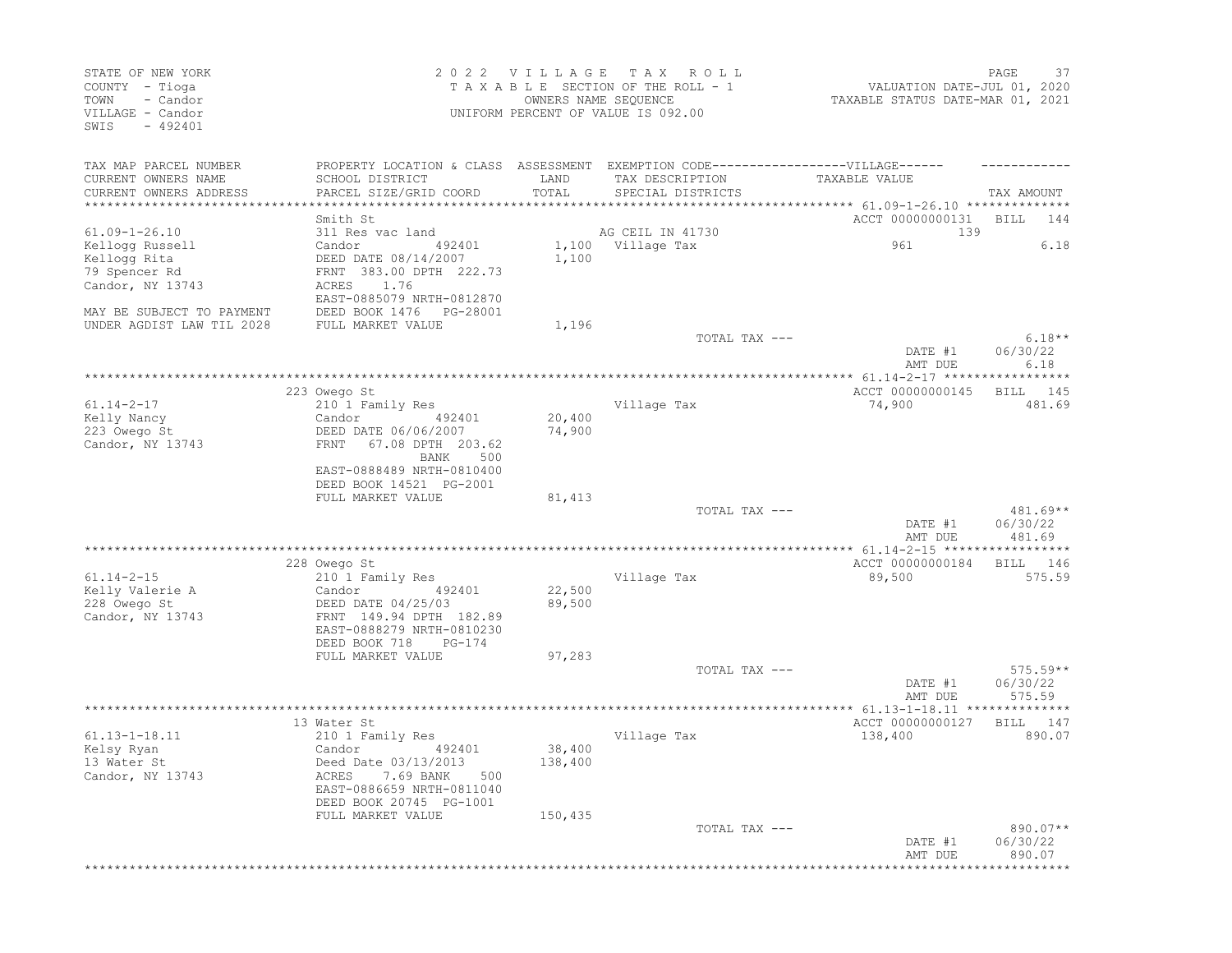| TAX MAP PARCEL NUMBER                                                                            |                               |                                                                                                      |                                                           |                             |
|--------------------------------------------------------------------------------------------------|-------------------------------|------------------------------------------------------------------------------------------------------|-----------------------------------------------------------|-----------------------------|
| CURRENT OWNERS NAME<br>SCHOOL DISTRICT                                                           | LAND                          | PROPERTY LOCATION & CLASS ASSESSMENT EXEMPTION CODE-----------------VILLAGE------<br>TAX DESCRIPTION | TAXABLE VALUE                                             |                             |
| PARCEL SIZE/GRID COORD<br>CURRENT OWNERS ADDRESS<br>****************                             | TOTAL<br>**************       | SPECIAL DISTRICTS                                                                                    |                                                           | TAX AMOUNT                  |
| 17 Stowell Ave                                                                                   |                               |                                                                                                      | ACCT 00000000122                                          | BILL<br>148                 |
| $61.09 - 1 - 38$<br>210 1 Family Res                                                             |                               | Village Tax                                                                                          | 80,700                                                    | 518.99                      |
| Kern Jeremy<br>Candor<br>492401                                                                  | 21,600                        |                                                                                                      |                                                           |                             |
| Kern Renee<br>DEED DATE 08/06/2014                                                               | 80,700                        |                                                                                                      |                                                           |                             |
| 17 Stowell Ave<br>71.23 DPTH 301.95<br>FRNT                                                      | 157                           |                                                                                                      |                                                           |                             |
| Candor, NY 13743<br>BANK<br>EAST-0886069 NRTH-0811985<br>DEED BOOK 14000 PG-3344                 |                               |                                                                                                      |                                                           |                             |
| FULL MARKET VALUE                                                                                | 87,717                        |                                                                                                      |                                                           |                             |
|                                                                                                  |                               | TOTAL TAX ---                                                                                        |                                                           | $518.99**$                  |
|                                                                                                  |                               |                                                                                                      | DATE #1<br>AMT DUE                                        | 06/30/22<br>518.99<br>***** |
| 9 Humiston St                                                                                    |                               |                                                                                                      | ACCT 00000000002                                          | 149<br>BILL                 |
| $61.18 - 1 - 8$<br>270 Mfg housing                                                               |                               | Village Tax                                                                                          | 29,600                                                    | 190.36                      |
| Kern Robert J<br>Candor<br>492401                                                                | 23,000                        |                                                                                                      |                                                           |                             |
| Kern Evonne V<br>Deed Date 01/21/2011                                                            | 29,600                        |                                                                                                      |                                                           |                             |
| 1144 Ithaca Rd<br>FRNT 154.00 DPTH 200.00<br>Willseyville, NY 13864<br>EAST-0887429 NRTH-0810140 |                               |                                                                                                      |                                                           |                             |
| DEED BOOK 18574 PG-5002                                                                          |                               |                                                                                                      |                                                           |                             |
| FULL MARKET VALUE                                                                                | 32,174                        |                                                                                                      |                                                           |                             |
|                                                                                                  |                               | TOTAL TAX ---                                                                                        | DATE #1                                                   | $190.36**$<br>06/30/22      |
|                                                                                                  |                               |                                                                                                      | AMT DUE                                                   | 190.36                      |
| *****************                                                                                | ***************************** |                                                                                                      | *********** 61.13-1-31.10 ***************                 |                             |
| 40 Delray Ave<br>$61.13 - 1 - 31.10$                                                             |                               | Village Tax                                                                                          | ACCT 00000000178                                          | BILL<br>150<br>634.76       |
| 210 1 Family Res<br>Kidney Patrick<br>Candor<br>492401                                           | 21,100                        |                                                                                                      | 98,700                                                    |                             |
| 40 Delray Ave<br>DEED DATE 11/20/2009                                                            | 98,700                        |                                                                                                      |                                                           |                             |
| Candor, NY 13743<br>FRNT 194.79 DPTH                                                             | 94.07                         |                                                                                                      |                                                           |                             |
| BANK                                                                                             | 500                           |                                                                                                      |                                                           |                             |
| EAST-0887529 NRTH-0810320<br>DEED BOOK 17396 PG-3001                                             |                               |                                                                                                      |                                                           |                             |
| FULL MARKET VALUE                                                                                | 107,283                       |                                                                                                      |                                                           |                             |
|                                                                                                  |                               | TOTAL TAX ---                                                                                        |                                                           | 634.76**                    |
|                                                                                                  |                               |                                                                                                      | DATE #1                                                   | 06/30/22                    |
|                                                                                                  |                               |                                                                                                      | AMT DUE<br>·*************** 61.09-3-30 ****************** | 634.76                      |
| 19 Kinney St                                                                                     |                               |                                                                                                      | ACCT 00000000149                                          | BILL<br>- 151               |
| $61.09 - 3 - 30$<br>210 1 Family Res                                                             |                               | Village Tax                                                                                          | 87,400                                                    | 562.08                      |
| King David C<br>Candor<br>492401                                                                 | 20,400                        |                                                                                                      |                                                           |                             |
| King Diane P<br>DEED DATE 04/19/2005                                                             | 87,400                        |                                                                                                      |                                                           |                             |
| 19 Kinney St<br>FRNT 76.00 DPTH 176.00                                                           |                               |                                                                                                      |                                                           |                             |
| EAST-0886299 NRTH-0813440<br>Candor, NY 13743<br>DEED BOOK 11964 PG-4001                         |                               |                                                                                                      |                                                           |                             |
| FULL MARKET VALUE                                                                                | 95,000                        |                                                                                                      |                                                           |                             |
|                                                                                                  |                               | TOTAL TAX ---                                                                                        |                                                           | $562.08**$                  |
|                                                                                                  |                               |                                                                                                      | DATE #1                                                   | 06/30/22                    |
|                                                                                                  |                               |                                                                                                      | AMT DUE                                                   | 562.08                      |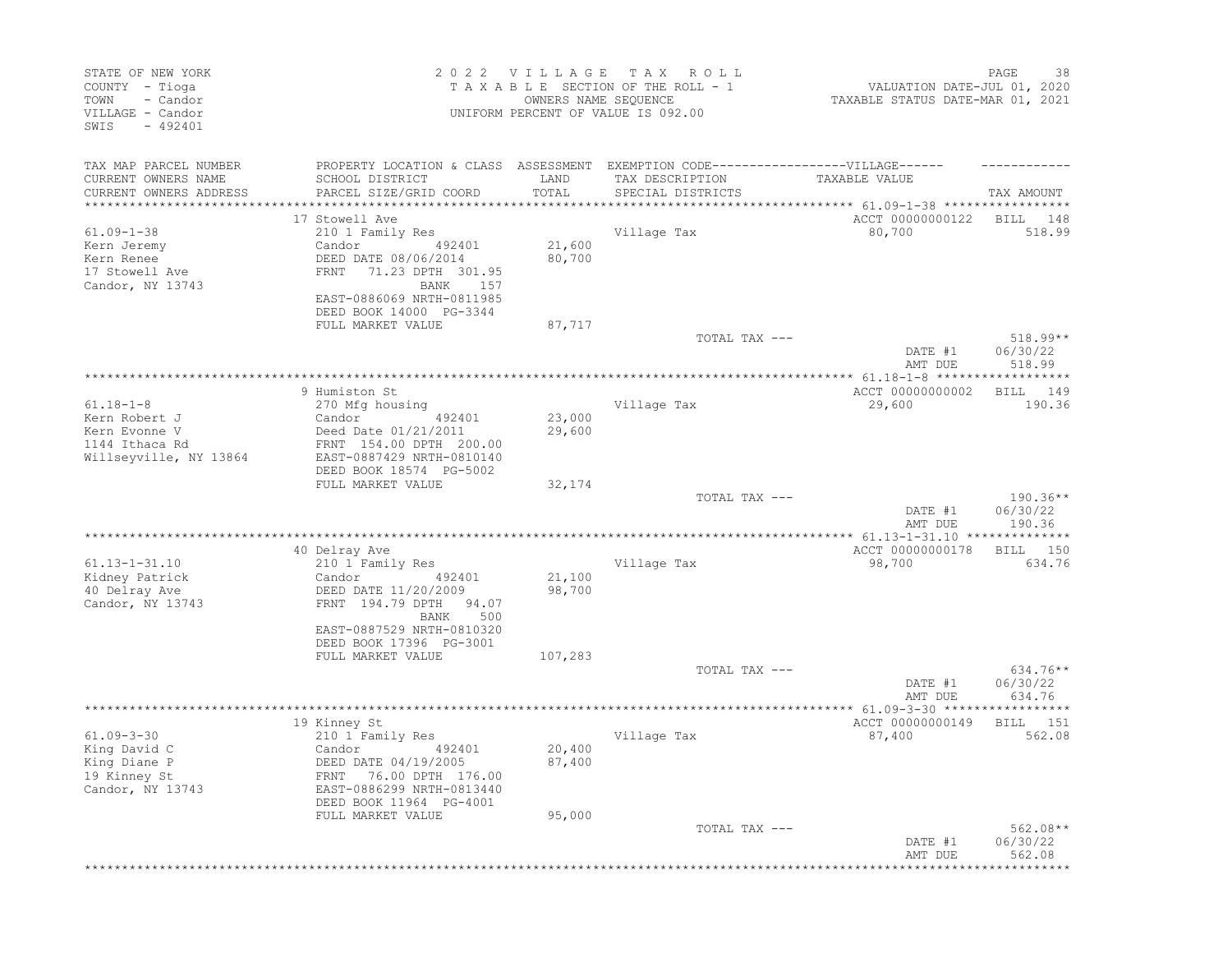| STATE OF NEW YORK<br>COUNTY - Tioga<br>TOWN<br>- Candor<br>VILLAGE - Candor<br>$-492401$<br>SWIS |                                                                                  | 2022 VILLAGE<br>OWNERS NAME SEQUENCE | T A X<br>R O L L<br>TAXABLE SECTION OF THE ROLL - 1<br>UNIFORM PERCENT OF VALUE IS 092.00            | VALUATION DATE-JUL 01, 2020<br>TAXABLE STATUS DATE-MAR 01, 2021   | PAGE<br>39                       |
|--------------------------------------------------------------------------------------------------|----------------------------------------------------------------------------------|--------------------------------------|------------------------------------------------------------------------------------------------------|-------------------------------------------------------------------|----------------------------------|
| TAX MAP PARCEL NUMBER<br>CURRENT OWNERS NAME                                                     | SCHOOL DISTRICT                                                                  | LAND                                 | PROPERTY LOCATION & CLASS ASSESSMENT EXEMPTION CODE-----------------VILLAGE------<br>TAX DESCRIPTION | TAXABLE VALUE                                                     |                                  |
| CURRENT OWNERS ADDRESS                                                                           | PARCEL SIZE/GRID COORD                                                           | TOTAL                                | SPECIAL DISTRICTS                                                                                    |                                                                   | TAX AMOUNT                       |
|                                                                                                  | 27 Bank St                                                                       |                                      |                                                                                                      | ACCT 00000000092                                                  | BILL<br>152                      |
| $61.09 - 3 - 10$                                                                                 | 210 1 Family Res                                                                 |                                      | Village Tax                                                                                          | 105,100                                                           | 675.91                           |
| King Thomas C<br>King Nancy W<br>27 Bank St                                                      | Candor<br>492401<br>FRNT 225.00 DPTH 235.70<br>BANK<br>500                       | 25,700<br>105,100                    |                                                                                                      |                                                                   |                                  |
| Candor, NY 13743                                                                                 | EAST-0886329 NRTH-0813910<br>DEED BOOK 501<br>PG-0164                            |                                      |                                                                                                      |                                                                   |                                  |
|                                                                                                  | FULL MARKET VALUE                                                                | 114,239                              | TOTAL TAX ---                                                                                        |                                                                   | $675.91**$                       |
|                                                                                                  |                                                                                  |                                      |                                                                                                      | DATE #1<br>AMT DUE                                                | 06/30/22<br>675.91               |
|                                                                                                  | 23 Humiston St                                                                   |                                      |                                                                                                      | *************** 61.18-1-3 *******************<br>ACCT 00000000279 | 153<br>BILL                      |
| $61.18 - 1 - 3$                                                                                  | 270 Mfg housing                                                                  |                                      | Village Tax                                                                                          | 23,000                                                            | 147.92                           |
| Kirk Chadd E<br>23 Humiston St<br>Candor, NY 13743                                               | Candor<br>492401<br>Deed Date 02/24/2021<br>50.00 DPTH 200.00<br>FRNT            | 19,200<br>23,000                     |                                                                                                      |                                                                   |                                  |
|                                                                                                  | 0.23<br>ACRES<br>EAST-0887099 NRTH-0810140<br>DEED BOOK 20210 PG-973             |                                      |                                                                                                      |                                                                   |                                  |
|                                                                                                  | FULL MARKET VALUE                                                                | 25,000                               | TOTAL TAX ---                                                                                        |                                                                   | $147.92**$                       |
|                                                                                                  |                                                                                  |                                      |                                                                                                      | DATE #1<br>AMT DUE                                                | 06/30/22<br>147.92               |
|                                                                                                  | 20 Smith St                                                                      |                                      |                                                                                                      | ACCT 00000000086                                                  | 154<br>BILL                      |
| $61.09 - 1 - 24$                                                                                 | 210 1 Family Res                                                                 |                                      | Village Tax                                                                                          | 42,100                                                            | 270.75                           |
| Kopcho Martin N                                                                                  | Candor<br>492401                                                                 | 24,100                               |                                                                                                      |                                                                   |                                  |
| Kopcho Jennifer L<br>141 Owego St<br>Candor, NY 13743                                            | Deed Date 05/03/2010<br>FRNT 164.00 DPTH 231.00<br>EAST-0885309 NRTH-0813000     | 42,100                               |                                                                                                      |                                                                   |                                  |
|                                                                                                  | DEED BOOK 17832 PG-1001                                                          |                                      |                                                                                                      |                                                                   |                                  |
|                                                                                                  | FULL MARKET VALUE                                                                | 45,761                               | TOTAL TAX ---                                                                                        |                                                                   | $270.75**$                       |
|                                                                                                  |                                                                                  |                                      |                                                                                                      | DATE #1<br>AMT DUE                                                | 06/30/22<br>270.75               |
|                                                                                                  | 144 Owego St                                                                     |                                      |                                                                                                      | *************** 61.10-1-5.10 *********<br>ACCT 00000000073        | 155<br>BILL                      |
| $61.10 - 1 - 5.10$                                                                               | 210 1 Family Res                                                                 |                                      | Village Tax                                                                                          | 91,200                                                            | 586.52                           |
| Kopcho Martin N<br>Kopcho Jennifer L<br>141 Owego St<br>Candor, NY 13743                         | Candor<br>492401<br>DEED DATE 07/30/2008<br>FRNT 45.91 DPTH 261.61<br>ACRES 0.72 | 23,100<br>91,200                     |                                                                                                      |                                                                   |                                  |
|                                                                                                  | EAST-0887709 NRTH-0812320<br>DEED BOOK 15942 PG-4001<br>FULL MARKET VALUE        | 99,130                               |                                                                                                      |                                                                   |                                  |
|                                                                                                  |                                                                                  |                                      | TOTAL TAX ---                                                                                        | DATE #1<br>AMT DUE                                                | $586.52**$<br>06/30/22<br>586.52 |
|                                                                                                  |                                                                                  |                                      |                                                                                                      |                                                                   |                                  |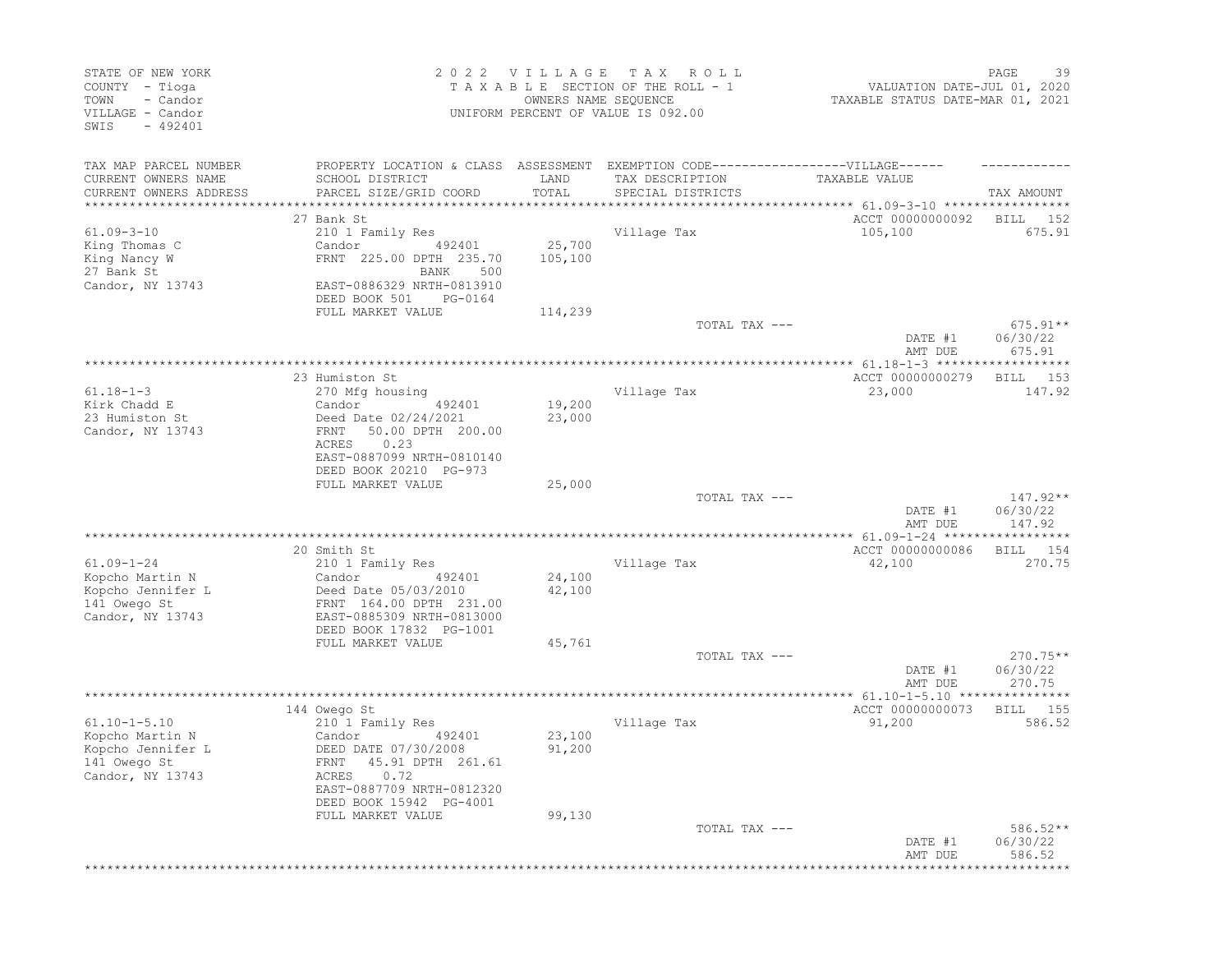| STATE OF NEW YORK<br>COUNTY - Tioga<br>TOWN<br>- Candor<br>VILLAGE - Candor<br>SWIS<br>$-492401$ |                                                                                                                                           | 2022 VILLAGE<br>OWNERS NAME SEQUENCE | T A X<br>ROLL<br>TAXABLE SECTION OF THE ROLL - 1<br>UNIFORM PERCENT OF VALUE IS 092.00                                    | VALUATION DATE-JUL 01, 2020<br>TAXABLE STATUS DATE-MAR 01, 2021 | PAGE<br>40                       |
|--------------------------------------------------------------------------------------------------|-------------------------------------------------------------------------------------------------------------------------------------------|--------------------------------------|---------------------------------------------------------------------------------------------------------------------------|-----------------------------------------------------------------|----------------------------------|
| TAX MAP PARCEL NUMBER<br>CURRENT OWNERS NAME<br>CURRENT OWNERS ADDRESS                           | SCHOOL DISTRICT<br>PARCEL SIZE/GRID COORD                                                                                                 | LAND<br>TOTAL                        | PROPERTY LOCATION & CLASS ASSESSMENT EXEMPTION CODE-----------------VILLAGE------<br>TAX DESCRIPTION<br>SPECIAL DISTRICTS | TAXABLE VALUE                                                   | TAX AMOUNT                       |
| ***********************                                                                          |                                                                                                                                           |                                      |                                                                                                                           |                                                                 |                                  |
| $61.10 - 1 - 16$                                                                                 | 141 Owego St<br>210 1 Family Res                                                                                                          |                                      | Village Tax                                                                                                               | ACCT 00000000129<br>129,700                                     | 156<br>BILL<br>834.12            |
| Kopcho Martin N<br>141 Owego St<br>Candor, NY 13743                                              | 492401<br>Candor<br>1.20<br>ACRES<br>EAST-0888099 NRTH-0812480<br>DEED BOOK 559<br>PG-181                                                 | 25,500<br>129,700                    |                                                                                                                           |                                                                 |                                  |
|                                                                                                  | FULL MARKET VALUE                                                                                                                         | 140,978                              | TOTAL TAX ---                                                                                                             |                                                                 | 834.12**                         |
|                                                                                                  |                                                                                                                                           |                                      |                                                                                                                           | DATE #1<br>AMT DUE                                              | 06/30/22<br>834.12               |
|                                                                                                  | 24 Humiston St                                                                                                                            |                                      |                                                                                                                           | ACCT 00000000123                                                | BILL 157                         |
| $61.13 - 1 - 34$<br>Krebs Nancy Jo<br>Krebs Charles                                              | 210 1 Family Res<br>Candor<br>492401<br>FRNT 150.00 DPTH 164.00                                                                           | 22,100<br>51,000                     | Village Tax                                                                                                               | 51,000                                                          | 327.99                           |
| 24 Humiston St<br>Candor, NY 13743                                                               | BANK 132<br>EAST-0887129 NRTH-0810340                                                                                                     |                                      |                                                                                                                           |                                                                 |                                  |
|                                                                                                  | DEED BOOK 594<br>$PG-48$<br>FULL MARKET VALUE                                                                                             | 55,435                               |                                                                                                                           |                                                                 |                                  |
|                                                                                                  |                                                                                                                                           |                                      | TOTAL TAX ---                                                                                                             | DATE #1<br>AMT DUE                                              | $327.99**$<br>06/30/22<br>327.99 |
|                                                                                                  |                                                                                                                                           |                                      |                                                                                                                           |                                                                 |                                  |
|                                                                                                  | 51 Delray Ave                                                                                                                             |                                      |                                                                                                                           | ACCT 00000002672                                                | BILL<br>158                      |
| $61.18 - 1 - 16.20$<br>Kresen Kevin H                                                            | 270 Mfg housing<br>Candor<br>492401                                                                                                       | 21,000                               | Village Tax                                                                                                               | 25,300                                                          | 162.71                           |
| Kresen Diane<br>51 Delray Ave Lot 2<br>Candor, NY 13743                                          | FRNT 112.72 DPTH 157.00<br>500<br>BANK<br>EAST-0888009 NRTH-0810090                                                                       | 25,300                               |                                                                                                                           |                                                                 |                                  |
|                                                                                                  | DEED BOOK 531<br>PG-165<br>FULL MARKET VALUE                                                                                              | 27,500                               |                                                                                                                           |                                                                 |                                  |
|                                                                                                  |                                                                                                                                           |                                      | TOTAL TAX ---                                                                                                             | DATE #1<br>AMT DUE                                              | $162.71**$<br>06/30/22<br>162.71 |
|                                                                                                  |                                                                                                                                           |                                      |                                                                                                                           |                                                                 |                                  |
|                                                                                                  | 20 Foundry St                                                                                                                             |                                      |                                                                                                                           | ACCT 00000000157                                                | BILL 159                         |
| $61.14 - 1 - 34.1$<br>Kurtz James P<br>Kurtz Catherine<br>20 Foundry St<br>Candor, NY 13743      | 210 1 Family Res<br>Candor<br>492401<br>FRNT 162.53 DPTH 213.00<br>ACRES<br>0.62<br>EAST-0887588 NRTH-0811061<br>DEED BOOK 366<br>PG-0803 | 22,500<br>71,300                     | Village Tax                                                                                                               | 71,300                                                          | 458.54                           |
|                                                                                                  | FULL MARKET VALUE                                                                                                                         | 77,500                               | TOTAL TAX ---                                                                                                             | DATE #1                                                         | 458.54**<br>06/30/22             |
|                                                                                                  |                                                                                                                                           |                                      |                                                                                                                           | AMT DUE                                                         | 458.54                           |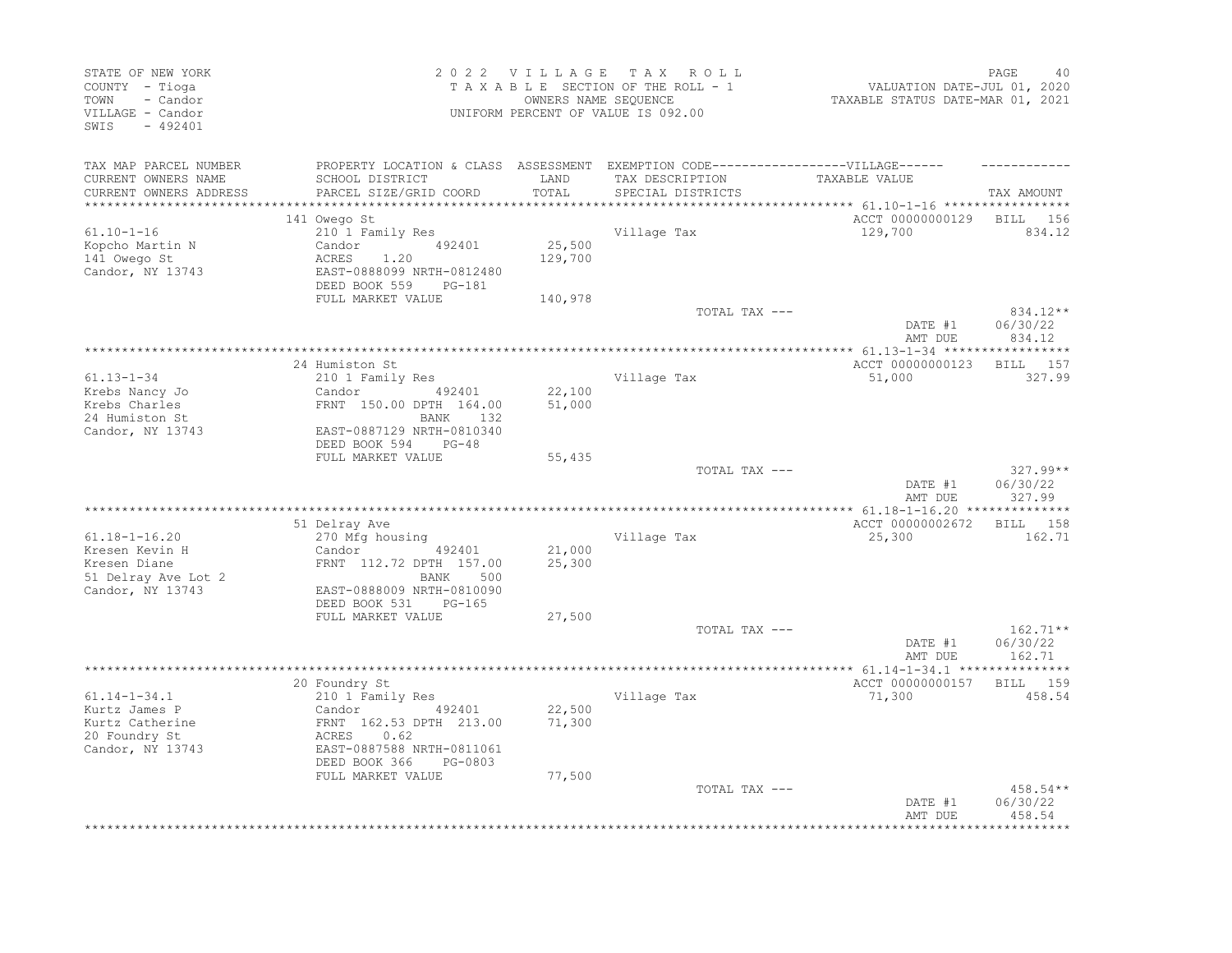| STATE OF NEW YORK<br>COUNTY - Tioga<br>- Candor<br>TOWN<br>VILLAGE - Candor<br>SWIS<br>$-492401$ |                                                                                                                                | 2022 VILLAGE<br>OWNERS NAME SEQUENCE | T A X<br>R O L L<br>TAXABLE SECTION OF THE ROLL - 1<br>UNIFORM PERCENT OF VALUE IS 092.00 | VALUATION DATE-JUL 01, 2020<br>TAXABLE STATUS DATE-MAR 01, 2021 | PAGE<br>41                   |
|--------------------------------------------------------------------------------------------------|--------------------------------------------------------------------------------------------------------------------------------|--------------------------------------|-------------------------------------------------------------------------------------------|-----------------------------------------------------------------|------------------------------|
| TAX MAP PARCEL NUMBER<br>CURRENT OWNERS NAME<br>CURRENT OWNERS ADDRESS                           | PROPERTY LOCATION & CLASS ASSESSMENT EXEMPTION CODE-----------------VILLAGE------<br>SCHOOL DISTRICT<br>PARCEL SIZE/GRID COORD | LAND<br>TOTAL                        | TAX DESCRIPTION<br>SPECIAL DISTRICTS                                                      | TAXABLE VALUE                                                   | TAX AMOUNT                   |
| ***************                                                                                  |                                                                                                                                | **************                       |                                                                                           | ********************** 61.10-1-11 *****************             |                              |
|                                                                                                  | 3 Mountain Ave                                                                                                                 |                                      |                                                                                           | ACCT 00000000158                                                | <b>BILL</b><br>160           |
| $61.10 - 1 - 11$                                                                                 | 280 Res Multiple                                                                                                               |                                      | Village Tax                                                                               | 95,900                                                          | 616.75                       |
| Kurtz Joseph E Jr<br>Kurtz Norma Jean                                                            | Candor<br>492401<br>DEED DATE 01/24/03                                                                                         | 22,200<br>95,900                     |                                                                                           |                                                                 |                              |
| 3 Mountain Ave                                                                                   | KURTZ, HELEN LIFE USE MOB                                                                                                      |                                      |                                                                                           |                                                                 |                              |
| Candor, NY 13743                                                                                 | FRNT 105.49 DPTH 241.04<br>BANK<br>77                                                                                          |                                      |                                                                                           |                                                                 |                              |
|                                                                                                  | EAST-0888159 NRTH-0812080<br>DEED BOOK 712<br>$PG-193$                                                                         |                                      |                                                                                           |                                                                 |                              |
|                                                                                                  | FULL MARKET VALUE                                                                                                              | 104,239                              | TOTAL TAX ---                                                                             |                                                                 | $616.75**$                   |
|                                                                                                  |                                                                                                                                |                                      |                                                                                           | DATE #1<br>AMT DUE                                              | 06/30/22<br>616.75           |
|                                                                                                  |                                                                                                                                |                                      |                                                                                           |                                                                 |                              |
| $61.13 - 1 - 4$                                                                                  | 7 Stowell Ave<br>210 1 Family Res                                                                                              |                                      | Village Tax                                                                               | ACCT 00000000177<br>67,000                                      | <b>BILL</b><br>161<br>430.89 |
| Lipka Ella                                                                                       | Candor<br>492401                                                                                                               | 22,600                               |                                                                                           |                                                                 |                              |
| 7 Stowell Ave                                                                                    | 92.50 DPTH 302.00<br>FRNT                                                                                                      | 67,000                               |                                                                                           |                                                                 |                              |
| Candor, NY 13743                                                                                 | EAST-0886259 NRTH-0811800<br>DEED BOOK 599<br>$PG-282$                                                                         |                                      |                                                                                           |                                                                 |                              |
|                                                                                                  | FULL MARKET VALUE                                                                                                              | 72,826                               | TOTAL TAX ---                                                                             |                                                                 | $430.89**$                   |
|                                                                                                  |                                                                                                                                |                                      |                                                                                           | DATE #1<br>AMT DUE                                              | 06/30/22<br>430.89           |
|                                                                                                  |                                                                                                                                |                                      |                                                                                           | ********** 61.09-1-20.20 ***************                        |                              |
|                                                                                                  | 5 Spencer Ave                                                                                                                  |                                      |                                                                                           | ACCT 00000002974                                                | BILL<br>162                  |
| $61.09 - 1 - 20.20$                                                                              | 210 1 Family Res<br>Candor                                                                                                     | 16,300                               | Village Tax                                                                               | 56,100                                                          | 360.79                       |
| Lovejoy Bonnie J<br>5 Spencer Ave                                                                | 492401<br>DEED DATE 07/30/2008                                                                                                 | 56,100                               |                                                                                           |                                                                 |                              |
| Candor, NY 13743                                                                                 | 56.58 DPTH 118.76<br>FRNT                                                                                                      |                                      |                                                                                           |                                                                 |                              |
|                                                                                                  | ACRES<br>$0.16$ BANK<br>500                                                                                                    |                                      |                                                                                           |                                                                 |                              |
|                                                                                                  | EAST-0885423 NRTH-0813471                                                                                                      |                                      |                                                                                           |                                                                 |                              |
|                                                                                                  | DEED BOOK 19102 PG-4001<br>FULL MARKET VALUE                                                                                   | 60,978                               |                                                                                           |                                                                 |                              |
|                                                                                                  |                                                                                                                                |                                      | TOTAL TAX ---                                                                             |                                                                 | $360.79**$                   |
|                                                                                                  |                                                                                                                                |                                      |                                                                                           | DATE #1                                                         | 06/30/22                     |
|                                                                                                  |                                                                                                                                |                                      |                                                                                           | AMT DUE                                                         | 360.79                       |
|                                                                                                  | ************************                                                                                                       |                                      | *********************************                                                         | *************** 61.09-1-20.11 ***************                   |                              |
| $61.09 - 1 - 20.11$                                                                              | 3 Spencer Ave<br>283 Res w/Comuse                                                                                              |                                      | Village Tax                                                                               | ACCT 00000000064<br>84,900                                      | BILL<br>- 163<br>546.01      |
| Loveland Kara Lynn                                                                               | Candor<br>492401                                                                                                               | 20,100                               |                                                                                           |                                                                 |                              |
| Loveland Amy J                                                                                   | Deed Date 05/16/2019                                                                                                           | 84,900                               |                                                                                           |                                                                 |                              |
| 3 Spencer Ave Apt 2                                                                              | 95.67 DPTH 138.00<br>FRNT                                                                                                      |                                      |                                                                                           |                                                                 |                              |
| Candor, NY 13743                                                                                 | 0.27<br>ACRES                                                                                                                  |                                      |                                                                                           |                                                                 |                              |
|                                                                                                  | EAST-0885493 NRTH-0813448<br>DEED BOOK 20190 PG-1884                                                                           |                                      |                                                                                           |                                                                 |                              |
|                                                                                                  | FULL MARKET VALUE                                                                                                              | 92,283                               |                                                                                           |                                                                 |                              |
|                                                                                                  |                                                                                                                                |                                      | TOTAL TAX ---                                                                             |                                                                 | $546.01**$                   |
|                                                                                                  |                                                                                                                                |                                      |                                                                                           | DATE #1<br>AMT DUE                                              | 06/30/22<br>546.01           |
|                                                                                                  |                                                                                                                                |                                      |                                                                                           | ********************************                                |                              |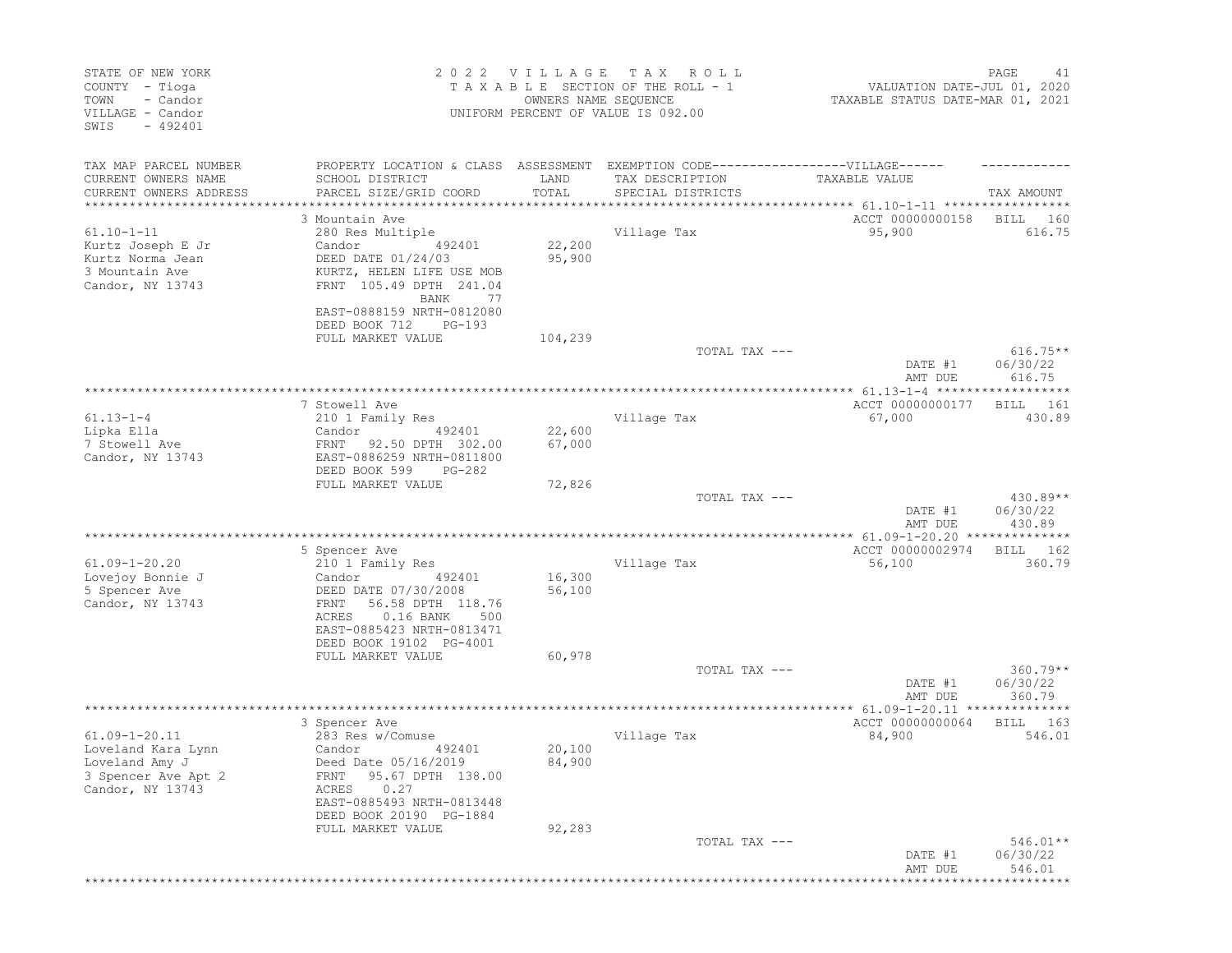| STATE OF NEW YORK<br>COUNTY - Tioga<br>- Candor<br>TOWN<br>VILLAGE - Candor<br>SWIS<br>$-492401$ |                                                                                                                                                                   | 2022 VILLAGE<br>OWNERS NAME SEQUENCE | T A X<br>R O L L<br>TAXABLE SECTION OF THE ROLL - 1<br>UNIFORM PERCENT OF VALUE IS 092.00 | VALUATION DATE-JUL 01, 2020<br>TAXABLE STATUS DATE-MAR 01, 2021 | PAGE<br>42                       |
|--------------------------------------------------------------------------------------------------|-------------------------------------------------------------------------------------------------------------------------------------------------------------------|--------------------------------------|-------------------------------------------------------------------------------------------|-----------------------------------------------------------------|----------------------------------|
| TAX MAP PARCEL NUMBER<br>CURRENT OWNERS NAME<br>CURRENT OWNERS ADDRESS                           | PROPERTY LOCATION & CLASS ASSESSMENT EXEMPTION CODE-----------------VILLAGE------<br>SCHOOL DISTRICT<br>PARCEL SIZE/GRID COORD                                    | LAND<br>TOTAL                        | TAX DESCRIPTION<br>SPECIAL DISTRICTS                                                      | TAXABLE VALUE                                                   | TAX AMOUNT                       |
| **********************                                                                           |                                                                                                                                                                   |                                      |                                                                                           |                                                                 |                                  |
|                                                                                                  | 81 Main St                                                                                                                                                        |                                      |                                                                                           | ACCT 00000000312                                                | BILL<br>164                      |
| $61.09 - 2 - 30$<br>Makie Marissa<br>Makie Douglas K<br>240 W Candor Rd<br>Candor, NY 13743      | 484 1 use sm bld<br>Candor<br>492401<br>Deed Date 10/09/2018<br>FRNT<br>42.00 DPTH 66.00<br>0.06<br>ACRES<br>EAST-0886299 NRTH-0812140<br>DEED BOOK 20180 PG-4318 | 11,100<br>31,200                     | Village Tax                                                                               | 31,200                                                          | 200.65                           |
|                                                                                                  | FULL MARKET VALUE                                                                                                                                                 | 33,913                               |                                                                                           |                                                                 |                                  |
|                                                                                                  |                                                                                                                                                                   |                                      | TOTAL TAX ---                                                                             | DATE #1<br>AMT DUE                                              | $200.65**$<br>06/30/22<br>200.65 |
|                                                                                                  |                                                                                                                                                                   |                                      |                                                                                           |                                                                 |                                  |
|                                                                                                  | 12 Bank St                                                                                                                                                        |                                      |                                                                                           | ACCT 00000000135                                                | 165<br>BILL                      |
| $61.09 - 3 - 19$<br>Mancini Krysti<br>12 Bank St<br>Candor, NY 13743                             | 210 1 Family Res<br>Candor<br>492401<br>DEED DATE 09/22/2006<br>74.21 DPTH 160.84<br>FRNT                                                                         | 20,100<br>98,900                     | Village Tax                                                                               | 98,900                                                          | 636.04                           |
|                                                                                                  | ACRES<br>0.27 BANK<br>500<br>EAST-0886019 NRTH-0813480<br>DEED BOOK 13667 PG-7001                                                                                 |                                      |                                                                                           |                                                                 |                                  |
|                                                                                                  | FULL MARKET VALUE                                                                                                                                                 | 107,500                              |                                                                                           |                                                                 |                                  |
|                                                                                                  |                                                                                                                                                                   |                                      | TOTAL TAX ---                                                                             | DATE #1<br>AMT DUE                                              | 636.04**<br>06/30/22<br>636.04   |
|                                                                                                  |                                                                                                                                                                   |                                      |                                                                                           | ACCT 00000003189                                                |                                  |
| $61.09 - 1 - 33.1$                                                                               | 29 Stowell Ave<br>210 1 Family Res                                                                                                                                |                                      | Village Tax                                                                               | 53,900                                                          | BILL<br>166<br>346.64            |
| Marsh Ryan                                                                                       | 492401<br>Candor                                                                                                                                                  | 21,100                               |                                                                                           |                                                                 |                                  |
| 29 Stowell Ave<br>Candor, NY 13743                                                               | FRNT<br>59.97 DPTH 150.00<br>0.21<br>ACRES<br>EAST-0885877 NRTH-0812241<br>DEED BOOK 20200 PG-4652                                                                | 53,900                               |                                                                                           |                                                                 |                                  |
|                                                                                                  | FULL MARKET VALUE                                                                                                                                                 | 58,587                               |                                                                                           |                                                                 |                                  |
|                                                                                                  |                                                                                                                                                                   |                                      | TOTAL TAX ---                                                                             | DATE #1<br>AMT DUE                                              | $346.64**$<br>06/30/22<br>346.64 |
|                                                                                                  |                                                                                                                                                                   |                                      |                                                                                           |                                                                 |                                  |
| $61.09 - 3 - 42$<br>McClure Tracy E<br>10 Kinney St<br>Nichols, NY 13743                         | 10 Kinney St<br>210 1 Family Res<br>Candor<br>492401<br>Deed Date 12/04/2018<br>FRNT 74.30 DPTH 190.00                                                            | 20,500<br>78,800                     | Village Tax                                                                               | ACCT 00000000208<br>78,800                                      | BILL<br>167<br>506.78            |
|                                                                                                  | 0.33 BANK<br>ACRES<br>500<br>EAST-0886209 NRTH-0813160<br>DEED BOOK 20180 PG-5151<br>FULL MARKET VALUE                                                            | 85,652                               |                                                                                           |                                                                 |                                  |
|                                                                                                  |                                                                                                                                                                   |                                      | TOTAL TAX ---                                                                             | DATE #1<br>AMT DUE                                              | $506.78**$<br>06/30/22<br>506.78 |
|                                                                                                  |                                                                                                                                                                   |                                      |                                                                                           | *********************************                               |                                  |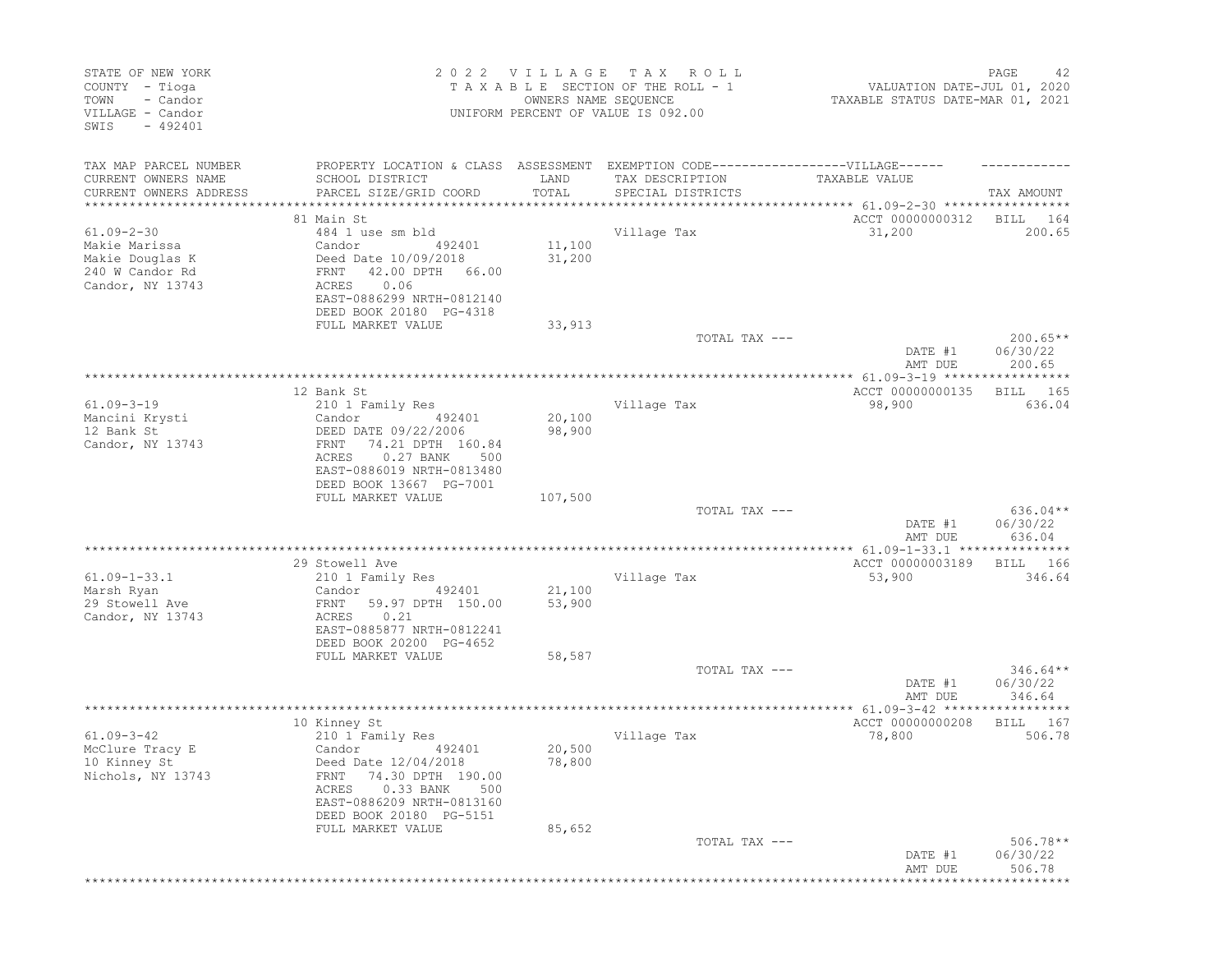| STATE OF NEW YORK<br>COUNTY - Tioga<br>- Candor<br>TOWN<br>VILLAGE - Candor<br>SWIS<br>$-492401$ |                                                                                                                                                                              |                                          | 2022 VILLAGE TAX ROLL<br>TAXABLE SECTION OF THE ROLL - 1<br>OWNERS NAME SEQUENCE<br>UNIFORM PERCENT OF VALUE IS 092.00 | VALUATION DATE-JUL 01, 2020<br>TAXABLE STATUS DATE-MAR 01, 2021         | PAGE<br>43                       |
|--------------------------------------------------------------------------------------------------|------------------------------------------------------------------------------------------------------------------------------------------------------------------------------|------------------------------------------|------------------------------------------------------------------------------------------------------------------------|-------------------------------------------------------------------------|----------------------------------|
| TAX MAP PARCEL NUMBER<br>CURRENT OWNERS NAME<br>CURRENT OWNERS ADDRESS                           | PROPERTY LOCATION & CLASS ASSESSMENT EXEMPTION CODE-----------------VILLAGE------<br>SCHOOL DISTRICT<br>PARCEL SIZE/GRID COORD                                               | LAND<br>TOTAL                            | TAX DESCRIPTION<br>SPECIAL DISTRICTS                                                                                   | TAXABLE VALUE                                                           | TAX AMOUNT                       |
| $61.09 - 2 - 17$<br>McGavin Brian<br>McGavin Karen<br>PO Box 151<br>Candor, NY 13743             | 109 Main St<br>280 Res Multiple<br>492401<br>Candor<br>DW 28 Pine St<br>FRNT 63.75 DPTH 304.00<br>EAST-0885899 NRTH-0812665<br>DEED BOOK 359<br>PG-0088<br>FULL MARKET VALUE | ********<br>21,300<br>155,300<br>168,804 | Village Tax                                                                                                            | *********** 61.09-2-17 *****************<br>ACCT 00000000183<br>155,300 | BILL 168<br>998.76               |
|                                                                                                  |                                                                                                                                                                              |                                          | TOTAL TAX ---                                                                                                          | DATE #1                                                                 | 998.76**<br>06/30/22             |
|                                                                                                  | 203 Owego St                                                                                                                                                                 |                                          |                                                                                                                        | AMT DUE<br>ACCT 00000000186                                             | 998.76<br><b>BILL</b><br>169     |
| $61.14 - 2 - 22$<br>McNeil Jean M<br>L'Amoreaux Becky L<br>203 Owego St<br>Candor, NY 13743      | 210 1 Family Res<br>Candor<br>492401<br>Deed Date 04/14/2016<br>ACRES<br>1.70<br>EAST-0888559 NRTH-0810880<br>DEED BOOK 20160 PG-1442                                        | 26,400<br>89,900                         | Village Tax                                                                                                            | 89,900                                                                  | 578.16                           |
|                                                                                                  | FULL MARKET VALUE                                                                                                                                                            | 97,717                                   | TOTAL TAX ---                                                                                                          | DATE #1<br>AMT DUE                                                      | $578.16**$<br>06/30/22<br>578.16 |
|                                                                                                  |                                                                                                                                                                              |                                          |                                                                                                                        |                                                                         |                                  |
| $61.10 - 1 - 4.10$<br>Meddaugh Lawrence P<br>Meddaugh M Joan<br>136 Owego St<br>Candor, NY 13743 | 136 Owego St<br>210 1 Family Res<br>Candor<br>492401<br>DEED DATE 11/05/2004<br>FRNT 152.20 DPTH 275.00<br>BANK<br>8                                                         | 24,700<br>59,600                         | Village Tax                                                                                                            | ACCT 00000000118<br>59,600                                              | BILL 170<br>383.30               |
|                                                                                                  | EAST-0887759 NRTH-0812460<br>DEED BOOK 11484 PG-5001<br>FULL MARKET VALUE                                                                                                    | 64,783                                   | TOTAL TAX ---                                                                                                          |                                                                         | 383.30**                         |
|                                                                                                  |                                                                                                                                                                              |                                          |                                                                                                                        | DATE #1<br>AMT DUE                                                      | 06/30/22<br>383.30               |
|                                                                                                  |                                                                                                                                                                              |                                          |                                                                                                                        |                                                                         |                                  |
| $61.09 - 1 - 18$<br>Millage Virginia M<br>17 Spencer St<br>Candor, NY 13743-1425                 | 17 Spencer Ave<br>210 1 Family Res<br>492401<br>Candor<br>DEED DATE 05/11/1956<br>FRNT 100.00 DPTH 106.00<br>EAST-0885124 NRTH-0813505<br>DEED BOOK 266<br>PG-0351           | 19,700<br>70,300                         | Village Tax                                                                                                            | ACCT 00000000188<br>70,300                                              | <b>BILL</b><br>171<br>452.11     |
|                                                                                                  | FULL MARKET VALUE                                                                                                                                                            | 76,413                                   | TOTAL TAX ---                                                                                                          | DATE #1<br>AMT DUE                                                      | $452.11**$<br>06/30/22<br>452.11 |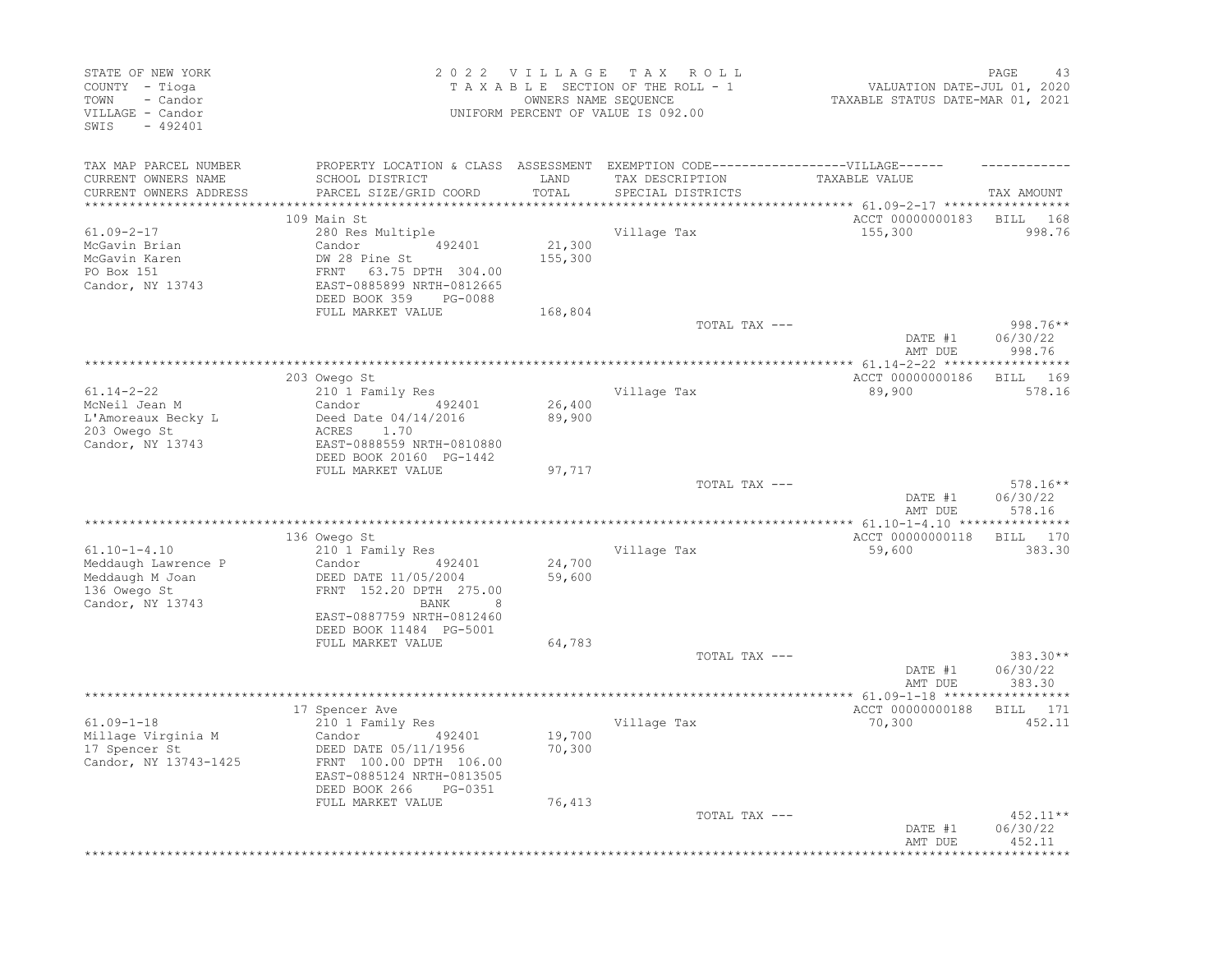| STATE OF NEW YORK<br>COUNTY - Tioga<br>TOWN - Candor<br>VILLAGE - Candor<br>SWIS - 492401 |                                                                                               |                  | 2022 VILLAGE TAX ROLL<br>TAXABLE SECTION OF THE ROLL - 1<br>OWNERS NAME SEQUENCE<br>UNIFORM PERCENT OF VALUE IS 092.00 | VALUATION DATE-JUL 01, 2020<br>TAXABLE STATUS DATE-MAR 01, 2021 | PAGE<br>44             |
|-------------------------------------------------------------------------------------------|-----------------------------------------------------------------------------------------------|------------------|------------------------------------------------------------------------------------------------------------------------|-----------------------------------------------------------------|------------------------|
| TAX MAP PARCEL NUMBER                                                                     | PROPERTY LOCATION & CLASS ASSESSMENT EXEMPTION CODE-----------------VILLAGE------             |                  |                                                                                                                        |                                                                 |                        |
| CURRENT OWNERS NAME<br>CURRENT OWNERS ADDRESS                                             | SCHOOL DISTRICT<br>PARCEL SIZE/GRID COORD                                                     | LAND<br>TOTAL    | TAX DESCRIPTION<br>SPECIAL DISTRICTS                                                                                   | TAXABLE VALUE                                                   | TAX AMOUNT             |
|                                                                                           |                                                                                               |                  |                                                                                                                        |                                                                 |                        |
|                                                                                           | 247 Owego St                                                                                  |                  |                                                                                                                        | ACCT 00000000083 BILL 172                                       |                        |
| $61.18 - 1 - 27$                                                                          | 210 1 Family Res                                                                              |                  | Village Tax                                                                                                            | 80,500                                                          | 517.71                 |
| Miller Eileen<br>247 Owego St                                                             | Candor 492401<br>DEED DATE 12/16/02                                                           | 21,200<br>80,500 |                                                                                                                        |                                                                 |                        |
| Candor, NY 13743                                                                          | FRNT 83.37 DPTH 217.00                                                                        |                  |                                                                                                                        |                                                                 |                        |
|                                                                                           | BANK 191                                                                                      |                  |                                                                                                                        |                                                                 |                        |
|                                                                                           | EAST-0888629 NRTH-0809835                                                                     |                  |                                                                                                                        |                                                                 |                        |
|                                                                                           | DEED BOOK 710 PG-1<br>FULL MARKET VALUE                                                       | 87,500           |                                                                                                                        |                                                                 |                        |
|                                                                                           |                                                                                               |                  | TOTAL TAX ---                                                                                                          |                                                                 | $517.71**$             |
|                                                                                           |                                                                                               |                  |                                                                                                                        | DATE #1                                                         | 06/30/22               |
|                                                                                           | ****************                                                                              |                  |                                                                                                                        | AMT DUE                                                         | 517.71                 |
|                                                                                           | 186 Owego St                                                                                  |                  |                                                                                                                        | ACCT 00000000059 BILL 173                                       |                        |
| $61.14 - 1 - 17$                                                                          | 432 Gas station                                                                               |                  | Village Tax                                                                                                            | 254,500                                                         | 1,636.73               |
| Mirabito Holdings, Inc                                                                    | Candor 492401                                                                                 | 45,500           |                                                                                                                        |                                                                 |                        |
| 49 Court St<br>PO Box 5306<br>PO Box 5306                                                 | Deed Date 08/23/2016<br>Extra Mart                                                            | 254,500          |                                                                                                                        |                                                                 |                        |
| Binghamton, NY 13902                                                                      | FRNT 139.00 DPTH 95.40                                                                        |                  |                                                                                                                        |                                                                 |                        |
|                                                                                           | EAST-0888109 NRTH-0811250                                                                     |                  |                                                                                                                        |                                                                 |                        |
|                                                                                           | DEED BOOK 20160 PG-3416<br>FULL MARKET VALUE                                                  | 276,630          |                                                                                                                        |                                                                 |                        |
|                                                                                           |                                                                                               |                  | TOTAL TAX ---                                                                                                          |                                                                 | $1,636.73**$           |
|                                                                                           |                                                                                               |                  |                                                                                                                        | DATE #1                                                         | 06/30/22               |
|                                                                                           |                                                                                               |                  |                                                                                                                        | AMT DUE                                                         | 1,636.73               |
|                                                                                           | 20 Bank St                                                                                    |                  |                                                                                                                        | ACCT 00000000011 BILL 174                                       |                        |
| $61.09 - 3 - 15.10$                                                                       | 210 1 Family Res                                                                              |                  | Village Tax                                                                                                            | 70,100                                                          | 450.82                 |
| Misson Sarah C<br>20 Bank St                                                              | Candor 492401<br>Deed Date 07/29/2014                                                         | 19,600<br>70,100 |                                                                                                                        |                                                                 |                        |
| Candor, NY 13743                                                                          | FRNT 67.00 DPTH 151.31                                                                        |                  |                                                                                                                        |                                                                 |                        |
|                                                                                           | 0.24 BANK 77<br>ACRES                                                                         |                  |                                                                                                                        |                                                                 |                        |
|                                                                                           | EAST-0886209 NRTH-0813600                                                                     |                  |                                                                                                                        |                                                                 |                        |
|                                                                                           | DEED BOOK 14000 PG-3197<br>FULL MARKET VALUE                                                  | 76,196           |                                                                                                                        |                                                                 |                        |
|                                                                                           |                                                                                               |                  | TOTAL TAX ---                                                                                                          |                                                                 | 450.82**               |
|                                                                                           |                                                                                               |                  |                                                                                                                        | DATE #1                                                         | 06/30/22               |
|                                                                                           |                                                                                               |                  |                                                                                                                        | AMT DUE                                                         | 450.82                 |
|                                                                                           | 251 Owego St                                                                                  |                  |                                                                                                                        | ACCT 00000000090 BILL 175                                       |                        |
| $61.18 - 1 - 26$                                                                          | 210 1 Family Res                                                                              |                  | Village Tax                                                                                                            | 66,300                                                          | 426.39                 |
| Mlodzinski Andrew                                                                         |                                                                                               | 20,900           |                                                                                                                        |                                                                 |                        |
| Mlodzinski Tanya<br>251 Owego St                                                          |                                                                                               | 66,300           |                                                                                                                        |                                                                 |                        |
| Candor, NY 13743                                                                          | Candor 492401<br>FRNT 82.50 DPTH 203.94<br>EAST-0888639 NRTH-0809750<br>DEED BOOK 431 PG-0342 |                  |                                                                                                                        |                                                                 |                        |
|                                                                                           | FULL MARKET VALUE                                                                             | 72,065           |                                                                                                                        |                                                                 |                        |
|                                                                                           |                                                                                               |                  | TOTAL TAX ---                                                                                                          | DATE #1                                                         | $426.39**$<br>06/30/22 |
|                                                                                           |                                                                                               |                  |                                                                                                                        | AMT DUE                                                         | 426.39                 |
|                                                                                           |                                                                                               |                  |                                                                                                                        |                                                                 |                        |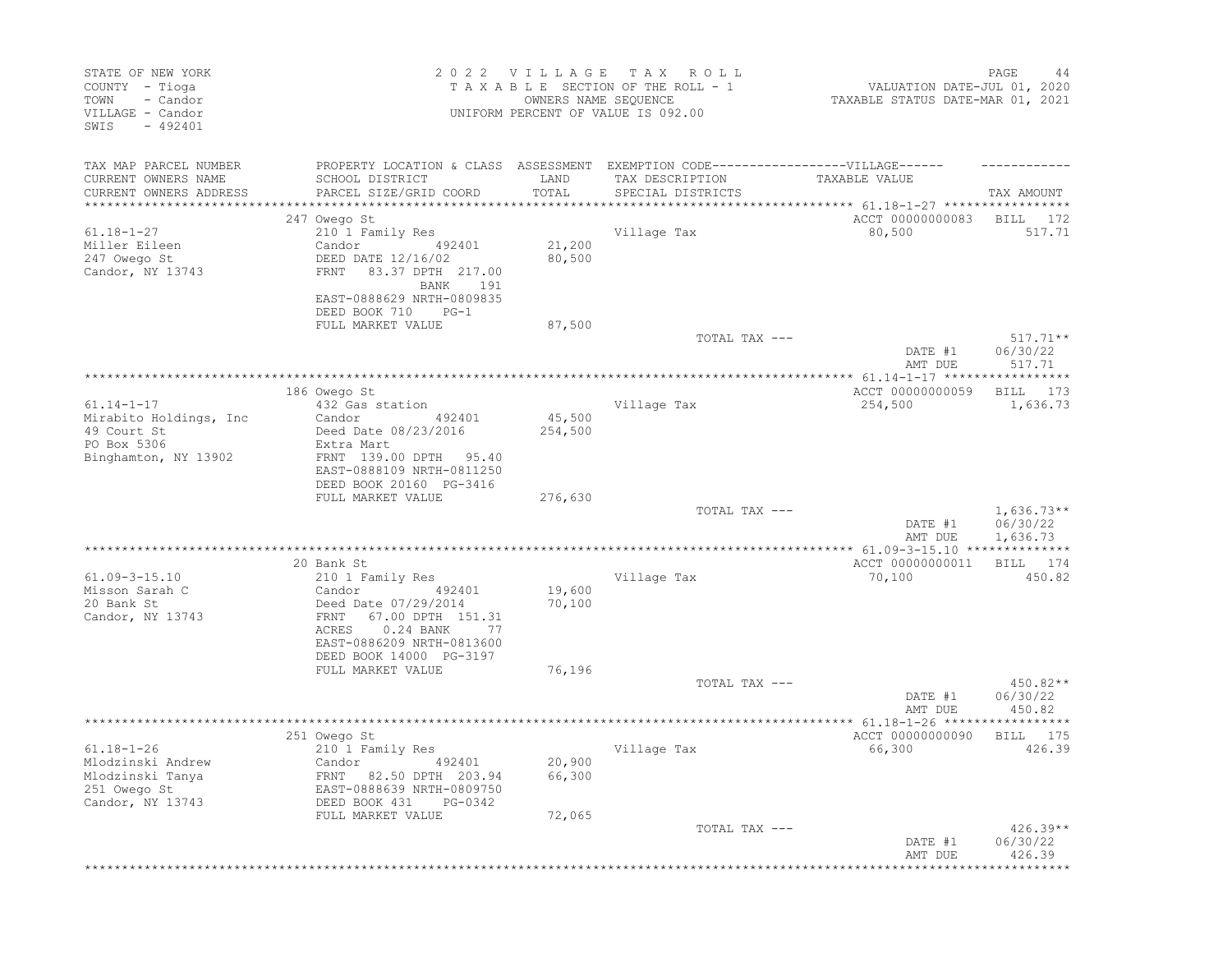| STATE OF NEW YORK<br>COUNTY - Tioga<br>TOWN<br>- Candor<br>VILLAGE - Candor<br>SWIS<br>$-492401$ |                                                                                                                                                                 |                  | 2022 VILLAGE TAX ROLL<br>TAXABLE SECTION OF THE ROLL - 1<br>OWNERS NAME SEQUENCE<br>UNIFORM PERCENT OF VALUE IS 092.00 | VALUATION DATE-JUL 01, 2020<br>TAXABLE STATUS DATE-MAR 01, 2021 | PAGE<br>45                       |
|--------------------------------------------------------------------------------------------------|-----------------------------------------------------------------------------------------------------------------------------------------------------------------|------------------|------------------------------------------------------------------------------------------------------------------------|-----------------------------------------------------------------|----------------------------------|
| TAX MAP PARCEL NUMBER                                                                            | PROPERTY LOCATION & CLASS ASSESSMENT EXEMPTION CODE-----------------VILLAGE------                                                                               |                  |                                                                                                                        |                                                                 |                                  |
| CURRENT OWNERS NAME<br>CURRENT OWNERS ADDRESS<br>**********************                          | SCHOOL DISTRICT<br>PARCEL SIZE/GRID COORD                                                                                                                       | LAND<br>TOTAL    | TAX DESCRIPTION<br>SPECIAL DISTRICTS                                                                                   | TAXABLE VALUE                                                   | TAX AMOUNT                       |
|                                                                                                  | 129 Main St                                                                                                                                                     |                  |                                                                                                                        | ACCT 00000000055                                                | BILL<br>176                      |
| $61.09 - 2 - 3$<br>Mobilio Michael D<br>Mobilio Terri A<br>129 Main St<br>Candor, NY 13743       | 210 1 Family Res<br>492401<br>Candor<br>Deed Date 06/17/2013<br>FRNT<br>77.88 DPTH 212.83<br>BANK<br>77<br>EAST-0885649 NRTH-0813140<br>DEED BOOK 21014 PG-5001 | 20,900<br>95,700 | Village Tax                                                                                                            | 95,700                                                          | 615.46                           |
|                                                                                                  | FULL MARKET VALUE                                                                                                                                               | 104,022          |                                                                                                                        |                                                                 |                                  |
|                                                                                                  |                                                                                                                                                                 |                  | TOTAL TAX ---                                                                                                          | DATE #1<br>AMT DUE                                              | $615.46**$<br>06/30/22<br>615.46 |
|                                                                                                  |                                                                                                                                                                 |                  |                                                                                                                        |                                                                 |                                  |
|                                                                                                  | 192 Owego St                                                                                                                                                    |                  |                                                                                                                        | ACCT 00000000114                                                | 177<br>BILL                      |
| $61.14 - 1 - 39$<br>Morris Matthew                                                               | 220 2 Family Res<br>Candor<br>492401                                                                                                                            | 20,400           | Village Tax                                                                                                            | 57,900                                                          | 372.36                           |
| Morris Sandra                                                                                    | FRNT 88.00 DPTH 151.90                                                                                                                                          | 57,900           |                                                                                                                        |                                                                 |                                  |
| 286 Owego Rd                                                                                     | EAST-0888089 NRTH-0811120                                                                                                                                       |                  |                                                                                                                        |                                                                 |                                  |
| Candor, NY 13743                                                                                 | DEED BOOK 473<br>PG-0146                                                                                                                                        |                  |                                                                                                                        |                                                                 |                                  |
|                                                                                                  | FULL MARKET VALUE                                                                                                                                               | 62,935           |                                                                                                                        |                                                                 |                                  |
|                                                                                                  |                                                                                                                                                                 |                  | TOTAL TAX ---                                                                                                          | DATE #1<br>AMT DUE                                              | $372.36**$<br>06/30/22<br>372.36 |
|                                                                                                  |                                                                                                                                                                 |                  |                                                                                                                        |                                                                 |                                  |
|                                                                                                  | 5 Park Dr                                                                                                                                                       |                  |                                                                                                                        | ACCT 00000000192                                                | BILL 178                         |
| $61.14 - 1 - 4$                                                                                  | 210 1 Family Res                                                                                                                                                |                  | Village Tax                                                                                                            | 88,700                                                          | 570.44                           |
| Morrison Joseph                                                                                  | Candor<br>492401                                                                                                                                                | 20,800           |                                                                                                                        |                                                                 |                                  |
| Morrison Martha<br>5 Park Dr                                                                     | FRNT 132.00 DPTH 120.17<br>EAST-0887829 NRTH-0811790                                                                                                            | 88,700           |                                                                                                                        |                                                                 |                                  |
| PO Box 565                                                                                       | DEED BOOK 321<br>PG-0871                                                                                                                                        |                  |                                                                                                                        |                                                                 |                                  |
| Candor, NY 13743                                                                                 | FULL MARKET VALUE                                                                                                                                               | 96,413           |                                                                                                                        |                                                                 |                                  |
|                                                                                                  |                                                                                                                                                                 |                  | TOTAL TAX ---                                                                                                          |                                                                 | $570.44**$                       |
|                                                                                                  |                                                                                                                                                                 |                  |                                                                                                                        | DATE #1                                                         | 06/30/22                         |
|                                                                                                  |                                                                                                                                                                 |                  |                                                                                                                        | AMT DUE                                                         | 570.44<br>***********            |
|                                                                                                  | Mountain Ave                                                                                                                                                    |                  |                                                                                                                        | **** $61.14 - 2 - 41$ ******<br>ACCT 00000000269                | BILL 179                         |
| $61.14 - 2 - 41$                                                                                 | 312 Vac w/imprv                                                                                                                                                 |                  | Village Tax                                                                                                            | 3,600                                                           | 23.15                            |
| Morse Gary L                                                                                     | 492401<br>Candor                                                                                                                                                | 2,400            |                                                                                                                        |                                                                 |                                  |
| Morse Robin S                                                                                    | DEED 404/921                                                                                                                                                    | 3,600            |                                                                                                                        |                                                                 |                                  |
| 22 Mountain Ave                                                                                  | ACRES<br>1.20                                                                                                                                                   |                  |                                                                                                                        |                                                                 |                                  |
| Candor, NY 13743                                                                                 | EAST-0888529 NRTH-0811680                                                                                                                                       |                  |                                                                                                                        |                                                                 |                                  |
|                                                                                                  | DEED BOOK 20220 PG-353                                                                                                                                          |                  |                                                                                                                        |                                                                 |                                  |
| PRIOR OWNER ON 3/01/2021<br>Morse Gary                                                           | FULL MARKET VALUE                                                                                                                                               | 3,913            |                                                                                                                        |                                                                 |                                  |
|                                                                                                  |                                                                                                                                                                 |                  | TOTAL TAX ---                                                                                                          | DATE #1<br>AMT DUE                                              | $23.15**$<br>06/30/22<br>23.15   |
|                                                                                                  |                                                                                                                                                                 |                  |                                                                                                                        |                                                                 |                                  |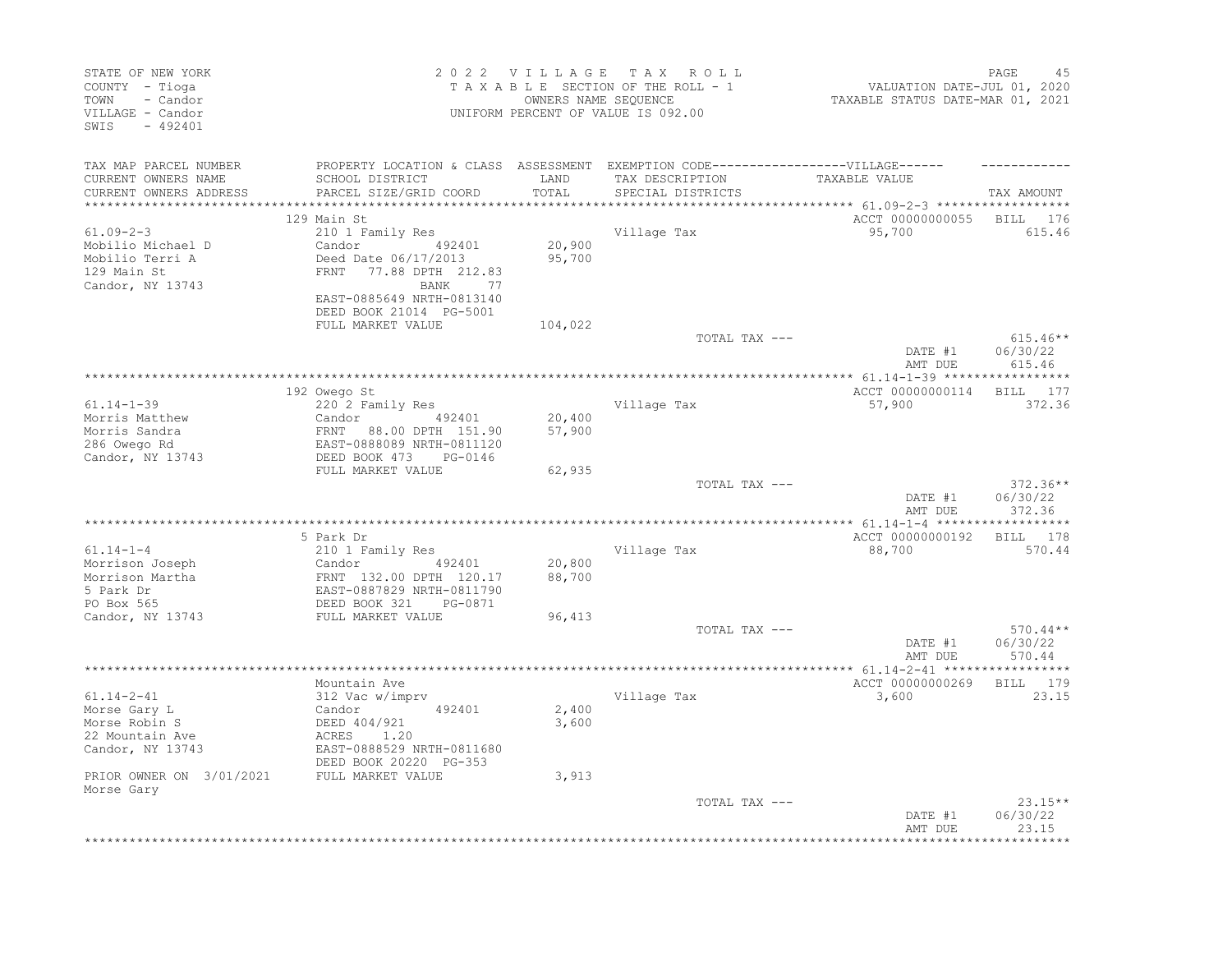| STATE OF NEW YORK<br>COUNTY - Tioga<br>- Candor<br>TOWN<br>VILLAGE - Candor<br>SWIS<br>$-492401$ |                                                                                                                             | 2022 VILLAGE TAX<br>OWNERS NAME SEQUENCE | R O L L<br>TAXABLE SECTION OF THE ROLL - 1<br>UNIFORM PERCENT OF VALUE IS 092.00                     | VALUATION DATE-JUL 01, 2020<br>TAXABLE STATUS DATE-MAR 01, 2021 | PAGE<br>46                       |
|--------------------------------------------------------------------------------------------------|-----------------------------------------------------------------------------------------------------------------------------|------------------------------------------|------------------------------------------------------------------------------------------------------|-----------------------------------------------------------------|----------------------------------|
| TAX MAP PARCEL NUMBER<br>CURRENT OWNERS NAME                                                     | SCHOOL DISTRICT                                                                                                             | LAND                                     | PROPERTY LOCATION & CLASS ASSESSMENT EXEMPTION CODE-----------------VILLAGE------<br>TAX DESCRIPTION | TAXABLE VALUE                                                   |                                  |
| CURRENT OWNERS ADDRESS<br>**********************                                                 | PARCEL SIZE/GRID COORD                                                                                                      | TOTAL                                    | SPECIAL DISTRICTS                                                                                    |                                                                 | TAX AMOUNT                       |
|                                                                                                  | 18 Bank St                                                                                                                  |                                          |                                                                                                      | ACCT 00000000277                                                | BILL<br>180                      |
| $61.09 - 3 - 16$                                                                                 | 220 2 Family Res                                                                                                            |                                          | Village Tax                                                                                          | 72,900                                                          | 468.83                           |
| Moshier Sarah E<br>18 Bank St<br>Candor, NY 13743                                                | Candor<br>492401<br>DEED DATE 04/27/2005<br>56.51 DPTH 152.83<br>FRNT                                                       | 16,600<br>72,900                         |                                                                                                      |                                                                 |                                  |
|                                                                                                  | 191<br>BANK<br>EAST-0886159 NRTH-0813570<br>DEED BOOK 11989 PG-1001                                                         |                                          |                                                                                                      |                                                                 |                                  |
|                                                                                                  | FULL MARKET VALUE                                                                                                           | 79,239                                   | TOTAL TAX ---                                                                                        |                                                                 | 468.83**                         |
|                                                                                                  |                                                                                                                             |                                          |                                                                                                      | DATE #1<br>AMT DUE                                              | 06/30/22<br>468.83               |
|                                                                                                  | 23 Main St                                                                                                                  |                                          |                                                                                                      | ACCT 00000000197                                                | BILL<br>181                      |
| $61.14 - 1 - 26$                                                                                 | 210 1 Family Res                                                                                                            |                                          | AGED S<br>41804                                                                                      | 13,640                                                          |                                  |
| Moyer Brenard                                                                                    | Candor<br>492401                                                                                                            |                                          | 24,200 Village Tax                                                                                   | 54,560                                                          | 350.88                           |
| Mover Arlene                                                                                     | AGREEMENT 632/178                                                                                                           | 68,200                                   |                                                                                                      |                                                                 |                                  |
| PO Box 597<br>Candor, NY 13743                                                                   | FRNT 125.00 DPTH 305.00<br>EAST-0887479 NRTH-0811220                                                                        |                                          |                                                                                                      |                                                                 |                                  |
|                                                                                                  | DEED BOOK 325<br>PG-0218<br>FULL MARKET VALUE                                                                               |                                          |                                                                                                      |                                                                 |                                  |
|                                                                                                  |                                                                                                                             | 74,130                                   | TOTAL TAX ---                                                                                        | DATE #1                                                         | 350.88**<br>06/30/22             |
|                                                                                                  |                                                                                                                             |                                          | *************************************                                                                | AMT DUE<br>***************** 61.14-2-10 ******************      | 350.88                           |
|                                                                                                  | 7 Church St                                                                                                                 |                                          |                                                                                                      | ACCT 00000000328                                                | 182<br>BILL                      |
| $61.14 - 2 - 10$                                                                                 | 210 1 Family Res                                                                                                            |                                          | Village Tax                                                                                          | 65,800                                                          | 423.17                           |
| Moyka Gail                                                                                       | Candor<br>492401                                                                                                            | 19,800                                   |                                                                                                      |                                                                 |                                  |
| 7 Church St<br>Candor, NY 13743                                                                  | Deed Date 04/27/2006<br>FRNT 52.00 DPTH 206.25                                                                              | 65,800                                   |                                                                                                      |                                                                 |                                  |
|                                                                                                  | EAST-0888109 NRTH-0810530<br>DEED BOOK 13169 PG-7001                                                                        |                                          |                                                                                                      |                                                                 |                                  |
|                                                                                                  | FULL MARKET VALUE                                                                                                           | 71,522                                   | TOTAL TAX ---                                                                                        |                                                                 | $423.17**$                       |
|                                                                                                  |                                                                                                                             |                                          |                                                                                                      | DATE #1<br>AMT DUE                                              | 06/30/22<br>423.17               |
|                                                                                                  |                                                                                                                             |                                          |                                                                                                      |                                                                 |                                  |
| $61.18 - 1 - 20$                                                                                 | 246 Owego St<br>220 2 Family Res                                                                                            |                                          | Village Tax                                                                                          | ACCT 00000000230<br>94,400                                      | 183<br>BILL<br>607.10            |
| Murray Sally J                                                                                   | Candor<br>492401                                                                                                            | 21,200                                   |                                                                                                      |                                                                 |                                  |
| 246 Owego St<br>Candor, NY 13743                                                                 | DEED DATE 09/15/00<br>AGREEMENT 647/93,96<br>FRNT 99.00 DPTH 186.54<br>EAST-0888369 NRTH-0809825<br>DEED BOOK 653<br>PG-330 | 94,400                                   |                                                                                                      |                                                                 |                                  |
|                                                                                                  | FULL MARKET VALUE                                                                                                           | 102,609                                  |                                                                                                      |                                                                 |                                  |
|                                                                                                  |                                                                                                                             |                                          | TOTAL TAX ---                                                                                        | DATE #1<br>AMT DUE                                              | $607.10**$<br>06/30/22<br>607.10 |
|                                                                                                  |                                                                                                                             |                                          |                                                                                                      |                                                                 |                                  |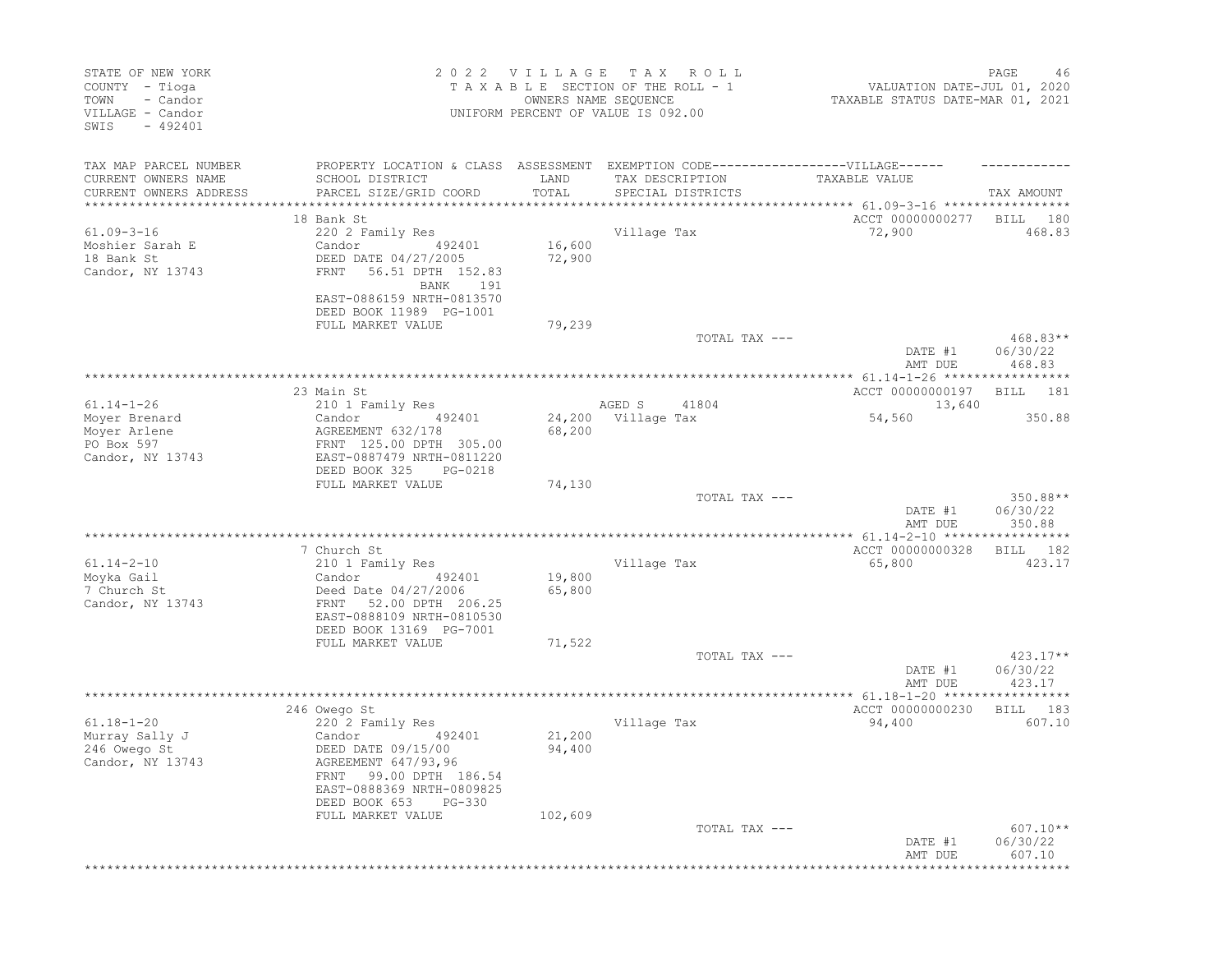| STATE OF NEW YORK<br>COUNTY - Tioga<br>- Candor<br>TOWN<br>VILLAGE - Candor<br>$-492401$<br>SWIS                                                      |                                                                                                                                                                                       | 2022 VILLAGE<br>OWNERS NAME SEQUENCE | T A X<br>R O L L<br>TAXABLE SECTION OF THE ROLL - 1<br>UNIFORM PERCENT OF VALUE IS 092.00                                 | VALUATION DATE-JUL 01, 2020<br>TAXABLE STATUS DATE-MAR 01, 2021         | PAGE<br>47                       |
|-------------------------------------------------------------------------------------------------------------------------------------------------------|---------------------------------------------------------------------------------------------------------------------------------------------------------------------------------------|--------------------------------------|---------------------------------------------------------------------------------------------------------------------------|-------------------------------------------------------------------------|----------------------------------|
| TAX MAP PARCEL NUMBER<br>CURRENT OWNERS NAME<br>CURRENT OWNERS ADDRESS<br>**************************                                                  | SCHOOL DISTRICT<br>PARCEL SIZE/GRID COORD                                                                                                                                             | LAND<br>TOTAL                        | PROPERTY LOCATION & CLASS ASSESSMENT EXEMPTION CODE-----------------VILLAGE------<br>TAX DESCRIPTION<br>SPECIAL DISTRICTS | TAXABLE VALUE                                                           | TAX AMOUNT                       |
| $61.14 - 1 - 59$<br>Musa Richard G<br>Musa Patricia<br>978 Owego Rd<br>Candor, NY 13743                                                               | 4 Church St<br>210 1 Family Res<br>Candor<br>492401<br>DEED DATE 01/23/04<br>53.64 DPTH<br>FRNT<br>89.94<br>EAST-0888159 NRTH-0810740<br>DEED BOOK 10562 PG-9001<br>FULL MARKET VALUE | 14,100<br>52,200<br>56,739           | Village Tax                                                                                                               | ACCT 00000000098<br>52,200                                              | BILL<br>184<br>335.71            |
|                                                                                                                                                       |                                                                                                                                                                                       |                                      | TOTAL TAX ---                                                                                                             | DATE #1<br>AMT DUE                                                      | $335.71**$<br>06/30/22<br>335.71 |
| $61.09 - 2 - 24.21$<br>Naughton Francis<br>Naughton Connie<br>% John Madan<br>11 Old Ithaca Rd<br>Candor, NY 13743                                    | Stowell Ave<br>312 Vac w/imprv<br>Candor<br>492401<br>DEED DATE 10/07/2010<br>64.11 DPTH<br>FRNT<br>56.69<br>0.10<br>ACRES<br>EAST-0886256 NRTH-0812131<br>DEED BOOK 18296 PG-3001    | 1,500<br>3,000                       | Village Tax                                                                                                               | ************ 61.09-2-24.21 ***************<br>ACCT 00000002893<br>3,000 | 185<br>BILL<br>19.29             |
|                                                                                                                                                       | FULL MARKET VALUE                                                                                                                                                                     | 3,261                                | TOTAL TAX ---                                                                                                             | DATE #1<br>AMT DUE                                                      | $19.29**$<br>06/30/22<br>19.29   |
| $61.09 - 2 - 29$<br>Naughton Francis<br>Naughton Connie<br>% John Madan<br>11 Old Ithaca Rd<br>Candor, NY 13743                                       | 83 Main St<br>220 2 Family Res<br>Candor<br>492401<br>DEED DATE 10/07/2010<br>30.00 DPTH<br>FRNT<br>63.00<br>EAST-0886289 NRTH-0812170<br>DEED BOOK 18296 PG-3001                     | 11,400<br>77,600                     | Village Tax                                                                                                               | ACCT 00000000257<br>77,600                                              | 186<br>BILL<br>499.06            |
|                                                                                                                                                       | FULL MARKET VALUE                                                                                                                                                                     | 84,348                               | TOTAL TAX ---                                                                                                             | DATE #1<br>AMT DUE                                                      | 499.06**<br>06/30/22<br>499.06   |
| $61.09 - 1 - 22$<br>Naughton Francis P II<br>Hall Leean Virginia<br>10 Smith St<br>Candor, NY 13743<br>PRIOR OWNER ON 3/01/2021<br>Naughton Francis P | 10 Smith St<br>210 1 Family Res<br>Candor<br>492401<br>FRNT 165.00 DPTH 170.00<br>BANK 500<br>EAST-0885399 NRTH-0813260<br>DEED BOOK 20220 PG-720<br>FULL MARKET VALUE                | 22,600<br>82,700<br>89,891           | ***********************<br>Village Tax                                                                                    | *********** 61.09-1-22 ******<br>ACCT 00000000253<br>82,700             | 187<br>BILL<br>531.86            |
|                                                                                                                                                       |                                                                                                                                                                                       |                                      | TOTAL TAX ---                                                                                                             | DATE #1<br>AMT DUE                                                      | $531.86**$<br>06/30/22<br>531.86 |
|                                                                                                                                                       |                                                                                                                                                                                       |                                      |                                                                                                                           |                                                                         |                                  |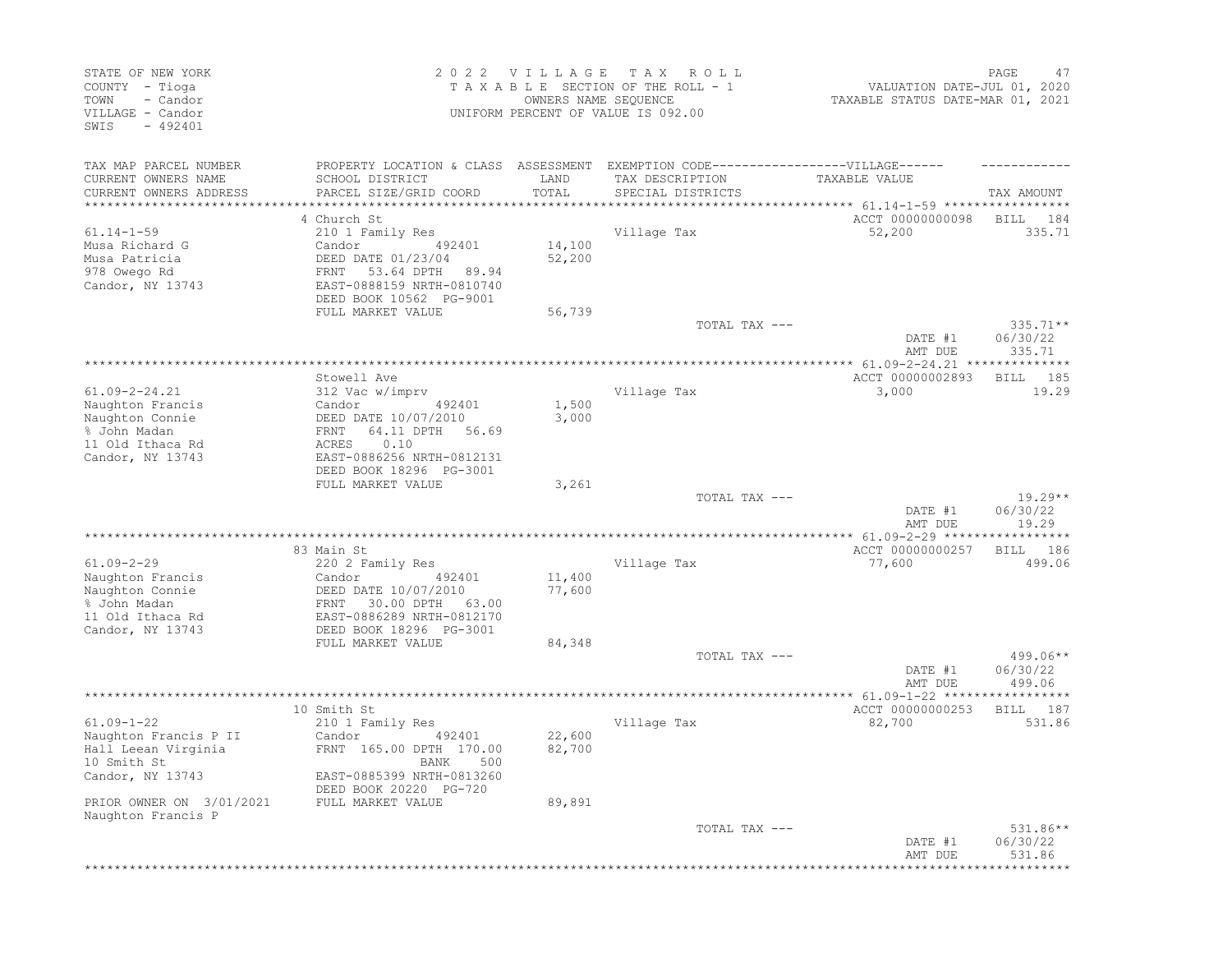| STATE OF NEW YORK<br>COUNTY - Tioga<br>- Candor<br>TOWN<br>VILLAGE - Candor<br>SWIS<br>$-492401$ |                                                                                                                                         | 2022 VILLAGE<br>OWNERS NAME SEQUENCE | TAX ROLL<br>TAXABLE SECTION OF THE ROLL - 1<br>UNIFORM PERCENT OF VALUE IS 092.00                                        | VALUATION DATE-JUL 01, 2020<br>TAXABLE STATUS DATE-MAR 01, 2021           | PAGE<br>48                       |
|--------------------------------------------------------------------------------------------------|-----------------------------------------------------------------------------------------------------------------------------------------|--------------------------------------|--------------------------------------------------------------------------------------------------------------------------|---------------------------------------------------------------------------|----------------------------------|
| TAX MAP PARCEL NUMBER<br>CURRENT OWNERS NAME<br>CURRENT OWNERS ADDRESS                           | SCHOOL DISTRICT<br>PARCEL SIZE/GRID COORD                                                                                               | LAND<br>TOTAL<br>*********           | PROPERTY LOCATION & CLASS ASSESSMENT EXEMPTION CODE----------------VILLAGE------<br>TAX DESCRIPTION<br>SPECIAL DISTRICTS | TAXABLE VALUE<br>*************************** 61.18-1-19 ***************** | TAX AMOUNT                       |
|                                                                                                  | 240 Owego St                                                                                                                            |                                      |                                                                                                                          | ACCT 00000002705                                                          | BILL 188                         |
| 61.18-1-19<br>Nedrow Emily A<br>240 Owego St<br>Candor, NY 13743                                 | 210 1 Family Res<br>Candor<br>492401<br>DEED DATE 06/01/2016<br>FRNT<br>90.81 DPTH 250.78<br>BANK<br>8                                  | 21,800<br>70,500                     | Village Tax                                                                                                              | 70,500                                                                    | 453.40                           |
|                                                                                                  | EAST-0888309 NRTH-0809930<br>DEED BOOK 20160 PG-2106<br>FULL MARKET VALUE                                                               | 76,630                               |                                                                                                                          |                                                                           |                                  |
|                                                                                                  |                                                                                                                                         |                                      | TOTAL TAX ---                                                                                                            | DATE #1<br>AMT DUE                                                        | 453.40**<br>06/30/22<br>453.40   |
|                                                                                                  |                                                                                                                                         |                                      |                                                                                                                          |                                                                           |                                  |
| $61.09 - 3 - 43$<br>Nevins Craig C<br>Zogaria Bree A<br>8 Kinney St<br>Candor, NY 13743          | 8 Kinney St<br>210 1 Family Res<br>492401<br>Candor<br>DEED DATE 01/06/2017<br>FRNT<br>67.00 DPTH 192.00<br>BANK<br>500                 | 20,300<br>101,300                    | Village Tax                                                                                                              | ACCT 00000000313<br>101,300                                               | 189<br><b>BILL</b><br>651.48     |
|                                                                                                  | EAST-0886139 NRTH-0813130<br>DEED BOOK 20170 PG-69<br>FULL MARKET VALUE                                                                 | 110,109                              | TOTAL TAX ---                                                                                                            | DATE #1                                                                   | $651.48**$<br>06/30/22           |
|                                                                                                  |                                                                                                                                         |                                      |                                                                                                                          | AMT DUE                                                                   | 651.48                           |
| $61.13 - 1 - 11$<br>Nichols David E<br>PO Box 835<br>Candor, NY 13743                            | 18 Water St<br>210 1 Family Res<br>492401<br>Candor<br>FRNT 100.00 DPTH 180.00<br>EAST-0886464 NRTH-0811265<br>DEED BOOK 305<br>PG-0978 | 21,100<br>73,700                     | Village Tax                                                                                                              | ACCT 00000000201<br>73,700                                                | BILL 190<br>473.98               |
|                                                                                                  | FULL MARKET VALUE                                                                                                                       | 80,109                               | TOTAL TAX ---                                                                                                            | DATE #1<br>AMT DUE                                                        | 473.98**<br>06/30/22<br>473.98   |
|                                                                                                  |                                                                                                                                         |                                      |                                                                                                                          |                                                                           |                                  |
| $61.14 - 2 - 11$<br>O'Connor Mary<br>% Anita Westgate<br>92 Brink Rd<br>Candor, NY 13743         | 214 Owego St<br>210 1 Family Res<br>Candor<br>492401<br>FRNT 84.00 DPTH 150.00<br>EAST-0888209 NRTH-0810600<br>DEED BOOK 358<br>PG-0796 | 20,300<br>80,500                     | Village Tax                                                                                                              | ACCT 00000000207<br>80,500                                                | BILL 191<br>517.71               |
|                                                                                                  | FULL MARKET VALUE                                                                                                                       | 87,500                               | TOTAL TAX ---                                                                                                            | DATE #1<br>AMT DUE                                                        | $517.71**$<br>06/30/22<br>517.71 |
|                                                                                                  |                                                                                                                                         |                                      |                                                                                                                          |                                                                           |                                  |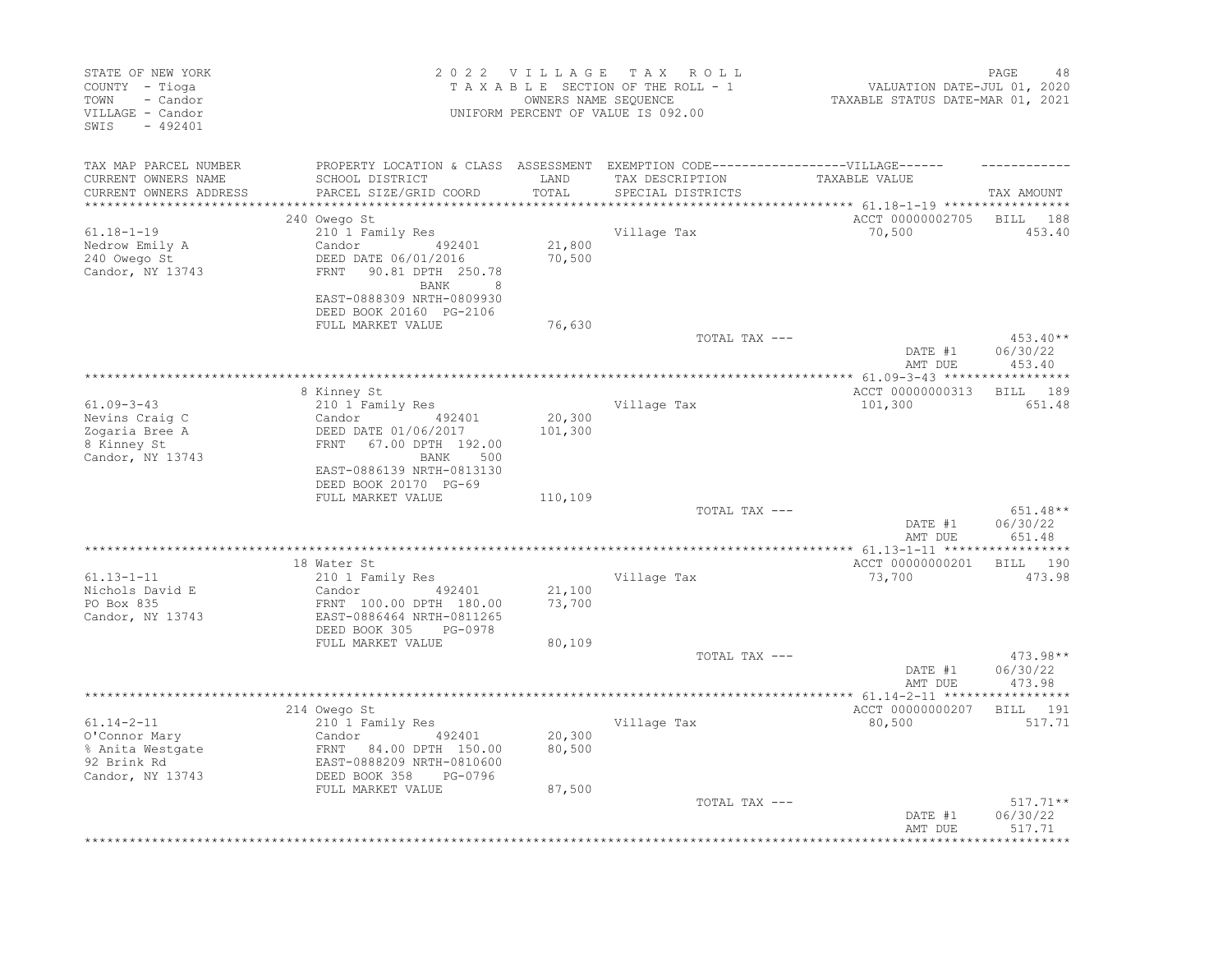| STATE OF NEW YORK<br>COUNTY - Tioga<br>TOWN<br>- Candor<br>VILLAGE - Candor<br>$-492401$<br>SWIS   |                                                                                                                                                                                                       | 2022 VILLAGE<br>OWNERS NAME SEQUENCE                        | T A X<br>ROLL<br>TAXABLE SECTION OF THE ROLL - 1<br>UNIFORM PERCENT OF VALUE IS 092.00 | VALUATION DATE-JUL 01, 2020<br>TAXABLE STATUS DATE-MAR 01, 2021 | PAGE<br>49                                      |
|----------------------------------------------------------------------------------------------------|-------------------------------------------------------------------------------------------------------------------------------------------------------------------------------------------------------|-------------------------------------------------------------|----------------------------------------------------------------------------------------|-----------------------------------------------------------------|-------------------------------------------------|
| TAX MAP PARCEL NUMBER<br>CURRENT OWNERS NAME<br>CURRENT OWNERS ADDRESS                             | PROPERTY LOCATION & CLASS ASSESSMENT EXEMPTION CODE-----------------VILLAGE------<br>SCHOOL DISTRICT<br>PARCEL SIZE/GRID COORD                                                                        | LAND<br>TOTAL                                               | TAX DESCRIPTION<br>SPECIAL DISTRICTS                                                   | TAXABLE VALUE                                                   | TAX AMOUNT                                      |
| *****************<br>$61.14 - 2 - 5$<br>O'Hearn Gail<br>15 Church St<br>Candor, NY 13743           | 15 Church St<br>210 1 Family Res<br>Candor<br>492401<br>DEED DATE 04/30/03<br>FRNT<br>49.00 DPTH 325.50<br>500<br>BANK<br>EAST-0887889 NRTH-0810450<br>DEED BOOK 718<br>$PG-251$<br>FULL MARKET VALUE | * * * * * * * * * * * * * * *<br>20,800<br>54,700<br>59,457 | Village Tax                                                                            | ACCT 00000000062<br>54,700                                      | BILL<br>192<br>351.78                           |
|                                                                                                    |                                                                                                                                                                                                       |                                                             | TOTAL TAX ---                                                                          | DATE #1<br>AMT DUE                                              | $351.78**$<br>06/30/22<br>351.78                |
| $61.09 - 3 - 48$<br>O'Konsky Theodore D Jr<br>O'Konsky Cheryl A<br>110 Main St<br>Candor, NY 13743 | 110 Main St<br>210 1 Family Res<br>Candor<br>492401<br>DEED DATE 12/07/04<br>FRNT 136.00 DPTH 187.00<br>BANK<br>8<br>EAST-0886129 NRTH-0812820<br>DEED BOOK 11572 PG-1001                             | 22,200<br>144,500                                           | Village Tax                                                                            | ACCT 00000000167<br>144,500                                     | 193<br>BILL<br>929.30                           |
|                                                                                                    | FULL MARKET VALUE                                                                                                                                                                                     | 157,065                                                     | TOTAL TAX ---                                                                          | DATE #1<br>AMT DUE                                              | $929.30**$<br>06/30/22<br>929.30                |
| $61.09 - 3 - 4$<br>Ober John A<br>2 Mill St<br>Candor, NY 13743                                    | 2 Mill St<br>283 Res w/Comuse<br>492401<br>Candor<br>DEED DATE 03/20/2012<br>CANDOR ANIMAL CARE<br>ACRES<br>1.74<br>EAST-0885779 NRTH-0813630<br>DEED BOOK 19704 PG-9002<br>FULL MARKET VALUE         | 26,500<br>92,100<br>100,109                                 | Village Tax<br>TOTAL TAX ---                                                           | ACCT 00000000203<br>92,100<br>DATE #1                           | 194<br>BILL<br>592.31<br>$592.31**$<br>06/30/22 |
| $61.09 - 3 - 27$<br>Orendorff Joshua<br>Orendorff Rhiannon L<br>13 Kinney St<br>Candor, NY 13743   | 13 Kinney St<br>210 1 Family Res<br>Candor 492401<br>DEED DATE 08/10/01<br>74.25 DPTH 165.00<br>FRNT<br>BANK<br>77<br>EAST-0886169 NRTH-0813380                                                       | 20,200<br>82,200                                            | Village Tax                                                                            | AMT DUE<br>ACCT 00000000113<br>82,200                           | 592.31<br>BILL<br>195<br>528.64                 |
| PRIOR OWNER ON 3/01/2021<br>Houck Deanna                                                           | DEED BOOK 20210 PG-4249<br>FULL MARKET VALUE                                                                                                                                                          | 89,348                                                      | TOTAL TAX ---                                                                          | DATE #1<br>AMT DUE                                              | $528.64**$<br>06/30/22<br>528.64                |
|                                                                                                    |                                                                                                                                                                                                       |                                                             |                                                                                        | **************************************                          |                                                 |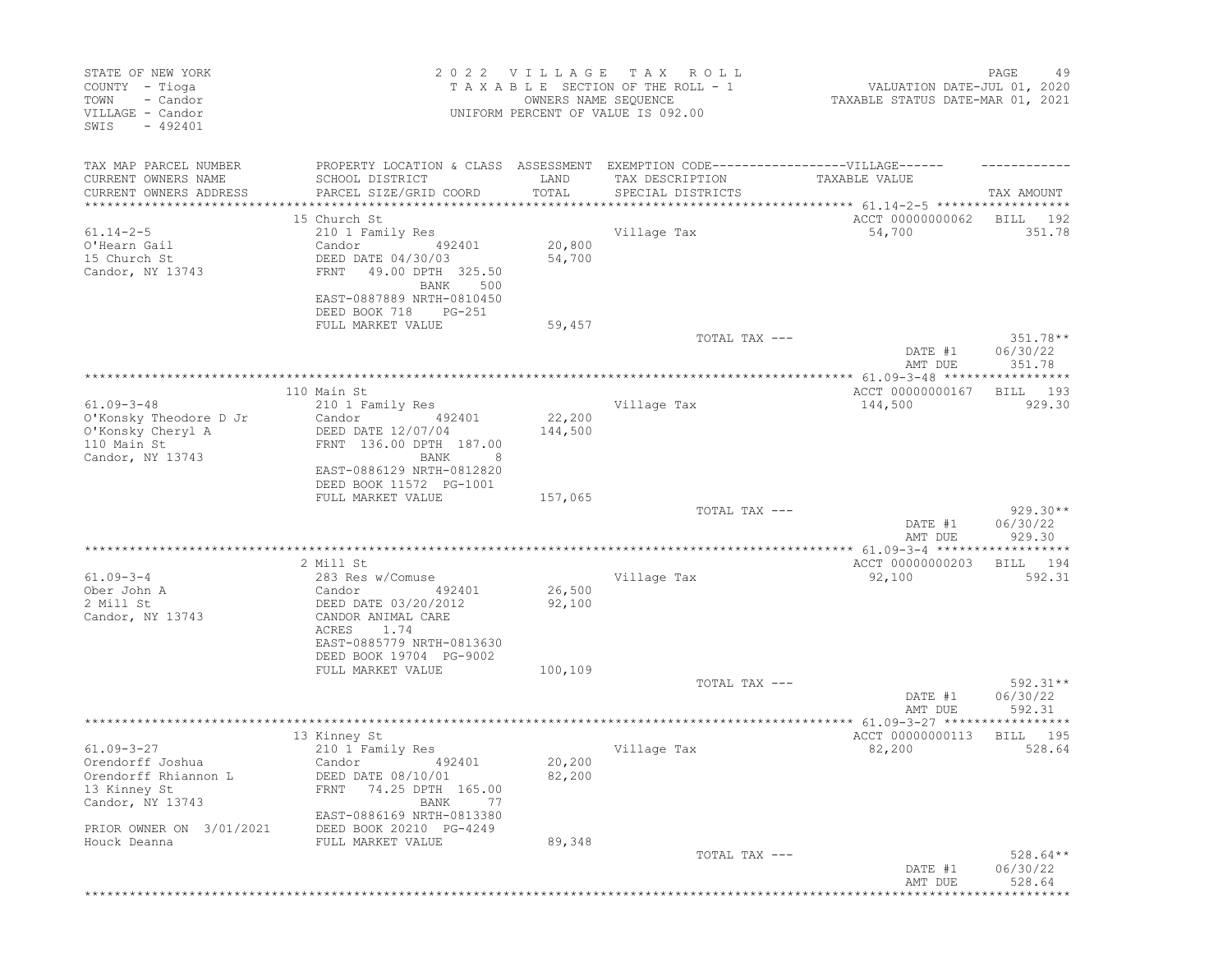| STATE OF NEW YORK<br>COUNTY - Tioga<br>- Candor<br>TOWN<br>VILLAGE - Candor<br>SWIS<br>$-492401$ |                                                                                                                                                               |                  | 2022 VILLAGE TAX ROLL<br>TAXABLE SECTION OF THE ROLL - 1<br>OWNERS NAME SEQUENCE<br>UNIFORM PERCENT OF VALUE IS 092.00 | VALUATION DATE-JUL 01, 2020<br>TAXABLE STATUS DATE-MAR 01, 2021 | 50<br>PAGE                        |
|--------------------------------------------------------------------------------------------------|---------------------------------------------------------------------------------------------------------------------------------------------------------------|------------------|------------------------------------------------------------------------------------------------------------------------|-----------------------------------------------------------------|-----------------------------------|
| TAX MAP PARCEL NUMBER<br>CURRENT OWNERS NAME<br>CURRENT OWNERS ADDRESS                           | PROPERTY LOCATION & CLASS ASSESSMENT EXEMPTION CODE-----------------VILLAGE------<br>SCHOOL DISTRICT<br>PARCEL SIZE/GRID COORD                                | LAND<br>TOTAL    | TAX DESCRIPTION<br>SPECIAL DISTRICTS                                                                                   | TAXABLE VALUE                                                   | TAX AMOUNT                        |
|                                                                                                  |                                                                                                                                                               | ********         |                                                                                                                        | ************ 61.13-1-33 ******************                      |                                   |
| $61.13 - 1 - 33$<br>Orzel Maureen<br>18 Humiston St<br>Candor, NY 13743                          | 18 Humiston St<br>210 1 Family Res<br>Candor 492401<br>Deed Date 08/30/2011<br>FRNT 50.00 DPTH 171.00<br>EAST-0887219 NRTH-0810350<br>DEED BOOK 19162 PG-5001 | 17,800<br>54,700 | Village Tax                                                                                                            | ACCT 00000000154<br>54,700                                      | BILL 196<br>351.78                |
|                                                                                                  | FULL MARKET VALUE                                                                                                                                             | 59,457           | TOTAL TAX ---                                                                                                          |                                                                 | $351.78**$                        |
|                                                                                                  |                                                                                                                                                               |                  |                                                                                                                        | DATE #1<br>AMT DUE                                              | 06/30/22<br>351.78                |
|                                                                                                  |                                                                                                                                                               |                  |                                                                                                                        |                                                                 |                                   |
| $61.09 - 3 - 45.10$                                                                              | 122 Main St<br>230 3 Family Res                                                                                                                               |                  | Village Tax                                                                                                            | ACCT 00000000209<br>113,900                                     | BILL 197<br>732.51                |
| Osovski David                                                                                    | Candor 492401                                                                                                                                                 | 20,600           |                                                                                                                        |                                                                 |                                   |
| 122 Main St<br>Candor, NY 13743                                                                  | DEED DATE 05/28/2009<br>66.00 DPTH 224.00<br>FRNT<br>EAST-0885979 NRTH-0813090<br>DEED BOOK 16845 PG-7001<br>FULL MARKET VALUE                                | 113,900          |                                                                                                                        |                                                                 |                                   |
|                                                                                                  |                                                                                                                                                               | 123,804          | TOTAL TAX ---                                                                                                          |                                                                 | 732.51**                          |
|                                                                                                  |                                                                                                                                                               |                  |                                                                                                                        | DATE #1<br>AMT DUE                                              | 06/30/22<br>732.51                |
|                                                                                                  |                                                                                                                                                               |                  |                                                                                                                        |                                                                 |                                   |
|                                                                                                  | 91 Main St                                                                                                                                                    |                  |                                                                                                                        | ACCT 00000000133                                                | BILL 198                          |
| $61.09 - 2 - 25$<br>Palmer Stephen J<br>91 Main St<br>Candor, NY 13743                           | 411 Apartment<br>492401<br>Candor<br>DEED DATE 12/06/91<br>FRNT 44.00 DPTH 154.50<br>EAST-0886169 NRTH-0812320<br>DEED BOOK 516<br>PG-110                     | 12,600<br>74,600 | Village Tax                                                                                                            | 74,600                                                          | 479.76                            |
|                                                                                                  | FULL MARKET VALUE                                                                                                                                             | 81,087           |                                                                                                                        |                                                                 |                                   |
|                                                                                                  |                                                                                                                                                               |                  | TOTAL TAX ---                                                                                                          | DATE #1<br>AMT DUE                                              | $479.76***$<br>06/30/22<br>479.76 |
|                                                                                                  |                                                                                                                                                               |                  |                                                                                                                        |                                                                 |                                   |
| $61.10 - 1 - 13$                                                                                 | Mountain Ave<br>311 Res vac land                                                                                                                              |                  | Village Tax                                                                                                            | ACCT 00000000308<br>2,200                                       | BILL 199<br>14.15                 |
| Pandora's Acres, LLC<br>168 Spencer Rd<br>Candor, NY 13743                                       | Candor<br>492401<br>1/26/07 140154-004 minera<br>Deed Date 09/25/2008<br>91.00 DPTH 533.00<br>FRNT<br>EAST-0888529 NRTH-0812220<br>DEED BOOK 16127 PG-8002    | 2,200<br>2,200   |                                                                                                                        |                                                                 |                                   |
|                                                                                                  | FULL MARKET VALUE                                                                                                                                             | 2,391            | TOTAL TAX ---                                                                                                          | DATE #1                                                         | $14.15**$<br>06/30/22             |
|                                                                                                  |                                                                                                                                                               |                  |                                                                                                                        | AMT DUE                                                         | 14.15                             |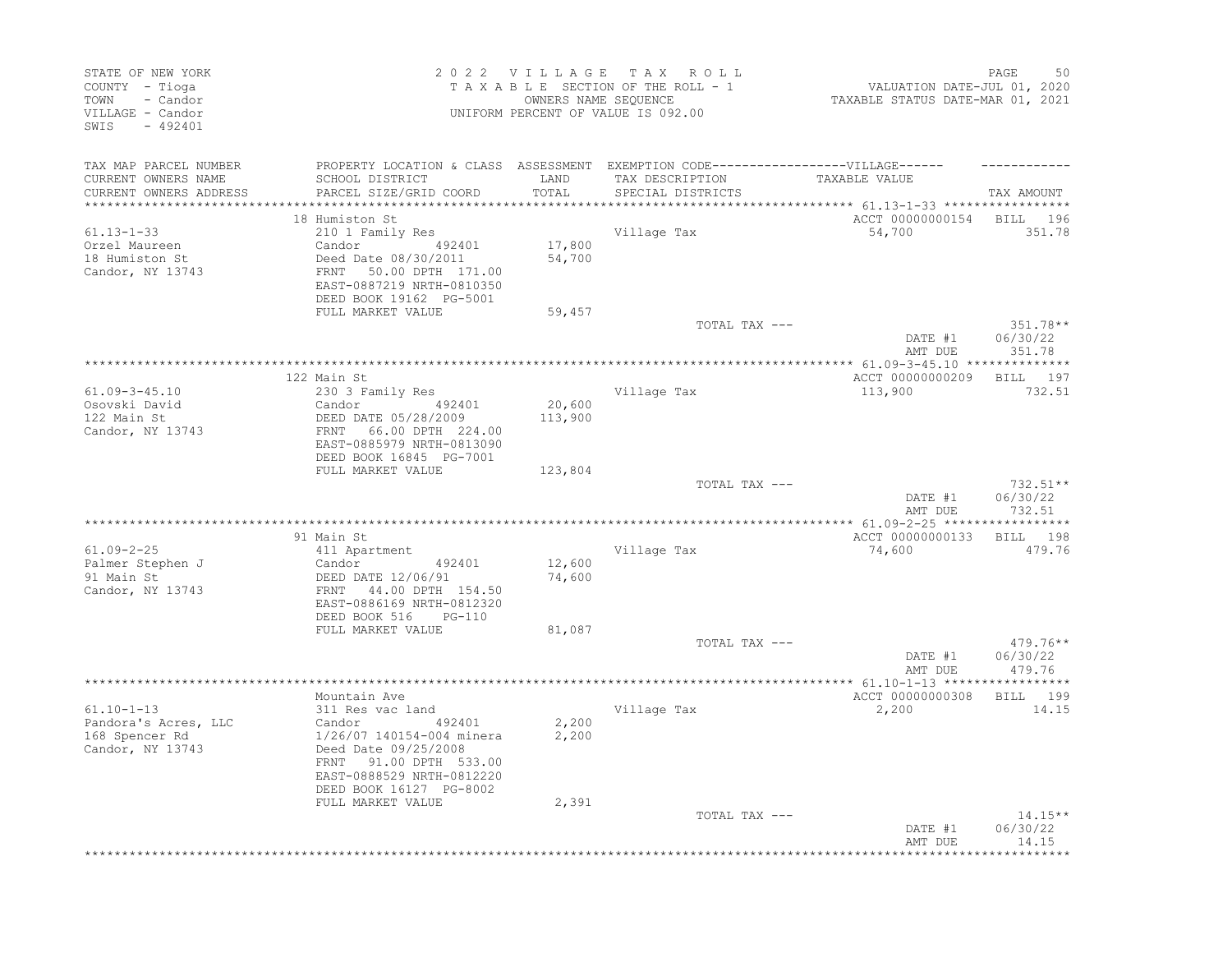| STATE OF NEW YORK<br>COUNTY - Tioga<br>- Candor<br>TOWN<br>VILLAGE - Candor<br>$-492401$<br>SWIS |                                                                                                                                               | 2022 VILLAGE<br>OWNERS NAME SEQUENCE | T A X<br>R O L L<br>TAXABLE SECTION OF THE ROLL - 1<br>UNIFORM PERCENT OF VALUE IS 092.00 | VALUATION DATE-JUL 01, 2020<br>TAXABLE STATUS DATE-MAR 01, 2021 | 51<br>PAGE                       |
|--------------------------------------------------------------------------------------------------|-----------------------------------------------------------------------------------------------------------------------------------------------|--------------------------------------|-------------------------------------------------------------------------------------------|-----------------------------------------------------------------|----------------------------------|
| TAX MAP PARCEL NUMBER                                                                            | PROPERTY LOCATION & CLASS ASSESSMENT EXEMPTION CODE-----------------VILLAGE------                                                             |                                      |                                                                                           |                                                                 |                                  |
| CURRENT OWNERS NAME<br>CURRENT OWNERS ADDRESS                                                    | SCHOOL DISTRICT<br>PARCEL SIZE/GRID COORD                                                                                                     | LAND<br>TOTAL                        | TAX DESCRIPTION<br>SPECIAL DISTRICTS                                                      | TAXABLE VALUE                                                   | TAX AMOUNT                       |
| **********************                                                                           |                                                                                                                                               |                                      |                                                                                           |                                                                 | <b>BILL</b><br>200               |
| $61.14 - 2 - 23$                                                                                 | Owego St<br>105 Vac farmland                                                                                                                  |                                      | AG CEIL CO 41720                                                                          | ACCT 00000000244<br>181                                         |                                  |
| Pandora's Acres, LLC<br>168 Spencer Rd<br>Candor, NY 13743                                       | Candor<br>492401<br>1/26/07 140154-004 minera<br>Deed Date 09/25/2008                                                                         | 1,300<br>1,300                       | Village Tax                                                                               | 1,119                                                           | 7.20                             |
| MAY BE SUBJECT TO PAYMENT<br>UNDER AGDIST LAW TIL 2025                                           | 1.30<br>ACRES<br>EAST-0888649 NRTH-0811010<br>DEED BOOK 16127 PG-8002                                                                         |                                      |                                                                                           |                                                                 |                                  |
|                                                                                                  | FULL MARKET VALUE                                                                                                                             | 1,413                                |                                                                                           |                                                                 |                                  |
|                                                                                                  |                                                                                                                                               |                                      | TOTAL TAX ---                                                                             | DATE #1                                                         | $7.20**$<br>06/30/22             |
|                                                                                                  |                                                                                                                                               |                                      |                                                                                           | AMT DUE                                                         | 7.20                             |
|                                                                                                  | Owego St                                                                                                                                      |                                      |                                                                                           | ACCT 00000000307                                                | 201<br>BILL                      |
| $61.18 - 1 - 32$                                                                                 | 105 Vac farmland                                                                                                                              |                                      | Village Tax                                                                               | 7,600                                                           | 48.88                            |
| Pandora's Acres, LLC                                                                             | Candor<br>492401                                                                                                                              | 7,600                                |                                                                                           |                                                                 |                                  |
| 168 Spencer Rd<br>Candor, NY 13743                                                               | Deed Date 09/25/2008<br>7.60<br>ACRES<br>EAST-0888839 NRTH-0810090<br>DEED BOOK 16127 PG-8003                                                 | 7,600                                |                                                                                           |                                                                 |                                  |
|                                                                                                  | FULL MARKET VALUE                                                                                                                             | 8,261                                |                                                                                           |                                                                 |                                  |
|                                                                                                  |                                                                                                                                               |                                      | TOTAL TAX ---                                                                             | DATE #1<br>AMT DUE                                              | 48.88**<br>06/30/22<br>48.88     |
|                                                                                                  |                                                                                                                                               |                                      |                                                                                           |                                                                 |                                  |
|                                                                                                  | 54 Delray Ave                                                                                                                                 |                                      |                                                                                           | ACCT 00000002023                                                | 202<br>BILL                      |
| $61.18 - 1 - 11$                                                                                 | 312 Vac w/imprv                                                                                                                               |                                      | Village Tax                                                                               | 76,600                                                          | 492.63                           |
| Pandora's Acress, LLC<br>168 Spencer Rd<br>Candor, NY 13743                                      | Candor<br>492401<br>Deed Date 03/18/2019<br>2.93<br>ACRES<br>EAST-0887639 NRTH-0809920<br>DEED BOOK 20190 PG-1052                             | 20,500<br>76,600                     |                                                                                           |                                                                 |                                  |
|                                                                                                  | FULL MARKET VALUE                                                                                                                             | 83,261                               |                                                                                           |                                                                 |                                  |
|                                                                                                  |                                                                                                                                               |                                      | TOTAL TAX ---                                                                             | DATE #1<br>AMT DUE                                              | $492.63**$<br>06/30/22<br>492.63 |
|                                                                                                  |                                                                                                                                               |                                      |                                                                                           |                                                                 |                                  |
|                                                                                                  | 33 Stowell Ave                                                                                                                                |                                      |                                                                                           | ACCT 00000000112                                                | 203<br>BILL                      |
| $61.09 - 1 - 31$                                                                                 | 210 1 Family Res                                                                                                                              |                                      | Village Tax                                                                               | 46,900                                                          | 301.62                           |
| Parillo Alex M<br>Parillo Amy L<br>204 Candor Hill Rd<br>Candor, NY 13746                        | Candor<br>492401<br>Deed Date 10/30/2019<br>FRNT 41.13 DPTH 301.00<br>ACRES 0.32 BANK<br>EAST-0885749 NRTH-0812240<br>DEED BOOK 20190 PG-4375 | 20,400<br>46,900                     |                                                                                           |                                                                 |                                  |
|                                                                                                  | FULL MARKET VALUE                                                                                                                             | 50,978                               | TOTAL TAX ---                                                                             |                                                                 | $301.62**$                       |
|                                                                                                  |                                                                                                                                               |                                      |                                                                                           | DATE #1<br>AMT DUE                                              | 06/30/22<br>301.62               |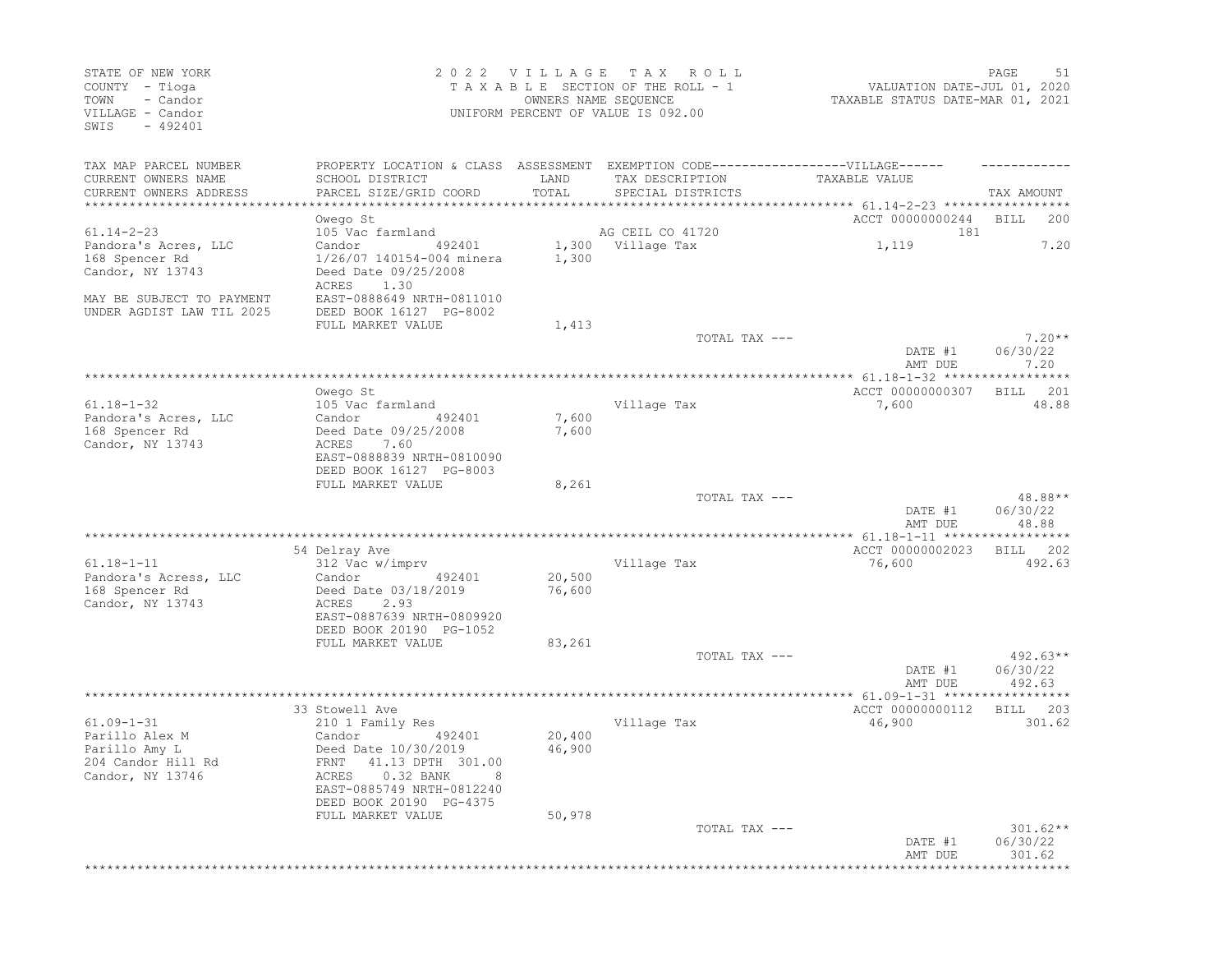| STATE OF NEW YORK<br>COUNTY - Tioga<br>- Candor<br>TOWN<br>VILLAGE - Candor<br>SWIS<br>$-492401$ |                                                                                                                                                                                                 | 2022 VILLAGE TAX | R O L L<br>TAXABLE SECTION OF THE ROLL - 1<br>OWNERS NAME SEQUENCE<br>UNIFORM PERCENT OF VALUE IS 092.00 | VALUATION DATE-JUL 01, 2020<br>TAXABLE STATUS DATE-MAR 01, 2021 | 52<br>PAGE                       |
|--------------------------------------------------------------------------------------------------|-------------------------------------------------------------------------------------------------------------------------------------------------------------------------------------------------|------------------|----------------------------------------------------------------------------------------------------------|-----------------------------------------------------------------|----------------------------------|
| TAX MAP PARCEL NUMBER<br>CURRENT OWNERS NAME<br>CURRENT OWNERS ADDRESS                           | PROPERTY LOCATION & CLASS ASSESSMENT EXEMPTION CODE-----------------VILLAGE------<br>SCHOOL DISTRICT<br>PARCEL SIZE/GRID COORD                                                                  | LAND<br>TOTAL    | TAX DESCRIPTION<br>SPECIAL DISTRICTS                                                                     | TAXABLE VALUE                                                   | TAX AMOUNT                       |
| **********************                                                                           | *************************                                                                                                                                                                       |                  |                                                                                                          |                                                                 |                                  |
| $61.09 - 3 - 5$<br>Pass Marcia A<br>17 Bank St<br>Candor, NY 13743                               | Bank St<br>311 Res vac land<br>Candor<br>492401<br>DEED DATE 04/01/2016<br>FRNT<br>64.99 DPTH 385.57<br>BANK<br>EAST-0885959 NRTH-0813850                                                       | 2,200<br>2,200   | Village Tax                                                                                              | ACCT 00000000031<br>2,200                                       | BILL<br>204<br>14.15             |
|                                                                                                  | DEED BOOK 20160 PG-1234                                                                                                                                                                         |                  |                                                                                                          |                                                                 |                                  |
|                                                                                                  | FULL MARKET VALUE                                                                                                                                                                               | 2,391            | TOTAL TAX ---                                                                                            | DATE #1                                                         | $14.15**$<br>06/30/22            |
|                                                                                                  |                                                                                                                                                                                                 |                  |                                                                                                          | AMT DUE                                                         | 14.15<br>*****                   |
| $61.09 - 3 - 6$                                                                                  | 17 Bank St<br>210 1 Family Res                                                                                                                                                                  |                  | Village Tax                                                                                              | ACCT 00000000030<br>64,500                                      | 205<br>BILL<br>414.81            |
| Pass Marcia A<br>17 Bank St<br>Candor, NY 13743                                                  | Candor<br>492401<br>DEED DATE 04/01/2016<br>FRNT 100.00 DPTH 208.00<br>BANK<br>8                                                                                                                | 21,500<br>64,500 |                                                                                                          |                                                                 |                                  |
|                                                                                                  | EAST-0886019 NRTH-0813740<br>DEED BOOK 20160 PG-1234<br>FULL MARKET VALUE                                                                                                                       | 70,109           |                                                                                                          |                                                                 |                                  |
|                                                                                                  |                                                                                                                                                                                                 |                  | TOTAL TAX ---                                                                                            | DATE #1<br>AMT DUE                                              | $414.81**$<br>06/30/22<br>414.81 |
|                                                                                                  |                                                                                                                                                                                                 |                  |                                                                                                          |                                                                 |                                  |
| $61.13 - 1 - 3$                                                                                  | 11 Stowell Ave<br>210 1 Family Res                                                                                                                                                              |                  | AGED S<br>41804                                                                                          | ACCT 00000000085<br>11,360                                      | 206<br>BILL                      |
| Pettibone Evelyn M<br>Pettibone Raymond<br>PO Box 814<br>Candor, NY 13743                        | Candor<br>492401<br>FRNT 92.50 DPTH 302.00<br>EAST-0886189 NRTH-0811865<br>DEED BOOK 429<br>PG-0191                                                                                             | 56,800           | 22,600 Village Tax                                                                                       | 45,440                                                          | 292.23                           |
|                                                                                                  | FULL MARKET VALUE                                                                                                                                                                               | 61,739           |                                                                                                          |                                                                 |                                  |
|                                                                                                  |                                                                                                                                                                                                 |                  | TOTAL TAX ---                                                                                            | DATE #1<br>AMT DUE                                              | 292.23**<br>06/30/22<br>292.23   |
|                                                                                                  |                                                                                                                                                                                                 |                  |                                                                                                          |                                                                 |                                  |
| $61.18 - 1 - 21$<br>Phillips Shannon<br>250 Owego St<br>Candor, NY 13743                         | 250 Owego St<br>210 1 Family Res<br>Candor<br>492401<br>DEED DATE 06/16/00<br>AGREEMENT 647/93,96<br>AKA SHANNON DENCE<br>85.98 DPTH 257.18<br>FRNT<br>BANK<br>500<br>EAST-0888369 NRTH-0809740 | 21,700<br>72,200 | Village Tax                                                                                              | ACCT 00000000053<br>72,200                                      | 207<br>BILL<br>464.33            |
|                                                                                                  | DEED BOOK 647 PG-99<br>FULL MARKET VALUE                                                                                                                                                        | 78,478           |                                                                                                          |                                                                 |                                  |
|                                                                                                  |                                                                                                                                                                                                 |                  | TOTAL TAX ---                                                                                            | DATE #1<br>AMT DUE                                              | $464.33**$<br>06/30/22<br>464.33 |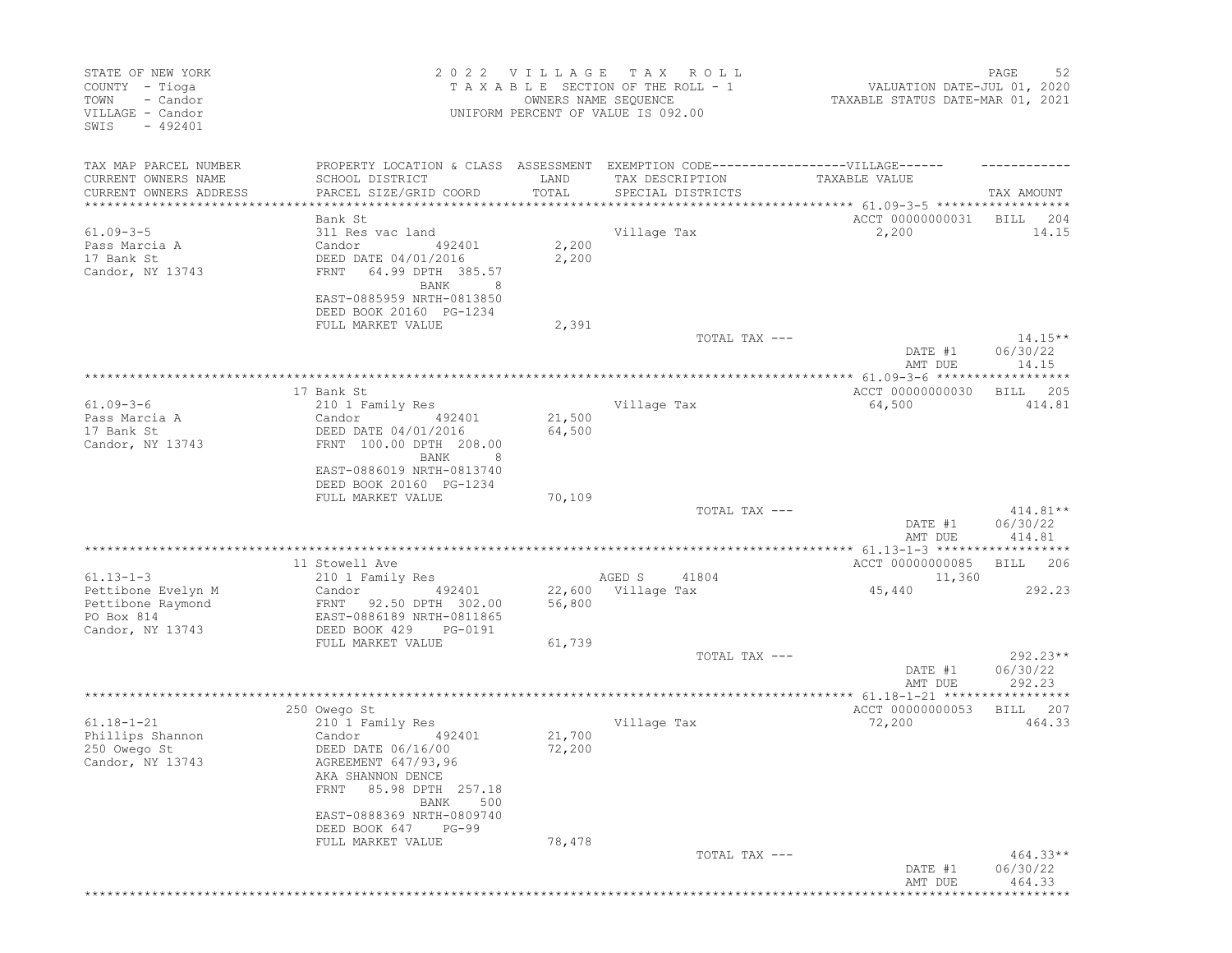| STATE OF NEW YORK<br>COUNTY - Tioga<br>- Candor<br>TOWN<br>VILLAGE - Candor<br>SWIS<br>$-492401$ |                                                                                   |                  | 2022 VILLAGE TAX ROLL<br>TAXABLE SECTION OF THE ROLL - 1<br>OWNERS NAME SEQUENCE<br>UNIFORM PERCENT OF VALUE IS 092.00 | VALUATION DATE-JUL 01, 2020<br>TAXABLE STATUS DATE-MAR 01, 2021 | 53<br>PAGE   |
|--------------------------------------------------------------------------------------------------|-----------------------------------------------------------------------------------|------------------|------------------------------------------------------------------------------------------------------------------------|-----------------------------------------------------------------|--------------|
| TAX MAP PARCEL NUMBER                                                                            | PROPERTY LOCATION & CLASS ASSESSMENT EXEMPTION CODE-----------------VILLAGE------ |                  |                                                                                                                        |                                                                 |              |
| CURRENT OWNERS NAME                                                                              | SCHOOL DISTRICT                                                                   | LAND<br>TOTAL    | TAX DESCRIPTION                                                                                                        | TAXABLE VALUE                                                   |              |
| CURRENT OWNERS ADDRESS<br>*********************                                                  | PARCEL SIZE/GRID COORD                                                            |                  | SPECIAL DISTRICTS                                                                                                      | ********************** 61.14-1-10 ******************            | TAX AMOUNT   |
|                                                                                                  | 20 Main St                                                                        |                  |                                                                                                                        | ACCT 00000000314 BILL 208                                       |              |
| $61.14 - 1 - 10$                                                                                 | 283 Res w/Comuse                                                                  |                  | Village Tax                                                                                                            | 223,800                                                         | 1,439.29     |
| Piccone Maria F                                                                                  | Candor 492401                                                                     | 25,500           |                                                                                                                        |                                                                 |              |
| 20 Main St                                                                                       | ACRES<br>1.21                                                                     | 223,800          |                                                                                                                        |                                                                 |              |
| Candor, NY 13743                                                                                 | EAST-0887549 NRTH-0811500                                                         |                  |                                                                                                                        |                                                                 |              |
|                                                                                                  | DEED BOOK 532 PG-37<br>FULL MARKET VALUE                                          | 243,261          |                                                                                                                        |                                                                 |              |
|                                                                                                  |                                                                                   |                  | TOTAL TAX ---                                                                                                          |                                                                 | $1,439.29**$ |
|                                                                                                  |                                                                                   |                  |                                                                                                                        | DATE #1                                                         | 06/30/22     |
|                                                                                                  |                                                                                   |                  |                                                                                                                        | AMT DUE                                                         | 1,439.29     |
|                                                                                                  |                                                                                   |                  |                                                                                                                        |                                                                 |              |
|                                                                                                  | 123 Main St                                                                       |                  |                                                                                                                        | ACCT 00000000069                                                | BILL 209     |
| $61.09 - 2 - 6$<br>Pletl Richard                                                                 | 210 1 Family Res<br>Candor<br>492401                                              |                  | Village Tax                                                                                                            | 69,500                                                          | 446.97       |
| 123 Main St                                                                                      | DEED DATE 10/22/98                                                                | 22,000<br>69,500 |                                                                                                                        |                                                                 |              |
| Candor, NY 13743                                                                                 | 68.00 DPTH 351.50<br>FRNT                                                         |                  |                                                                                                                        |                                                                 |              |
|                                                                                                  | BANK 191                                                                          |                  |                                                                                                                        |                                                                 |              |
|                                                                                                  | EAST-0885559 NRTH-0812960                                                         |                  |                                                                                                                        |                                                                 |              |
|                                                                                                  | DEED BOOK 616 PG-213                                                              |                  |                                                                                                                        |                                                                 |              |
|                                                                                                  | FULL MARKET VALUE                                                                 | 75,543           |                                                                                                                        |                                                                 | $446.97**$   |
|                                                                                                  |                                                                                   |                  | TOTAL TAX ---                                                                                                          | DATE #1                                                         | 06/30/22     |
|                                                                                                  |                                                                                   |                  |                                                                                                                        | AMT DUE                                                         | 446.97       |
|                                                                                                  |                                                                                   |                  |                                                                                                                        |                                                                 |              |
|                                                                                                  | 193 Owego St                                                                      |                  |                                                                                                                        | ACCT 00000000096                                                | BILL 210     |
| $61.14 - 2 - 25$                                                                                 | 210 1 Family Res                                                                  |                  | Village Tax                                                                                                            | 80,500                                                          | 517.71       |
| Potter Scott W                                                                                   | Candor 492401                                                                     | 21,400           |                                                                                                                        |                                                                 |              |
| Potter Jolie<br>193 Owego St                                                                     | DEED DATE 08/07/00<br>FRNT 45.33 DPTH 442.00                                      | 80,500           |                                                                                                                        |                                                                 |              |
| Candor, NY 13743                                                                                 | EAST-0888479 NRTH-0811110                                                         |                  |                                                                                                                        |                                                                 |              |
|                                                                                                  | DEED BOOK 651<br>PG-141                                                           |                  |                                                                                                                        |                                                                 |              |
|                                                                                                  | FULL MARKET VALUE                                                                 | 87,500           |                                                                                                                        |                                                                 |              |
|                                                                                                  |                                                                                   |                  | TOTAL TAX ---                                                                                                          |                                                                 | $517.71**$   |
|                                                                                                  |                                                                                   |                  |                                                                                                                        | DATE #1                                                         | 06/30/22     |
|                                                                                                  |                                                                                   |                  |                                                                                                                        | AMT DUE                                                         | 517.71       |
|                                                                                                  | 25 Kinney St                                                                      |                  |                                                                                                                        | ACCT 00000000058                                                | BILL 211     |
| $61.09 - 3 - 32$                                                                                 | 210 1 Family Res                                                                  |                  | Village Tax                                                                                                            | 106,600                                                         | 685.56       |
| Purcell Lois Peret                                                                               | 492401<br>Candor                                                                  | 14,300           |                                                                                                                        |                                                                 |              |
| 25 Kinney St                                                                                     | DEED DATE 02/11/2013                                                              | 106,600          |                                                                                                                        |                                                                 |              |
| Candor, NY 13743                                                                                 | FRNT 56.00 DPTH 88.00                                                             |                  |                                                                                                                        |                                                                 |              |
|                                                                                                  | <b>BANK</b><br>500                                                                |                  |                                                                                                                        |                                                                 |              |
|                                                                                                  | EAST-0886439 NRTH-0813500                                                         |                  |                                                                                                                        |                                                                 |              |
|                                                                                                  | DEED BOOK 20661 PG-4001<br>FULL MARKET VALUE                                      | 115,870          |                                                                                                                        |                                                                 |              |
|                                                                                                  |                                                                                   |                  | TOTAL TAX ---                                                                                                          |                                                                 | 685.56**     |
|                                                                                                  |                                                                                   |                  |                                                                                                                        | DATE #1                                                         | 06/30/22     |
|                                                                                                  |                                                                                   |                  |                                                                                                                        | AMT DUE                                                         | 685.56       |
|                                                                                                  |                                                                                   |                  |                                                                                                                        |                                                                 |              |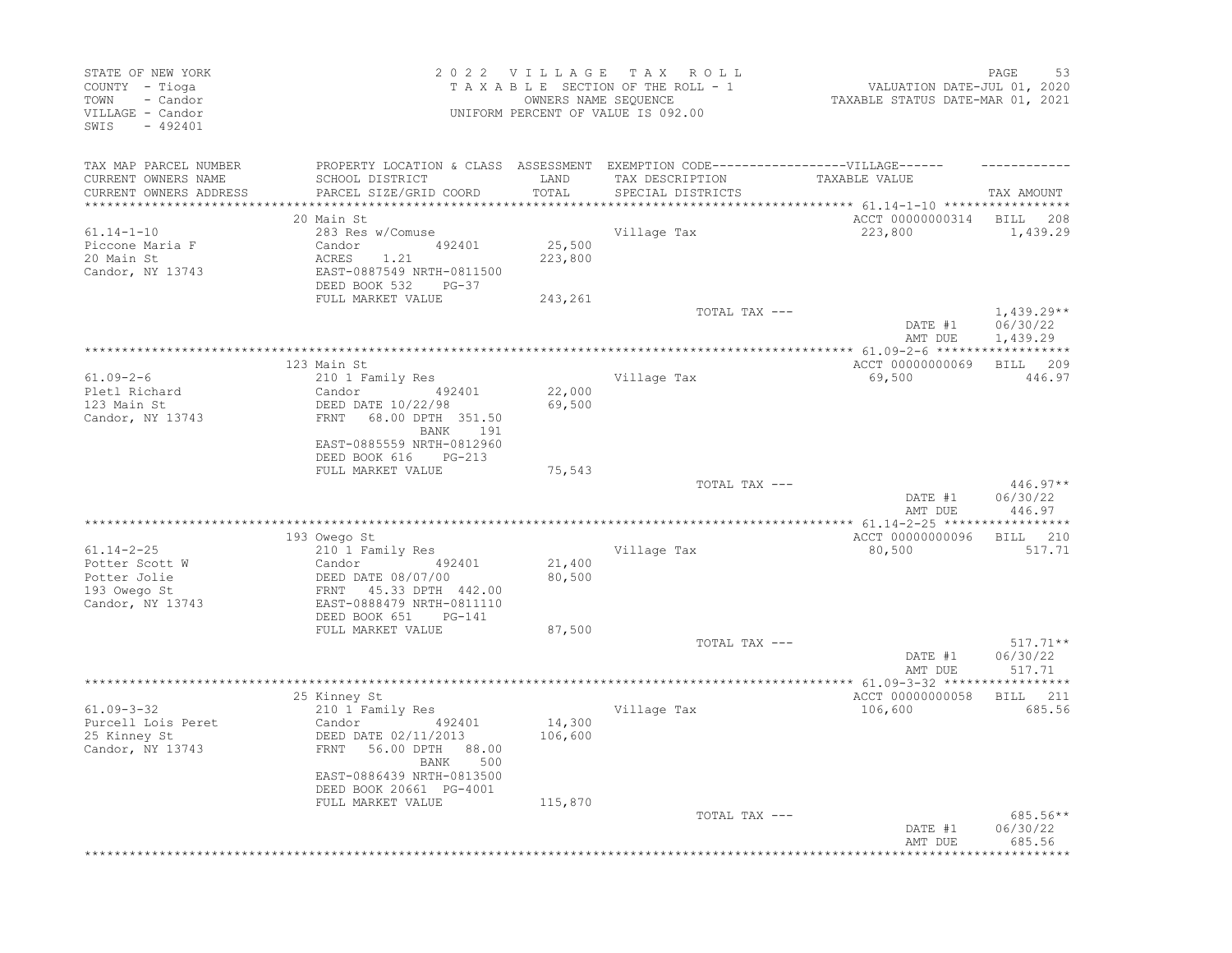| STATE OF NEW YORK<br>COUNTY - Tioga<br>TOWN<br>- Candor<br>VILLAGE - Candor<br>$-492401$<br>SWIS           |                                                                                                                                                                                                        | 2022 VILLAGE<br>OWNERS NAME SEQUENCE | T A X<br>ROLL<br>TAXABLE SECTION OF THE ROLL - 1<br>UNIFORM PERCENT OF VALUE IS 092.00 | VALUATION DATE-JUL 01, 2020<br>TAXABLE STATUS DATE-MAR 01, 2021               | PAGE<br>54                       |
|------------------------------------------------------------------------------------------------------------|--------------------------------------------------------------------------------------------------------------------------------------------------------------------------------------------------------|--------------------------------------|----------------------------------------------------------------------------------------|-------------------------------------------------------------------------------|----------------------------------|
| TAX MAP PARCEL NUMBER<br>CURRENT OWNERS NAME<br>CURRENT OWNERS ADDRESS<br>****************                 | PROPERTY LOCATION & CLASS ASSESSMENT EXEMPTION CODE-----------------VILLAGE------<br>SCHOOL DISTRICT<br>PARCEL SIZE/GRID COORD                                                                         | LAND<br>TOTAL<br>**************      | TAX DESCRIPTION<br>SPECIAL DISTRICTS                                                   | TAXABLE VALUE                                                                 | TAX AMOUNT                       |
| $61.14 - 1 - 9$<br>Quick Donald R Jr<br>Quick Lynn A<br>12 Humbolt St<br>Candor, NY 13743                  | 12 Humbolt St<br>210 1 Family Res<br>Candor<br>492401<br>DEED DATE 09/11/2007<br>FRNT<br>66.00 DPTH 103.00<br>BANK<br>500<br>EAST-0887679 NRTH-0811700<br>DEED BOOK 14860 PG-5001<br>FULL MARKET VALUE | 16,100<br>82,600<br>89,783           | Village Tax                                                                            | ACCT 00000000033<br>82,600                                                    | BILL<br>212<br>531.21            |
|                                                                                                            |                                                                                                                                                                                                        |                                      | TOTAL TAX ---                                                                          | DATE #1<br>AMT DUE                                                            | $531.21**$<br>06/30/22<br>531.21 |
| $61.14 - 1 - 29$<br>Quick Keith<br>63 Slate Rd<br>Candor, NY 13760<br>PRIOR OWNER ON 3/01/2021             | 31 Main St<br>484 1 use sm bld<br>Candor<br>492401<br>DEED DATE 08/13/98<br>FRNT 100.00 DPTH<br>90.00<br>ACRES<br>0.20<br>EAST-0887329 NRTH-0811260                                                    | 14,200<br>65,500                     | Village Tax                                                                            | ****************** 61.14-1-29 ***********<br>ACCT 00000000254<br>65,500       | *****<br>213<br>BILL<br>421.24   |
| Quick Marjorie M                                                                                           | DEED BOOK 20210 PG-6439<br>FULL MARKET VALUE                                                                                                                                                           | 71,196                               | TOTAL TAX ---                                                                          | DATE #1<br>AMT DUE                                                            | $421.24**$<br>06/30/22<br>421.24 |
| $61.13 - 1 - 19$<br>Quick LaVerne A Sr<br>Quick Michael C<br>4 Delray Ave<br>PO Box 12<br>Candor, NY 13743 | 4 Delray Ave<br>484 1 use sm bld<br>Candor<br>492401<br>DEED DATE 01/27/03<br>Quick- Crete<br>FRNT 133.00 DPTH 150.00<br>EAST-0887154 NRTH-0811202<br>DEED BOOK 712<br>$PG-200$<br>FULL MARKET VALUE   | 17,900<br>85,300<br>92,717           | Village Tax                                                                            | ACCT 00000000236<br>85,300                                                    | 214<br>BILL<br>548.58            |
|                                                                                                            |                                                                                                                                                                                                        |                                      | TOTAL TAX ---                                                                          | DATE #1<br>AMT DUE                                                            | 548.58**<br>06/30/22<br>548.58   |
| $61.14 - 1 - 15$<br>Quick Marjorie M<br>10 Main St<br>Candor, NY 13743                                     | 10 Main St<br>210 1 Family Res<br>Candor 492401<br>Deed Date 10/03/2018<br>73.99 DPTH 235.00<br>FRNT<br>ACRES<br>0.41<br>EAST-0887850 NRTH-0811506<br>DEED BOOK 20180 PG-4241                          | 20,600<br>83,600                     | Village Tax                                                                            | ***************** 61.14-1-15 ******************<br>ACCT 00000000182<br>83,600 | 215<br>BILL<br>537.64            |
|                                                                                                            | FULL MARKET VALUE                                                                                                                                                                                      | 90,870                               | TOTAL TAX ---                                                                          | DATE #1<br>AMT DUE                                                            | $537.64**$<br>06/30/22<br>537.64 |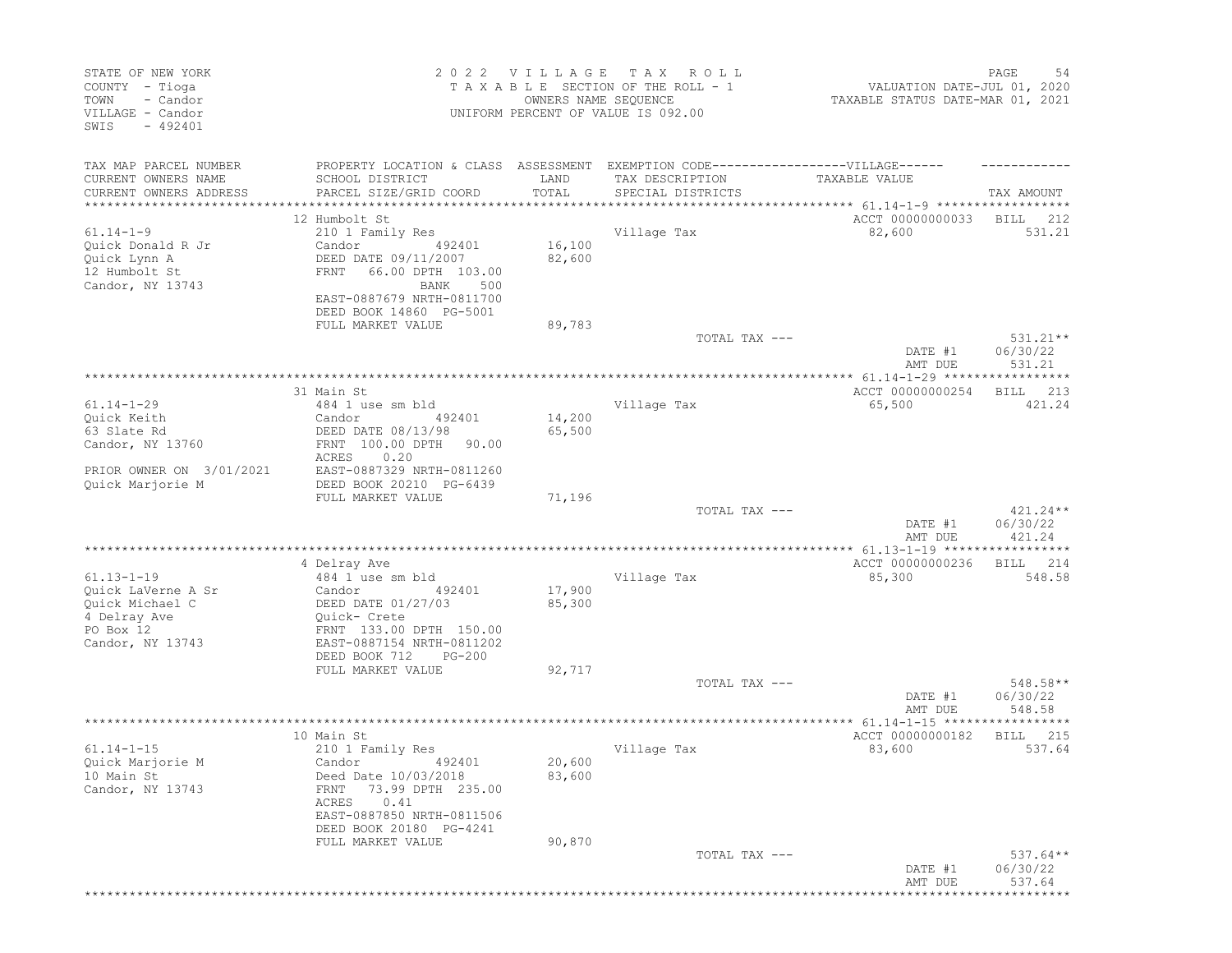| STATE OF NEW YORK<br>COUNTY - Tioga<br>- Candor<br>TOWN<br>VILLAGE - Candor<br>$-492401$<br>SWIS |                                                                                   | 2022 VILLAGE     | T A X<br>R O L L<br>TAXABLE SECTION OF THE ROLL - 1<br>OWNERS NAME SEQUENCE<br>UNIFORM PERCENT OF VALUE IS 092.00 | VALUATION DATE-JUL 01, 2020<br>TAXABLE STATUS DATE-MAR 01, 2021 | PAGE<br>55         |
|--------------------------------------------------------------------------------------------------|-----------------------------------------------------------------------------------|------------------|-------------------------------------------------------------------------------------------------------------------|-----------------------------------------------------------------|--------------------|
| TAX MAP PARCEL NUMBER                                                                            | PROPERTY LOCATION & CLASS ASSESSMENT EXEMPTION CODE-----------------VILLAGE------ |                  |                                                                                                                   |                                                                 |                    |
| CURRENT OWNERS NAME                                                                              | SCHOOL DISTRICT                                                                   | LAND             | TAX DESCRIPTION                                                                                                   | TAXABLE VALUE                                                   |                    |
| CURRENT OWNERS ADDRESS                                                                           | PARCEL SIZE/GRID COORD                                                            | TOTAL            | SPECIAL DISTRICTS                                                                                                 |                                                                 | TAX AMOUNT         |
|                                                                                                  | 199 Owego St                                                                      |                  |                                                                                                                   | ACCT 00000000075                                                | <b>BILL</b><br>216 |
| $61.14 - 2 - 24$                                                                                 | 210 1 Family Res                                                                  |                  | Village Tax                                                                                                       | 63,700                                                          | 409.66             |
| Quick Michael C                                                                                  | Candor<br>492401                                                                  | 21,900           |                                                                                                                   |                                                                 |                    |
| 199 Owego St                                                                                     | DEED DATE 01/14/2005                                                              | 63,700           |                                                                                                                   |                                                                 |                    |
| Candor, NY 13743                                                                                 | FRNT 127.94 DPTH 184.00                                                           |                  |                                                                                                                   |                                                                 |                    |
|                                                                                                  | BANK<br>8<br>EAST-0888349 NRTH-0811030                                            |                  |                                                                                                                   |                                                                 |                    |
|                                                                                                  | DEED BOOK 11682 PG-7001                                                           |                  |                                                                                                                   |                                                                 |                    |
|                                                                                                  | FULL MARKET VALUE                                                                 | 69,239           |                                                                                                                   |                                                                 |                    |
|                                                                                                  |                                                                                   |                  | TOTAL TAX ---                                                                                                     |                                                                 | $409.66**$         |
|                                                                                                  |                                                                                   |                  |                                                                                                                   | DATE #1                                                         | 06/30/22           |
|                                                                                                  |                                                                                   |                  |                                                                                                                   | AMT DUE                                                         | 409.66             |
|                                                                                                  | 5 Stowell Ave                                                                     |                  |                                                                                                                   | ACCT 00000000246                                                | 217<br>BILL        |
| $61.13 - 1 - 5$                                                                                  | 210 1 Family Res                                                                  |                  | Village Tax                                                                                                       | 68,400                                                          | 439.89             |
| Quinlan Rita                                                                                     | Candor<br>492401                                                                  | 22,600           |                                                                                                                   |                                                                 |                    |
| Ouinlan Fred                                                                                     | Deed Date 11/22/2006                                                              | 68,400           |                                                                                                                   |                                                                 |                    |
| 5 Stowell Ave                                                                                    | 92.50 DPTH 302.00<br>FRNT                                                         |                  |                                                                                                                   |                                                                 |                    |
| PO Box 51                                                                                        | EAST-0886329 NRTH-0811730                                                         |                  |                                                                                                                   |                                                                 |                    |
| Candor, NY 13743                                                                                 | DEED BOOK 13882 PG-4001                                                           |                  |                                                                                                                   |                                                                 |                    |
|                                                                                                  | FULL MARKET VALUE                                                                 | 74,348           | TOTAL TAX ---                                                                                                     |                                                                 | 439.89**           |
|                                                                                                  |                                                                                   |                  |                                                                                                                   | DATE #1                                                         | 06/30/22           |
|                                                                                                  |                                                                                   |                  |                                                                                                                   | AMT DUE                                                         | 439.89             |
|                                                                                                  |                                                                                   |                  |                                                                                                                   |                                                                 |                    |
|                                                                                                  | 16 Bank St                                                                        |                  |                                                                                                                   | ACCT 00000000185                                                | 218<br>BILL        |
| $61.09 - 3 - 17$                                                                                 | 210 1 Family Res                                                                  |                  | Village Tax                                                                                                       | 57,600                                                          | 370.43             |
| Rennells Daniel<br>Rennells Rhonda                                                               | Candor<br>492401<br>2001 BAR                                                      | 15,800<br>57,600 |                                                                                                                   |                                                                 |                    |
| 16 Bank St                                                                                       | FRNT<br>39.00 DPTH 166.00                                                         |                  |                                                                                                                   |                                                                 |                    |
| Candor, NY 13743                                                                                 | EAST-0886129 NRTH-0813540                                                         |                  |                                                                                                                   |                                                                 |                    |
|                                                                                                  | DEED BOOK 407<br>PG-0018                                                          |                  |                                                                                                                   |                                                                 |                    |
|                                                                                                  | FULL MARKET VALUE                                                                 | 62,609           |                                                                                                                   |                                                                 |                    |
|                                                                                                  |                                                                                   |                  | TOTAL TAX ---                                                                                                     |                                                                 | $370.43**$         |
|                                                                                                  |                                                                                   |                  |                                                                                                                   | DATE #1<br>AMT DUE                                              | 06/30/22<br>370.43 |
|                                                                                                  |                                                                                   |                  |                                                                                                                   |                                                                 |                    |
|                                                                                                  | 198 Owego St                                                                      |                  |                                                                                                                   | ACCT 00000000097                                                | 219<br>BILL        |
| $61.14 - 1 - 41$                                                                                 | 230 3 Family Res                                                                  |                  | Village Tax                                                                                                       | 63,200                                                          | 406.45             |
| Rennells James                                                                                   | Candor<br>492401                                                                  | 20,300           |                                                                                                                   |                                                                 |                    |
| Rennells Ashley                                                                                  | Deed Date 12/16/2020                                                              | 63,200           |                                                                                                                   |                                                                 |                    |
| 5 Academy St<br>Owego, NY 13827                                                                  | FRNT 115.00 DPTH 95.00<br>ACRES 0.30                                              |                  |                                                                                                                   |                                                                 |                    |
|                                                                                                  | EAST-0888149 NRTH-0810930                                                         |                  |                                                                                                                   |                                                                 |                    |
|                                                                                                  | DEED BOOK 20200 PG-5112                                                           |                  |                                                                                                                   |                                                                 |                    |
|                                                                                                  | FULL MARKET VALUE                                                                 | 68,696           |                                                                                                                   |                                                                 |                    |
|                                                                                                  |                                                                                   |                  | TOTAL TAX ---                                                                                                     |                                                                 | $406.45**$         |
|                                                                                                  |                                                                                   |                  |                                                                                                                   | DATE #1                                                         | 06/30/22           |
|                                                                                                  |                                                                                   |                  |                                                                                                                   | AMT DUE                                                         | 406.45             |
|                                                                                                  |                                                                                   |                  |                                                                                                                   |                                                                 |                    |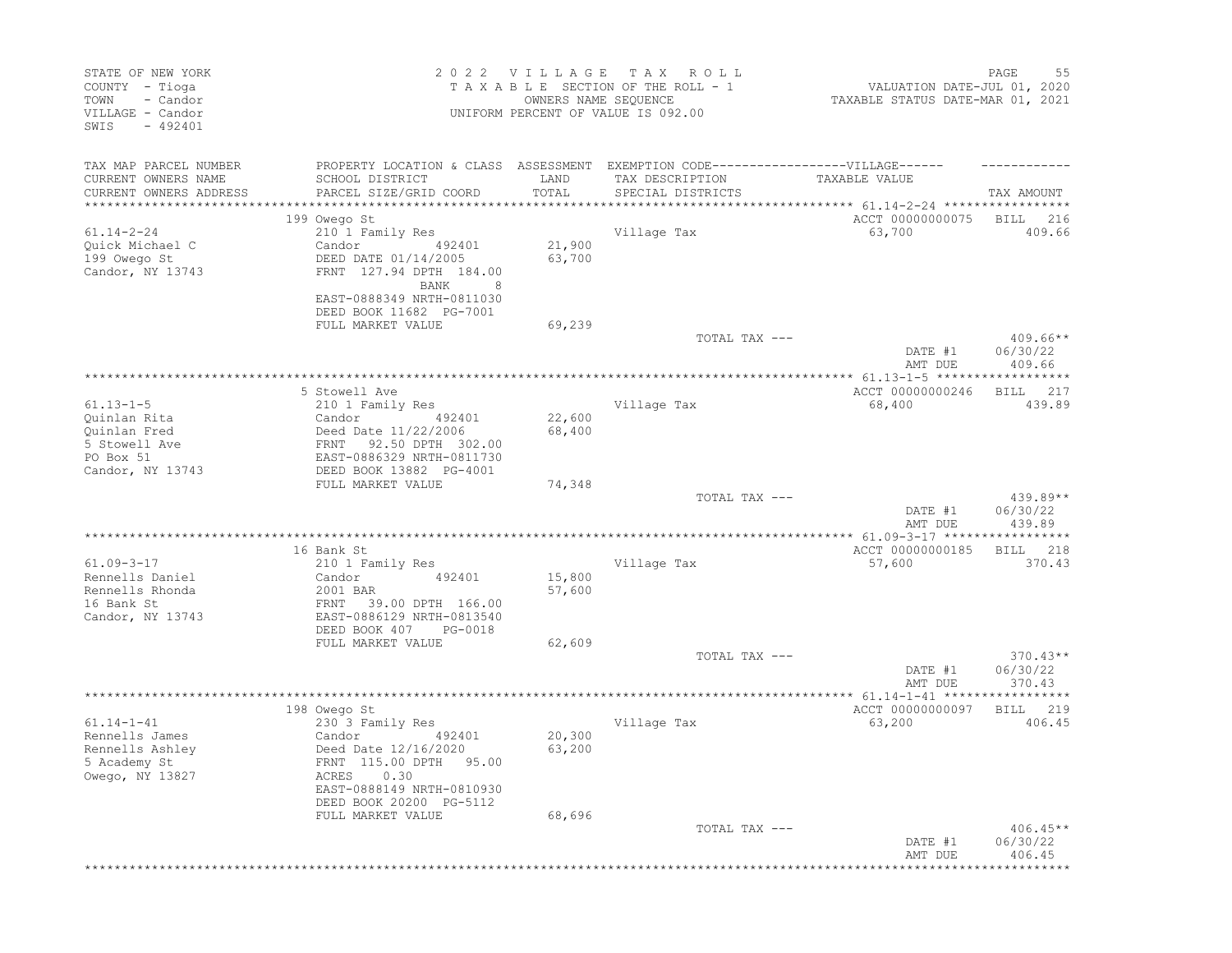| STATE OF NEW YORK<br>COUNTY - Tioga<br>- Candor<br>TOWN<br>VILLAGE - Candor<br>$-492401$<br>SWIS |                                                                                                         | 2022 VILLAGE<br>OWNERS NAME SEQUENCE | T A X<br>ROLL<br>TAXABLE SECTION OF THE ROLL - 1<br>UNIFORM PERCENT OF VALUE IS 092.00 | VALUATION DATE-JUL 01, 2020<br>TAXABLE STATUS DATE-MAR 01, 2021 | PAGE<br>56                       |
|--------------------------------------------------------------------------------------------------|---------------------------------------------------------------------------------------------------------|--------------------------------------|----------------------------------------------------------------------------------------|-----------------------------------------------------------------|----------------------------------|
| TAX MAP PARCEL NUMBER<br>CURRENT OWNERS NAME                                                     | PROPERTY LOCATION & CLASS ASSESSMENT EXEMPTION CODE-----------------VILLAGE------<br>SCHOOL DISTRICT    | LAND                                 | TAX DESCRIPTION                                                                        | TAXABLE VALUE                                                   |                                  |
| CURRENT OWNERS ADDRESS<br>****************                                                       | PARCEL SIZE/GRID COORD                                                                                  | TOTAL                                | SPECIAL DISTRICTS                                                                      |                                                                 | TAX AMOUNT                       |
|                                                                                                  | 19 Humiston St                                                                                          |                                      |                                                                                        | ACCT 00000000143                                                | BILL<br>220                      |
| $61.18 - 1 - 5$                                                                                  | 210 1 Family Res                                                                                        |                                      | Village Tax                                                                            | 43,900                                                          | 282.33                           |
| Reynolds Wade A<br>Reynolds Amanda L<br>19 Humiston St<br>Candor, NY 13743                       | Candor<br>492401<br>Deed Date 03/09/2010<br>50.00 DPTH 200.00<br>FRNT<br>BANK<br>77                     | 19,200<br>43,900                     |                                                                                        |                                                                 |                                  |
|                                                                                                  | EAST-0887199 NRTH-0810130<br>DEED BOOK 17673 PG-7002<br>FULL MARKET VALUE                               | 47,717                               |                                                                                        |                                                                 |                                  |
|                                                                                                  |                                                                                                         |                                      | TOTAL TAX ---                                                                          |                                                                 | $282.33**$                       |
|                                                                                                  |                                                                                                         |                                      |                                                                                        | DATE #1<br>AMT DUE                                              | 06/30/22<br>282.33               |
|                                                                                                  |                                                                                                         |                                      |                                                                                        |                                                                 | *****                            |
| $61.09 - 2 - 11$                                                                                 | 119 Main St<br>210 1 Family Res                                                                         |                                      | Village Tax                                                                            | ACCT 00000000119<br>87,300                                      | 221<br>BILL<br>561.44            |
| Rhoades Philip C II<br>119 Main St<br>Candor, NY 13743                                           | Candor<br>492401<br>Deed Date 08/31/2007<br>55.69 DPTH 256.43<br>FRNT                                   | 20,500<br>87,300                     |                                                                                        |                                                                 |                                  |
|                                                                                                  | BANK<br>77<br>EAST-0885739 NRTH-0812940<br>DEED BOOK 14828 PG-6001                                      |                                      |                                                                                        |                                                                 |                                  |
|                                                                                                  | FULL MARKET VALUE                                                                                       | 94,891                               |                                                                                        |                                                                 |                                  |
|                                                                                                  |                                                                                                         |                                      | TOTAL TAX ---                                                                          | DATE #1                                                         | $561.44**$<br>06/30/22<br>561.44 |
|                                                                                                  |                                                                                                         |                                      |                                                                                        | AMT DUE                                                         |                                  |
|                                                                                                  | 114 Main St                                                                                             |                                      |                                                                                        | ACCT 00000000225                                                | 222<br>BILL                      |
| $61.09 - 3 - 47$                                                                                 | 210 1 Family Res                                                                                        |                                      | Village Tax                                                                            | 127,900                                                         | 822.54                           |
| Richards Laura<br>114 Main St<br>Candor, NY 13743                                                | Candor<br>492401<br>Deed Date 12/19/2014<br>75.00 DPTH 149.64<br>FRNT<br>EAST-0886069 NRTH-0812930      | 20,400<br>127,900                    |                                                                                        |                                                                 |                                  |
|                                                                                                  | DEED BOOK 14000 PG-5486<br>FULL MARKET VALUE                                                            |                                      |                                                                                        |                                                                 |                                  |
|                                                                                                  |                                                                                                         | 139,022                              | TOTAL TAX ---                                                                          | DATE #1                                                         | $822.54**$<br>06/30/22           |
|                                                                                                  |                                                                                                         |                                      |                                                                                        | AMT DUE<br>**************** 61.09-1-4.11 ***************        | 822.54                           |
|                                                                                                  | 15 Mill St                                                                                              |                                      |                                                                                        | ACCT 00000000026                                                | 223<br>BILL                      |
| $61.09 - 1 - 4.11$<br>Robinson Andrew J<br>15 Mill St<br>Candor, NY 13743                        | 220 2 Family Res<br>Candor<br>492401<br>DEED DATE 01/24/2020<br>FRNT 89.46 DPTH 171.00<br>0.40<br>ACRES | 20,700<br>62,300                     | Village Tax                                                                            | 62,300                                                          | 400.66                           |
|                                                                                                  | EAST-0885449 NRTH-0813825<br>DEED BOOK 20200 PG-329                                                     |                                      |                                                                                        |                                                                 |                                  |
|                                                                                                  | FULL MARKET VALUE                                                                                       | 67,717                               |                                                                                        |                                                                 |                                  |
|                                                                                                  |                                                                                                         |                                      | TOTAL TAX ---                                                                          | DATE #1<br>AMT DUE                                              | $400.66**$<br>06/30/22<br>400.66 |
|                                                                                                  |                                                                                                         |                                      |                                                                                        | *********************************                               |                                  |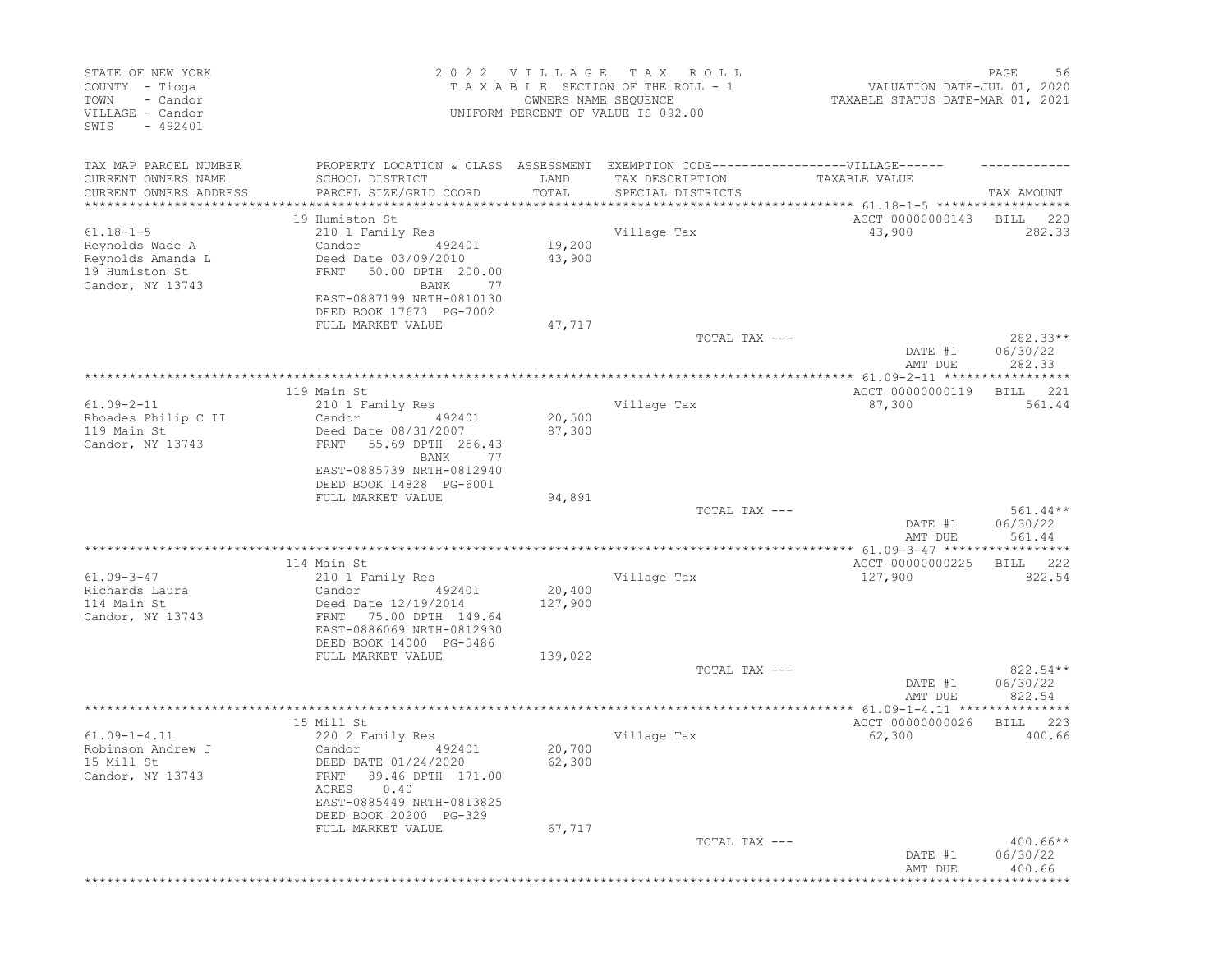| STATE OF NEW YORK<br>COUNTY - Tioga<br>- Candor<br>TOWN<br>VILLAGE - Candor<br>SWIS<br>$-492401$ |                                                                                                                                                   | 2022 VILLAGE TAX  | R O L L<br>TAXABLE SECTION OF THE ROLL - 1<br>OWNERS NAME SEQUENCE<br>UNIFORM PERCENT OF VALUE IS 092.00 | VALUATION DATE-JUL 01, 2020<br>TAXABLE STATUS DATE-MAR 01, 2021 | PAGE<br>57                       |
|--------------------------------------------------------------------------------------------------|---------------------------------------------------------------------------------------------------------------------------------------------------|-------------------|----------------------------------------------------------------------------------------------------------|-----------------------------------------------------------------|----------------------------------|
| TAX MAP PARCEL NUMBER<br>CURRENT OWNERS NAME                                                     | PROPERTY LOCATION & CLASS ASSESSMENT EXEMPTION CODE-----------------VILLAGE------<br>SCHOOL DISTRICT                                              | LAND              | TAX DESCRIPTION                                                                                          | TAXABLE VALUE                                                   |                                  |
| CURRENT OWNERS ADDRESS                                                                           | PARCEL SIZE/GRID COORD<br>*********************                                                                                                   | TOTAL             | SPECIAL DISTRICTS                                                                                        |                                                                 | TAX AMOUNT                       |
|                                                                                                  | Delray Ave                                                                                                                                        |                   |                                                                                                          | ACCT 00000000211                                                | BILL<br>224                      |
| $61.14 - 1 - 30.1$                                                                               | 311 Res vac land                                                                                                                                  |                   | Village Tax                                                                                              | 200                                                             | 1.29                             |
| Robinson William N<br>26 W Miller Rd<br>Ithaca, NY 14850                                         | Candor<br>492401<br>DEED DATE 04/26/04<br>22.00 DPTH 116.00<br>FRNT<br>0.05<br>ACRES<br>EAST-0887405 NRTH-0811251                                 | 200<br>200        |                                                                                                          |                                                                 |                                  |
|                                                                                                  | DEED BOOK 10868 PG-2001                                                                                                                           |                   |                                                                                                          |                                                                 |                                  |
|                                                                                                  | FULL MARKET VALUE                                                                                                                                 | 217               |                                                                                                          |                                                                 |                                  |
|                                                                                                  |                                                                                                                                                   |                   | TOTAL TAX ---                                                                                            | DATE #1                                                         | $1.29**$<br>06/30/22             |
|                                                                                                  |                                                                                                                                                   |                   |                                                                                                          | AMT DUE                                                         | 1.29                             |
|                                                                                                  | 150 Owego St                                                                                                                                      |                   |                                                                                                          | ACCT 00000000111                                                | 225<br>BILL                      |
| $61.10 - 1 - 6$                                                                                  | 210 1 Family Res                                                                                                                                  |                   | Village Tax                                                                                              | 121,500                                                         | 781.39                           |
| Rockwell Jeffrey<br>150 Owego St<br>PO Box 21<br>Candor, NY 13743                                | Candor<br>492401<br>DEED DATE 10/16/2012<br>83.00 DPTH 340.00<br>FRNT<br>EAST-0887799 NRTH-0812180                                                | 22,700<br>121,500 |                                                                                                          |                                                                 |                                  |
|                                                                                                  | DEED BOOK 20325 PG-2001<br>FULL MARKET VALUE                                                                                                      | 132,065           |                                                                                                          |                                                                 |                                  |
|                                                                                                  |                                                                                                                                                   |                   | TOTAL TAX ---                                                                                            | DATE #1<br>AMT DUE                                              | $781.39**$<br>06/30/22<br>781.39 |
|                                                                                                  |                                                                                                                                                   |                   |                                                                                                          | ************ 61.13-1-31.20 **************                       |                                  |
| $61.13 - 1 - 31.20$<br>Romano Ryan M<br>Romano Chelsea<br>12 Humiston St                         | 12 Humiston St<br>270 Mfg housing<br>Candor<br>492401<br>DEED DATE 12/03/2019<br>95.12 DPTH<br>FRNT<br>93.00                                      | 18,100<br>26,500  | Village Tax                                                                                              | ACCT 00000002274<br>26,500                                      | 226<br>BILL<br>170.43            |
| Candor, NY 13743                                                                                 | $0.21$ BANK<br>ACRES<br>-77<br>EAST-0887399 NRTH-0810310<br>DEED BOOK 20190 PG-4845                                                               |                   |                                                                                                          |                                                                 |                                  |
|                                                                                                  | FULL MARKET VALUE                                                                                                                                 | 28,804            | TOTAL TAX ---                                                                                            |                                                                 | $170.43**$                       |
|                                                                                                  |                                                                                                                                                   |                   |                                                                                                          | DATE #1<br>AMT DUE                                              | 06/30/22<br>170.43               |
|                                                                                                  |                                                                                                                                                   |                   |                                                                                                          |                                                                 |                                  |
| $61.09 - 1 - 5$<br>Rose Chad<br>Hollard Athena<br>658 Owego Rd<br>Candor, NY 13743               | 13 Mill St<br>230 3 Family Res<br>Candor<br>492401<br>DEED DATE 12/11/2017<br>51.12 DPTH 171.17<br>FRNT<br>BANK<br>8<br>EAST-0885439 NRTH-0813750 | 18,000<br>114,200 | Village Tax                                                                                              | ACCT 00000000274<br>114,200                                     | 227<br>BILL<br>734.44            |
|                                                                                                  | DEED BOOK 20170 PG-5402                                                                                                                           |                   |                                                                                                          |                                                                 |                                  |
|                                                                                                  | FULL MARKET VALUE                                                                                                                                 | 124,130           | TOTAL TAX ---                                                                                            | DATE #1<br>AMT DUE                                              | $734.44**$<br>06/30/22<br>734.44 |
|                                                                                                  |                                                                                                                                                   |                   |                                                                                                          | ********************************                                |                                  |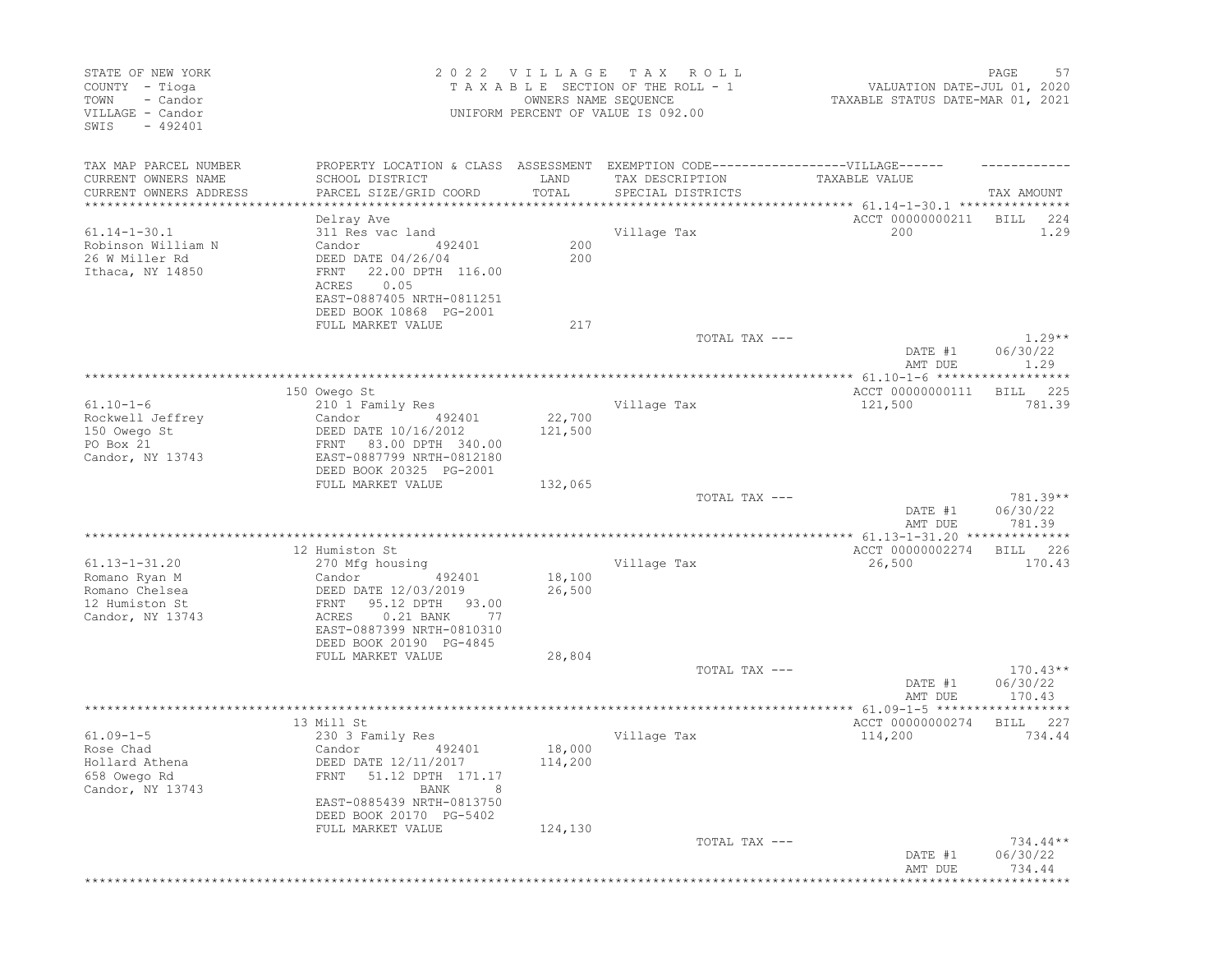| STATE OF NEW YORK<br>COUNTY - Tioga<br>TOWN<br>- Candor<br>VILLAGE - Candor<br>$-492401$<br>SWIS |                                                                                                                        | 2022 VILLAGE<br>OWNERS NAME SEQUENCE | T A X<br>ROLL<br>TAXABLE SECTION OF THE ROLL - 1<br>UNIFORM PERCENT OF VALUE IS 092.00 | PAGE<br>58<br>VALUATION DATE-JUL 01, 2020<br>TAXABLE STATUS DATE-MAR 01, 2021 |                        |
|--------------------------------------------------------------------------------------------------|------------------------------------------------------------------------------------------------------------------------|--------------------------------------|----------------------------------------------------------------------------------------|-------------------------------------------------------------------------------|------------------------|
| TAX MAP PARCEL NUMBER                                                                            | PROPERTY LOCATION & CLASS ASSESSMENT EXEMPTION CODE-----------------VILLAGE------                                      |                                      |                                                                                        |                                                                               |                        |
| CURRENT OWNERS NAME                                                                              | SCHOOL DISTRICT                                                                                                        | LAND                                 | TAX DESCRIPTION                                                                        | TAXABLE VALUE                                                                 |                        |
| CURRENT OWNERS ADDRESS<br>**********************                                                 | PARCEL SIZE/GRID COORD                                                                                                 | TOTAL<br>**************              | SPECIAL DISTRICTS                                                                      | ********************** 61.09-2-12 *****************                           | TAX AMOUNT             |
|                                                                                                  | 117 Main St                                                                                                            |                                      |                                                                                        | ACCT 00000000035                                                              | BILL<br>228            |
| $61.09 - 2 - 12$                                                                                 | 210 1 Family Res                                                                                                       |                                      | Village Tax                                                                            | 120,500                                                                       | 774.95                 |
| Rose Chad                                                                                        | Candor<br>492401                                                                                                       | 18,400                               |                                                                                        |                                                                               |                        |
| Rose Athena                                                                                      | DEED DATE 07/01/2010                                                                                                   | 120,500                              |                                                                                        |                                                                               |                        |
| 117 Main St                                                                                      | FRNT<br>65.00 DPTH 141.00                                                                                              |                                      |                                                                                        |                                                                               |                        |
| Candor, NY 13743                                                                                 | BANK<br>8<br>EAST-0885819 NRTH-0812910                                                                                 |                                      |                                                                                        |                                                                               |                        |
| PRIOR OWNER ON 3/01/2021                                                                         | DEED BOOK 20220 PG-959                                                                                                 |                                      |                                                                                        |                                                                               |                        |
| Doucett Wade A                                                                                   | FULL MARKET VALUE                                                                                                      | 130,978                              |                                                                                        |                                                                               |                        |
|                                                                                                  |                                                                                                                        |                                      | TOTAL TAX ---                                                                          |                                                                               | $774.95**$             |
|                                                                                                  |                                                                                                                        |                                      |                                                                                        | DATE #1                                                                       | 06/30/22               |
|                                                                                                  |                                                                                                                        |                                      |                                                                                        | AMT DUE                                                                       | 774.95                 |
|                                                                                                  |                                                                                                                        |                                      |                                                                                        | *************** 61.14-1-31 ***********                                        | *****                  |
| $61.14 - 1 - 31$                                                                                 | 5 Delray Ave<br>220 2 Family Res                                                                                       |                                      | Village Tax                                                                            | ACCT 00000000006<br>79,700                                                    | 229<br>BILL<br>512.56  |
| Rose Chad                                                                                        | Candor<br>492401                                                                                                       | 15,900                               |                                                                                        |                                                                               |                        |
| Rose Athena                                                                                      | DEED DATE 05/30/2012                                                                                                   | 79,700                               |                                                                                        |                                                                               |                        |
| 658 Owego Rd                                                                                     | 57.00 DPTH 117.00<br>FRNT                                                                                              |                                      |                                                                                        |                                                                               |                        |
| Candor, NY 13743                                                                                 | EAST-0887359 NRTH-0811170                                                                                              |                                      |                                                                                        |                                                                               |                        |
| PRIOR OWNER ON 3/01/2021                                                                         | DEED BOOK 20210 PG-4634<br>FULL MARKET VALUE                                                                           | 86,630                               |                                                                                        |                                                                               |                        |
| Robinson William N                                                                               |                                                                                                                        |                                      |                                                                                        |                                                                               |                        |
|                                                                                                  |                                                                                                                        |                                      | TOTAL TAX ---                                                                          | DATE #1                                                                       | $512.56**$<br>06/30/22 |
|                                                                                                  |                                                                                                                        |                                      |                                                                                        | AMT DUE                                                                       | 512.56                 |
|                                                                                                  | 21 Mill St                                                                                                             |                                      |                                                                                        | ACCT 00000000304                                                              | 230<br>BILL            |
| $61.05 - 2 - 9.10$                                                                               | 425 Bar                                                                                                                |                                      | Village Tax                                                                            | 189,400                                                                       | 1,218.06               |
| Rose Dennis A                                                                                    | Candor<br>492401                                                                                                       | 22,600                               |                                                                                        |                                                                               |                        |
| PO Box 881<br>Candor, NY 13743                                                                   | Deed Date 03/26/2010<br>21 Mill and 4 McCarty<br>FRNT 215.00 DPTH 167.00<br>0.72<br>ACRES<br>EAST-0885419 NRTH-0813990 | 189,400                              |                                                                                        |                                                                               |                        |
|                                                                                                  | DEED BOOK 17724 PG-1001                                                                                                |                                      |                                                                                        |                                                                               |                        |
|                                                                                                  | FULL MARKET VALUE                                                                                                      | 205,870                              |                                                                                        |                                                                               |                        |
|                                                                                                  |                                                                                                                        |                                      | TOTAL TAX ---                                                                          |                                                                               | $1,218.06**$           |
|                                                                                                  |                                                                                                                        |                                      |                                                                                        | DATE #1                                                                       | 06/30/22               |
|                                                                                                  |                                                                                                                        |                                      |                                                                                        | AMT DUE<br>** 61.05-2-9.22                                                    | 1,218.06               |
|                                                                                                  | Mill St                                                                                                                |                                      |                                                                                        | ACCT 00000003035                                                              | BILL<br>231            |
| $61.05 - 2 - 9.22$                                                                               | 330 Vacant comm                                                                                                        |                                      | Village Tax                                                                            | 7,800                                                                         | 50.16                  |
| Rose Dennis A<br>PO Box 881<br>Candor, NY 13743                                                  | Candor 492401<br>Deed Date 12/06/2011<br>FRNT 414.00 DPTH<br>ACRES 0.78<br>EAST-0885409 NRTH-0814220                   | 7,800<br>7,800                       |                                                                                        |                                                                               |                        |
|                                                                                                  | DEED BOOK 19412 PG-8001                                                                                                |                                      |                                                                                        |                                                                               |                        |
|                                                                                                  | FULL MARKET VALUE                                                                                                      | 8,478                                | TOTAL TAX ---                                                                          | DATE #1                                                                       | $50.16**$<br>06/30/22  |
|                                                                                                  |                                                                                                                        |                                      |                                                                                        | AMT DUE                                                                       | 50.16<br>***********   |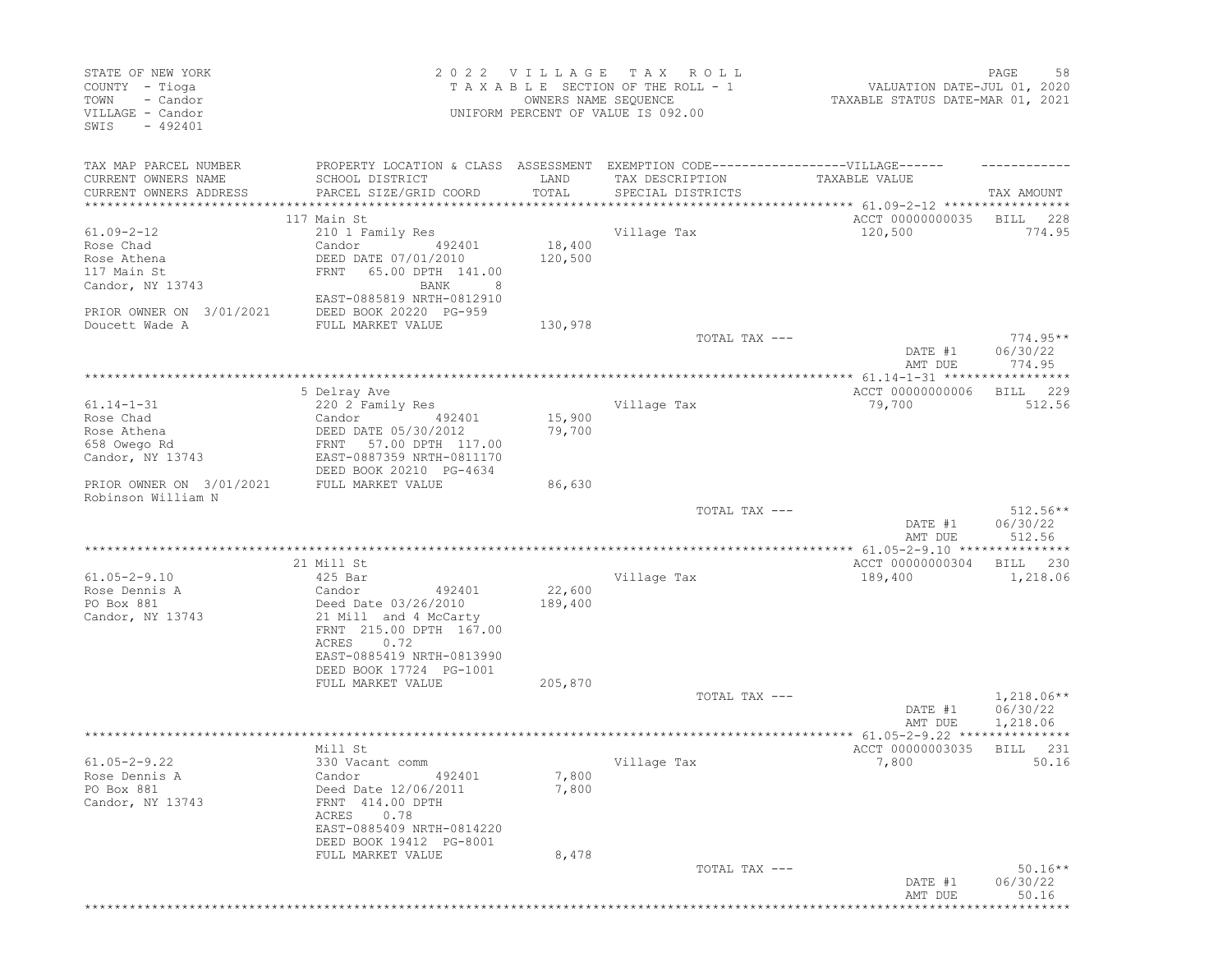| STATE OF NEW YORK<br>COUNTY - Tioga<br>TOWN<br>- Candor<br>VILLAGE - Candor<br>$-492401$<br>SWIS |                                                                                                                  | 2022 VILLAGE<br>OWNERS NAME SEQUENCE | T A X<br>R O L L<br>TAXABLE SECTION OF THE ROLL - 1<br>UNIFORM PERCENT OF VALUE IS 092.00 | VALUATION DATE-JUL 01, 2020<br>TAXABLE STATUS DATE-MAR 01, 2021 | PAGE<br>59                     |
|--------------------------------------------------------------------------------------------------|------------------------------------------------------------------------------------------------------------------|--------------------------------------|-------------------------------------------------------------------------------------------|-----------------------------------------------------------------|--------------------------------|
| TAX MAP PARCEL NUMBER<br>CURRENT OWNERS NAME                                                     | PROPERTY LOCATION & CLASS ASSESSMENT EXEMPTION CODE-----------------VILLAGE------<br>SCHOOL DISTRICT             | LAND<br>TOTAL                        | TAX DESCRIPTION                                                                           | TAXABLE VALUE                                                   |                                |
| CURRENT OWNERS ADDRESS<br>****************                                                       | PARCEL SIZE/GRID COORD<br>*******************                                                                    |                                      | SPECIAL DISTRICTS                                                                         |                                                                 | TAX AMOUNT                     |
|                                                                                                  | McCarty St                                                                                                       |                                      |                                                                                           | ACCT 00000002953                                                | BILL<br>232                    |
| $61.09 - 1 - 4.12$                                                                               | 311 Res vac land                                                                                                 |                                      | Village Tax                                                                               | 1,000                                                           | 6.43                           |
| Rose Dennis A<br>PO Box 881<br>Candor, NY 13743                                                  | Candor<br>492401<br>DEED DATE 11/24/2010<br>34.93 DPTH 34.93<br>FRNT<br>0.03<br>ACRES                            | 1,000<br>1,000                       |                                                                                           |                                                                 |                                |
|                                                                                                  | EAST-0885374 NRTH-0885374<br>DEED BOOK 18425 PG-2001                                                             |                                      |                                                                                           |                                                                 |                                |
|                                                                                                  | FULL MARKET VALUE                                                                                                | 1,087                                |                                                                                           |                                                                 |                                |
|                                                                                                  |                                                                                                                  |                                      | TOTAL TAX ---                                                                             | DATE #1<br>AMT DUE                                              | $6.43**$<br>06/30/22<br>6.43   |
|                                                                                                  |                                                                                                                  |                                      |                                                                                           |                                                                 | ******                         |
|                                                                                                  | 133 Main St                                                                                                      |                                      |                                                                                           | ACCT 00000000327                                                | 233<br>BILL                    |
| $61.09 - 2 - 2$<br>Rose Lisa                                                                     | 210 1 Family Res<br>Candor                                                                                       | 20,300                               | Village Tax                                                                               | 85,300                                                          | 548.58                         |
| 133 Main St                                                                                      | 492401<br>Deed Date 05/22/2020                                                                                   | 85,300                               |                                                                                           |                                                                 |                                |
| Candor, NY 13743                                                                                 | 62.31 DPTH 228.00<br>FRNT<br>ACRES<br>$0.25$ BANK<br>500<br>EAST-0885619 NRTH-0813200<br>DEED BOOK 20200 PG-1789 |                                      |                                                                                           |                                                                 |                                |
|                                                                                                  | FULL MARKET VALUE                                                                                                | 92,717                               |                                                                                           |                                                                 |                                |
|                                                                                                  |                                                                                                                  |                                      | TOTAL TAX ---                                                                             | DATE #1<br>AMT DUE                                              | 548.58**<br>06/30/22<br>548.58 |
|                                                                                                  |                                                                                                                  |                                      |                                                                                           |                                                                 |                                |
|                                                                                                  | 27 Main St                                                                                                       |                                      |                                                                                           | ACCT 00000000235                                                | BILL<br>234                    |
| $61.14 - 1 - 28$                                                                                 | 210 1 Family Res                                                                                                 |                                      | Village Tax                                                                               | 29,400                                                          | 189.08                         |
| Ross David J<br>Ross Candy M<br>256 Owego St                                                     | 492401<br>Candor<br>DEED DATE 07/09/2020<br>22.00 DPTH 60.00<br>FRNT                                             | 10,800<br>29,400                     |                                                                                           |                                                                 |                                |
| Candor, NY 13743                                                                                 | EAST-0887384 NRTH-0811285<br>DEED BOOK 20200 PG-2490                                                             |                                      |                                                                                           |                                                                 |                                |
|                                                                                                  | FULL MARKET VALUE                                                                                                | 31,957                               | TOTAL TAX ---                                                                             |                                                                 | 189.08**                       |
|                                                                                                  |                                                                                                                  |                                      |                                                                                           | DATE #1<br>AMT DUE                                              | 06/30/22<br>189.08             |
|                                                                                                  |                                                                                                                  |                                      |                                                                                           |                                                                 |                                |
| $61.14 - 1 - 30.2$                                                                               | Main St<br>311 Res vac land                                                                                      |                                      | Village Tax                                                                               | ACCT 00000003176<br>200                                         | BILL<br>235<br>1.29            |
| Ross David J<br>Ross Candy M<br>256 Owego St<br>Candor, NY 13743                                 | Candor<br>492401<br>DEED DATE 07/09/2020<br>ACRES 0.03<br>EAST-0887361 NRTH-0811209<br>DEED BOOK 20200 PG-2490   | 200<br>200                           |                                                                                           |                                                                 |                                |
|                                                                                                  | FULL MARKET VALUE                                                                                                | 217                                  |                                                                                           |                                                                 |                                |
|                                                                                                  |                                                                                                                  |                                      | TOTAL TAX ---                                                                             | DATE #1<br>AMT DUE                                              | $1.29**$<br>06/30/22<br>1.29   |
|                                                                                                  |                                                                                                                  |                                      |                                                                                           |                                                                 | * * * * * * * *                |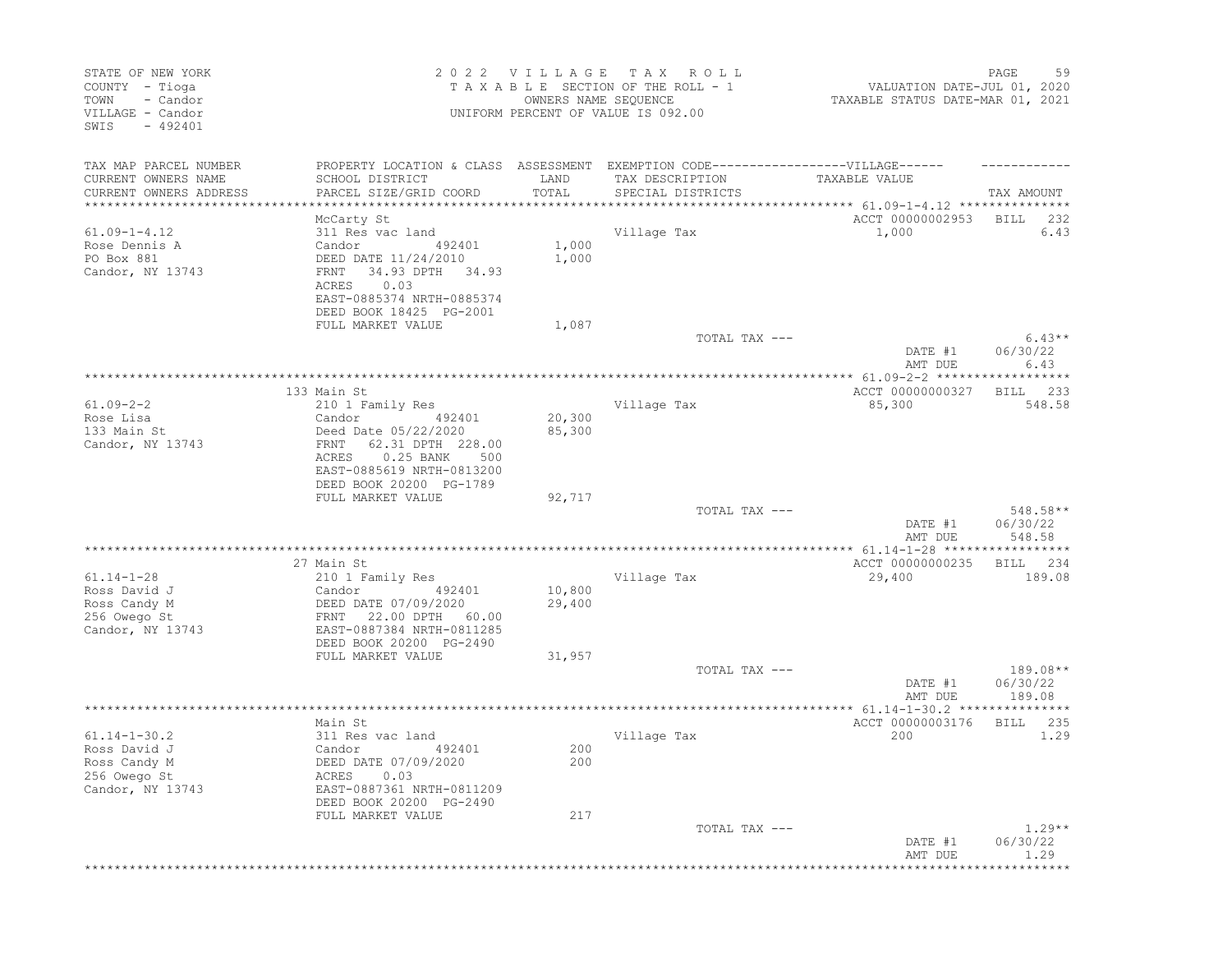| STATE OF NEW YORK<br>COUNTY - Tioga<br>- Candor<br>TOWN<br>VILLAGE - Candor<br>SWIS<br>$-492401$ |                                                                                                                            | 2022 VILLAGE<br>OWNERS NAME SEQUENCE | T A X<br>ROLL<br>TAXABLE SECTION OF THE ROLL - 1<br>UNIFORM PERCENT OF VALUE IS 092.00 | VALUATION DATE-JUL 01, 2020<br>TAXABLE STATUS DATE-MAR 01, 2021 | PAGE<br>60                       |
|--------------------------------------------------------------------------------------------------|----------------------------------------------------------------------------------------------------------------------------|--------------------------------------|----------------------------------------------------------------------------------------|-----------------------------------------------------------------|----------------------------------|
| TAX MAP PARCEL NUMBER<br>CURRENT OWNERS NAME                                                     | PROPERTY LOCATION & CLASS ASSESSMENT EXEMPTION CODE-----------------VILLAGE------<br>SCHOOL DISTRICT                       | LAND<br>TOTAL                        | TAX DESCRIPTION                                                                        | TAXABLE VALUE                                                   |                                  |
| CURRENT OWNERS ADDRESS<br>**********************                                                 | PARCEL SIZE/GRID COORD<br>******************************                                                                   |                                      | SPECIAL DISTRICTS                                                                      |                                                                 | TAX AMOUNT                       |
|                                                                                                  | 256 Owego St                                                                                                               |                                      |                                                                                        | ACCT 00000002633                                                | BILL<br>236                      |
| $61.18 - 1 - 13.20$                                                                              | 210 1 Family Res                                                                                                           |                                      | Village Tax                                                                            | 123,600                                                         | 794.89                           |
| Ross David J                                                                                     | Candor<br>492401                                                                                                           | 20,600                               |                                                                                        |                                                                 |                                  |
| Ross Candy L                                                                                     | Deed Date 10/19/2018                                                                                                       | 123,600                              |                                                                                        |                                                                 |                                  |
| 256 Owego St                                                                                     | FRNT<br>91.21 DPTH 185.00                                                                                                  |                                      |                                                                                        |                                                                 |                                  |
| Candor, NY 13743                                                                                 | 0.34<br>ACRES                                                                                                              |                                      |                                                                                        |                                                                 |                                  |
|                                                                                                  | EAST-0888424 NRTH-0809570<br>DEED BOOK 20180 PG-4454                                                                       |                                      |                                                                                        |                                                                 |                                  |
|                                                                                                  | FULL MARKET VALUE                                                                                                          | 134,348                              |                                                                                        |                                                                 |                                  |
|                                                                                                  |                                                                                                                            |                                      | TOTAL TAX ---                                                                          |                                                                 | 794.89**                         |
|                                                                                                  |                                                                                                                            |                                      |                                                                                        | DATE #1<br>AMT DUE                                              | 06/30/22<br>794.89               |
|                                                                                                  |                                                                                                                            |                                      |                                                                                        |                                                                 |                                  |
| $61.13 - 1 - 35$                                                                                 | 26 Humiston St                                                                                                             |                                      | Village Tax                                                                            | ACCT 00000000262                                                | 237<br>BILL<br>154.35            |
| Russell Daisey M                                                                                 | 210 1 Family Res<br>Candor<br>492401                                                                                       | 16,300                               |                                                                                        | 24,000                                                          |                                  |
| 26 Humiston St                                                                                   | DEED DATE 06/16/03                                                                                                         | 24,000                               |                                                                                        |                                                                 |                                  |
| Candor, NY 13743                                                                                 | DAVID & DAISY RUSSELL                                                                                                      |                                      |                                                                                        |                                                                 |                                  |
|                                                                                                  | LAND CONTRACT                                                                                                              |                                      |                                                                                        |                                                                 |                                  |
| PRIOR OWNER ON 3/01/2021<br>Russell Daisey                                                       | 50.22 DPTH 140.58<br>FRNT<br>EAST-0887019 NRTH-0810340<br>DEED BOOK 20220 PG-1350                                          |                                      |                                                                                        |                                                                 |                                  |
|                                                                                                  | FULL MARKET VALUE                                                                                                          | 26,087                               |                                                                                        |                                                                 |                                  |
|                                                                                                  |                                                                                                                            |                                      | TOTAL TAX ---                                                                          |                                                                 | $154.35**$                       |
|                                                                                                  |                                                                                                                            |                                      |                                                                                        | DATE #1<br>AMT DUE                                              | 06/30/22<br>154.35               |
|                                                                                                  | 19 Mc Carty St                                                                                                             |                                      |                                                                                        | ACCT 00000000047                                                | 238<br>BILL                      |
| $61.09 - 1 - 1$                                                                                  | 210 1 Family Res                                                                                                           |                                      | Village Tax                                                                            | 41,100                                                          | 264.32                           |
| Russell James M                                                                                  | Candor<br>492401                                                                                                           | 13,800                               |                                                                                        |                                                                 |                                  |
| Russell Vivian C                                                                                 | FRNT 64.00 DPTH<br>69.00                                                                                                   | 41,100                               |                                                                                        |                                                                 |                                  |
| 19 Mc Carty St                                                                                   | EAST-0885069 NRTH-0813905                                                                                                  |                                      |                                                                                        |                                                                 |                                  |
| Candor, NY 13743                                                                                 | DEED BOOK 405<br>PG-0575                                                                                                   |                                      |                                                                                        |                                                                 |                                  |
|                                                                                                  | FULL MARKET VALUE                                                                                                          | 44,674                               | TOTAL TAX ---                                                                          |                                                                 | $264.32**$                       |
|                                                                                                  |                                                                                                                            |                                      |                                                                                        | DATE #1                                                         | 06/30/22                         |
|                                                                                                  |                                                                                                                            |                                      |                                                                                        | AMT DUE                                                         | 264.32                           |
|                                                                                                  |                                                                                                                            |                                      |                                                                                        |                                                                 |                                  |
|                                                                                                  | 18 Foundry St                                                                                                              |                                      |                                                                                        | ACCT 00000000141                                                | BILL<br>239                      |
| $61.14 - 1 - 35$                                                                                 | 210 1 Family Res                                                                                                           |                                      | Village Tax                                                                            | 63,500                                                          | 408.38                           |
| Ryan Constance A<br>18 Foundry St<br>Candor, NY 13743                                            | Candor<br>492401<br>Deed Date 04/30/2012<br>FRNT 82.50 DPTH 106.63<br>EAST-0887749 NRTH-0811050<br>DEED BOOK 19825 PG-5001 | 18,000<br>63,500                     |                                                                                        |                                                                 |                                  |
|                                                                                                  | FULL MARKET VALUE                                                                                                          | 69,022                               |                                                                                        |                                                                 |                                  |
|                                                                                                  |                                                                                                                            |                                      | TOTAL TAX ---                                                                          | DATE #1<br>AMT DUE                                              | $408.38**$<br>06/30/22<br>408.38 |
|                                                                                                  |                                                                                                                            |                                      |                                                                                        |                                                                 | *********                        |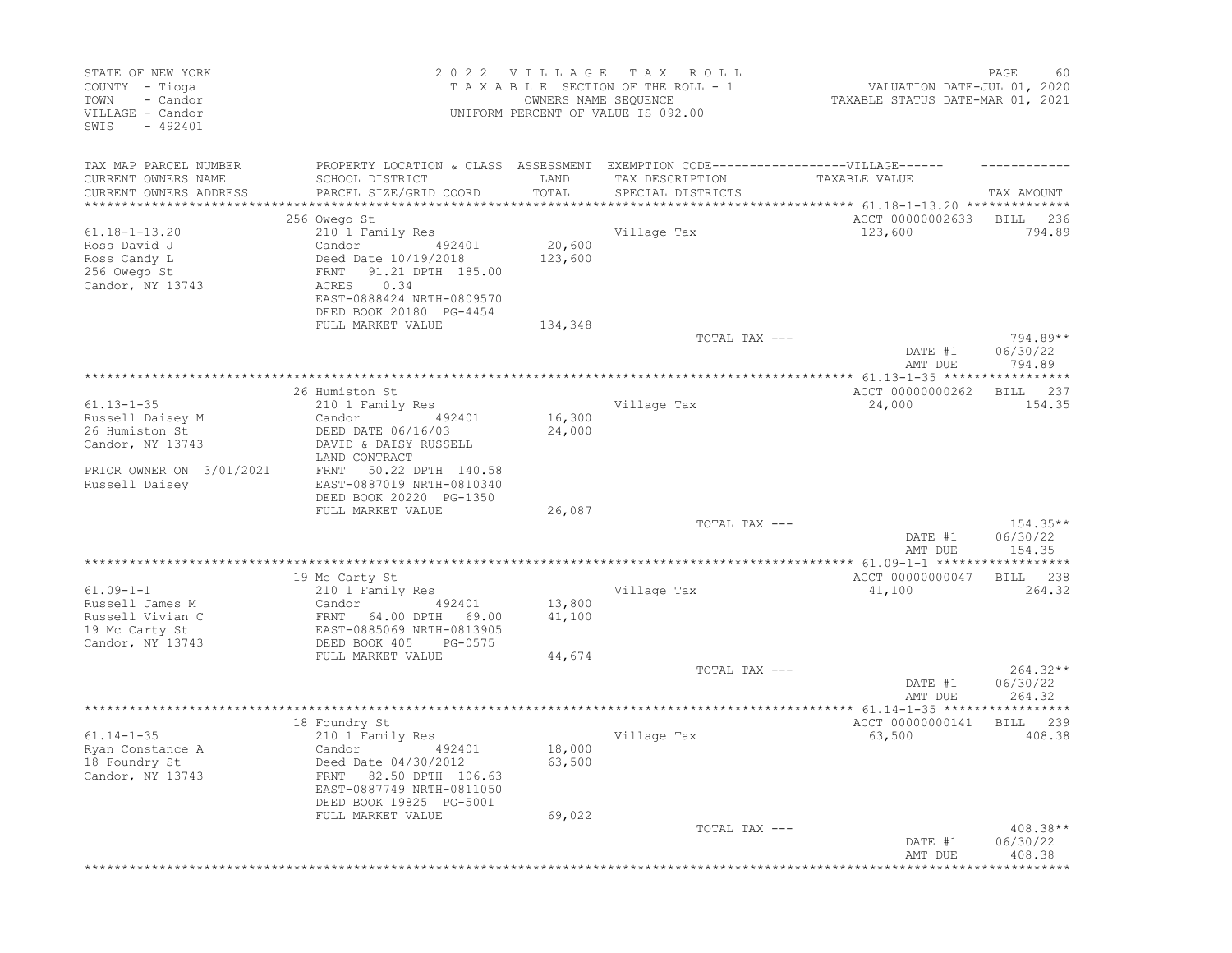| STATE OF NEW YORK<br>COUNTY - Tioga<br>TOWN<br>- Candor<br>VILLAGE - Candor<br>$-492401$<br>SWIS |                                                                                                                                | 2022 VILLAGE<br>OWNERS NAME SEQUENCE | T A X<br>R O L L<br>TAXABLE SECTION OF THE ROLL - 1<br>UNIFORM PERCENT OF VALUE IS 092.00 | VALUATION DATE-JUL 01, 2020<br>TAXABLE STATUS DATE-MAR 01, 2021 | PAGE<br>61                       |
|--------------------------------------------------------------------------------------------------|--------------------------------------------------------------------------------------------------------------------------------|--------------------------------------|-------------------------------------------------------------------------------------------|-----------------------------------------------------------------|----------------------------------|
| TAX MAP PARCEL NUMBER<br>CURRENT OWNERS NAME                                                     | PROPERTY LOCATION & CLASS ASSESSMENT EXEMPTION CODE-----------------VILLAGE------<br>SCHOOL DISTRICT                           | LAND                                 | TAX DESCRIPTION                                                                           | TAXABLE VALUE                                                   |                                  |
| CURRENT OWNERS ADDRESS<br>*********************                                                  | PARCEL SIZE/GRID COORD                                                                                                         | TOTAL<br>*************               | SPECIAL DISTRICTS<br>********************************** 61.05-2-15 *****************      |                                                                 | TAX AMOUNT                       |
|                                                                                                  | Mill St                                                                                                                        |                                      |                                                                                           | ACCT 00000000087                                                | BILL<br>240                      |
| $61.05 - 2 - 15$<br>Rydgren Ian R<br>Oczkowski Amanda MC<br>64 Owego Rd<br>Candor, NY 13743      | 311 Res vac land<br>Candor<br>492401<br>DEED DATE 11/19/2019<br>ACRES<br>2.80 BANK<br>500<br>EAST-0886600 NRTH-0814170         | 7,600<br>7,600                       | Village Tax                                                                               | 7,600                                                           | 48.88                            |
|                                                                                                  | DEED BOOK 20190 PG-4705                                                                                                        |                                      |                                                                                           |                                                                 |                                  |
|                                                                                                  | FULL MARKET VALUE                                                                                                              | 8,261                                | TOTAL TAX ---                                                                             | DATE #1<br>AMT DUE                                              | 48.88**<br>06/30/22<br>48.88     |
|                                                                                                  |                                                                                                                                |                                      |                                                                                           |                                                                 |                                  |
| $61.18 - 1 - 14$<br>Rypkema William<br>252 Owego St                                              | 252 Owego St<br>210 1 Family Res<br>Candor<br>492401<br>DEED DATE 12/06/02                                                     | 25,000<br>51,200                     | Village Tax                                                                               | ACCT 00000000283<br>51,200                                      | 241<br>BILL<br>329.28            |
| Candor, NY 13743                                                                                 | 78.00 DPTH<br>FRNT<br>1.00 BANK<br>ACRES<br>500<br>EAST-0888289 NRTH-0809620<br>DEED BOOK 709<br>$PG-143$                      |                                      |                                                                                           |                                                                 |                                  |
|                                                                                                  | FULL MARKET VALUE                                                                                                              | 55,652                               |                                                                                           |                                                                 |                                  |
|                                                                                                  |                                                                                                                                |                                      | TOTAL TAX ---                                                                             | DATE #1<br>AMT DUE                                              | $329.28**$<br>06/30/22<br>329.28 |
|                                                                                                  |                                                                                                                                |                                      | ***********************                                                                   | ************ 61.09-1-28 ******************                      |                                  |
| $61.09 - 1 - 28$                                                                                 | 47 Stowell Ave<br>312 Vac w/imprv                                                                                              |                                      | Village Tax                                                                               | ACCT 00000000128<br>17,600                                      | 242<br>BILL<br>113.19            |
| Sandhoff John                                                                                    | Candor<br>492401                                                                                                               | 13,000                               |                                                                                           |                                                                 |                                  |
| PO Box 2252                                                                                      | Deed Date 07/17/2014                                                                                                           | 17,600                               |                                                                                           |                                                                 |                                  |
| Sanford, NY 11789                                                                                | FRNT 254.00 DPTH 148.50<br>EAST-0885539 NRTH-0812600                                                                           |                                      |                                                                                           |                                                                 |                                  |
| PRIOR OWNER ON 3/01/2021<br>Truesdail Stephen M                                                  | DEED BOOK 20210 PG-6373<br>FULL MARKET VALUE                                                                                   | 19,130                               |                                                                                           |                                                                 |                                  |
|                                                                                                  |                                                                                                                                |                                      | TOTAL TAX ---                                                                             |                                                                 | $113.19**$                       |
|                                                                                                  |                                                                                                                                |                                      |                                                                                           | DATE #1<br>AMT DUE                                              | 06/30/22<br>113.19               |
|                                                                                                  |                                                                                                                                |                                      |                                                                                           |                                                                 |                                  |
| $61.09 - 1 - 27$                                                                                 | 24 Smith St<br>210 1 Family Res                                                                                                |                                      | Village Tax                                                                               | ACCT 00000000242<br>90,000                                      | 243<br>BILL<br>578.80            |
| Schelter Alan                                                                                    | Candor<br>492401                                                                                                               | 25,000                               |                                                                                           |                                                                 |                                  |
| 24 Smith St<br>Candor, NY 13743                                                                  | Deed Date 05/17/2019<br>FRNT 198.92 DPTH 154.00<br>ACRES 0.82 BANK 500<br>EAST-0885312 NRTH-0812756<br>DEED BOOK 20190 PG-1909 | 90,000                               |                                                                                           |                                                                 |                                  |
|                                                                                                  | FULL MARKET VALUE                                                                                                              | 97,826                               |                                                                                           |                                                                 |                                  |
|                                                                                                  |                                                                                                                                |                                      | TOTAL TAX ---                                                                             | DATE #1<br>AMT DUE                                              | 578.80**<br>06/30/22<br>578.80   |
|                                                                                                  |                                                                                                                                |                                      |                                                                                           |                                                                 |                                  |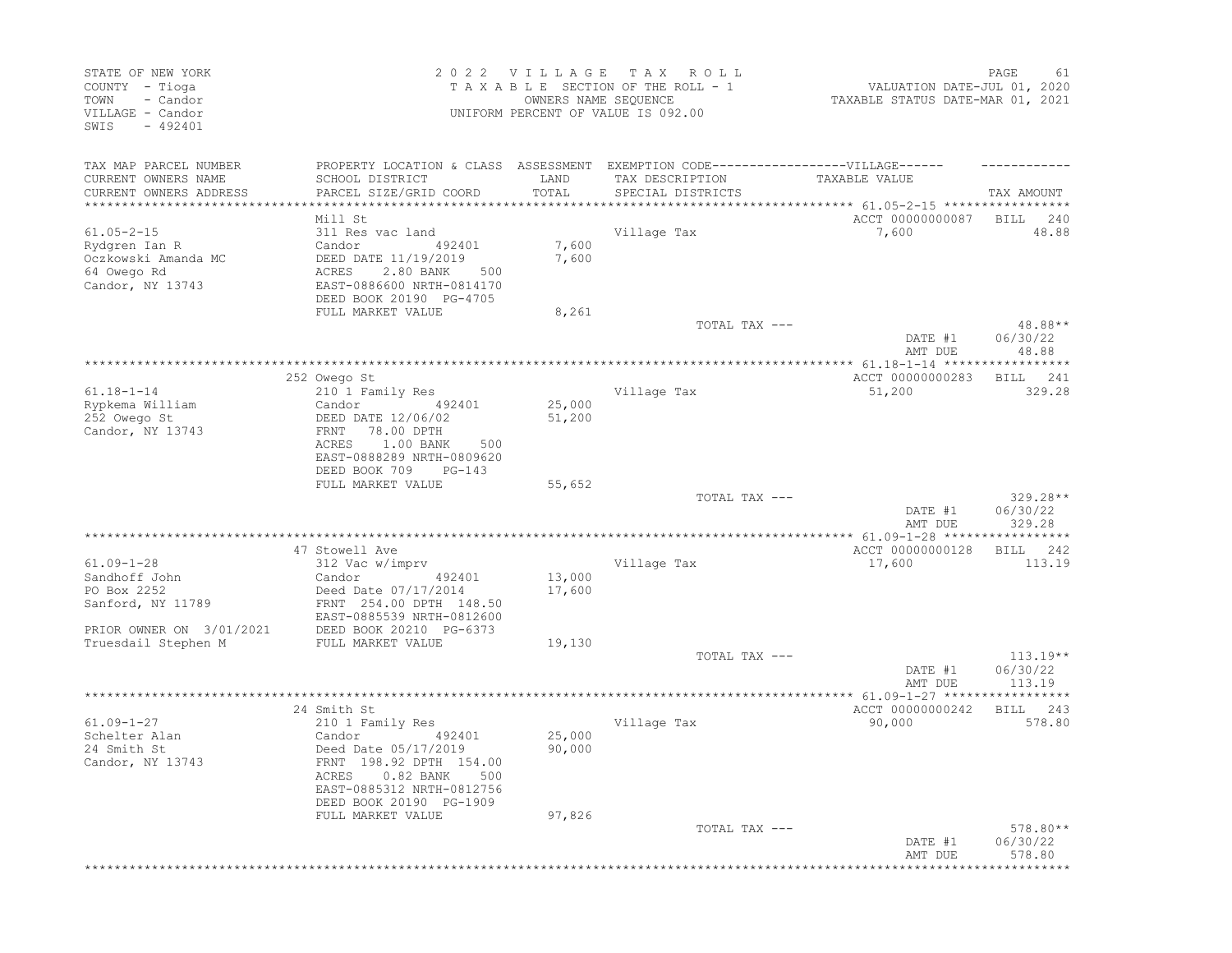| STATE OF NEW YORK<br>COUNTY - Tioga<br>- Candor<br>TOWN<br>VILLAGE - Candor<br>$-492401$<br>SWIS |                                                                                                                                                     | 2022 VILLAGE     | TAX ROLL<br>TAXABLE SECTION OF THE ROLL - 1<br>OWNERS NAME SEQUENCE<br>UNIFORM PERCENT OF VALUE IS 092.00 | VALUATION DATE-JUL 01, 2020<br>TAXABLE STATUS DATE-MAR 01, 2021 | PAGE<br>62                       |
|--------------------------------------------------------------------------------------------------|-----------------------------------------------------------------------------------------------------------------------------------------------------|------------------|-----------------------------------------------------------------------------------------------------------|-----------------------------------------------------------------|----------------------------------|
| TAX MAP PARCEL NUMBER<br>CURRENT OWNERS NAME<br>CURRENT OWNERS ADDRESS                           | PROPERTY LOCATION & CLASS ASSESSMENT EXEMPTION CODE-----------------VILLAGE------<br>SCHOOL DISTRICT<br>PARCEL SIZE/GRID COORD                      | LAND<br>TOTAL    | TAX DESCRIPTION<br>SPECIAL DISTRICTS                                                                      | TAXABLE VALUE                                                   | TAX AMOUNT                       |
| ***********************                                                                          | 28 Church St                                                                                                                                        |                  |                                                                                                           | ACCT 00000000249 BILL 244                                       |                                  |
| $61.14 - 1 - 51$                                                                                 | 210 1 Family Res                                                                                                                                    |                  | AGED S<br>41804                                                                                           | 8,875                                                           |                                  |
| Schumacher Otto<br>% Jean Schumacher<br>28 Church St<br>Candor, NY 13743                         | 492401<br>Candor<br>FRNT 73.00 DPTH 131.00<br>EAST-0887549 NRTH-0810700<br>DEED BOOK 327<br>PG-1193<br>FULL MARKET VALUE                            | 35,500<br>38,587 | 18,700 Village Tax                                                                                        | 26,625                                                          | 171.23                           |
|                                                                                                  |                                                                                                                                                     |                  | TOTAL TAX ---                                                                                             |                                                                 | $171.23**$                       |
|                                                                                                  |                                                                                                                                                     |                  |                                                                                                           | DATE #1<br>AMT DUE                                              | 06/30/22<br>171.23               |
|                                                                                                  |                                                                                                                                                     |                  |                                                                                                           |                                                                 |                                  |
|                                                                                                  | 20 Mc Carty St                                                                                                                                      |                  |                                                                                                           | ACCT 00000000284                                                | 245<br>BILL                      |
| $61.05 - 2 - 5$                                                                                  | 220 2 Family Res                                                                                                                                    |                  | Village Tax                                                                                               | 39,600                                                          | 254.67                           |
| Scorsese Paul                                                                                    | Candor<br>492401                                                                                                                                    | 16,600           |                                                                                                           |                                                                 |                                  |
| Scorsese Patricia                                                                                | FRNT 100.00 DPTH 73.00                                                                                                                              | 39,600           |                                                                                                           |                                                                 |                                  |
| 96 E Spencer Rd                                                                                  | EAST-0885078 NRTH-0814012                                                                                                                           |                  |                                                                                                           |                                                                 |                                  |
| Spencer, NY 14883                                                                                | DEED BOOK 578<br>$PG-65$<br>FULL MARKET VALUE                                                                                                       | 43,043           |                                                                                                           |                                                                 |                                  |
|                                                                                                  |                                                                                                                                                     |                  | TOTAL TAX ---                                                                                             | DATE #1<br>AMT DUE                                              | $254.67**$<br>06/30/22<br>254.67 |
|                                                                                                  |                                                                                                                                                     |                  |                                                                                                           |                                                                 |                                  |
|                                                                                                  | 21 Humiston St                                                                                                                                      |                  |                                                                                                           | ACCT 00000000034                                                | BILL 246                         |
| $61.18 - 1 - 4$                                                                                  | 270 Mfg housing                                                                                                                                     |                  | Village Tax                                                                                               | 23,000                                                          | 147.92                           |
| Seeley George                                                                                    | 492401<br>Candor                                                                                                                                    | 20,000           |                                                                                                           |                                                                 |                                  |
| PO Box 163<br>Candor, NY 13743<br>PRIOR OWNER ON 3/01/2021                                       | DEED DATE 05/30/01<br>FRNT<br>50.00 DPTH 220.00<br>EAST-0887149 NRTH-0810130<br>DEED BOOK 20220 PG-1553                                             | 23,000           |                                                                                                           |                                                                 |                                  |
| Sykes Jay                                                                                        | FULL MARKET VALUE                                                                                                                                   | 25,000           |                                                                                                           |                                                                 |                                  |
|                                                                                                  |                                                                                                                                                     |                  | TOTAL TAX ---                                                                                             | DATE #1<br>AMT DUE                                              | $147.92**$<br>06/30/22<br>147.92 |
|                                                                                                  |                                                                                                                                                     |                  |                                                                                                           |                                                                 |                                  |
|                                                                                                  | 219 Owego St                                                                                                                                        |                  |                                                                                                           | ACCT 00000000040                                                | BILL 247                         |
| $61.14 - 2 - 18$<br>Seeley James L<br>Seeley Susan E<br>219 Owego St<br>Candor, NY 13743         | 210 1 Family Res<br>Candor<br>492401<br>Deed Date $04/04/2014$<br>90.00 DPTH 310.00<br>FRNT<br>EAST-0888549 NRTH-0810480<br>DEED BOOK 14000 PG-1343 | 22,600<br>70,700 | Village Tax                                                                                               | 70,700                                                          | 454.68                           |
|                                                                                                  | FULL MARKET VALUE                                                                                                                                   | 76,848           |                                                                                                           |                                                                 |                                  |
|                                                                                                  |                                                                                                                                                     |                  | TOTAL TAX ---                                                                                             | DATE #1<br>AMT DUE                                              | 454.68**<br>06/30/22<br>454.68   |
|                                                                                                  |                                                                                                                                                     |                  |                                                                                                           |                                                                 |                                  |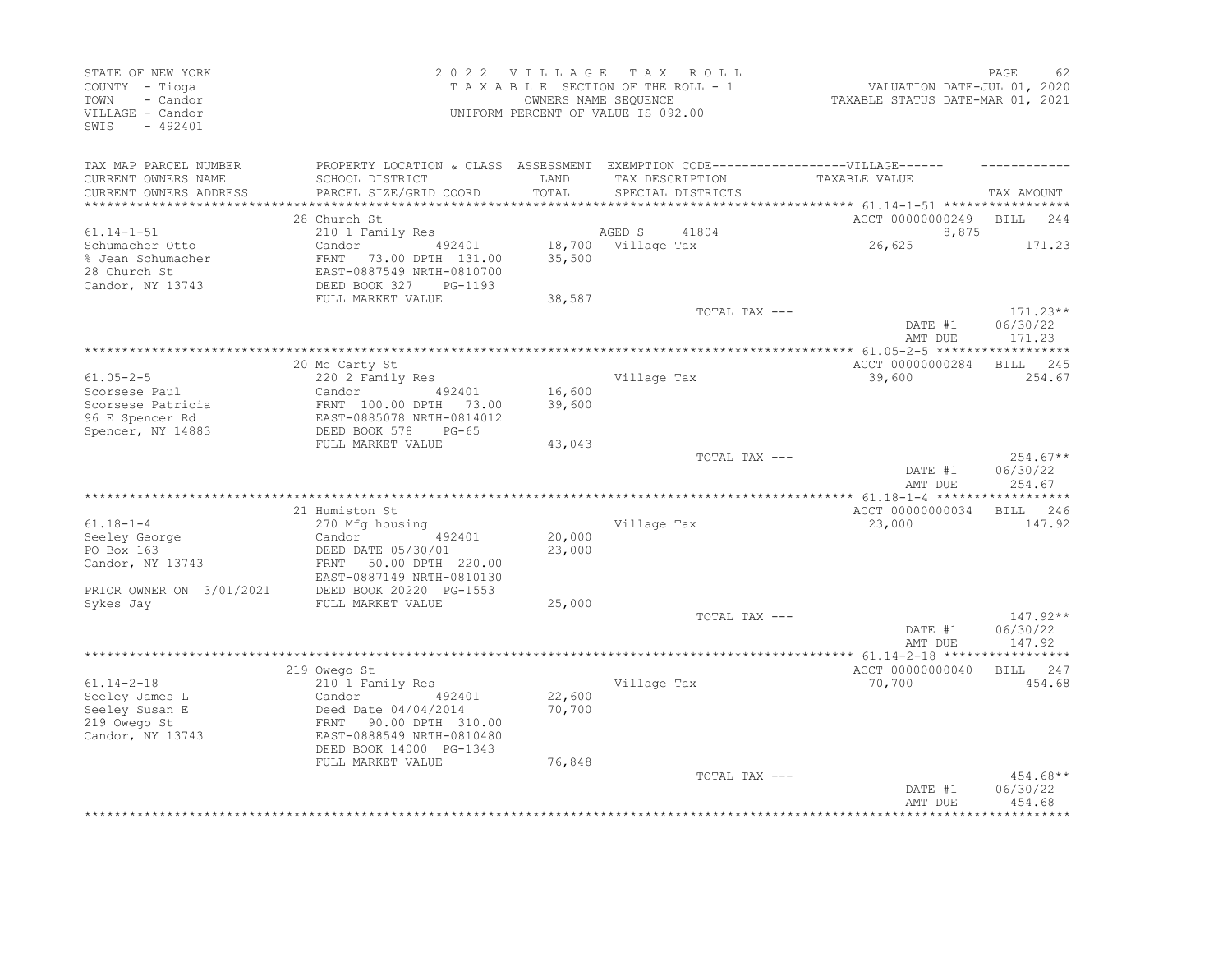| TAXABLE SECTION OF THE ROLL - 1<br>COUNTY - Tioga<br>VALUATION DATE-JUL 01, 2020<br>TOWN<br>- Candor<br>OWNERS NAME SEQUENCE<br>TAXABLE STATUS DATE-MAR 01, 2021<br>VILLAGE - Candor<br>UNIFORM PERCENT OF VALUE IS 092.00<br>$-492401$<br>SWIS                                                                                                   |                                      |
|---------------------------------------------------------------------------------------------------------------------------------------------------------------------------------------------------------------------------------------------------------------------------------------------------------------------------------------------------|--------------------------------------|
| TAX MAP PARCEL NUMBER<br>PROPERTY LOCATION & CLASS ASSESSMENT<br>EXEMPTION CODE------------------VILLAGE------<br>CURRENT OWNERS NAME<br>SCHOOL DISTRICT<br>LAND<br>TAX DESCRIPTION<br>TAXABLE VALUE<br>CURRENT OWNERS ADDRESS<br>PARCEL SIZE/GRID COORD<br>TOTAL<br>SPECIAL DISTRICTS<br>*********************                                   | TAX AMOUNT                           |
| ACCT 00000000124<br>99 Main St                                                                                                                                                                                                                                                                                                                    | BILL<br>248                          |
| $61.09 - 2 - 21$<br>220 2 Family Res<br>Village Tax<br>90,400<br>20,200<br>Shawley Jack E<br>Candor<br>492401<br>90,400<br>Shawley Laura<br>line agreement 145783-003<br>99 Main St<br>Deed Date 06/21/2007<br>Candor, NY 13743<br>FRNT<br>80.00 DPTH 184.50<br>0.28 BANK<br>ACRES<br>500<br>EAST-0886059 NRTH-0812475<br>DEED BOOK 14578 PG-3004 | 581.38                               |
| FULL MARKET VALUE<br>98,261                                                                                                                                                                                                                                                                                                                       |                                      |
| TOTAL TAX ---<br>DATE #1<br>AMT DUE                                                                                                                                                                                                                                                                                                               | 581.38**<br>06/30/22<br>581.38       |
| **********************<br>******************************<br>*************** 61.18-1-16.10 ***************<br>ACCT 00000000169<br>51 Delray Ave                                                                                                                                                                                                    | <b>BILL</b><br>249                   |
| $61.18 - 1 - 16.10$<br>Village Tax<br>73,000<br>210 1 Family Res<br>21,400<br>Shay Lynn M<br>Candor<br>492401<br>73,000<br>51 Delray Ave Lot 1<br>DEED DATE 01/07/99<br>Candor, NY 13743<br>AKA LYNN BARTLOW<br>FRNT 124.84 DPTH 159.28<br>EAST-0887869 NRTH-0810090                                                                              | 469.47                               |
| DEED BOOK 619<br>$PG-228$<br>FULL MARKET VALUE<br>79,348                                                                                                                                                                                                                                                                                          |                                      |
| TOTAL TAX ---<br>DATE #1<br>AMT DUE                                                                                                                                                                                                                                                                                                               | $469.47**$<br>06/30/22<br>469.47     |
|                                                                                                                                                                                                                                                                                                                                                   | ******                               |
| 6 Delray Ave<br>ACCT 00000000303<br>$61.13 - 1 - 20$<br>312 Vac w/imprv<br>Village Tax<br>8,400<br>4,000<br>Slater Donald W<br>Candor<br>492401<br>8,400<br>Coppage Kevin J<br>DEED DATE 06/05/2020<br>FRNT 106.00 DPTH<br>12 Delray Ave<br>92.00<br>Candor, NY 13743<br>ACRES<br>0.20<br>EAST-0887229 NRTH-0811080<br>DEED BOOK 20200 PG-1968    | 250<br>BILL<br>54.02                 |
| FULL MARKET VALUE<br>9,130<br>TOTAL TAX ---                                                                                                                                                                                                                                                                                                       | $54.02**$                            |
| DATE #1<br>AMT DUE                                                                                                                                                                                                                                                                                                                                | 06/30/22<br>54.02                    |
| *********************<br>**************** 61.13-1-21 *****<br>ACCT 00000000024<br>8 Delray Ave                                                                                                                                                                                                                                                    | * * * * * * * * * * *<br>251<br>BILL |
| $61.13 - 1 - 21$<br>312 Vac w/imprv<br>Village Tax<br>10,000<br>Slater Donald W<br>492401<br>2,600<br>Candor<br>Coppage Kevin J<br>DEED DATE 06/05/2020<br>10,000<br>12 Delray Ave<br>FRNT 100.00 DPTH 55.00<br>Candor, NY 13743<br>0.10<br>ACRES<br>EAST-0887269 NRTH-0810990<br>DEED BOOK 20200 PG-1968                                         | 64.31                                |
| 10,870<br>FULL MARKET VALUE<br>TOTAL TAX ---<br>DATE #1<br>AMT DUE                                                                                                                                                                                                                                                                                | $64.31**$<br>06/30/22<br>64.31       |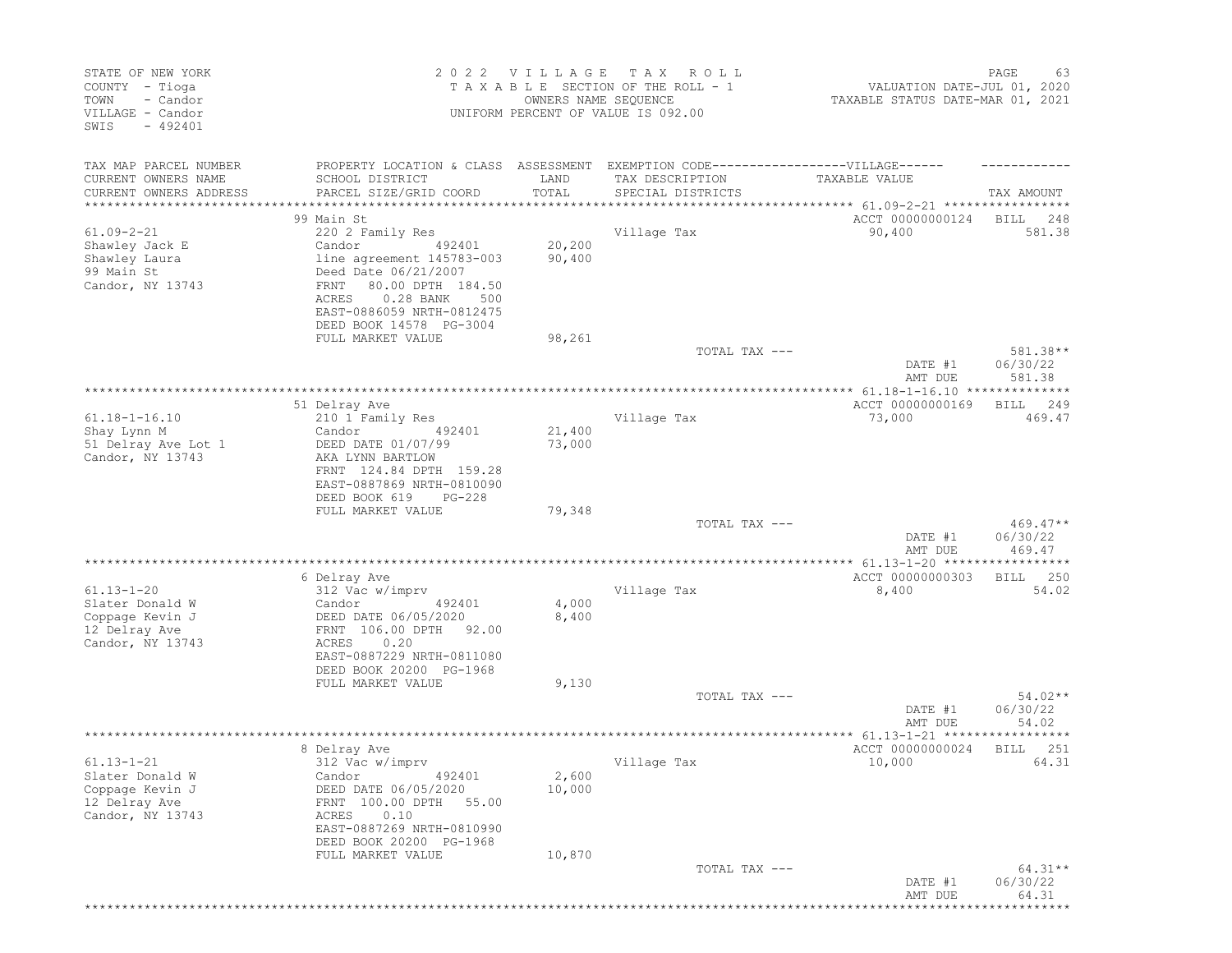| STATE OF NEW YORK<br>COUNTY - Tioga<br>TOWN<br>- Candor<br>VILLAGE - Candor<br>SWIS<br>$-492401$   |                                                                                                                                                                                                           |                         | 2022 VILLAGE TAX ROLL<br>TAXABLE SECTION OF THE ROLL - 1<br>OWNERS NAME SEQUENCE<br>UNIFORM PERCENT OF VALUE IS 092.00    | PAGE<br>64<br>VALUATION DATE-JUL 01, 2020<br>TAXABLE STATUS DATE-MAR 01, 2021 |                                               |
|----------------------------------------------------------------------------------------------------|-----------------------------------------------------------------------------------------------------------------------------------------------------------------------------------------------------------|-------------------------|---------------------------------------------------------------------------------------------------------------------------|-------------------------------------------------------------------------------|-----------------------------------------------|
| TAX MAP PARCEL NUMBER<br>CURRENT OWNERS NAME<br>CURRENT OWNERS ADDRESS<br>***********************  | SCHOOL DISTRICT<br>PARCEL SIZE/GRID COORD<br>****************************                                                                                                                                 | LAND<br>TOTAL           | PROPERTY LOCATION & CLASS ASSESSMENT EXEMPTION CODE-----------------VILLAGE------<br>TAX DESCRIPTION<br>SPECIAL DISTRICTS | TAXABLE VALUE                                                                 | TAX AMOUNT                                    |
| $61.13 - 1 - 23$<br>Slater Donald W<br>Coppage Kevin J<br>12 Delray Ave<br>Candor, NY 13743        | 12 Delray Ave<br>280 Res Multiple<br>492401<br>Candor<br>12 1/2 DELRAY HOME<br>DEED DATE 06/05/2020<br>70.50 DPTH 275.00<br>FRNT<br>0.50<br>ACRES<br>EAST-0887064 NRTH-0810945<br>DEED BOOK 20200 PG-1968 | 21,700<br>101,400       | Village Tax                                                                                                               | ACCT 00000000025 BILL<br>101,400                                              | 252<br>652.12                                 |
|                                                                                                    | FULL MARKET VALUE                                                                                                                                                                                         | 110,217                 | TOTAL TAX ---                                                                                                             | DATE #1<br>AMT DUE                                                            | $652.12**$<br>06/30/22<br>652.12              |
|                                                                                                    |                                                                                                                                                                                                           |                         |                                                                                                                           |                                                                               |                                               |
| $61.14 - 1 - 24$<br>Smith Anthony<br>Smith Brelin<br>107 Canal St<br>Athens, PA 18810              | 15 Main St<br>210 1 Family Res<br>Candor<br>492401<br>Deed Date 03/26/2015<br>FRNT 44.63 DPTH 212.14<br>EAST-0887639 NRTH-0811190<br>DEED BOOK 15000 PG-1130                                              | 18,600<br>83,200        | Village Tax                                                                                                               | ACCT 00000000016<br>83,200                                                    | BILL 253<br>535.07                            |
|                                                                                                    | FULL MARKET VALUE                                                                                                                                                                                         | 90,435                  | TOTAL TAX ---                                                                                                             | DATE #1<br>AMT DUE                                                            | $535.07**$<br>06/30/22<br>535.07              |
|                                                                                                    |                                                                                                                                                                                                           |                         |                                                                                                                           |                                                                               |                                               |
| $61.05 - 2 - 14$<br>Smith Laverne Jr<br>Smith Esther<br>697 Straits Corners Rd<br>Candor, NY 13743 | Owego St<br>314 Rural vac<10<br>492401<br>Candor<br>ACRES<br>2.80<br>EAST-0886149 NRTH-0814350<br>DEED BOOK 532<br>PG-317                                                                                 | 5,600<br>5,600          | Village Tax                                                                                                               | ACCT 00000000080<br>5,600                                                     | BILL 254<br>36.01                             |
|                                                                                                    | FULL MARKET VALUE                                                                                                                                                                                         | 6,087                   | TOTAL TAX ---                                                                                                             | DATE #1<br>AMT DUE                                                            | $36.01**$<br>06/30/22<br>36.01                |
|                                                                                                    | ******************                                                                                                                                                                                        |                         |                                                                                                                           |                                                                               |                                               |
| $61.09 - 3 - 63.10$<br>Smith Laverne L<br>Smith Dian M<br>PO Box 791<br>Candor, NY 13743           | 62 Main St<br>330 Vacant comm<br>492401<br>Candor<br>FRNT 78.80 DPTH 127.31<br>EAST-0886739 NRTH-0811820<br>DEED BOOK 469 PG-0282<br>FULL MARKET VALUE                                                    | 3,400<br>3,400<br>3,696 | Village Tax                                                                                                               | ACCT 00000000101<br>3,400                                                     | BILL 255<br>21.87                             |
|                                                                                                    |                                                                                                                                                                                                           |                         | TOTAL TAX ---                                                                                                             | DATE #1<br>AMT DUE                                                            | $21.87**$<br>06/30/22<br>21.87<br>*********** |
|                                                                                                    |                                                                                                                                                                                                           |                         |                                                                                                                           |                                                                               |                                               |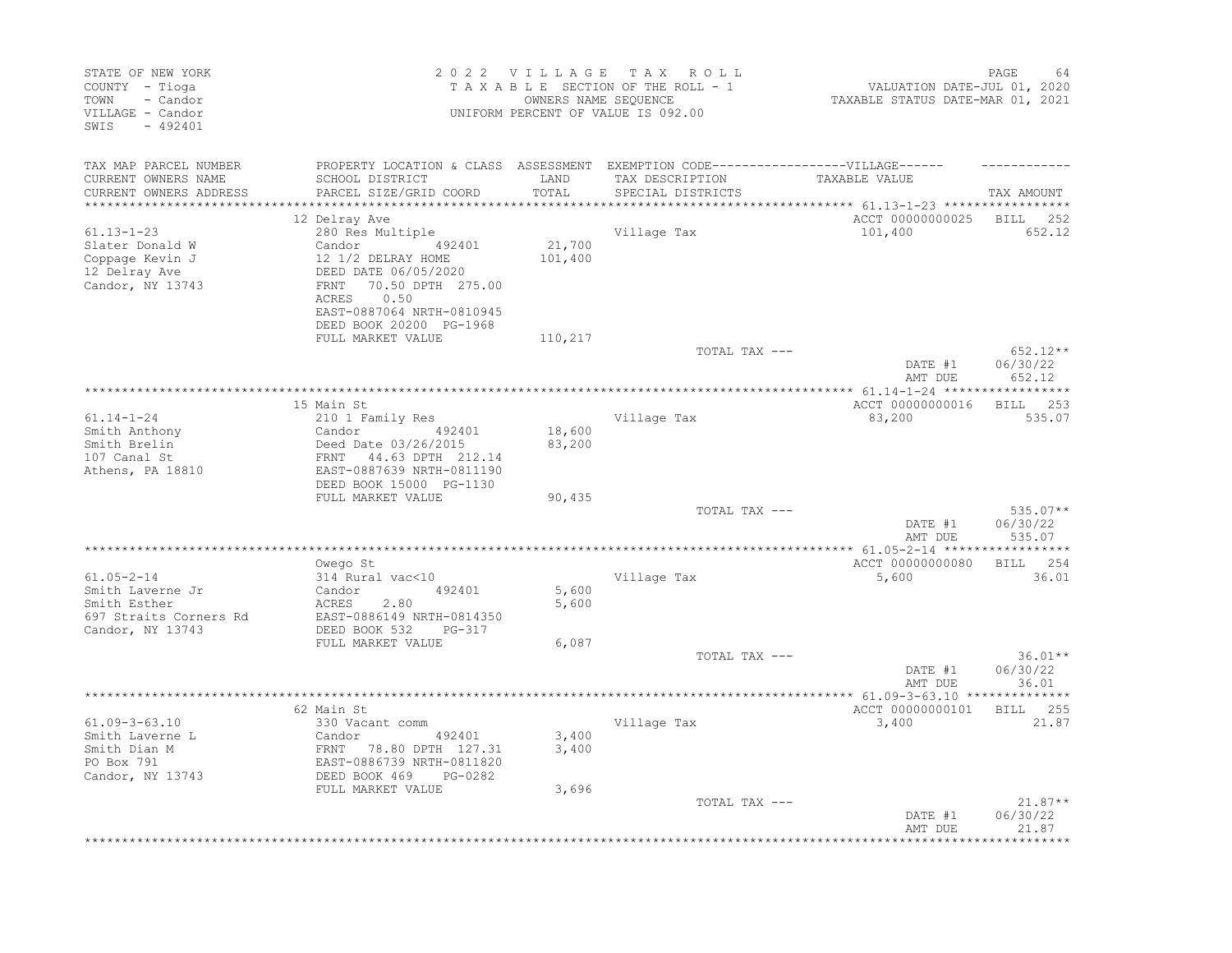| STATE OF NEW YORK<br>COUNTY - Tioga<br>- Candor<br>TOWN<br>VILLAGE - Candor<br>SWIS<br>$-492401$                    |                                                                                                                                                            | 2022 VILLAGE<br>OWNERS NAME SEQUENCE | T A X<br>R O L L<br>TAXABLE SECTION OF THE ROLL - 1<br>UNIFORM PERCENT OF VALUE IS 092.00 | VALUATION DATE-JUL 01, 2020<br>TAXABLE STATUS DATE-MAR 01, 2021                     | PAGE<br>65                       |
|---------------------------------------------------------------------------------------------------------------------|------------------------------------------------------------------------------------------------------------------------------------------------------------|--------------------------------------|-------------------------------------------------------------------------------------------|-------------------------------------------------------------------------------------|----------------------------------|
| TAX MAP PARCEL NUMBER<br>CURRENT OWNERS NAME<br>CURRENT OWNERS ADDRESS                                              | PROPERTY LOCATION & CLASS ASSESSMENT EXEMPTION CODE-----------------VILLAGE------<br>SCHOOL DISTRICT<br>PARCEL SIZE/GRID COORD                             | LAND<br>TOTAL                        | TAX DESCRIPTION<br>SPECIAL DISTRICTS                                                      | TAXABLE VALUE                                                                       | TAX AMOUNT                       |
| **********************                                                                                              |                                                                                                                                                            | * * * * * * * * * * * * * * *        |                                                                                           | ********************************** 61.09-3-63.20 **************<br>ACCT 00000002531 |                                  |
| $61.09 - 3 - 63.20$<br>Smith Laverne L<br>Smith Dian M<br>PO Box 791<br>Candor, NY 13743                            | 66 Main St<br>464 Office bldg.<br>Candor<br>492401<br>Post office<br>FRNT 103.52 DPTH 124.49<br>EAST-0886679 NRTH-0811910<br>DEED BOOK 476<br>PG-0260      | 15,100<br>305,900                    | Village Tax                                                                               | 305,900                                                                             | BILL<br>256<br>1,967.29          |
|                                                                                                                     | FULL MARKET VALUE                                                                                                                                          | 332,500                              | TOTAL TAX ---                                                                             | DATE #1                                                                             | $1,967.29**$<br>06/30/22         |
|                                                                                                                     |                                                                                                                                                            |                                      |                                                                                           | AMT DUE                                                                             | 1,967.29                         |
| $61.09 - 3 - 59.10$<br>Solyd Property Management<br>PO Box 72<br>Candor, NY 13743                                   | 80 Main St<br>481 Att row bldg<br>Candor<br>492401<br>Deed Date 03/16/2010<br>FRNT<br>66.11 DPTH 269.00<br>0.36 BANK<br>ACRES<br>EAST-0886559 NRTH-0812220 | 17,300<br>61,000                     | Village Tax                                                                               | ACCT 00000000251<br>61,000                                                          | 257<br>BILL<br>392.30            |
|                                                                                                                     | DEED BOOK 17690 PG-6001<br>FULL MARKET VALUE                                                                                                               | 66,304                               | TOTAL TAX ---                                                                             | DATE #1<br>AMT DUE                                                                  | $392.30**$<br>06/30/22<br>392.30 |
|                                                                                                                     |                                                                                                                                                            |                                      | ************************                                                                  | ************* 61.09-3-58 ******************                                         |                                  |
| $61.09 - 3 - 58$<br>Solyd Property Management, LL Candor<br>82 Main St<br>PO Box 72<br>Candor, NY 13743             | 82 Main St<br>482 Det row bldg<br>492401<br>Deed Date 08/29/2007<br>55.89 DPTH<br>FRNT<br>99.00<br>$0.13$ BANK<br>ACRES<br>EAST-0886449 NRTH-0812200       | 10,000<br>78,000                     | Village Tax                                                                               | ACCT 00000000018<br>78,000                                                          | <b>BILL</b><br>258<br>501.63     |
|                                                                                                                     | DEED BOOK 14814 PG-8001<br>FULL MARKET VALUE                                                                                                               | 84,783                               | TOTAL TAX ---                                                                             | DATE #1                                                                             | $501.63**$<br>06/30/22           |
|                                                                                                                     |                                                                                                                                                            |                                      |                                                                                           | AMT DUE                                                                             | 501.63                           |
| $61.09 - 3 - 57$<br>Solyd Property Management, LLC Candor<br>82 Main St 68/29/2007<br>PO Box 72<br>Candor, NY 13743 | 84 Main St<br>482 Det row bldg<br>492401<br>FRNT 40.29 DPTH 296.00<br>$0.47$ BANK<br>ACRES<br>EAST-0886529 NRTH-0812280                                    | 18,100<br>61,000                     | Village Tax                                                                               | ACCT 00000000160<br>61,000                                                          | BILL<br>259<br>392.30            |
|                                                                                                                     | DEED BOOK 14814 PG-8001<br>FULL MARKET VALUE                                                                                                               | 66,304                               | TOTAL TAX ---                                                                             | DATE #1<br>AMT DUE                                                                  | 392.30**<br>06/30/22<br>392.30   |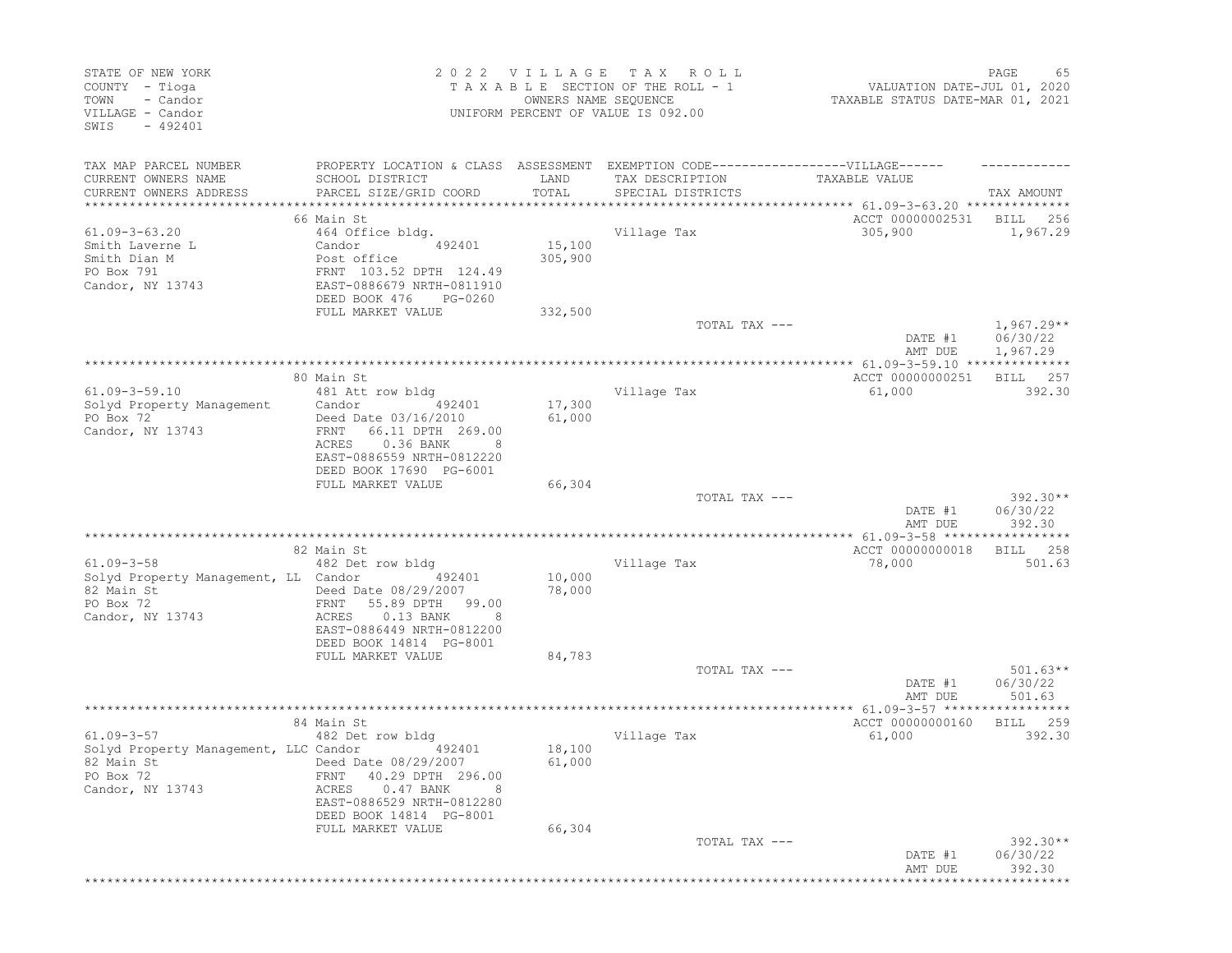| STATE OF NEW YORK<br>COUNTY - Tioga<br>TOWN<br>- Candor<br>VILLAGE - Candor<br>SWIS<br>$-492401$  |                                                                                                                                                                                     |                            | 2022 VILLAGE TAX ROLL<br>TAXABLE SECTION OF THE ROLL - 1<br>OWNERS NAME SEQUENCE<br>UNIFORM PERCENT OF VALUE IS 092.00 | VALUATION DATE-JUL 01, 2020<br>TAXABLE STATUS DATE-MAR 01, 2021 | PAGE<br>66                                     |
|---------------------------------------------------------------------------------------------------|-------------------------------------------------------------------------------------------------------------------------------------------------------------------------------------|----------------------------|------------------------------------------------------------------------------------------------------------------------|-----------------------------------------------------------------|------------------------------------------------|
| TAX MAP PARCEL NUMBER<br>CURRENT OWNERS NAME<br>CURRENT OWNERS ADDRESS<br>*********************** | PROPERTY LOCATION & CLASS ASSESSMENT EXEMPTION CODE-----------------VILLAGE------<br>SCHOOL DISTRICT<br>PARCEL SIZE/GRID COORD                                                      | LAND<br>TOTAL              | TAX DESCRIPTION<br>SPECIAL DISTRICTS                                                                                   | TAXABLE VALUE                                                   | TAX AMOUNT                                     |
|                                                                                                   | 104 Main St                                                                                                                                                                         |                            |                                                                                                                        | ACCT 00000000245 BILL 260                                       |                                                |
| $61.09 - 3 - 49$<br>Soper Joshua B<br>Soper Brittnye E<br>104 Main St<br>Candor, NY 13743         | 210 1 Family Res<br>492401<br>Candor<br>Deed Date 05/26/2006<br>FRNT 131.00 DPTH 249.00<br>BANK<br>500<br>EAST-0886219 NRTH-0812710<br>DEED BOOK 13272 PG-6002                      | 23,300<br>103,900          | Village Tax                                                                                                            | 103,900                                                         | 668.20                                         |
|                                                                                                   | FULL MARKET VALUE                                                                                                                                                                   | 112,935                    |                                                                                                                        |                                                                 |                                                |
|                                                                                                   |                                                                                                                                                                                     |                            | TOTAL TAX ---                                                                                                          | DATE #1<br>AMT DUE                                              | $668.20**$<br>06/30/22<br>668.20               |
|                                                                                                   | 20 Griffin St                                                                                                                                                                       |                            |                                                                                                                        | ACCT 00000000065                                                | BILL 261                                       |
| $61.09 - 3 - 11$<br>Sparling Steven A<br>Sparling Deborah H<br>20 Griffin St                      | 210 1 Family Res<br>Candor<br>492401<br>FRNT 61.02 DPTH 156.13<br>EAST-0886429 NRTH-0813795                                                                                         | 18,700<br>130,700          | Village Tax                                                                                                            | 130,700                                                         | 840.55                                         |
| Candor, NY 13743                                                                                  | DEED BOOK 443<br>PG-0242<br>FULL MARKET VALUE                                                                                                                                       | 142,065                    |                                                                                                                        |                                                                 |                                                |
|                                                                                                   |                                                                                                                                                                                     |                            | TOTAL TAX ---                                                                                                          | DATE #1<br>AMT DUE                                              | 840.55**<br>06/30/22<br>840.55                 |
|                                                                                                   |                                                                                                                                                                                     |                            |                                                                                                                        |                                                                 |                                                |
|                                                                                                   | 87 Main St                                                                                                                                                                          |                            |                                                                                                                        | ACCT 00000000318                                                | BILL 262                                       |
| $61.09 - 2 - 27$<br>Spencer Agency, Inc<br>35 W Main St<br>Allegany, NY 14706                     | 330 Vacant comm<br>Candor<br>492401<br>DEED DATE 11/03/2017<br>FRNT<br>48.00 DPTH 90.00<br>EAST-0886239 NRTH-0812220                                                                | 3,400<br>3,400             | Village Tax                                                                                                            | 3,400                                                           | 21.87                                          |
|                                                                                                   | DEED BOOK 20170 PG-4791                                                                                                                                                             |                            |                                                                                                                        |                                                                 |                                                |
|                                                                                                   | FULL MARKET VALUE                                                                                                                                                                   | 3,696                      | TOTAL TAX ---                                                                                                          | DATE #1<br>AMT DUE                                              | $21.87**$<br>06/30/22<br>21.87                 |
|                                                                                                   |                                                                                                                                                                                     |                            |                                                                                                                        |                                                                 |                                                |
| $61.09 - 2 - 28$<br>Spencer Agency, Inc<br>35 W Main St<br>Allegany, NY 14706                     | 85 Main St<br>482 Det row bldg<br>492401<br>Candor<br>Deed Date 11/03/2017<br>25.00 DPTH 72.00<br>FRNT<br>EAST-0886259 NRTH-0812190<br>DEED BOOK 20170 PG-4791<br>FULL MARKET VALUE | 10,600<br>44,800<br>48,696 | Village Tax                                                                                                            | ACCT 00000000081<br>44,800                                      | BILL 263<br>288.12                             |
|                                                                                                   |                                                                                                                                                                                     |                            | TOTAL TAX ---                                                                                                          | DATE #1<br>AMT DUE                                              | 288.12**<br>06/30/22<br>288.12<br>************ |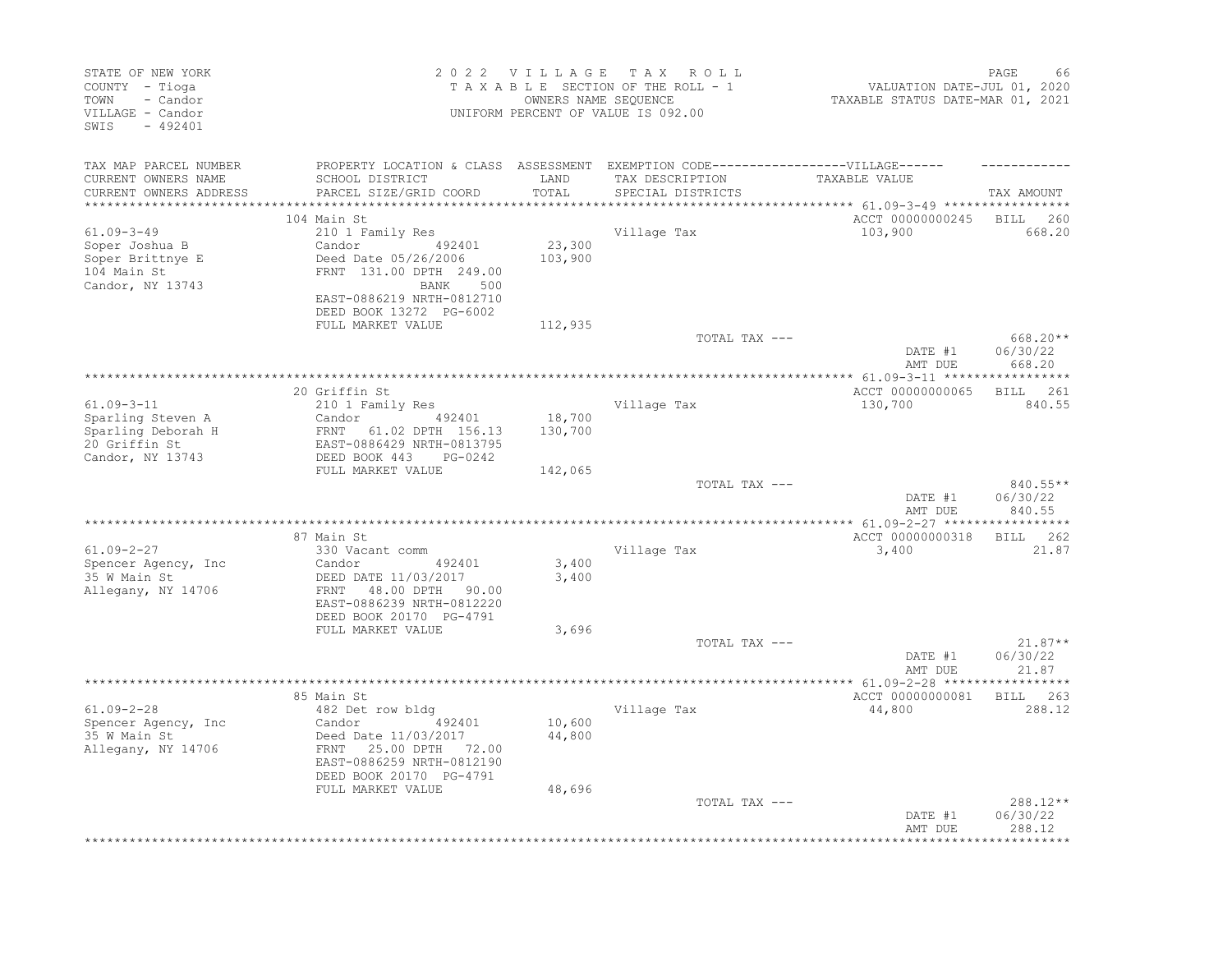| STATE OF NEW YORK<br>COUNTY - Tioga<br>- Candor<br>TOWN<br>VILLAGE - Candor<br>SWIS<br>$-492401$ |                                                                |        | 2022 VILLAGE TAX ROLL<br>TAXABLE SECTION OF THE ROLL - 1<br>OWNERS NAME SEQUENCE<br>UNIFORM PERCENT OF VALUE IS 092.00 | VALUATION DATE-JUL 01, 2020<br>TAXABLE STATUS DATE-MAR 01, 2021 | PAGE<br>67           |
|--------------------------------------------------------------------------------------------------|----------------------------------------------------------------|--------|------------------------------------------------------------------------------------------------------------------------|-----------------------------------------------------------------|----------------------|
| TAX MAP PARCEL NUMBER<br>CURRENT OWNERS NAME                                                     | SCHOOL DISTRICT                                                | LAND   | PROPERTY LOCATION & CLASS ASSESSMENT EXEMPTION CODE-----------------VILLAGE------<br>TAX DESCRIPTION                   | TAXABLE VALUE                                                   |                      |
| CURRENT OWNERS ADDRESS                                                                           | PARCEL SIZE/GRID COORD                                         | TOTAL  | SPECIAL DISTRICTS                                                                                                      |                                                                 | TAX AMOUNT           |
| *********************                                                                            |                                                                |        |                                                                                                                        | *************************** 61.14-2-37 *****************        |                      |
|                                                                                                  | 12 Mountain Ave                                                |        |                                                                                                                        | ACCT 00000000306 BILL 264                                       |                      |
| $61.14 - 2 - 37$<br>Stark-Quick Daniel                                                           | 210 1 Family Res<br>Candor 492401                              | 21,600 | Village Tax                                                                                                            | 36,200                                                          | 232.81               |
| 514 Valley Rd                                                                                    | DEED DATE 11/26/2014                                           | 36,200 |                                                                                                                        |                                                                 |                      |
| Brooktondale, NY 14817                                                                           | FRNT 117.00 DPTH 184.00<br>EAST-0888399 NRTH-0811880           |        |                                                                                                                        |                                                                 |                      |
|                                                                                                  | DEED BOOK 14000 PG-5181<br>FULL MARKET VALUE                   | 39,348 |                                                                                                                        |                                                                 |                      |
|                                                                                                  |                                                                |        | TOTAL TAX ---                                                                                                          |                                                                 | $232.81**$           |
|                                                                                                  |                                                                |        |                                                                                                                        | DATE #1                                                         | 06/30/22             |
|                                                                                                  |                                                                |        |                                                                                                                        | AMT DUE                                                         | 232.81               |
|                                                                                                  | 14 Kinney St                                                   |        | 93 PCT OF VALUE USED FOR EXEMPTION PURPOSES ACCT 00000000022                                                           |                                                                 | BILL 265             |
| $61.09 - 3 - 41$                                                                                 | 210 1 Family Res                                               |        | AGED S<br>41804                                                                                                        | 15,326                                                          |                      |
| Stash Andrew                                                                                     | Candor 492401                                                  |        | 20,500 Village Tax                                                                                                     | 67,074                                                          | 431.36               |
| Stash Katheryn                                                                                   | FRNT 74.25 DPTH 192.00                                         | 82,400 |                                                                                                                        |                                                                 |                      |
| PO Box 103                                                                                       | EAST-0886277 NRTH-0813195                                      |        |                                                                                                                        |                                                                 |                      |
| Candor, NY 13743                                                                                 | DEED BOOK 345<br>PG-1089<br>FULL MARKET VALUE                  | 89,565 |                                                                                                                        |                                                                 |                      |
|                                                                                                  |                                                                |        | TOTAL TAX ---                                                                                                          |                                                                 | 431.36**             |
|                                                                                                  |                                                                |        |                                                                                                                        | DATE #1<br>AMT DUE                                              | 06/30/22<br>431.36   |
|                                                                                                  |                                                                |        |                                                                                                                        |                                                                 |                      |
| $61.13 - 1 - 22$                                                                                 | 10 Delray Ave<br>210 1 Family Res                              |        | Village Tax                                                                                                            | ACCT 00000000102<br>45,300                                      | BILL 266<br>291.33   |
| Stouffer Michelle L                                                                              | Candor<br>492401                                               | 26,600 |                                                                                                                        |                                                                 |                      |
| 10 Delray Ave<br>Candor, NY 13743                                                                | DEED DATE 04/04/2007<br>FRNT 224.00 DPTH 297.00<br>BANK<br>500 | 45,300 |                                                                                                                        |                                                                 |                      |
|                                                                                                  | EAST-0887059 NRTH-0811050                                      |        |                                                                                                                        |                                                                 |                      |
|                                                                                                  | DEED BOOK 14320 PG-9004                                        |        |                                                                                                                        |                                                                 |                      |
|                                                                                                  | FULL MARKET VALUE                                              | 49,239 |                                                                                                                        |                                                                 |                      |
|                                                                                                  |                                                                |        | TOTAL TAX ---                                                                                                          | DATE #1                                                         | 291.33**<br>06/30/22 |
|                                                                                                  |                                                                |        |                                                                                                                        | AMT DUE                                                         | 291.33               |
|                                                                                                  |                                                                |        |                                                                                                                        |                                                                 |                      |
|                                                                                                  | 204 Owego St<br>210 1 Family Res                               |        |                                                                                                                        | ACCT 00000000276                                                | BILL 267<br>446.97   |
| $61.14 - 1 - 58$<br>Strosahl William A Jr.                                                       | Candor<br>492401                                               | 20,200 | Village Tax                                                                                                            | 69,500                                                          |                      |
| Strosahl Kim                                                                                     | DEED DATE 10/16/2017                                           | 69,500 |                                                                                                                        |                                                                 |                      |
| 204 Owego St<br>Candor, NY 13743                                                                 | FRNT 109.00 DPTH 113.00<br>8<br>BANK                           |        |                                                                                                                        |                                                                 |                      |
|                                                                                                  | EAST-0888119 NRTH-0810830                                      |        |                                                                                                                        |                                                                 |                      |
|                                                                                                  | DEED BOOK 20170 PG-4440<br>FULL MARKET VALUE                   | 75,543 |                                                                                                                        |                                                                 |                      |
|                                                                                                  |                                                                |        | TOTAL TAX ---                                                                                                          |                                                                 | 446.97**             |
|                                                                                                  |                                                                |        |                                                                                                                        | DATE #1<br>AMT DUE                                              | 06/30/22<br>446.97   |
|                                                                                                  |                                                                |        |                                                                                                                        |                                                                 |                      |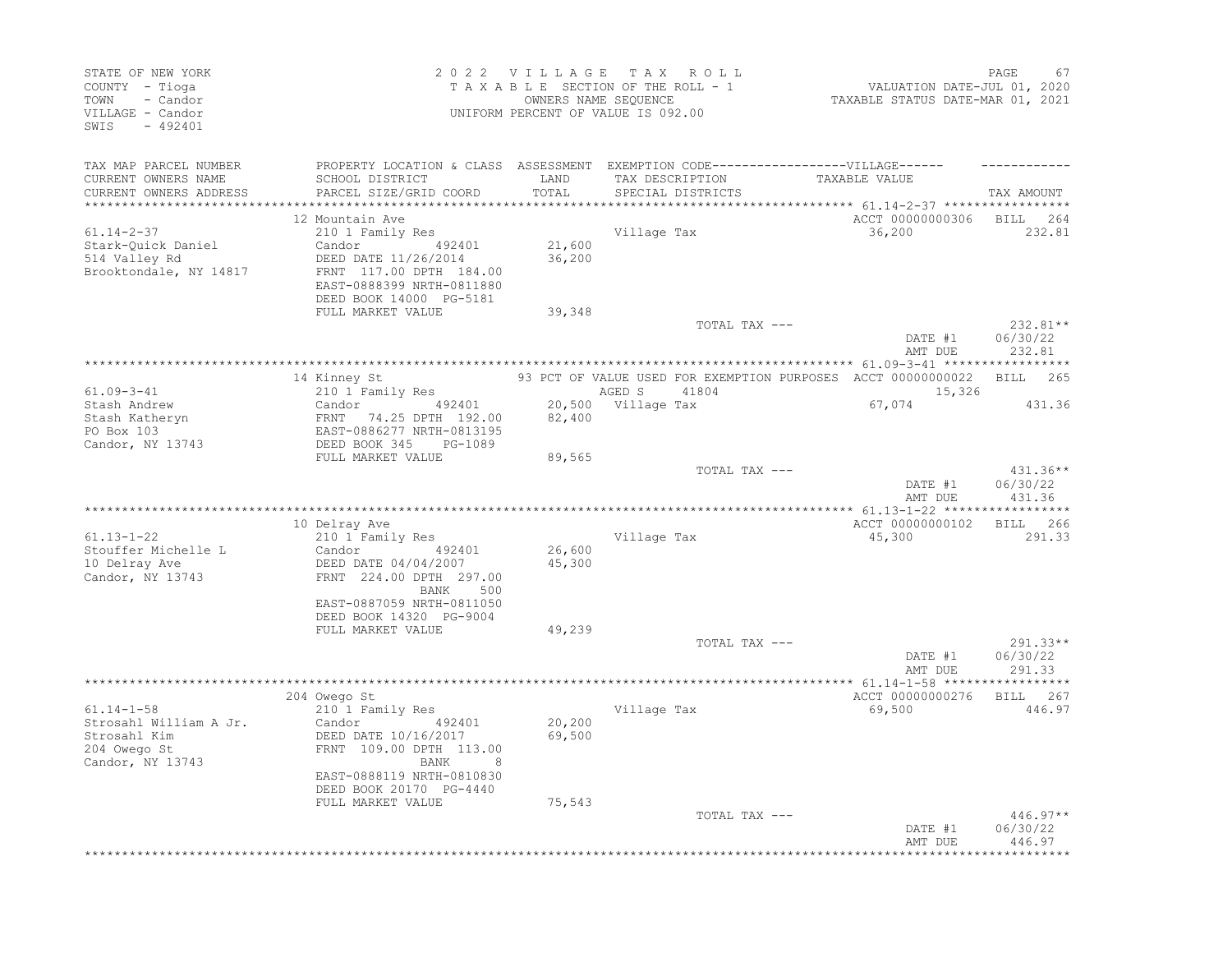| STATE OF NEW YORK<br>COUNTY - Tioga<br>TOWN<br>- Candor<br>VILLAGE - Candor<br>SWIS<br>$-492401$  |                                                                                                                                                        | 2022 VILLAGE TAX        | ROLL<br>TAXABLE SECTION OF THE ROLL - 1<br>OWNERS NAME SEQUENCE<br>UNIFORM PERCENT OF VALUE IS 092.00 | PAGE<br>68<br>VALUATION DATE-JUL 01, 2020<br>TAXABLE STATUS DATE-MAR 01, 2021 |                                  |
|---------------------------------------------------------------------------------------------------|--------------------------------------------------------------------------------------------------------------------------------------------------------|-------------------------|-------------------------------------------------------------------------------------------------------|-------------------------------------------------------------------------------|----------------------------------|
| TAX MAP PARCEL NUMBER<br>CURRENT OWNERS NAME<br>CURRENT OWNERS ADDRESS                            | PROPERTY LOCATION & CLASS ASSESSMENT EXEMPTION CODE----------------VILLAGE------<br>SCHOOL DISTRICT<br>PARCEL SIZE/GRID COORD                          | LAND<br>TOTAL           | TAX DESCRIPTION<br>SPECIAL DISTRICTS                                                                  | TAXABLE VALUE                                                                 | TAX AMOUNT                       |
| *********************                                                                             |                                                                                                                                                        |                         |                                                                                                       |                                                                               |                                  |
|                                                                                                   | 258 Owego St                                                                                                                                           |                         |                                                                                                       | ACCT 00000000156                                                              | BILL<br>268                      |
| $61.18 - 1 - 22$<br>Sullivan Heather<br>258 Owego St<br>Candor, NY 13743                          | 210 1 Family Res<br>492401<br>Candor<br>Deed Date 03/29/2012<br>FRNT<br>95.00 DPTH 175.00<br>EAST-0888458 NRTH-0809489<br>DEED BOOK 19738 PG-1001      | 20,900<br>82,300        | Village Tax                                                                                           | 82,300                                                                        | 529.28                           |
|                                                                                                   | FULL MARKET VALUE                                                                                                                                      | 89,457                  |                                                                                                       |                                                                               |                                  |
|                                                                                                   |                                                                                                                                                        |                         | TOTAL TAX ---                                                                                         | DATE #1<br>AMT DUE                                                            | 529.28**<br>06/30/22<br>529.28   |
|                                                                                                   |                                                                                                                                                        |                         |                                                                                                       |                                                                               |                                  |
| $61.10 - 1 - 8$<br>Sullivan Timothy M<br>Sullivan Kim L<br>PO Box 722<br>Candor, NY 13743         | 12 Park Dr<br>210 1 Family Res<br>Candor<br>492401<br>DEED DATE 06/25/98<br>FRNT 190.52 DPTH 117.77<br>411<br><b>BANK</b><br>EAST-0887629 NRTH-0811940 | 21,800<br>110,700       | Village Tax                                                                                           | ACCT 00000000150<br>110,700                                                   | <b>BILL</b><br>269<br>711.93     |
|                                                                                                   | DEED BOOK 612<br>$PG-85$<br>FULL MARKET VALUE                                                                                                          | 120,326                 |                                                                                                       |                                                                               |                                  |
|                                                                                                   |                                                                                                                                                        |                         | TOTAL TAX ---                                                                                         | DATE #1<br>AMT DUE                                                            | $711.93**$<br>06/30/22<br>711.93 |
|                                                                                                   |                                                                                                                                                        |                         |                                                                                                       |                                                                               |                                  |
| $61.09 - 1 - 32$<br>Swansbrough Everett<br>Swansbrough Violet<br>PO Box 665<br>Candor, NY 13743   | 31 Stowell Ave<br>210 1 Family Res<br>492401<br>Candor<br>39.00 DPTH 302.00<br>FRNT<br>EAST-0885809 NRTH-0812240<br>DEED BOOK 317<br>PG-1132           | 20,100<br>54,800        | Village Tax                                                                                           | ACCT 00000000278<br>54,800                                                    | <b>BILL</b><br>270<br>352.43     |
|                                                                                                   | FULL MARKET VALUE                                                                                                                                      | 59,565                  |                                                                                                       |                                                                               |                                  |
|                                                                                                   |                                                                                                                                                        |                         | TOTAL TAX ---                                                                                         | DATE #1<br>AMT DUE                                                            | $352.43**$<br>06/30/22<br>352.43 |
|                                                                                                   |                                                                                                                                                        |                         |                                                                                                       | ************ 61.09-1-33.2 ****************                                    |                                  |
| $61.09 - 1 - 33.2$<br>Swansbrough Everett<br>Swansbrough Violet<br>PO Box 665<br>Candor, NY 13743 | Stowell Ave<br>312 Vac w/imprv<br>492401<br>Candor<br>ACRES<br>0.21<br>EAST-0885777 NRTH-0812135<br>DEED BOOK 584<br>$PG-157$<br>FULL MARKET VALUE     | 1,000<br>2,000<br>2,174 | Village Tax                                                                                           | ACCT 00000000321<br>2,000                                                     | BILL 271<br>12.86                |
|                                                                                                   |                                                                                                                                                        |                         | TOTAL TAX ---                                                                                         | DATE #1<br>AMT DUE                                                            | 12.86**<br>06/30/22<br>12.86     |
|                                                                                                   |                                                                                                                                                        |                         |                                                                                                       |                                                                               |                                  |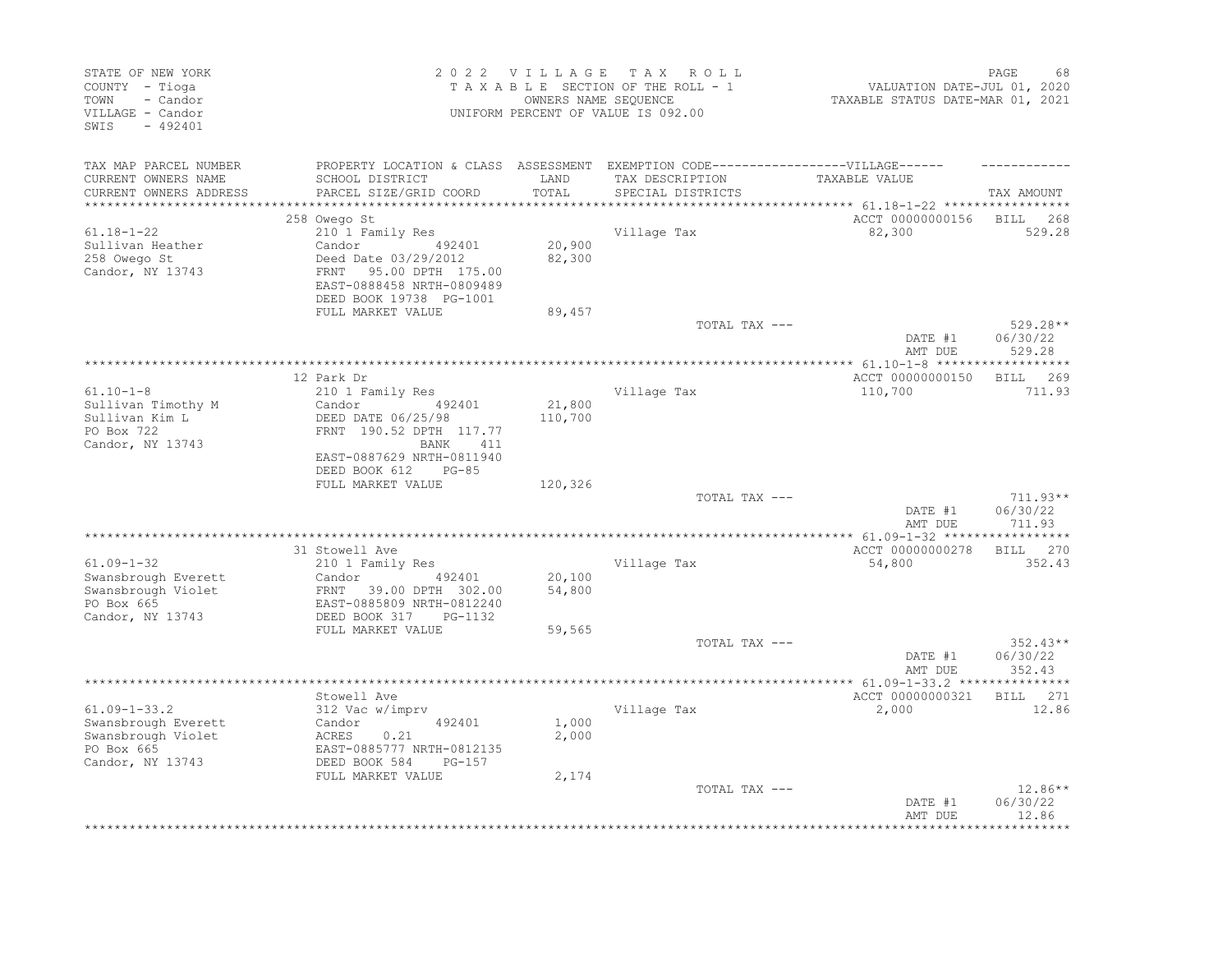| STATE OF NEW YORK<br>COUNTY - Tioga<br>TOWN<br>- Candor<br>VILLAGE - Candor<br>SWIS<br>$-492401$    |                                                                                                                                                                                                   |                             | 2022 VILLAGE TAX ROLL<br>TAXABLE SECTION OF THE ROLL - 1<br>OWNERS NAME SEQUENCE<br>UNIFORM PERCENT OF VALUE IS 092.00 | VALUATION DATE-JUL 01, 2020<br>TAXABLE STATUS DATE-MAR 01, 2021 | PAGE<br>69                                       |
|-----------------------------------------------------------------------------------------------------|---------------------------------------------------------------------------------------------------------------------------------------------------------------------------------------------------|-----------------------------|------------------------------------------------------------------------------------------------------------------------|-----------------------------------------------------------------|--------------------------------------------------|
| TAX MAP PARCEL NUMBER<br>CURRENT OWNERS NAME<br>CURRENT OWNERS ADDRESS<br>************************  | PROPERTY LOCATION & CLASS ASSESSMENT EXEMPTION CODE-----------------VILLAGE------<br>SCHOOL DISTRICT<br>PARCEL SIZE/GRID COORD                                                                    | LAND<br>TOTAL               | TAX DESCRIPTION<br>SPECIAL DISTRICTS                                                                                   | TAXABLE VALUE                                                   | TAX AMOUNT                                       |
|                                                                                                     | 14 Griffin St                                                                                                                                                                                     |                             |                                                                                                                        | ACCT 00000000255 BILL 272                                       |                                                  |
| $61.09 - 3 - 33$<br>Swartz Daniel L<br>Swartz Danielle R<br>PO Box 578<br>Candor, NY 13743          | 210 1 Family Res<br>Candor 492401<br>DEED DATE 04/14/04<br>AKA DANIELLE BANKSTON<br>FRNT   72.00 DPTH  185<br>72.00 DPTH 185.00<br>EAST-0886509 NRTH-0813680<br>DEED BOOK 10831 PG-3003           | 20,400<br>67,200            | Village Tax                                                                                                            | 67,200                                                          | 432.17                                           |
|                                                                                                     | FULL MARKET VALUE                                                                                                                                                                                 | 73,043                      |                                                                                                                        |                                                                 |                                                  |
|                                                                                                     |                                                                                                                                                                                                   |                             | TOTAL TAX ---                                                                                                          | DATE #1<br>AMT DUE                                              | $432.17**$<br>06/30/22<br>432.17                 |
|                                                                                                     |                                                                                                                                                                                                   |                             |                                                                                                                        |                                                                 |                                                  |
| $61.09 - 3 - 31$<br>Swartz Leslie<br>Swartz Janice<br>PO Box 73                                     | 23 Kinney St<br>484 1 use sm bld<br>Candor 492401<br>FRNT 74.25 DPTH 176.00<br>EAST-0886359 NRTH-0813530<br>DEED BOOK 393 PG-0693                                                                 | 15,100<br>100,700           | Village Tax                                                                                                            | ACCT 00000000116<br>100,700                                     | BILL 273<br>647.62                               |
| Candor, NY 13743                                                                                    |                                                                                                                                                                                                   |                             |                                                                                                                        |                                                                 |                                                  |
|                                                                                                     | FULL MARKET VALUE                                                                                                                                                                                 | 109,457                     | TOTAL TAX ---                                                                                                          | DATE #1<br>AMT DUE                                              | $647.62**$<br>06/30/22<br>647.62                 |
|                                                                                                     |                                                                                                                                                                                                   |                             |                                                                                                                        |                                                                 |                                                  |
|                                                                                                     | 12 Griffin St                                                                                                                                                                                     |                             |                                                                                                                        | ACCT 00000000280                                                | BILL 274                                         |
| $61.09 - 3 - 34$<br>Swartz Leslie<br>Swartz Janice L<br>PO Box 73<br>Candor, NY 13743               | 220 2 Family Res<br>Candor<br>492401<br>FRNT 70.00 DPTH 185.00<br>EAST-0886539 NRTH-0813620<br>DEED BOOK 372 PG-0924                                                                              | 20,300<br>85,500            | Village Tax                                                                                                            | 85,500                                                          | 549.86                                           |
|                                                                                                     | FULL MARKET VALUE                                                                                                                                                                                 | 92,935                      |                                                                                                                        |                                                                 |                                                  |
|                                                                                                     |                                                                                                                                                                                                   |                             | TOTAL TAX ---                                                                                                          | DATE #1<br>AMT DUE                                              | 549.86**<br>06/30/22<br>549.86                   |
|                                                                                                     |                                                                                                                                                                                                   |                             |                                                                                                                        |                                                                 |                                                  |
| $61.09 - 3 - 12$<br>Swartz Michael D<br>Swartz Kimberly Atkins<br>18 Griffin St<br>Candor, NY 13743 | 18 Griffin St<br>210 1 Family Res<br>Candor<br>492401<br>DEED DATE 04/21/00<br>FRNT 64.00 DPTH 174.00<br>BANK<br>191<br>EAST-0886469 NRTH-0813740<br>DEED BOOK 643<br>PG-168<br>FULL MARKET VALUE | 20,000<br>97,900<br>106,413 | Village Tax                                                                                                            | ACCT 00000000256<br>97,900                                      | BILL 275<br>629.61                               |
|                                                                                                     |                                                                                                                                                                                                   |                             | TOTAL TAX ---                                                                                                          | DATE #1<br>AMT DUE                                              | $629.61**$<br>06/30/22<br>629.61<br>************ |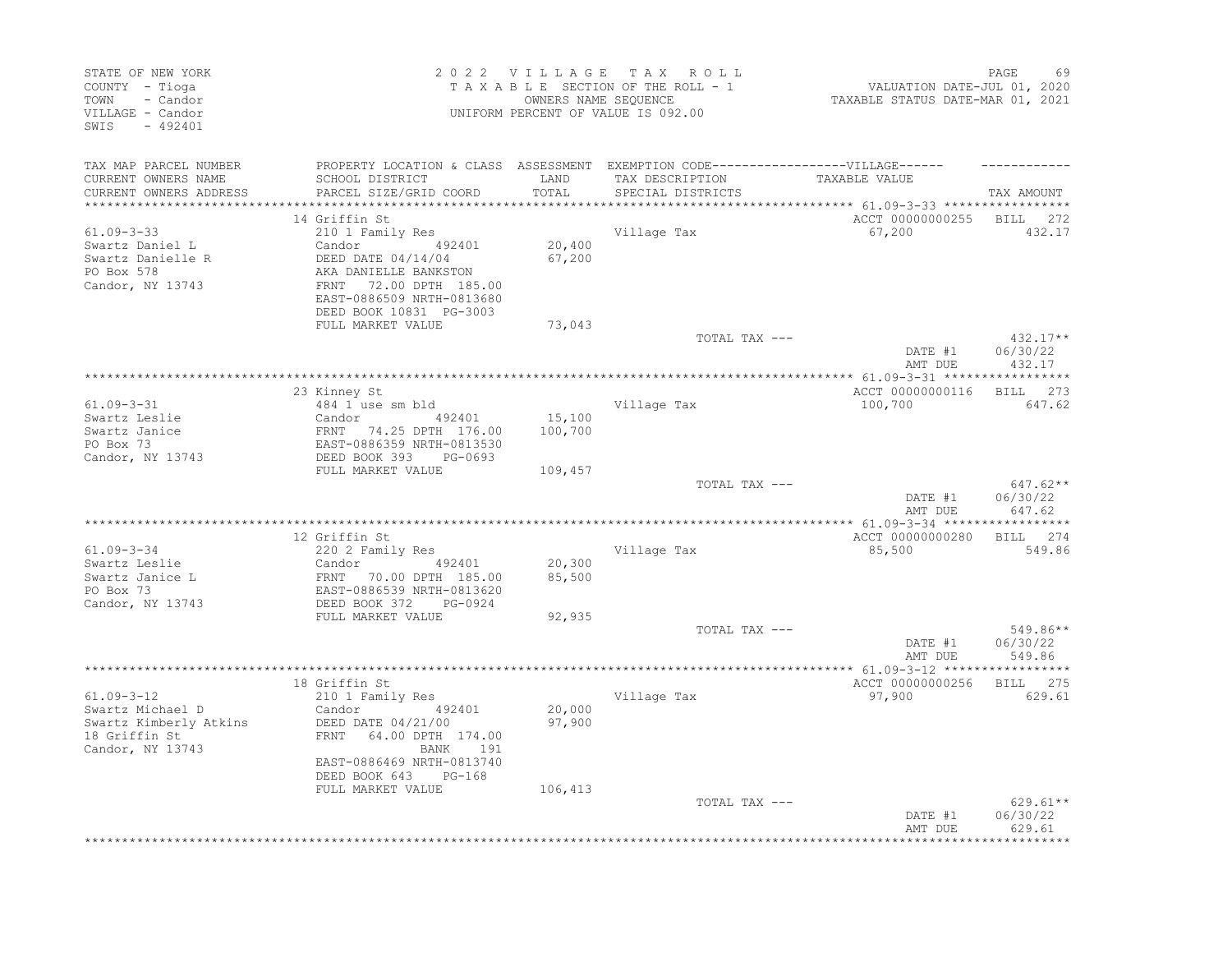| STATE OF NEW YORK<br>COUNTY - Tioga<br>TOWN<br>- Candor<br>VILLAGE - Candor<br>SWIS<br>$-492401$  |                                                                                                                                                                                      |                   | 2022 VILLAGE TAX ROLL<br>TAXABLE SECTION OF THE ROLL - 1<br>OWNERS NAME SEOUENCE<br>UNIFORM PERCENT OF VALUE IS 092.00    | VALUATION DATE-JUL 01, 2020<br>TAXABLE STATUS DATE-MAR 01, 2021 | 70<br>PAGE                       |
|---------------------------------------------------------------------------------------------------|--------------------------------------------------------------------------------------------------------------------------------------------------------------------------------------|-------------------|---------------------------------------------------------------------------------------------------------------------------|-----------------------------------------------------------------|----------------------------------|
| TAX MAP PARCEL NUMBER<br>CURRENT OWNERS NAME<br>CURRENT OWNERS ADDRESS<br>*********************** | SCHOOL DISTRICT<br>PARCEL SIZE/GRID COORD                                                                                                                                            | LAND<br>TOTAL     | PROPERTY LOCATION & CLASS ASSESSMENT EXEMPTION CODE-----------------VILLAGE------<br>TAX DESCRIPTION<br>SPECIAL DISTRICTS | TAXABLE VALUE                                                   | TAX AMOUNT                       |
|                                                                                                   | 98 Main St                                                                                                                                                                           |                   |                                                                                                                           | ACCT 00000000240                                                | <b>BILL</b><br>276               |
| $61.09 - 3 - 51$<br>Sweeney Samuel P<br>98 Main St<br>Candor, NY 13743                            | 210 1 Family Res<br>Candor 492401<br>DEED DATE 03/29/2021<br>76.50 DPTH 231.00<br>FRNT<br>ACRES<br>$0.45$ BANK<br>500<br>EAST-0886318 NRTH-0812540<br>DEED BOOK 20210 PG-1617        | 19,600<br>92,600  | Village Tax                                                                                                               | 92,600                                                          | 595.53                           |
|                                                                                                   | FULL MARKET VALUE                                                                                                                                                                    | 100,652           |                                                                                                                           |                                                                 |                                  |
|                                                                                                   |                                                                                                                                                                                      |                   | TOTAL TAX ---                                                                                                             | DATE #1<br>AMT DUE                                              | $595.53**$<br>06/30/22<br>595.53 |
|                                                                                                   |                                                                                                                                                                                      |                   |                                                                                                                           |                                                                 |                                  |
| $61.14 - 1 - 50$<br>Sykes Jay J Jr<br>Sykes Sylvia                                                | 29 Foundry St<br>210 1 Family Res                                                                                                                                                    | 20,900<br>71,900  | Village Tax                                                                                                               | ACCT 00000000089<br>71,900                                      | BILL 277<br>462.40               |
| PO Box 672<br>Candor, NY 13743                                                                    | Candor 492401<br>FRNT 87.00 DPTH 190.00<br>EAST-0887449 NRTH-0810840<br>DEED BOOK 479 PG-0009                                                                                        |                   |                                                                                                                           |                                                                 |                                  |
|                                                                                                   | FULL MARKET VALUE                                                                                                                                                                    | 78,152            | TOTAL TAX ---                                                                                                             | DATE #1<br>AMT DUE                                              | $462.40**$<br>06/30/22<br>462.40 |
|                                                                                                   |                                                                                                                                                                                      |                   |                                                                                                                           |                                                                 |                                  |
|                                                                                                   | 37 Stowell Ave                                                                                                                                                                       |                   |                                                                                                                           | ACCT 00000000227                                                | BILL 278                         |
| $61.09 - 1 - 30.20$<br>Thomas George R Jr<br>Thomas Janice<br>PO Box 797<br>Candor, NY 13743-0797 | 280 Res Multiple<br>Candor<br>492401<br>ACRES<br>1.29 BANK<br>500<br>EAST-0885694 NRTH-0812360<br>DEED BOOK 531<br>$PG-126$                                                          | 25,600<br>100,600 | Village Tax                                                                                                               | 100,600                                                         | 646.97                           |
|                                                                                                   | FULL MARKET VALUE                                                                                                                                                                    | 109,348           |                                                                                                                           |                                                                 |                                  |
|                                                                                                   |                                                                                                                                                                                      |                   | TOTAL TAX ---                                                                                                             | DATE #1<br>AMT DUE                                              | $646.97**$<br>06/30/22<br>646.97 |
|                                                                                                   |                                                                                                                                                                                      |                   |                                                                                                                           | ******* 61.09-1-36 ******                                       | **********                       |
| $61.09 - 1 - 36$<br>Thomas James<br>Thomas Cynthia<br>PO Box 594<br>Spencer, NY 14883-0594        | 21 Stowell Ave<br>220 2 Family Res<br>492401<br>Candor<br>Deed Date 08/17/2006<br>44.00 DPTH 302.00<br>FRNT<br>0.30<br>ACRES<br>EAST-0885969 NRTH-0812070<br>DEED BOOK 13551 PG-7001 | 20,400<br>42,000  | Village Tax                                                                                                               | ACCT 00000000218<br>42,000                                      | BILL 279<br>270.11               |
|                                                                                                   | FULL MARKET VALUE                                                                                                                                                                    | 45,652            | TOTAL TAX ---                                                                                                             | DATE #1<br>AMT DUE                                              | 270.11**<br>06/30/22<br>270.11   |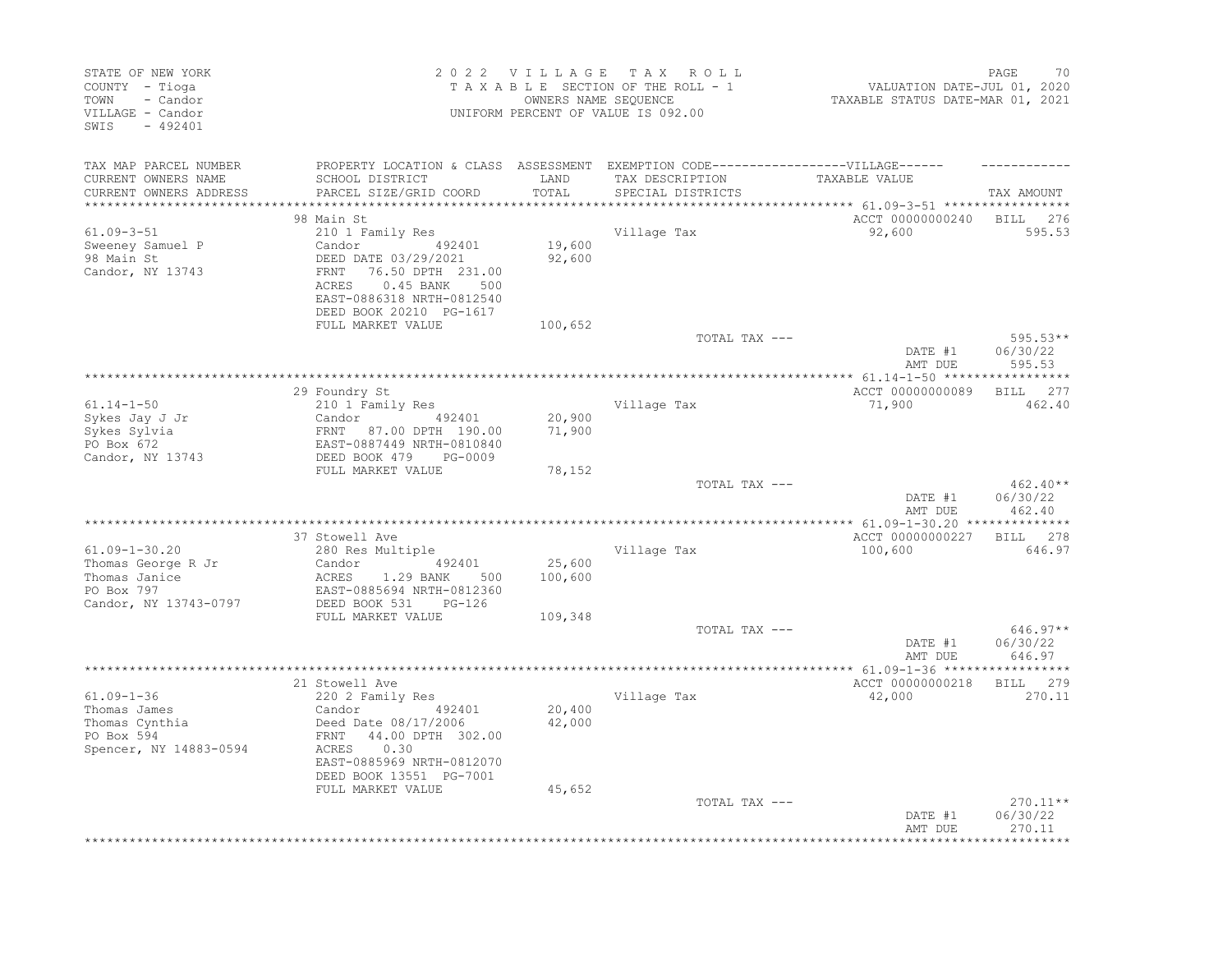| STATE OF NEW YORK<br>COUNTY - Tioga<br>- Candor<br>TOWN<br>VILLAGE - Candor<br>$-492401$<br>SWIS |                                                                                                                                          | 2022 VILLAGE<br>OWNERS NAME SEQUENCE | T A X<br>R O L L<br>TAXABLE SECTION OF THE ROLL - 1<br>UNIFORM PERCENT OF VALUE IS 092.00 | VALUATION DATE-JUL 01, 2020<br>TAXABLE STATUS DATE-MAR 01, 2021 | PAGE<br>71                     |
|--------------------------------------------------------------------------------------------------|------------------------------------------------------------------------------------------------------------------------------------------|--------------------------------------|-------------------------------------------------------------------------------------------|-----------------------------------------------------------------|--------------------------------|
| TAX MAP PARCEL NUMBER<br>CURRENT OWNERS NAME                                                     | PROPERTY LOCATION & CLASS ASSESSMENT EXEMPTION CODE-----------------VILLAGE------<br>SCHOOL DISTRICT                                     | LAND                                 | TAX DESCRIPTION                                                                           | TAXABLE VALUE                                                   |                                |
| CURRENT OWNERS ADDRESS<br>**********************                                                 | PARCEL SIZE/GRID COORD                                                                                                                   | TOTAL<br>**************              | SPECIAL DISTRICTS                                                                         | ********************************** 61.09-3-13 ***************** | TAX AMOUNT                     |
|                                                                                                  | 26 Bank St                                                                                                                               |                                      |                                                                                           | ACCT 00000000194                                                | BILL<br>280                    |
| $61.09 - 3 - 13$                                                                                 | 210 1 Family Res                                                                                                                         |                                      | Village Tax                                                                               | 65,600                                                          | 421.88                         |
| Thomas Jeanne M<br>26 Bank St<br>Candor, NY 13743                                                | Candor<br>492401<br>DEED DATE 10/14/2011<br>FRNT<br>59.00 DPTH 149.00<br>EAST-0886349 NRTH-0813670<br>DEED BOOK 19265 PG-4001            | 18,000<br>65,600                     |                                                                                           |                                                                 |                                |
|                                                                                                  | FULL MARKET VALUE                                                                                                                        | 71,304                               |                                                                                           |                                                                 |                                |
|                                                                                                  |                                                                                                                                          |                                      | TOTAL TAX ---                                                                             | DATE #1<br>AMT DUE                                              | 421.88**<br>06/30/22<br>421.88 |
|                                                                                                  |                                                                                                                                          |                                      |                                                                                           |                                                                 |                                |
| $61.09 - 3 - 54.10$<br>Thomas Lucas A                                                            | 92 Main St<br>210 1 Family Res<br>Candor<br>492401                                                                                       | 21,100                               | Village Tax                                                                               | ACCT 00000000052<br>82,900                                      | 281<br>BILL<br>533.14          |
| Thomas BrieAnna B<br>92 Main St<br>Candor, NY 13743                                              | DEED DATE 11/09/2017<br>69.00 DPTH 251.00<br>FRNT<br>$0.40$ BANK<br>ACRES<br>500<br>EAST-0886401 NRTH-0812427<br>DEED BOOK 20170 PG-4916 | 82,900                               |                                                                                           |                                                                 |                                |
|                                                                                                  | FULL MARKET VALUE                                                                                                                        | 90,109                               | TOTAL TAX ---                                                                             |                                                                 | $533.14**$                     |
|                                                                                                  |                                                                                                                                          |                                      |                                                                                           | DATE #1<br>AMT DUE                                              | 06/30/22<br>533.14             |
|                                                                                                  |                                                                                                                                          |                                      | *****************************                                                             | ************* 61.09-2-18 ******************                     |                                |
| $61.09 - 2 - 18$                                                                                 | 107 Main St<br>220 2 Family Res                                                                                                          |                                      | Village Tax                                                                               | ACCT 00000000190<br>90,000                                      | 282<br>BILL<br>578.80          |
| Thomas Nathan                                                                                    | Candor<br>492401                                                                                                                         | 21,000                               |                                                                                           |                                                                 |                                |
| Thomas Jessica<br>107 Main St<br>Candor, NY 13743                                                | DEED DATE 12/08/2016<br>64.00 DPTH 249.16<br>FRNT<br>BANK<br>500                                                                         | 90,000                               |                                                                                           |                                                                 |                                |
|                                                                                                  | EAST-0885921 NRTH-0812616<br>DEED BOOK 20160 PG-5277                                                                                     |                                      |                                                                                           |                                                                 |                                |
|                                                                                                  | FULL MARKET VALUE                                                                                                                        | 97,826                               | TOTAL TAX ---                                                                             |                                                                 | 578.80**                       |
|                                                                                                  |                                                                                                                                          |                                      |                                                                                           | DATE #1<br>AMT DUE                                              | 06/30/22<br>578.80             |
|                                                                                                  |                                                                                                                                          |                                      |                                                                                           |                                                                 |                                |
| $61.14 - 1 - 20$<br>Thomas Tiffani Anne                                                          | 7 Main St<br>210 1 Family Res<br>Candor<br>492401                                                                                        | 18,400                               | Village Tax                                                                               | ACCT 00000002034<br>76,500                                      | BILL<br>283<br>491.98          |
| Thomas Landon Joseph<br>5422 Brisbane Trl<br>Clay, NY 13041                                      | DEED DATE 07/09/2018<br>FRNT 58.44 DPTH 156.00<br>EAST-0887929 NRTH-0811240                                                              | 76,500                               |                                                                                           |                                                                 |                                |
| PRIOR OWNER ON 3/01/2021<br>Conrad Joanne                                                        | DEED BOOK 20220 PG-464<br>FULL MARKET VALUE                                                                                              | 83,152                               |                                                                                           |                                                                 |                                |
|                                                                                                  |                                                                                                                                          |                                      | TOTAL TAX ---                                                                             | DATE #1<br>AMT DUE                                              | 491.98**<br>06/30/22<br>491.98 |
|                                                                                                  |                                                                                                                                          |                                      |                                                                                           |                                                                 |                                |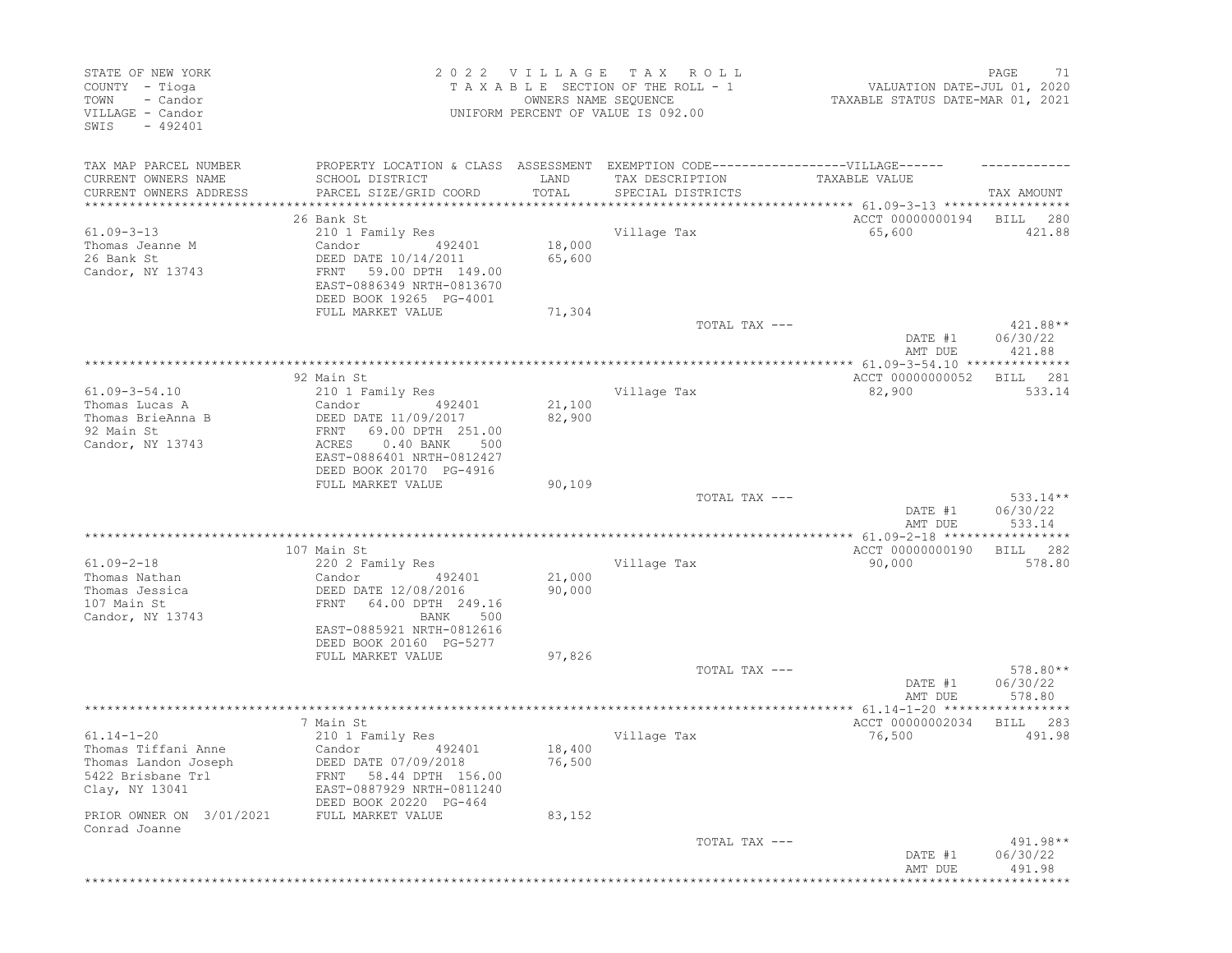| STATE OF NEW YORK<br>COUNTY - Tioga<br>- Candor<br>TOWN<br>VILLAGE - Candor<br>$-492401$<br>SWIS |                                                                                   | 2022 VILLAGE  | T A X<br>R O L L<br>TAXABLE SECTION OF THE ROLL - 1<br>OWNERS NAME SEQUENCE<br>UNIFORM PERCENT OF VALUE IS 092.00 | VALUATION DATE-JUL 01, 2020<br>TAXABLE STATUS DATE-MAR 01, 2021 | PAGE<br>72           |
|--------------------------------------------------------------------------------------------------|-----------------------------------------------------------------------------------|---------------|-------------------------------------------------------------------------------------------------------------------|-----------------------------------------------------------------|----------------------|
| TAX MAP PARCEL NUMBER                                                                            | PROPERTY LOCATION & CLASS ASSESSMENT EXEMPTION CODE-----------------VILLAGE------ |               |                                                                                                                   |                                                                 |                      |
| CURRENT OWNERS NAME<br>CURRENT OWNERS ADDRESS                                                    | SCHOOL DISTRICT<br>PARCEL SIZE/GRID COORD                                         | LAND<br>TOTAL | TAX DESCRIPTION<br>SPECIAL DISTRICTS                                                                              | <b>TAXABLE VALUE</b>                                            | TAX AMOUNT           |
| **************************                                                                       |                                                                                   |               |                                                                                                                   |                                                                 |                      |
|                                                                                                  | 73 Main St                                                                        |               |                                                                                                                   | ACCT 00000000286                                                | BILL 284             |
| $61.09 - 2 - 32$                                                                                 | 462 Branch bank                                                                   |               | Village Tax                                                                                                       | 286,500                                                         | 1,842.53             |
| Tioga State Bank                                                                                 | Candor<br>492401                                                                  | 18,600        |                                                                                                                   |                                                                 |                      |
| 73 Main St                                                                                       | FRNT 258.00 DPTH 84.00                                                            | 286,500       |                                                                                                                   |                                                                 |                      |
| Candor, NY 13743                                                                                 | EAST-0886429 NRTH-0811970                                                         |               |                                                                                                                   |                                                                 |                      |
|                                                                                                  | DEED BOOK 366<br>PG-0772<br>FULL MARKET VALUE                                     |               |                                                                                                                   |                                                                 |                      |
|                                                                                                  |                                                                                   | 311,413       | TOTAL TAX ---                                                                                                     |                                                                 | $1,842.53**$         |
|                                                                                                  |                                                                                   |               |                                                                                                                   | DATE #1<br>AMT DUE                                              | 06/30/22<br>1,842.53 |
|                                                                                                  |                                                                                   |               |                                                                                                                   |                                                                 |                      |
|                                                                                                  | 22 Kinney St                                                                      |               |                                                                                                                   | ACCT 00000000288                                                | BILL 285             |
| $61.09 - 3 - 39$                                                                                 | 210 1 Family Res                                                                  |               | Village Tax                                                                                                       | 85,100                                                          | 547.29               |
| Tompkins John O                                                                                  | 492401<br>Candor                                                                  | 22,500        |                                                                                                                   |                                                                 |                      |
| 34 Howard Hill Rd                                                                                | DEED DATE 11/21/2007                                                              | 85,100        |                                                                                                                   |                                                                 |                      |
| Candor, NY 13743                                                                                 | FRNT 144.12 DPTH 191.14<br>EAST-0886429 NRTH-0813290                              |               |                                                                                                                   |                                                                 |                      |
|                                                                                                  | DEED BOOK 15108 PG-9001                                                           |               |                                                                                                                   |                                                                 |                      |
|                                                                                                  | FULL MARKET VALUE                                                                 | 92,500        |                                                                                                                   |                                                                 |                      |
|                                                                                                  |                                                                                   |               | TOTAL TAX ---                                                                                                     |                                                                 | $547.29**$           |
|                                                                                                  |                                                                                   |               |                                                                                                                   | DATE #1                                                         | 06/30/22             |
|                                                                                                  |                                                                                   |               |                                                                                                                   | AMT DUE                                                         | 547.29               |
|                                                                                                  |                                                                                   |               |                                                                                                                   | ACCT 00000000074                                                | BILL 286             |
| $61.05 - 2 - 3$                                                                                  | Mc Carty St<br>311 Res vac land                                                   |               | Village Tax                                                                                                       | 400                                                             | 2.57                 |
| Townsend Roger                                                                                   | 492401<br>Candor                                                                  | 400           |                                                                                                                   |                                                                 |                      |
| Townsend Phyllis                                                                                 | FRNT 40.00 DPTH 191.00                                                            | 400           |                                                                                                                   |                                                                 |                      |
| 22 Mc Carty St                                                                                   | EAST-0885059 NRTH-0814120                                                         |               |                                                                                                                   |                                                                 |                      |
| Candor, NY 13743                                                                                 | DEED BOOK 357<br>PG-0645                                                          |               |                                                                                                                   |                                                                 |                      |
|                                                                                                  | FULL MARKET VALUE                                                                 | 435           |                                                                                                                   |                                                                 |                      |
|                                                                                                  |                                                                                   |               | TOTAL TAX ---                                                                                                     | DATE #1                                                         | $2.57**$<br>06/30/22 |
|                                                                                                  |                                                                                   |               |                                                                                                                   | AMT DUE                                                         | 2.57                 |
|                                                                                                  | *****************                                                                 |               | **********************************                                                                                | ************ 61.09-2-22 ******                                  | ***********          |
|                                                                                                  | 97 Main St                                                                        |               |                                                                                                                   | ACCT 00000000088                                                | BILL 287             |
| $61.09 - 2 - 22$                                                                                 | 210 1 Family Res                                                                  |               | Village Tax                                                                                                       | 72,200                                                          | 464.33               |
| Tubbs Gloria                                                                                     | Candor<br>492401                                                                  | 18,700        |                                                                                                                   |                                                                 |                      |
| 275 Straits Corners Rd                                                                           | Deed Date 09/09/2014                                                              | 72,200        |                                                                                                                   |                                                                 |                      |
| Candor, NY 13743                                                                                 | 80.00 DPTH 119.00<br>FRNT                                                         |               |                                                                                                                   |                                                                 |                      |
|                                                                                                  | EAST-0886109 NRTH-0812420<br>DEED BOOK 14000 PG-3928                              |               |                                                                                                                   |                                                                 |                      |
|                                                                                                  | FULL MARKET VALUE                                                                 | 78,478        |                                                                                                                   |                                                                 |                      |
|                                                                                                  |                                                                                   |               | TOTAL TAX ---                                                                                                     |                                                                 | 464.33**             |
|                                                                                                  |                                                                                   |               |                                                                                                                   | DATE #1                                                         | 06/30/22             |
|                                                                                                  |                                                                                   |               |                                                                                                                   | AMT DUE                                                         | 464.33               |
|                                                                                                  |                                                                                   |               |                                                                                                                   |                                                                 |                      |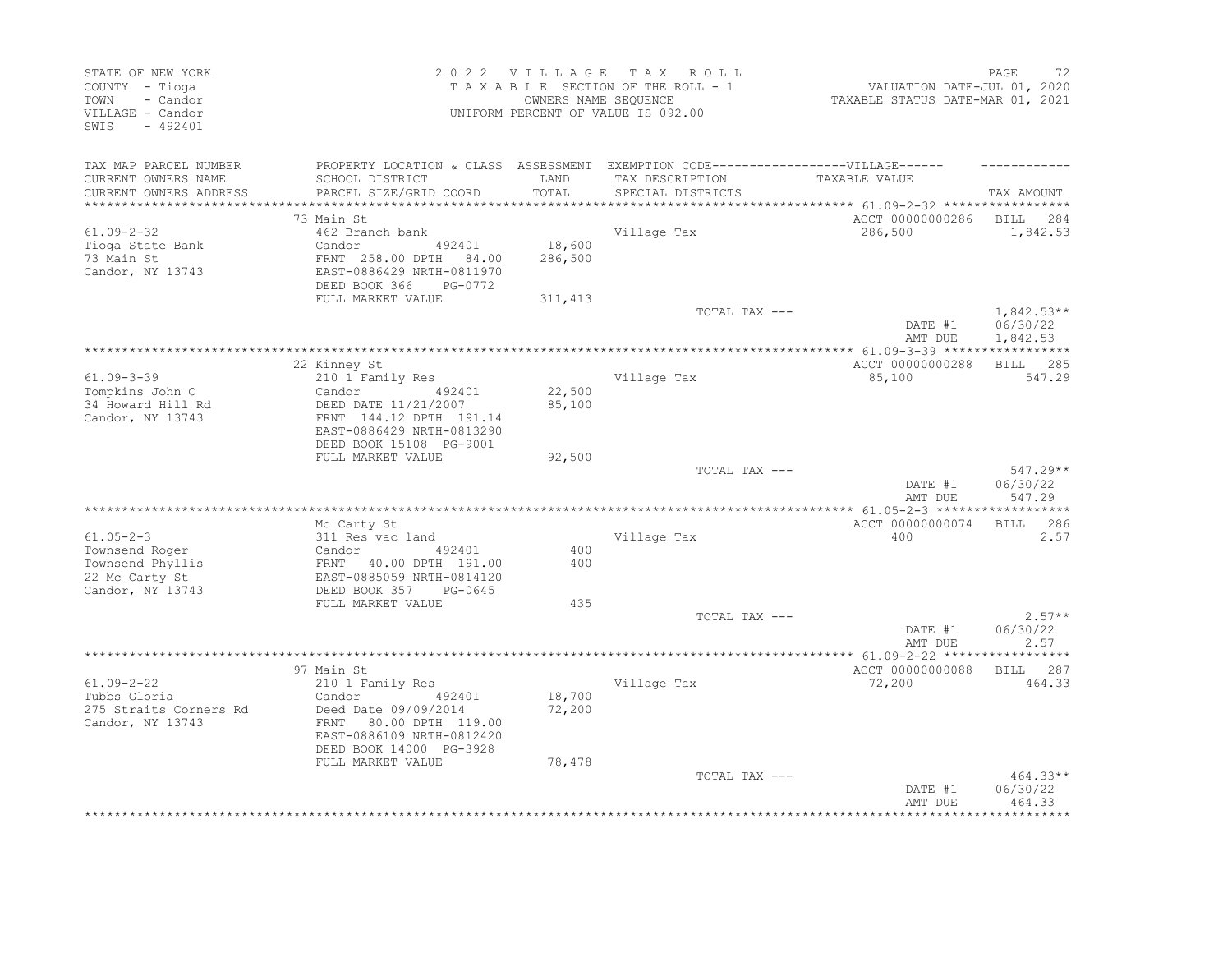| STATE OF NEW YORK<br>COUNTY - Tioga<br>- Candor<br>TOWN<br>VILLAGE - Candor<br>$-492401$<br>SWIS |                                                                                                                                        | 2022 VILLAGE<br>OWNERS NAME SEQUENCE | T A X<br>R O L L<br>TAXABLE SECTION OF THE ROLL - 1<br>UNIFORM PERCENT OF VALUE IS 092.00 | VALUATION DATE-JUL 01, 2020<br>TAXABLE STATUS DATE-MAR 01, 2021    | PAGE<br>73                       |
|--------------------------------------------------------------------------------------------------|----------------------------------------------------------------------------------------------------------------------------------------|--------------------------------------|-------------------------------------------------------------------------------------------|--------------------------------------------------------------------|----------------------------------|
| TAX MAP PARCEL NUMBER<br>CURRENT OWNERS NAME                                                     | PROPERTY LOCATION & CLASS ASSESSMENT EXEMPTION CODE-----------------VILLAGE------<br>SCHOOL DISTRICT                                   | LAND                                 | TAX DESCRIPTION                                                                           | TAXABLE VALUE                                                      |                                  |
| CURRENT OWNERS ADDRESS<br>*********************                                                  | PARCEL SIZE/GRID COORD<br>****************************                                                                                 | TOTAL<br>***************             | SPECIAL DISTRICTS                                                                         |                                                                    | TAX AMOUNT                       |
|                                                                                                  | 3 Mill St                                                                                                                              |                                      |                                                                                           | ACCT 00000000144                                                   | BILL<br>288                      |
| $61.09 - 1 - 8$                                                                                  | 411 Apartment                                                                                                                          |                                      | Village Tax                                                                               | 73,700                                                             | 473.98                           |
| Tubbs Richard L<br>Tubbs Gloria J<br>275 Straits Corners Rd<br>Candor, NY 13743                  | Candor<br>492401<br>DEED DATE 09/28/2005<br>59.00 DPTH 116.00<br>FRNT<br>EAST-0885459 NRTH-0813640<br>DEED BOOK 12485 PG-4001          | 12,600<br>73,700                     |                                                                                           |                                                                    |                                  |
|                                                                                                  | FULL MARKET VALUE                                                                                                                      | 80,109                               |                                                                                           |                                                                    |                                  |
|                                                                                                  |                                                                                                                                        |                                      | TOTAL TAX ---                                                                             | DATE #1<br>AMT DUE                                                 | $473.98**$<br>06/30/22<br>473.98 |
|                                                                                                  |                                                                                                                                        |                                      |                                                                                           |                                                                    |                                  |
| $61.09 - 3 - 50$<br>Tubbs Richard L<br>Tubbs Gloria J                                            | 100 Main St<br>220 2 Family Res<br>Candor<br>492401                                                                                    | 21,400                               | Village Tax                                                                               | ACCT 00000000063<br>83,500                                         | 289<br>BILL<br>537.00            |
| 275 Straits Corners Rd<br>Candor, NY 13743                                                       | DEED DATE 05/23/2005<br>90.67 DPTH 261.00<br>FRNT<br>0.47 BANK<br>ACRES<br>500<br>EAST-0886291 NRTH-0812617<br>DEED BOOK 12069 PG-2001 | 83,500                               |                                                                                           |                                                                    |                                  |
|                                                                                                  | FULL MARKET VALUE                                                                                                                      | 90,761                               | TOTAL TAX ---                                                                             |                                                                    | 537.00**                         |
|                                                                                                  |                                                                                                                                        |                                      |                                                                                           | DATE #1<br>AMT DUE                                                 | 06/30/22<br>537.00               |
|                                                                                                  | 43 Stowell Ave                                                                                                                         |                                      |                                                                                           | **************** 61.09-1-29 ******************<br>ACCT 00000000029 | 290<br>BILL                      |
| $61.09 - 1 - 29$                                                                                 | 270 Mfg housing                                                                                                                        |                                      | Village Tax                                                                               | 35,300                                                             | 227.02                           |
| Twarz Gregory A                                                                                  | Candor<br>492401                                                                                                                       | 20,300                               |                                                                                           |                                                                    |                                  |
| PO Box 72<br>Candor, NY 13743                                                                    | Deed Date 10/05/2020<br>80.00 DPTH 166.00<br>FRNT<br>0.30<br>ACRES                                                                     | 35,300                               |                                                                                           |                                                                    |                                  |
|                                                                                                  | EAST-0885609 NRTH-0812500<br>DEED BOOK 20200 PG-3863<br>FULL MARKET VALUE                                                              | 38,370                               |                                                                                           |                                                                    |                                  |
|                                                                                                  |                                                                                                                                        |                                      | TOTAL TAX ---                                                                             |                                                                    | $227.02**$                       |
|                                                                                                  |                                                                                                                                        |                                      |                                                                                           | DATE #1<br>AMT DUE                                                 | 06/30/22<br>227.02               |
|                                                                                                  | 6 Spencer Ave                                                                                                                          |                                      |                                                                                           | ACCT 00000000238                                                   | BILL<br>291                      |
| $61.09 - 1 - 9$<br>Vaow Rodney<br>Vaow Erin<br>16 Spencer Ave<br>Candor, NY 13743                | 220 2 Family Res<br>Candor<br>492401<br>Deed Date 04/17/2018<br>59.00 DPTH 135.00<br>FRNT<br>0.17<br>ACRES                             | 14,300<br>55,700                     | Village Tax                                                                               | 55,700                                                             | 358.22                           |
|                                                                                                  | EAST-0885374 NRTH-0813680<br>DEED BOOK 20180 PG-1575                                                                                   |                                      |                                                                                           |                                                                    |                                  |
|                                                                                                  | FULL MARKET VALUE                                                                                                                      | 60,543                               | TOTAL TAX ---                                                                             |                                                                    | 358.22**                         |
|                                                                                                  |                                                                                                                                        |                                      |                                                                                           | DATE #1<br>AMT DUE                                                 | 06/30/22<br>358.22               |
|                                                                                                  |                                                                                                                                        |                                      |                                                                                           |                                                                    |                                  |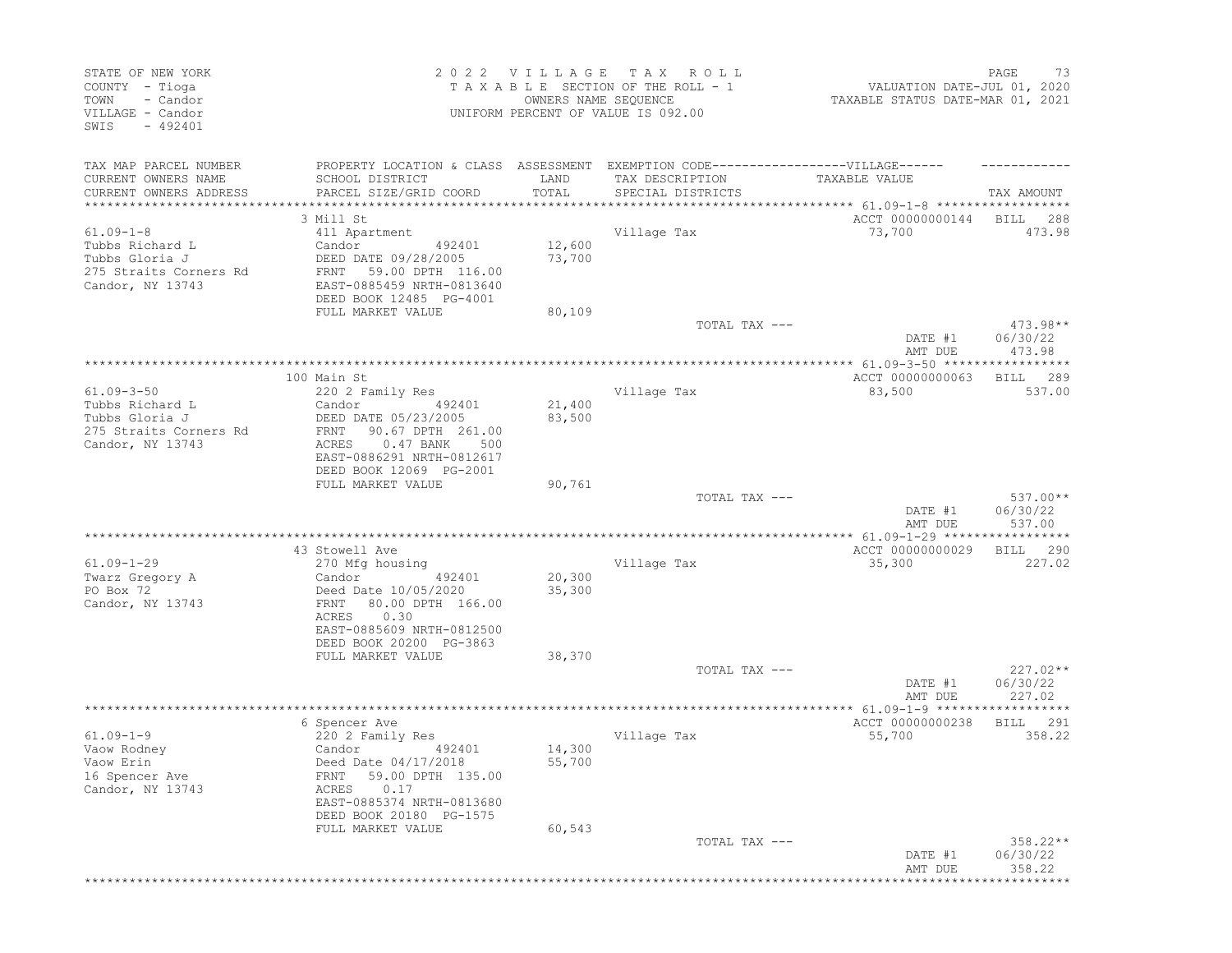| STATE OF NEW YORK<br>COUNTY - Tioga<br>- Candor<br>TOWN<br>VILLAGE - Candor<br>$-492401$<br>SWIS |                                                                                                                                                       | 2022 VILLAGE<br>OWNERS NAME SEQUENCE | TAX ROLL<br>TAXABLE SECTION OF THE ROLL - 1<br>UNIFORM PERCENT OF VALUE IS 092.00                   | VALUATION DATE-JUL 01, 2020<br>TAXABLE STATUS DATE-MAR 01, 2021                    | 74<br>PAGE                       |
|--------------------------------------------------------------------------------------------------|-------------------------------------------------------------------------------------------------------------------------------------------------------|--------------------------------------|-----------------------------------------------------------------------------------------------------|------------------------------------------------------------------------------------|----------------------------------|
| TAX MAP PARCEL NUMBER<br>CURRENT OWNERS NAME                                                     | SCHOOL DISTRICT                                                                                                                                       | LAND                                 | PROPERTY LOCATION & CLASS ASSESSMENT EXEMPTION CODE----------------VILLAGE------<br>TAX DESCRIPTION | TAXABLE VALUE                                                                      |                                  |
| CURRENT OWNERS ADDRESS<br>********************                                                   | PARCEL SIZE/GRID COORD                                                                                                                                | TOTAL<br>*************               | SPECIAL DISTRICTS                                                                                   |                                                                                    | TAX AMOUNT                       |
|                                                                                                  | 16 Spencer Ave                                                                                                                                        |                                      |                                                                                                     | ***************************    61.09-1-12    *****************<br>ACCT 00000000148 | <b>BILL</b><br>292               |
| $61.09 - 1 - 12$<br>Vaow Rodney E Jr<br>Vaow Erin<br>16 Spencer Ave<br>Candor, NY 13743          | 280 Res Multiple<br>Candor<br>492401<br>Deed Date 07/14/2020<br>80.00 DPTH 121.00<br>FRNT<br>ACRES<br>$0.22$ BANK<br>500<br>EAST-0885186 NRTH-0813689 | 19,700<br>64,300                     | Village Tax                                                                                         | 64,300                                                                             | 413.52                           |
|                                                                                                  | DEED BOOK 20200 PG-2539                                                                                                                               |                                      |                                                                                                     |                                                                                    |                                  |
|                                                                                                  | FULL MARKET VALUE                                                                                                                                     | 69,891                               | TOTAL TAX ---                                                                                       | DATE #1                                                                            | 413.52**<br>06/30/22             |
|                                                                                                  |                                                                                                                                                       |                                      |                                                                                                     | AMT DUE                                                                            | 413.52                           |
|                                                                                                  |                                                                                                                                                       |                                      |                                                                                                     |                                                                                    | ***********                      |
| $61.18 - 1 - 9$                                                                                  | 5 Humiston St                                                                                                                                         |                                      |                                                                                                     | ACCT 00000000106                                                                   | 293<br><b>BILL</b><br>407.09     |
| Veasey Mark                                                                                      | 220 2 Family Res<br>Candor<br>492401                                                                                                                  | 21,100                               | Village Tax                                                                                         | 63,300                                                                             |                                  |
| Veasey Beth<br>5 Humiston St<br>Candor, NY 13743                                                 | DEED DATE 02/27/2007<br>FRNT<br>92.00 DPTH 200.00<br>BANK<br>500<br>EAST-0887559 NRTH-0810140<br>DEED BOOK 14195 PG-8001                              | 63,300                               |                                                                                                     |                                                                                    |                                  |
|                                                                                                  | FULL MARKET VALUE                                                                                                                                     | 68,804                               |                                                                                                     |                                                                                    |                                  |
|                                                                                                  |                                                                                                                                                       |                                      | TOTAL TAX ---                                                                                       | DATE #1<br>AMT DUE                                                                 | 407.09**<br>06/30/22<br>407.09   |
|                                                                                                  | 189 Owego St                                                                                                                                          |                                      |                                                                                                     | ACCT 00000000163                                                                   | 294<br>BILL                      |
| $61.14 - 2 - 27$                                                                                 | 280 Res Multiple                                                                                                                                      |                                      | Village Tax                                                                                         | 56,700                                                                             | 364.65                           |
| Vickery Tara L<br>Vickery Nathan M<br>189 Owego St<br>Candior, NY 13743                          | Candor<br>492401<br>DEED DATE 11/09/2017<br>ACRES<br>2.63 BANK<br>500<br>EAST-0888519 NRTH-0811320<br>DEED BOOK 20170 PG-4912                         | 28,300<br>56,700                     |                                                                                                     |                                                                                    |                                  |
|                                                                                                  | FULL MARKET VALUE                                                                                                                                     | 61,630                               |                                                                                                     |                                                                                    |                                  |
|                                                                                                  |                                                                                                                                                       |                                      | TOTAL TAX ---                                                                                       | DATE #1<br>AMT DUE                                                                 | $364.65**$<br>06/30/22<br>364.65 |
|                                                                                                  |                                                                                                                                                       |                                      |                                                                                                     |                                                                                    |                                  |
| $61.13 - 1 - 32$                                                                                 | 16 Humiston St<br>210 1 Family Res                                                                                                                    |                                      | Village Tax                                                                                         | ACCT 00000000162<br>41,000                                                         | BILL 295<br>263.68               |
| Walp Harry L<br>Walp Patricia<br>16 Humiston St<br>Candor, NY 13743                              | Candor<br>492401<br>FRNT 110.00 DPTH 186.00<br>EAST-0887299 NRTH-0810350<br>DEED BOOK 372<br>PG-0960                                                  | 21,500<br>41,000                     |                                                                                                     |                                                                                    |                                  |
|                                                                                                  | FULL MARKET VALUE                                                                                                                                     | 44,565                               | TOTAL TAX ---                                                                                       | DATE #1                                                                            | $263.68**$<br>06/30/22           |
|                                                                                                  |                                                                                                                                                       |                                      |                                                                                                     | AMT DUE                                                                            | 263.68                           |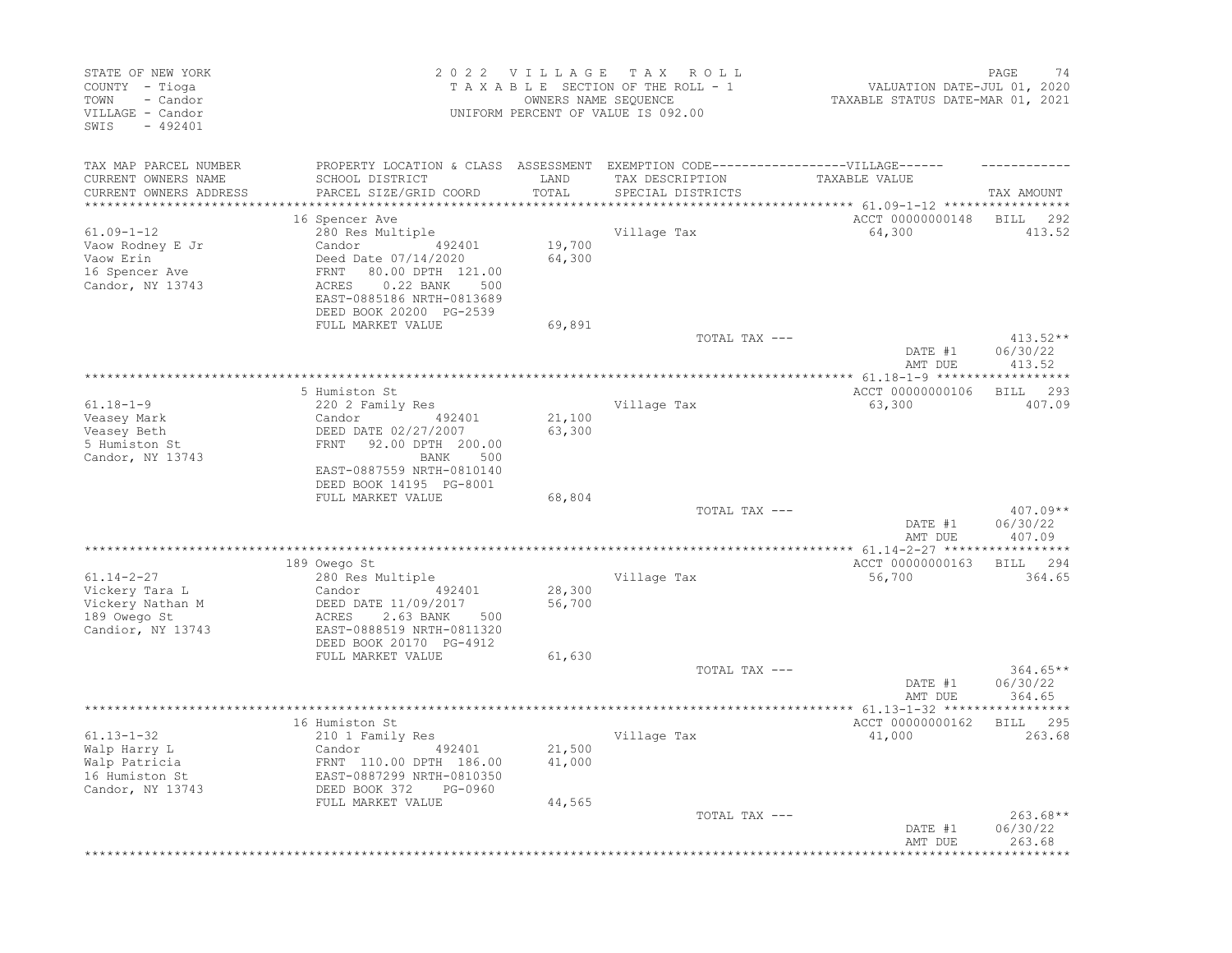| STATE OF NEW YORK<br>COUNTY - Tioga<br>TOWN<br>- Candor<br>VILLAGE - Candor<br>SWIS<br>$-492401$ |                                                                                                                                                                                                 | 2022 VILLAGE                 | T A X<br>R O L L<br>TAXABLE SECTION OF THE ROLL - 1<br>OWNERS NAME SEQUENCE<br>UNIFORM PERCENT OF VALUE IS 092.00         | VALUATION DATE-JUL 01, 2020<br>TAXABLE STATUS DATE-MAR 01, 2021 | 75<br>PAGE                       |
|--------------------------------------------------------------------------------------------------|-------------------------------------------------------------------------------------------------------------------------------------------------------------------------------------------------|------------------------------|---------------------------------------------------------------------------------------------------------------------------|-----------------------------------------------------------------|----------------------------------|
| TAX MAP PARCEL NUMBER<br>CURRENT OWNERS NAME<br>CURRENT OWNERS ADDRESS                           | SCHOOL DISTRICT<br>PARCEL SIZE/GRID COORD                                                                                                                                                       | LAND<br>TOTAL<br>*********** | PROPERTY LOCATION & CLASS ASSESSMENT EXEMPTION CODE-----------------VILLAGE------<br>TAX DESCRIPTION<br>SPECIAL DISTRICTS | TAXABLE VALUE<br>********** 61.09-2-16 ******************       | TAX AMOUNT                       |
|                                                                                                  | 7 Rich St                                                                                                                                                                                       |                              |                                                                                                                           | ACCT 00000000299                                                | <b>BILL</b><br>296               |
| $61.09 - 2 - 16$<br>Ward & VanScoy<br>PO Box 359<br>Owego, NY 13827                              | 443 Feed sales<br>Candor<br>492401<br>FRNT 181.00 DPTH 274.00<br>EAST-0885709 NRTH-0812640<br>DEED BOOK 277<br>PG-0422                                                                          | 22,500<br>154,200            | Village Tax                                                                                                               | 154,200                                                         | 991.68                           |
|                                                                                                  | FULL MARKET VALUE                                                                                                                                                                               | 167,609                      | TOTAL TAX ---                                                                                                             | DATE #1<br>AMT DUE                                              | $991.68**$<br>06/30/22<br>991.68 |
|                                                                                                  |                                                                                                                                                                                                 |                              |                                                                                                                           |                                                                 |                                  |
| $61.10 - 1 - 7$<br>Ward Michael<br>Ward Doris<br>156 Owego St<br>Candor, NY 13743                | 156 Owego St<br>210 1 Family Res<br>492401<br>Candor<br>1.10<br>ACRES<br>EAST-0887799 NRTH-0812080<br>DEED BOOK 306<br>PG-0628                                                                  | 25,300<br>95,400             | Village Tax                                                                                                               | ACCT 00000000316<br>95,400                                      | 297<br>BILL<br>613.53            |
|                                                                                                  | FULL MARKET VALUE                                                                                                                                                                               | 103,696                      |                                                                                                                           |                                                                 |                                  |
|                                                                                                  |                                                                                                                                                                                                 |                              | TOTAL TAX ---                                                                                                             | DATE #1<br>AMT DUE                                              | $613.53**$<br>06/30/22<br>613.53 |
|                                                                                                  |                                                                                                                                                                                                 |                              |                                                                                                                           |                                                                 | ***********                      |
| $61.14 - 1 - 5$<br>Watson Christine<br>166 Owego St<br>Candor, NY 13743                          | 166 Owego St<br>210 1 Family Res<br>492401<br>Candor<br>DEED DATE 11/21/2016<br>FRNT 121.00 DPTH 132.00<br><b>BANK</b><br>8<br>EAST-0887979 NRTH-0811790<br>DEED BOOK 20160 PG-4972             | 20,800<br>68,900             | Village Tax                                                                                                               | ACCT 00000000264<br>68,900                                      | <b>BILL</b><br>298<br>443.11     |
|                                                                                                  | FULL MARKET VALUE                                                                                                                                                                               | 74,891                       |                                                                                                                           |                                                                 |                                  |
|                                                                                                  |                                                                                                                                                                                                 |                              | TOTAL TAX ---                                                                                                             | DATE #1<br>AMT DUE                                              | 443.11**<br>06/30/22<br>443.11   |
|                                                                                                  |                                                                                                                                                                                                 |                              |                                                                                                                           | **** 61.09-1-10.20 ***************                              |                                  |
| $61.09 - 1 - 10.20$<br>Way Joshua J<br>Doty Jade M<br>5 McCarty St<br>Candor, NY 13743           | 5 Mc Carty St<br>210 1 Family Res<br>Candor<br>492401<br>Deed Date 10/17/2018<br>54.43 DPTH 153.00<br>FRNT<br>0.23 BANK<br>ACRES<br>500<br>EAST-0885329 NRTH-0813830<br>DEED BOOK 20180 PG-4424 | 20,200<br>56,000             | Village Tax                                                                                                               | ACCT 00000002199<br>56,000                                      | 299<br><b>BILL</b><br>360.14     |
|                                                                                                  | FULL MARKET VALUE                                                                                                                                                                               | 60,870                       | TOTAL TAX ---                                                                                                             | DATE #1<br>AMT DUE                                              | $360.14**$<br>06/30/22<br>360.14 |
|                                                                                                  |                                                                                                                                                                                                 |                              |                                                                                                                           |                                                                 |                                  |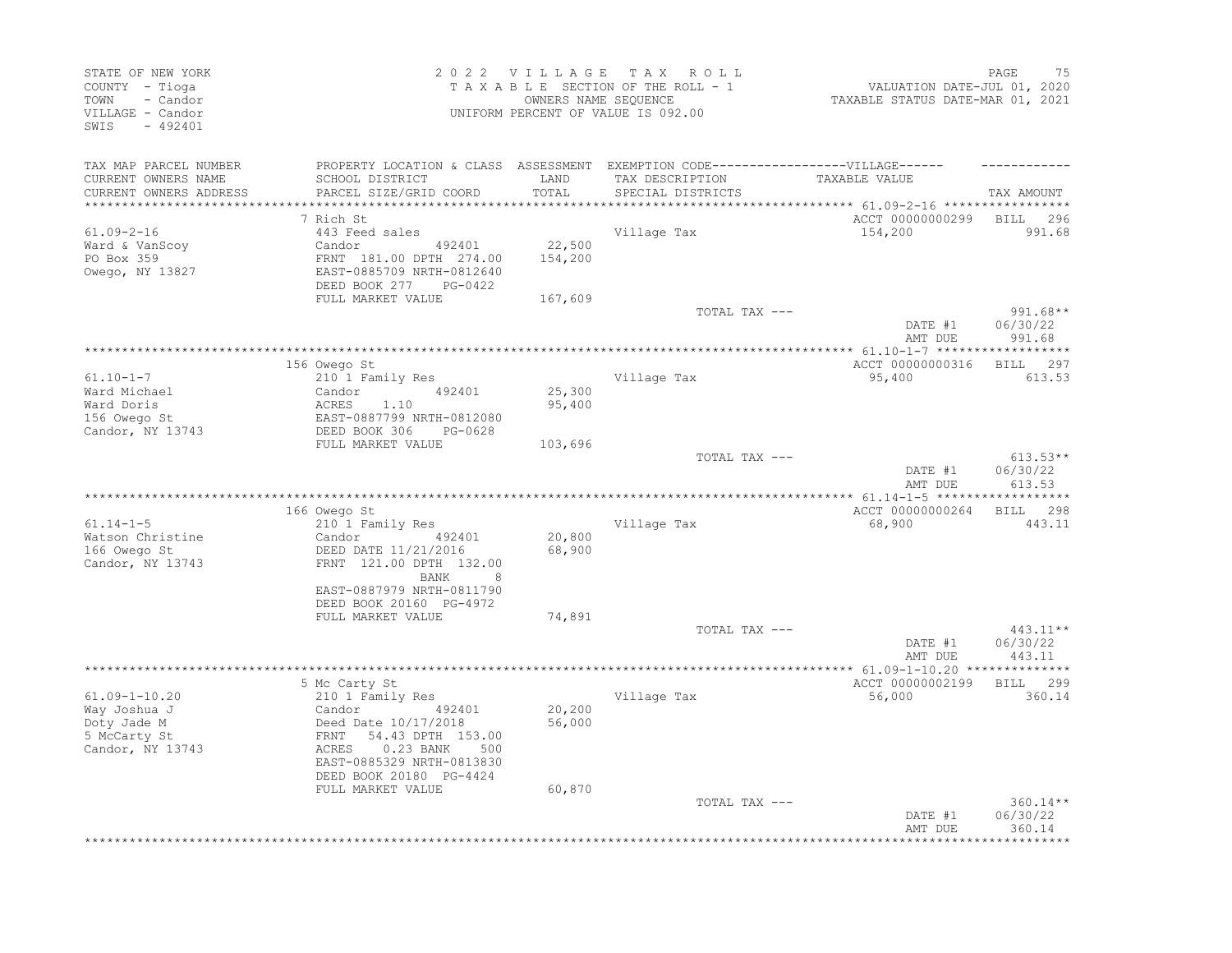| STATE OF NEW YORK<br>COUNTY - Tioga<br>- Candor<br>TOWN<br>VILLAGE - Candor<br>SWIS<br>$-492401$ | 2022 VILLAGE<br>T A X<br>R O L L<br>TAXABLE SECTION OF THE ROLL - 1<br>OWNERS NAME SEQUENCE<br>UNIFORM PERCENT OF VALUE IS 092.00                                            |                  |                                      | PAGE<br>76<br>VALUATION DATE-JUL 01, 2020<br>TAXABLE STATUS DATE-MAR 01, 2021 |                                  |  |
|--------------------------------------------------------------------------------------------------|------------------------------------------------------------------------------------------------------------------------------------------------------------------------------|------------------|--------------------------------------|-------------------------------------------------------------------------------|----------------------------------|--|
| TAX MAP PARCEL NUMBER<br>CURRENT OWNERS NAME<br>CURRENT OWNERS ADDRESS                           | PROPERTY LOCATION & CLASS ASSESSMENT EXEMPTION CODE-----------------VILLAGE------<br>SCHOOL DISTRICT<br>PARCEL SIZE/GRID COORD                                               | LAND<br>TOTAL    | TAX DESCRIPTION<br>SPECIAL DISTRICTS | TAXABLE VALUE                                                                 | TAX AMOUNT                       |  |
| *****************                                                                                |                                                                                                                                                                              |                  |                                      |                                                                               |                                  |  |
|                                                                                                  | 36 Water St                                                                                                                                                                  |                  |                                      | ACCT 00000000202                                                              | BILL<br>300                      |  |
| $61.13 - 1 - 14$                                                                                 | 210 1 Family Res                                                                                                                                                             |                  | Village Tax                          | 91,100                                                                        | 585.88                           |  |
| Welch Wesley<br>36 Water St<br>Candor, NY 13743                                                  | Candor<br>492401<br>Deed Date 01/24/2019<br>FRNT 135.67 DPTH 320.00<br>1.06 BANK<br>ACRES<br>500<br>EAST-0886329 NRTH-0810770<br>DEED BOOK 20200 PG-325                      | 25,000<br>91,100 |                                      |                                                                               |                                  |  |
|                                                                                                  | FULL MARKET VALUE                                                                                                                                                            | 99,022           | TOTAL TAX ---                        |                                                                               | 585.88**                         |  |
|                                                                                                  |                                                                                                                                                                              |                  |                                      | DATE #1<br>AMT DUE                                                            | 06/30/22<br>585.88               |  |
|                                                                                                  |                                                                                                                                                                              |                  |                                      |                                                                               | ******                           |  |
|                                                                                                  | Mill St                                                                                                                                                                      |                  |                                      | ACCT 00000000265                                                              | 301<br>BILL                      |  |
| $61.09 - 3 - 1.10$<br>Whatley Corey R                                                            | 311 Res vac land<br>Candor<br>492401                                                                                                                                         | 5,700            | Village Tax                          | 5,700                                                                         | 36.66                            |  |
| Whatley Deborah J<br>16 Mill St<br>Candor, NY 13743                                              | DEED DATE 08/11/00<br>FRNT 118.00 DPTH 142.00<br>BANK<br>500<br>EAST-0885679 NRTH-0813930                                                                                    | 5,700            |                                      |                                                                               |                                  |  |
|                                                                                                  | DEED BOOK 651<br>PG-309<br>FULL MARKET VALUE                                                                                                                                 | 6,196            |                                      |                                                                               |                                  |  |
|                                                                                                  |                                                                                                                                                                              |                  | TOTAL TAX ---                        | DATE #1<br>AMT DUE                                                            | $36.66**$<br>06/30/22<br>36.66   |  |
|                                                                                                  |                                                                                                                                                                              |                  |                                      |                                                                               |                                  |  |
|                                                                                                  | 22 Mill St                                                                                                                                                                   |                  |                                      | ACCT 00000002576                                                              | 302<br>BILL                      |  |
| $61.09 - 3 - 1.20$                                                                               | 210 1 Family Res                                                                                                                                                             |                  | Village Tax                          | 76,700                                                                        | 493.27                           |  |
| Whatley Corey R<br>Whatley Deborah J<br>16 Mill St<br>Candor, NY 13743                           | Candor<br>492401<br>DEED DATE 08/11/00<br>FRNT 118.00 DPTH 200.00<br>EAST-0885849 NRTH-0813920<br>DEED BOOK 651<br>$PG-309$                                                  | 21,900<br>76,700 |                                      |                                                                               |                                  |  |
|                                                                                                  | FULL MARKET VALUE                                                                                                                                                            | 83,370           |                                      |                                                                               |                                  |  |
|                                                                                                  |                                                                                                                                                                              |                  | TOTAL TAX ---                        | DATE #1<br>AMT DUE                                                            | $493.27**$<br>06/30/22<br>493.27 |  |
|                                                                                                  |                                                                                                                                                                              |                  |                                      | ****************** 61.09-3-2 *******************                              |                                  |  |
| $61.09 - 3 - 2$<br>Whatley Corey R<br>Whatley Deborah J<br>16 Mill St<br>Candor, NY 13743        | 16 Mill St<br>280 Res Multiple<br>Candor<br>492401<br>DEED DATE 08/11/00<br>89.00 DPTH 341.70<br>FRNT<br>BANK<br>500<br>EAST-0885789 NRTH-0813820<br>DEED BOOK 651<br>PG-309 | 23,000<br>70,300 | Village Tax                          | ACCT 00000000317<br>70,300                                                    | <b>BILL</b><br>- 303<br>452.11   |  |
|                                                                                                  | FULL MARKET VALUE                                                                                                                                                            | 76,413           |                                      |                                                                               |                                  |  |
|                                                                                                  |                                                                                                                                                                              |                  | TOTAL TAX ---                        | DATE #1<br>AMT DUE                                                            | $452.11**$<br>06/30/22<br>452.11 |  |
|                                                                                                  |                                                                                                                                                                              |                  |                                      | *********************************                                             |                                  |  |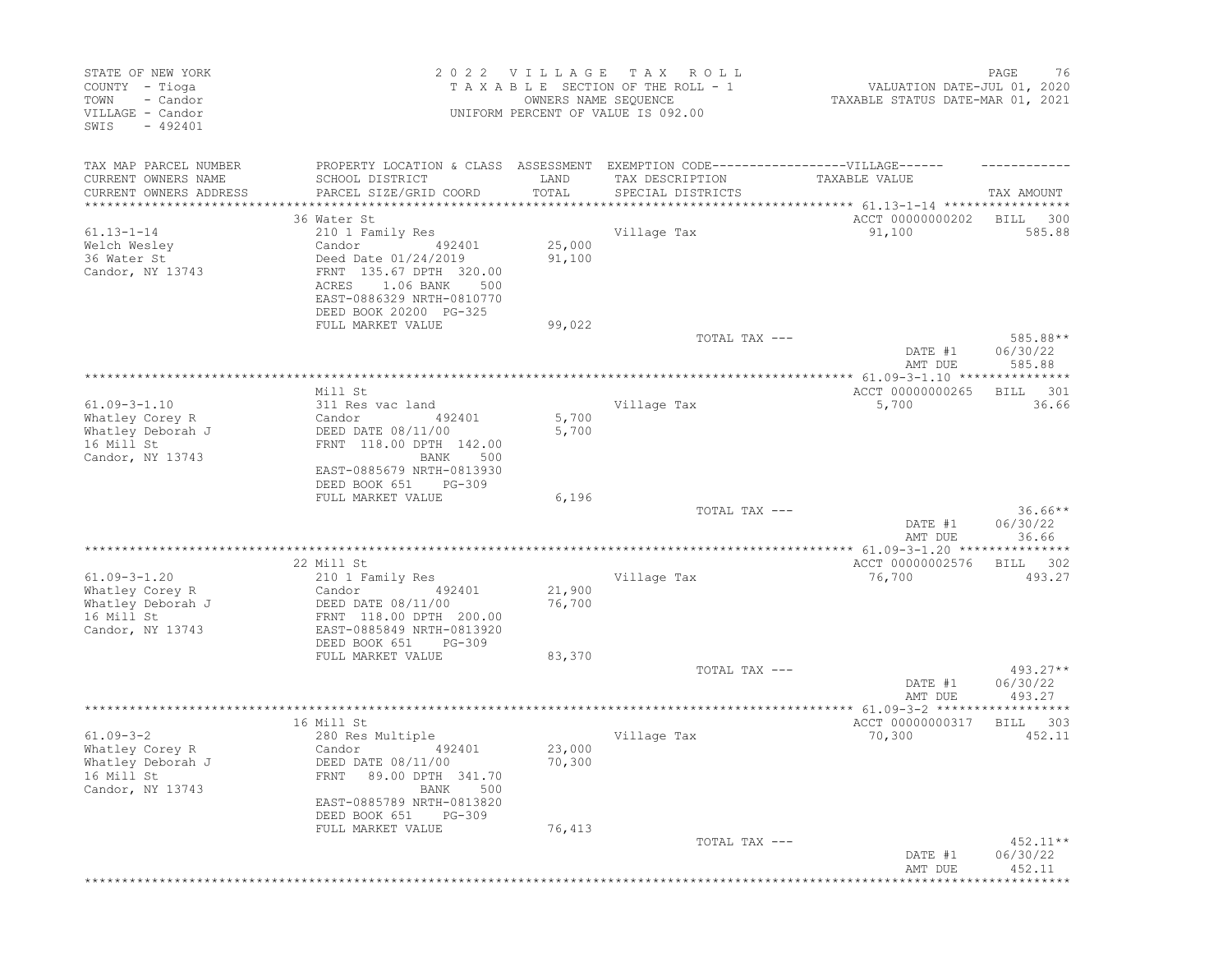| STATE OF NEW YORK<br>COUNTY - Tioga<br>- Candor<br>TOWN<br>VILLAGE - Candor<br>SWIS<br>$-492401$ |                                                                                                                                                           | 2022 VILLAGE                  | T A X<br>R O L L<br>TAXABLE SECTION OF THE ROLL - 1<br>OWNERS NAME SEQUENCE<br>UNIFORM PERCENT OF VALUE IS 092.00 | VALUATION DATE-JUL 01, 2020<br>TAXABLE STATUS DATE-MAR 01, 2021    | PAGE<br>77                       |
|--------------------------------------------------------------------------------------------------|-----------------------------------------------------------------------------------------------------------------------------------------------------------|-------------------------------|-------------------------------------------------------------------------------------------------------------------|--------------------------------------------------------------------|----------------------------------|
| TAX MAP PARCEL NUMBER<br>CURRENT OWNERS NAME<br>CURRENT OWNERS ADDRESS                           | PROPERTY LOCATION & CLASS ASSESSMENT EXEMPTION CODE-----------------VILLAGE------<br>SCHOOL DISTRICT<br>PARCEL SIZE/GRID COORD                            | LAND<br>TOTAL                 | TAX DESCRIPTION<br>SPECIAL DISTRICTS                                                                              | TAXABLE VALUE                                                      | TAX AMOUNT                       |
|                                                                                                  |                                                                                                                                                           | * * * * * * * * * * * * * * * |                                                                                                                   | ************************************* 61.14-2-9 ****************** |                                  |
|                                                                                                  | 9 Church St                                                                                                                                               |                               |                                                                                                                   | ACCT 00000000068                                                   | BILL<br>304                      |
| $61.14 - 2 - 9$                                                                                  | 210 1 Family Res                                                                                                                                          |                               | Village Tax                                                                                                       | 72,500                                                             | 466.26                           |
| Wheeler Kylie<br>9 Church St<br>Candor, NY 13743                                                 | Candor<br>492401<br>Deed Date 06/26/2007<br>49.50 DPTH 211.00<br>FRNT                                                                                     | 19,600<br>72,500              |                                                                                                                   |                                                                    |                                  |
| PRIOR OWNER ON 3/01/2021<br>Scharf Howard J                                                      | BANK<br>500<br>EAST-0888059 NRTH-0810520<br>DEED BOOK 20210 PG-6254                                                                                       |                               |                                                                                                                   |                                                                    |                                  |
|                                                                                                  | FULL MARKET VALUE                                                                                                                                         | 78,804                        |                                                                                                                   |                                                                    |                                  |
|                                                                                                  |                                                                                                                                                           |                               | TOTAL TAX ---                                                                                                     | DATE #1<br>AMT DUE                                                 | $466.26**$<br>06/30/22<br>466.26 |
|                                                                                                  |                                                                                                                                                           |                               |                                                                                                                   |                                                                    |                                  |
|                                                                                                  | 239 Owego St                                                                                                                                              |                               |                                                                                                                   | ACCT 00000000320                                                   | BILL<br>- 305                    |
| $61.18 - 1 - 29$<br>White Mary M                                                                 | 210 1 Family Res                                                                                                                                          |                               | Veterans E 41001<br>20,900 Village Tax                                                                            | 19,300                                                             | 398.73                           |
| 239 Owego St<br>Candor, NY 13743                                                                 | Candor<br>492401<br>DEED DATE 07/25/03<br>70.30 DPTH 240.80<br>FRNT<br>EAST-0888589 NRTH-0809980<br>DEED BOOK 723<br>$PG-235$                             | 81,300                        |                                                                                                                   | 62,000                                                             |                                  |
|                                                                                                  | FULL MARKET VALUE                                                                                                                                         | 88,370                        |                                                                                                                   |                                                                    |                                  |
|                                                                                                  |                                                                                                                                                           |                               | TOTAL TAX ---                                                                                                     | DATE #1<br>AMT DUE                                                 | $398.73**$<br>06/30/22<br>398.73 |
|                                                                                                  | *******************                                                                                                                                       |                               | ***********************                                                                                           | ************ 61.09-1-20.12 ***************                         |                                  |
| $61.09 - 1 - 20.12$<br>Whitmore Thomas<br>9 Spencer Ave<br>Candor, NY 13743                      | 3 Spencer Ave<br>311 Res vac land<br>492401<br>Candor<br>Deed Date 05/13/2015<br>23.63 DPTH<br>FRNT<br>92.06                                              | 500<br>500                    | Village Tax                                                                                                       | ACCT 00000003095<br>500                                            | 306<br>BILL<br>3.22              |
|                                                                                                  | ACRES<br>0.06<br>EAST-0885399 NRTH-0813406<br>DEED BOOK 15000 PG-1743<br>FULL MARKET VALUE                                                                | 543                           |                                                                                                                   |                                                                    |                                  |
|                                                                                                  |                                                                                                                                                           |                               | TOTAL TAX ---                                                                                                     | DATE #1<br>AMT DUE                                                 | $3.22**$<br>06/30/22<br>3.22     |
|                                                                                                  |                                                                                                                                                           |                               |                                                                                                                   | ****************** 61.09-1-19 **********                           |                                  |
| $61.09 - 1 - 19$<br>Whitmore Thomas W<br>Whitmore Carrie L<br>9 Spencer Ave<br>Candor, NY 13743  | 9 Spencer Ave<br>210 1 Family Res<br>Candor<br>492401<br>DEED DATE 09/20/2012<br>FRNT 120.00 DPTH<br>1.00 BANK<br>ACRES<br>8<br>EAST-0885289 NRTH-0813380 | 25,000<br>105,700             | Village Tax                                                                                                       | ACCT 00000000319<br>105,700                                        | 307<br><b>BILL</b><br>679.77     |
|                                                                                                  | DEED BOOK 20244 PG-8001                                                                                                                                   |                               |                                                                                                                   |                                                                    |                                  |
|                                                                                                  | FULL MARKET VALUE                                                                                                                                         | 114,891                       | TOTAL TAX ---                                                                                                     | DATE #1<br>AMT DUE                                                 | $679.77**$<br>06/30/22<br>679.77 |
|                                                                                                  |                                                                                                                                                           |                               |                                                                                                                   | ********************************                                   |                                  |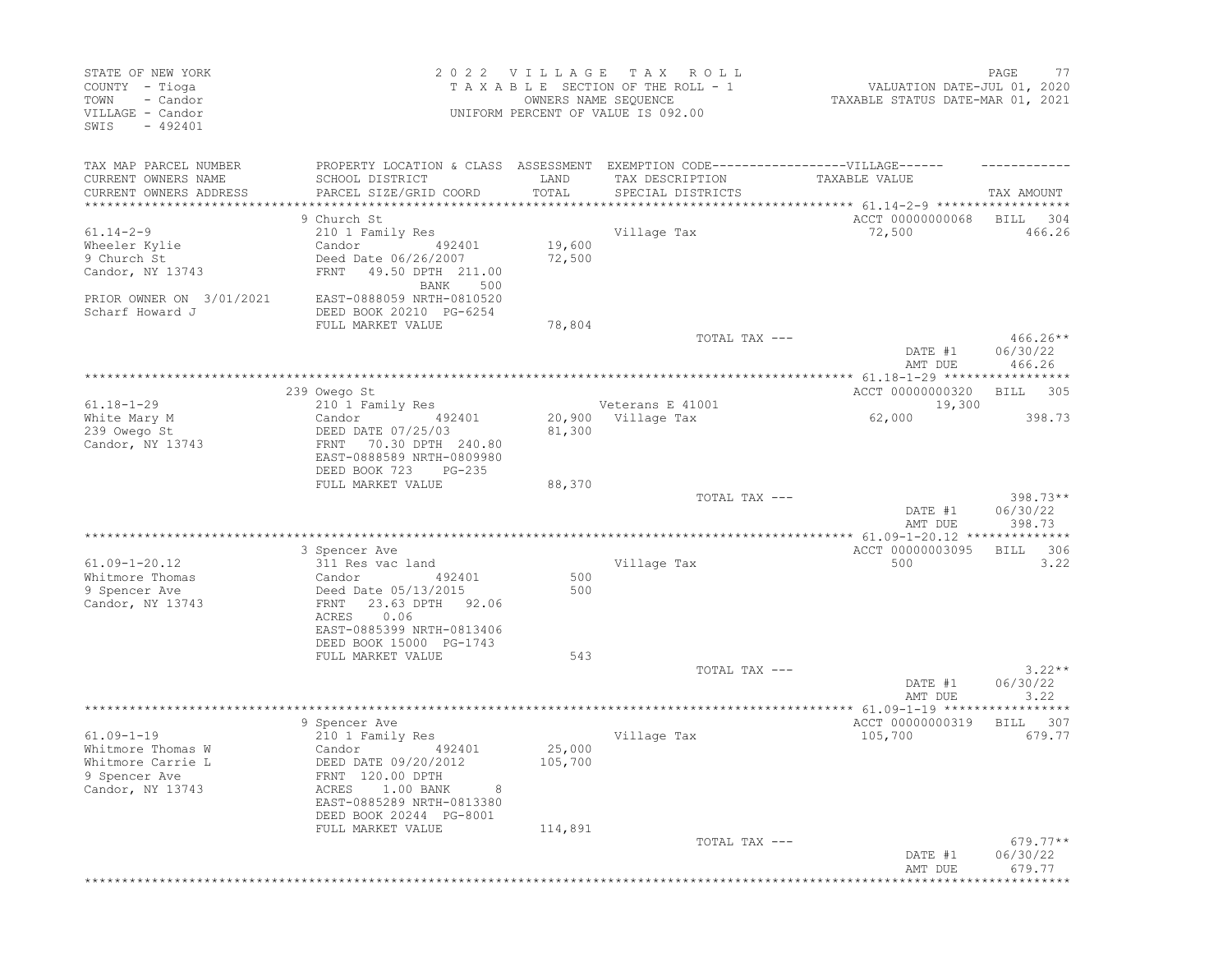| STATE OF NEW YORK<br>COUNTY - Tioga<br>TOWN<br>- Candor<br>VILLAGE - Candor<br>SWIS<br>$-492401$                         |                                                                                                                                                                          | 2022 VILLAGE TAX<br>OWNERS NAME SEQUENCE | ROLL<br>TAXABLE SECTION OF THE ROLL - 1<br>UNIFORM PERCENT OF VALUE IS 092.00                                             | VALUATION DATE-JUL 01, 2020<br>TAXABLE STATUS DATE-MAR 01, 2021 | 78<br>PAGE                       |
|--------------------------------------------------------------------------------------------------------------------------|--------------------------------------------------------------------------------------------------------------------------------------------------------------------------|------------------------------------------|---------------------------------------------------------------------------------------------------------------------------|-----------------------------------------------------------------|----------------------------------|
| TAX MAP PARCEL NUMBER<br>CURRENT OWNERS NAME<br>CURRENT OWNERS ADDRESS<br>***********************                        | SCHOOL DISTRICT<br>PARCEL SIZE/GRID COORD                                                                                                                                | LAND<br>TOTAL                            | PROPERTY LOCATION & CLASS ASSESSMENT EXEMPTION CODE-----------------VILLAGE------<br>TAX DESCRIPTION<br>SPECIAL DISTRICTS | TAXABLE VALUE                                                   | TAX AMOUNT                       |
| $61.14 - 2 - 21$<br>Whitney Bonnie Bulger<br>213 Owego St<br>PO Box 659<br>Candor, NY 13743                              | 213 Owego St<br>210 1 Family Res<br>492401<br>Candor<br>75.00 DPTH 127.60<br>FRNT<br>EAST-0888379 NRTH-0810750<br>DEED BOOK 581<br>$PG-59$                               | 18,700<br>58,700                         | Village Tax                                                                                                               | ACCT 00000000289<br>58,700                                      | <b>BILL</b><br>308<br>377.51     |
|                                                                                                                          | FULL MARKET VALUE                                                                                                                                                        | 63,804                                   | TOTAL TAX ---                                                                                                             | DATE #1<br>AMT DUE                                              | $377.51**$<br>06/30/22<br>377.51 |
| $61.18 - 1 - 31$<br>Wilkins Suzanne K<br>Wilkins Douglas<br>101 Gridleyville Crossing Rd ACRES<br>Willseyville, NY 13864 | 227 Owego St<br>280 Res Multiple<br>Candor 492401<br>Deed Date 09/20/2016<br>1.00 BANK<br>500<br>EAST-0888559 NRTH-0810210<br>DEED BOOK 20160 PG-3887                    | 27,500<br>109,900                        | Village Tax                                                                                                               | ACCT 00000000008<br>109,900                                     | BILL<br>309<br>706.78            |
|                                                                                                                          | FULL MARKET VALUE                                                                                                                                                        | 119,457                                  | TOTAL TAX ---                                                                                                             | DATE #1<br>AMT DUE                                              | 706.78**<br>06/30/22<br>706.78   |
| $61.09 - 3 - 14$<br>Winnick Stanley Jr<br>Winnick Dell<br>24 Bank St<br>Candor, NY 13743-1510                            | 24 Bank St<br>210 1 Family Res<br>Candor<br>492401<br>Deed Date 04/01/2008<br>FRNT 90.00 DPTH 148.50<br>EAST-0886279 NRTH-0813640<br>DEED BOOK 15534 PG-3001             | 20,400<br>104,000                        | Village Tax                                                                                                               | ACCT 00000000220<br>104,000                                     | BILL 310<br>668.84               |
|                                                                                                                          | FULL MARKET VALUE                                                                                                                                                        | 113,043                                  | TOTAL TAX ---                                                                                                             | DATE #1<br>AMT DUE                                              | 668.84**<br>06/30/22<br>668.84   |
|                                                                                                                          |                                                                                                                                                                          |                                          | ************************                                                                                                  | ***** 61.13-1-10.20 ***************                             |                                  |
| $61.13 - 1 - 10.20$<br>Winnick Stanley Jr<br>Winnick Dell<br>24 Bank St<br>Candor, NY 13743-1510                         | Water St<br>311 Res vac land<br>Candor<br>492401<br>Deed Date 09/12/1988<br>FRNT<br>25.00 DPTH<br>2.18<br>ACRES<br>EAST-0886241 NRTH-0811271<br>DEED BOOK 463<br>PG-0278 | 2,200<br>2,200                           | Village Tax                                                                                                               | ACCT 00000000212<br>2,200                                       | BILL 311<br>14.15                |
|                                                                                                                          | FULL MARKET VALUE                                                                                                                                                        | 2,391                                    | TOTAL TAX ---                                                                                                             | DATE #1<br>AMT DUE                                              | $14.15**$<br>06/30/22<br>14.15   |
|                                                                                                                          |                                                                                                                                                                          |                                          |                                                                                                                           |                                                                 |                                  |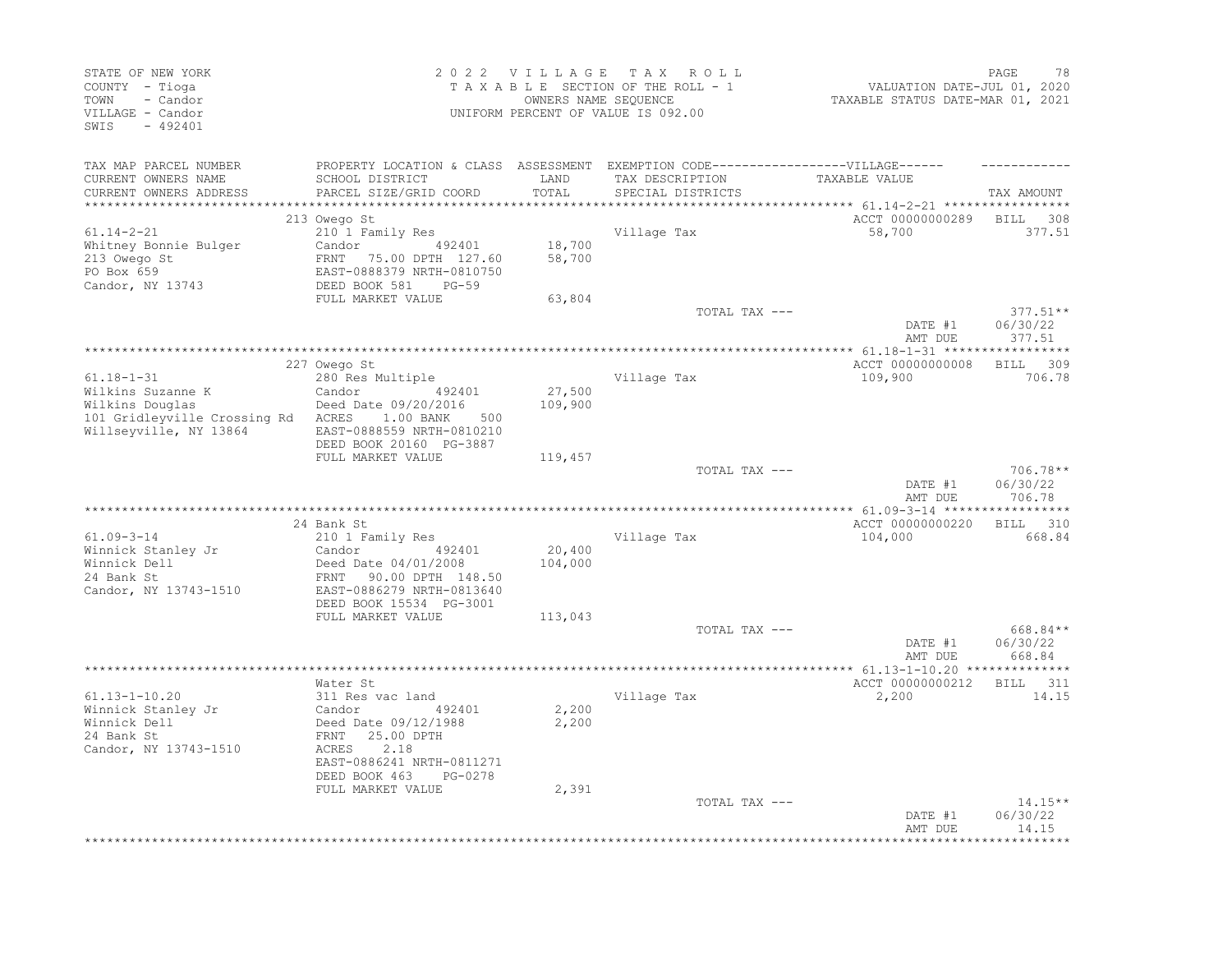| STATE OF NEW YORK<br>COUNTY - Tioga<br>- Candor<br>TOWN<br>VILLAGE - Candor<br>SWIS - 492401  |                                                                                                                                                                            |                            | 2022 VILLAGE TAX ROLL<br>TAXABLE SECTION OF THE ROLL - 1<br>OWNERS NAME SEQUENCE<br>UNIFORM PERCENT OF VALUE IS 092.00    | VALUATION DATE-JUL 01, 2020<br>TAXABLE STATUS DATE-MAR 01, 2021        | PAGE<br>79                              |
|-----------------------------------------------------------------------------------------------|----------------------------------------------------------------------------------------------------------------------------------------------------------------------------|----------------------------|---------------------------------------------------------------------------------------------------------------------------|------------------------------------------------------------------------|-----------------------------------------|
| TAX MAP PARCEL NUMBER<br>CURRENT OWNERS NAME<br>CURRENT OWNERS ADDRESS                        | SCHOOL DISTRICT<br>PARCEL SIZE/GRID COORD                                                                                                                                  | LAND<br>TOTAL              | PROPERTY LOCATION & CLASS ASSESSMENT EXEMPTION CODE-----------------VILLAGE------<br>TAX DESCRIPTION<br>SPECIAL DISTRICTS | TAXABLE VALUE                                                          | TAX AMOUNT                              |
|                                                                                               | 10 Water St                                                                                                                                                                |                            |                                                                                                                           | *********** 61.13-1-10.11 ***************<br>ACCT 00000002865 BILL 312 |                                         |
| $61.13 - 1 - 10.11$<br>Winnick Stanley P III<br>10 Water St<br>PO Box 531<br>Candor, NY 13743 | 210 1 Family Res<br>Candor 492401<br>Deed Date 01/08/2008<br>FRNT 161.35 DPTH<br>ACRES 2.23 BANK<br>2.23 BANK<br>8<br>EAST-0886394 NRTH-0811494<br>DEED BOOK 15247 PG-1001 | 27,500<br>99,900           | Village Tax                                                                                                               | 99,900                                                                 | 642.47                                  |
|                                                                                               | FULL MARKET VALUE                                                                                                                                                          | 108,587                    | TOTAL TAX ---                                                                                                             | DATE #1<br>AMT DUE                                                     | $642.47**$<br>06/30/22<br>642.47        |
|                                                                                               | Stowell Ave                                                                                                                                                                |                            |                                                                                                                           | ACCT 00000002272 BILL 313                                              |                                         |
| $61.09 - 1 - 30.11$<br>Winnick Stanley P Jr<br>24 Bank St<br>Candor, NY 13743                 | 311 Res vac land<br>Candor 492401<br>ACRES 2.10<br>EAST-0885924 NRTH-0811831<br>DEED BOOK 453 PG-0213                                                                      | 2,100<br>2,100             | Village Tax                                                                                                               | 2,100                                                                  | 13.51                                   |
|                                                                                               | FULL MARKET VALUE                                                                                                                                                          | 2,283                      | TOTAL TAX ---                                                                                                             | DATE #1<br>AMT DUE                                                     | $13.51**$<br>06/30/22<br>13.51          |
|                                                                                               | 263 Owego St                                                                                                                                                               |                            |                                                                                                                           | ACCT 00000000323 BILL 314                                              |                                         |
| $61.18 - 1 - 23$<br>Wintermute Bonnie<br>263 Owego St<br>Candor, NY 13743                     | 210 1 Family Res<br>Candor 492401<br>FRNT 70.00 DPTH 414.00<br>EAST-0888819 NRTH-0809430<br>DEED BOOK 307 PG-0822<br>FULL MARKET VALUE                                     | 22,800<br>63,600<br>69,130 | Village Tax                                                                                                               | 63,600                                                                 | 409.02                                  |
|                                                                                               |                                                                                                                                                                            |                            | TOTAL TAX ---                                                                                                             | DATE #1<br>AMT DUE                                                     | $409.02**$<br>06/30/22<br>409.02        |
|                                                                                               |                                                                                                                                                                            |                            |                                                                                                                           |                                                                        |                                         |
| $61.09 - 3 - 45.20$<br>Winward Herbert<br>Winward Susan<br>118 Main St<br>Candor, NY 13743    | Main St<br>311 Res vac land<br>Candor 492401<br>DEED DATE 04/21/2020<br>FRNT 37.00 DPTH 25.99<br>EAST-0886145 NRTH-0813027<br>DEED BOOK 20200 PG-1382                      | 100<br>100                 | Village Tax                                                                                                               | ACCT 00000002945 BILL 315<br>100                                       | 0.64                                    |
|                                                                                               | FULL MARKET VALUE                                                                                                                                                          | 109                        | TOTAL TAX ---                                                                                                             | DATE #1<br>AMT DUE                                                     | $0.64**$<br>06/30/22<br>0.64<br>******* |
|                                                                                               |                                                                                                                                                                            |                            |                                                                                                                           |                                                                        |                                         |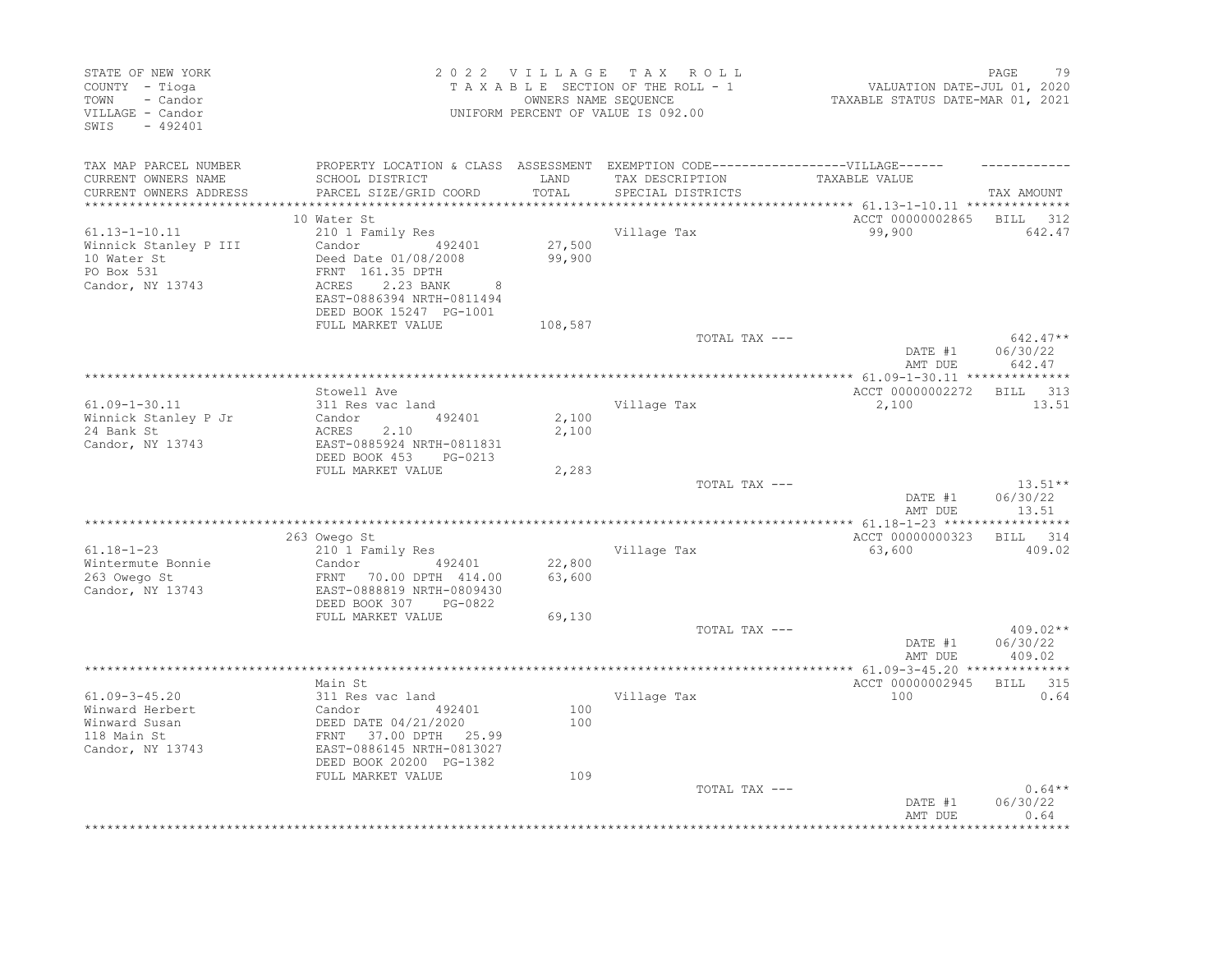| STATE OF NEW YORK<br>COUNTY - Tioga<br>TOWN<br>- Candor<br>VILLAGE - Candor<br>SWIS<br>$-492401$ |                                                                                                                                                                                                |                   | 2022 VILLAGE TAX ROLL<br>TAXABLE SECTION OF THE ROLL - 1<br>OWNERS NAME SEQUENCE<br>UNIFORM PERCENT OF VALUE IS 092.00 | VALUATION DATE-JUL 01, 2020<br>TAXABLE STATUS DATE-MAR 01, 2021 | PAGE<br>80                           |
|--------------------------------------------------------------------------------------------------|------------------------------------------------------------------------------------------------------------------------------------------------------------------------------------------------|-------------------|------------------------------------------------------------------------------------------------------------------------|-----------------------------------------------------------------|--------------------------------------|
| TAX MAP PARCEL NUMBER<br>CURRENT OWNERS NAME<br>CURRENT OWNERS ADDRESS                           | PROPERTY LOCATION & CLASS ASSESSMENT EXEMPTION CODE-----------------VILLAGE------<br>SCHOOL DISTRICT<br>PARCEL SIZE/GRID COORD                                                                 | LAND<br>TOTAL     | TAX DESCRIPTION<br>SPECIAL DISTRICTS                                                                                   | TAXABLE VALUE                                                   | TAX AMOUNT                           |
| ***********************                                                                          |                                                                                                                                                                                                |                   |                                                                                                                        |                                                                 |                                      |
|                                                                                                  | 118 Main St                                                                                                                                                                                    |                   |                                                                                                                        | ACCT 00000000199                                                | 316<br>BILL                          |
| $61.09 - 3 - 46$<br>Winward Herbert<br>Winward Susan<br>118 Main St<br>Candor, NY 13743          | 210 1 Family Res<br>Candor<br>492401<br>Deed Date 04/21/2020<br>FRNT 118.80 DPTH 197.28<br>EAST-0886039 NRTH-0813020                                                                           | 21,900<br>182,900 | Village Tax                                                                                                            | 182,900                                                         | 1,176.26                             |
|                                                                                                  | DEED BOOK 20200 PG-1382<br>FULL MARKET VALUE                                                                                                                                                   | 198,804           |                                                                                                                        |                                                                 |                                      |
|                                                                                                  |                                                                                                                                                                                                |                   | TOTAL TAX ---                                                                                                          | DATE #1<br>AMT DUE                                              | $1,176.26**$<br>06/30/22<br>1,176.26 |
|                                                                                                  |                                                                                                                                                                                                |                   |                                                                                                                        |                                                                 |                                      |
| $61.10 - 1 - 15$<br>Woodard David C<br>143 Owego St<br>Candor, NY 13743                          | 143 Owego St<br>210 1 Family Res<br>492401<br>Candor<br>ACRES<br>3.70 BANK<br>500<br>EAST-0888269 NRTH-0812310<br>DEED BOOK 609<br>PG-352                                                      | 30,400<br>70,300  | Village Tax                                                                                                            | ACCT 00000000020<br>70,300                                      | BILL 317<br>452.11                   |
|                                                                                                  | FULL MARKET VALUE                                                                                                                                                                              | 76,413            | TOTAL TAX ---                                                                                                          | DATE #1<br>AMT DUE                                              | $452.11**$<br>06/30/22<br>452.11     |
|                                                                                                  |                                                                                                                                                                                                |                   |                                                                                                                        |                                                                 |                                      |
|                                                                                                  | 175 Owego St                                                                                                                                                                                   |                   |                                                                                                                        | ACCT 00000000324                                                | BILL<br>318                          |
| $61.14 - 2 - 31$<br>Wright Harold<br>75 Spencer Rd Apt 5<br>Candor, NY 13743                     | 220 2 Family Res<br>Candor<br>492401<br>FRNT 74.25 DPTH 542.00<br>EAST-0888429 NRTH-0811570<br>DEED BOOK 317<br>PG-0281                                                                        | 24,500<br>42,500  | Village Tax                                                                                                            | 42,500                                                          | 273.32                               |
|                                                                                                  | FULL MARKET VALUE                                                                                                                                                                              | 46,196            | TOTAL TAX ---                                                                                                          |                                                                 | $273.32**$                           |
|                                                                                                  |                                                                                                                                                                                                |                   |                                                                                                                        | DATE #1<br>AMT DUE                                              | 06/30/22<br>273.32                   |
|                                                                                                  |                                                                                                                                                                                                |                   |                                                                                                                        |                                                                 |                                      |
| $61.09 - 3 - 8.1$<br>Young Alaric Marc<br>21 Bank St<br>Candor, NY 13743                         | 21 Bank St<br>210 1 Family Res<br>492401<br>Candor<br>DEED DATE 06/26/2018<br>FRNT<br>46.50 DPTH 202.00<br>ACRES<br>$0.20$ BANK<br>500<br>EAST-0886157 NRTH-0813828<br>DEED BOOK 20180 PG-2720 | 18,600<br>53,000  | Village Tax                                                                                                            | ACCT 00000003144<br>53,000                                      | BILL 319<br>340.85                   |
|                                                                                                  | FULL MARKET VALUE                                                                                                                                                                              | 57,609            | TOTAL TAX ---                                                                                                          | DATE #1<br>AMT DUE                                              | 340.85**<br>06/30/22<br>340.85       |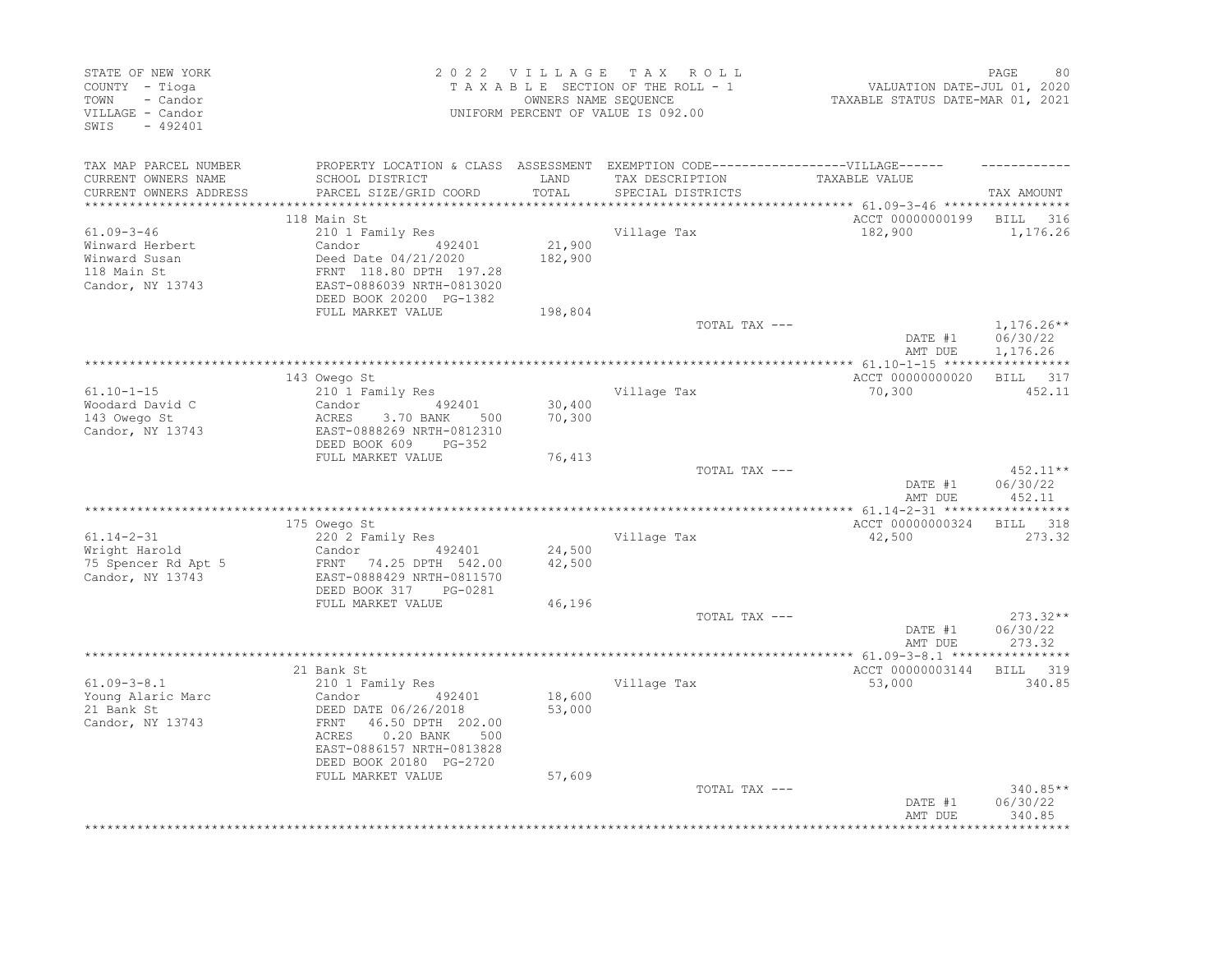| STATE OF NEW YORK<br>COUNTY<br>- Tioga<br>TOWN<br>- Candor<br>VILLAGE - Candor<br>SWIS<br>$-492401$ | 2 0 2 2<br>VILLAGE<br>T A X<br>R O L L<br>TAXABLE SECTION OF THE ROLL - 1<br>OWNERS NAME SEQUENCE<br>UNIFORM PERCENT OF VALUE IS 092.00 |        |                                               | VALUATION DATE-JUL 01, 2020<br>TAXABLE STATUS DATE-MAR 01, 2021 | PAGE<br>81         |
|-----------------------------------------------------------------------------------------------------|-----------------------------------------------------------------------------------------------------------------------------------------|--------|-----------------------------------------------|-----------------------------------------------------------------|--------------------|
| TAX MAP PARCEL NUMBER                                                                               | PROPERTY LOCATION & CLASS ASSESSMENT                                                                                                    |        | EXEMPTION CODE------------------VILLAGE------ |                                                                 |                    |
| CURRENT OWNERS NAME                                                                                 | SCHOOL DISTRICT                                                                                                                         | LAND   | TAX DESCRIPTION                               | TAXABLE VALUE                                                   |                    |
| CURRENT OWNERS ADDRESS                                                                              | PARCEL SIZE/GRID COORD                                                                                                                  | TOTAL  | SPECIAL DISTRICTS                             | ****************** 61.13-1-29.20 **************                 | TAX AMOUNT         |
|                                                                                                     | 30 Humiston St                                                                                                                          |        |                                               | ACCT 00000000229                                                | BILL<br>320        |
| $61.13 - 1 - 29.20$                                                                                 | 271 Mfg housings                                                                                                                        |        | Village Tax                                   | 23,200                                                          | 149.20             |
| Zacharias Lisa M                                                                                    | Candor<br>492401                                                                                                                        | 16,700 |                                               |                                                                 |                    |
| 30 Humiston St                                                                                      | 28 Humiston St Mobile                                                                                                                   | 23,200 |                                               |                                                                 |                    |
| Candor, NY 13743                                                                                    | 90.00 DPTH 268.00<br>FRNT<br>ACRES<br>0.58                                                                                              |        |                                               |                                                                 |                    |
| PRIOR OWNER ON 3/01/2021                                                                            | EAST-0886936 NRTH-0810408                                                                                                               |        |                                               |                                                                 |                    |
| Ward Peter L                                                                                        | DEED BOOK 20210 PG-4182                                                                                                                 |        |                                               |                                                                 |                    |
|                                                                                                     | FULL MARKET VALUE                                                                                                                       | 25,217 |                                               |                                                                 |                    |
|                                                                                                     |                                                                                                                                         |        | TOTAL TAX ---                                 |                                                                 | $149.20**$         |
|                                                                                                     |                                                                                                                                         |        |                                               | DATE #1<br>AMT DUE                                              | 06/30/22<br>149.20 |
|                                                                                                     |                                                                                                                                         |        |                                               |                                                                 |                    |
|                                                                                                     | 102 Jackson St                                                                                                                          |        |                                               | ACCT 00000000223                                                | BTLL<br>321        |
| $61.09 - 2 - 23$                                                                                    | 210 1 Family Res                                                                                                                        |        | Village Tax                                   | 64,200                                                          | 412.88             |
| Zavatto Richard A                                                                                   | Candor<br>492401                                                                                                                        | 22,100 |                                               |                                                                 |                    |
| Shawley Laura J                                                                                     | DEED DATE 12/15/2010                                                                                                                    | 64,200 |                                               |                                                                 |                    |
| 102 Jackson St                                                                                      | 85.00 DPTH 287.10<br>FRNT                                                                                                               |        |                                               |                                                                 |                    |
| Candor, NY 13743                                                                                    | EAST-0885959 NRTH-0812410<br>DEED BOOK 18476 PG-9001                                                                                    |        |                                               |                                                                 |                    |
|                                                                                                     | FULL MARKET VALUE                                                                                                                       | 69,783 |                                               |                                                                 |                    |
|                                                                                                     |                                                                                                                                         |        | TOTAL TAX ---                                 |                                                                 | $412.88**$         |
|                                                                                                     |                                                                                                                                         |        |                                               | DATE #1                                                         | 06/30/22           |
|                                                                                                     |                                                                                                                                         |        |                                               | AMT DUE                                                         | 412.88             |
|                                                                                                     |                                                                                                                                         |        |                                               |                                                                 |                    |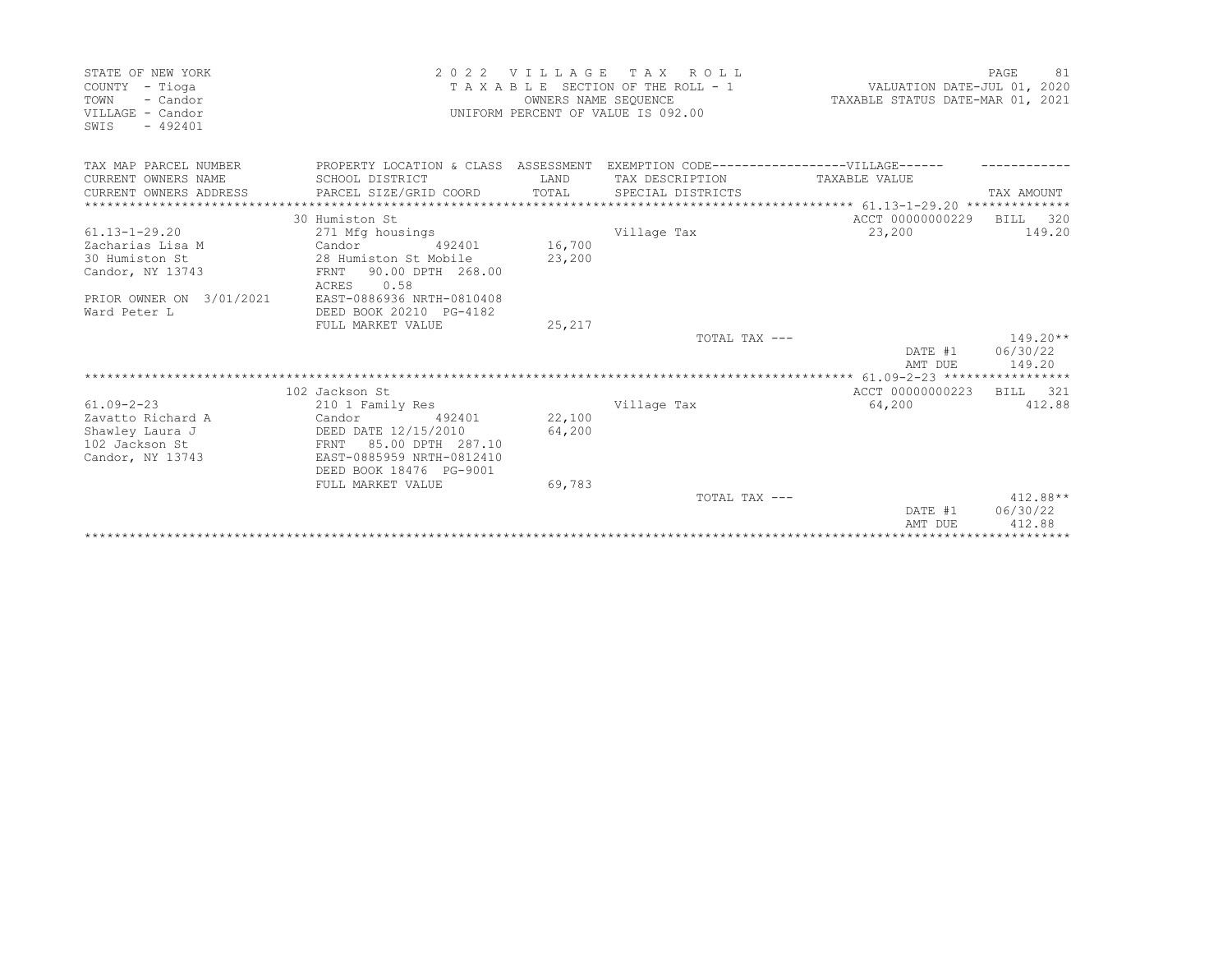| STATE OF NEW YORK | 2022 VILLAGE TAX ROLL<br>PAGE                                  | 82              |
|-------------------|----------------------------------------------------------------|-----------------|
| COUNTY - Tioga    | VALUATION DATE-JUL 01, 2020<br>TAXABLE SECTION OF THE ROLL - 1 |                 |
| TOWN - Candor     | TAXABLE STATUS DATE-MAR 01, 2021                               |                 |
| VILLAGE - Candor  | UNIFORM PERCENT OF VALUE IS 092.00                             | RPS155/V04/L015 |
| SWIS<br>$-492401$ | CURRENT DATE 5/17/2022                                         |                 |

### \*\*\* S P E C I A L D I S T R I C T S U M M A R Y \*\*\*

| CODE DISTRICT NAME | <b>EXTENSION</b><br>TOTAL<br>PARCELS<br><b>TYPE</b> | <b>EXTENSION</b><br>VALUE | AD VALOREM<br>VALUE | EXEMPT<br>AMOUNT | TAXABLE<br>VALUE | TOTAL<br>TAX |
|--------------------|-----------------------------------------------------|---------------------------|---------------------|------------------|------------------|--------------|
| CA001 Unpaid Water | MOVTAX                                              | 3,156.56                  |                     |                  | 3,156.56         | , 156.56     |

## \*\*\* S C H O O L D I S T R I C T S U M M A R Y \*\*\*

| CODE   | DISTRICT NAME                    | TOTAL<br>PARCELS | ASSESSED<br>LAND | ASSESSED<br>TOTAL | <b>EXEMPT</b><br>AMOUNT | TOTAL<br>TAXABLE |
|--------|----------------------------------|------------------|------------------|-------------------|-------------------------|------------------|
|        |                                  |                  |                  |                   | STAR AMOUNT             | STAR TAXABLE     |
|        | Candor                           | 321              | 5945,700         | 21895,500         | 71,080                  | 21,824,420       |
| 492401 |                                  |                  |                  |                   | 5569,015                | 16,255,405       |
|        | SUB-TOTAL                        | 321              | 5945,700         | 21895,500         | 71,080                  | 21,824,420       |
|        | $S \cup B - T \cup T A L (CONT)$ |                  |                  |                   | 5569,015                | 16,255,405       |
|        | TOTAL                            | 321              | 5945,700         | 21895,500         | 71,080                  | 21,824,420       |
|        |                                  |                  |                  |                   |                         |                  |
|        | TO TAL (CONT)                    |                  |                  |                   | 5569,015                | 16,255,405       |

## \*\*\* S Y S T E M C O D E S S U M M A R Y \*\*\*

### NO SYSTEM EXEMPTIONS AT THIS LEVEL

# \*\*\* E X E M P T I O N S U M M A R Y \*\*\*

| CODE                             | DESCRIPTION                                               | TOTAL<br>PARCELS | VILLAGE                                    |
|----------------------------------|-----------------------------------------------------------|------------------|--------------------------------------------|
| 41001<br>41720<br>41730<br>41804 | Veterans E<br>AG CEIL CO<br>AG CEIL IN<br>AGED S<br>TOTAL | 5<br>Q           | 19,300<br>1,568<br>139<br>68,311<br>89,318 |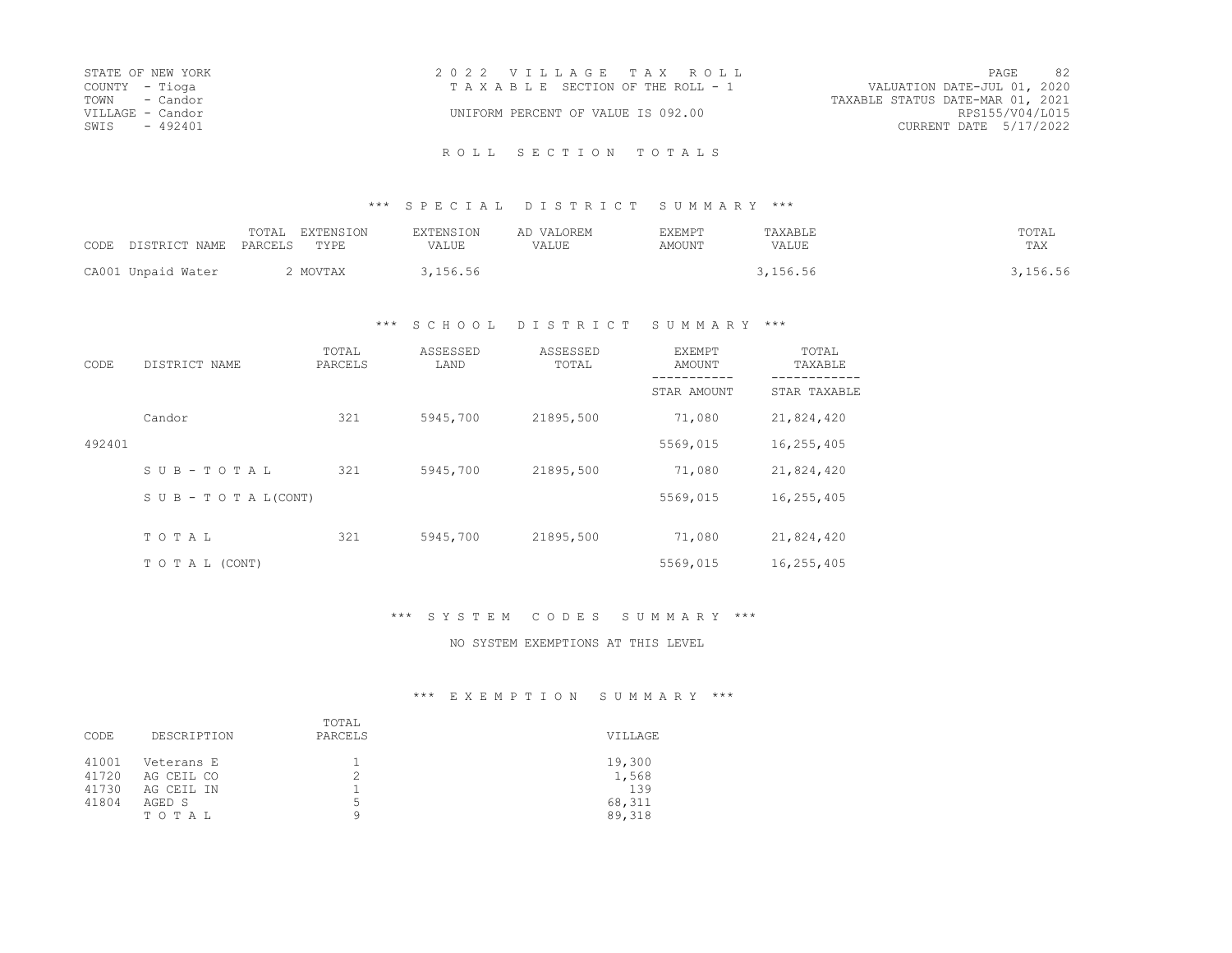|                  | STATE OF NEW YORK | 2022 VILLAGE TAX ROLL              |                                  | PAGE            | 83 |
|------------------|-------------------|------------------------------------|----------------------------------|-----------------|----|
| COUNTY - Tioga   |                   | TAXABLE SECTION OF THE ROLL - 1    | VALUATION DATE-JUL 01, 2020      |                 |    |
| TOWN - Candor    |                   |                                    | TAXABLE STATUS DATE-MAR 01, 2021 |                 |    |
| VILLAGE - Candor |                   | UNIFORM PERCENT OF VALUE IS 092.00 |                                  | RPS155/V04/L015 |    |
| SWIS - 492401    |                   |                                    | CURRENT DATE 5/17/2022           |                 |    |
|                  |                   |                                    |                                  |                 |    |

| <b>ROLL</b><br><b>SEC</b> | DESCRIPTION                               | TOTAL<br>PARCELS | ASSESSED<br>LAND | ASSESSED<br>TOTAL | <b>EXEMPT</b><br>AMOUNT | TOTAL<br>TAXABLE | TOTAL<br>TAX                          |
|---------------------------|-------------------------------------------|------------------|------------------|-------------------|-------------------------|------------------|---------------------------------------|
|                           |                                           |                  |                  |                   |                         |                  |                                       |
|                           |                                           |                  |                  |                   | STAR AMOUNT             | STAR TAXABLE     |                                       |
|                           | Village Tax<br>SPEC DIST TAXES<br>TAXABLE | 321              | 5945,700         | 21895,500         | 89,318                  | 21,806,182       | 140,238.95<br>3,156.56<br>143, 395.51 |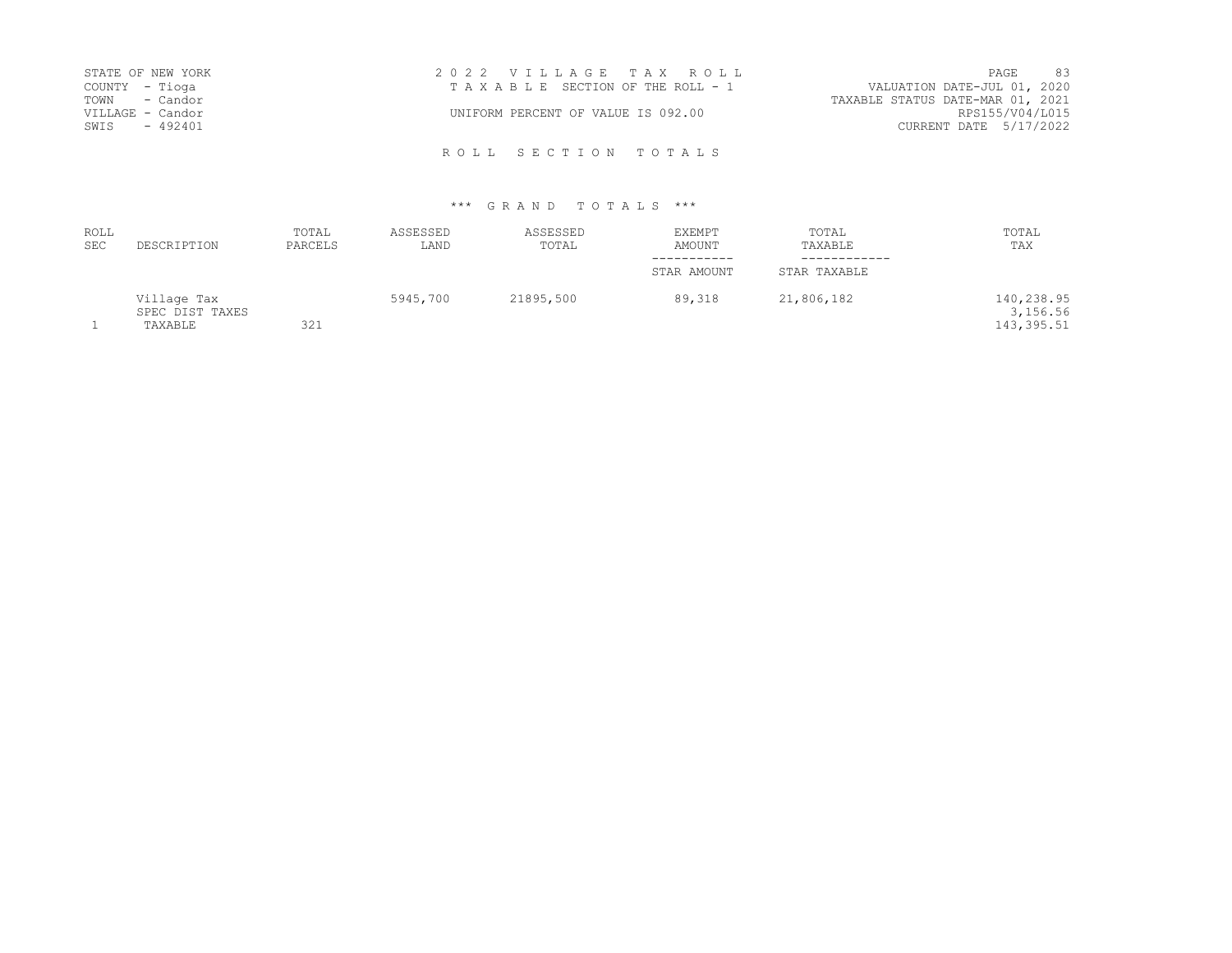| STATE OF NEW YORK<br>COUNTY - Tioga<br>- Candor<br>TOWN<br>VILLAGE - Candor<br>$-492401$<br>SWIS |                                                                                                      |                   | 2022 VILLAGE<br>SPECIAL FRANCHISE SECTION OF THE ROLL - 5<br>OWNERS NAME SEQUENCE<br>UNIFORM PERCENT OF VALUE IS 092.00 | T A X            | R O L L           | VALUATION DATE-JUL 01, 2020<br>TAXABLE STATUS DATE-MAR 01, 2021 | PAGE<br>84             |
|--------------------------------------------------------------------------------------------------|------------------------------------------------------------------------------------------------------|-------------------|-------------------------------------------------------------------------------------------------------------------------|------------------|-------------------|-----------------------------------------------------------------|------------------------|
| TAX MAP PARCEL NUMBER<br>CURRENT OWNERS NAME                                                     | PROPERTY LOCATION & CLASS ASSESSMENT EXEMPTION CODE-----------------VILLAGE------<br>SCHOOL DISTRICT |                   | LAND                                                                                                                    |                  | TAX DESCRIPTION   | TAXABLE VALUE                                                   |                        |
| CURRENT OWNERS ADDRESS                                                                           | PARCEL SIZE/GRID COORD                                                                               |                   | TOTAL                                                                                                                   |                  | SPECIAL DISTRICTS |                                                                 | TAX AMOUNT             |
| ***********************                                                                          | ***************************                                                                          |                   |                                                                                                                         |                  |                   |                                                                 |                        |
| 555.00-1939                                                                                      | Special Franchise<br>866 Telephone                                                                   |                   |                                                                                                                         | Village Tax      |                   | ACCT 00000001939<br>53,567                                      | BILL 322<br>344.50     |
| Citizens Telecomm                                                                                | Candor                                                                                               | 492401            | $\bigcap$                                                                                                               |                  |                   |                                                                 |                        |
| Duff & Phelps, LLC                                                                               | DEED BOOK 558                                                                                        | PG-96             | 53,567                                                                                                                  |                  |                   |                                                                 |                        |
| PO Box 2629                                                                                      | FULL MARKET VALUE                                                                                    |                   | 58,225                                                                                                                  |                  |                   |                                                                 |                        |
| Addison, TX 75001                                                                                |                                                                                                      |                   |                                                                                                                         |                  |                   |                                                                 |                        |
|                                                                                                  |                                                                                                      |                   |                                                                                                                         |                  | TOTAL TAX ---     | DATE #1                                                         | $344.50**$<br>06/30/22 |
|                                                                                                  |                                                                                                      |                   |                                                                                                                         |                  |                   | AMT DUE                                                         | 344.50                 |
|                                                                                                  |                                                                                                      |                   |                                                                                                                         |                  |                   |                                                                 |                        |
|                                                                                                  | Special Franchise                                                                                    |                   |                                                                                                                         |                  |                   | ACCT 00000002492                                                | <b>BILL</b><br>323     |
| $555.00 - 2492 -$                                                                                | 869 Television                                                                                       |                   |                                                                                                                         | Village Tax      |                   | 40,062                                                          | 257.65                 |
| Haefele Tv, Inc<br>PO Box 312                                                                    | Candor                                                                                               | 492401            | $\Omega$<br>40,062                                                                                                      |                  |                   |                                                                 |                        |
| Spencer, NY 14883                                                                                | FULL MARKET VALUE                                                                                    |                   | 43,546                                                                                                                  |                  |                   |                                                                 |                        |
|                                                                                                  |                                                                                                      |                   |                                                                                                                         |                  | TOTAL TAX ---     |                                                                 | $257.65**$             |
|                                                                                                  |                                                                                                      |                   |                                                                                                                         |                  |                   | DATE #1<br>AMT DUE                                              | 06/30/22<br>257.65     |
|                                                                                                  |                                                                                                      |                   |                                                                                                                         |                  |                   |                                                                 |                        |
|                                                                                                  | Special Franchise                                                                                    |                   |                                                                                                                         |                  |                   | ACCT 00000001940                                                | BILL 324               |
| 555.00-1940<br><b>NYSEG</b>                                                                      | 861 Elec & gas<br>Candor                                                                             | 492401            | $\bigcirc$                                                                                                              | Village Tax      |                   | 419,844                                                         | 2,700.08               |
| % Avangrid Management Co                                                                         | DEED BOOK 000 PG-0000                                                                                |                   | 419,844                                                                                                                 |                  |                   |                                                                 |                        |
| Local Tax                                                                                        | FULL MARKET VALUE                                                                                    |                   | 456,352                                                                                                                 |                  |                   |                                                                 |                        |
| One City Ctr Fl 5th                                                                              |                                                                                                      |                   |                                                                                                                         |                  |                   |                                                                 |                        |
| Portland, ME 04101                                                                               |                                                                                                      |                   |                                                                                                                         |                  |                   |                                                                 |                        |
|                                                                                                  |                                                                                                      |                   |                                                                                                                         |                  | TOTAL TAX ---     |                                                                 | $2,700.08**$           |
|                                                                                                  |                                                                                                      |                   |                                                                                                                         |                  |                   | DATE #1<br>AMT DUE                                              | 06/30/22<br>2,700.08   |
|                                                                                                  |                                                                                                      |                   |                                                                                                                         |                  |                   | **** 555.00-2777 *****                                          | **********             |
|                                                                                                  | Special Franchise                                                                                    |                   |                                                                                                                         |                  |                   | ACCT 00000003124                                                | BILL 325               |
| 555.00-2777                                                                                      | 869 Television                                                                                       |                   |                                                                                                                         | Village Tax      |                   | 15,567                                                          | 100.11                 |
| Time Warner Cable OP7                                                                            | Candor                                                                                               | 492401            | $\Omega$                                                                                                                |                  |                   |                                                                 |                        |
| PO Box 7467                                                                                      |                                                                                                      |                   | 15,567                                                                                                                  |                  |                   |                                                                 |                        |
| Charlotte, NC 28241-7467 FULL MARKET VALUE                                                       |                                                                                                      |                   | 16,921                                                                                                                  |                  | TOTAL TAX ---     |                                                                 | $100.11**$             |
|                                                                                                  |                                                                                                      |                   |                                                                                                                         |                  |                   | DATE #1                                                         | 06/30/22               |
|                                                                                                  |                                                                                                      |                   |                                                                                                                         |                  |                   | AMT DUE                                                         | 100.11                 |
|                                                                                                  |                                                                                                      |                   |                                                                                                                         |                  |                   |                                                                 |                        |
|                                                                                                  | Special Franchise                                                                                    |                   |                                                                                                                         |                  |                   | ACCT 00000001938                                                | <b>BILL</b><br>326     |
| 555.00-1938                                                                                      | 869 Television                                                                                       |                   |                                                                                                                         | EX VIL TAX 33207 |                   | $\Omega$                                                        |                        |
| tw telecom<br>PO Box 7467                                                                        | Candor<br>DEED BOOK 000                                                                              | 492401<br>PG-0000 | $\circ$                                                                                                                 | 0 Village Tax    |                   | 0.00                                                            | 0.00                   |
| Charlotte, NC 28241-7467                                                                         | FULL MARKET VALUE                                                                                    |                   | $\bigcap$                                                                                                               |                  |                   |                                                                 |                        |
|                                                                                                  |                                                                                                      |                   |                                                                                                                         |                  | TOTAL TAX ---     |                                                                 | $0.00**$               |
|                                                                                                  |                                                                                                      |                   |                                                                                                                         |                  |                   |                                                                 |                        |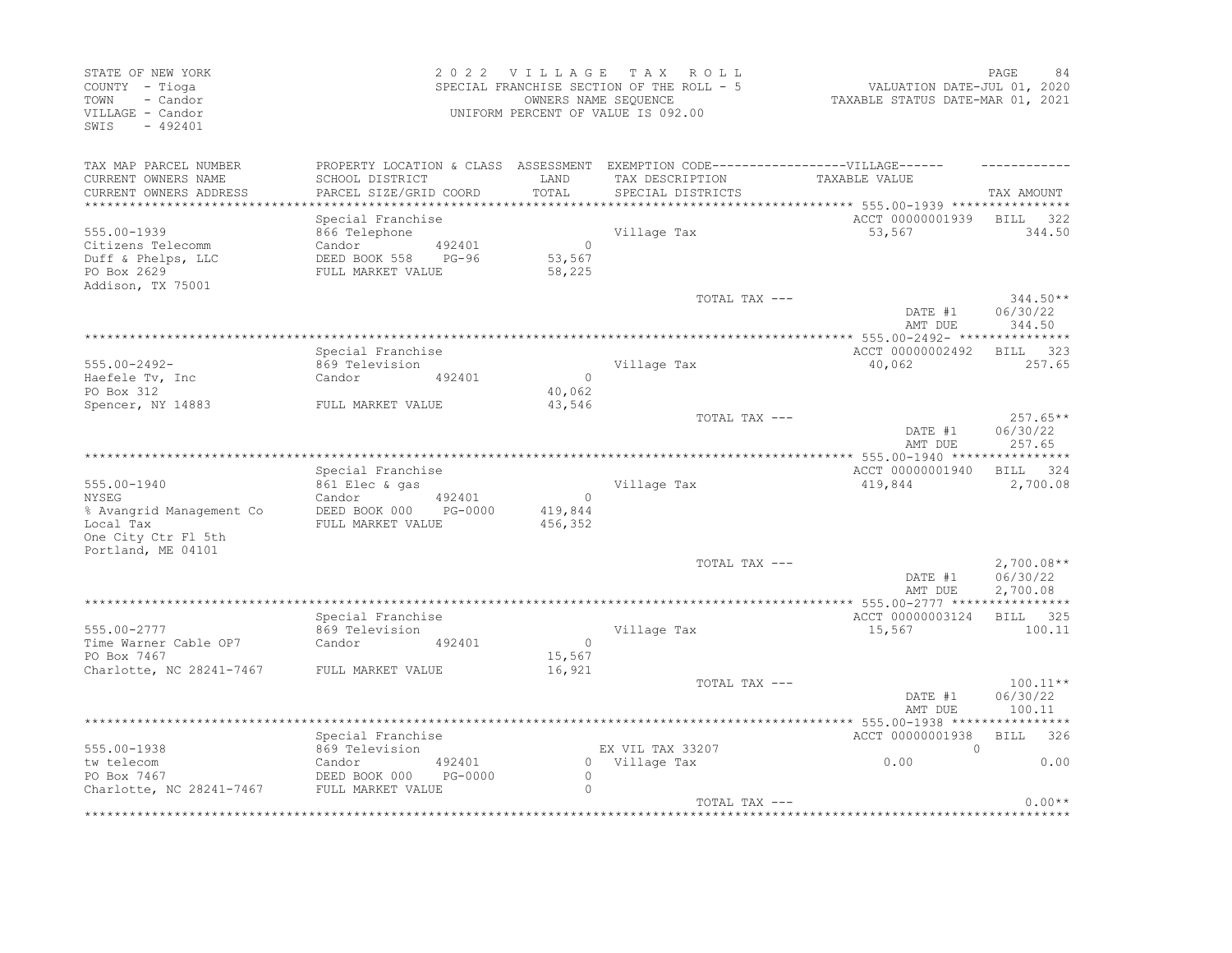| STATE OF NEW YORK | 2022 VILLAGE TAX ROLL                     | PAGE                        | 85 |
|-------------------|-------------------------------------------|-----------------------------|----|
| COUNTY - Tioga    | SPECIAL FRANCHISE SECTION OF THE ROLL - 5 | VALUATION DATE-JUL 01, 2020 |    |
| TOWN - Candor     | TAXABLE STATUS DATE-MAR 01, 2021          |                             |    |
| VILLAGE - Candor  |                                           | RPS155/V04/L015             |    |
| SWIS - 492401     |                                           | CURRENT DATE 5/17/2022      |    |
|                   |                                           |                             |    |

## ROLL SECTION TOTALS

#### \*\*\* S P E C I A L D I S T R I C T S U M M A R Y \*\*\*

|                  |   | $T \cap T$<br>-7777 | ----<br>.     | $ -$              |                 | VEMPT<br>--- |     | $T$ $\cap$ $T$ $T$ $T$<br>. |
|------------------|---|---------------------|---------------|-------------------|-----------------|--------------|-----|-----------------------------|
| $\cap$ DE:<br>ーー | ╌ | $  -$<br>レムト        | <br>$\lambda$ | $- - - -$<br>ALUI | $- + +$<br>ALUI | MOUNT        | --- | $- - -$<br>----             |

#### NO SPECIAL DISTRICTS AT THIS LEVEL

### \*\*\* S C H O O L D I S T R I C T S U M M A R Y \*\*\*

| CODE   | DISTRICT NAME                    | TOTAL<br>PARCELS | ASSESSED<br>LAND | ASSESSED<br>TOTAL | EXEMPT<br>AMOUNT | TOTAL<br>TAXABLE |
|--------|----------------------------------|------------------|------------------|-------------------|------------------|------------------|
|        |                                  |                  |                  |                   | STAR AMOUNT      | STAR TAXABLE     |
|        | Candor                           | 5                |                  | 529,040           |                  | 529,040          |
| 492401 |                                  |                  |                  |                   |                  | 529,040          |
|        | SUB-TOTAL                        | 5                |                  | 529,040           |                  | 529,040          |
|        | $S \cup B - T \cup T A L (CONT)$ |                  |                  |                   |                  | 529,040          |
|        |                                  |                  |                  |                   |                  |                  |
|        | TOTAL                            | 5                |                  | 529,040           |                  | 529,040          |
|        | T O T A L (CONT)                 |                  |                  |                   |                  | 529,040          |

### \*\*\* S Y S T E M C O D E S S U M M A R Y \*\*\*

#### NO SYSTEM EXEMPTIONS AT THIS LEVEL

## \*\*\* E X E M P T I O N S U M M A R Y \*\*\*

| CODE | DESCRIPTION               | TOTAL<br>PARCELS | <b>VILLAGE</b> |
|------|---------------------------|------------------|----------------|
|      | 33207 EX VIL TAX<br>TOTAL |                  |                |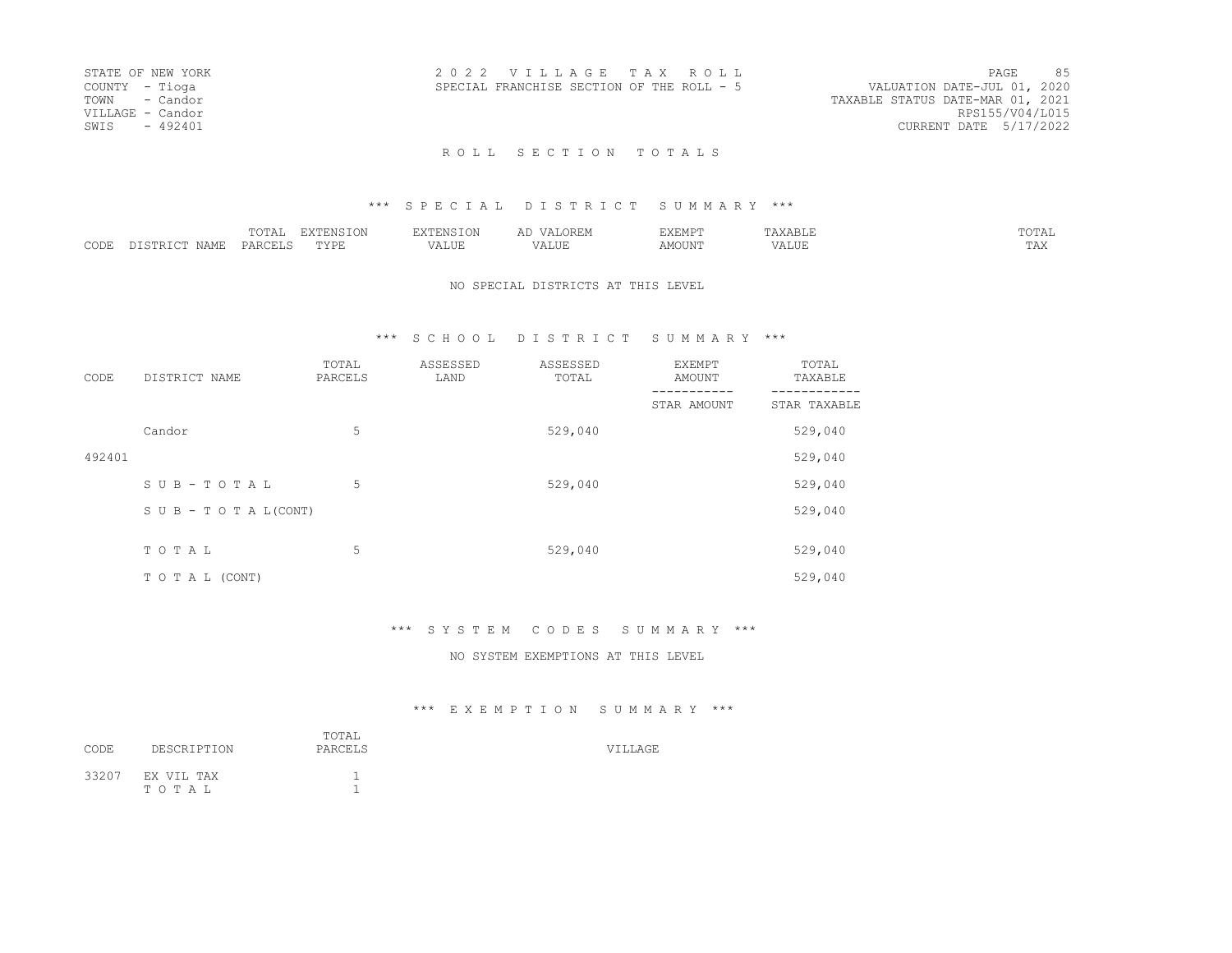| STATE OF NEW YORK<br>COUNTY - Tioga<br>TOWN - Candor<br>VILLAGE - Candor<br>$-492401$<br>SWIS | 2022 VILLAGE TAX ROLL<br>SPECIAL FRANCHISE SECTION OF THE ROLL - 5 | 86<br>PAGE<br>VALUATION DATE-JUL 01, 2020<br>TAXABLE STATUS DATE-MAR 01, 2021<br>RPS155/V04/L015<br>CURRENT DATE 5/17/2022 |
|-----------------------------------------------------------------------------------------------|--------------------------------------------------------------------|----------------------------------------------------------------------------------------------------------------------------|
|                                                                                               | ROLL SECTION TOTALS                                                |                                                                                                                            |

| <b>ROLL</b><br><b>SEC</b> | DESCRIPTION                    | TOTAL<br>PARCELS | ASSESSED<br>LAND | ASSESSED<br>TOTAL | EXEMPT<br>AMOUNT<br>----------- | TOTAL<br>TAXABLE<br>----------- | TOTAL<br>TAX |
|---------------------------|--------------------------------|------------------|------------------|-------------------|---------------------------------|---------------------------------|--------------|
|                           |                                |                  |                  |                   | STAR AMOUNT                     | STAR TAXABLE                    |              |
|                           | Village Tax<br>SPEC DIST TAXES |                  |                  | 529,040           |                                 | 529,040                         | 3,402.34     |
| 5                         | SPECIAL FRANCHISE              |                  |                  |                   |                                 |                                 | 3,402.34     |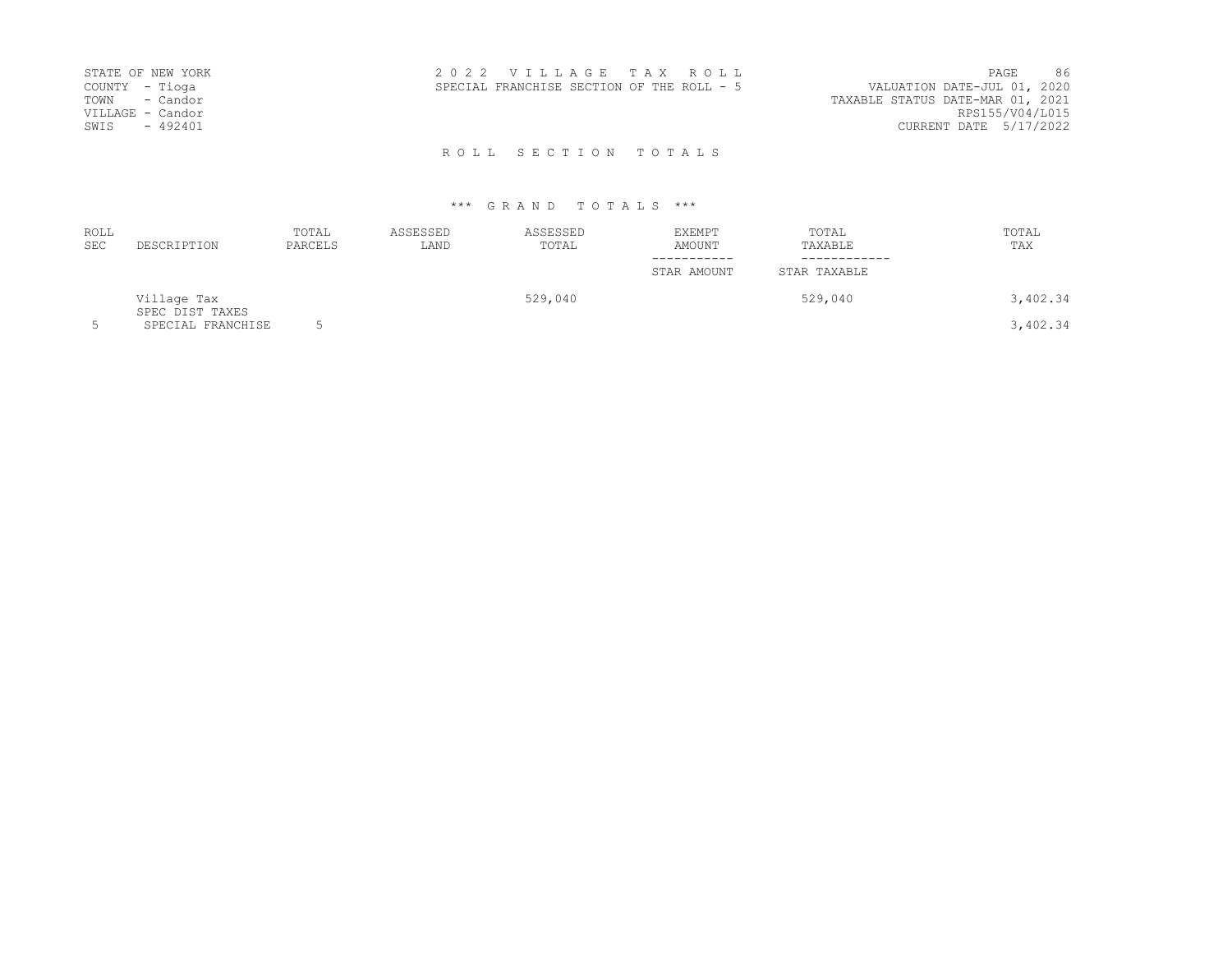| STATE OF NEW YORK<br>COUNTY - Tioga<br>- Candor<br>TOWN<br>VILLAGE - Candor<br>SWTS<br>$-492401$   |                                                                                                                                        |                   | 2022 VILLAGE TAX ROLL<br>UTILITY & R.R. SECTION OF THE ROLL - 6<br>OWNERS NAME SEQUENCE<br>UNIFORM PERCENT OF VALUE IS 092.00 | VALUATION DATE-JUL 01, 2020<br>TAXABLE STATUS DATE-MAR 01, 2021 | PAGE<br>87                           |
|----------------------------------------------------------------------------------------------------|----------------------------------------------------------------------------------------------------------------------------------------|-------------------|-------------------------------------------------------------------------------------------------------------------------------|-----------------------------------------------------------------|--------------------------------------|
| TAX MAP PARCEL NUMBER<br>CURRENT OWNERS NAME<br>CURRENT OWNERS ADDRESS                             | PROPERTY LOCATION & CLASS ASSESSMENT EXEMPTION CODE-----------------VILLAGE------<br>SCHOOL DISTRICT<br>PARCEL SIZE/GRID COORD         | LAND<br>TOTAL     | TAX DESCRIPTION<br>SPECIAL DISTRICTS                                                                                          | TAXABLE VALUE                                                   | TAX AMOUNT                           |
|                                                                                                    | Outside Plant                                                                                                                          |                   |                                                                                                                               | ACCT 00000001930 BILL 327                                       |                                      |
| 624.001-0000-618.750-1881<br>Citizens Telecomm                                                     | 836 Telecom. eq.<br>Candor<br>492401                                                                                                   | $\overline{0}$    | Village Tax                                                                                                                   | 18,048                                                          | 116.07                               |
| Duff & Phelps, LLC<br>PO Box 2629                                                                  | poles, wires, cables<br>App Factor 1.00000                                                                                             | 18,048            |                                                                                                                               |                                                                 |                                      |
| Addison, TX 75001                                                                                  | DEED BOOK 000<br>PG-0000<br>FULL MARKET VALUE                                                                                          | 19,617            |                                                                                                                               |                                                                 |                                      |
|                                                                                                    |                                                                                                                                        |                   | TOTAL TAX ---                                                                                                                 | DATE #1<br>AMT DUE                                              | $116.07**$<br>06/30/22<br>116.07     |
|                                                                                                    |                                                                                                                                        |                   |                                                                                                                               |                                                                 |                                      |
|                                                                                                    | 89 Main St                                                                                                                             |                   |                                                                                                                               | ACCT 00000001933                                                | BILL 328                             |
| $61.09 - 2 - 26$<br>Citizens Telecomm Co<br>Duff & Phelps, LLC<br>PO Box 2629<br>Addison, TX 75001 | 831 Tele Comm<br>492401<br>Candor<br>Central Office<br>FRNT 78.05 DPTH 129.83<br>EAST-0886199 NRTH-0812270<br>DEED BOOK 558<br>$PG-96$ | 13,900<br>123,400 | Village Tax                                                                                                                   | 123,400                                                         | 793.60                               |
|                                                                                                    | FULL MARKET VALUE                                                                                                                      | 134,130           |                                                                                                                               |                                                                 |                                      |
|                                                                                                    |                                                                                                                                        |                   | TOTAL TAX ---                                                                                                                 | DATE #1<br>AMT DUE                                              | $793.60**$<br>06/30/22<br>793.60     |
|                                                                                                    |                                                                                                                                        |                   |                                                                                                                               |                                                                 |                                      |
| 624.001-9999-131.600-1881<br><b>NYSEG</b>                                                          | Outside Plant<br>884 Elec Dist Out<br>Candor<br>492401                                                                                 | $\Omega$          | Village Tax                                                                                                                   | ACCT 00000002963<br>59,598                                      | BILL 329<br>383.28                   |
| % Avangrid Management Co<br>Local Tax<br>One City Ctr Fl 5th                                       | NEW GAS LINE GAS DIS<br>app factor 1.000000<br>DEED BOOK 000<br>PG-0000                                                                | 59,598            |                                                                                                                               |                                                                 |                                      |
| Portland, ME 04101                                                                                 | FULL MARKET VALUE                                                                                                                      | 64,780            |                                                                                                                               |                                                                 |                                      |
|                                                                                                    |                                                                                                                                        |                   | TOTAL TAX ---                                                                                                                 | DATE #1<br>AMT DUE                                              | 383.28**<br>06/30/22<br>383.28       |
|                                                                                                    |                                                                                                                                        |                   |                                                                                                                               |                                                                 |                                      |
| 624.001-9999-131.600-2881<br><b>NYSEG</b>                                                          | Gas Dist<br>885 Gas Outside Pla<br>Candor<br>492401                                                                                    | $\overline{0}$    | Village Tax                                                                                                                   | ACCT 00000001935 BILL 330<br>166,940                            | 1,073.62                             |
| % Avangrid Management Co<br>Local Tax<br>One City Ctr Fl 5th                                       | Gas Dist Muller<br>App Factor 1.0000<br>- DOOK 000 J<br>DEED BOOK 000<br>PG-0000                                                       | 166,940           |                                                                                                                               |                                                                 |                                      |
| Portland, ME 04101                                                                                 | FULL MARKET VALUE                                                                                                                      | 181,457           |                                                                                                                               |                                                                 |                                      |
|                                                                                                    |                                                                                                                                        |                   | TOTAL TAX ---                                                                                                                 | DATE #1<br>AMT DUE                                              | $1,073.62**$<br>06/30/22<br>1,073.62 |
|                                                                                                    |                                                                                                                                        |                   |                                                                                                                               |                                                                 |                                      |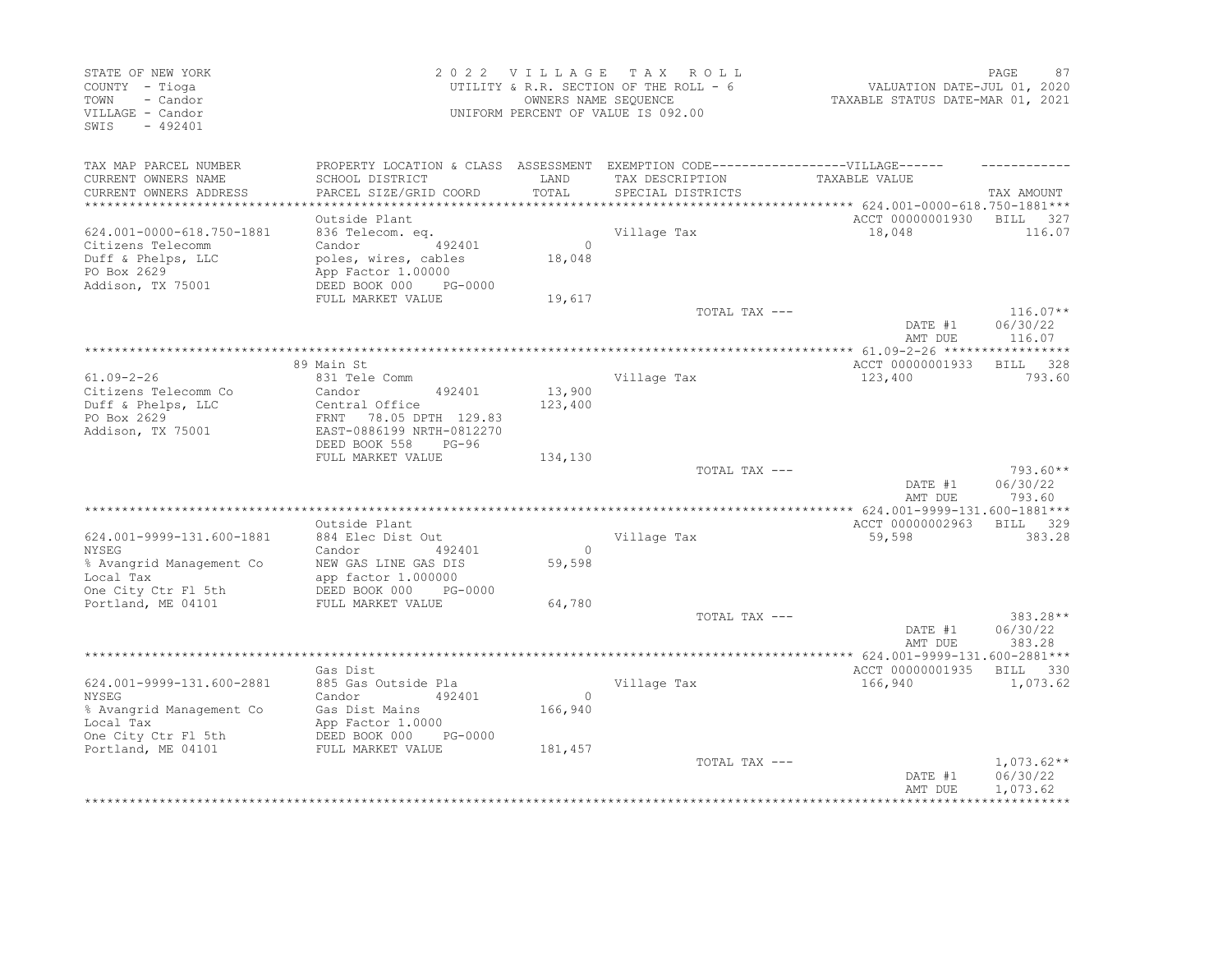| STATE OF NEW YORK<br>- Tioga<br>COUNTY<br>TOWN<br>- Candor<br>VILLAGE - Candor<br>$-492401$<br>SWIS                             | 2 0 2 2                                                                                                        | <b>VILLAGE</b><br>OWNERS NAME SEQUENCE | TAX ROLL<br>UTILITY & R.R. SECTION OF THE ROLL - 6<br>UNIFORM PERCENT OF VALUE IS 092.00 | VALUATION DATE-JUL 01, 2020<br>TAXABLE STATUS DATE-MAR 01, 2021 | 88<br>PAGE                     |
|---------------------------------------------------------------------------------------------------------------------------------|----------------------------------------------------------------------------------------------------------------|----------------------------------------|------------------------------------------------------------------------------------------|-----------------------------------------------------------------|--------------------------------|
| TAX MAP PARCEL NUMBER<br>CURRENT OWNERS NAME<br>CURRENT OWNERS ADDRESS PARCEL SIZE/GRID COORD<br>****************************** | PROPERTY LOCATION & CLASS ASSESSMENT<br>SCHOOL DISTRICT                                                        | LAND<br>TOTAL                          | EXEMPTION CODE------------------VILLAGE------<br>TAX DESCRIPTION<br>SPECIAL DISTRICTS    | TAXABLE VALUE                                                   | TAX AMOUNT                     |
|                                                                                                                                 | Utility                                                                                                        |                                        |                                                                                          | ACCT 00000001936 BILL 331                                       |                                |
| 666.00-1936<br>NYSEG<br>% Avangrid Management Co<br>Local Tax<br>One City Ctr Fl 5th<br>Portland, ME 04101                      | 882 Elec Trans Imp<br>492401<br>Candor<br>POLES ELECTRIC DIST<br>DEED BOOK 000<br>PG-0000<br>FULL MARKET VALUE | $\circ$<br>2,700<br>2,935              | Village Tax                                                                              | 2,700                                                           | 17.36                          |
|                                                                                                                                 |                                                                                                                |                                        | TOTAL TAX ---                                                                            | DATE #1<br>AMT DUE                                              | $17.36**$<br>06/30/22<br>17.36 |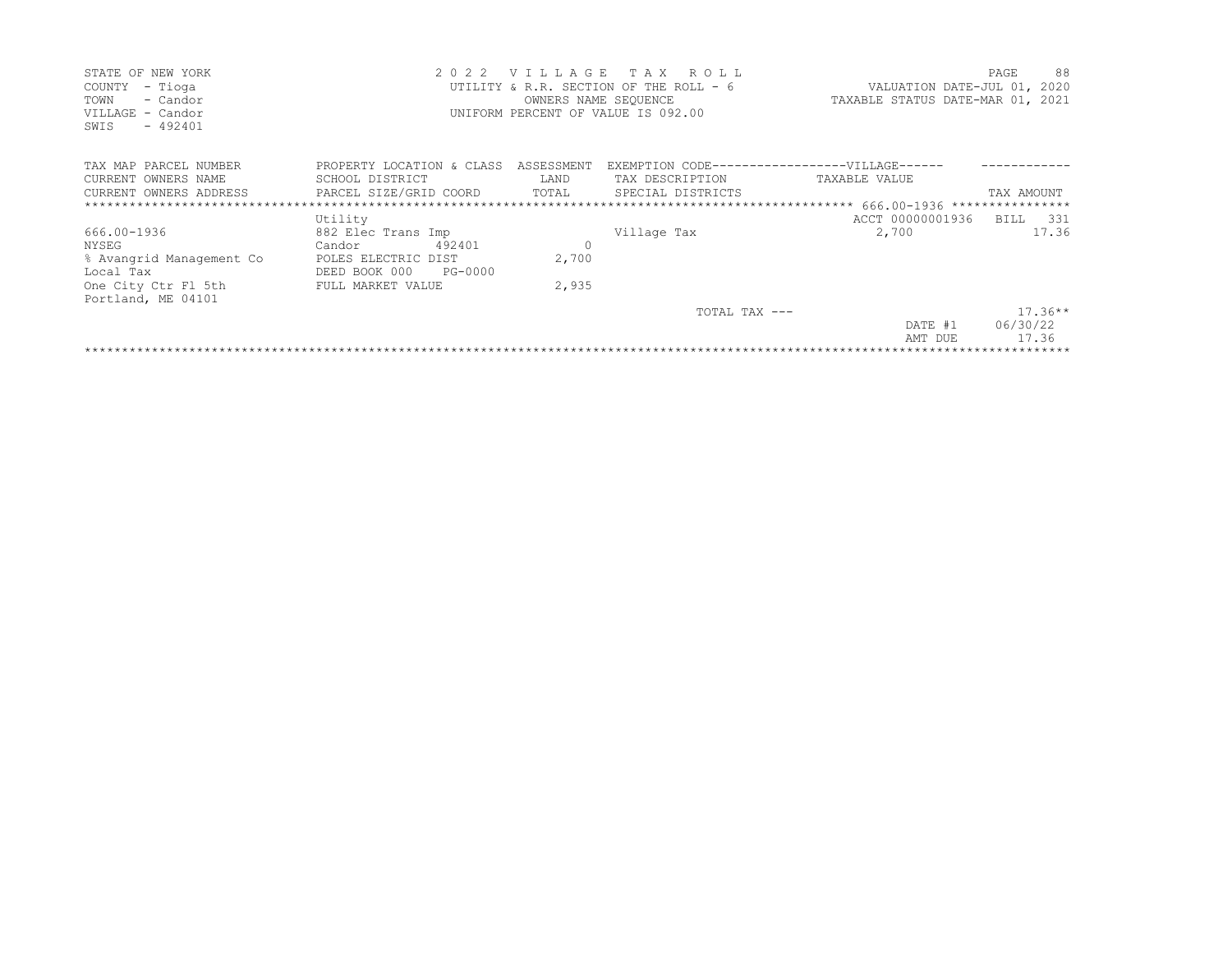| STATE OF NEW YORK | 2022 VILLAGE TAX ROLL                  | PAGE                             | 89              |
|-------------------|----------------------------------------|----------------------------------|-----------------|
| COUNTY - Tioga    | UTILITY & R.R. SECTION OF THE ROLL - 6 | VALUATION DATE-JUL 01, 2020      |                 |
| TOWN - Candor     |                                        | TAXABLE STATUS DATE-MAR 01, 2021 |                 |
| VILLAGE - Candor  | UNIFORM PERCENT OF VALUE IS 092.00     |                                  | RPS155/V04/L015 |
| SWIS - 492401     |                                        | CURRENT DATE 5/17/2022           |                 |
|                   |                                        |                                  |                 |

ROLL SECTION TOTALS

#### \*\*\* S P E C I A L D I S T R I C T S U M M A R Y \*\*\*

|               |      | ----<br>$\overline{\phantom{a}}$<br>----- | ----<br>TAN<br>.  | - 111                  |           | .FMP"<br>-------                |                           | ----           |
|---------------|------|-------------------------------------------|-------------------|------------------------|-----------|---------------------------------|---------------------------|----------------|
| CDDE<br>-JULL | í∆MF | DAD                                       | -----<br>◡<br>--- | $- - - - - -$<br>'ALUE | $- - - -$ | MOTIN <sup>r</sup><br>1 U U L V | <b>***</b> * ***<br>7ALUE | $- - -$<br>--- |

#### NO SPECIAL DISTRICTS AT THIS LEVEL

### \*\*\* S C H O O L D I S T R I C T S U M M A R Y \*\*\*

| CODE   | DISTRICT NAME      | TOTAL<br>PARCELS | ASSESSED<br>LAND | ASSESSED<br>TOTAL | EXEMPT<br>AMOUNT | TOTAL<br>TAXABLE |
|--------|--------------------|------------------|------------------|-------------------|------------------|------------------|
|        |                    |                  |                  |                   | STAR AMOUNT      | STAR TAXABLE     |
|        | Candor             | 5                | 13,900           | 370,686           |                  | 370,686          |
| 492401 |                    |                  |                  |                   |                  | 370,686          |
|        | SUB-TOTAL          | 5                | 13,900           | 370,686           |                  | 370,686          |
|        | SUB - TO TAL(CONT) |                  |                  |                   |                  | 370,686          |
|        | TOTAL              | 5                | 13,900           | 370,686           |                  | 370,686          |
|        |                    |                  |                  |                   |                  |                  |
|        | TO TAL (CONT)      |                  |                  |                   |                  | 370,686          |

\*\*\* S Y S T E M C O D E S S U M M A R Y \*\*\*

NO SYSTEM EXEMPTIONS AT THIS LEVEL

\*\*\* E X E M P T I O N S U M M A R Y \*\*\*

#### NO EXEMPTIONS AT THIS LEVEL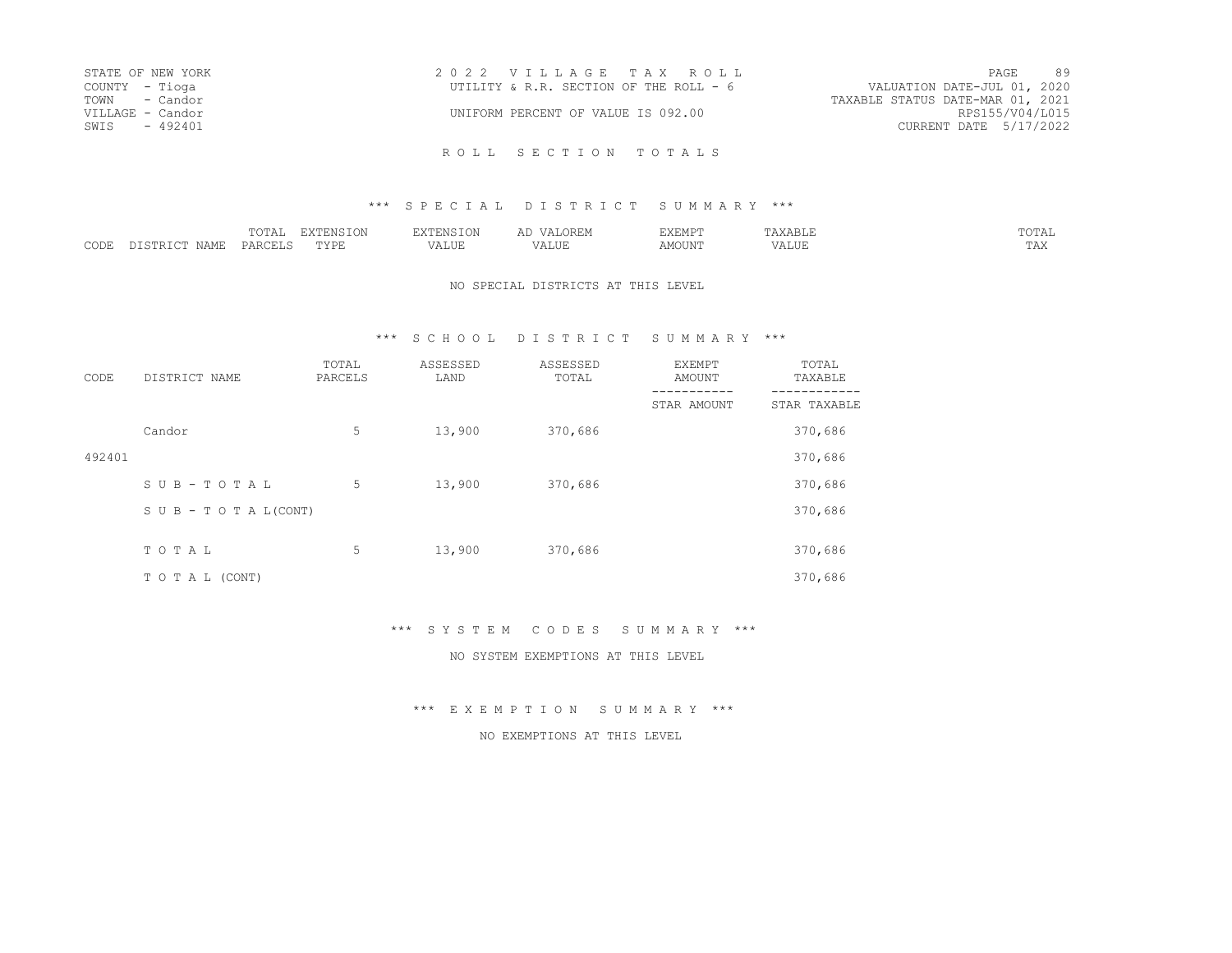| STATE OF NEW YORK | 2022 VILLAGE TAX ROLL                  |                                  |                        | PAGE | 90 |
|-------------------|----------------------------------------|----------------------------------|------------------------|------|----|
| COUNTY - Tioga    | UTILITY & R.R. SECTION OF THE ROLL - 6 | VALUATION DATE-JUL 01, 2020      |                        |      |    |
| TOWN - Candor     |                                        | TAXABLE STATUS DATE-MAR 01, 2021 |                        |      |    |
| VILLAGE - Candor  | UNIFORM PERCENT OF VALUE IS 092.00     |                                  | RPS155/V04/L015        |      |    |
| SWIS - 492401     |                                        |                                  | CURRENT DATE 5/17/2022 |      |    |
|                   |                                        |                                  |                        |      |    |

| <b>ROLL</b><br><b>SEC</b> | DESCRIPTION                    | TOTAL<br>PARCELS | ASSESSED<br>LAND | ASSESSED<br>TOTAL | EXEMPT<br>AMOUNT | TOTAL<br>TAXABLE | TOTAL<br>TAX |
|---------------------------|--------------------------------|------------------|------------------|-------------------|------------------|------------------|--------------|
|                           |                                |                  |                  |                   | STAR AMOUNT      | STAR TAXABLE     |              |
|                           | Village Tax<br>SPEC DIST TAXES |                  | 13,900           | 370,686           |                  | 370,686          | 2,383.93     |
| 6                         | UTILITIES & N.C.               |                  |                  |                   |                  |                  | 2,383.93     |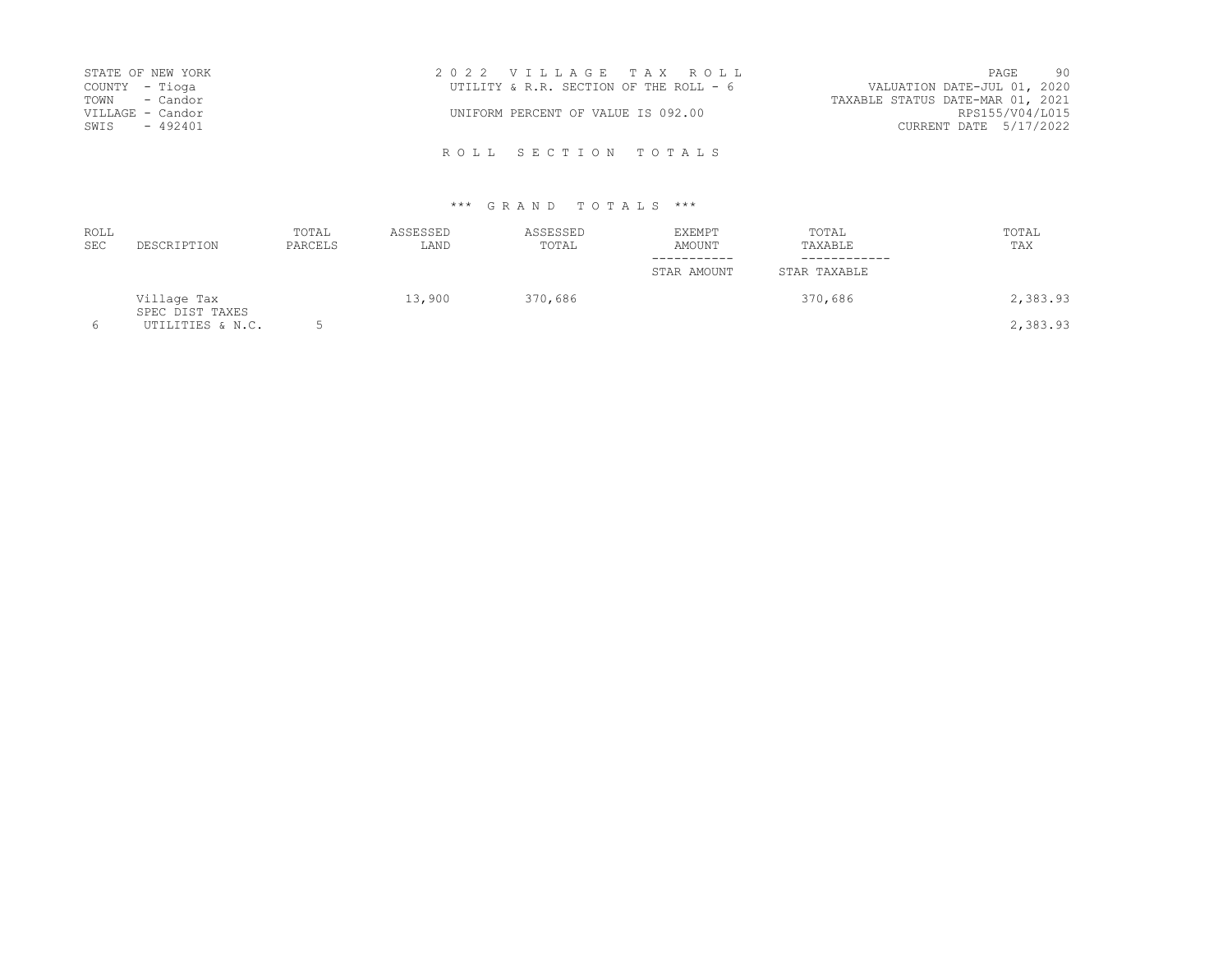| STATE OF NEW YORK<br>COUNTY - Tioga<br>- Candor<br>TOWN<br>VILLAGE - Candor<br>SWIS<br>$-492401$ |                                                                                         |        | 2022 VILLAGE TAX ROLL<br>WHOLLY EXEMPT SECTION OF THE ROLL - 8<br>UWNERS NAME SEQUENCE<br>UNIFORM PERCENT OF VALUE IS 092.00 | VALUATION DATE-JUL 01, 2020<br>TAXABLE STATUS DATE-MAR 01, 2021 | PAGE       | 91       |
|--------------------------------------------------------------------------------------------------|-----------------------------------------------------------------------------------------|--------|------------------------------------------------------------------------------------------------------------------------------|-----------------------------------------------------------------|------------|----------|
| TAX MAP PARCEL NUMBER                                                                            | PROPERTY LOCATION & CLASS ASSESSMENT EXEMPTION CODE-----------------VILLAGE------       |        |                                                                                                                              |                                                                 |            |          |
| CURRENT OWNERS NAME                                                                              | SCHOOL DISTRICT                                                                         | LAND   | TAX DESCRIPTION                                                                                                              | TAXABLE VALUE                                                   |            |          |
| CURRENT OWNERS ADDRESS                                                                           | PARCEL SIZE/GRID COORD                                                                  | TOTAL  | SPECIAL DISTRICTS                                                                                                            |                                                                 | TAX AMOUNT |          |
|                                                                                                  | 14 Church St                                                                            |        |                                                                                                                              | ACCT 00000000271                                                |            |          |
| $61.14 - 1 - 54$                                                                                 | 210 1 Family Res                                                                        |        | CLERGY RES 21600                                                                                                             |                                                                 | 81,100     |          |
| Allen Memorial Baptist                                                                           | 492401<br>Candor                                                                        |        | 20,100 Village Tax                                                                                                           | 0.00                                                            |            | 0.00     |
| 14 Church St<br>Candor, NY 13743                                                                 | DEED DATE 04/18/2005                                                                    | 81,100 |                                                                                                                              |                                                                 |            |          |
|                                                                                                  | FRNT 79.00 DPTH 142.50                                                                  |        |                                                                                                                              |                                                                 |            |          |
|                                                                                                  | EAST-0887859 NRTH-0810740                                                               |        |                                                                                                                              |                                                                 |            |          |
|                                                                                                  | DEED BOOK 11960 PG-5001<br>FULL MARKET VALUE                                            |        |                                                                                                                              |                                                                 |            |          |
|                                                                                                  |                                                                                         | 88,152 | TOTAL TAX ---                                                                                                                |                                                                 |            | $0.00**$ |
|                                                                                                  |                                                                                         |        |                                                                                                                              |                                                                 |            |          |
|                                                                                                  | Foundry St                                                                              |        |                                                                                                                              | ACCT 00000002016                                                |            |          |
| $61.14 - 1 - 43$                                                                                 | 330 Vacant comm                                                                         |        | NP RELIGOU 25110                                                                                                             |                                                                 | 17,700     |          |
| Baptist Society                                                                                  |                                                                                         |        | 17,700 Village Tax                                                                                                           | 0.00                                                            |            | 0.00     |
| 12 Church St                                                                                     | Candor - 192401<br>FRNT 55.00 DPTH 155.00<br>EAST-0888029_NRTH-0810900                  | 17,700 |                                                                                                                              |                                                                 |            |          |
| Candor, NY 13743                                                                                 |                                                                                         |        |                                                                                                                              |                                                                 |            |          |
|                                                                                                  | DEED BOOK 363 PG-1056<br>FULL MARKET VALUE                                              |        |                                                                                                                              |                                                                 |            |          |
|                                                                                                  |                                                                                         | 19,239 | TOTAL TAX ---                                                                                                                |                                                                 |            | $0.00**$ |
|                                                                                                  |                                                                                         |        |                                                                                                                              | *********** 61.14-1-44 ******************                       |            |          |
|                                                                                                  | Foundry St                                                                              |        |                                                                                                                              | ACCT 00000000217                                                |            |          |
| $61.14 - 1 - 44$                                                                                 |                                                                                         |        | NP RELIGOU 25110                                                                                                             | 0.00                                                            | 17,700     |          |
| Baptist Society<br>12 Church St                                                                  |                                                                                         |        | 17,700 Village Tax                                                                                                           |                                                                 |            | 0.00     |
| 12 Church St                                                                                     | 330 Vacant comm<br>Candor 492401<br>FRNT 55.00 DPTH 155.00<br>EAST-0887969 NRTH-0810890 | 17,700 |                                                                                                                              |                                                                 |            |          |
| Candor, NY 13743                                                                                 |                                                                                         |        |                                                                                                                              |                                                                 |            |          |
|                                                                                                  | DEED BOOK 364 PG-0260<br>FULL MARKET VALUE                                              | 19,239 |                                                                                                                              |                                                                 |            |          |
|                                                                                                  |                                                                                         |        | TOTAL TAX ---                                                                                                                |                                                                 |            | $0.00**$ |
|                                                                                                  |                                                                                         |        |                                                                                                                              |                                                                 |            |          |
|                                                                                                  | 11 Foundry St                                                                           |        |                                                                                                                              | ACCT 00000002015                                                |            |          |
| $61.14 - 1 - 45$                                                                                 | 330 Vacant comm                                                                         |        | NP RELIGOU 25110                                                                                                             | 0.00                                                            | 19,800     |          |
| 61.14-1-40<br>Baptist Society                                                                    | 492401 19,800 Village Tax<br>Candor 492401<br>FRNT 69.00 DPTH 155.00                    |        |                                                                                                                              |                                                                 |            | 0.00     |
| 12 Church St                                                                                     |                                                                                         | 19,800 |                                                                                                                              |                                                                 |            |          |
| Candor, NY 13743                                                                                 | EAST-0887909 NRTH-0810890<br>DEED BOOK 366 PG-1177                                      |        |                                                                                                                              |                                                                 |            |          |
|                                                                                                  | FULL MARKET VALUE                                                                       | 21,522 |                                                                                                                              |                                                                 |            |          |
|                                                                                                  |                                                                                         |        | TOTAL TAX ---                                                                                                                |                                                                 |            | $0.00**$ |
|                                                                                                  |                                                                                         |        |                                                                                                                              |                                                                 |            |          |
|                                                                                                  | 12 Church St                                                                            |        |                                                                                                                              | ACCT 00000002013                                                |            |          |
| $61.14 - 1 - 55$                                                                                 | 210 1 Family Res                                                                        |        | CLERGY RES 21600                                                                                                             |                                                                 | 74,700     |          |
| Baptist Society                                                                                  | Candor<br>492401                                                                        |        | 19,200 Village Tax                                                                                                           | 0.00                                                            |            | 0.00     |
| 12 Church St                                                                                     | FRNT 69.00 DPTH 146.00                                                                  | 74,700 |                                                                                                                              |                                                                 |            |          |
| Candor, NY 13743                                                                                 | EAST-0887929 NRTH-0810745                                                               |        |                                                                                                                              |                                                                 |            |          |
|                                                                                                  | EAST-0887522<br>DEED BOOK 122<br>-- MARKET V<br>PG-0598<br>FULL MARKET VALUE            | 81,196 |                                                                                                                              |                                                                 |            |          |
|                                                                                                  |                                                                                         |        | TOTAL TAX ---                                                                                                                |                                                                 |            | $0.00**$ |
|                                                                                                  |                                                                                         |        |                                                                                                                              |                                                                 |            |          |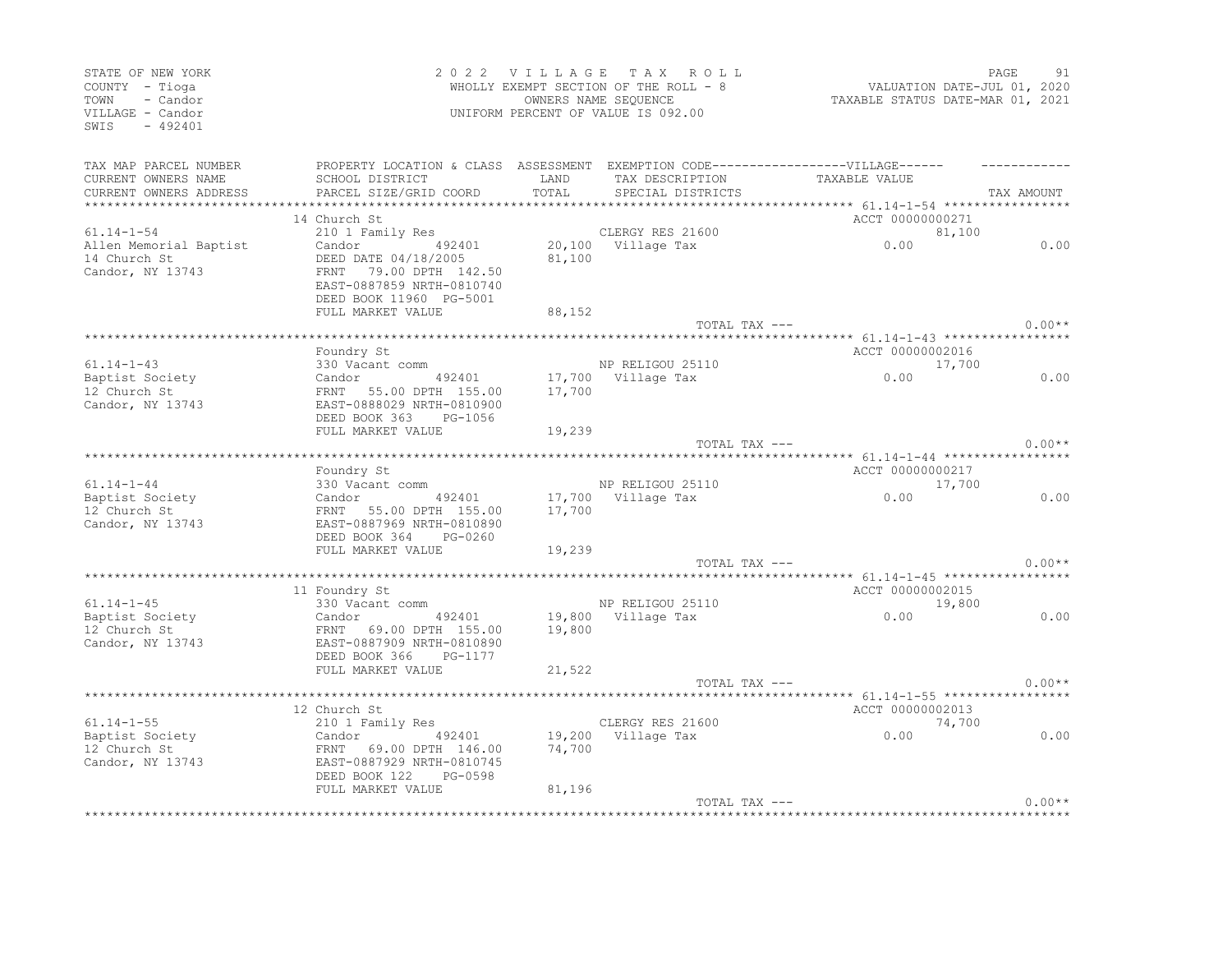| STATE OF NEW YORK<br>COUNTY - Tioga<br>- Candor<br>TOWN<br>VILLAGE - Candor<br>SWIS<br>$-492401$ |                                                                                                      | 2022 VILLAGE TAX ROLL<br>WHOLLY EXEMPT SECTION OF THE ROLL - 8<br>UNIFORM PERCENT OF VALUE IS 092.00 | OWNERS NAME SEQUENCE         |                    | VALUATION DATE-JUL 01, 2020<br>TAXABLE STATUS DATE-MAR 01, 2021 | PAGE     | 92         |
|--------------------------------------------------------------------------------------------------|------------------------------------------------------------------------------------------------------|------------------------------------------------------------------------------------------------------|------------------------------|--------------------|-----------------------------------------------------------------|----------|------------|
| TAX MAP PARCEL NUMBER<br>CURRENT OWNERS NAME                                                     | PROPERTY LOCATION & CLASS ASSESSMENT EXEMPTION CODE-----------------VILLAGE------<br>SCHOOL DISTRICT | LAND                                                                                                 |                              | TAX DESCRIPTION    | TAXABLE VALUE                                                   |          |            |
| CURRENT OWNERS ADDRESS                                                                           | PARCEL SIZE/GRID COORD                                                                               | TOTAL                                                                                                | SPECIAL DISTRICTS            |                    |                                                                 |          | TAX AMOUNT |
|                                                                                                  |                                                                                                      |                                                                                                      |                              |                    |                                                                 |          |            |
|                                                                                                  | 8 Church St                                                                                          |                                                                                                      |                              |                    | ACCT 00000002010                                                |          |            |
| $61.14 - 1 - 56$                                                                                 | 620 Religious                                                                                        |                                                                                                      | NP RELIGOU 25110             |                    | 0.00                                                            | 709,000  |            |
| Baptist Society                                                                                  | Candor 492401                                                                                        |                                                                                                      |                              | 16,600 Village Tax |                                                                 |          | 0.00       |
| 12 Church St<br>Candor, NY 13743                                                                 | FRNT 115.50 DPTH 146.00<br>EAST-0888019 NRTH-0810750<br>DEED BOOK 122<br>PG-0110                     | 709,000                                                                                              |                              |                    |                                                                 |          |            |
|                                                                                                  | FULL MARKET VALUE                                                                                    | 770,652                                                                                              |                              |                    |                                                                 |          |            |
|                                                                                                  |                                                                                                      |                                                                                                      |                              |                    | TOTAL TAX ---                                                   |          | $0.00**$   |
|                                                                                                  | Church St                                                                                            |                                                                                                      |                              |                    | ACCT 00000002058                                                |          |            |
| $61.14 - 1 - 57$                                                                                 | 438 Parking lot                                                                                      |                                                                                                      | NP RELIGOU 25110             |                    |                                                                 | 11,400   |            |
| Baptist Society                                                                                  | 492401<br>Candor                                                                                     |                                                                                                      | 11,400 Village Tax           |                    | 0.00                                                            |          | 0.00       |
| 12 Church St<br>Candor, NY 13743                                                                 | FRNT 41.25 DPTH 91.50<br>EAST-0888109 NRTH-0810740<br>DEED BOOK 337<br>PG-0881                       | 11,400                                                                                               |                              |                    |                                                                 |          |            |
|                                                                                                  | FULL MARKET VALUE                                                                                    | 12,391                                                                                               |                              |                    |                                                                 |          |            |
|                                                                                                  |                                                                                                      |                                                                                                      |                              |                    | TOTAL TAX ---                                                   |          | $0.00**$   |
|                                                                                                  |                                                                                                      |                                                                                                      |                              |                    |                                                                 |          |            |
| $61.09 - 3 - 52.20$                                                                              | Main St<br>330 Vacant comm                                                                           |                                                                                                      | SCHOOL 13800                 |                    | ACCT 00000002502                                                | 22,600   |            |
| Candor Central School                                                                            | Candor 492401                                                                                        |                                                                                                      | 22,600 Village Tax           |                    | 0.00                                                            |          | 0.00       |
| PO Box 145                                                                                       | FRNT 250.66 DPTH 111.11                                                                              | 22,600                                                                                               |                              |                    |                                                                 |          |            |
| Candor, NY 13743                                                                                 | EAST-0886539 NRTH-0812550                                                                            |                                                                                                      |                              |                    |                                                                 |          |            |
|                                                                                                  | DEED BOOK 462<br>PG-0063                                                                             |                                                                                                      |                              |                    |                                                                 |          |            |
|                                                                                                  | FULL MARKET VALUE                                                                                    | 24,565                                                                                               |                              |                    |                                                                 |          |            |
|                                                                                                  |                                                                                                      |                                                                                                      |                              | TOTAL TAX ---      |                                                                 |          | $0.00**$   |
|                                                                                                  |                                                                                                      |                                                                                                      |                              |                    |                                                                 |          |            |
| $61.09 - 3 - 53$                                                                                 | 70 Main St<br>612 School                                                                             |                                                                                                      | SCHOOL                       | 13800              | ACCT 00000002018                                                | 3975,800 |            |
| Candor Central School                                                                            | 492401<br>Candor                                                                                     |                                                                                                      | 115,000 Village Tax          |                    | 0.00                                                            |          | 0.00       |
| PO Box 145                                                                                       | ACRES 14.00                                                                                          | 3975,800                                                                                             |                              |                    |                                                                 |          |            |
| Candor, NY 13743                                                                                 | EAST-0886799 NRTH-0812920                                                                            |                                                                                                      |                              |                    |                                                                 |          |            |
|                                                                                                  | DEED BOOK 322<br>PG-1196                                                                             |                                                                                                      |                              |                    |                                                                 |          |            |
|                                                                                                  | FULL MARKET VALUE                                                                                    | 4321,522                                                                                             |                              |                    |                                                                 |          |            |
|                                                                                                  |                                                                                                      |                                                                                                      |                              | TOTAL TAX ---      |                                                                 |          | $0.00**$   |
|                                                                                                  |                                                                                                      |                                                                                                      |                              |                    |                                                                 |          |            |
|                                                                                                  | Academy St                                                                                           |                                                                                                      |                              |                    | ACCT 00000002017                                                |          |            |
| $61.09 - 3 - 62$<br>Candor Central School                                                        | 612 School<br>492401<br>Candor                                                                       |                                                                                                      | SCHOOL<br>95,000 Village Tax | 13800              | 0.00                                                            | 8125,200 | 0.00       |
| PO Box 145                                                                                       | ACRES 10.00                                                                                          | 8125,200                                                                                             |                              |                    |                                                                 |          |            |
| Candor, NY 13743                                                                                 | EAST-0887059 NRTH-0812240                                                                            |                                                                                                      |                              |                    |                                                                 |          |            |
|                                                                                                  | DEED BOOK 249<br>PG-0484                                                                             |                                                                                                      |                              |                    |                                                                 |          |            |
|                                                                                                  | FULL MARKET VALUE                                                                                    | 8831,739                                                                                             |                              |                    |                                                                 |          |            |
|                                                                                                  |                                                                                                      |                                                                                                      |                              | TOTAL TAX ---      |                                                                 |          | $0.00**$   |
|                                                                                                  |                                                                                                      |                                                                                                      |                              |                    |                                                                 |          |            |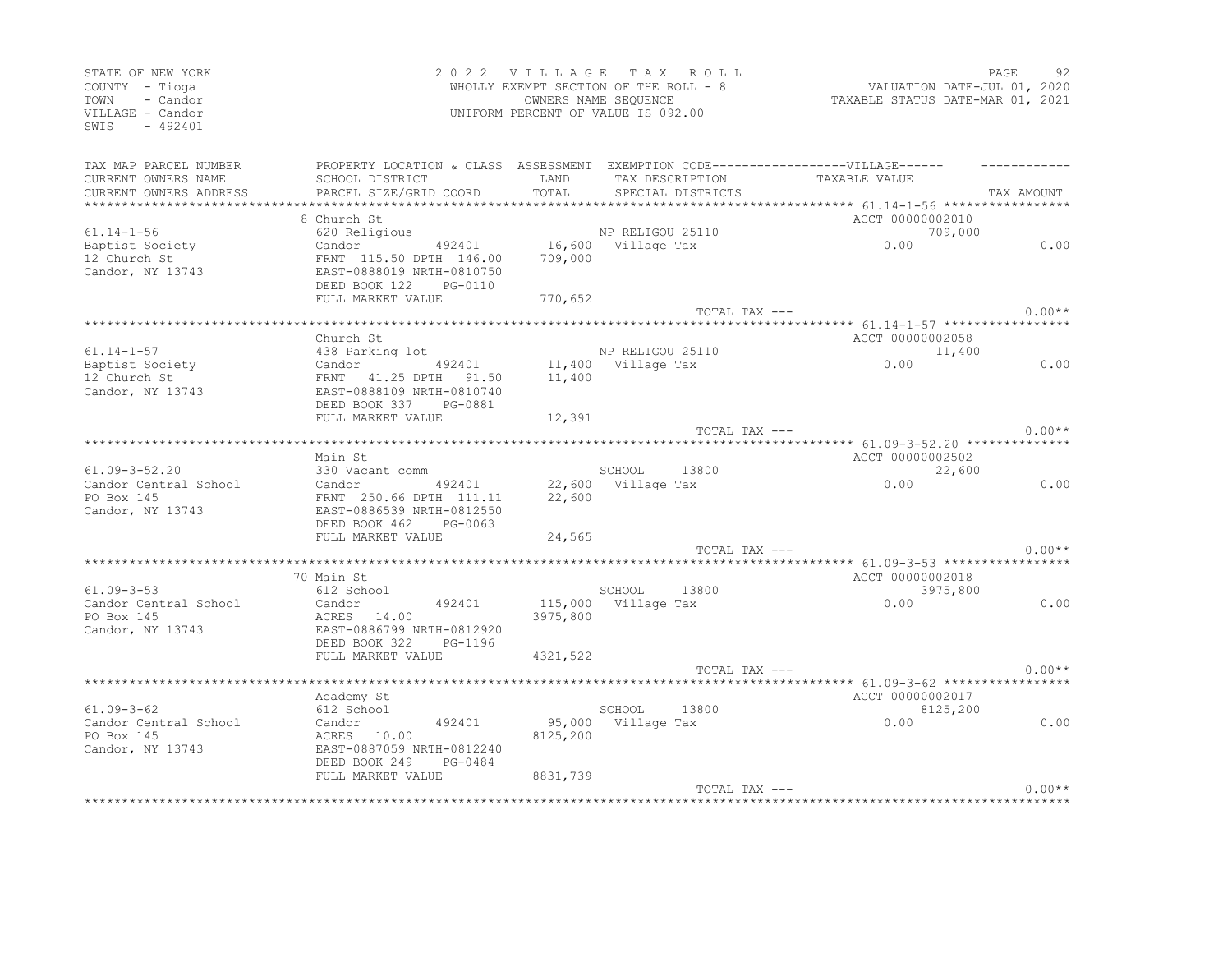| STATE OF NEW YORK<br>COUNTY - Tioga<br>- Candor<br>TOWN<br>VILLAGE - Candor<br>$-492401$<br>SWIS |                                                                                                                                                        | 2022 VILLAGE  | T A X<br>R O L L<br>WHOLLY EXEMPT SECTION OF THE ROLL - 8<br>OWNERS NAME SEQUENCE<br>UNIFORM PERCENT OF VALUE IS 092.00 | VALUATION DATE-JUL 01, 2020<br>TAXABLE STATUS DATE-MAR 01, 2021 | PAGE       | 93       |
|--------------------------------------------------------------------------------------------------|--------------------------------------------------------------------------------------------------------------------------------------------------------|---------------|-------------------------------------------------------------------------------------------------------------------------|-----------------------------------------------------------------|------------|----------|
| TAX MAP PARCEL NUMBER                                                                            | PROPERTY LOCATION & CLASS ASSESSMENT EXEMPTION CODE-----------------VILLAGE------                                                                      |               |                                                                                                                         |                                                                 |            |          |
| CURRENT OWNERS NAME<br>CURRENT OWNERS ADDRESS                                                    | SCHOOL DISTRICT<br>PARCEL SIZE/GRID COORD                                                                                                              | LAND<br>TOTAL | TAX DESCRIPTION<br>SPECIAL DISTRICTS                                                                                    | TAXABLE VALUE                                                   | TAX AMOUNT |          |
|                                                                                                  |                                                                                                                                                        |               |                                                                                                                         |                                                                 |            |          |
|                                                                                                  | Academy St                                                                                                                                             |               |                                                                                                                         | ACCT 00000000248                                                |            |          |
| $61.09 - 3 - 65$                                                                                 | 311 Res vac land                                                                                                                                       |               | SCHOOL<br>13800                                                                                                         |                                                                 | 21,000     |          |
| Candor Central School Dist<br>PO Box 145<br>Candor, NY 13743                                     | Candor<br>492401<br>DEED DATE 10/16/98<br>DEED 616/155 DEED 664/27<br>FRNT 100.00 DPTH 173.54<br>EAST-0886929 NRTH-0811900<br>DEED BOOK 616<br>$PG-98$ | 21,000        | 21,000 Village Tax                                                                                                      | 0.00                                                            |            | 0.00     |
|                                                                                                  | FULL MARKET VALUE                                                                                                                                      | 22,826        |                                                                                                                         |                                                                 |            |          |
|                                                                                                  |                                                                                                                                                        |               | TOTAL TAX ---                                                                                                           |                                                                 |            | $0.00**$ |
|                                                                                                  |                                                                                                                                                        |               |                                                                                                                         |                                                                 |            |          |
| $61.09 - 3 - 60.10$                                                                              | 76 Main St<br>330 Vacant comm                                                                                                                          |               | SCHOOL<br>13800                                                                                                         | ACCT 00000000272                                                | 15,000     |          |
| Candor Central School District Candor                                                            | 492401                                                                                                                                                 |               | 15,000 Village Tax                                                                                                      | 0.00                                                            |            | 0.00     |
| PO Box 145<br>Candor, NY 13743                                                                   | Deed Date 09/11/2007<br>FRNT<br>46.57 DPTH 124.60<br>0.13<br>ACRES<br>EAST-0886529 NRTH-0812120<br>DEED BOOK 14860 PG-7001                             | 15,000        |                                                                                                                         |                                                                 |            |          |
|                                                                                                  | FULL MARKET VALUE                                                                                                                                      | 16,304        |                                                                                                                         |                                                                 |            |          |
|                                                                                                  |                                                                                                                                                        |               | TOTAL TAX ---                                                                                                           |                                                                 |            | $0.00**$ |
| $61.09 - 3 - 59.20$                                                                              | Main St<br>330 Vacant comm                                                                                                                             |               | SCHOOL<br>13800                                                                                                         | ACCT 00000002935                                                | 10,900     |          |
| Candor Central Schools                                                                           | Candor<br>492401                                                                                                                                       |               | 10,900 Village Tax                                                                                                      | 0.00                                                            |            | 0.00     |
| PO Box 145<br>Candor, NY 13743                                                                   | Deed Date 09/16/2009<br>29.28 DPTH 91.14<br>FRNT<br>EAST-0886634 NRTH-0812208<br>DEED BOOK 17206 PG-2001                                               | 10,900        |                                                                                                                         |                                                                 |            |          |
|                                                                                                  | FULL MARKET VALUE                                                                                                                                      | 11,848        |                                                                                                                         |                                                                 |            |          |
|                                                                                                  |                                                                                                                                                        |               | TOTAL TAX ---                                                                                                           |                                                                 |            | $0.00**$ |
|                                                                                                  | 72 Main St                                                                                                                                             |               |                                                                                                                         | ACCT 00000000181                                                |            |          |
| $61.09 - 3 - 61$                                                                                 | 330 Vacant comm                                                                                                                                        |               | SCHOOL<br>13800                                                                                                         |                                                                 | 14,600     |          |
| Candor Central Schools<br>1 Academy St<br>Candor, NY 13743                                       | 492401<br>Candor<br>DEED DATE 06/12/2009<br>43.50 DPTH 126.80<br>FRNT<br>0.12<br>ACRES<br>EAST-0886552 NRTH-0812078<br>DEED BOOK 16893 PG-7001         | 14,600        | 14,600 Village Tax                                                                                                      | 0.00                                                            |            | 0.00     |
|                                                                                                  | FULL MARKET VALUE                                                                                                                                      | 15,870        | TOTAL TAX ---                                                                                                           |                                                                 |            | $0.00**$ |
|                                                                                                  |                                                                                                                                                        |               |                                                                                                                         |                                                                 |            |          |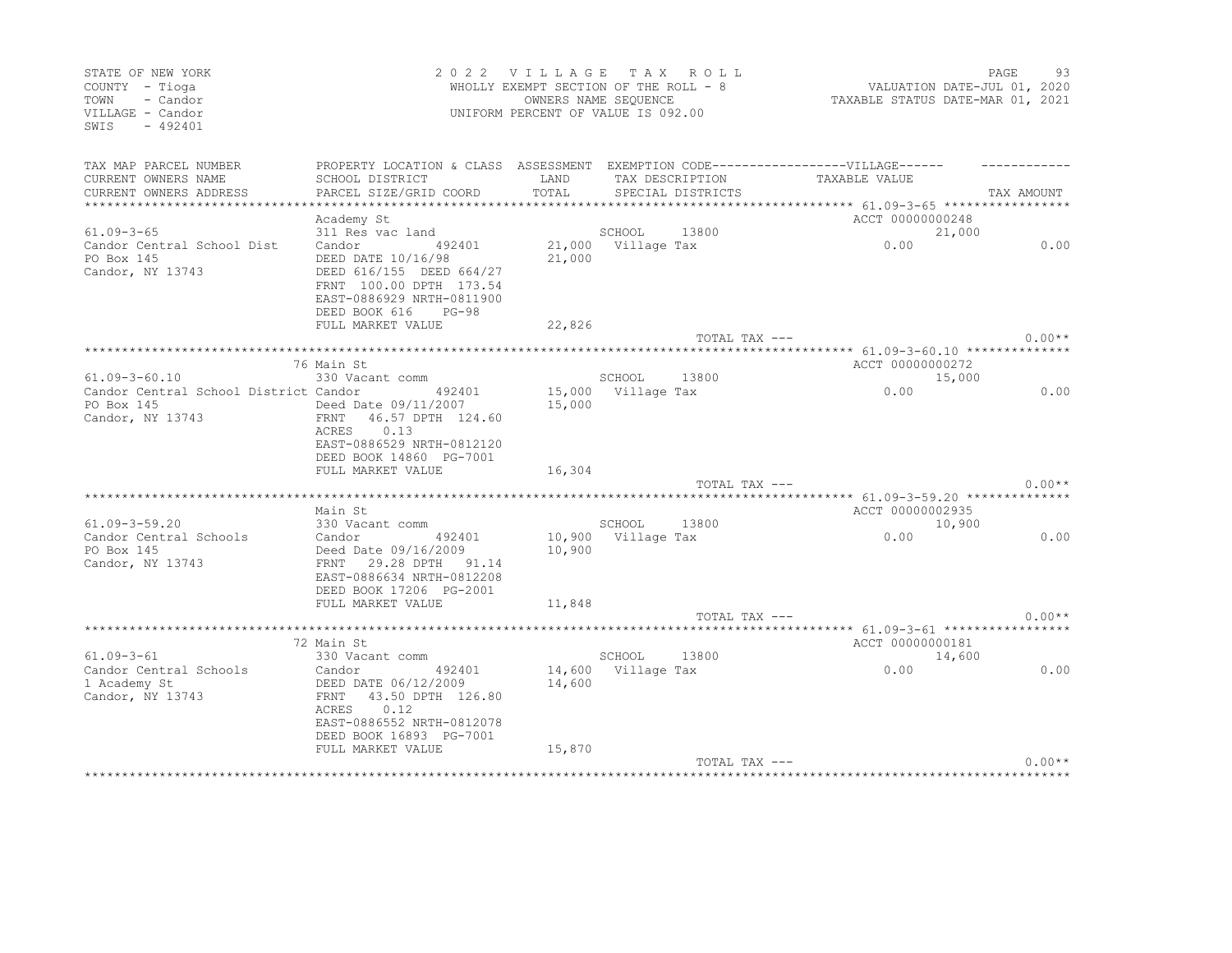| STATE OF NEW YORK<br>COUNTY - Tioga<br>TOWN<br>- Candor<br>VILLAGE - Candor<br>SWIS<br>$-492401$ |                                                                                  | 2022 VILLAGE TAX ROLL<br>WHOLLY EXEMPT SECTION OF THE ROLL - 8<br>UNIFORM PERCENT OF VALUE IS 092.00 | OWNERS NAME SEQUENCE                   |                   | VALUATION DATE-JUL 01, 2020<br>TAXABLE STATUS DATE-MAR 01, 2021 | PAGE       | 94       |
|--------------------------------------------------------------------------------------------------|----------------------------------------------------------------------------------|------------------------------------------------------------------------------------------------------|----------------------------------------|-------------------|-----------------------------------------------------------------|------------|----------|
| TAX MAP PARCEL NUMBER                                                                            | PROPERTY LOCATION & CLASS ASSESSMENT EXEMPTION CODE----------------VILLAGE------ |                                                                                                      |                                        |                   |                                                                 |            |          |
| CURRENT OWNERS NAME                                                                              | SCHOOL DISTRICT                                                                  | LAND                                                                                                 |                                        | TAX DESCRIPTION   | TAXABLE VALUE                                                   |            |          |
| CURRENT OWNERS ADDRESS                                                                           | PARCEL SIZE/GRID COORD                                                           | TOTAL                                                                                                |                                        | SPECIAL DISTRICTS |                                                                 | TAX AMOUNT |          |
| ************************                                                                         |                                                                                  |                                                                                                      |                                        |                   |                                                                 |            |          |
|                                                                                                  | Academy St                                                                       |                                                                                                      |                                        |                   | ACCT 00000002786                                                |            |          |
| $61.09 - 3 - 68.20$                                                                              | 330 Vacant comm                                                                  |                                                                                                      | SCHOOL                                 | 13800             |                                                                 | 4,100      |          |
| Candor Central Schools<br>PO Box 145                                                             | Candor<br>492401<br>DEED DATE 02/28/01                                           | 4,100                                                                                                | 4,100 Village Tax                      |                   | 0.00                                                            |            | 0.00     |
| Candor, NY 13734                                                                                 | ACRES<br>2.07                                                                    |                                                                                                      |                                        |                   |                                                                 |            |          |
|                                                                                                  | EAST-0887366 NRTH-0812125                                                        |                                                                                                      |                                        |                   |                                                                 |            |          |
|                                                                                                  | DEED BOOK 664 PG-275                                                             |                                                                                                      |                                        |                   |                                                                 |            |          |
|                                                                                                  | FULL MARKET VALUE                                                                | 4,457                                                                                                |                                        |                   |                                                                 |            |          |
|                                                                                                  |                                                                                  |                                                                                                      |                                        | TOTAL TAX ---     |                                                                 |            | $0.00**$ |
|                                                                                                  |                                                                                  |                                                                                                      |                                        |                   |                                                                 |            |          |
|                                                                                                  | 78 Main St                                                                       |                                                                                                      |                                        |                   | ACCT 00000002417                                                |            |          |
| $61.09 - 3 - 76$                                                                                 | 330 Vacant comm                                                                  |                                                                                                      | SCHOOL                                 | 13800             |                                                                 | 12,900     |          |
| Candor Central Schools                                                                           | Candor<br>492401                                                                 |                                                                                                      | 12,900 Village Tax                     |                   | 0.00                                                            |            | 0.00     |
| PO Box 145                                                                                       | Deed Date 10/11/2007                                                             | 12,900                                                                                               |                                        |                   |                                                                 |            |          |
| Candor, NY 13743                                                                                 | ACRES<br>0.08                                                                    |                                                                                                      |                                        |                   |                                                                 |            |          |
|                                                                                                  | EAST-0886592 NRTH-0812160                                                        |                                                                                                      |                                        |                   |                                                                 |            |          |
|                                                                                                  | DEED BOOK 14968 PG-5001                                                          | 14,022                                                                                               |                                        |                   |                                                                 |            |          |
|                                                                                                  | FULL MARKET VALUE                                                                |                                                                                                      |                                        | TOTAL TAX ---     |                                                                 |            | $0.00**$ |
|                                                                                                  |                                                                                  |                                                                                                      |                                        |                   |                                                                 |            |          |
|                                                                                                  | 134 Main St                                                                      |                                                                                                      |                                        |                   | ACCT 00000002031                                                |            |          |
| $61.09 - 3 - 22$                                                                                 | 620 Religious                                                                    |                                                                                                      | NP RELIGOU 25110                       |                   |                                                                 | 396,600    |          |
| Candor Congregational Church Candor                                                              | 492401                                                                           |                                                                                                      | 19,700 Village Tax                     |                   | 0.00                                                            |            | 0.00     |
| Farmington Society                                                                               | FRNT 123.00 DPTH 197.00                                                          | 396,600                                                                                              |                                        |                   |                                                                 |            |          |
| % Daniel Hunt                                                                                    | EAST-0885839 NRTH-0813370                                                        |                                                                                                      |                                        |                   |                                                                 |            |          |
| 96 Targosh Rd                                                                                    | DEED BOOK 075<br>PG-0062                                                         |                                                                                                      |                                        |                   |                                                                 |            |          |
| Candor, NY 13743                                                                                 | FULL MARKET VALUE                                                                | 431,087                                                                                              |                                        |                   |                                                                 |            |          |
|                                                                                                  |                                                                                  |                                                                                                      |                                        | TOTAL TAX ---     |                                                                 |            | $0.00**$ |
|                                                                                                  |                                                                                  |                                                                                                      |                                        |                   |                                                                 |            |          |
|                                                                                                  | 130 Main St                                                                      |                                                                                                      |                                        |                   | ACCT 00000000048                                                |            |          |
| $61.09 - 3 - 23$                                                                                 | 210 1 Family Res                                                                 |                                                                                                      | CLERGY RES 21600<br>20,700 Village Tax |                   | 0.00                                                            | 81,300     | 0.00     |
| Candor Congretational Church Candor 492401<br>Farmington Society                                 | FRNT 76.90 DPTH 197.00                                                           | 81,300                                                                                               |                                        |                   |                                                                 |            |          |
| % Daniel Hunt                                                                                    | EAST-0885899 NRTH-0813270                                                        |                                                                                                      |                                        |                   |                                                                 |            |          |
| 96 Targosh Rd                                                                                    | DEED BOOK 863<br>PG-0081                                                         |                                                                                                      |                                        |                   |                                                                 |            |          |
| Candor, NY 13743                                                                                 | FULL MARKET VALUE                                                                | 88,370                                                                                               |                                        |                   |                                                                 |            |          |
|                                                                                                  |                                                                                  |                                                                                                      |                                        | TOTAL TAX ---     |                                                                 |            | $0.00**$ |
|                                                                                                  |                                                                                  |                                                                                                      |                                        |                   |                                                                 |            |          |
|                                                                                                  | 58 Main St                                                                       |                                                                                                      |                                        |                   | ACCT 00000000261                                                |            |          |
| $61.09 - 3 - 64$                                                                                 | 642 Health bldg                                                                  |                                                                                                      | VETORG CTS 26100                       |                   |                                                                 | 207,100    |          |
| Candor Emergency Squad, Inc                                                                      | 492401<br>Candor                                                                 |                                                                                                      | 13,900 Village Tax                     |                   | 0.00                                                            |            | 0.00     |
| PO Box 141                                                                                       | FRNT 78.00 DPTH 130.00                                                           | 207,100                                                                                              |                                        |                   |                                                                 |            |          |
| Candor, NY 13743                                                                                 | EAST-0886789 NRTH-0811760                                                        |                                                                                                      |                                        |                   |                                                                 |            |          |
|                                                                                                  | DEED BOOK 469<br>PG-0284                                                         |                                                                                                      |                                        |                   |                                                                 |            |          |
|                                                                                                  | FULL MARKET VALUE                                                                | 225,109                                                                                              |                                        |                   |                                                                 |            |          |
|                                                                                                  |                                                                                  |                                                                                                      |                                        | TOTAL TAX ---     |                                                                 |            | $0.00**$ |
|                                                                                                  |                                                                                  |                                                                                                      |                                        |                   |                                                                 |            |          |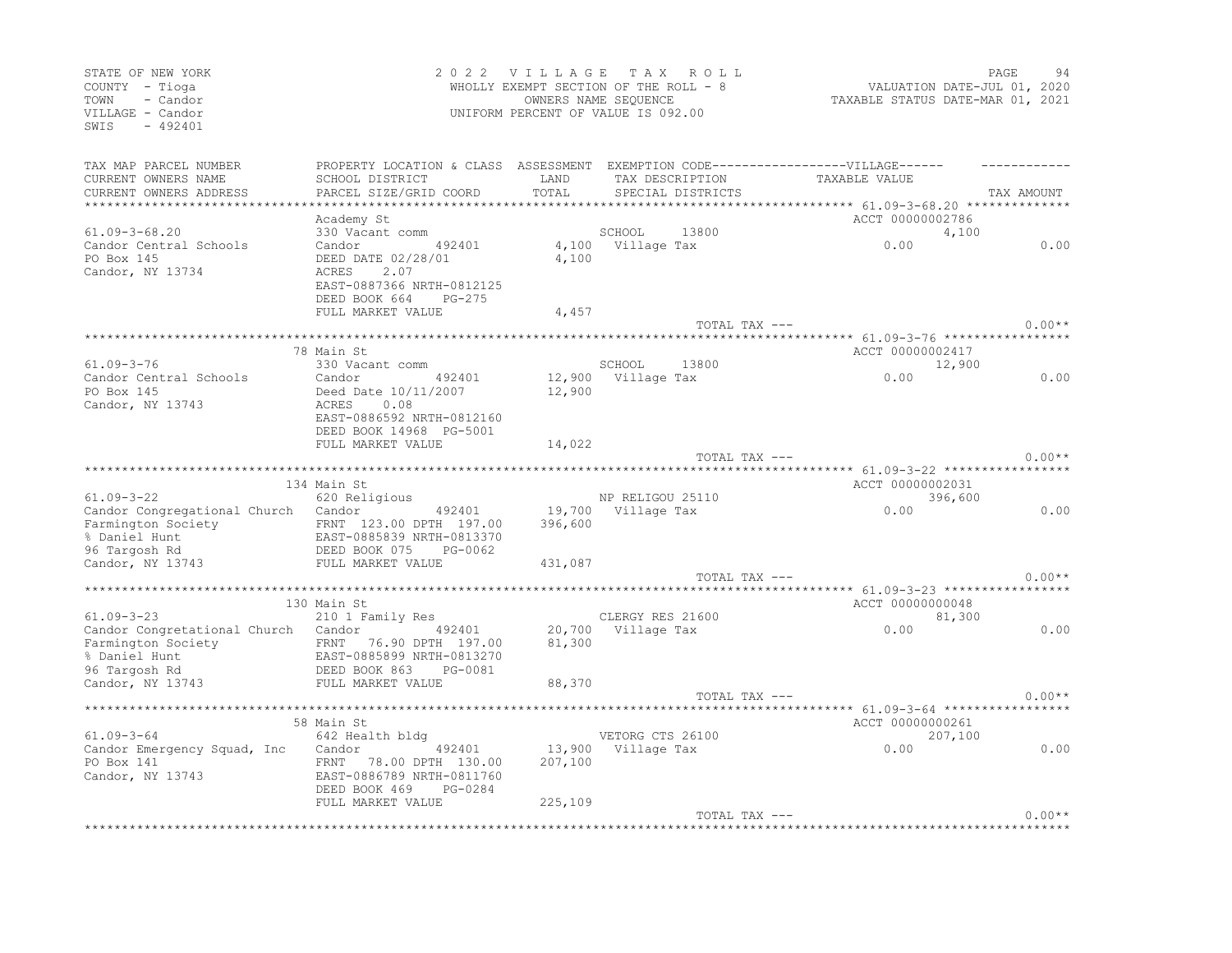| STATE OF NEW YORK<br>COUNTY - Tioga<br>- Candor<br>TOWN<br>VILLAGE - Candor<br>$-492401$<br>SWIS            |                                                                                                           |         | 2022 VILLAGE TAX ROLL<br>WHOLLY EXEMPT SECTION OF THE ROLL - 8<br>OWNERS NAME SEQUENCE<br>UNIFORM PERCENT OF VALUE IS 092.00 | VALUATION DATE-JUL 01, 2020<br>TAXABLE STATUS DATE-MAR 01, 2021      | PAGE       | 95       |
|-------------------------------------------------------------------------------------------------------------|-----------------------------------------------------------------------------------------------------------|---------|------------------------------------------------------------------------------------------------------------------------------|----------------------------------------------------------------------|------------|----------|
| TAX MAP PARCEL NUMBER<br>CURRENT OWNERS NAME                                                                | PROPERTY LOCATION & CLASS ASSESSMENT EXEMPTION CODE-----------------VILLAGE------<br>SCHOOL DISTRICT LAND |         | TAX DESCRIPTION                                                                                                              | TAXABLE VALUE                                                        |            |          |
| CURRENT OWNERS ADDRESS                                                                                      | PARCEL SIZE/GRID COORD                                                                                    | TOTAL   | SPECIAL DISTRICTS                                                                                                            |                                                                      | TAX AMOUNT |          |
|                                                                                                             | Academy St                                                                                                |         |                                                                                                                              | ACCT 00000000260                                                     |            |          |
|                                                                                                             |                                                                                                           |         |                                                                                                                              |                                                                      |            |          |
| 61.09-3-66 312 Vac w/imprv VETORG CTS 26100<br>Candor Emergency Squad, Inc Candor 492401 23,100 Village Tax |                                                                                                           |         |                                                                                                                              | 24,400                                                               |            | 0.00     |
| PO Box 141                                                                                                  | FRNT 172.00 DPTH 180.00 24,400                                                                            |         |                                                                                                                              |                                                                      |            |          |
| Candor, NY 13743                                                                                            | EAST-0887004 NRTH-0811775                                                                                 |         |                                                                                                                              |                                                                      |            |          |
|                                                                                                             | DEED BOOK 426<br>PG-0238                                                                                  |         |                                                                                                                              |                                                                      |            |          |
|                                                                                                             | FULL MARKET VALUE                                                                                         | 26,522  |                                                                                                                              |                                                                      |            |          |
|                                                                                                             |                                                                                                           |         | TOTAL TAX ---                                                                                                                |                                                                      |            | $0.00**$ |
|                                                                                                             |                                                                                                           |         |                                                                                                                              |                                                                      |            |          |
| $61.10 - 1 - 1$                                                                                             | Owego St<br>330 Vacant comm                                                                               |         |                                                                                                                              | ACCT 00000000146                                                     |            |          |
| Candor Fire Co                                                                                              |                                                                                                           |         |                                                                                                                              | $10,200$<br>$10,200$<br>$11,200$<br>$10,200$<br>$10,200$<br>$10,200$ |            | 0.00     |
| PO Box 92                                                                                                   |                                                                                                           | 10,200  |                                                                                                                              |                                                                      |            |          |
| Candor, NY 13743                                                                                            | 330 Vacant comm<br>Candor 492401<br>ACRES 5.10<br>EAST-0887429 NRTH-0813080                               |         |                                                                                                                              |                                                                      |            |          |
|                                                                                                             | DEED BOOK 429 PG-0301                                                                                     |         |                                                                                                                              |                                                                      |            |          |
|                                                                                                             | FULL MARKET VALUE                                                                                         | 11,087  |                                                                                                                              |                                                                      |            |          |
|                                                                                                             |                                                                                                           |         | TOTAL TAX ---                                                                                                                |                                                                      |            | $0.00**$ |
|                                                                                                             |                                                                                                           |         |                                                                                                                              |                                                                      |            |          |
| $61.14 - 1 - 27$                                                                                            | 25 Main St                                                                                                |         |                                                                                                                              | ACCT 00000000041                                                     |            |          |
|                                                                                                             |                                                                                                           |         | HIST. SOC. 26250<br>13,200 Village Tax                                                                                       | 106,300                                                              |            | 0.00     |
| 61.14-1-27<br>Candor Historical Society Candor<br>Deed Date 04/22/2016                                      | Candor 492401                                                                                             | 106,300 |                                                                                                                              |                                                                      |            |          |
| PO Box 585<br>Candor, NY 13743                                                                              | FRNT 52.00 DPTH 162.00                                                                                    |         |                                                                                                                              |                                                                      |            |          |
|                                                                                                             | EAST-0887429 NRTH-0811250                                                                                 |         |                                                                                                                              |                                                                      |            |          |
|                                                                                                             | DEED BOOK 20160 PG-1555                                                                                   |         |                                                                                                                              |                                                                      |            |          |
|                                                                                                             | FULL MARKET VALUE                                                                                         | 115,543 |                                                                                                                              |                                                                      |            |          |
|                                                                                                             |                                                                                                           |         | TOTAL TAX ---                                                                                                                |                                                                      |            | $0.00**$ |
|                                                                                                             |                                                                                                           |         |                                                                                                                              |                                                                      |            |          |
|                                                                                                             | Main St                                                                                                   |         |                                                                                                                              | ACCT 00000003177                                                     |            |          |
| $61.14 - 1 - 30.3$                                                                                          | 311 Res vac land                                                                                          |         | HIST. SOC. 26250                                                                                                             | 0.00                                                                 | 200        |          |
| Candor Historical Society<br>PO Box 585<br>PO Box 585                                                       | Candor 492401                                                                                             |         | 200 Village Tax                                                                                                              |                                                                      |            | 0.00     |
| Candor, NY 13743                                                                                            | DEED DATE 07/20/2020<br>0.01<br>ACRES                                                                     | 200     |                                                                                                                              |                                                                      |            |          |
|                                                                                                             | EAST-0887393 NRTH-0811236                                                                                 |         |                                                                                                                              |                                                                      |            |          |
|                                                                                                             | DEED BOOK 20200 PG-2615                                                                                   |         |                                                                                                                              |                                                                      |            |          |
|                                                                                                             | FULL MARKET VALUE                                                                                         | 217     |                                                                                                                              |                                                                      |            |          |
|                                                                                                             |                                                                                                           |         | TOTAL TAX ---                                                                                                                |                                                                      |            | $0.00**$ |
|                                                                                                             |                                                                                                           |         |                                                                                                                              |                                                                      |            |          |
|                                                                                                             | Owego St                                                                                                  |         |                                                                                                                              | ACCT 00000002026                                                     |            |          |
| $61.14 - 2 - 14$                                                                                            | 311 Res vac land                                                                                          |         | NP RELIGOU 25110                                                                                                             |                                                                      | 500        |          |
| Candor Methodist Church                                                                                     | $\frac{1}{2}$ Candor 492401                                                                               |         | 500 Village Tax                                                                                                              | 0.00                                                                 |            | 0.00     |
| 218 Owego St                                                                                                | FRNT 74.20 DPTH 126.00                                                                                    | 500     |                                                                                                                              |                                                                      |            |          |
| Candor, NY 13743                                                                                            | EAST-0888149 NRTH-0810225                                                                                 |         |                                                                                                                              |                                                                      |            |          |
|                                                                                                             | DEED BOOK 296 PG-0183<br>FULL MARKET VALUE                                                                | 543     |                                                                                                                              |                                                                      |            |          |
|                                                                                                             |                                                                                                           |         | TOTAL TAX ---                                                                                                                |                                                                      |            | $0.00**$ |
|                                                                                                             |                                                                                                           |         |                                                                                                                              |                                                                      |            |          |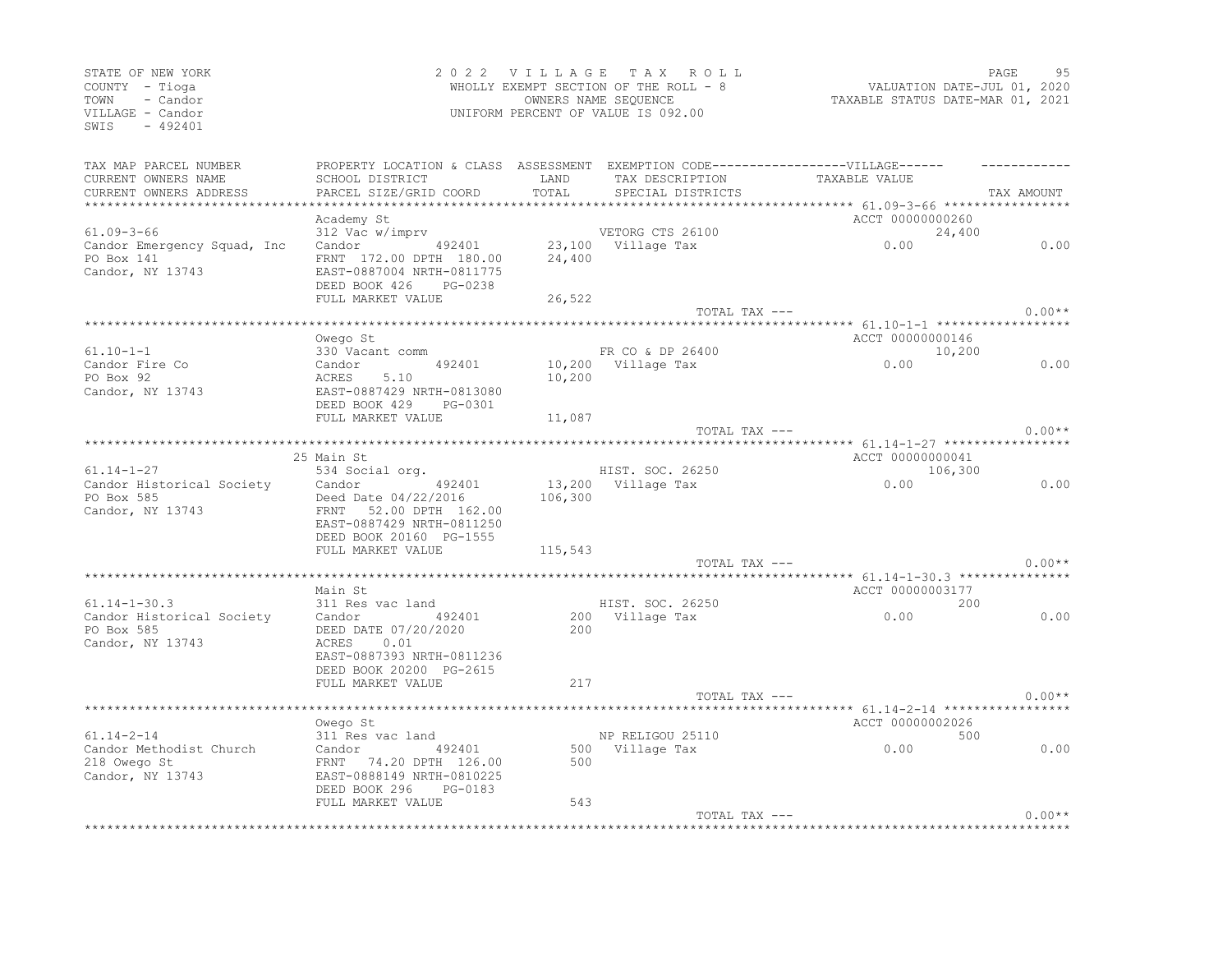| STATE OF NEW YORK<br>COUNTY - Tioga<br>- Candor<br>TOWN<br>VILLAGE - Candor<br>SWIS<br>$-492401$ |                                                                                                                                   |         | 2022 VILLAGE TAX ROLL<br>WHOLLY EXEMPT SECTION OF THE ROLL - 8<br>OWNERS NAME SEQUENCE<br>UNIFORM PERCENT OF VALUE IS 092.00 | VALUATION DATE-JUL 01, 2020<br>TAXABLE STATUS DATE-MAR 01, 2021 | PAGE       | 96       |
|--------------------------------------------------------------------------------------------------|-----------------------------------------------------------------------------------------------------------------------------------|---------|------------------------------------------------------------------------------------------------------------------------------|-----------------------------------------------------------------|------------|----------|
| TAX MAP PARCEL NUMBER<br>CURRENT OWNERS NAME                                                     | PROPERTY LOCATION & CLASS ASSESSMENT EXEMPTION CODE-----------------VILLAGE------<br>SCHOOL DISTRICT                              | LAND    | TAX DESCRIPTION                                                                                                              | TAXABLE VALUE                                                   |            |          |
| CURRENT OWNERS ADDRESS                                                                           | PARCEL SIZE/GRID COORD                                                                                                            | TOTAL   | SPECIAL DISTRICTS                                                                                                            |                                                                 | TAX AMOUNT |          |
|                                                                                                  | Stowell Ave                                                                                                                       |         |                                                                                                                              | ACCT 00000003172                                                |            |          |
| $61.09 - 1 - 30.12$                                                                              | 311 Res vac land                                                                                                                  |         | NP ALL OTH 25300                                                                                                             |                                                                 | 2,800      |          |
| Finger Lakes Land Trust Inc<br>202 E Court St<br>Ithaca, NY 14850                                | Candor<br>492401<br>Deed Date 01/30/2020<br>ACRES 2.80<br>EAST-0885408 NRTH-0812458<br>DEED BOOK 20200 PG-411                     | 2,800   | 2,800 Village Tax                                                                                                            | 0.00                                                            |            | 0.00     |
|                                                                                                  | FULL MARKET VALUE                                                                                                                 | 3,043   |                                                                                                                              |                                                                 |            |          |
|                                                                                                  |                                                                                                                                   |         |                                                                                                                              | TOTAL TAX ---                                                   |            | $0.00**$ |
|                                                                                                  | Water St                                                                                                                          |         |                                                                                                                              | ACCT 00000002871                                                |            |          |
| $61.13 - 1 - 18.12$                                                                              | 311 Res vac land                                                                                                                  |         | NP ALL OTH 25300                                                                                                             |                                                                 | 1,400      |          |
| Finger Lakes Land Trust Inc<br>202 E Court St<br>Ithaca, NY 14850                                | Candor 492401<br>Deed Date 02/27/2015<br>FRNT 876.00 DPTH<br>ACRES<br>2.30<br>EAST-0886659 NRTH-0811040<br>DEED BOOK 15000 PG-728 | 1,400   | 1,400 Village Tax                                                                                                            | 0.00                                                            |            | 0.00     |
|                                                                                                  | FULL MARKET VALUE                                                                                                                 | 1,522   |                                                                                                                              |                                                                 |            |          |
|                                                                                                  |                                                                                                                                   |         | TOTAL TAX ---                                                                                                                |                                                                 |            | $0.00**$ |
|                                                                                                  |                                                                                                                                   |         |                                                                                                                              | ****** 61.10-1-17 ************<br>ACCT 00000002037              |            |          |
| $61.10 - 1 - 17$                                                                                 | Owego St<br>695 Cemetery                                                                                                          |         | ALL CMTRYS 27350                                                                                                             |                                                                 | 137,800    |          |
| Maple Grove Cemetery<br>PO Box 6<br>Candor, NY 13743                                             | 492401<br>Candor<br>ACRES 10.20<br>EAST-0888159 NRTH-0812840<br>DEED BOOK 218<br>PG-0090                                          | 137,800 | 96,000 Village Tax                                                                                                           | 0.00                                                            |            | 0.00     |
|                                                                                                  | FULL MARKET VALUE                                                                                                                 | 149,783 |                                                                                                                              |                                                                 |            |          |
|                                                                                                  |                                                                                                                                   |         | TOTAL TAX ---                                                                                                                |                                                                 |            | $0.00**$ |
|                                                                                                  |                                                                                                                                   |         |                                                                                                                              |                                                                 |            |          |
| $61.14 - 2 - 12$                                                                                 | 216 Owego St<br>210 1 Family Res                                                                                                  |         | NP RELIGOU 25110                                                                                                             | ACCT 00000002041<br>103,100                                     |            |          |
| McKendree United                                                                                 | Candor 492401                                                                                                                     |         | 20,700 Village Tax                                                                                                           | 0.00                                                            |            | 0.00     |
| Methodist Church                                                                                 | FRNT 99.00 DPTH 154.00                                                                                                            | 103,100 |                                                                                                                              |                                                                 |            |          |
| 224 Owego St                                                                                     | EAST-0888224 NRTH-0810505                                                                                                         |         |                                                                                                                              |                                                                 |            |          |
| Candor, NY 13743                                                                                 | DEED BOOK 092<br>PG-0121                                                                                                          |         |                                                                                                                              |                                                                 |            |          |
|                                                                                                  | FULL MARKET VALUE                                                                                                                 | 112,065 |                                                                                                                              |                                                                 |            |          |
|                                                                                                  |                                                                                                                                   |         | TOTAL TAX ---                                                                                                                |                                                                 |            | $0.00**$ |
|                                                                                                  | 224 Owego St                                                                                                                      |         |                                                                                                                              | ACCT 00000002040                                                |            |          |
| $61.14 - 2 - 13$                                                                                 | 620 Religious                                                                                                                     |         | CNTY OWNED 13100                                                                                                             |                                                                 | 336,600    |          |
| McKendree United                                                                                 | 492401<br>Candor                                                                                                                  |         | 34,300 Village Tax                                                                                                           | 0.00                                                            |            | 0.00     |
| Methodist Church                                                                                 | ACRES<br>1.90                                                                                                                     | 336,600 |                                                                                                                              |                                                                 |            |          |
| 224 Owego St                                                                                     | EAST-0888119 NRTH-0810330                                                                                                         |         |                                                                                                                              |                                                                 |            |          |
| Candor, NY 13743                                                                                 | DEED BOOK 296 PG-0180                                                                                                             |         |                                                                                                                              |                                                                 |            |          |
|                                                                                                  | FULL MARKET VALUE                                                                                                                 | 365,870 | TOTAL TAX ---                                                                                                                |                                                                 |            | $0.00**$ |
|                                                                                                  |                                                                                                                                   |         |                                                                                                                              | ***********************************                             |            |          |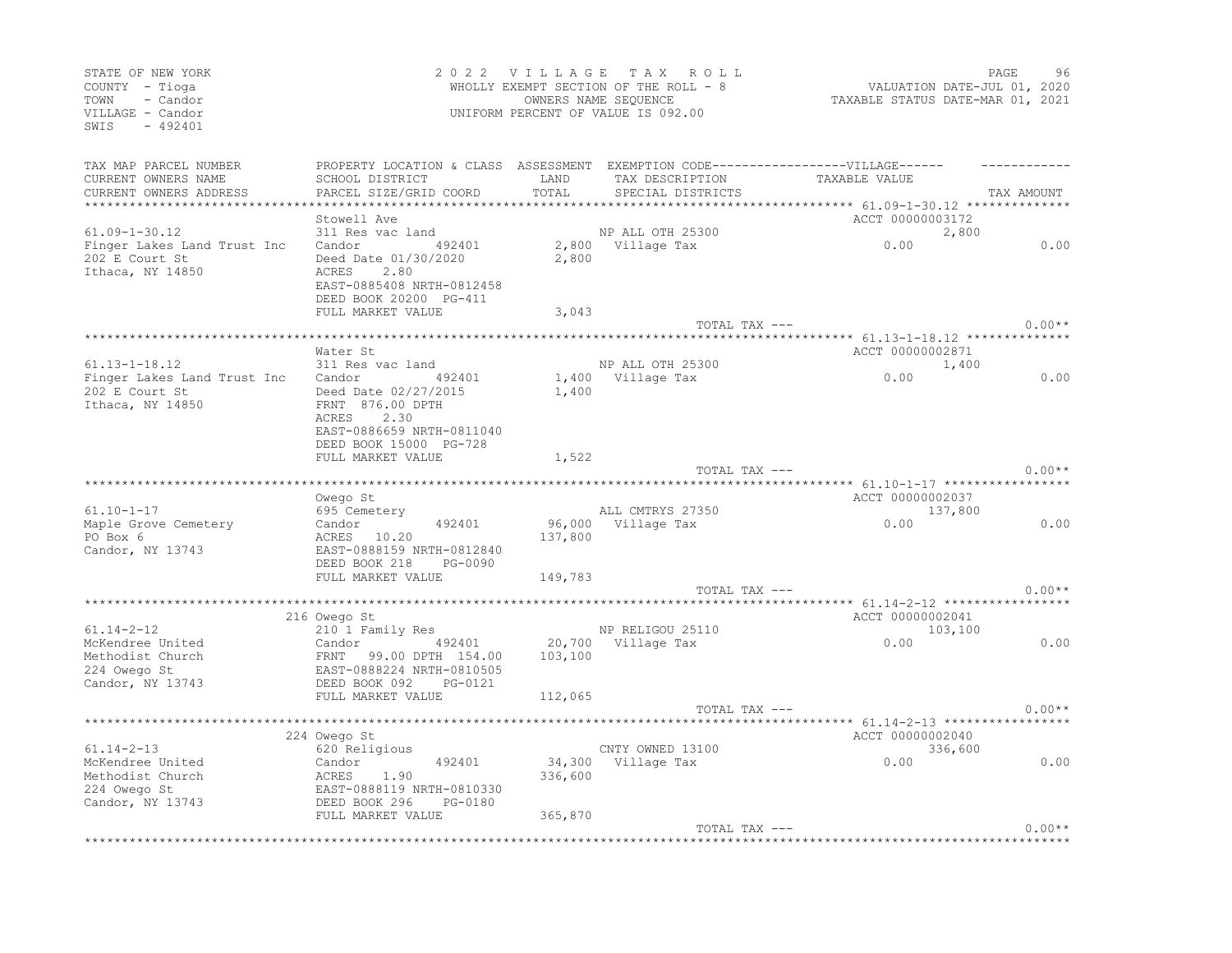| STATE OF NEW YORK<br>COUNTY - Tioga<br>TOWN - Candor<br>VILLAGE - Candor<br>SWIS - 492401 |                                                                                                                                                                                                                                                                |         | 2022 VILLAGE TAX ROLL<br>WHOLLY EXEMPT SECTION OF THE ROLL - 8<br>OWNERS NAME SEQUENCE<br>UNIFORM PERCENT OF VALUE IS 092.00 | 97 PAGE<br>1, VALUATION DATE-JUL 01<br>2021, TAXABLE STATUS DATE-MAR 01 |            |
|-------------------------------------------------------------------------------------------|----------------------------------------------------------------------------------------------------------------------------------------------------------------------------------------------------------------------------------------------------------------|---------|------------------------------------------------------------------------------------------------------------------------------|-------------------------------------------------------------------------|------------|
| CURRENT OWNERS NAME<br>CURRENT OWNERS ADDRESS                                             | TAX MAP PARCEL NUMBER THE PROPERTY LOCATION & CLASS ASSESSMENT EXEMPTION CODE-----------------VILLAGE------<br>SCHOOL DISTRICT LAND<br>PARCEL SIZE/GRID COORD                                                                                                  | TOTAL   | TAX DESCRIPTION TAXABLE VALUE<br>SPECIAL DISTRICTS                                                                           |                                                                         | TAX AMOUNT |
|                                                                                           |                                                                                                                                                                                                                                                                |         |                                                                                                                              | ************ 61.13-1-7.10 ***************                               |            |
|                                                                                           | 1 Water St                                                                                                                                                                                                                                                     |         |                                                                                                                              | ACCT 00000000043                                                        |            |
| $61.13 - 1 - 7.10$                                                                        | 331 Com vac w/im                                                                                                                                                                                                                                               |         | 0.00 million na suudu<br>17,800 Village Tax 0.00<br>24,500 1111                                                              | 24,500                                                                  |            |
|                                                                                           | Resource Center of Candor Candor (192401 17,800<br>1 Water St (1985) DEED DATE 09/25/2014 24,500                                                                                                                                                               |         |                                                                                                                              |                                                                         | 0.00       |
|                                                                                           |                                                                                                                                                                                                                                                                |         |                                                                                                                              |                                                                         |            |
| 1 Water St<br>PO Box 94<br>Candor, NY 13743                                               | 116.00 DV 2014<br>ERNT 136.00 DPTH 259.00<br>EAST-0886499 NRTH-0811700<br>DEED BOOK 14000 PG-4227                                                                                                                                                              |         |                                                                                                                              |                                                                         |            |
|                                                                                           |                                                                                                                                                                                                                                                                |         |                                                                                                                              |                                                                         |            |
|                                                                                           | FULL MARKET VALUE                                                                                                                                                                                                                                              | 26,630  |                                                                                                                              |                                                                         |            |
|                                                                                           |                                                                                                                                                                                                                                                                |         | TOTAL TAX ---                                                                                                                |                                                                         | $0.00**$   |
|                                                                                           |                                                                                                                                                                                                                                                                |         |                                                                                                                              |                                                                         |            |
|                                                                                           | 17 Main St                                                                                                                                                                                                                                                     |         |                                                                                                                              | ACCT 00000002033                                                        |            |
|                                                                                           |                                                                                                                                                                                                                                                                |         |                                                                                                                              |                                                                         |            |
|                                                                                           |                                                                                                                                                                                                                                                                |         |                                                                                                                              | NP RELIGOU 25110 171,800<br>16,200 Village Tax 0.00                     | 0.00       |
|                                                                                           |                                                                                                                                                                                                                                                                | 171,800 |                                                                                                                              |                                                                         |            |
|                                                                                           | 31.11-1-25<br>St Marks Episcopal Church<br>17 Main St<br>Candor AGREEMENT 632/178<br>Candor, NY 13743<br>FRNT 124.00 DPTH 126.00<br>EAST-0887559 NRTH-0011066                                                                                                  |         |                                                                                                                              |                                                                         |            |
|                                                                                           |                                                                                                                                                                                                                                                                |         |                                                                                                                              |                                                                         |            |
|                                                                                           | DEED BOOK 254 PG-0560                                                                                                                                                                                                                                          |         |                                                                                                                              |                                                                         |            |
|                                                                                           | FULL MARKET VALUE                                                                                                                                                                                                                                              | 186,739 |                                                                                                                              |                                                                         |            |
|                                                                                           |                                                                                                                                                                                                                                                                |         |                                                                                                                              | TOTAL TAX ---                                                           | $0.00**$   |
|                                                                                           |                                                                                                                                                                                                                                                                |         |                                                                                                                              |                                                                         |            |
| $61.05 - 2 - 9.21$                                                                        | Mill St<br>-------<br>971 Wetlands                                                                                                                                                                                                                             |         | TOWN OWNED 13500                                                                                                             | ACCT 00000002198                                                        |            |
| Town Of Candor                                                                            |                                                                                                                                                                                                                                                                |         |                                                                                                                              | $0.00$ $1,200$                                                          | 0.00       |
| PO Box 6                                                                                  |                                                                                                                                                                                                                                                                |         |                                                                                                                              |                                                                         |            |
| Candor, NY 13743                                                                          | Candor 492401 1,200 Village Tax<br>ACRES 0.60 1,200 Village Tax                                                                                                                                                                                                |         |                                                                                                                              |                                                                         |            |
|                                                                                           | DEED BOOK 379 PG-0337                                                                                                                                                                                                                                          |         |                                                                                                                              |                                                                         |            |
|                                                                                           | FULL MARKET VALUE                                                                                                                                                                                                                                              | 1,304   |                                                                                                                              |                                                                         |            |
|                                                                                           |                                                                                                                                                                                                                                                                |         | TOTAL TAX ---                                                                                                                |                                                                         | $0.00**$   |
|                                                                                           |                                                                                                                                                                                                                                                                |         |                                                                                                                              |                                                                         |            |
|                                                                                           | 33 Humiston St                                                                                                                                                                                                                                                 |         |                                                                                                                              | ACCT 00000002056                                                        |            |
|                                                                                           |                                                                                                                                                                                                                                                                |         | TOWN OWNED 13500                                                                                                             | 529,100                                                                 |            |
|                                                                                           |                                                                                                                                                                                                                                                                |         | 38,000 Village Tax                                                                                                           |                                                                         | 0.00       |
|                                                                                           |                                                                                                                                                                                                                                                                |         |                                                                                                                              |                                                                         |            |
|                                                                                           | 33 Humiston St<br>Town Of Candor<br>Highway Garage<br>Highway Garage<br>PO Box 6<br>Candor, NY 13743<br>Candor, NY 13743<br>PO BOX 6<br>Candor, NY 13743<br>PO BOX 6<br>Candor, NY 13743<br>PO BOX 6<br>PO BOX 6<br>PO BOX 6<br>PO BOX 6<br>PO BOX 6<br>PO BOX |         |                                                                                                                              |                                                                         |            |
|                                                                                           |                                                                                                                                                                                                                                                                |         |                                                                                                                              |                                                                         |            |
|                                                                                           |                                                                                                                                                                                                                                                                |         |                                                                                                                              |                                                                         |            |
|                                                                                           | FULL MARKET VALUE                                                                                                                                                                                                                                              | 575,109 |                                                                                                                              |                                                                         |            |
|                                                                                           |                                                                                                                                                                                                                                                                |         | TOTAL TAX ---                                                                                                                |                                                                         | $0.00**$   |
|                                                                                           | 29 Humiston St                                                                                                                                                                                                                                                 |         |                                                                                                                              | ACCT 00000000009                                                        |            |
| $61.18 - 1 - 1$                                                                           | 330 Vacant comm                                                                                                                                                                                                                                                |         |                                                                                                                              |                                                                         |            |
|                                                                                           |                                                                                                                                                                                                                                                                |         |                                                                                                                              | TOWN OWNED 13500 20,200<br>20,200 Village Tax 0.00                      | 0.00       |
|                                                                                           |                                                                                                                                                                                                                                                                | 20,200  |                                                                                                                              |                                                                         |            |
|                                                                                           |                                                                                                                                                                                                                                                                |         |                                                                                                                              |                                                                         |            |
|                                                                                           |                                                                                                                                                                                                                                                                |         |                                                                                                                              |                                                                         |            |
|                                                                                           |                                                                                                                                                                                                                                                                |         |                                                                                                                              |                                                                         |            |
|                                                                                           | FULL MARKET VALUE                                                                                                                                                                                                                                              | 21,957  |                                                                                                                              |                                                                         |            |
|                                                                                           |                                                                                                                                                                                                                                                                |         |                                                                                                                              | TOTAL TAX ---                                                           | $0.00**$   |
|                                                                                           |                                                                                                                                                                                                                                                                |         |                                                                                                                              |                                                                         |            |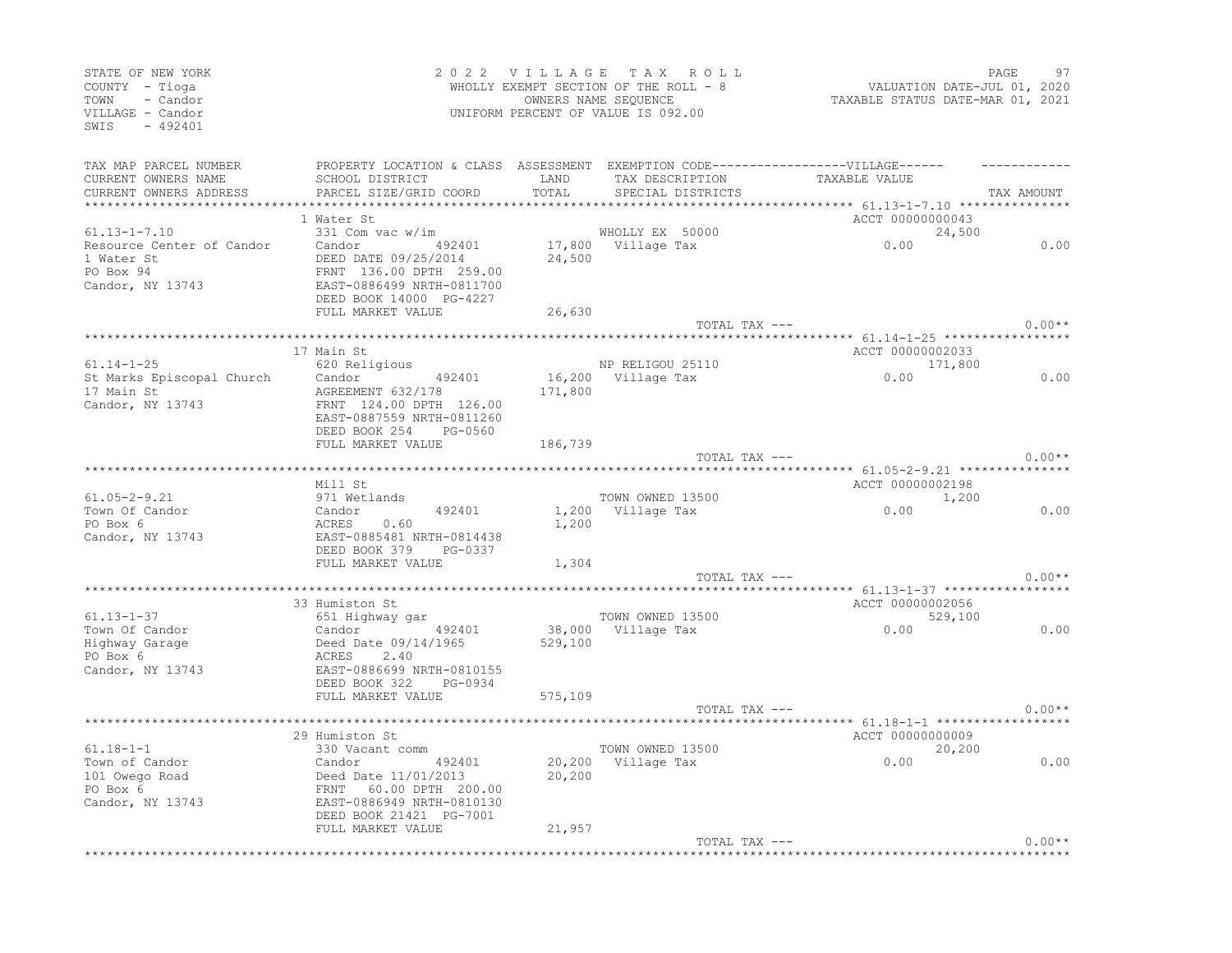| STATE OF NEW YORK<br>COUNTY - Tioga<br>TOWN - Candor<br>VILLAGE - Candor<br>SWIS - 492401 |                                                                                      |         | 2022 VILLAGE TAX ROLL<br>WHOLLY EXEMPT SECTION OF THE ROLL - 8<br>OWNERS NAME SEQUENCE<br>UNIFORM PERCENT OF VALUE IS 092.00 | 98 FAGE<br>2020 VALUATION DATE-JUL<br>2021, TAXABLE STATUS DATE-MAR | PAGE<br>98 |
|-------------------------------------------------------------------------------------------|--------------------------------------------------------------------------------------|---------|------------------------------------------------------------------------------------------------------------------------------|---------------------------------------------------------------------|------------|
| TAX MAP PARCEL NUMBER                                                                     | PROPERTY LOCATION & CLASS ASSESSMENT EXEMPTION CODE-----------------VILLAGE------    |         |                                                                                                                              |                                                                     |            |
| CURRENT OWNERS NAME                                                                       | SCHOOL DISTRICT                                                                      | LAND    | TAX DESCRIPTION                                                                                                              | TAXABLE VALUE                                                       |            |
| CURRENT OWNERS ADDRESS                                                                    | PARCEL SIZE/GRID COORD                                                               | TOTAL   | SPECIAL DISTRICTS                                                                                                            |                                                                     | TAX AMOUNT |
|                                                                                           |                                                                                      |         |                                                                                                                              | *********** 61.09-3-67 ******************                           |            |
| $61.09 - 3 - 67$                                                                          | 54 Main St<br>642 Health bldg                                                        |         | NP PBHLTH 25600                                                                                                              | ACCT 00000000191                                                    |            |
| United Health Services                                                                    | Candor 492401                                                                        |         | 25,500 Village Tax                                                                                                           | 164,600                                                             | 0.00       |
|                                                                                           |                                                                                      |         |                                                                                                                              |                                                                     |            |
| Real Estate Dept<br>33-57 Harrison St                                                     | Candor 492401 25,500<br>FRNT 227.00 DPTH 170.00 164,600<br>EAST-0886919 NRTH-0811650 |         |                                                                                                                              |                                                                     |            |
| Johnson City, NY 13790                                                                    | DEED BOOK 408 PG-0067                                                                |         |                                                                                                                              |                                                                     |            |
|                                                                                           | FULL MARKET VALUE                                                                    | 178,913 |                                                                                                                              |                                                                     |            |
|                                                                                           |                                                                                      |         | TOTAL TAX ---                                                                                                                |                                                                     | $0.00**$   |
|                                                                                           |                                                                                      |         |                                                                                                                              | *************** 61.09-3-73 *****************                        |            |
| $61.09 - 3 - 73$                                                                          | 28 Main St<br>620 Religious                                                          |         | NP RELIGOU 25110                                                                                                             | ACCT 00000000234                                                    |            |
| Village Chapel Northern Dist Candor 492401                                                |                                                                                      |         |                                                                                                                              | $0.00$ 73,600                                                       | 0.00       |
| 28 Main St 28 Main St                                                                     | DEED DATE 11/30/2005                                                                 |         | 12,600 Village Tax<br>73,600                                                                                                 |                                                                     |            |
| Candor, NY 13743                                                                          | FRNT 54.00 DPTH 127.68                                                               |         |                                                                                                                              |                                                                     |            |
|                                                                                           | EAST-0887384 NRTH-0811450                                                            |         |                                                                                                                              |                                                                     |            |
|                                                                                           | DEED BOOK 12696 PG-2001                                                              |         |                                                                                                                              |                                                                     |            |
|                                                                                           | FULL MARKET VALUE                                                                    | 80,000  |                                                                                                                              |                                                                     | $0.00**$   |
|                                                                                           |                                                                                      |         | TOTAL TAX ---                                                                                                                |                                                                     |            |
|                                                                                           |                                                                                      |         |                                                                                                                              | ACCT 00000002060                                                    |            |
| $61.09 - 1 - 25$                                                                          |                                                                                      |         | VL IN CORP 13650                                                                                                             | 2,200                                                               |            |
| Village Of Candor                                                                         |                                                                                      |         |                                                                                                                              | 0.00                                                                | 0.00       |
| PO Box 1                                                                                  |                                                                                      |         |                                                                                                                              |                                                                     |            |
| Candor, NY 13743                                                                          |                                                                                      |         |                                                                                                                              |                                                                     |            |
|                                                                                           | EAST-0885289 NRTH-0812900                                                            |         |                                                                                                                              |                                                                     |            |
|                                                                                           | DEED BOOK 302 PG-0254<br>FULL MARKET VALUE                                           | 2,391   |                                                                                                                              |                                                                     |            |
|                                                                                           |                                                                                      |         | TOTAL TAX ---                                                                                                                |                                                                     | $0.00**$   |
|                                                                                           |                                                                                      |         |                                                                                                                              |                                                                     |            |
|                                                                                           | 8 Rich St                                                                            |         |                                                                                                                              | ACCT 00000002052                                                    |            |
| $61.09 - 2 - 9$                                                                           | 651 Highway gar                                                                      |         | VL IN CORP 13650                                                                                                             | $0.00$ 98,700                                                       |            |
| Village Of Candor                                                                         |                                                                                      |         | 14,000 Village Tax                                                                                                           |                                                                     | 0.00       |
| PO Box 1                                                                                  | Candor <sup>77</sup> 492401<br>FRNT 99.00 DPTH 105.00<br>EAST-0885605 NRTH-0812800   | 98,700  |                                                                                                                              |                                                                     |            |
| Candor, NY 13743                                                                          | DEED BOOK 368 PG-0367                                                                |         |                                                                                                                              |                                                                     |            |
|                                                                                           | FULL MARKET VALUE                                                                    | 107,283 |                                                                                                                              |                                                                     |            |
|                                                                                           |                                                                                      |         | TOTAL TAX ---                                                                                                                |                                                                     | $0.00**$   |
|                                                                                           |                                                                                      |         |                                                                                                                              |                                                                     |            |
|                                                                                           | 6 Rich St                                                                            |         |                                                                                                                              | ACCT 00000000300                                                    |            |
| $61.09 - 2 - 10$                                                                          | 331 Com vac w/im                                                                     |         | VL IN CORP 13650                                                                                                             | 22,100<br>0.00                                                      |            |
| Village of Candor                                                                         | Candor 492401<br>Deed Date 12/07/2018<br>FRNT 120.00 DPTH 84.00<br>ACRES 0.29        |         | 14,200 Village Tax                                                                                                           |                                                                     | 0.00       |
| 138 Main St<br>PO Box 1                                                                   |                                                                                      | 22,100  |                                                                                                                              |                                                                     |            |
| Candor, NY 13743                                                                          |                                                                                      |         |                                                                                                                              |                                                                     |            |
|                                                                                           | EAST-0885709 NRTH-0812850                                                            |         |                                                                                                                              |                                                                     |            |
|                                                                                           | DEED BOOK 20180 PG-5203                                                              |         |                                                                                                                              |                                                                     |            |
|                                                                                           | FULL MARKET VALUE                                                                    | 24,022  |                                                                                                                              |                                                                     |            |
|                                                                                           |                                                                                      |         |                                                                                                                              | TOTAL TAX ---                                                       | $0.00**$   |
|                                                                                           |                                                                                      |         |                                                                                                                              |                                                                     |            |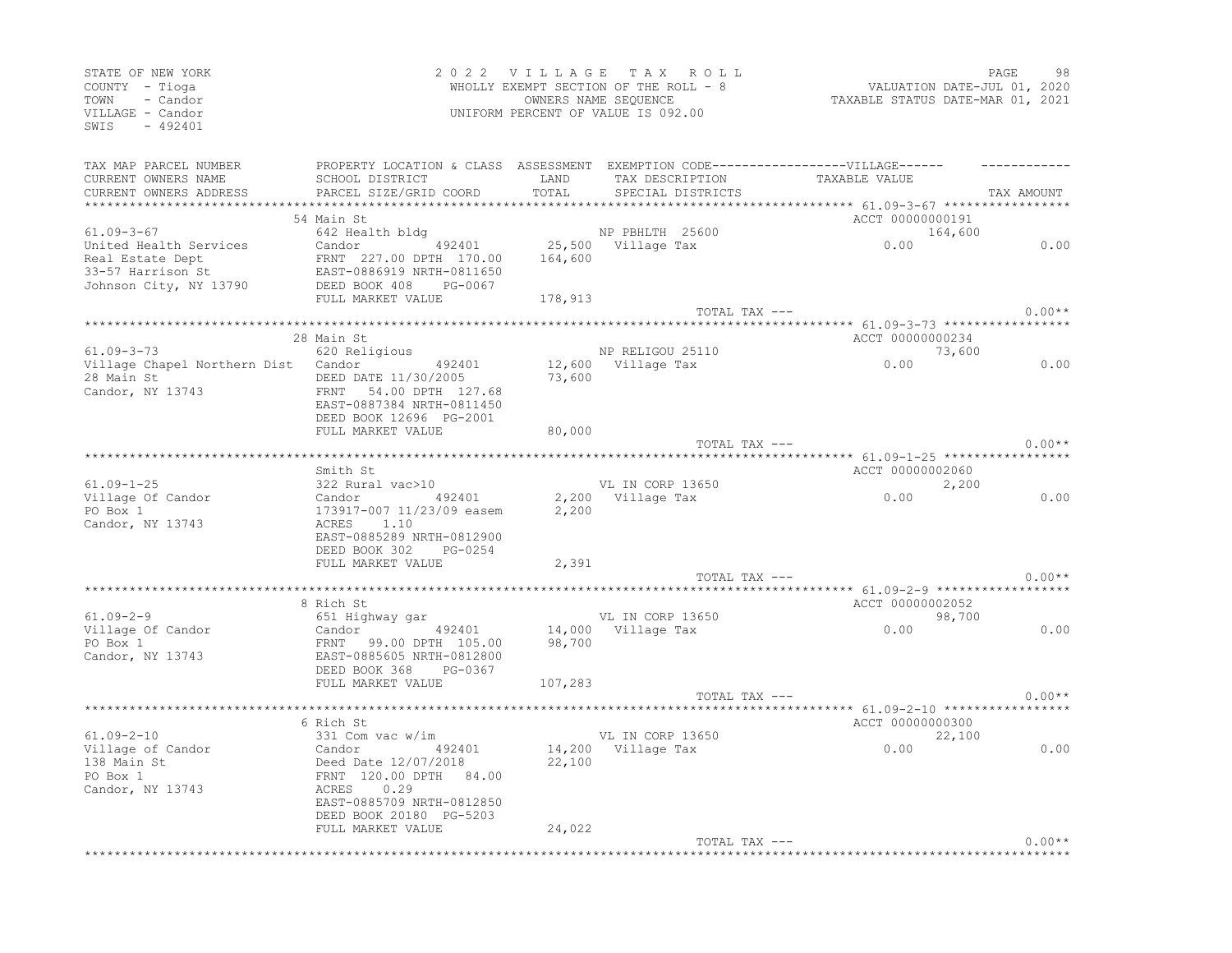| STATE OF NEW YORK<br>COUNTY - Tioga<br>TOWN<br>- Candor<br>VILLAGE - Candor<br>$-492401$<br>SWIS |                                                                                                                                |               | 2022 VILLAGE TAX ROLL<br>WHOLLY EXEMPT SECTION OF THE ROLL - 8<br>OWNERS NAME SEQUENCE<br>UNIFORM PERCENT OF VALUE IS 092.00 | VALUATION DATE-JUL 01, 2020<br>TAXABLE STATUS DATE-MAR 01, 2021 | PAGE<br>99 |
|--------------------------------------------------------------------------------------------------|--------------------------------------------------------------------------------------------------------------------------------|---------------|------------------------------------------------------------------------------------------------------------------------------|-----------------------------------------------------------------|------------|
| TAX MAP PARCEL NUMBER<br>CURRENT OWNERS NAME<br>CURRENT OWNERS ADDRESS                           | PROPERTY LOCATION & CLASS ASSESSMENT EXEMPTION CODE-----------------VILLAGE------<br>SCHOOL DISTRICT<br>PARCEL SIZE/GRID COORD | LAND<br>TOTAL | TAX DESCRIPTION<br>SPECIAL DISTRICTS                                                                                         | TAXABLE VALUE                                                   | TAX AMOUNT |
| ***********************                                                                          |                                                                                                                                |               |                                                                                                                              |                                                                 |            |
|                                                                                                  | Stowell Ave                                                                                                                    |               |                                                                                                                              | ACCT 00000000134                                                |            |
| $61.09 - 2 - 24.10$                                                                              | 311 Res vac land                                                                                                               |               | VL IN CORP 13650                                                                                                             | 100                                                             |            |
| Village Of Candor                                                                                | 492401<br>Candor                                                                                                               |               | 100 Village Tax                                                                                                              | 0.00                                                            | 0.00       |
| PO Box 1<br>Candor, NY 13743                                                                     | ROW 676/194<br>FRNT 43.00 DPTH 23.00<br>EAST-0886269 NRTH-0812092<br>DEED BOOK 302 PG-0254                                     | 100           |                                                                                                                              |                                                                 |            |
|                                                                                                  | FULL MARKET VALUE                                                                                                              | 109           |                                                                                                                              |                                                                 |            |
|                                                                                                  |                                                                                                                                |               | TOTAL TAX ---                                                                                                                |                                                                 | $0.00**$   |
|                                                                                                  | 138 Main St                                                                                                                    |               |                                                                                                                              | ACCT 00000002061                                                |            |
| $61.09 - 3 - 21$                                                                                 | 611 Library                                                                                                                    |               | VL IN CORP 13650                                                                                                             | 130,600                                                         |            |
| Village Of Candor                                                                                | Candor<br>492401                                                                                                               |               | 12,300 Village Tax                                                                                                           | 0.00                                                            | 0.00       |
| PO Box 1                                                                                         | FRNT 46.00 DPTH 130.00                                                                                                         | 130,600       |                                                                                                                              |                                                                 |            |
| Candor, NY 13743                                                                                 | EAST-0885769 NRTH-0813410                                                                                                      |               |                                                                                                                              |                                                                 |            |
|                                                                                                  | DEED BOOK 378<br>PG-0054                                                                                                       |               |                                                                                                                              |                                                                 |            |
|                                                                                                  | FULL MARKET VALUE                                                                                                              | 141,957       |                                                                                                                              |                                                                 | $0.00**$   |
|                                                                                                  |                                                                                                                                |               | TOTAL TAX ---                                                                                                                |                                                                 |            |
|                                                                                                  | Main St                                                                                                                        |               |                                                                                                                              | ACCT 00000000171                                                |            |
| $61.13 - 1 - 6$                                                                                  | 593 Picnic site                                                                                                                |               | VL IN CORP 13650                                                                                                             | 21,300                                                          |            |
| Village Of Candor                                                                                | Candor 492401                                                                                                                  |               | 21,300 Village Tax                                                                                                           | 0.00                                                            | 0.00       |
| PO Box 1                                                                                         | FRNT 243.00 DPTH 79.00                                                                                                         | 21,300        |                                                                                                                              |                                                                 |            |
| Candor, NY 13743                                                                                 | EAST-0886599 NRTH-0811750                                                                                                      |               |                                                                                                                              |                                                                 |            |
|                                                                                                  | DEED BOOK 302<br>PG-0254                                                                                                       |               |                                                                                                                              |                                                                 |            |
|                                                                                                  | FULL MARKET VALUE                                                                                                              | 23,152        |                                                                                                                              |                                                                 |            |
|                                                                                                  | *********************                                                                                                          |               | TOTAL TAX ---                                                                                                                | **** 61.13-1-18.13 ********                                     | $0.00**$   |
|                                                                                                  | Main St                                                                                                                        |               |                                                                                                                              | ACCT 00000002872                                                |            |
| $61.13 - 1 - 18.13$                                                                              | 330 Vacant comm                                                                                                                |               | VL IN CORP 13650                                                                                                             | 600                                                             |            |
| Village of Candor                                                                                | Candor<br>492401                                                                                                               |               | 600 Village Tax                                                                                                              | 0.00                                                            | 0.00       |
| PO Box 1                                                                                         | Deed Date 05/23/2008                                                                                                           | 600           |                                                                                                                              |                                                                 |            |
| Candor, NY 13743                                                                                 | FRNT 142.00 DPTH 88.00                                                                                                         |               |                                                                                                                              |                                                                 |            |
|                                                                                                  | EAST-0887050 NRTH-0811316                                                                                                      |               |                                                                                                                              |                                                                 |            |
|                                                                                                  | DEED BOOK 15722 PG-2001                                                                                                        |               |                                                                                                                              |                                                                 |            |
|                                                                                                  | FULL MARKET VALUE                                                                                                              | 652           |                                                                                                                              |                                                                 |            |
|                                                                                                  |                                                                                                                                |               | TOTAL TAX ---                                                                                                                |                                                                 | $0.00**$   |
|                                                                                                  | Delray Ave                                                                                                                     |               |                                                                                                                              | *********** 61.18-1-7 *******************<br>ACCT 00000002063   |            |
| $61.18 - 1 - 7$                                                                                  | 323 Vacant rural                                                                                                               |               | VL IN CORP 13650                                                                                                             | 4,100                                                           |            |
| Village Of Candor                                                                                | Candor<br>492401                                                                                                               |               | 4,100 Village Tax                                                                                                            | 0.00                                                            | 0.00       |
| 138 Main St                                                                                      | ACRES<br>2.06                                                                                                                  | 4,100         |                                                                                                                              |                                                                 |            |
| PO Box 1                                                                                         | EAST-0887289 NRTH-0809890                                                                                                      |               |                                                                                                                              |                                                                 |            |
| Candor, NY 13743-0001                                                                            | DEED BOOK 362<br>PG-0416                                                                                                       |               |                                                                                                                              |                                                                 |            |
|                                                                                                  | FULL MARKET VALUE                                                                                                              | 4,457         |                                                                                                                              |                                                                 |            |
|                                                                                                  |                                                                                                                                |               | TOTAL TAX ---                                                                                                                |                                                                 | $0.00**$   |
|                                                                                                  |                                                                                                                                |               |                                                                                                                              |                                                                 |            |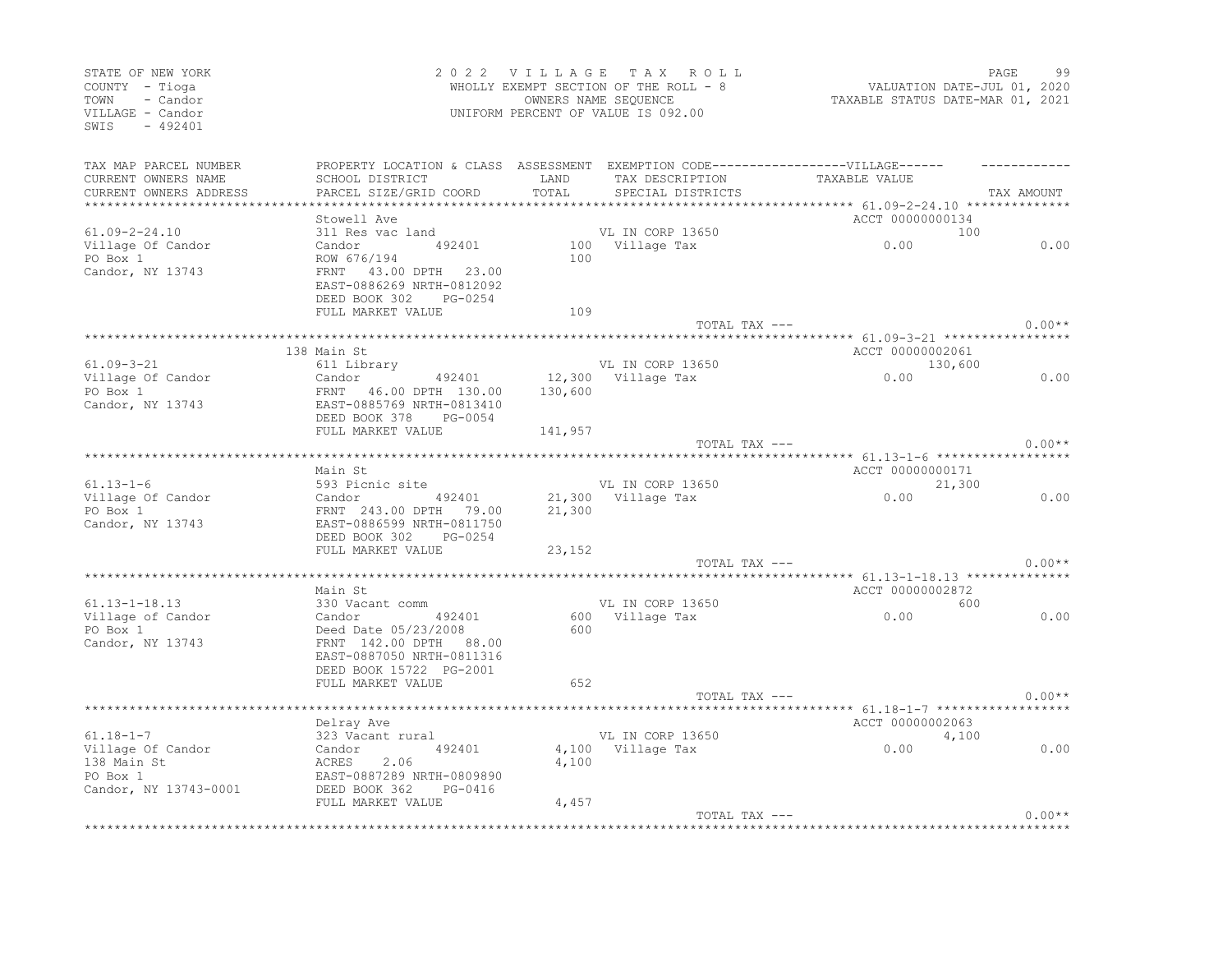| STATE OF NEW YORK<br>- Tioga<br>COUNTY<br>TOWN<br>- Candor<br>VILLAGE - Candor<br>$-492401$<br>SWIS |                                      | 2022    | VILLAGE<br>WHOLLY EXEMPT SECTION OF THE ROLL - 8<br>OWNERS NAME SEQUENCE<br>UNIFORM PERCENT OF VALUE IS 092.00 |                 | TAX ROLL          | TAXABLE STATUS DATE-MAR 01, 2021                      | PAGE<br>VALUATION DATE-JUL 01, 2020 | 100      |
|-----------------------------------------------------------------------------------------------------|--------------------------------------|---------|----------------------------------------------------------------------------------------------------------------|-----------------|-------------------|-------------------------------------------------------|-------------------------------------|----------|
| TAX MAP PARCEL NUMBER                                                                               | PROPERTY LOCATION & CLASS ASSESSMENT |         |                                                                                                                |                 |                   | EXEMPTION CODE------------------VILLAGE------         |                                     |          |
| CURRENT OWNERS NAME                                                                                 | SCHOOL DISTRICT                      |         | LAND                                                                                                           | TAX DESCRIPTION |                   | TAXABLE VALUE                                         |                                     |          |
| CURRENT OWNERS ADDRESS                                                                              | PARCEL SIZE/GRID COORD               |         | TOTAL                                                                                                          |                 | SPECIAL DISTRICTS |                                                       | TAX AMOUNT                          |          |
|                                                                                                     |                                      |         |                                                                                                                |                 |                   | ************************ 61.09-3-68.10 ************** |                                     |          |
|                                                                                                     | Academy St                           |         |                                                                                                                |                 |                   | ACCT 00000002043                                      |                                     |          |
| $61.09 - 3 - 68.10$                                                                                 | 682 Rec facility                     |         |                                                                                                                | T OUT LIM 13570 |                   |                                                       | 34,200                              |          |
| Village Of Candor Park                                                                              | Candor                               | 492401  | 33,500                                                                                                         | Village Tax     |                   | 0.00                                                  |                                     | 0.00     |
| PO Box 1                                                                                            | ISLAND & Park                        |         | 34,200                                                                                                         |                 |                   |                                                       |                                     |          |
| Candor, NY 13734                                                                                    | ACRES<br>1.80                        |         |                                                                                                                |                 |                   |                                                       |                                     |          |
|                                                                                                     | EAST-0887177 NRTH-0811873            |         |                                                                                                                |                 |                   |                                                       |                                     |          |
|                                                                                                     | DEED BOOK 260                        | PG-0047 |                                                                                                                |                 |                   |                                                       |                                     |          |
|                                                                                                     | FULL MARKET VALUE                    |         | 37,174                                                                                                         |                 |                   |                                                       |                                     |          |
|                                                                                                     |                                      |         |                                                                                                                |                 | TOTAL TAX ---     |                                                       |                                     | $0.00**$ |
|                                                                                                     |                                      |         |                                                                                                                |                 |                   |                                                       |                                     |          |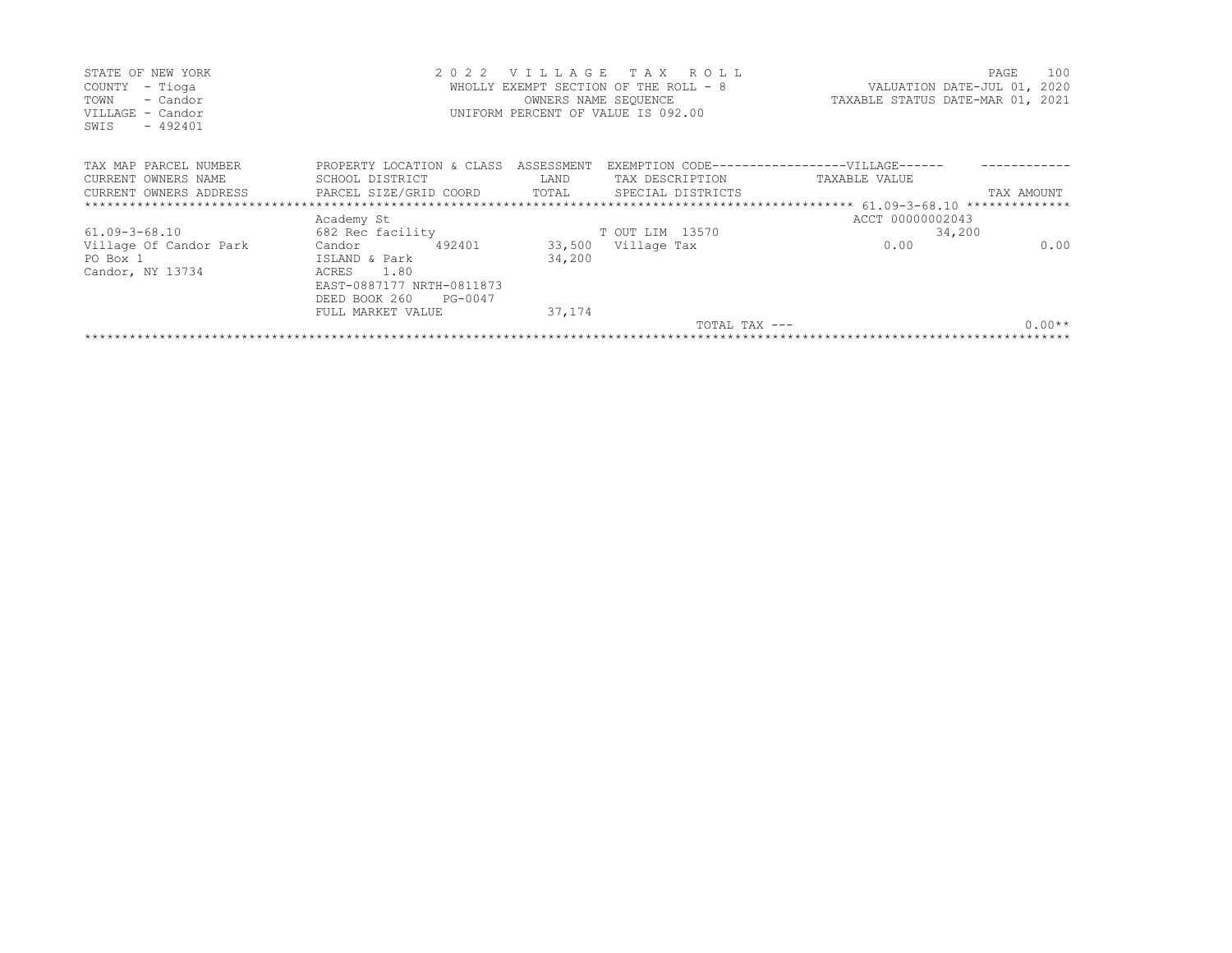| STATE OF NEW YORK | 2022 VILLAGE TAX ROLL                 | 101<br>PAGE                      |
|-------------------|---------------------------------------|----------------------------------|
| COUNTY - Tioga    | WHOLLY EXEMPT SECTION OF THE ROLL - 8 | VALUATION DATE-JUL 01, 2020      |
| TOWN - Candor     |                                       | TAXABLE STATUS DATE-MAR 01, 2021 |
| VILLAGE - Candor  | UNIFORM PERCENT OF VALUE IS 092.00    | RPS155/V04/L015                  |
| SWIS<br>$-492401$ |                                       | CURRENT DATE 5/17/2022           |
|                   |                                       |                                  |

### \*\*\* S P E C I A L D I S T R I C T S U M M A R Y \*\*\*

|                        | $m \wedge m \wedge$<br>$\cdot$ $\cdot$ $\cdot$<br>10111 | $m \times r$<br>T ATA | $0.003329$ T $0.37$<br>$-L \cup L$ | $\overline{a}$<br>◡▴◟◡ | EXEMPT |                         | $m \wedge m \wedge r$<br>.UTAL |
|------------------------|---------------------------------------------------------|-----------------------|------------------------------------|------------------------|--------|-------------------------|--------------------------------|
| CODE<br>NAMF<br>. ופחי | PAP(                                                    | "YPR.<br>.            | $- - - - -$<br>. ALUP              | - ---<br>۰Δ.<br>ALUF   | MOUN'. | . <del>.</del><br>/ALUE | $\pi \pi \pi$<br>T W           |

#### NO SPECIAL DISTRICTS AT THIS LEVEL

## \*\*\* S C H O O L D I S T R I C T S U M M A R Y \*\*\*

| CODE   | DISTRICT NAME                    | TOTAL<br>PARCELS | ASSESSED<br>LAND | ASSESSED<br>TOTAL | EXEMPT<br><b>AMOUNT</b> | TOTAL<br>TAXABLE |
|--------|----------------------------------|------------------|------------------|-------------------|-------------------------|------------------|
|        |                                  |                  |                  |                   | STAR AMOUNT             | STAR TAXABLE     |
|        | Candor                           | 45               | 924,100          | 15840,700         | 15840,700               |                  |
| 492401 |                                  |                  |                  |                   |                         |                  |
|        | SUB-TOTAL                        | 45               | 924,100          | 15840,700         | 15840,700               |                  |
|        | $S \cup B - T \cup T A L (CONT)$ |                  |                  |                   |                         |                  |
|        | TOTAL                            | 45               | 924,100          | 15840,700         | 15840,700               |                  |
|        | TO TAL (CONT)                    |                  |                  |                   |                         |                  |

## \*\*\* S Y S T E M C O D E S S U M M A R Y \*\*\*

| CODE  | DESCRIPTION        | TOTAL<br>PARCELS | <b>VILLAGE</b>   |
|-------|--------------------|------------------|------------------|
| 50000 | WHOLLY EX<br>TOTAL |                  | 24,500<br>24,500 |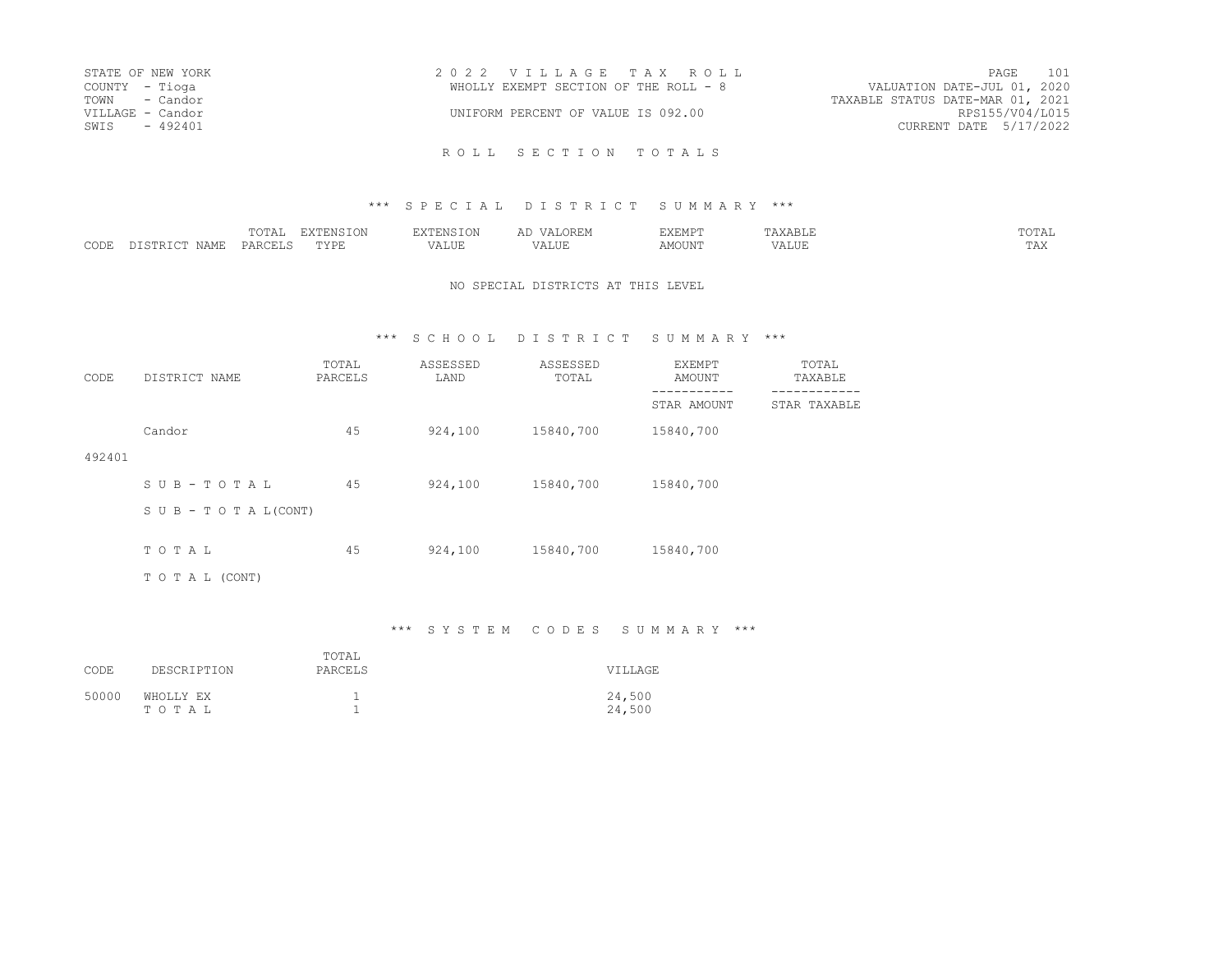| STATE OF NEW YORK | 2022 VILLAGE TAX ROLL                                                | PAGE                   | 102 |
|-------------------|----------------------------------------------------------------------|------------------------|-----|
| COUNTY – Tioga    | VALUATION DATE-JUL 01, 2020<br>WHOLLY EXEMPT SECTION OF THE ROLL - 8 |                        |     |
| TOWN - Candor     | TAXABLE STATUS DATE-MAR 01, 2021                                     |                        |     |
| VILLAGE - Candor  | UNIFORM PERCENT OF VALUE IS 092.00                                   | RPS155/V04/L015        |     |
| SWIS<br>- 492401  |                                                                      | CURRENT DATE 5/17/2022 |     |

# \*\*\* E X E M P T I O N S U M M A R Y \*\*\*

| CODE  | DESCRIPTION    | TOTAL<br>PARCELS | <b>VTLLAGE</b> |
|-------|----------------|------------------|----------------|
| 13100 | CNTY OWNED     |                  | 336,600        |
| 13500 | TOWN OWNED     | 3                | 550,500        |
| 13570 | T OUT LIM      |                  | 34,200         |
| 13650 | VL IN CORP     | 8                | 279,700        |
| 13800 | SCHOOL         | 9                | 12202,100      |
| 21600 | CLERGY RES     | 3                | 237,100        |
| 25110 | NP RELIGOU     | 10               | 1521,200       |
| 25300 | NP ALL OTH     | $\mathcal{D}$    | 4,200          |
| 25600 | NP PBHLTH      |                  | 164,600        |
| 26100 | VETORG CTS     | $\overline{c}$   | 231,500        |
| 26250 | HIST. SOC.     | $\mathcal{D}$    | 106,500        |
| 26400 | FR CO<br>& DP  |                  | 10,200         |
| 27350 | ALL CMTRYS     |                  | 137,800        |
|       | T O<br>T<br>AL | 44               | 15816,200      |

| <b>ROLL</b><br><b>SEC</b> | DESCRIPTION                                    | TOTAL<br>PARCELS | ASSESSED<br>LAND | ASSESSED<br>TOTAL | EXEMPT<br>AMOUNT | TOTAL<br>TAXABLE | TOTAL<br>TAX |
|---------------------------|------------------------------------------------|------------------|------------------|-------------------|------------------|------------------|--------------|
|                           |                                                |                  |                  |                   | STAR AMOUNT      | STAR TAXABLE     |              |
| 8                         | RS 8 TOTAL<br>SPEC DIST TAXES<br>WHOLLY EXEMPT | 45               | 924,100          | 15840,700         | 15,840,700       |                  |              |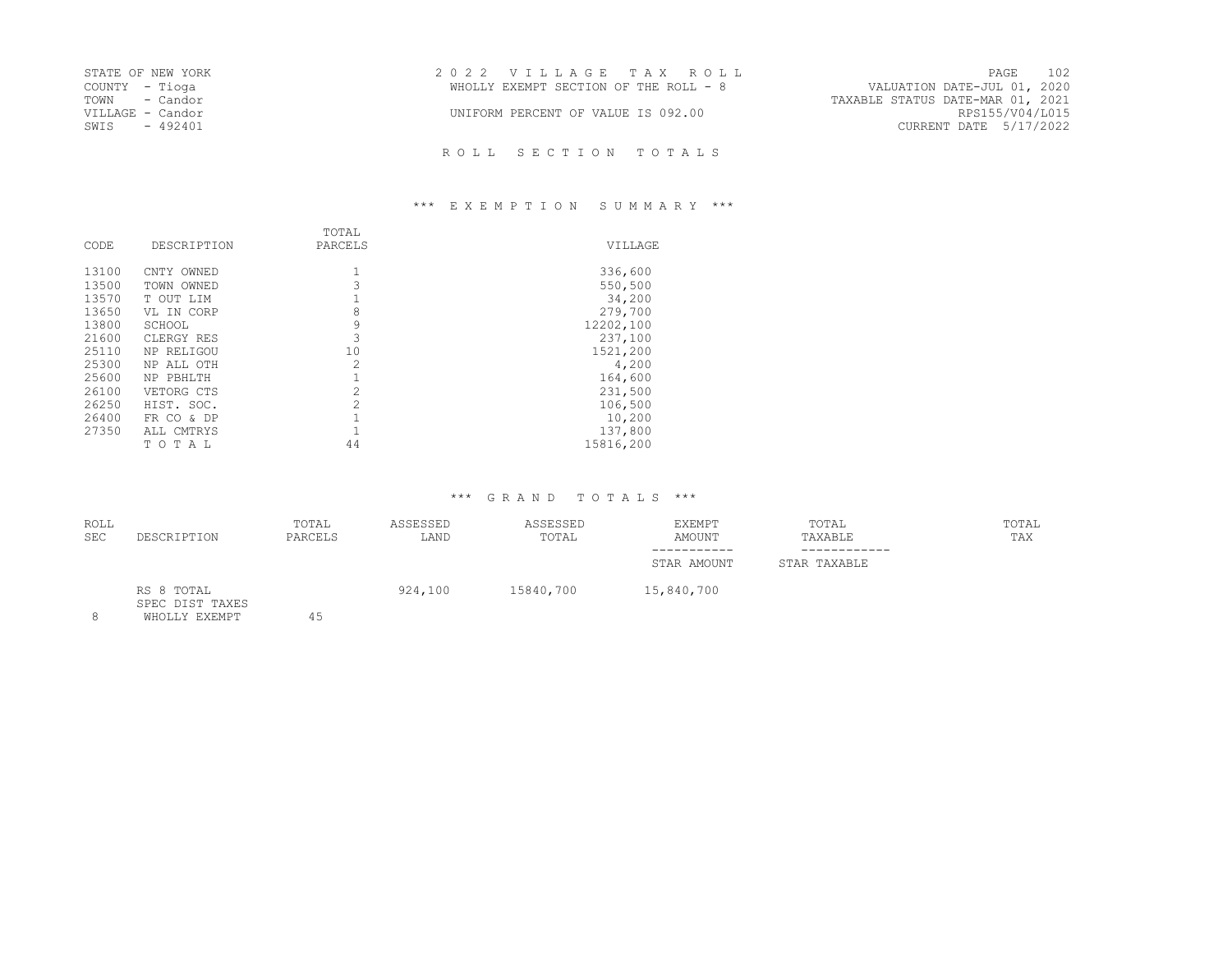| STATE OF NEW YORK | 2022 VILLAGE TAX ROLL |             |  |                                  | PAGE | 103 |
|-------------------|-----------------------|-------------|--|----------------------------------|------|-----|
| COUNTY - Tioga    |                       |             |  | VALUATION DATE-JUL 01, 2020      |      |     |
| TOWN - Candor     |                       | SWIS TOTALS |  | TAXABLE STATUS DATE-MAR 01, 2021 |      |     |
| VILLAGE - Candor  |                       |             |  | RPS155/V04/L015                  |      |     |
| SWIS<br>$-492401$ |                       |             |  | CURRENT DATE 5/17/2022           |      |     |

## \*\*\* S P E C I A L D I S T R I C T S U M M A R Y \*\*\*

|                    | <b>EXTENSION</b><br>TOTAI | <b>EXTENSION</b> | AD VALOREM | EXEMPT | TAXABLE  | TAX  | TOTAL    |
|--------------------|---------------------------|------------------|------------|--------|----------|------|----------|
| CODE DISTRICT NAME | PARCELS<br><b>TYPR</b>    | VALUE            | VALUE      | AMOUNT | VALUE    | RATE | TAX      |
| CA001 Unpaid Water | MOVTAX                    | ,156.56          |            |        | 3,156.56 |      | , 156.56 |

## \*\*\* S C H O O L D I S T R I C T S U M M A R Y \*\*\*

| CODE   | DISTRICT NAME                    | TOTAL<br>PARCELS | ASSESSED<br>LAND | ASSESSED<br>TOTAL | EXEMPT<br>AMOUNT | TOTAL<br>TAXABLE |
|--------|----------------------------------|------------------|------------------|-------------------|------------------|------------------|
|        |                                  |                  |                  |                   | STAR AMOUNT      | STAR TAXABLE     |
|        | Candor                           | 376              | 6883,700         | 38635,926         | 15911,780        | 22,724,146       |
| 492401 |                                  |                  |                  |                   | 5569,015         | 17, 155, 131     |
|        | SUB-TOTAL                        | 376              | 6883,700         | 38635,926         | 15911,780        | 22,724,146       |
|        | $S \cup B - T \cup T A L (CONT)$ |                  |                  |                   | 5569,015         | 17, 155, 131     |
|        | TOTAL                            | 376              | 6883,700         | 38635,926         | 15911,780        | 22,724,146       |
|        |                                  |                  |                  |                   |                  |                  |
|        | TO TAL (CONT)                    |                  |                  |                   | 5569,015         | 17, 155, 131     |

# \*\*\* S Y S T E M C O D E S S U M M A R Y \*\*\*

| CODE  | DESCRIPTION        | TOTAL<br>PARCELS | <b>VTLLAGE</b>   |
|-------|--------------------|------------------|------------------|
| 50000 | WHOLLY EX<br>TOTAL |                  | 24,500<br>24,500 |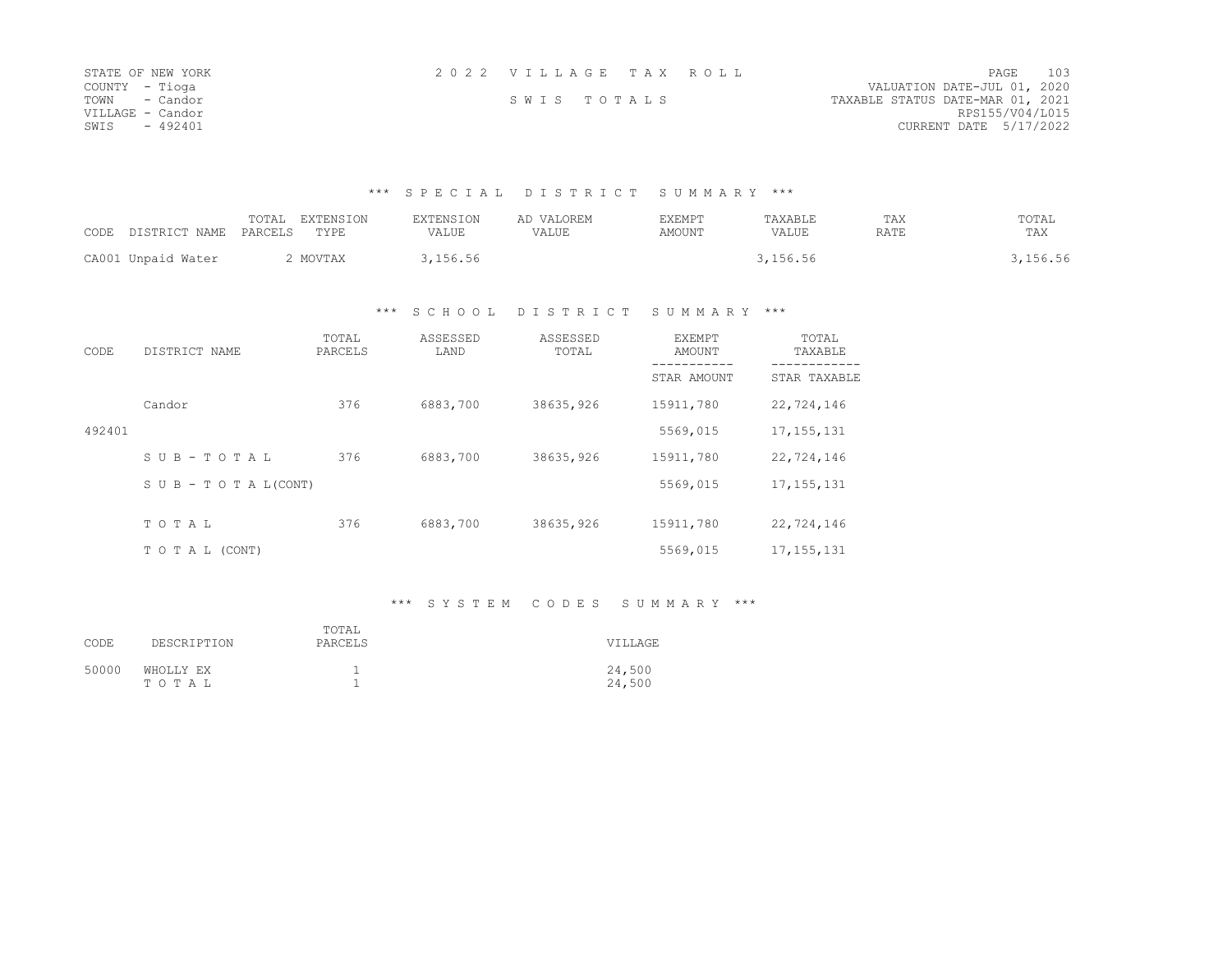|  |  |  |  |  |  |  |  |  |  |  |  |  | 2022 VILLAGE TAX ROLL |  |  |  |  |  |  |
|--|--|--|--|--|--|--|--|--|--|--|--|--|-----------------------|--|--|--|--|--|--|
|--|--|--|--|--|--|--|--|--|--|--|--|--|-----------------------|--|--|--|--|--|--|

STATE OF NEW YORK 2 0 2 2 V I L L A G E T A X R O L L PAGE 104 COUNTION DATE-JUL 01, 2020<br>
SWIS TOTALS TANABLE STATUS DATE-MAR 01, 2021 TOWN - Candor S W I S T O T A L S TAXABLE STATUS DATE-MAR 01, 2021 VILLAGE - Candor RPS155/V04/L015 CURRENT DATE 5/17/2022

### \*\*\* E X E M P T I O N S U M M A R Y \*\*\*

|       |             | TOTAL          |           |
|-------|-------------|----------------|-----------|
| CODE  | DESCRIPTION | PARCELS        | VILLAGE   |
| 13100 | CNTY OWNED  | 1              | 336,600   |
| 13500 | TOWN OWNED  | 3              | 550,500   |
| 13570 | T OUT LIM   | 1              | 34,200    |
| 13650 | VL IN CORP  | 8              | 279,700   |
| 13800 | SCHOOL      | 9              | 12202,100 |
| 21600 | CLERGY RES  | 3              | 237,100   |
| 25110 | NP RELIGOU  | 10             | 1521,200  |
| 25300 | NP ALL OTH  | $\overline{2}$ | 4,200     |
| 25600 | NP PBHLTH   | 1              | 164,600   |
| 26100 | VETORG CTS  | $\overline{c}$ | 231,500   |
| 26250 | HIST. SOC.  | $\overline{2}$ | 106,500   |
| 26400 | FR CO & DP  | 1              | 10,200    |
| 27350 | ALL CMTRYS  |                | 137,800   |
| 33207 | EX VIL TAX  |                |           |
| 41001 | Veterans E  | 1              | 19,300    |
| 41720 | AG CEIL CO  | $\overline{c}$ | 1,568     |
| 41730 | AG CEIL IN  | 1              | 139       |
| 41804 | AGED S      | 5              | 68,311    |
|       | TOTAL       | 54             | 15905,518 |

| <b>ROLL</b><br><b>SEC</b> | DESCRIPTION                               | TOTAL<br>PARCELS | ASSESSED<br>LAND | ASSESSED<br>TOTAL | <b>EXEMPT</b><br>AMOUNT<br>STAR AMOUNT | TOTAL<br>TAXABLE<br>------------<br>STAR TAXABLE | TAX<br>RATE |                                       |
|---------------------------|-------------------------------------------|------------------|------------------|-------------------|----------------------------------------|--------------------------------------------------|-------------|---------------------------------------|
| $\mathbf{1}$              | Village Tax<br>SPEC DIST TAXES<br>TAXABLE | 321              | 5945,700         | 21895,500         | 89,318                                 | 21,806,182                                       | 6.431157    | 140,238.95<br>3,156.56<br>143, 395.51 |
|                           | Village Tax<br>SPEC DIST TAXES            |                  |                  | 529,040           |                                        | 529,040                                          | 6.431157    | 3,402.34                              |
| 5                         | SPECIAL FRANCHISE                         | 5                |                  |                   |                                        |                                                  |             | 3,402.34                              |
|                           | Village Tax                               |                  | 13,900           | 370,686           |                                        | 370,686                                          | 6.431157    | 2,383.93                              |